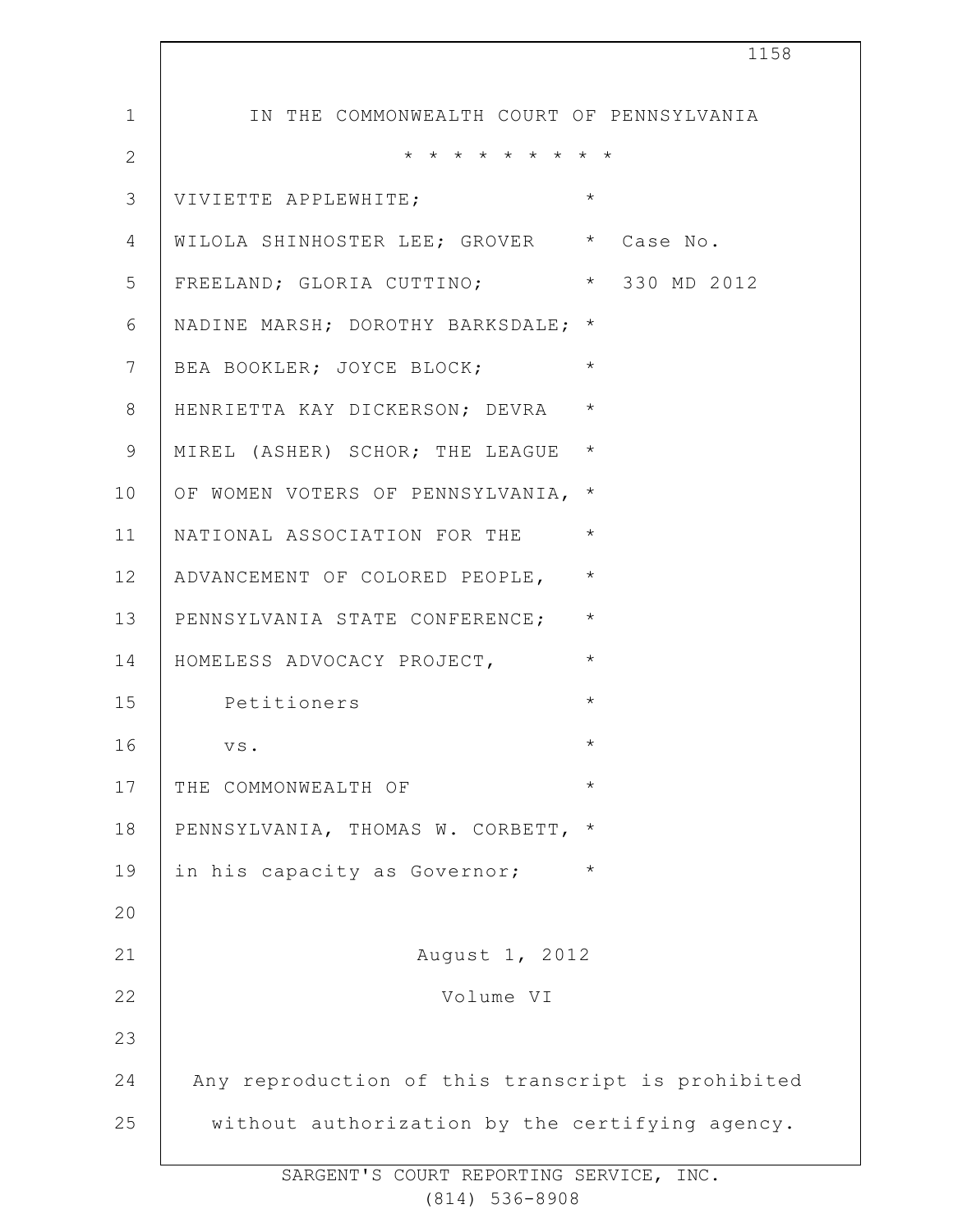CAROL AICHELE, in her capacity \* as Secretary of the Commonwealth,\* Respondents \* \* \* \* \* \* \* \* \* \* BEFORE: HONORABLE ROBERT SIMPSON HEARING: Wednesday, August 1, 2012 9:00 a.m. LOCATION: PA Judicial Center 601 Commonwealth Avenue Harrisburg, PA 17110 WITNESSES: Oliva Thorne, Jorge Santana, Lorraine C. Minnite, Ph.D. Reporter: Nicole Montagano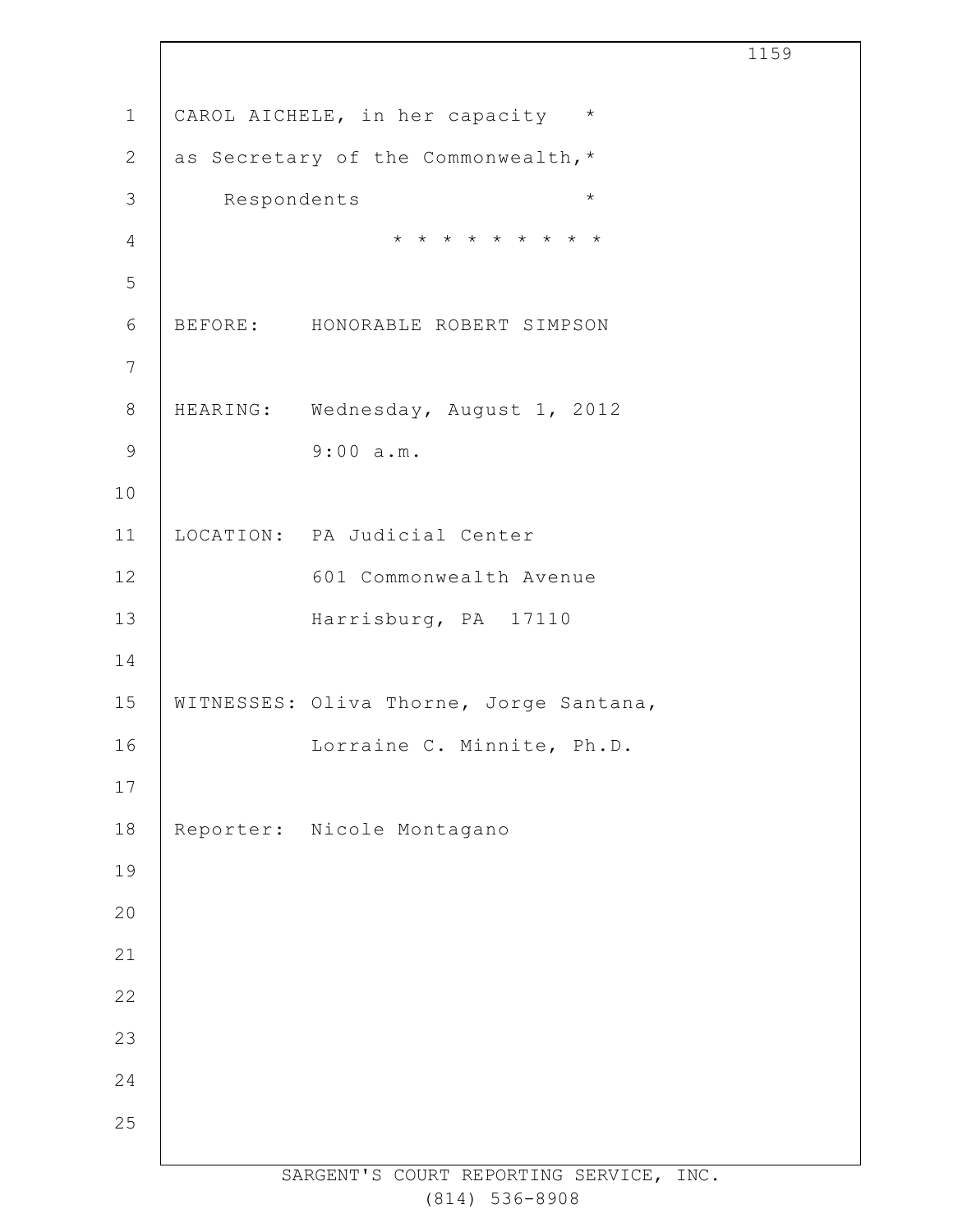| $\mathbf 1$    | A P P E A R A N C E S                        |
|----------------|----------------------------------------------|
| $\mathbf{2}$   |                                              |
| $\mathcal{S}$  | MARIAN K. SCHNEIDER, ESQUIRE                 |
| $\overline{4}$ | Law Offices of Marian K. Schneider           |
| 5              | 295 East Swedesford Road, #348               |
| $6\,$          | Wayne, PA 19087                              |
| $\overline{7}$ | COUNSEL FOR PETITIONERS                      |
| $\,8\,$        |                                              |
| $\mathsf 9$    | DAVID P. GERSCH, ESQUIRE                     |
| 10             | MICHAEL A. RUBIN, ESQUIRE                    |
| 11             | RACHEL L. FRANKEL, ESQUIRE                   |
| 12             | DORIAN L. HURLEY, ESQUIRE                    |
| 13             | Arnold & Porter, LLP                         |
| 14             | 555 Twelfth Street, NW                       |
| 15             | Washington, DC 20004-1206                    |
| 16             | COUNSEL FOR PETITIONERS                      |
| 17             |                                              |
| 18             | JENNIFER CLARKE, ESQUIRE                     |
| 19             | Public Interest Law Center of Philadelphia   |
| 20             | United Way Building                          |
| 21             | 1709 Benjamin Franklin Parkway, Second Floor |
| 22             | Philadelphia, PA 19103                       |
| 23             | COUNSEL FOR PETITIONERS                      |
| 24             |                                              |
| 25             |                                              |
|                |                                              |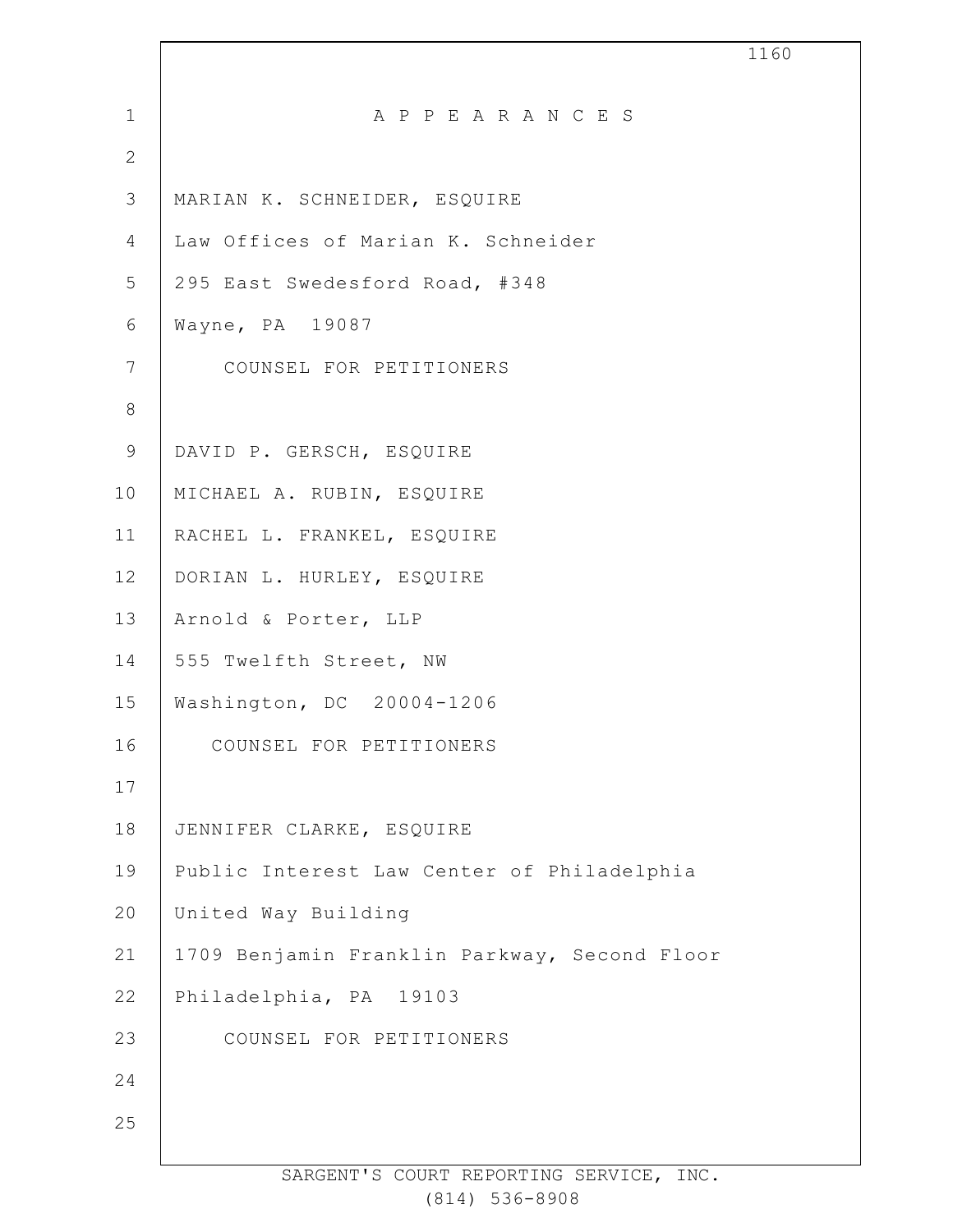| $\mathbf 1$      | A P P E A R A N C E S (cont.)                  |
|------------------|------------------------------------------------|
| $\mathbf{2}$     |                                                |
| $\mathcal{S}$    | WITOLD J. WALCZAK, ESQUIRE                     |
| $\overline{4}$   | American Civil Liberties Union of Pennsylvania |
| 5                | 312 Atwood Street                              |
| 6                | Pittsburgh, PA 15213                           |
| $\boldsymbol{7}$ | COUNSEL FOR PETITIONERS                        |
| $\,8\,$          |                                                |
| $\mathsf 9$      | PATRICK S. CAWLEY, ESQUIRE                     |
| 10               | CALVIN R. KOONS, ESQUIRE                       |
| 11               | Office of Attorney General                     |
| 12               | Litigation Section                             |
| 13               | Strawberry Square, 15th Floor                  |
| 14               | Harrisburg, PA 17120                           |
| 15               | COUNSEL FOR RESPONDENTS                        |
| 16               |                                                |
| 17               | KEVIN P. SCHMIDT, ESQUIRE                      |
| 18               | Governor's Office of General Counsel           |
| 19               | 333 Market Street, 17th Floor                  |
| 20               | Harrisburg, PA 17101                           |
| 21               | COUNSEL FOR RESPONDENTS                        |
| 22               |                                                |
| 23               | ALSO PRESENT:                                  |
| 24               | KELBY BALLENA                                  |
| 25               |                                                |
|                  |                                                |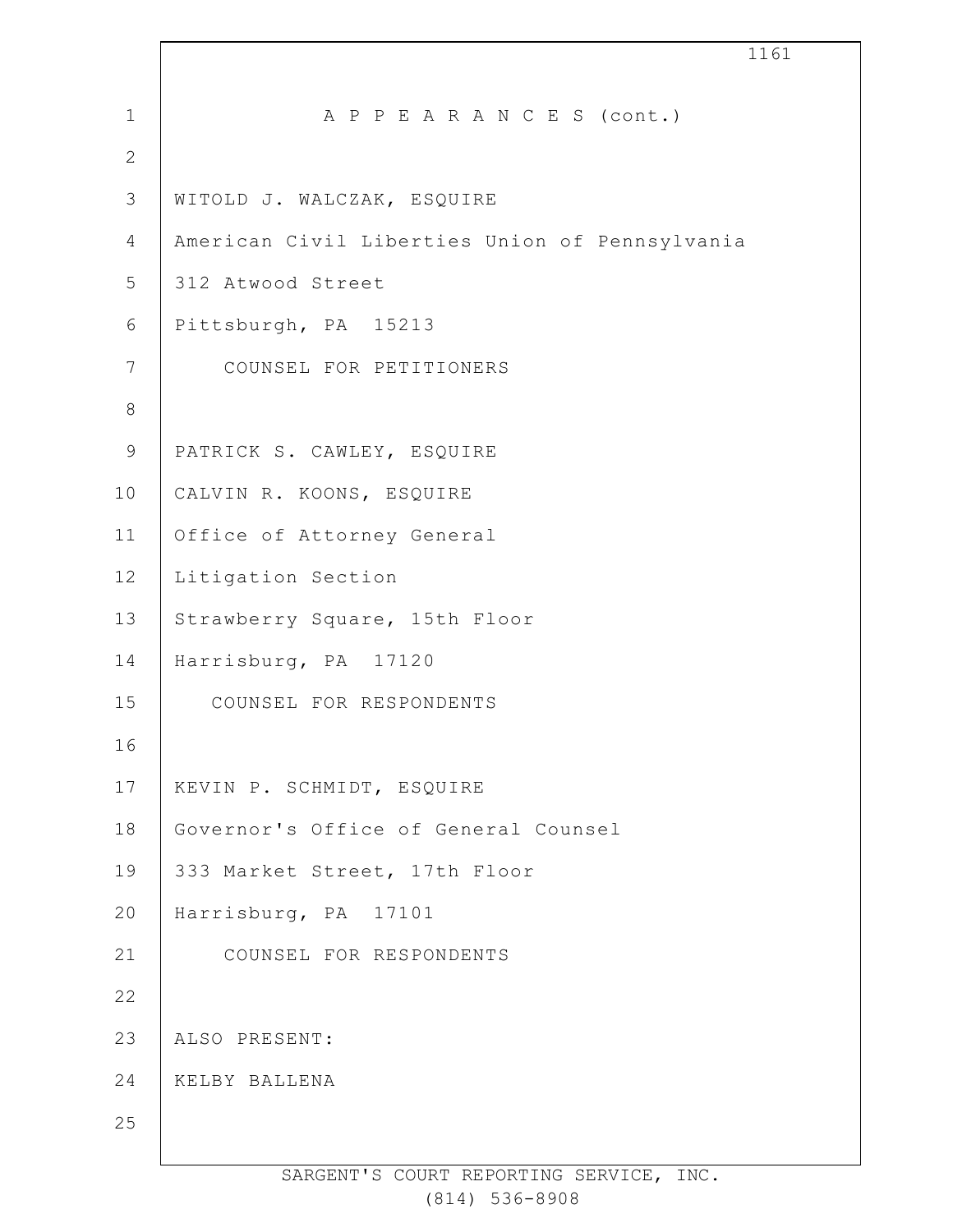|                 |                                     | 1162          |
|-----------------|-------------------------------------|---------------|
| $\mathbf 1$     | INDEX                               |               |
| $\overline{2}$  |                                     |               |
| 3               | DISCUSSION AMONG PARTIES            | $1165 - 1166$ |
| $\overline{4}$  | WITNESS: Olivia Thorne              |               |
| 5               | DIRECT EXAMINATION                  |               |
| 6               | By Attorney Schneider               | $1166 - 1194$ |
| $7\phantom{.0}$ | CROSS EXAMINATION                   |               |
| $\,8\,$         | By Attorney Cawley                  | $1195 - 1204$ |
| 9               | WITNESS: Jorge Santana              |               |
| 10              | DIRECT EXAMINATION                  |               |
| 11              | By Attorney Clarke                  | $1205 - 1249$ |
| 12              | CROSS EXAMINATION                   |               |
| 13              | By Attorney Schmidt                 | $1249 - 1257$ |
| 14              | REDIRECT EXAMINATION                |               |
| 15              | By Attorney Clarke                  | $1257 - 1258$ |
| 16              | RECROSS EXAMINATION                 |               |
| 17              | By Attorney Schmidt                 | 1258          |
| 18              | DISCUSSION AMONG PARTIES            | $1258 - 1261$ |
| 19              | WITNESS: Lorraine C. Minnite, Ph.D. |               |
| 20              | EXAMINATION ON QUALIFICATIONS       |               |
| 21              | By Attorney Clarke                  | $1261 - 1277$ |
| 22              | DIRECT EXAMINATION                  |               |
| 23              | By Attorney Clarke                  | $1278 - 1332$ |
| 24              | CROSS EXAMINATION                   |               |
| 25              | By Attorney Cawley                  | $1333 - 1361$ |
|                 |                                     |               |

SARGENT'S COURT REPORTING SERVICE, INC.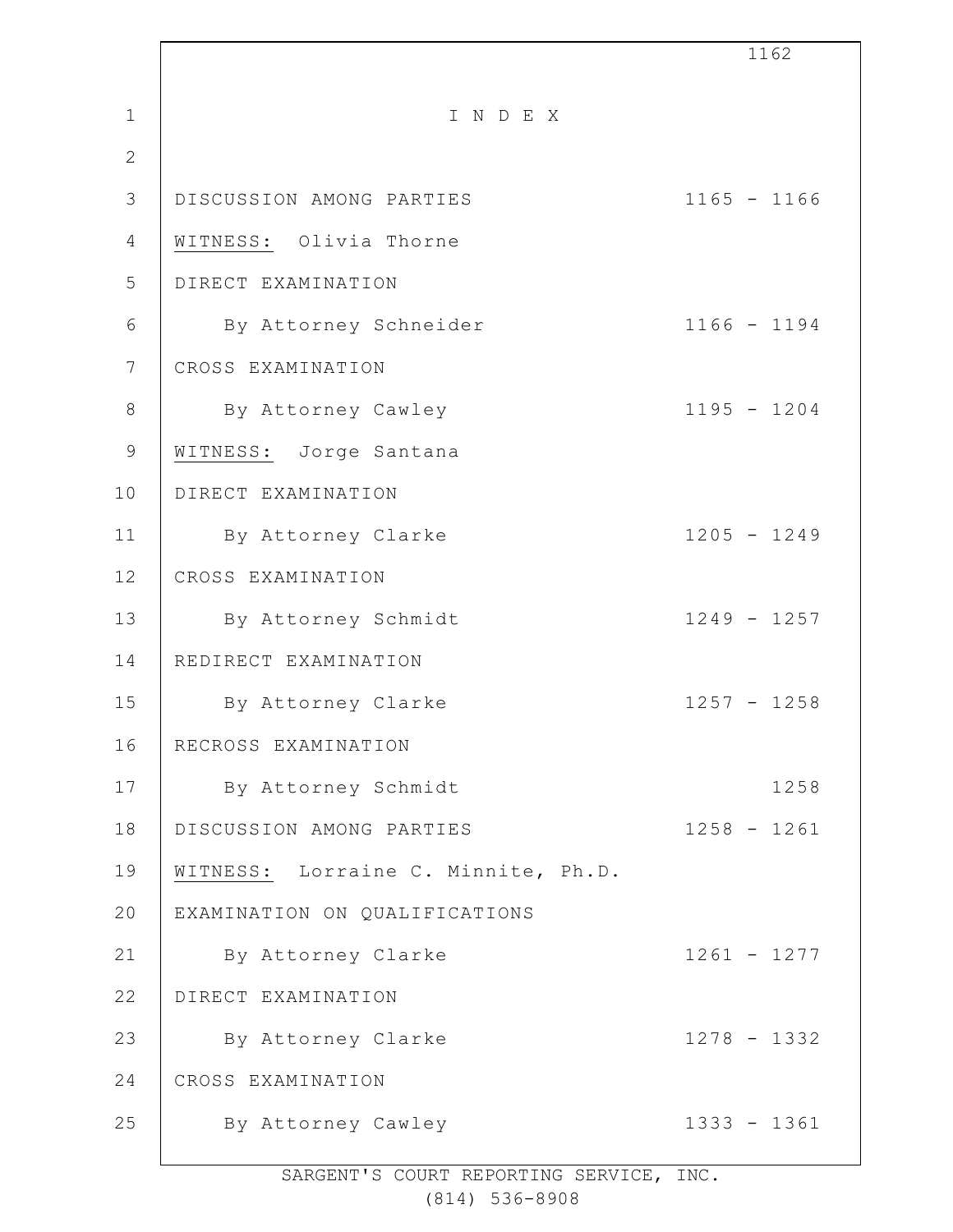|                |                                         | 1163          |
|----------------|-----------------------------------------|---------------|
| $\,1\,$        | I N D E X (cont.)                       |               |
| $\overline{2}$ |                                         |               |
| $\mathfrak{Z}$ | REDIRECT EXAMINATION                    |               |
| $\overline{4}$ | By Attorney Clarke                      | $1361 - 1366$ |
| $\mathbf 5$    | DISCUSSION AMONG PARTIES                | 1366 - 1372   |
| $\epsilon$     |                                         |               |
| $\sqrt{ }$     |                                         |               |
| $\,8\,$        |                                         |               |
| $\mathcal{G}$  |                                         |               |
| $10$           |                                         |               |
| $11$           |                                         |               |
| 12             |                                         |               |
| 13             |                                         |               |
| 14             |                                         |               |
| $15$           |                                         |               |
| 16             |                                         |               |
| $17$           |                                         |               |
| $1\,8$         |                                         |               |
| 19             |                                         |               |
| 20             |                                         |               |
| 21             |                                         |               |
| 22             |                                         |               |
| 23             |                                         |               |
| 24             |                                         |               |
| 25             |                                         |               |
|                | SARGENT'S COURT REPORTING SERVICE, INC. |               |

 $\mathsf T$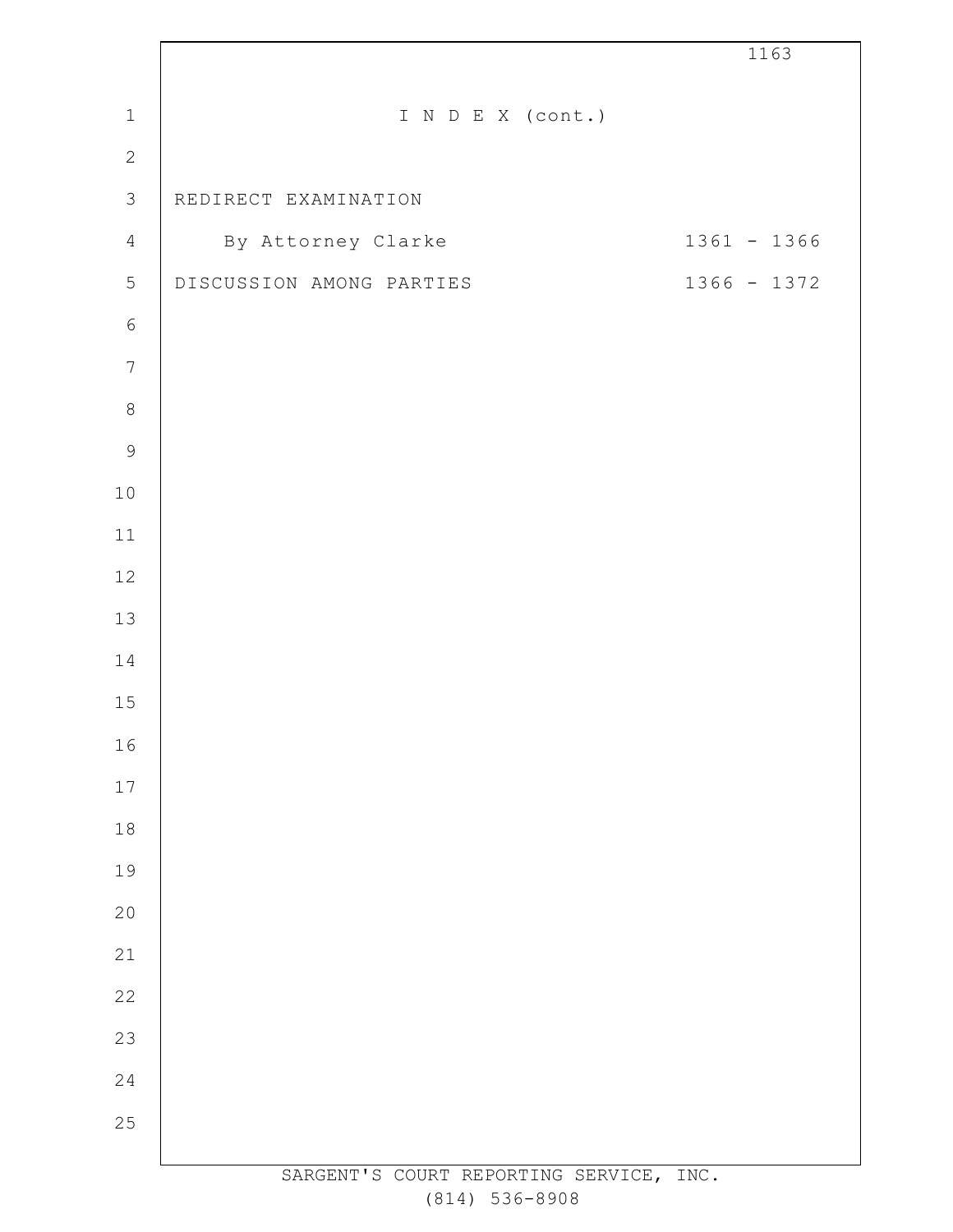|                |               |                                         | 1164     |
|----------------|---------------|-----------------------------------------|----------|
| $\mathbf 1$    |               | EXHIBITS                                |          |
| $\overline{2}$ |               |                                         |          |
| 3              |               |                                         | Page     |
| 4              | Number        | Description                             | Offered  |
| 5              | Petitioners:  |                                         |          |
| $6\,$          | 47            | Brochure, What's in Your Wallet 1261**  |          |
| $7\phantom{.}$ | 48            | Reverse Side of Exhibit 30,             |          |
| 8              |               | List of Exceptions                      | $1261**$ |
| $\mathcal{G}$  | 49            | Doctor Minnite's Curriculum Vitae       | $1367**$ |
| 10             | 50            | Doctor Minnite's Expert Report          | $1367**$ |
| 11             | 51            | County Commissioners Association of     |          |
| 12             |               | Pennsylvania Statement                  | $1367**$ |
| 13             |               |                                         |          |
| 14             | Respondents:  |                                         |          |
| 15             | 5             | Carter-Baker Report                     | $1371**$ |
| 16             | 6             | Hans A. von Spakovsky Testimony         | $1371**$ |
| 17             |               |                                         |          |
| 18             |               |                                         |          |
| 19             | $\star \star$ | - Not Attached                          |          |
| 20             |               |                                         |          |
| 21             |               |                                         |          |
| 22             |               |                                         |          |
| 23             |               |                                         |          |
| 24             |               |                                         |          |
| 25             |               |                                         |          |
|                |               | SARGENT'S COURT REPORTING SERVICE, INC. |          |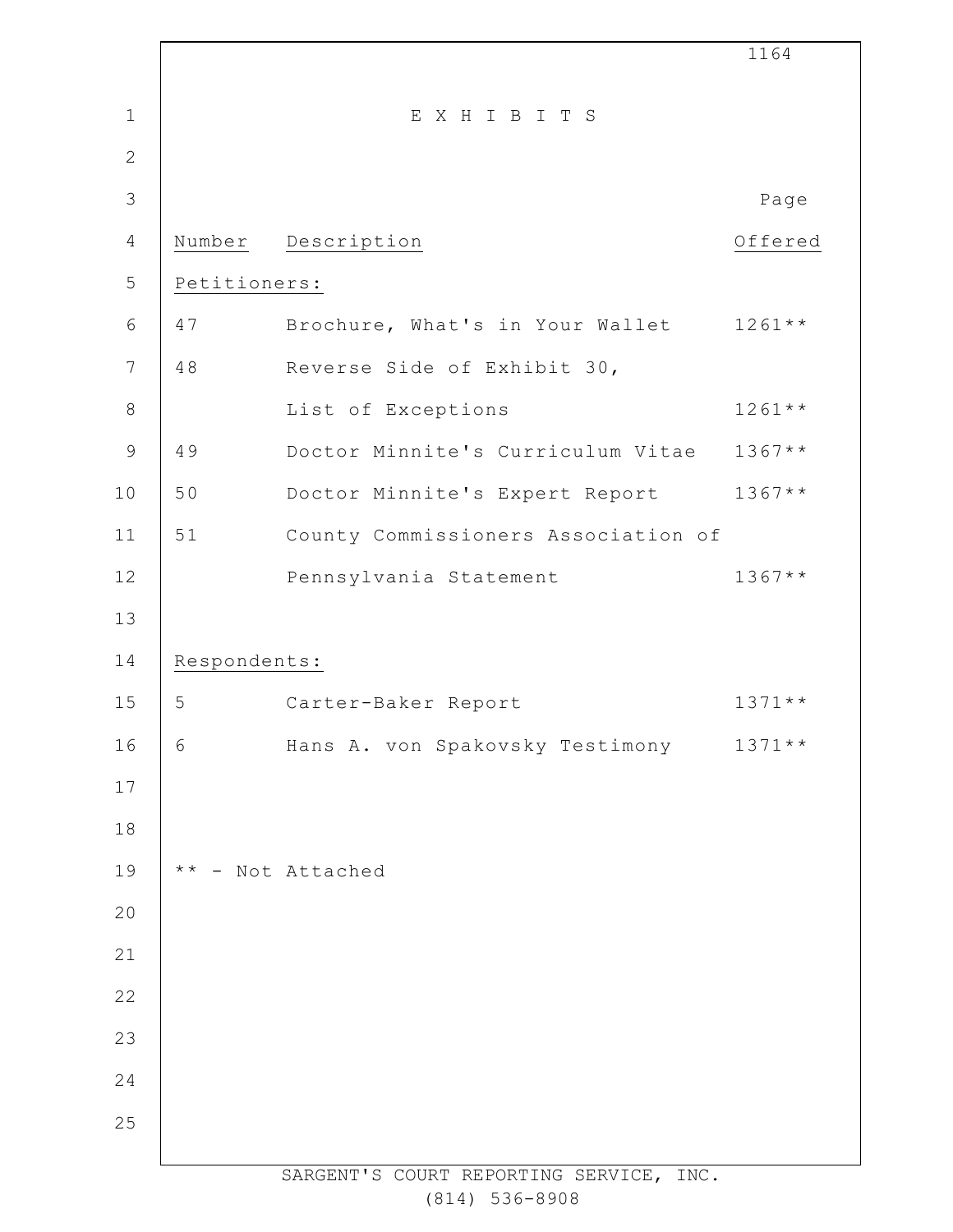1 2 3 4 5 6 7 8 9 10 11 12 13 14 15 16 17 18 19 20 21 22 23 24 25 1165 P R O C E E D I N G S ---------------------------------------------------- MR. TURNER: All rise. Commonwealth Court is now in session. Honorable Robert E. Simpson presiding. You may be seated. JUDGE SIMPSON: Good morning. It's Wednesday, August 1st. We went over the exhibits that have been received into evidence. We are lacking a copy of one of the Respondents' exhibits, Exhibit Number Two identified during Shannon Royer's testimony as a list of agencies, organizations that have been contacted approximately three weeks --- within the three weeks of his testimony. So we're going to need a marked copy of that somewhere. I don't need it this minute, but I'm going to need it today. ATTORNEY CAWLEY: Yes, Your Honor. JUDGE SIMPSON: Anything before we get started? ATTORNEY GERSCH: No, Your Honor. ATTORNEY SCHNEIDER: No, Your Honor.

> SARGENT'S COURT REPORTING SERVICE, INC. (814) 536-8908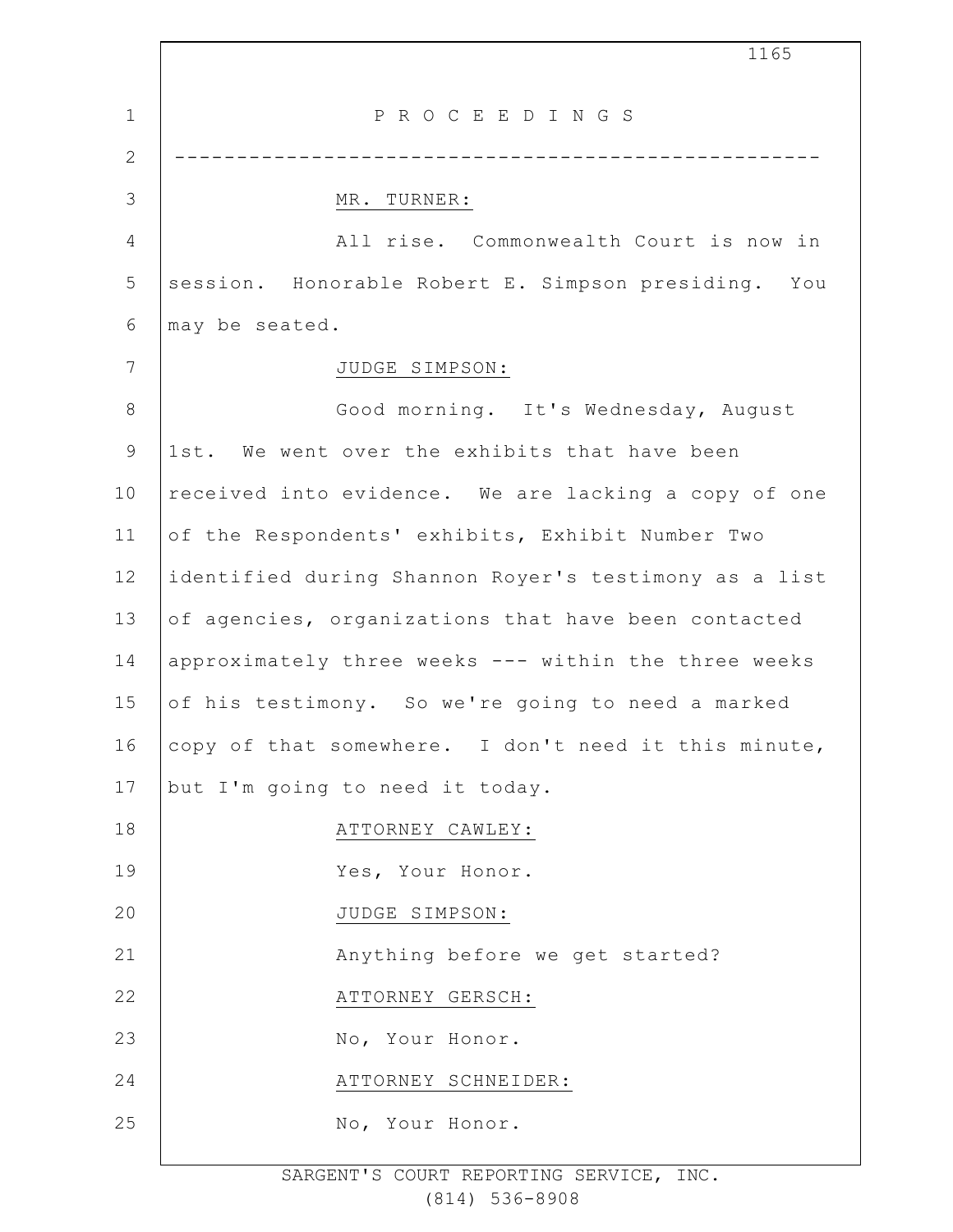|              | 1166                                                  |
|--------------|-------------------------------------------------------|
| $\mathbf{1}$ | JUDGE SIMPSON:                                        |
| $\mathbf{2}$ | You may call your next witness.                       |
| 3            | ATTORNEY SCHNEIDER:                                   |
| 4            | Petitioner's call Olivia Thorne of the                |
| 5            | Leaque of Women Voters.                               |
| 6            | MR. TURNER:                                           |
| 7            | Would you raise your right hand?                      |
| 8            |                                                       |
| 9            | OLIVIA THORNE, HAVING FIRST BEEN DULY SWORN,          |
| 10           | TESTIFIED AS FOLLOWS:                                 |
| 11           |                                                       |
| 12           | DIRECT EXAMINATION                                    |
| 13           | BY ATTORNEY SCHNEIDER:                                |
| 14           | Q. Good morning, Ms. Thorne. My name is Marian        |
| 15           | Schneider, and I'm here on behalf of the Petitioners. |
| 16           | And would you please state your full name for the     |
| 17           | record?                                               |
| 18           | Olivia Thorne.<br>Α.                                  |
| 19           | Where do you live?<br>Q.                              |
| 20           | Wallingford, which is also Nether Providence,<br>Α.   |
| 21           | Pennsylvania.                                         |
| 22           | Are you employed?<br>Q.                               |
| 23           | Part time.<br>Α.                                      |
| 24           | And what do you do?<br>Q.                             |
| 25           | I'm a computer consultant.<br>Α.                      |
|              |                                                       |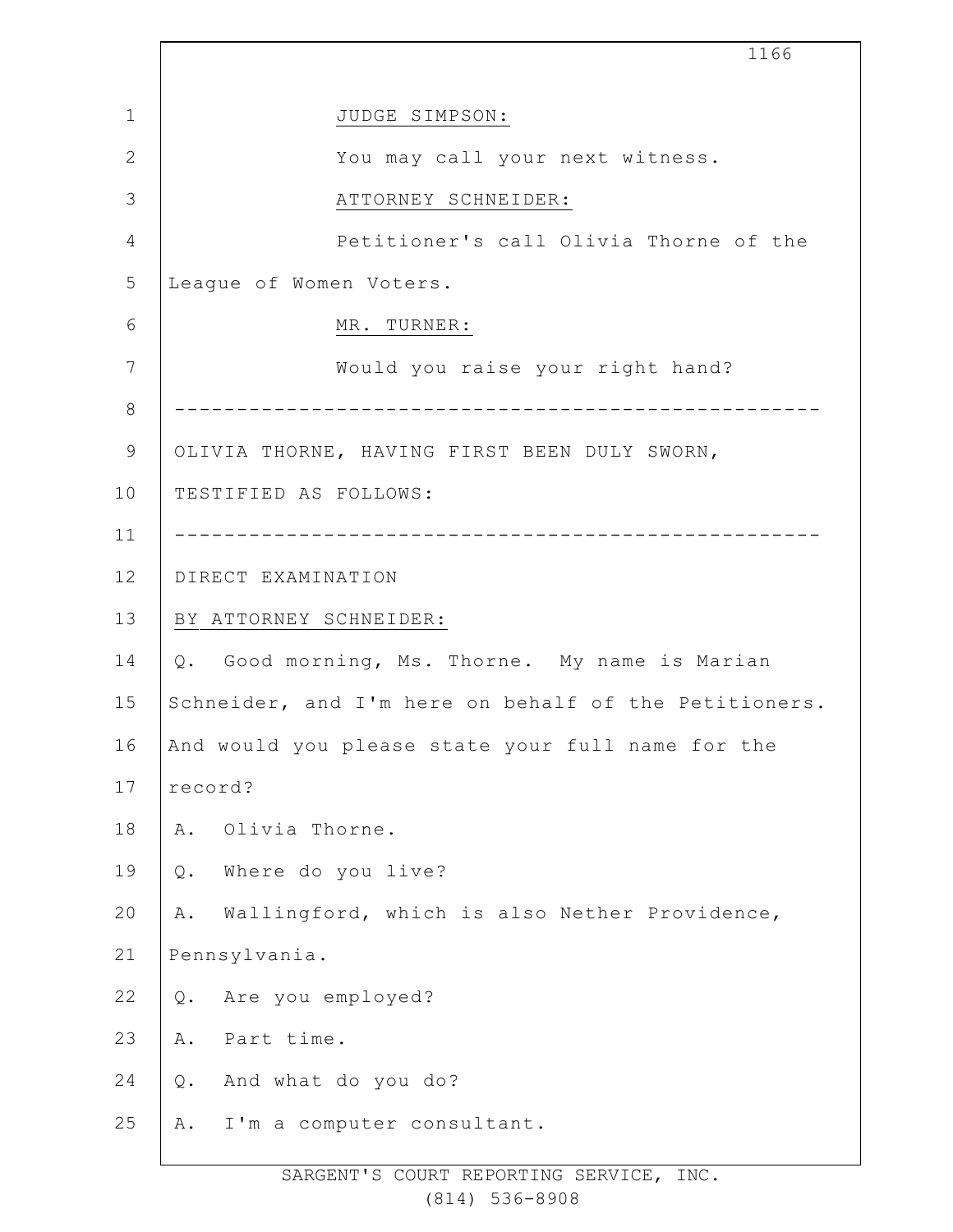|              | 1167                                                     |
|--------------|----------------------------------------------------------|
| $\mathbf 1$  | Are you a member of the League of Women Voters?<br>$Q$ . |
| $\mathbf{2}$ | Yes, I am.<br>Α.                                         |
| 3            | How long had you been a member of the League?<br>$Q$ .   |
| 4            | Thirty-five (35), 36 years.<br>Α.                        |
| 5            | What is your position with the League?<br>Q.             |
| 6            | Currently I'm president of the League of Women<br>Α.     |
| 7            | Voters of Pennsylvania.                                  |
| $8\,$        | How long had you been president?<br>$Q$ .                |
| $\mathsf 9$  | A. I'm in my second term, so three years and a           |
| 10           | month.                                                   |
| 11           | Q. And before you were president of the League of        |
| 12           | Women Voters of Pennsylvania, did you hold any other     |
| 13           | leadership positions?                                    |
| 14           | Yes, from 2000 to 2006 I was on the National<br>Α.       |
| 15           | Board of the League of Women Voters and I was also       |
| 16           | local president twice over, once in the mid '80s and     |
| 17           | once in the late '90s. And I also was on the state       |
| 18           | board in the --- from '87 to '93.                        |
| 19           | Q. And did you have any other role with the state        |
| 20           | league? Were you the computer ---?                       |
| 21           | I think probably my larger claim to fame is I'm<br>Α.    |
| 22           | known in the national circles as the lead geek, which    |
| 23           | means that I work on discussion lists and I helped       |
| 24           | institute discussion lists for the National League       |
| 25           | back in the mid late '90s and help people set up         |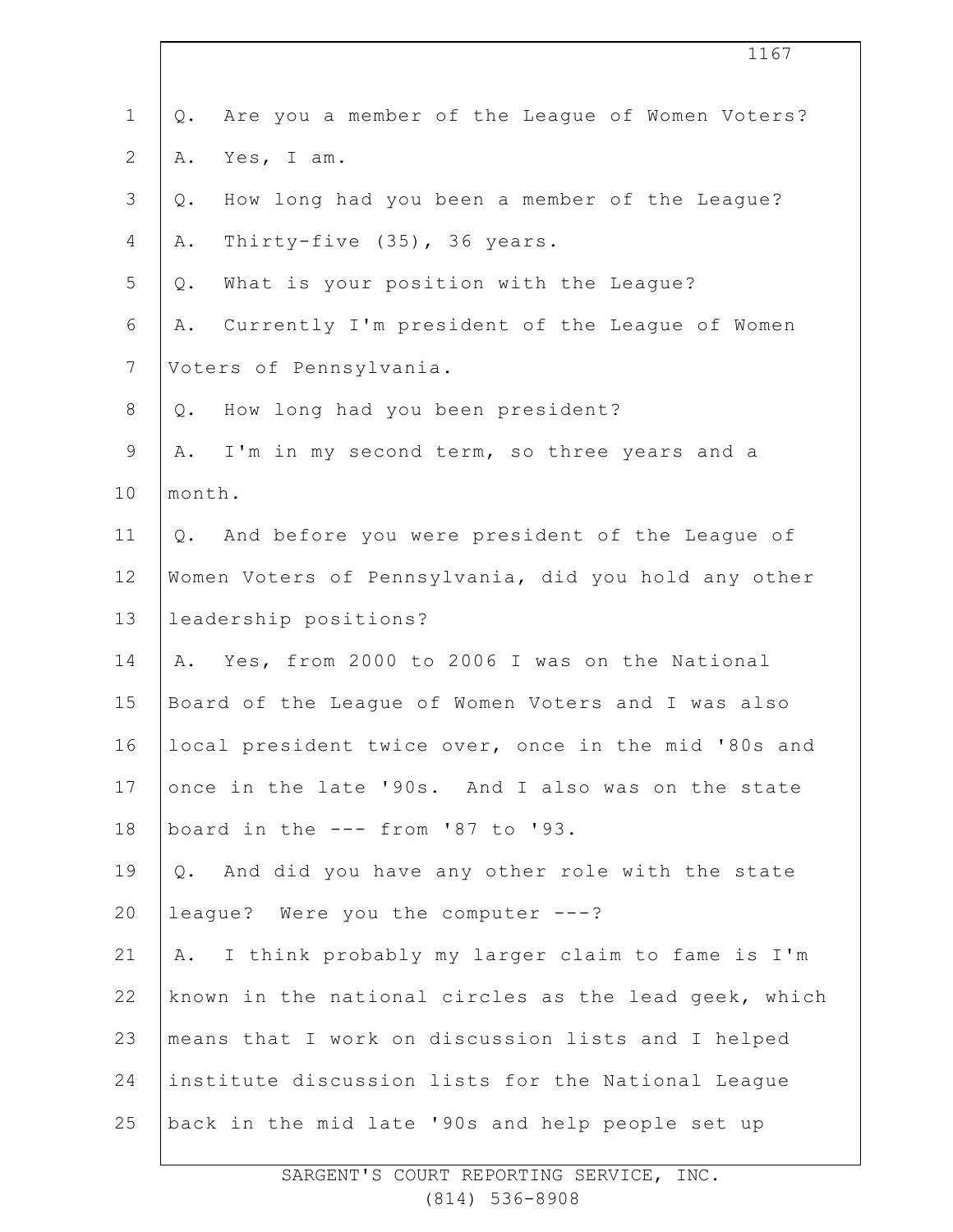|                | 1168                                                  |
|----------------|-------------------------------------------------------|
| $\mathbf 1$    | websites so that they can get information out.        |
| $\mathbf{2}$   | Q. Now, how is the Pennsylvania League of Women       |
| 3              | Voters organized?                                     |
| 4              | The League is a grassroots organization, so the<br>Α. |
| 5              | State League is --- they are to do and coordinate the |
| 6              | bidding of the local league, so our job is to work on |
| $\overline{7}$ | state issues and do things that would involve         |
| $8\,$          | everyone in the state or state legislature.           |
| 9              | Q. So are you saying that there's a state board and   |
| 10             | then are there other organizations within             |
| 11             | Pennsylvania, league organizations?                   |
| 12             | Yes, there are 33 local leagues and three<br>Α.       |
| 13             | interleague organizations which help again with the   |
| 14             | coordinating and that the local leagues are where the |
| 15             | work starts.                                          |
| 16             | Q. And how many members do you have in                |
| 17             | Pennsylvania?                                         |
| 18             | Approximately 1,800 right now.<br>Α.                  |
| 19             | What is the mission of the League of Women<br>Q.      |
| 20             | Voters of Pennsylvania?                               |
| 21             | Well, the first part is the informed and active<br>Α. |
| 22             | participation of citizens and government. We want     |
| 23             | everybody to be involved in the government process    |
| 24             | and the voting process, but we also believe in        |
| 25             | educating the public and our members and then         |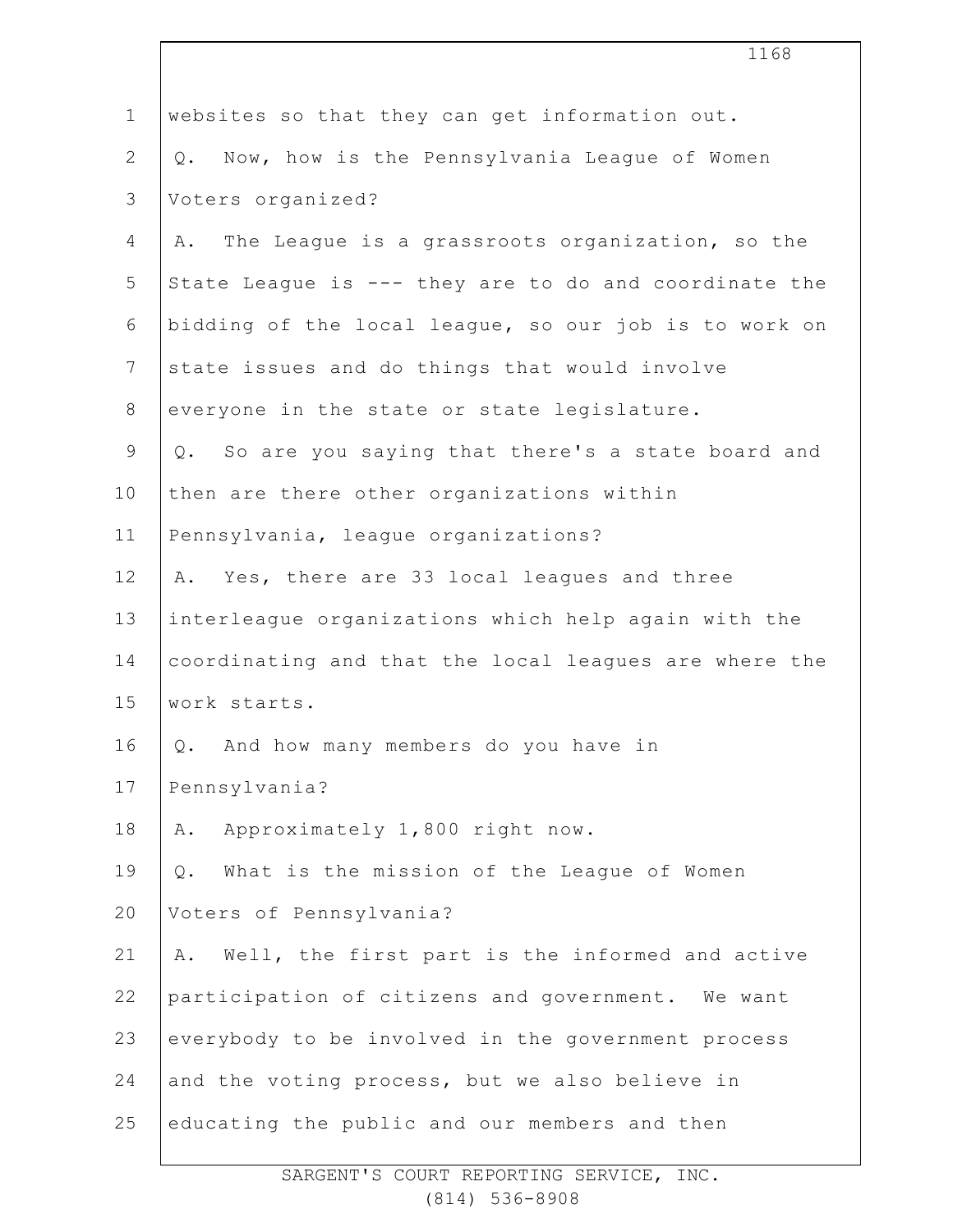| $\mathbf 1$    | lobbying. Once we reach consensus on an issue, then    |
|----------------|--------------------------------------------------------|
| $\overline{2}$ | we lobby and try to get good laws on the books.        |
| 3              | Now, in general, what kinds of activities does<br>Q.   |
| $\overline{4}$ | the League engage?                                     |
| 5              | We have two different arms in that respect. We<br>Α.   |
| $\epsilon$     | have our voter service voter education arm, which      |
| $7\phantom{.}$ | deals with everything from voter registration to       |
| $8\,$          | voters guide and electronic voter system, which I'm    |
| 9              | proud of called Smart Voter, and also debates, but we  |
| 10             | also right now have taken a --- focusing a huge        |
| 11             | amount of time on voter ID and making sure that        |
| 12             | everyone gets a voter ID that needs one.               |
| 13             | Q. Do you have an education advocacy or --- part of    |
| 14             | your activities?                                       |
| 15             | A. Yes, the advocacy, that's the education side of     |
| 16             | things. It's the voter service side of things and      |
| 17             | voter education, and that would include our rural      |
| 18             | education project and also the shared education        |
| 19             | project. But we also have an advocacy side, and we     |
| 20             | have probably 75 positions on different issues.<br>And |
| 21             | as bills are introduced into the legislature at state  |
| 22             | level, we review them, do we have a position on them,  |
| 23             | learn more about the bill and then advocate and        |
| 24             | educate our members of the public about what's in the  |
| 25             | bill.                                                  |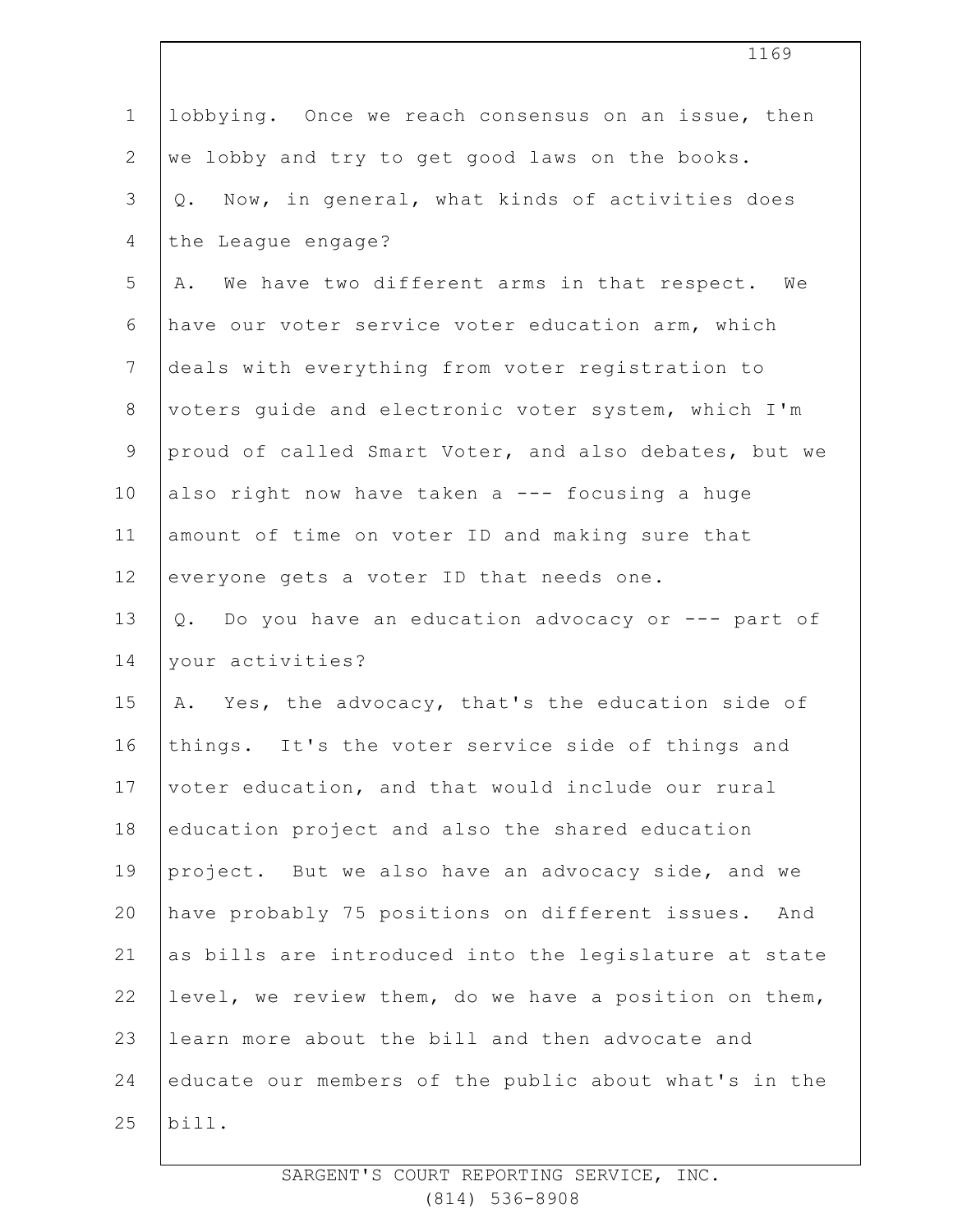| $\mathbf 1$     | So can you explain a little bit more about the<br>Q.   |
|-----------------|--------------------------------------------------------|
| $\mathbf{2}$    | relationship between what the State Board does and     |
| $\mathcal{S}$   | the local chapters? First, what is your state board    |
| $\overline{4}$  | comprised of?                                          |
| 5               | The State Board has nine members, a president,<br>Α.   |
| 6               | on issues and actions, vice-president and an           |
| $7\phantom{.0}$ | administrative vice-president and a                    |
| $8\,$           | secretary/treasurer. That's four people. And then      |
| $\mathsf 9$     | five other board members who have different            |
| 10              | specialties or interest and help us to work            |
| 11              | efficiently and effectively.                           |
| 12              | Q. And what role do they play in relation to this      |
| 13              | --- local chapters?                                    |
| 14              | A. We're all in contact with the local chapters a      |
| 15              | fair amount of the time. We sometimes do workshops,    |
| 16              | go out and do speeches to help teach people more       |
| 17              | about an issue, but more of that's done by mailings.   |
| 18              | And what we're really doing more than anything else    |
| 19              | is watching legislation and lobbying on legislation.   |
| 20              | We have 15 off-board specialists who do nothing but    |
| 21              | watch particular issues like healthcare and that sort  |
| 22              | of thing.                                              |
| 23              | So then the local chapters, what is their role?<br>Q.  |
| 24              | There is on the ground, feet on the ground ready<br>Α. |
| 25              | to do the work, and though the state league obviously  |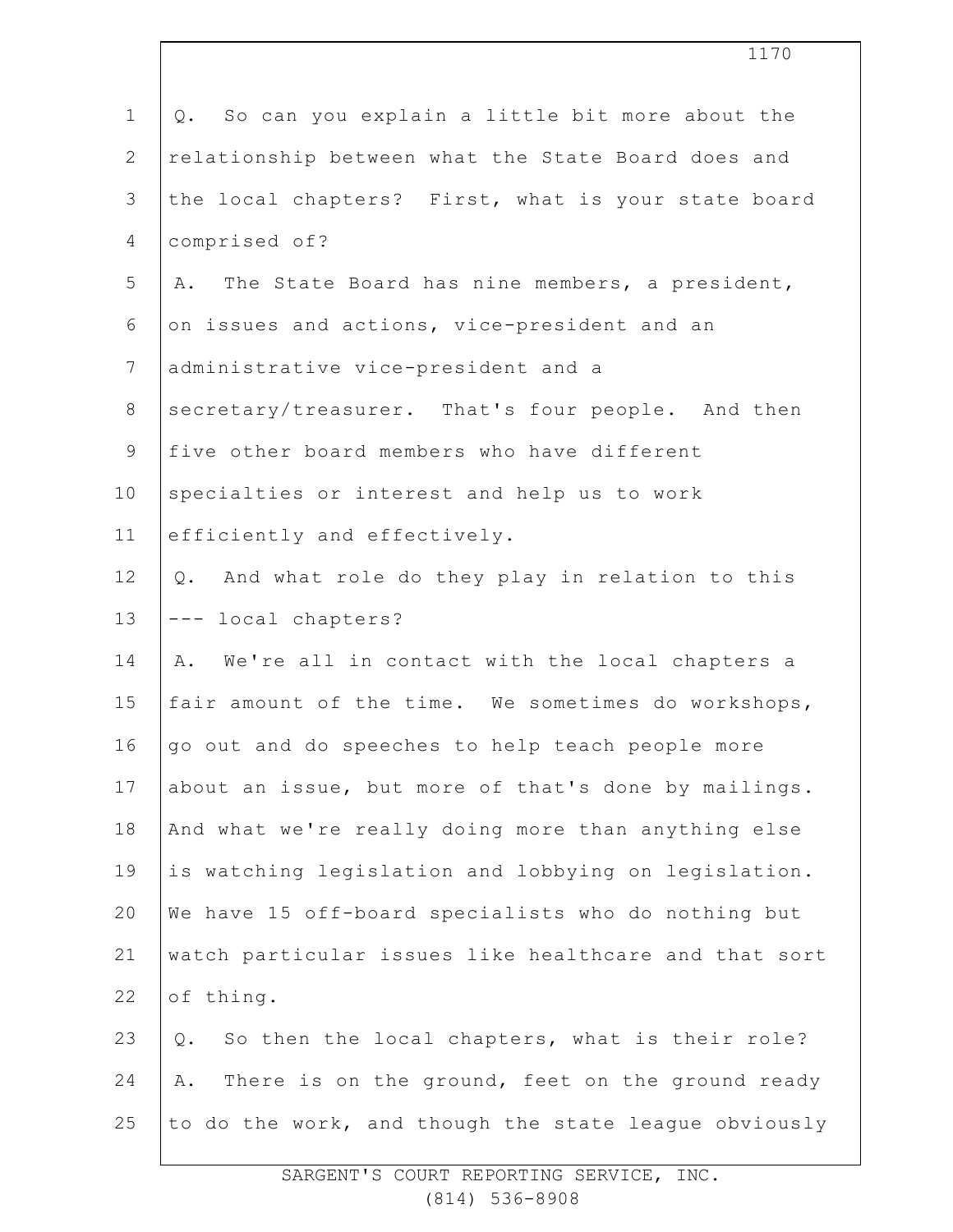| $\mathbf 1$    | does some work, none of us can do as much as 1,800 of            |
|----------------|------------------------------------------------------------------|
| $\mathbf{2}$   | us can do. So we really count on them to be out                  |
| 3              | doing a lot of the things, especially the voters of              |
| 4              | this area, the voter registration, voter ID and all              |
| 5              | that information and all of that sort of thing.                  |
| 6              | Well, let's talk about Pennsylvania's voter ID<br>Q.             |
| $7\phantom{.}$ | law. When did you first became involved with                     |
| $\,8\,$        | Pennsylvania's --- with what was enacted as Act 18?              |
| $\mathsf 9$    | When it was first introduced, we have an<br>Α.                   |
| 10             | elections law specialist who immediately called and              |
| 11             | e-mailed us and said, hey, this is --- this bill's               |
| 12             | just been introduced, we probably will not go on to              |
| 13             | be in support of it, you need to go and read it. So              |
| 14             | we read the Bill and started learning about it and               |
| 15             | talked with other states.                                        |
| 16             | And after the Bill was introduced, what did you<br>$\mathsf Q$ . |
| 17             | do? Did you meet with legislators?                               |
| 18             | Yes. We met with legislators, and we also tried<br>Α.            |
| 19             | to understand better why there was a need to have                |
| 20             | this bill, what was their fear, what were they trying            |
| 21             | to address, how was it going to impact the everyday              |
| 22             | voter.                                                           |
| 23             | And what was the response you got?<br>$Q$ .                      |
| 24             | The main reason was voter fraud.<br>Α.                           |
| 25             | And what was the League's position --- and it<br>Q.              |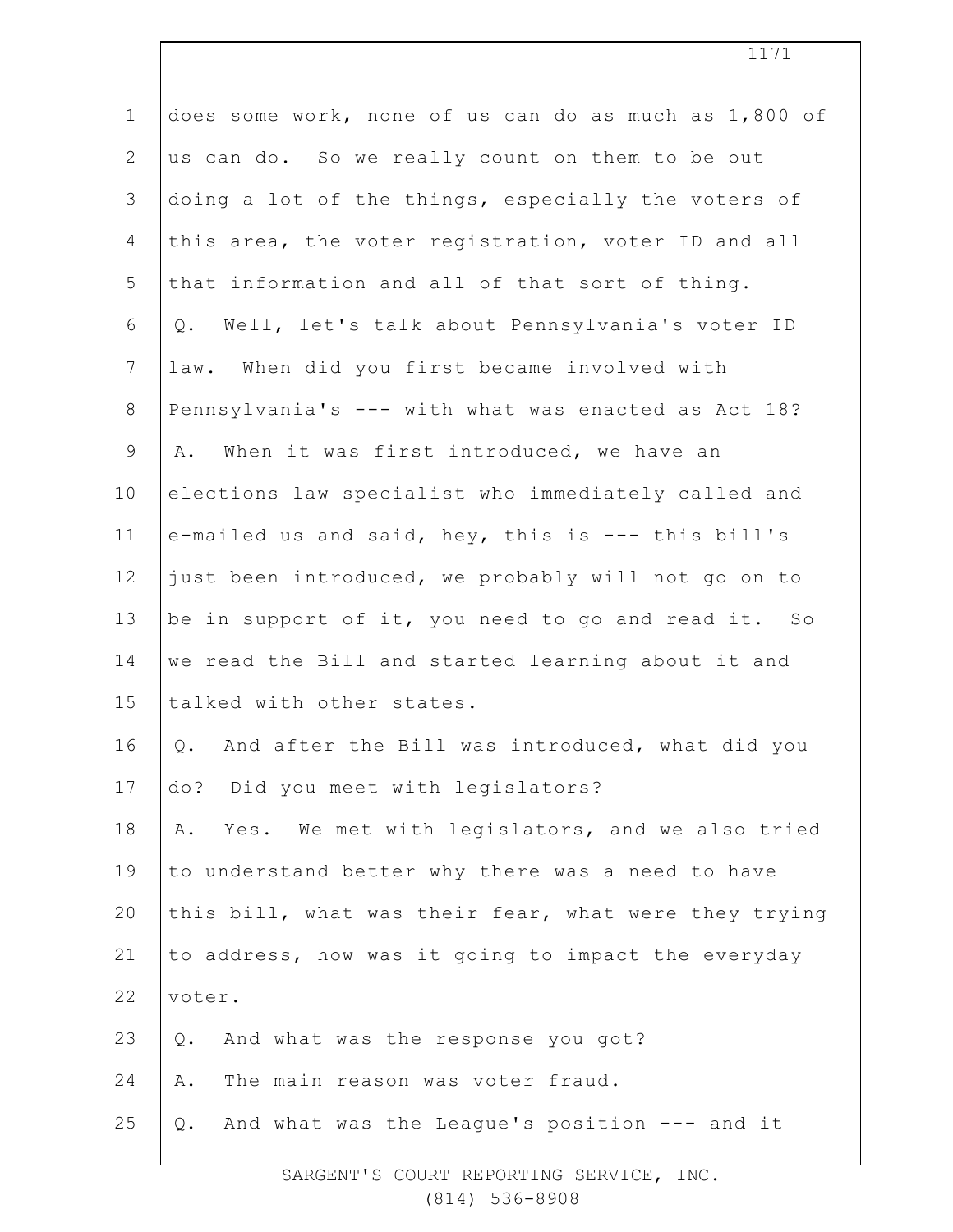|                | 1172                                                   |
|----------------|--------------------------------------------------------|
| $\mathbf 1$    | was called House Bill 934; right?                      |
| $\mathbf{2}$   | Yes.<br>Α.                                             |
| 3              | Q. What was the League's position on House Bill        |
| 4              | 934?                                                   |
| 5              | We were opposed to it.<br>Α.                           |
| 6              | Why were you opposed to it?<br>$Q$ .                   |
| $\overline{7}$ | Because we believed it put up barriers to<br>Α.        |
| $8\,$          | voting, and we didn't think that --- we had not been   |
| $\mathsf 9$    | able to find any incidents of reported prosecuted      |
| 10             | fraud in Pennsylvania, and we thought that the         |
| 11             | barriers and disenfranchising the voters was just the  |
| 12             | emphasis of what we believed in as a suffrage          |
| 13             | organization.                                          |
| 14             | Now, does the League keep track of photo ID<br>Q.      |
| 15             | legislation across the country?                        |
| 16             | Yes, we do.<br>Α.                                      |
| 17             | Is that at the national level?<br>Q.                   |
| 18             | It's at the national level. They convene with<br>Α.    |
| 19             | these groups and so we are in phone calls and e-mail   |
| 20             | contact weekly on what is happening around the         |
| 21             | country as far as voter ID legislation and laws.       |
| 22             | So do you have any knowledge of the photo ID law<br>Q. |
| 23             | that was enacted in Georgia?                           |
| 24             | A little.<br>Α.                                        |
| 25             | What do you know about it?<br>Q.                       |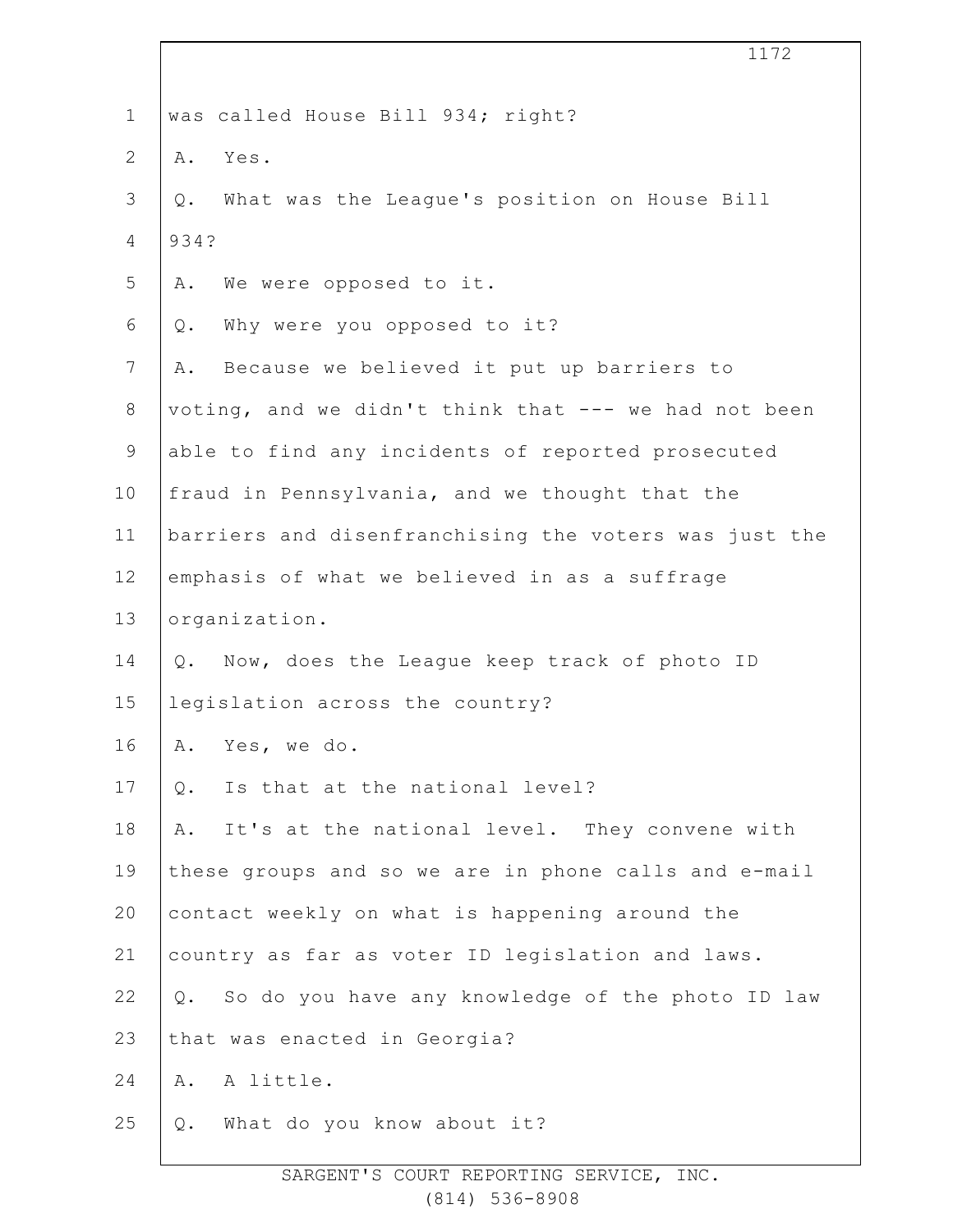1 2 3 4 5 6 7 8 9 10 11 12 13 14 15 16 17 18 19 20 21 22 23 24 25 A. That it was --- has come in in stages and they started in 2005, but it was really in 2007 where it really got going along, and they're still enhancing it this year. Q. Now, after the photo ID law was passed in Pennsylvania, can you describe what activities the League has been doing in connection with photo ID? A. It started out as soon as we knew that the law was in effect. We started by meeting with Secretary Aichele and Shannon Royer and several of the staff and said, you know, all right, the law's in the books, now what do we do, can you try to help us to really understand what can the League do to help. You know, we are the guys who've been doing this for 90 years. You know, what can we do? Q. And when did you meet with Secretary Aichele? A. It was the end of March, the last week of March. Q. And who else was there? A. Roberta Winters, my Issues in Actions vice-president; Bonita Hoke, my executive director and Lora Lavin, who was the election law specialist. Q. Were there other members of the Department of State staff there? A. Yes, there were, but I don't remember their names.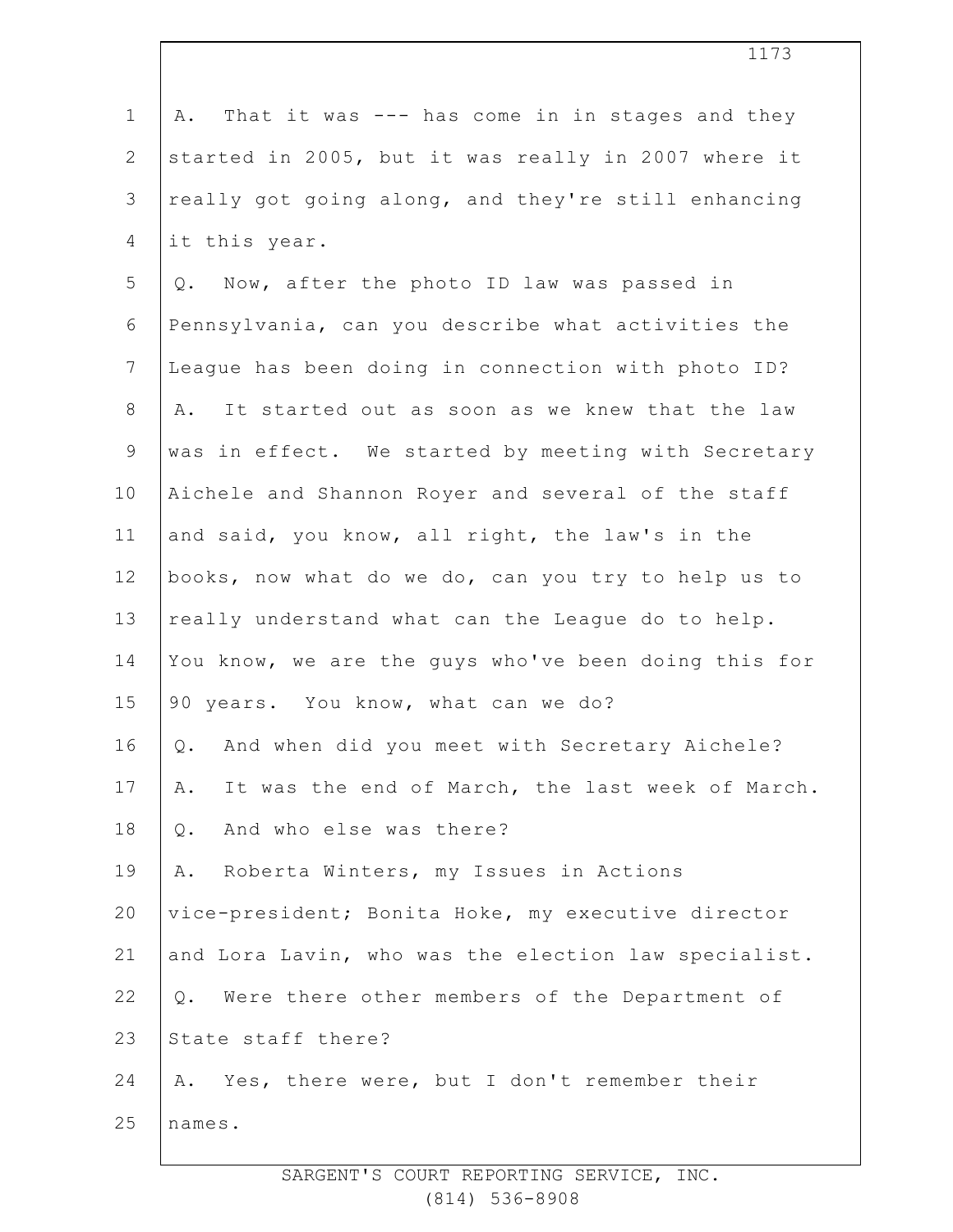|                | 1174                                                     |
|----------------|----------------------------------------------------------|
| $\mathbf 1$    | Q. Okay. And again, what was the purpose of the          |
| $\mathbf{2}$   | meeting?                                                 |
| 3              | To understand fully the ramifications of the law<br>Α.   |
| 4              | and what was going to be expected and what exactly       |
| 5              | was going to be entailed by --- to get people            |
| 6              | registered who did not have a driver's license.          |
| $\overline{7}$ | Q. Okay. And generally what is the League's              |
| $8\,$          | relationship with the Department of State?               |
| $\mathsf 9$    | A. It's been good.                                       |
| 10             | And do you consider that you and the Department<br>$Q$ . |
| 11             | of State have a mutual goals?                            |
| 12             | Yes.<br>Α.                                               |
| 13             | Q. Okay. So since the filing of this lawsuit, have       |
| 14             | you had any communications with the Department of        |
| 15             | State?                                                   |
| 16             | A. We've sent e-mails, but they haven't been             |
| 17             | answered.                                                |
| 18             | Okay. Now, after you had this meeting, after<br>Q.       |
| 19             | you had the meeting to find out about Act 18, what       |
| 20             | happened? What did the League do?                        |
| 21             | We started writing it down and collecting<br>Α.          |
| 22             | information from the Votes PA, which is the              |
| 23             | Department of State website on the different forms       |
| 24             | and things that you might need, and we found pretty      |
| 25             | quickly that there were some gaps and holes and          |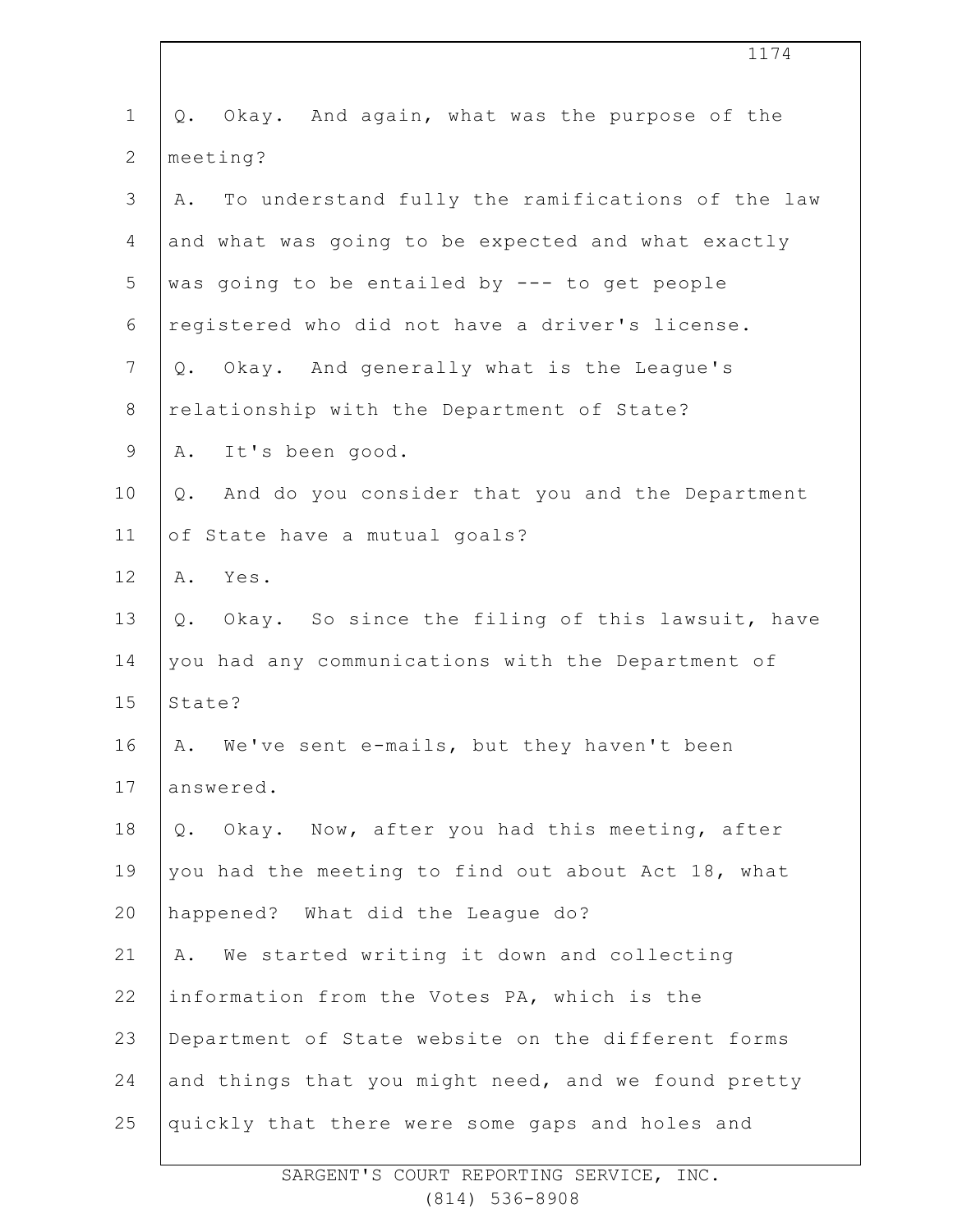| $\mathbf 1$    | things that we needed to do more research on to be    |
|----------------|-------------------------------------------------------|
| $\mathbf{2}$   | able to understand. And at the beginning the          |
| 3              | Department of State was helpful and then we got into  |
| 4              | the lawsuit and it stopped. But what we then did was  |
| 5              | we started writing --- collecting this and sending it |
| 6              | to local leagues in packets so that they could deal,  |
| $7\phantom{.}$ | you know, first with this new registration and then   |
| $\,8\,$        | later with the provisional ballot and absentee        |
| $\mathcal{G}$  | ballot.                                               |
| 10             | So different things at different points along         |
| 11             | the way, but we also developed an action plan. And    |
| 12             | our action plan was really designed so we could work  |
| 13             | smart and know if one person develops a brochure, it  |
| 14             | could be used all over the state. It didn't have to   |
| 15             | be a different one and we would save time and         |
| 16             | effort. And so we did develop a brochure, and         |
| 17             | $it$ $---$ .                                          |
| 18             | I don't mean to interrupt. So you were<br>Q.          |
| 19             | collecting information to send to your local          |
| 20             | chapters; is that right?                              |
| 21             | Right.<br>Α.                                          |
| 22             | And they would use the information to<br>Q.           |
| 23             | disseminate to voters in their education role; is     |
| 24             | that right?                                           |
| 25             | Right. And then they asked us for more<br>Α.          |
|                |                                                       |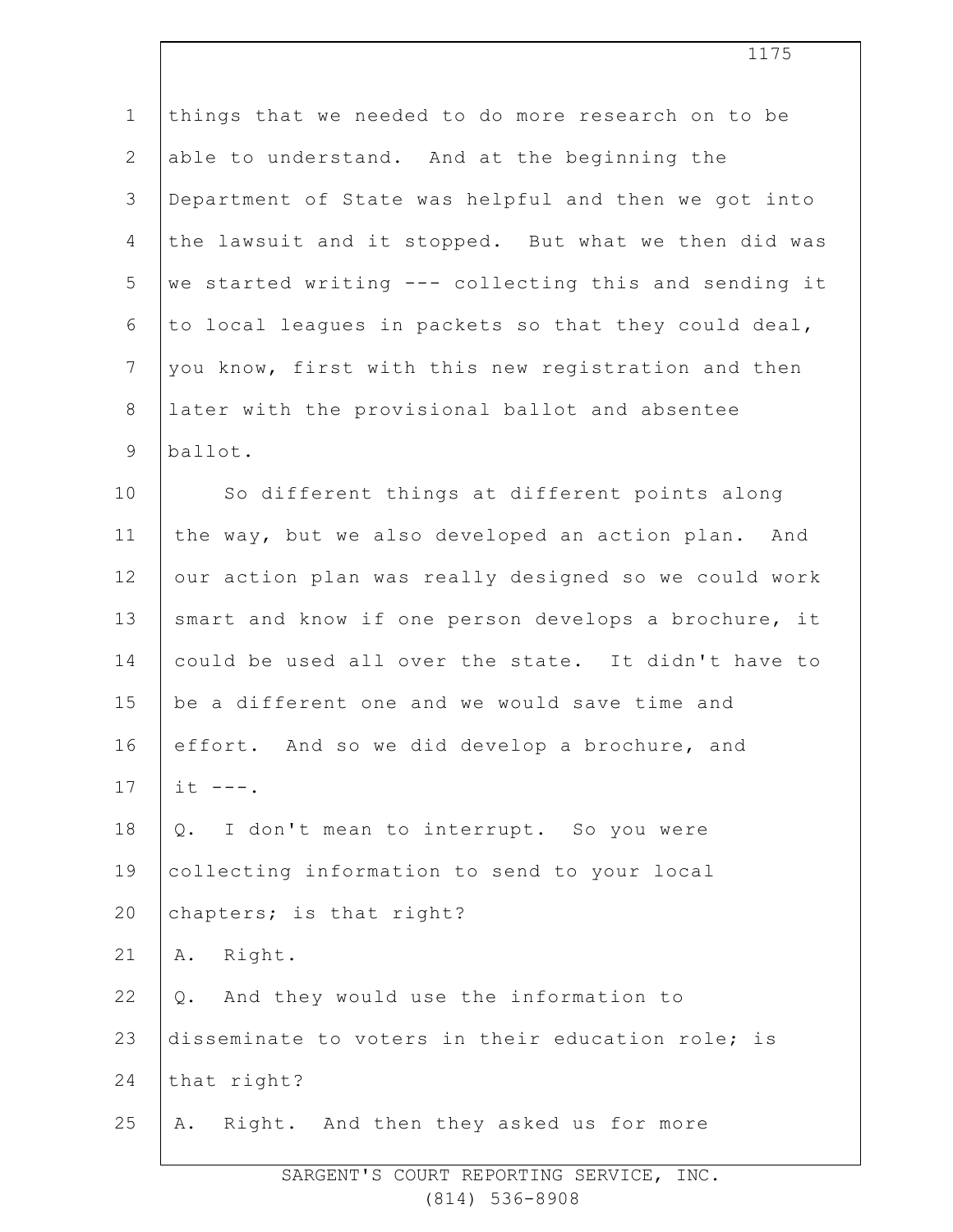| $\mathbf 1$    | brochures as well.                                     |
|----------------|--------------------------------------------------------|
| $\overline{2}$ | And in addition, you mentioned that you were<br>Q.     |
| 3              | developing a written brochure to hand out as part of   |
| 4              | your education efforts?                                |
| 5              | A. Yes.                                                |
| 6              | Okay. Now, has the information relating to<br>Q.       |
| $\overline{7}$ | photo ID changed since the bill was enacted?           |
| $8\,$          | A. Yes.                                                |
| $\mathsf 9$    | Q. And so what had been --- how have the changes       |
| 10             | affected your activities?                              |
| 11             | The hardest part for us has been is that we tend<br>Α. |
| 12             | to do something once we disseminated. We put it        |
| 13             | everywhere. We put it in libraries. We take it to      |
| 14             | town fairs. We put it all over the place. And then     |
| 15             | suddenly we find our information is inaccurate, and    |
| 16             | that is --- it's hard for us as an organization.<br>We |
| 17             | feel our reputation has been damaged somewhat by it.   |
| 18             | But it's also the amount of time --- every time we     |
| 19             | edit our brochure, it's \$50 more to edit it to make   |
| 20             | the next change.                                       |
| 21             | Q. So what is the practical impact on the voters of    |
| 22             | these changes?                                         |
| 23             | I think there's a confusion. We are being told<br>Α.   |
| 24             | as we go out and do voter registration drives I heard  |
| 25             | this, I heard this, and then we say, no, that's not    |
|                |                                                        |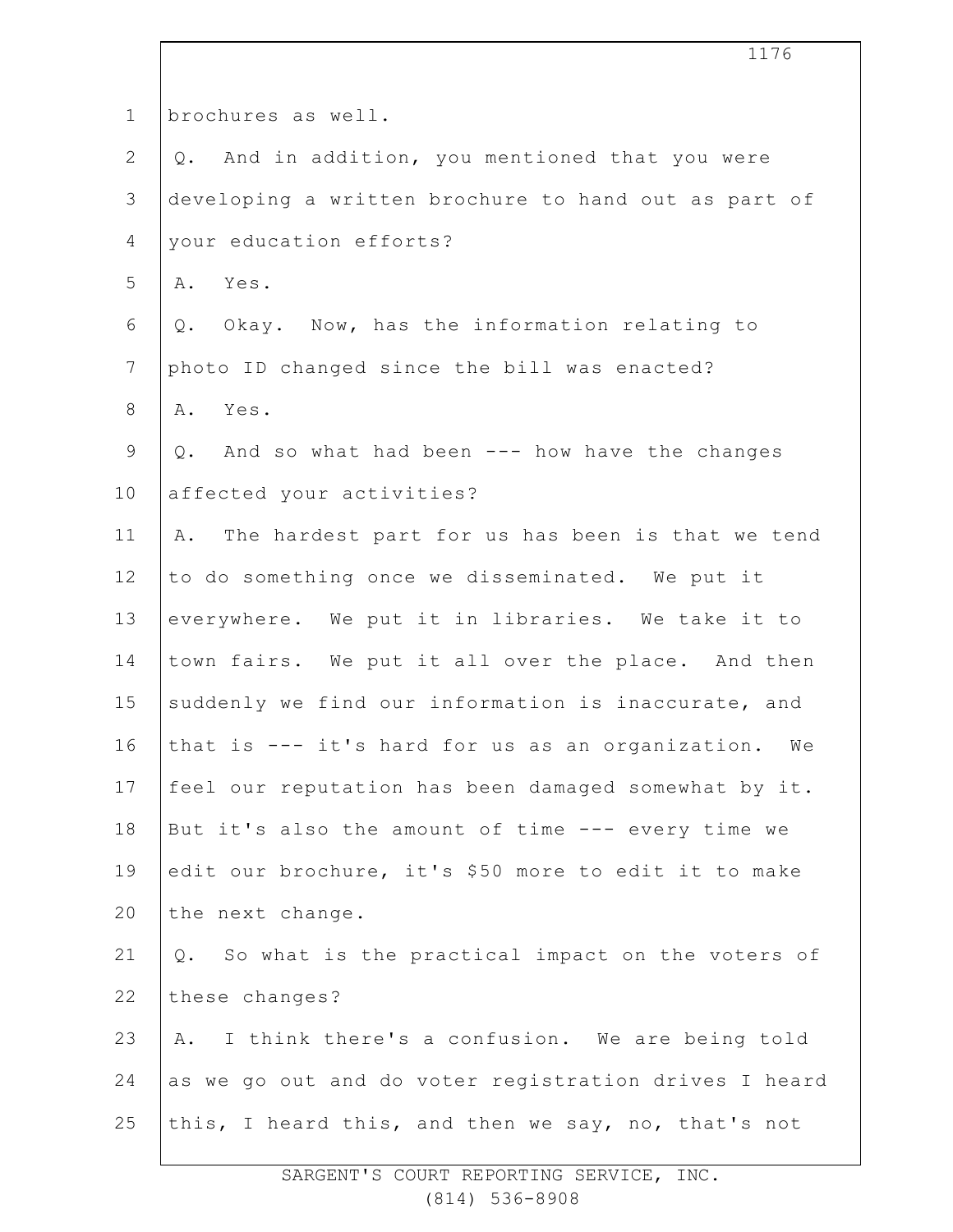|                | 1177                                                     |
|----------------|----------------------------------------------------------|
| $\mathbf 1$    | quite true. Well, what about this? Well, that's not      |
| $\mathbf{2}$   | true either. And so we're finding that they don't        |
| $\mathcal{S}$  | really understand what this law meant to them.           |
| 4              | Okay.<br>Q.                                              |
| 5              | ATTORNEY SCHNEIDER:                                      |
| $\epsilon$     | Your Honor, Petitioners are going to                     |
| $7\phantom{.}$ | mark Exhibit 47.                                         |
| $\,8\,$        | (Petitioners' Exhibit 47 marked for                      |
| $\mathsf 9$    | identification.)                                         |
| 10             | BY ATTORNEY SCHNEIDER:                                   |
| 11             | Q. Ms. Thorne, I've just handed you what's been          |
| 12             | identified as Exhibit 47. What is this document?         |
| 13             | A. This was our first document that we called            |
| 14             | what's in your wallet that dealt with what you needed    |
| 15             | to know --- what you needed to have to vote on           |
| 16             | election day, and we believed that it would be what      |
| 17             | people were carrying around in your wallet.              |
| 18             | Now, this has --- this exhibit is the --- it's a<br>Q.   |
| 19             | two-sided document; right?                               |
| 20             | Yes.<br>Α.                                               |
| 21             | And I'm just holding up what's the original.<br>Ιs<br>Q. |
| 22             | this the original of the front and the back?             |
| 23             | Yes.<br>Α.                                               |
| 24             | And there are two different versions of this<br>$Q$ .    |
| 25             | brochure on Exhibit 47; is that right?                   |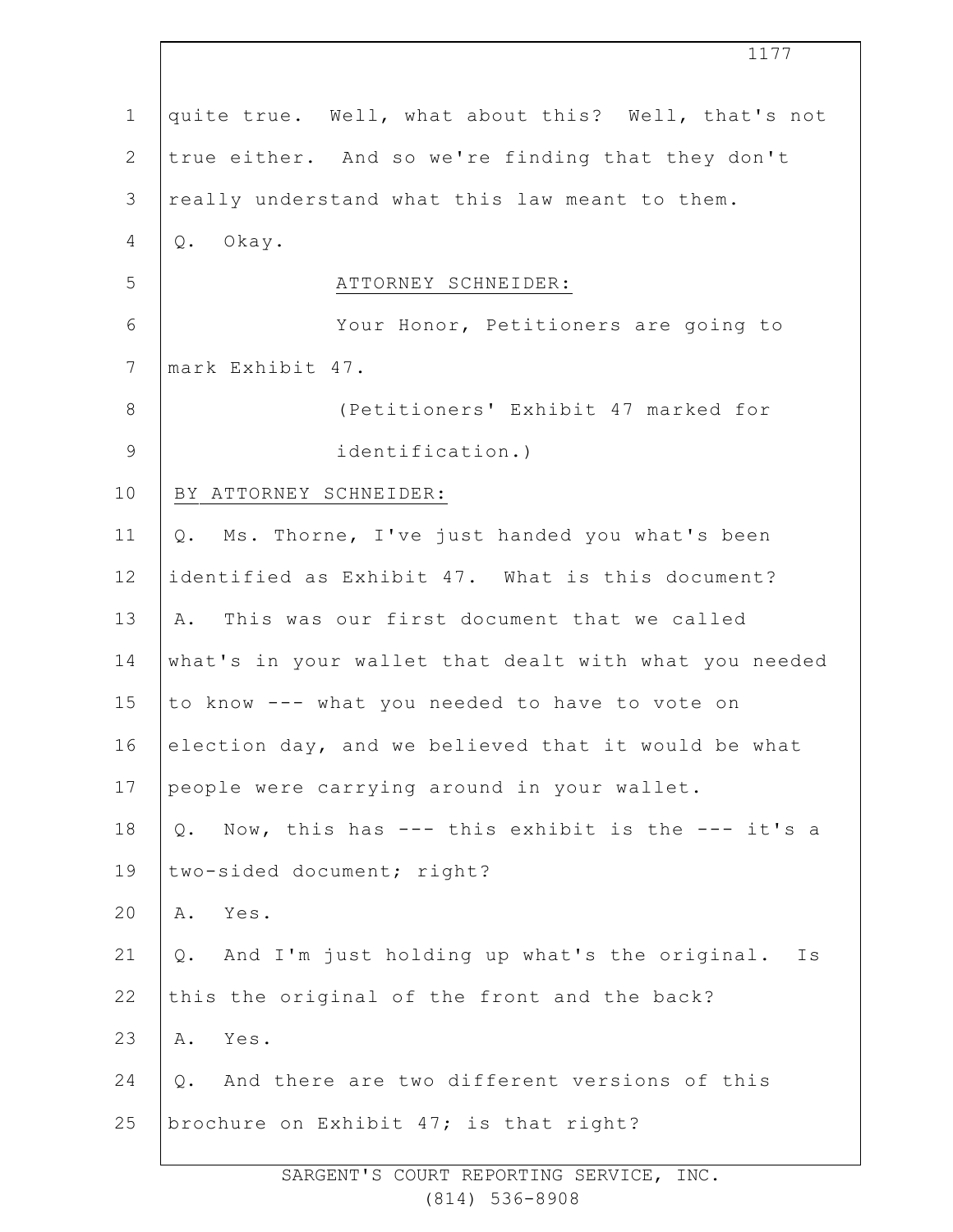| $\mathbf 1$    | That's correct.<br>Α.                                    |
|----------------|----------------------------------------------------------|
| $\overline{2}$ | Turning to the first page in the exhibit, which<br>$Q$ . |
| 3              | is 2069, can you explain what that version of this       |
| 4              | exhibit is?                                              |
| 5              | This was the version that was printed out in<br>Α.       |
| 6              | late June by the League of Women Voters of               |
| $7\phantom{.}$ | Philadelphia and they changed the name under the         |
| $8\,$          | local slightly so it said Philadelphia and they were     |
| $\mathsf 9$    | --- this was our first attempt.                          |
| 10             | Okay. Looking at the last page of the exhibit,<br>$Q$ .  |
| 11             | was there something inaccurate on the last page of       |
| 12             | this exhibit?                                            |
| 13             | A. Yes, we felt that it was important to say under       |
| 14             | the last bullet in the middle section and the two        |
| 15             | bullets on the right-hand side above the tickets that    |
| 16             | they needed to say as well an expiration date was        |
| 17             | required and that we didn't think saying current at      |
| 18             | the beginning or anything was equivalent. That it        |
| 19             | had to be --- that it needed to be updated.              |
| 20             | So did you change that?<br>Q.                            |
| 21             | Yes, we did.<br>Α.                                       |
| 22             | So on the first two pages of the exhibit, is<br>Q.       |
| 23             | that the revised version?                                |
| 24             | That's the revised version that was used up<br>Α.        |
| 25             | until a week ago, and now we're down to ---.             |
|                |                                                          |

SARGENT'S COURT REPORTING SERVICE, INC. (814) 536-8908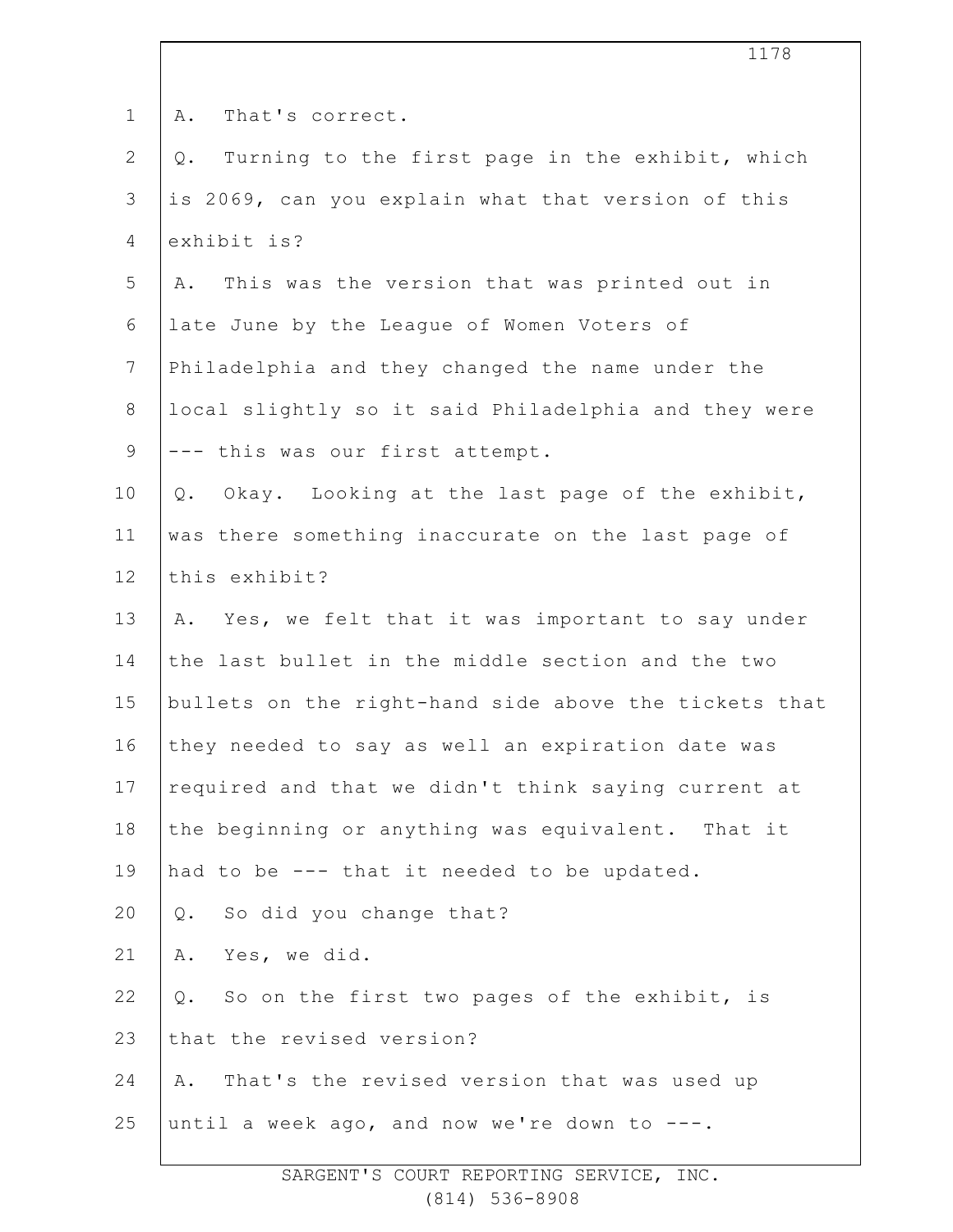| $\mathbf 1$    | Okay. We're going to talk about that, but on<br>Q.     |
|----------------|--------------------------------------------------------|
| $\overline{2}$ | the second page of this exhibit, can you show where    |
| 3              | you made those revisions?                              |
| 4              | Yes, I can. If you look at the second --- on<br>Α.     |
| 5              | the second column on the second bullet where it says   |
| 6              | current employees with an expiration date was added,   |
| $7\phantom{.}$ | and then in the third column, it says with an          |
| 8              | expiration date in the after --- in the first --- at   |
| 9              | the bottom of the first bullet, and it also has it in  |
| 10             | the middle of the second bullet down, so we added      |
| 11             | with an expiration date. That was what the change      |
| 12             | was about.                                             |
| 13             | Q. Okay. And now, what are your plans for using        |
| 14             | --- now, how many fliers were printed originally in    |
| 15             | Philadelphia?                                          |
| 16             | A. 5,000.                                              |
| 17             | And how many fliers did you print of the revised<br>Q. |
| 18             | version?                                               |
| 19             | 1,500.<br>Α.                                           |
| 20             | And some of them have been disseminated?<br>Q.         |
| 21             | They were immediately disseminated to 1,000 ---.<br>Α. |
| 22             | The American Legion ---?<br>Q.                         |
| 23             | The American Legion, yes.<br>Α.                        |
| 24             | So what are your plans to use with the remainder<br>Q. |
| 25             | of your fliers?                                        |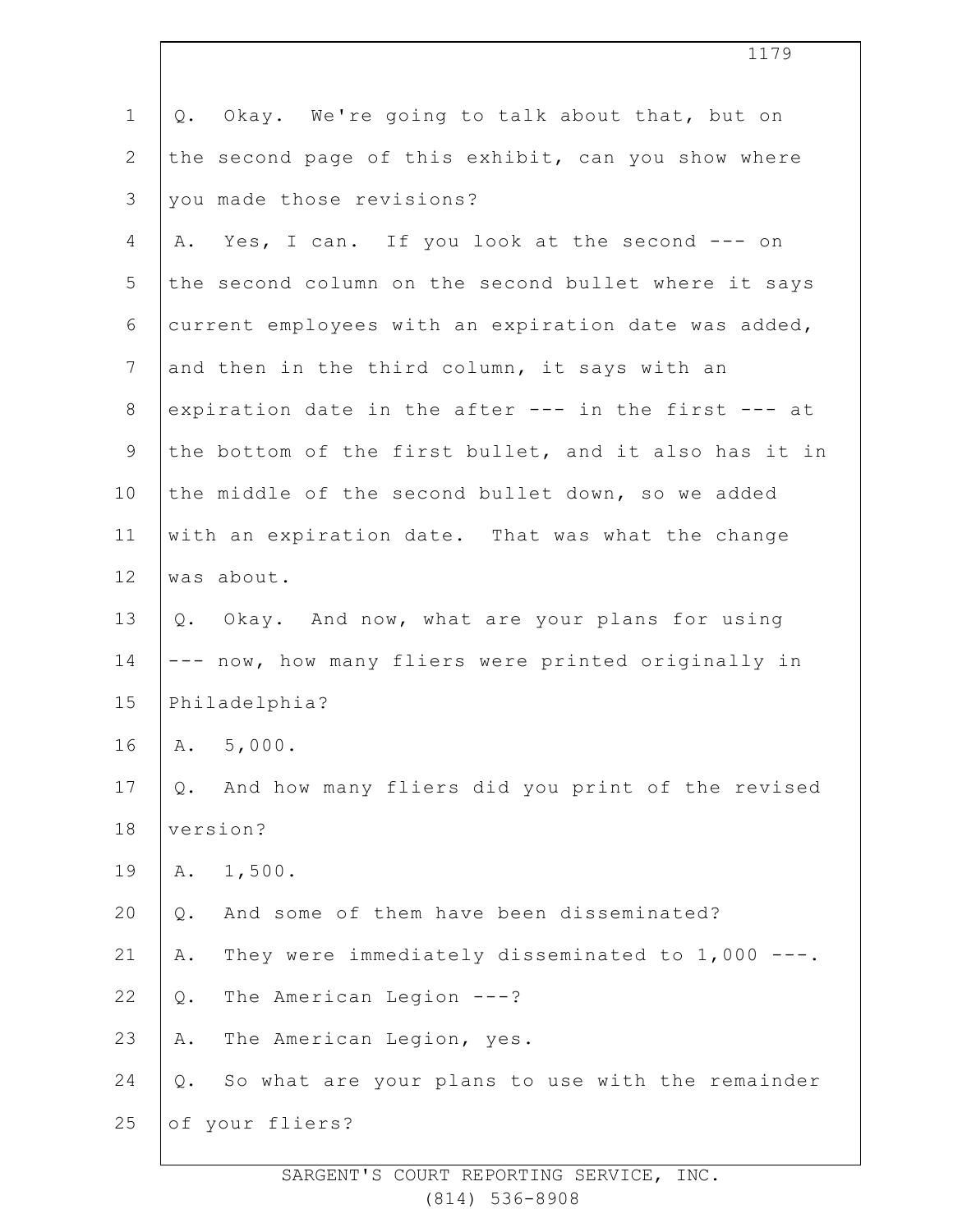| $1\,$          | Some had already been given out right at that<br>Α.   |
|----------------|-------------------------------------------------------|
| $\mathbf{2}$   | weekend, but other than that, we're going to have to  |
| 3              | take the rest of them out of circulation because they |
| 4              | are no longer accurate, because the new Department of |
| 5              | State ID is not included anywhere in that.            |
| 6              | Okay. So do you --- there was some cost<br>Q.         |
| $\overline{7}$ | involved in the design and printing of this flier?    |
| $\,8\,$        | Yes, \$500.<br>Α.                                     |
| $\mathsf 9$    | Q. $$500 for --?$                                     |
| 10             | Just the design. The very first design, and<br>Α.     |
| 11             | then the cost was about \$300 or \$400, in that range |
| 12             | for the first one, and then the second one was about  |
| 13             | just under \$300, or just under \$300 by the time we  |
| 14             | did the redesigning, that was the editing and         |
| 15             | changing the expiration date.                         |
| 16             | So how much money has the League spent on<br>Q.       |
| 17             | exclusively on photo ID activity since the Bill       |
| 18             | passed?                                               |
| 19             | Because I'm only talking about two here, and<br>Α.    |
| 20             | that's only Philadelphia. It's more like \$2,000 or   |
| 21             | maybe even a little more because we have leagues in   |
| 22             | other parts of the state, and Pittsburgh especially   |
| 23             | has been using an ACLU brochure that they modified    |
| 24             | for the League, and it's out of date, too, so ---.    |
| 25             | So the \$2,000, how does that compare to the<br>$Q$ . |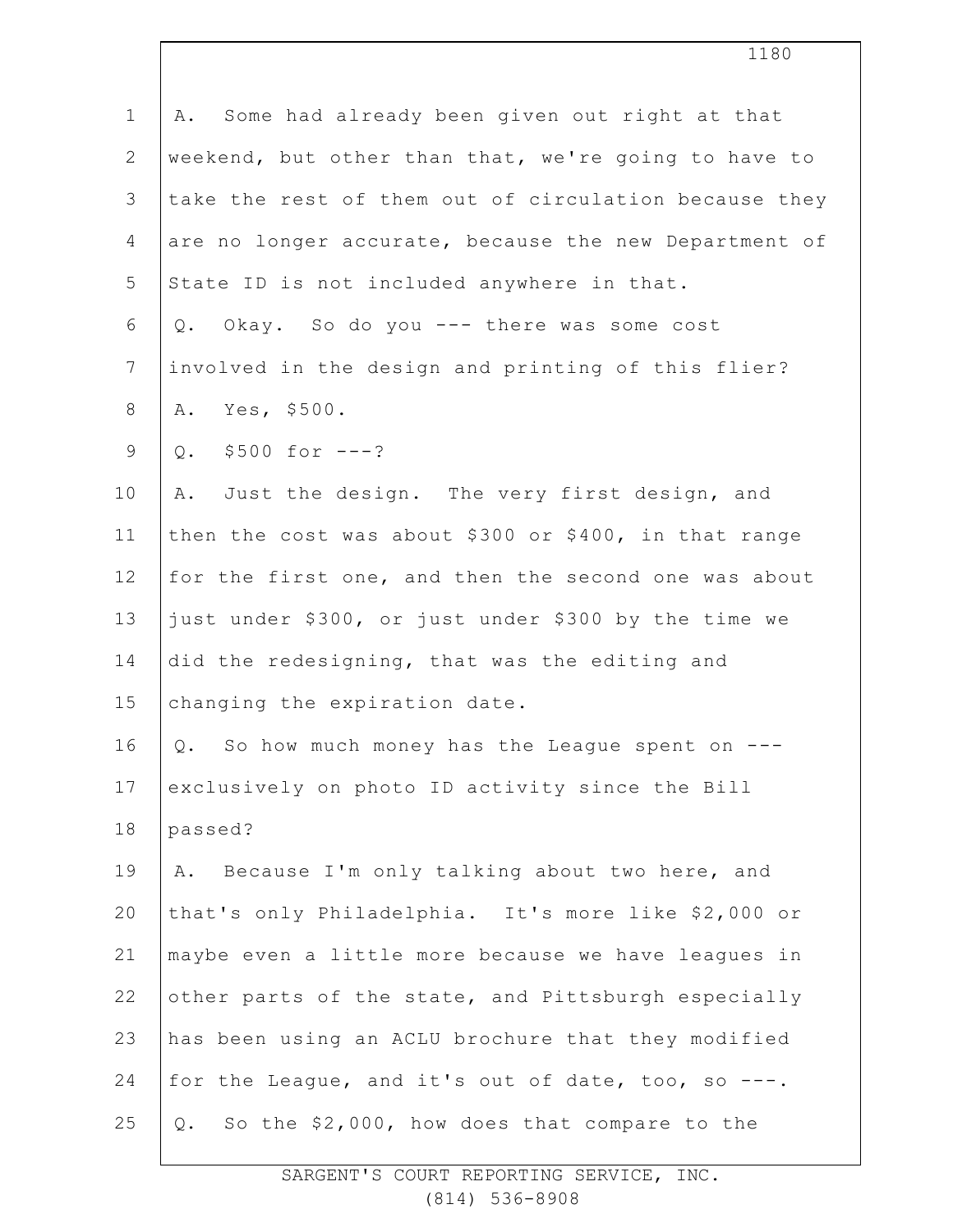| $\mathbf 1$    | budget that the League usually spends on its           |
|----------------|--------------------------------------------------------|
| $\mathbf{2}$   | activities?                                            |
| 3              | The League usually spends money only for debates<br>Α. |
| $\overline{4}$ | when they have to get somebody to televise it or       |
| 5              | something like this. We tend to go with our --- our    |
| 6              | voter registration in hand, something you put on the   |
| $\overline{7}$ | table and just talk to people and help them fill it    |
| $\,8\,$        | out.                                                   |
| $\mathcal{G}$  | Is it more than you usually spend?<br>Q.               |
| 10             | Absolutely. Significantly more.<br>Α.                  |
| 11             | Now, how much time has the --- how many hours<br>Q.    |
| 12             | have the members of the League spent exclusively on    |
| 13             | photo ID since the passage of the bill?                |
| 14             | We asked each local league to please try to give<br>Α. |
| 15             | us an itemized list of what it's called --- how many   |
| 16             | hours they've spent. We've had reports of 600 hours.   |
| 17             | There may have been more, but I think 600 is a fair    |
| 18             | and accurate representation.                           |
| 19             | Q. Now, is the League seeking additional funding to    |
| 20             | support its efforts on voter ID?                       |
| 21             | A. We did apply to our national organization for a     |
| 22             | grant and we did receive a \$5,000 grant, but it       |
| 23             | cannot be used for printing brochures. Everything      |
| 24             | else but printing brochures.                           |
| 25             | So there are some restrictions on how you can<br>Q.    |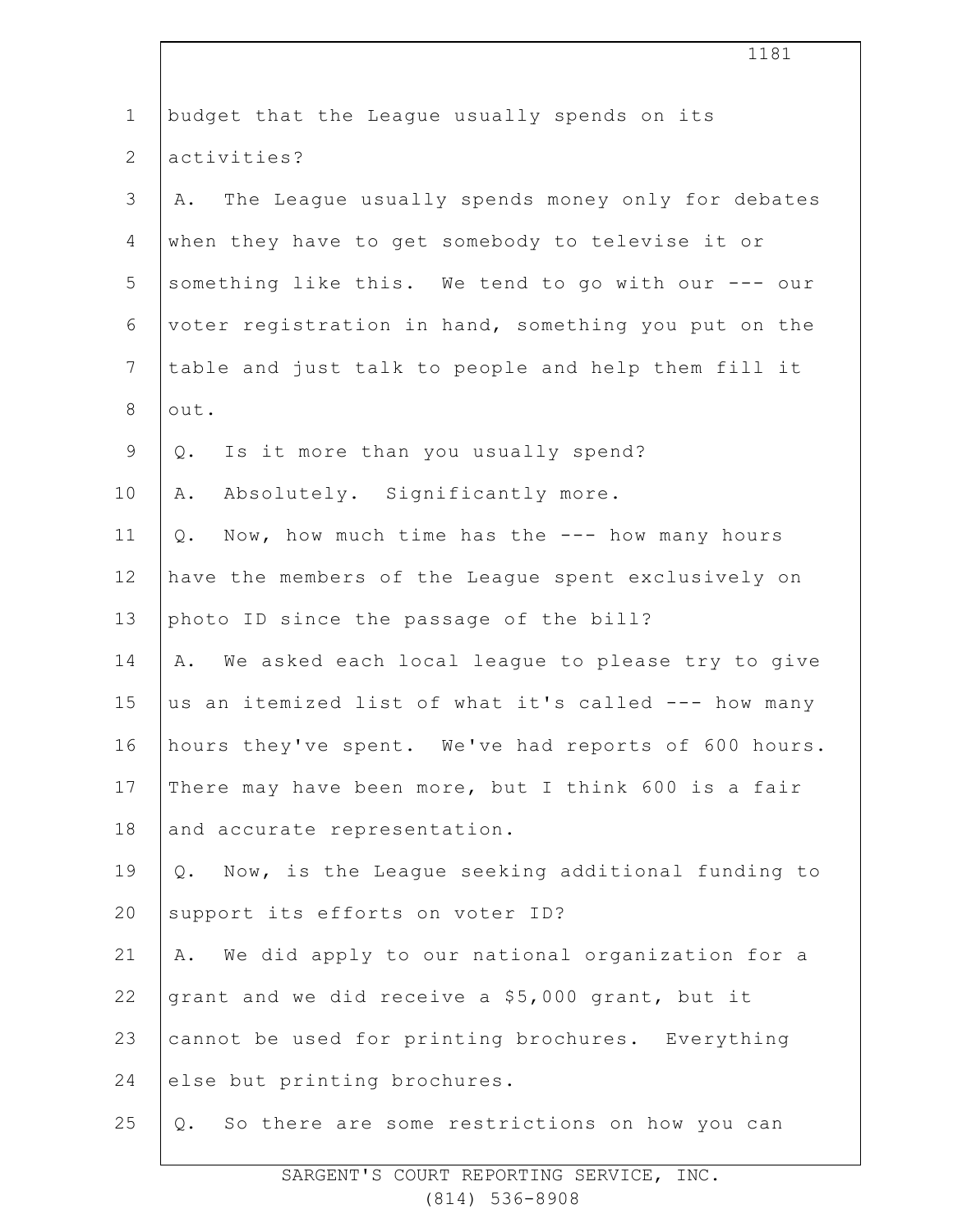|                | ᆂᆂᆼᄼ                                                     |
|----------------|----------------------------------------------------------|
| $\mathbf 1$    | use the money?                                           |
| $\overline{2}$ | Yes, there was.<br>Α.                                    |
| 3              | So what activities has the League not been able<br>$Q$ . |
| 4              | to do because it's been spending time and effort on      |
| 5              | photo ID?                                                |
| 6              | A. Probably the first and saddest to me is the           |
| $\overline{7}$ | website. We had hired someone to redesign our            |
| 8              | website. We were all set and ready to go with it in      |
| $\mathsf 9$    | mid April, and there really aren't people who do some    |
| 10             | of the necessary updating of it, because we just         |
| 11             | can't --- we're so involved in trying to get the next    |
| 12             | voter ID information out and do that properly and        |
| 13             | doing speeches and going different places, so that's     |
| 14             | the first thing.                                         |
| 15             | I think the second is something that --- so I            |
| 16             | can bring a copy of which is near and dear to my         |
| 17             | heart and one of a few copies left called Keys to        |
| 18             | the Keystone State, which was published in 1989 and      |
| 19             | tells everyone exactly how the Pennsylvania              |
| 20             | government works. And the joy of this book has been      |
| 21             | that it's been used by colleges' political science       |
| 22             | departments for years to teach how Pennsylvania          |
| 23             | government works. And we felt this year, especially      |
| 24             | this year, with so much rhetoric going on that it        |
| 25             | was important for the voter to understand who they       |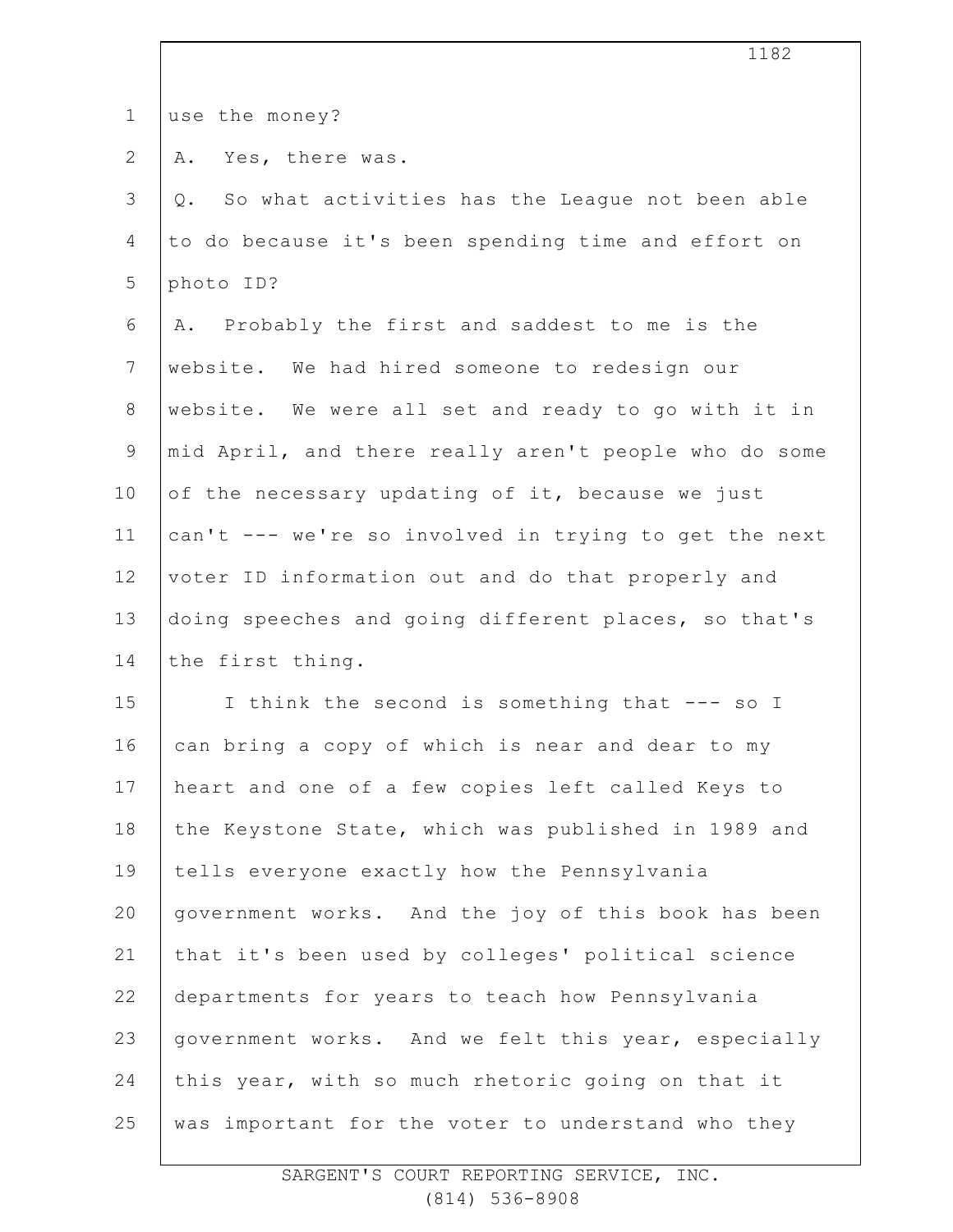|                | 1183                                                   |
|----------------|--------------------------------------------------------|
| $\mathbf 1$    | were voting for, and so we thought this would be       |
| $\mathbf{2}$   | very helpful and it was to be launched on our new      |
| $\mathcal{S}$  | website.                                               |
| $\overline{4}$ | You say you were going to update that book from<br>Q.  |
| 5              | 1989 and start publishing on your website?             |
| 6              | Yes. And then hopefully be able to go on to<br>Α.      |
| 7              | publishers.                                            |
| $8\,$          | And you haven't been able to turn to that; is<br>Q.    |
| $\mathsf 9$    | that correct?                                          |
| 10             | No. That's been completely tabled. And the<br>Α.       |
| 11             | third thing we had a planned giving campaign that      |
| 12             | we'd start our own charitable gift annuity and it's    |
| 13             | since been put off.                                    |
| 14             | And did you say it was a planned giving<br>Q.          |
| 15             | campaign?                                              |
| 16             | A. Yes, to fund us for the future.                     |
| 17             | And so you haven't been able to work on that?<br>$Q$ . |
| 18             | No, we can't go out and make visits on that one.<br>Α. |
| 19             | People are working on voter ID. And the other thing    |
| 20             | maybe is Marcellus Shale. We're doing a tremendous     |
| 21             | amount of education work on Marcellus Shale and        |
| 22             | compliance with regulations as well as drilling and    |
| 23             | water impact, and that's been slowed down              |
| 24             | dramatically because of this.                          |
| 25             | Okay. Now, I want to talk about your specific<br>Q.    |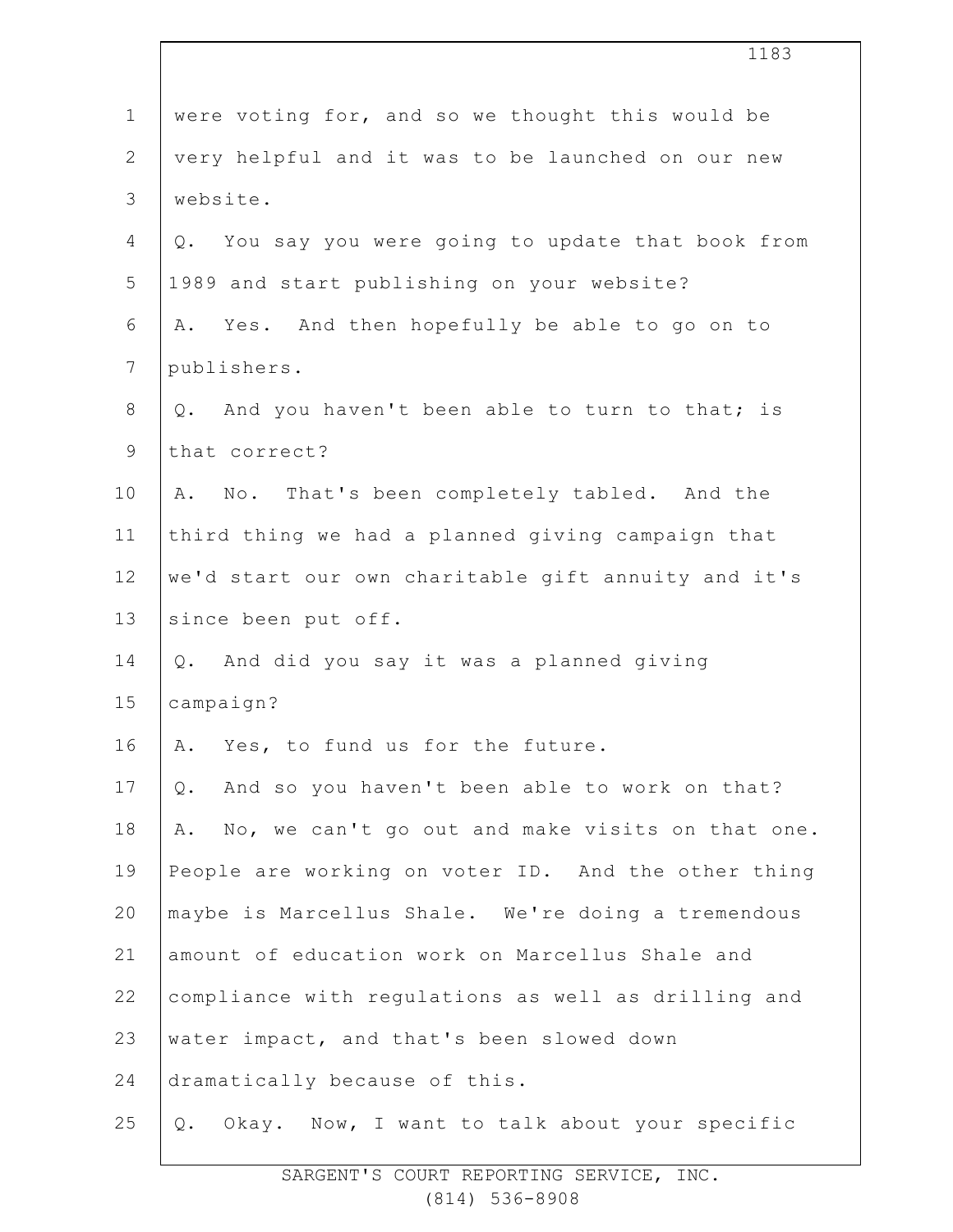|                | ᆂᆂᆼᆍ                                                 |
|----------------|------------------------------------------------------|
| $\mathbf 1$    | outreach efforts that you've made on photo ID, so    |
| $\overline{2}$ | what kind of outreach has the League been doing that |
| 3              | it ordinarily does not do in connection with photo   |
| 4              | ID?                                                  |
| 5              | We've talked with the nursing homes and<br>Α.        |
| 6              | retirement centers to make sure that they understand |
| $\overline{7}$ | the laws as well as colleges, universities, high     |
| 8              | schools.                                             |
| $\mathsf 9$    | Q. So ordinarily that's not part of the League's     |
| 10             | activities; is that right?                           |
| 11             | Generally, only by invitation, but now we're<br>Α.   |
| 12             | seeking them out as we're finding they don't         |
| 13             | understand the law.                                  |
| 14             | Q. So in your --- during these efforts of reaching   |
| 15             | out to care facilities and nursing homes, have you   |
| 16             | identified any care facilities that will not print a |
| 17             | photo ID that complies with the new photo ID law?    |
| 18             | Well, in Montgomery County, there's a Saunders<br>Α. |
| 19             | House that's near Lankenau Hospital that has said    |
| 20             | that they definitely will not. And in North Hampton, |
| 21             | there's Kirkland Village, and the Northampton League |
| 22             | has told us that they definitely have been told no.  |
| 23             | And then in Chester County, Kendal-Crosslands, which |
| 24             | is a large Quaker county, has said no and we're      |
| 25             | working to try to get them to change their mind.     |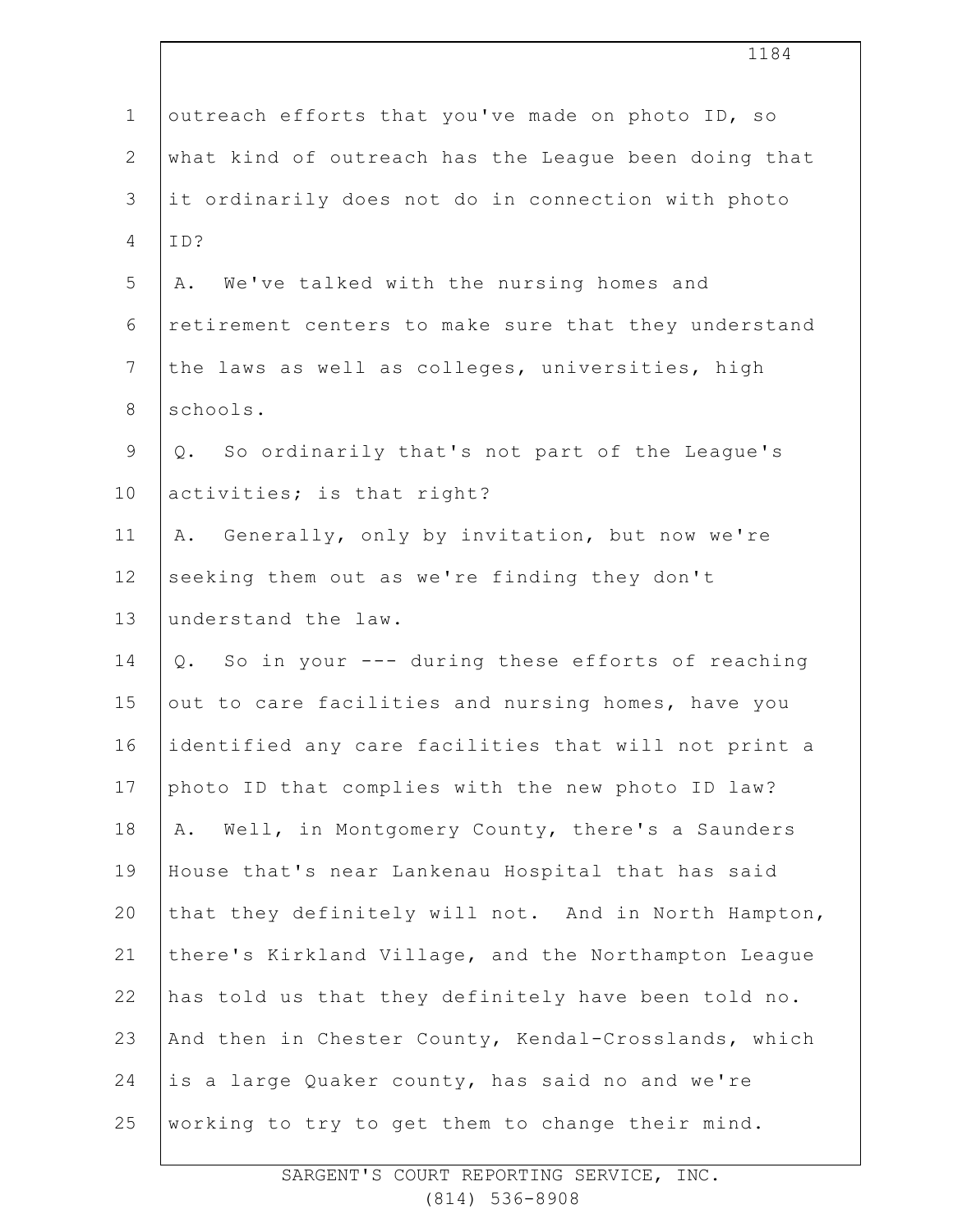| $\mathbf 1$  | So you're still working on them, but as of<br>Q.      |
|--------------|-------------------------------------------------------|
| $\mathbf{2}$ | today, they told you they're not going to print it?   |
| 3            | No, not at this point.<br>Α.                          |
| 4            | Now, also in the outreach that you've made to<br>Q.   |
| 5            | colleges and universities, have you identified any    |
| 6            | colleges or universities who have said they are not   |
| 7            | going to go bring their IDs into compliance?          |
| $8\,$        | Well, Drexel University appears to be in that<br>Α.   |
| $\mathsf 9$  | category as well as Delaware County Community         |
| 10           | College. I think it's cost.                           |
| 11           | Now, are there other schools that you're doing<br>Q.  |
| 12           | work with and outreach for their students, for        |
| 13           | example, technical schools?                           |
| 14           | Yes.<br>Α.                                            |
| 15           | Can you please describe that?<br>Q.                   |
| 16           | We are very concerned when you look at this law<br>Α. |
| 17           | that there are some loopholes that keep coming up,    |
| 18           | and one of them is that there's a huge long list on   |
| 19           | the Department of State website giving you all the    |
| 20           | names of the approved schools that, you know --- that |
| 21           | can have an ID, but if you go to a vo-tech school or  |
| 22           | you go to a technical school to learn how to be a     |
| 23           | nail technician or something like that, you don't     |
| 24           | have any --- your ID would not count. And so we're    |
| 25           | trying to reach out to them and explain the other     |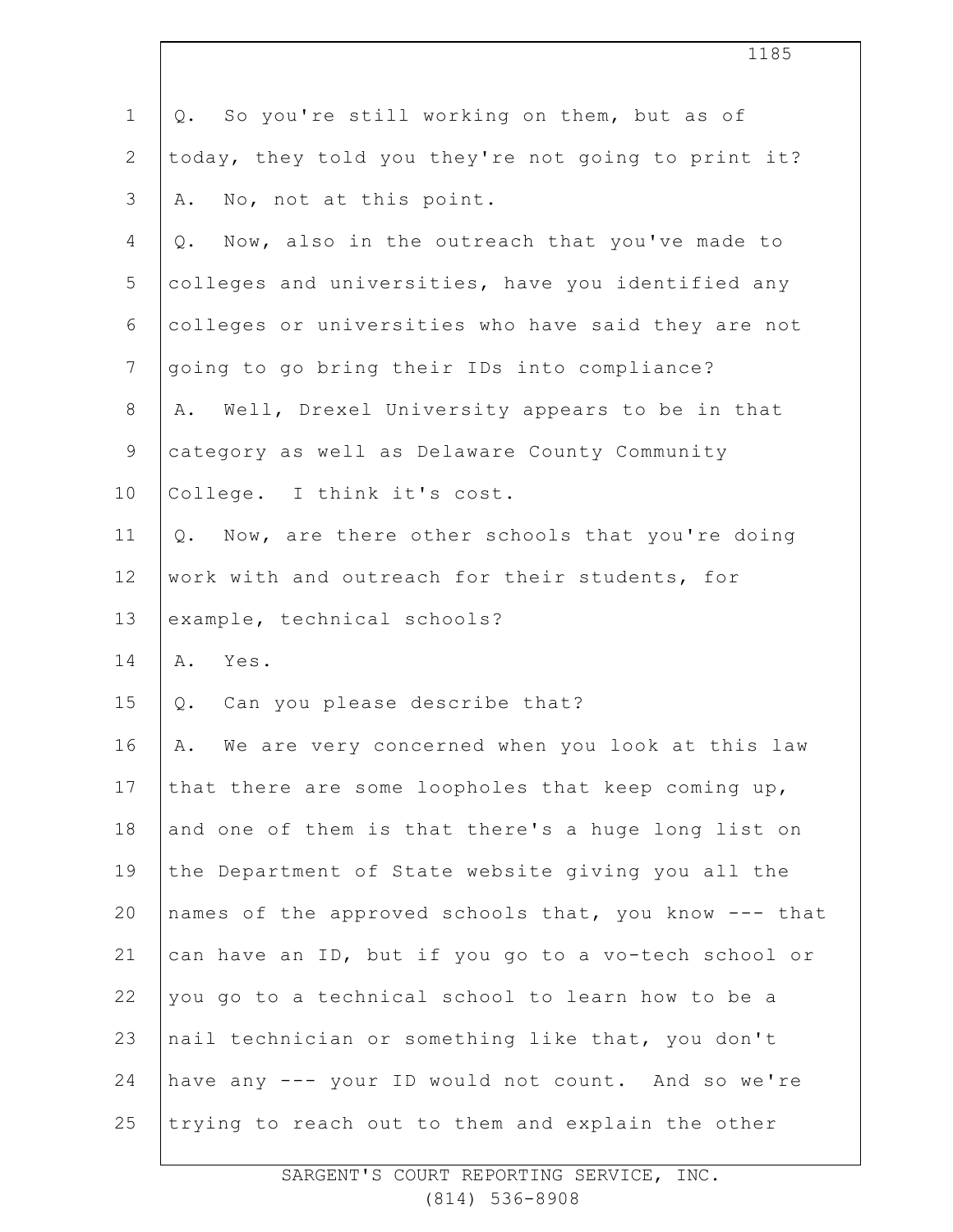|                | 1186                                                  |
|----------------|-------------------------------------------------------|
| $1\,$          | photo ID options, because many of them in the cities  |
| $\mathbf{2}$   | don't necessarily drive.                              |
| 3              | They live in a city and they don't drive, so<br>Q.    |
| 4              | they might not have a driver's license?               |
| 5              | Right. Or a car, so why would they need a<br>Α.       |
| 6              | driver's license?                                     |
| $7\phantom{.}$ | And so their school ID is not --- it won't work<br>Q. |
| $8\,$          | under the law?                                        |
| 9              | It would not comply.<br>A.                            |
| 10             | Now, I'm going to talk now about PennDOT site<br>Q.   |
| 11             | visit. Has the League been contacted about making     |
| 12             | visits to PennDOT driver's license centers?           |
| 13             | Yes.<br>Α.                                            |
| 14             | And who contacted the League?<br>Q.                   |
| 15             | The Pennsylvania Budget and Policy Center.<br>Α.      |
| 16             | Q. Okay. So can you explain what the Pennsylvania     |
| 17             | Budget and Policy Center is?                          |
| 18             | Well, they're a non-profit, non-partisan much<br>Α.   |
| 19             | like the League in that respect, but they focus       |
| 20             | totally on the state, government, a budget and        |
| 21             | analyze and do analysis of what things are going to   |
| 22             | cost within the budget, like voter ID.                |
| 23             | Okay. So have they issued a report on how much<br>Q.  |
| 24             | the photo ID bill was going to cost?                  |
| 25             | Yes, they did.<br>Α.                                  |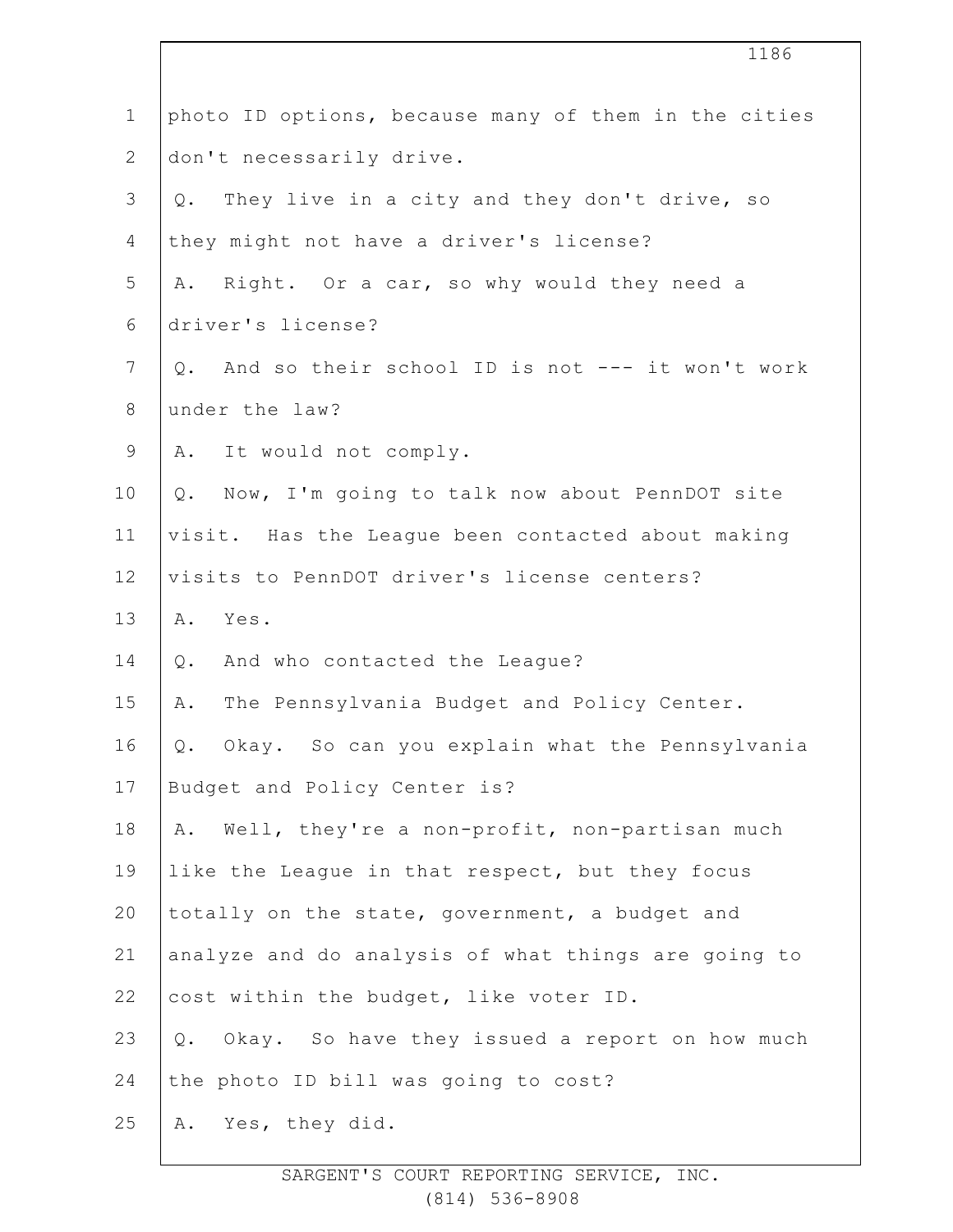|                | 1187                                                  |
|----------------|-------------------------------------------------------|
| $\mathbf 1$    | And are they right now planning to do a report<br>Q.  |
| $\mathbf{2}$   | on how much photo ID is going to cost PennDOT?        |
| 3              | As I understand, yes.<br>Α.                           |
| 4              | Okay. So does the League regularly work with<br>$Q$ . |
| 5              | the Pennsylvania Budget and Policy Center?            |
| 6              | We do. We worked with them most recently on<br>Α.     |
| $\overline{7}$ | tuition vouchers and what it really is going to cost  |
| $8\,$          | and how much education costs in Pennsylvania. And we  |
| $\mathsf 9$    | also work the Marcellus Shale and the Severance Tax.  |
| 10             | I'm going to go ask you to slow down a little<br>Q.   |
| 11             | bit.                                                  |
| 12             | I'm sorry.<br>Α.                                      |
| 13             | Q. That's all right. Now, do you believe that the     |
| 14             | photo ID law affects Pennsylvania's budget?           |
| 15             | Yes, absolutely.<br>Α.                                |
| 16             | Q. Okay. Did the League members volunteer to visit    |
| 17             | PennDOT driver's license centers?                     |
| 18             | Yes.<br>Α.                                            |
| 19             | Do you know how many approximately?<br>Q.             |
| 20             | I'd say at least ten, maybe more.<br>Α.               |
| 21             | Did you personally visit a PennDOT center?<br>Q.      |
| 22             | Yes, I did.<br>Α.                                     |
| 23             | Which PennDOT center did you visit?<br>$Q$ .          |
| 24             | Delaware County, Media.<br>Α.                         |
| 25             | And how many times did you go there?<br>Q.            |
|                |                                                       |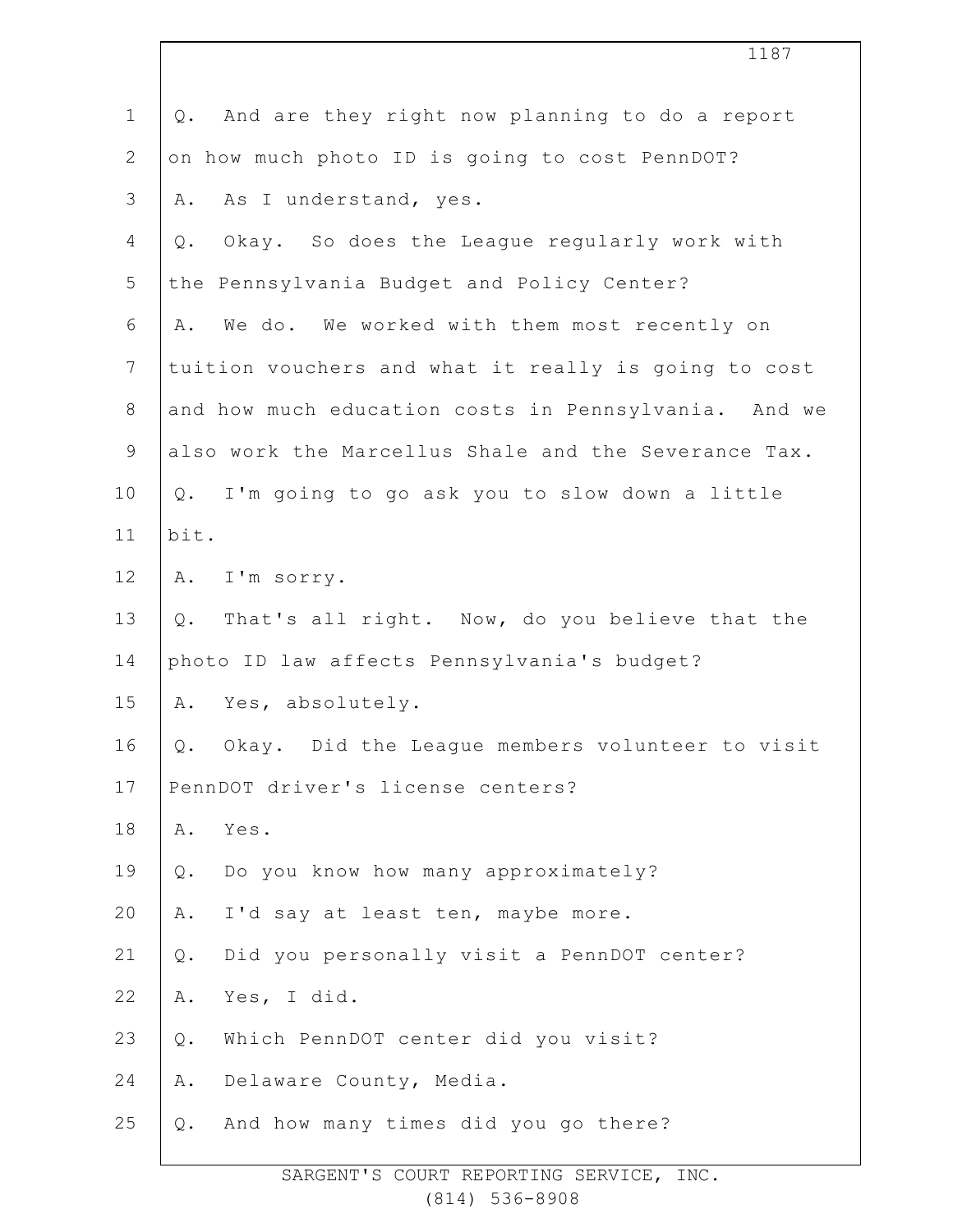A. Three times overall.

2 3 Q. What happened the first time when you visited there?

4 5 6 7 8 9 10 11 12 13 14 15 16 17 18 19 20 21 22 23 24 25 A. I went with a story of someone that I knew and I wanted to find out whether or not --- how we were going to get a photo ID, and I didn't believe that they had a driver's --- I knew they didn't have a driver's license. And I didn't know what their birth certificate standing was, and so I was greeted by a young man at the door, who was very polite, but really didn't have any information and handed me the form and said everything you need to know is on the form, and that was it. And at that point there were no signs, there was no publications. There was nothing to give you any information. That was probably in late --- right before the primary. Q. So you're talking about you went in April the first time? A. Yeah, the first time was in April. Q. Now, what happened the second time --- first of all, when did you go the second time? A. It was in late June. Q. And what happened the second time you went there? A. I was greeted by two older African-American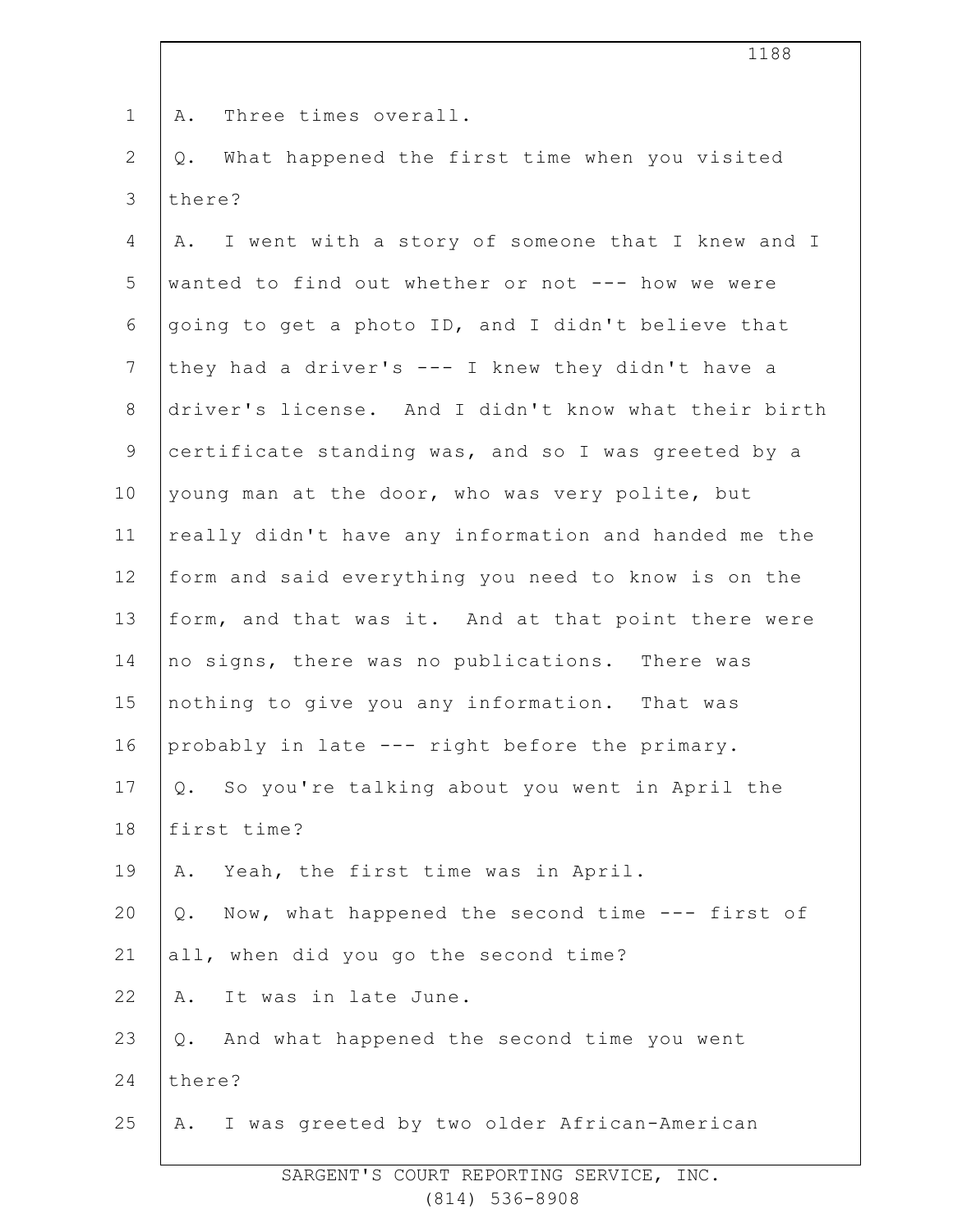|                | 1189                                                  |
|----------------|-------------------------------------------------------|
| $\mathbf 1$    | women who were very, very nice and very knowledgeable |
| $\mathbf{2}$   | and said we really shouldn't be answering this        |
| 3              | question. We really should have you get a number and  |
| 4              | wait in line and ask the other person for the         |
| 5              | information.                                          |
| 6              | Did you do that?<br>$Q$ .                             |
| $\overline{7}$ | I did.<br>Α.                                          |
| $8\,$          | And how long did you wait?<br>Q.                      |
| $\mathsf 9$    | I only had to wait about 15 minutes.<br>Α.            |
| 10             | And what happened when you asked the --- when<br>Q.   |
| 11             | they said the other person, do you mean the PennDOT   |
| 12             | technician who serves customers? Is that who you      |
| 13             | were talking about?                                   |
| 14             | A. Yes, it was a customer person, but I was in a      |
| 15             | different section from those who were getting regular |
| 16             | driver's licenses.                                    |
| 17             | Q. Okay. And so what happened when you went to        |
| 18             | discuss your friend's situation with that person?     |
| 19             | A. This time they --- I had several questions to      |
| 20             | ask, and they were --- they gave me the same form and |
| 21             | said this is what you have to do, and I said I know   |
| 22             | about the form, but I said I have another person that |
| 23             | I know who was born in the south and didn't have ---  |
| 24             | was born at home on a farm, and she swears that there |
| 25             | was never a birth certificate. And I said she is      |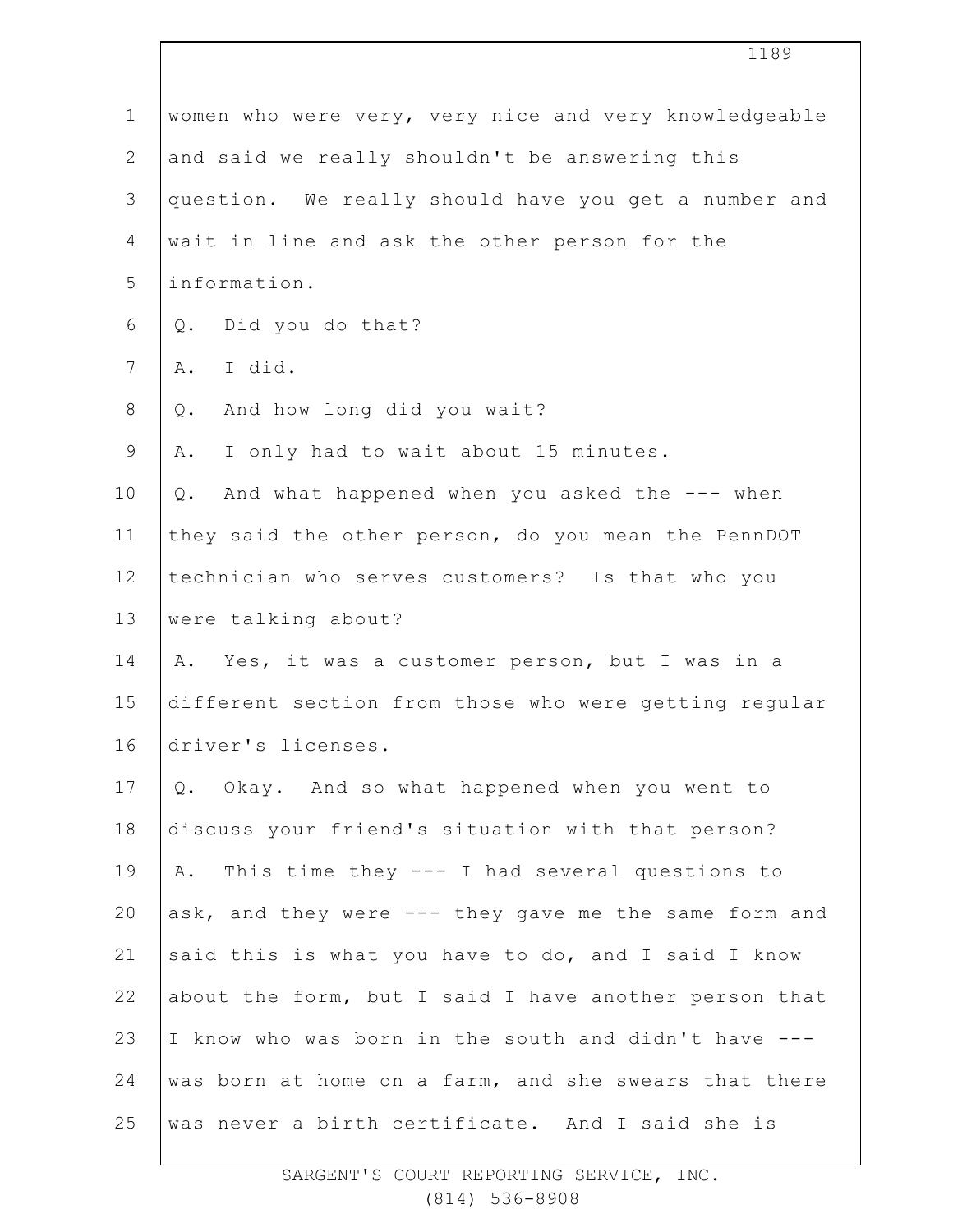| $\mathbf 1$    | probably 80 now, and I would guess she probably       |
|----------------|-------------------------------------------------------|
| $\mathbf{2}$   | didn't when they lived in the south. And they said    |
| 3              | oh, well, it was the midwife's job. I said there      |
| 4              | wasn't a midwife in 1940, and she didn't do --- she   |
| 5              | doesn't have one. And he said, well, then, it's her   |
| 6              | tough luck, she won't be able to vote.                |
| $7\phantom{.}$ | Okay. Now, did you go a third time?<br>$Q$ .          |
| $8\,$          | Yes, I did.<br>Α.                                     |
| $\mathsf 9$    | What happened on the third time?<br>$Q$ .             |
| 10             | I really just went by to see if there were more<br>Α. |
| 11             | signs up and more things available, and what          |
| 12             | surprised me most was there was no longer a greeting  |
| 13             | section. There was a great big sign that they put in  |
| 14             | front of the greeting section saying get a number,    |
| 15             | but no explanation of what numbers for what.          |
| 16             | Q. So there were no signs about photo ID?             |
| 17             | Well, there were --- there was a sign on the<br>Α.    |
| 18             | door about Thursday and the hours were different on   |
| 19             | Thursday, but if --- I was really confused by the     |
| 20             | signs. I'm going to guess other people were, too,     |
| 21             | since I tend to know a lot more about it. And there   |
| 22             | was nothing about the other days, and they didn't     |
| 23             | talk about Monday being a day that you could not get  |
| 24             | a non-driver's photo ID.                              |
| 25             | Okay. So did another league member go on Monday<br>Q. |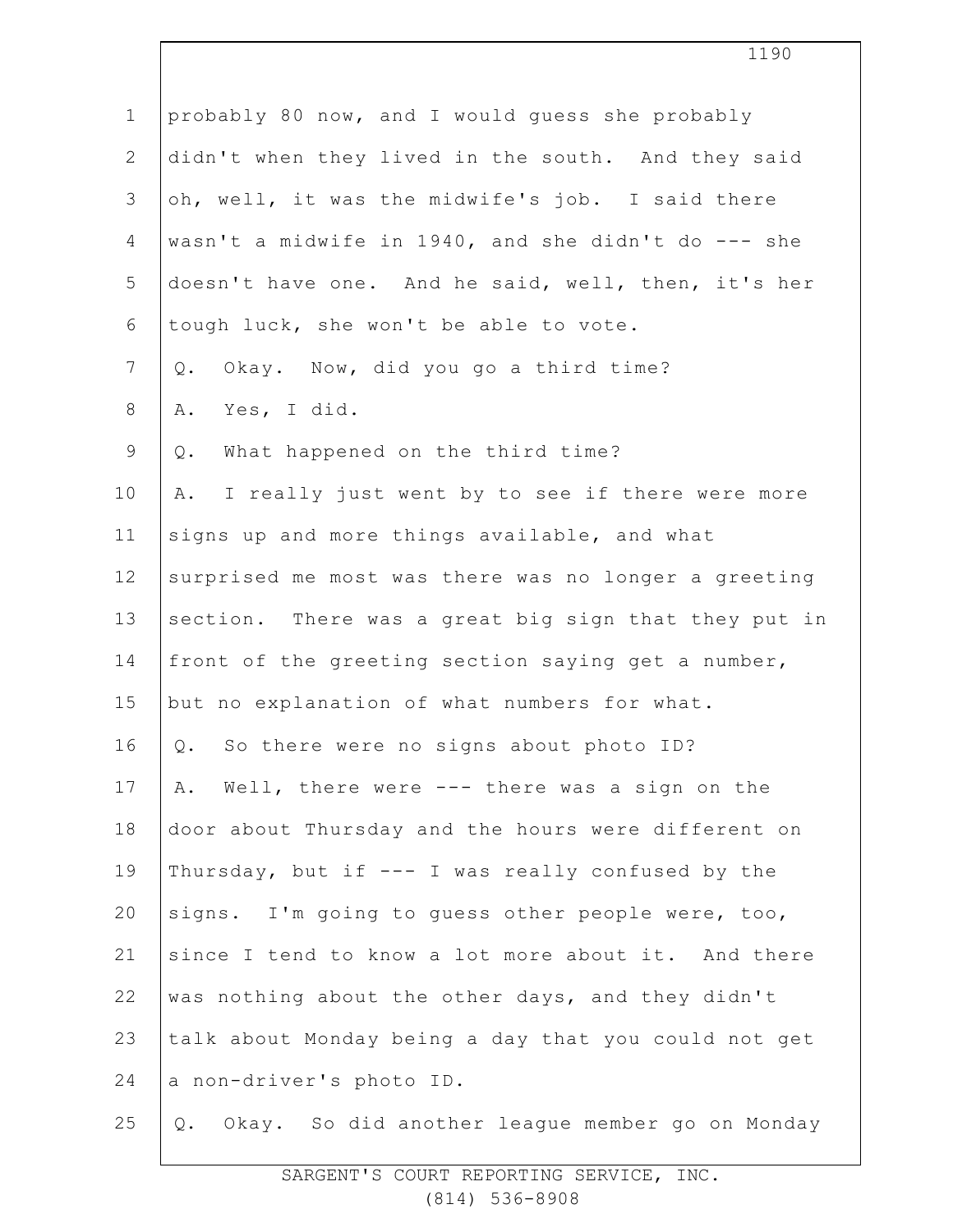|                | 1191                                                   |
|----------------|--------------------------------------------------------|
| $\mathbf 1$    | to try to get a non-driver photo ID?                   |
| $\overline{2}$ | One of our league members, it wasn't --- she<br>Α.     |
| 3              | didn't personally go, but she had a friend who's a     |
| 4              | teacher in Chester up in the school district, and she  |
| 5              | decided that before the end of the year that she was   |
| 6              | going to go get someone to donate a bus and take up    |
| $7\phantom{.}$ | her high school seniors that were 18 and make sure     |
| 8              | they had a non-driver's photo ID so they'd be able to  |
| $\mathsf 9$    | vote in the fall. And they had --- she had already     |
| 10             | given them voter registration forms.                   |
| 11             | What happened when they went on Monday to the<br>Q.    |
| 12             | Delaware County driver's license center?               |
| 13             | They were told that it was the wrong day and<br>Α.     |
| 14             | there was nothing they could do.                       |
| 15             | They don't issue photo documents?<br>Q.                |
| 16             | Α.<br>No.                                              |
| 17             | Were they issuing anything? Were they providing<br>Q.  |
| 18             | any service on Monday?                                 |
| 19             | A. Yes, they were --- if you want regular driver's     |
| 20             | license, yes, or renewal or ask them a question.       |
| 21             | Q. Do you know what other counties league members      |
| 22             | visited?                                               |
| 23             | I know the Lancaster County league went and they<br>Α. |
| 24             | found there was no signage much as the rest of us      |
| 25             | have found, and they had more than an hour wait to     |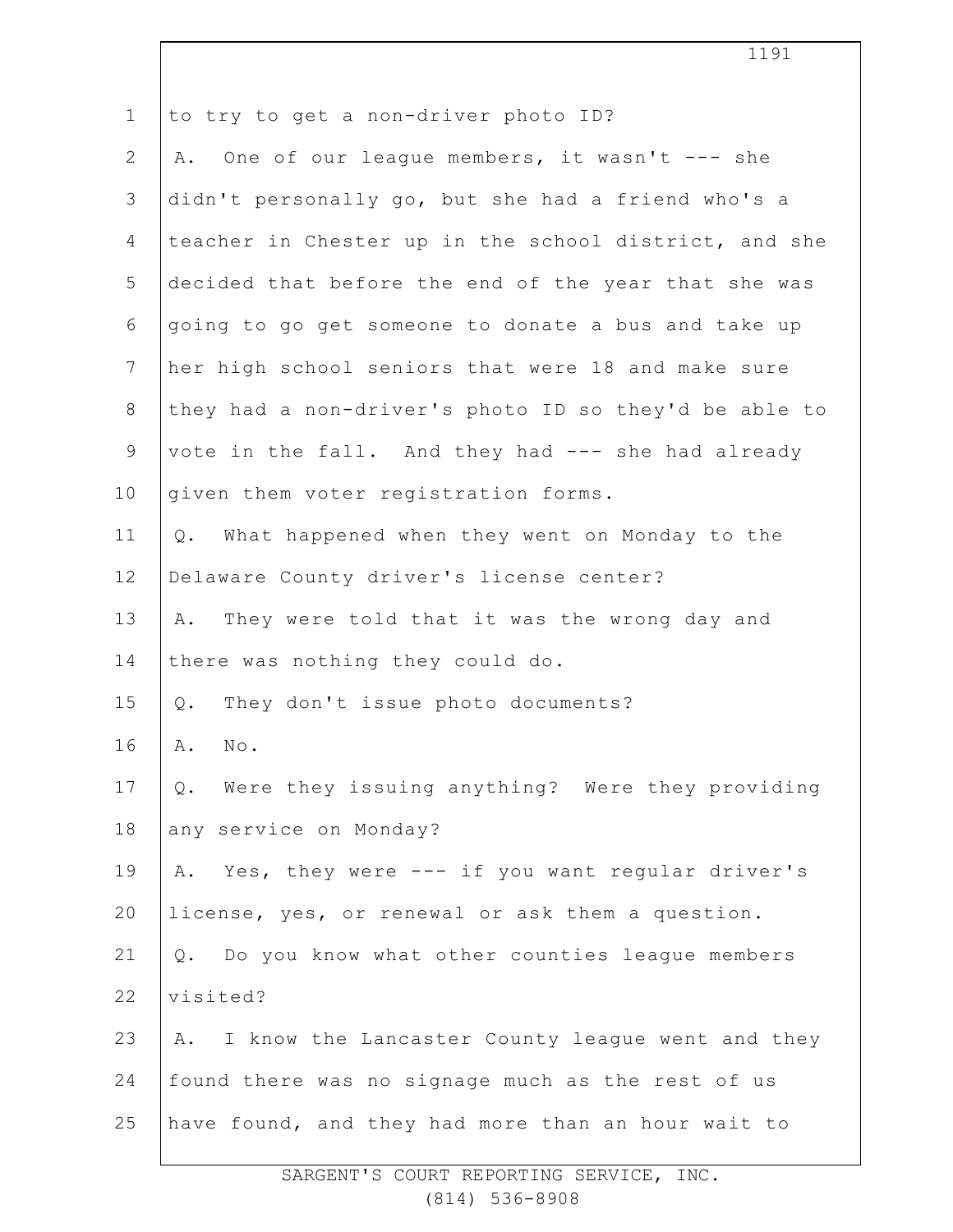| $\mathbf 1$  | that --- they tested it out. And the other was        |
|--------------|-------------------------------------------------------|
| $\mathbf{2}$ | Lackawanna County, which is up in the northeast, and  |
| 3            | they had no signage as well and they had more than a  |
| 4            | two hour wait.                                        |
| 5            | Q. Okay. All right. Do you know of any league         |
| 6            | members who do not have photo ID?                     |
| 7            | A. We know of one. I have a feeling we have more,     |
| $8\,$        | but --- you know, we know of one right now, Doctor    |
| 9            | Virginia Filardi. And I know she was supposed to be   |
| 10           | here, but she can't.                                  |
| 11           | Q. What do you know about her? I mean, if you         |
| 12           | don't know, that's fine, but do you know anything     |
| 13           | about her?                                            |
| 14           | A. I know she's in her mid 90s, but she's voted for   |
| 15           | years. And as I understand it, she doesn't have one   |
| 16           | of the documents she would need for a non-photo ID.   |
| 17           | I would suspect at her age it's more likely her birth |
| 18           | certificate, but it could be her marriage             |
| 19           | certificate. I don't know.                            |
| 20           | Now, have you heard about the new Department of<br>Q. |
| 21           | State ID?                                             |
| 22           | Yes.<br>Α.                                            |
| 23           | Okay. And do you think that this ID will solve<br>Q.  |
| 24           | --- actually I'll withdraw this. Let me start again.  |
| 25           | In your efforts that the League has been doing        |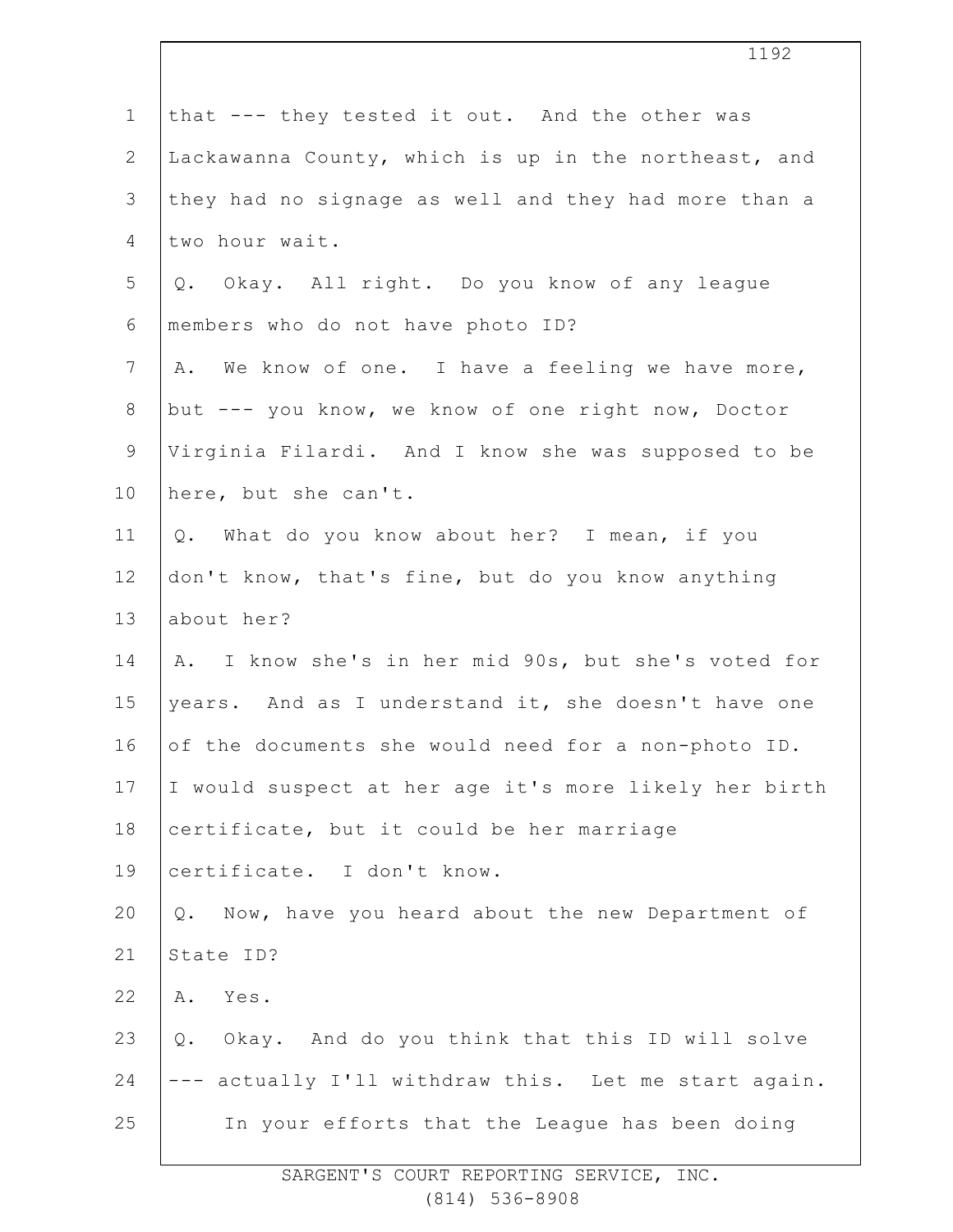| $\mathbf 1$  | to reach out to voters, what are the problems that   |
|--------------|------------------------------------------------------|
| $\mathbf{2}$ | you've observed throughout your activities?          |
| 3            | I think the first and most important is<br>Α.        |
| 4            | confusion. They don't understand the law. They       |
| 5            | think they're somehow covered because of something   |
| 6            | that they have and then find, no, that's not one of  |
| 7            | the acceptable IDs. The other is, they don't have an |
| $\,8\,$      | ID and they have a lot of difficulty getting to the  |
| $\mathsf 9$  | polls. And not only to the polls, but to go get the  |
| 10           | original ID, and then, you know, somebody driving to |
| 11           | the polls on election day. And they don't --- they   |
| 12           | don't have some portion of the documentation.<br>The |
| 13           | League is very concerned that women are being put at |
| 14           | more of a disadvantage. It's hard enough getting a   |
| 15           | birth certificate and then we have to try to go find |
| 16           | a marriage certificate as well. It's a double whammy |
| 17           | and it's more money and it's more time and it's more |
| 18           | steps in multiple states.                            |
| 19           | Q. But do you think that the League's efforts will   |
| 20           | reach all of the voters who need ID?                 |
| 21           | Α.<br>No.                                            |
| 22           | Why not?<br>$Q$ .                                    |
| 23           | I think --- it is unrealistic to assume that<br>Α.   |
| 24           | you're going to be able, in a four-month period, to  |
| 25           | reach out to this many people, and especially as it  |
|              |                                                      |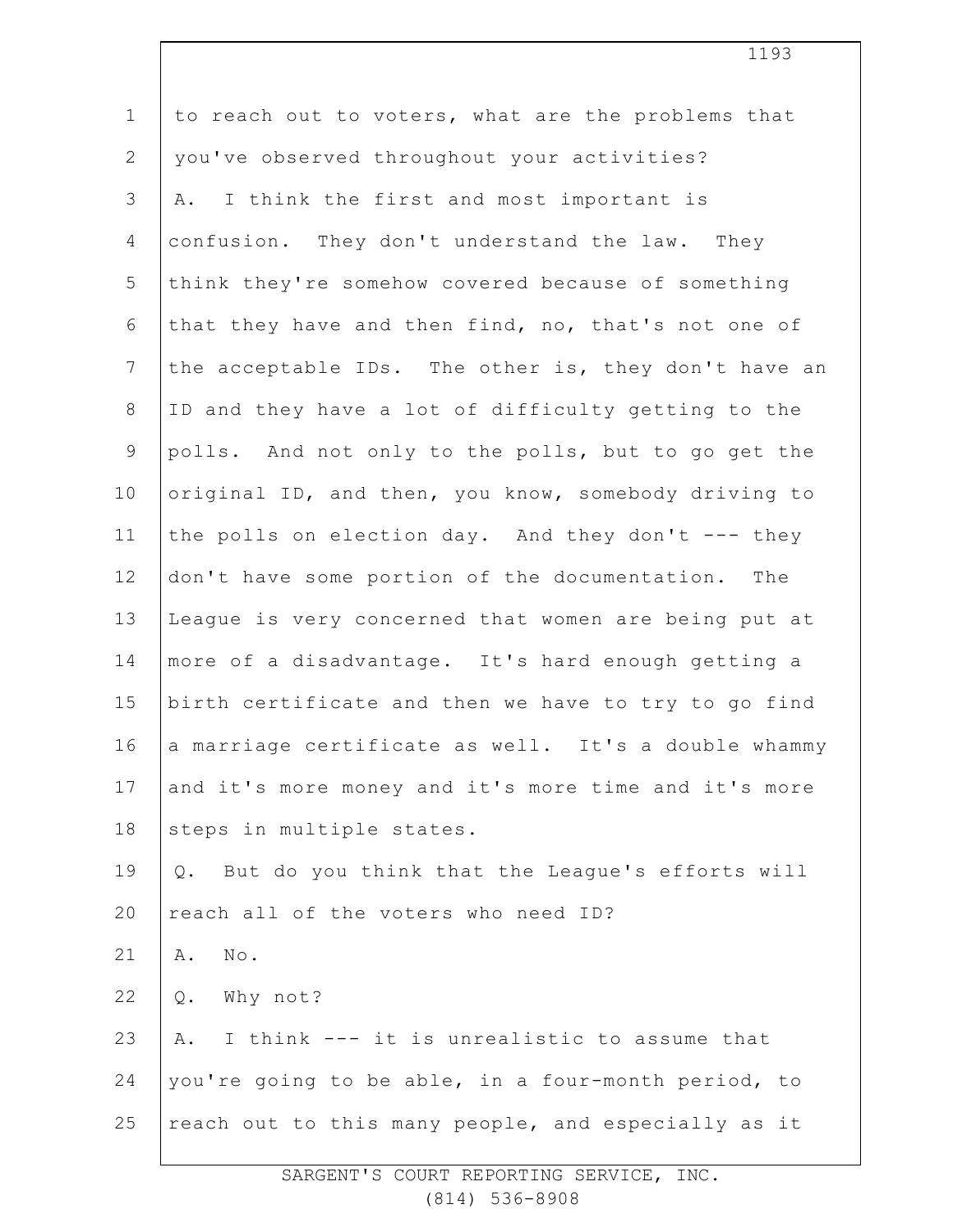| $\mathbf 1$    | keeps changing. And now we have a whole new ID that   |  |  |  |
|----------------|-------------------------------------------------------|--|--|--|
| $\mathbf{2}$   | we need to try to explain, and try to explain you can |  |  |  |
| $\mathfrak{Z}$ | only use it for voting and not for anything else.     |  |  |  |
| $\overline{4}$ | And when we set the last one, a non-driver's could be |  |  |  |
| 5              | used for something else, but then they'd have to pay. |  |  |  |
| 6              | So it's the payment. There just seems to be a lot of  |  |  |  |
| $\overline{7}$ | half understandings of what's really going on.        |  |  |  |
| $8\,$          | Is there any other reason that you may not be<br>Q.   |  |  |  |
| $\mathsf 9$    | able to reach all the voters that need a photo ID?    |  |  |  |
| 10             | The limited total number of volunteers we have<br>Α.  |  |  |  |
| 11             | at this point. More league members would really be    |  |  |  |
| 12             | helpful in a case like this. And we don't have a      |  |  |  |
| 13             | league in every county.                               |  |  |  |
| 14             | So now, we've been talking a little bit about<br>Q.   |  |  |  |
| 15             | the new Department of State ID. Do you think that     |  |  |  |
| 16             | this ID will solve the problems that you've observed? |  |  |  |
| 17             | No.<br>Α.                                             |  |  |  |
| 18             | Why not?<br>Q.                                        |  |  |  |
| 19             | I think the real problem comes down to any<br>Α.      |  |  |  |
| 20             | barrier you put up and keeps people from being able   |  |  |  |
| 21             | to vote is terrible. But on the other hand, we don't  |  |  |  |
| 22             | have any case of fraud. And the kinds of things that  |  |  |  |
| 23             | somebody voting and they have another ID, it could be |  |  |  |
| 24             | a fake ID, it could be, you know --- there are lots   |  |  |  |
| 25             | of other ways it could, you know ---.                 |  |  |  |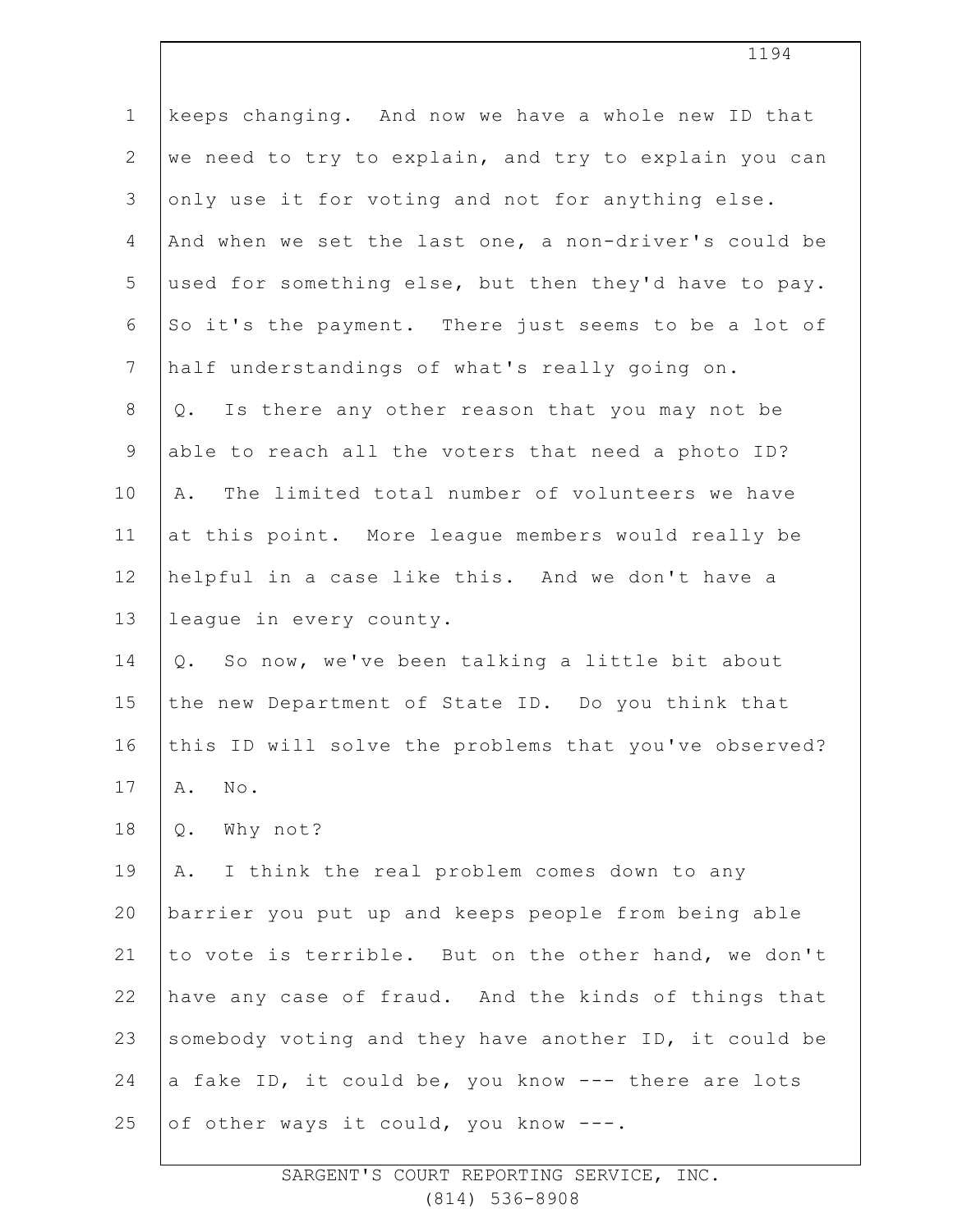|                | 1195                                                      |  |  |  |
|----------------|-----------------------------------------------------------|--|--|--|
| $\mathbf 1$    | ATTORNEY SCHNEIDER:                                       |  |  |  |
| $\mathbf{2}$   | I have nothing further.                                   |  |  |  |
| 3              | JUDGE SIMPSON:                                            |  |  |  |
| $\overline{4}$ | You may inquire.                                          |  |  |  |
| 5              | CROSS EXAMINATION                                         |  |  |  |
| 6              | BY ATTORNEY CAWLEY:                                       |  |  |  |
| $\overline{7}$ | Good morning.<br>$Q$ .                                    |  |  |  |
| $\,8\,$        | Good morning.<br>Α.                                       |  |  |  |
| $\mathsf 9$    | Q. Do the members of the League of Women Voters pay       |  |  |  |
| 10             | dues?                                                     |  |  |  |
| 11             | Yes, they do.<br>Α.                                       |  |  |  |
| 12             | Do you have fundraisers?<br>Q.                            |  |  |  |
| 13             | Yes.<br>Α.                                                |  |  |  |
| 14             | And you've chosen as an organization to become<br>$Q$ .   |  |  |  |
| 15             | active on issues pertaining to Marcellus Shale;           |  |  |  |
| 16             | right?                                                    |  |  |  |
| 17             | Correct.<br>Α.                                            |  |  |  |
| 18             | And there are monetary resources being dedicated<br>$Q$ . |  |  |  |
| 19             | to that issue?                                            |  |  |  |
| 20             | We have received several grants, and that's what<br>Α.    |  |  |  |
| 21             | we are basically using, mostly at this point right        |  |  |  |
| 22             | about now.                                                |  |  |  |
| 23             | And you're committing time?<br>Q.                         |  |  |  |
| 24             | Time and effort, absolutely.<br>Α.                        |  |  |  |
| 25             | Traveling to meet with members of the General<br>Q.       |  |  |  |

Ī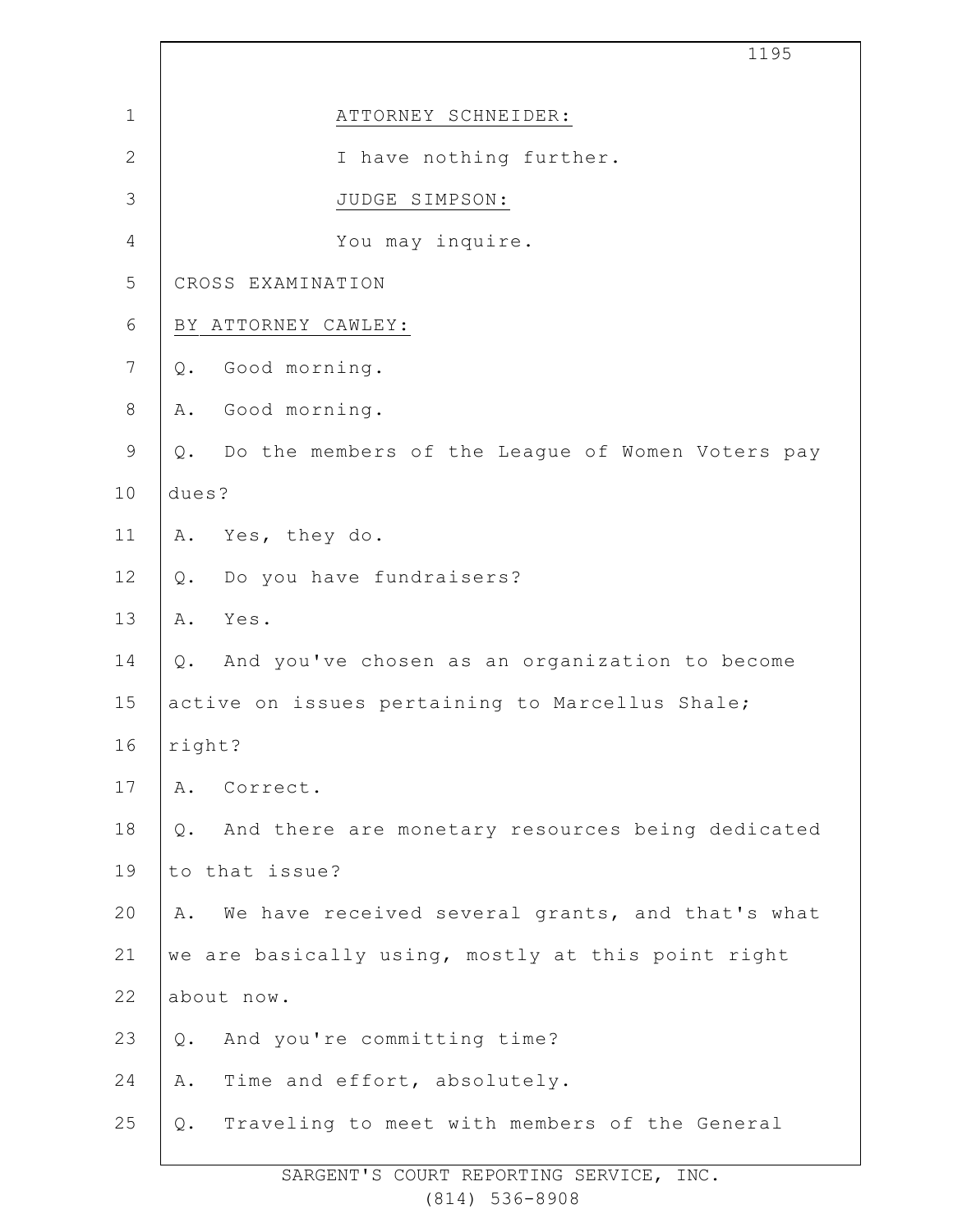|                | エエンロ                                                 |  |  |
|----------------|------------------------------------------------------|--|--|
| $\mathbf 1$    | Assembly and so forth?                               |  |  |
| $\mathbf{2}$   | A. Absolutely that, too. We study first --- we       |  |  |
| 3              | spent one year studying and then one year statewide  |  |  |
| $\overline{4}$ | studying the issue so that we could be better        |  |  |
| 5              | informed and then we've used our study materials and |  |  |
| 6              | published them, and that's what I was referring to   |  |  |
| $7\phantom{.}$ | earlier.                                             |  |  |
| $8\,$          | Q. Okay. I have some questions about the groups      |  |  |
| $\mathsf 9$    | that you are conducting outreach and education to,   |  |  |
| 10             | and I'm just referring to some of the documents that |  |  |
| 11             | were produced by your attorneys. Are you reaching    |  |  |
| 12             | out to volunteer groups such as Rotary, Kiwanis      |  |  |
| 13             | and $---?$                                           |  |  |
| 14             | A. Yes, absolutely. And we've spoken to several      |  |  |
| 15             | Rotary I know of personally in Montgomery County.    |  |  |
| 16             | And are you reaching out to churches?<br>Q.          |  |  |
| 17             | Yes.<br>Α.                                           |  |  |
| 18             | Chambers of Commerce?<br>Q.                          |  |  |
| 19             | Yes.<br>Α.                                           |  |  |
| 20             | Q. Are you reaching out to local political party     |  |  |
| 21             | organizations?                                       |  |  |
| 22             | Less so because we don't want to appear<br>Α.        |  |  |
| 23             | partisan, but if they call us and ask us a question, |  |  |
| 24             | do we have any clarification, we give them what we   |  |  |
| 25             | have, because that way we're out reaching other      |  |  |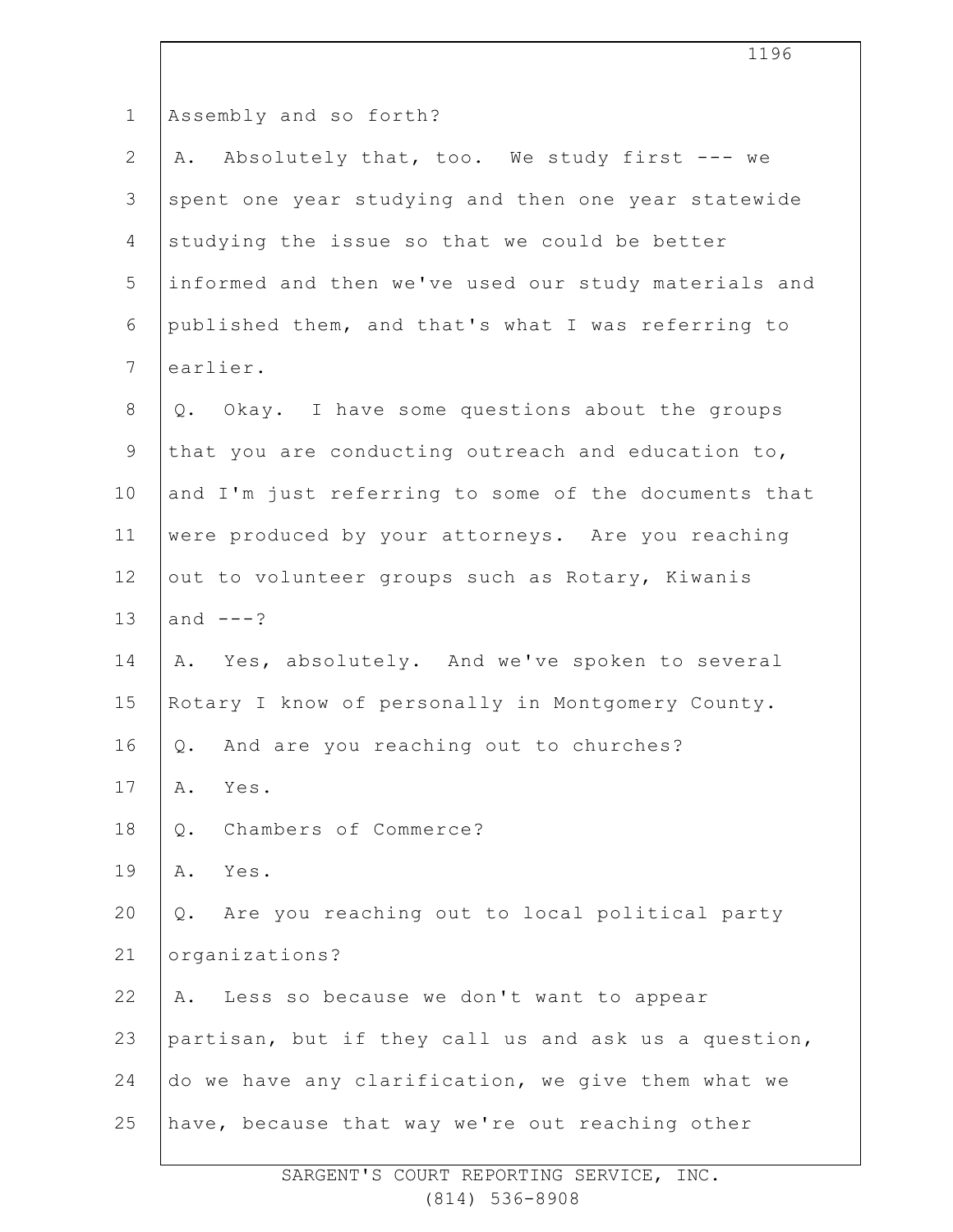|                | 1197                                                   |  |  |
|----------------|--------------------------------------------------------|--|--|
| $\mathbf 1$    | people.                                                |  |  |
| $\overline{2}$ | Sure. Are you reaching out to information desks<br>Q.  |  |  |
| $\mathfrak{Z}$ | at malls?                                              |  |  |
| 4              | We meet in malls. I haven't --- that's a good<br>Α.    |  |  |
| 5              | idea. We'll add information desks to the list.         |  |  |
| 6              | Okay. Have you seen the documents that were<br>$Q$ .   |  |  |
| $\overline{7}$ | produced by your Counsel on your behalf?               |  |  |
| $8\,$          | Yes.<br>Α.                                             |  |  |
| $\mathsf 9$    | Q. Okay. Are you reaching out to retirement            |  |  |
| 10             | communities?                                           |  |  |
| 11             | A. Absolutely.                                         |  |  |
| 12             | Meals on Wheels?<br>$Q$ .                              |  |  |
| 13             | Yes. We have several members who work for Meals<br>Α.  |  |  |
| 14             | on Wheels. They were quick to tell us that you ought   |  |  |
| 15             | to talk to them, too.                                  |  |  |
| 16             | So you're raising voter ID issues that way?<br>Q.      |  |  |
| 17             | Uh-huh $(yes)$ .<br>Α.                                 |  |  |
| 18             | How about Armed Forces recruitment offices?<br>$Q$ .   |  |  |
| 19             | I don't think very much with that at this point.<br>Α. |  |  |
| 20             | I don't really know the answer to that. I haven't      |  |  |
| 21             | heard a story yet.                                     |  |  |
| 22             | And you're reaching out to high schools?<br>Q.         |  |  |
| 23             | Yes.<br>Α.                                             |  |  |
| 24             | Okay. And will your efforts at outreach to<br>Q.       |  |  |
| 25             | these community --- these points of contact in the     |  |  |
|                |                                                        |  |  |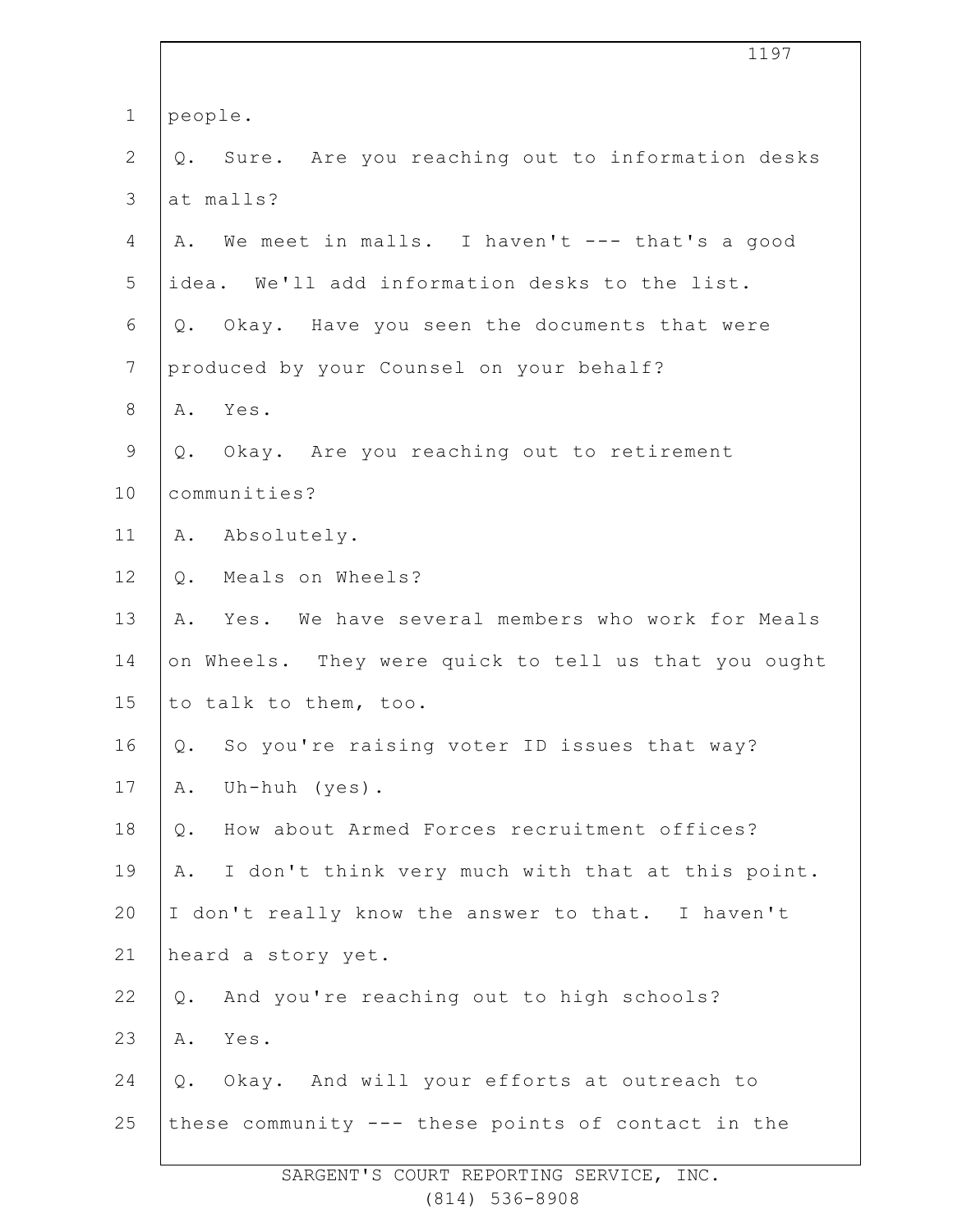| $\mathbf 1$    | community continue through November?                  |  |  |
|----------------|-------------------------------------------------------|--|--|
| $\overline{2}$ | A. Absolutely.                                        |  |  |
| 3              | And you will continue to discuss voter ID<br>$Q$ .    |  |  |
| $\overline{4}$ | through that time period?                             |  |  |
| 5              | Absolutely.<br>Α.                                     |  |  |
| 6              | Would you agree that any steps that the<br>Q.         |  |  |
| $\overline{7}$ | Department of State can take to make it easier to get |  |  |
| 8              | photo IDs into the hands of voters is a good thing?   |  |  |
| 9              | I'm going to say no with a caveat.<br>Α.              |  |  |
| 10             | Okay. What's your caveat to that? Why is it<br>$Q$ .  |  |  |
| 11             | not necessarily a good thing to get photo ID?         |  |  |
| 12             | Because there are different standards for<br>Α.       |  |  |
| 13             | different people to get different photo ID. And the   |  |  |
| 14             | League believes they ought to have the same rules     |  |  |
| 15             | throughout everything, and if not everybody has to    |  |  |
| 16             | have a birth certificate, not everybody has to have   |  |  |
| 17             | the same things. Why are you doing it? How are you    |  |  |
| 18             | protecting from fraud? How are you protecting from    |  |  |
| 19             | anything if you have a different set of rules of      |  |  |
| 20             | different things?                                     |  |  |
| 21             | Q. So, for example, senior groups aren't              |  |  |
| 22             | necessarily going to be helped out by the provision   |  |  |
| 23             | in the statute that allows for college and university |  |  |
| 24             | IDs, are they?                                        |  |  |
| 25             | No. That's correct. Yes. I'm agreeing with<br>Α.      |  |  |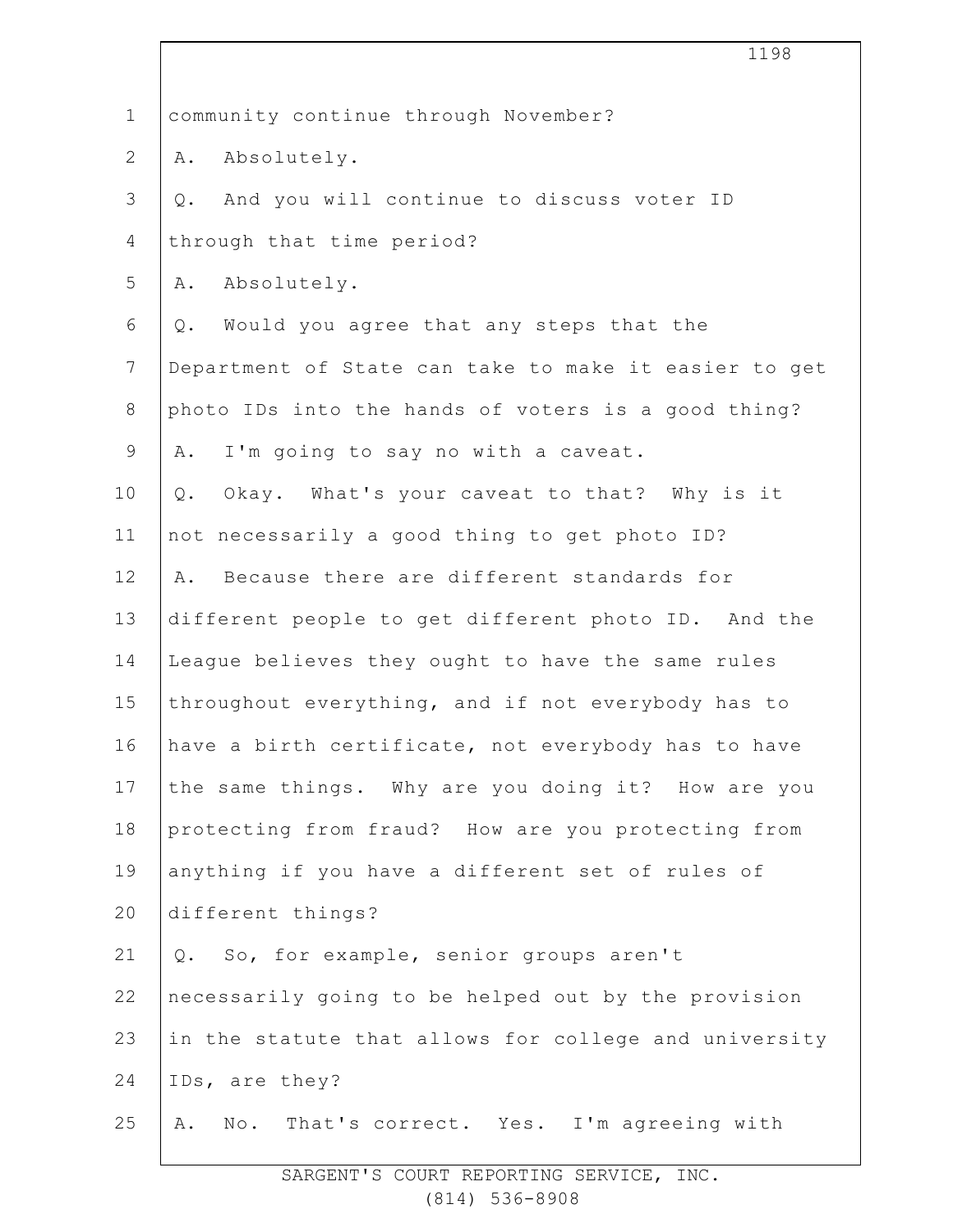|                | 1199                                                   |  |  |  |
|----------------|--------------------------------------------------------|--|--|--|
| $\mathbf 1$    | you.                                                   |  |  |  |
| $\overline{2}$ | Right. And that's right in the law; isn't it?<br>$Q$ . |  |  |  |
| 3              | I believe so, yes.<br>Α.                               |  |  |  |
| 4              | And what I'm referring to is that college and<br>$Q$ . |  |  |  |
| 5              | university IDs can be used; right?                     |  |  |  |
| 6              | Only if they have expiration dates, and I have<br>Α.   |  |  |  |
| $\overline{7}$ | to say that --- and I've read the law. I'm one of      |  |  |  |
| $8\,$          | the people that really read, and there are times that  |  |  |  |
| $\mathsf 9$    | I won't see what's in the original law and what's      |  |  |  |
| 10             | happening today, all putting together as well. It      |  |  |  |
| 11             | just seems the interpretation has to change.           |  |  |  |
| 12             | Q. Well, the language of the law hasn't changed        |  |  |  |
| 13             | since $---$ .                                          |  |  |  |
| 14             | No, it's not. It's the interpretation, I quess,<br>Α.  |  |  |  |
| 15             | is what I'm saying.                                    |  |  |  |
| 16             | Okay. And as we sit here today, college and<br>Q.      |  |  |  |
| 17             | university IDs are still part of the actual law;       |  |  |  |
| 18             | right?                                                 |  |  |  |
| 19             | Yes, I think so.<br>Α.                                 |  |  |  |
| 20             | And that's something that doesn't apply to<br>$Q$ .    |  |  |  |
| 21             | everybody who wants to vote in Pennsylvania; right?    |  |  |  |
| 22             | Right.<br>Α.                                           |  |  |  |
| 23             | And you think that it should be uniform, the<br>Q.     |  |  |  |
| 24             | same standards for all IDs across the board?           |  |  |  |
| 25             | Yes, I would say that.<br>Α.                           |  |  |  |
|                |                                                        |  |  |  |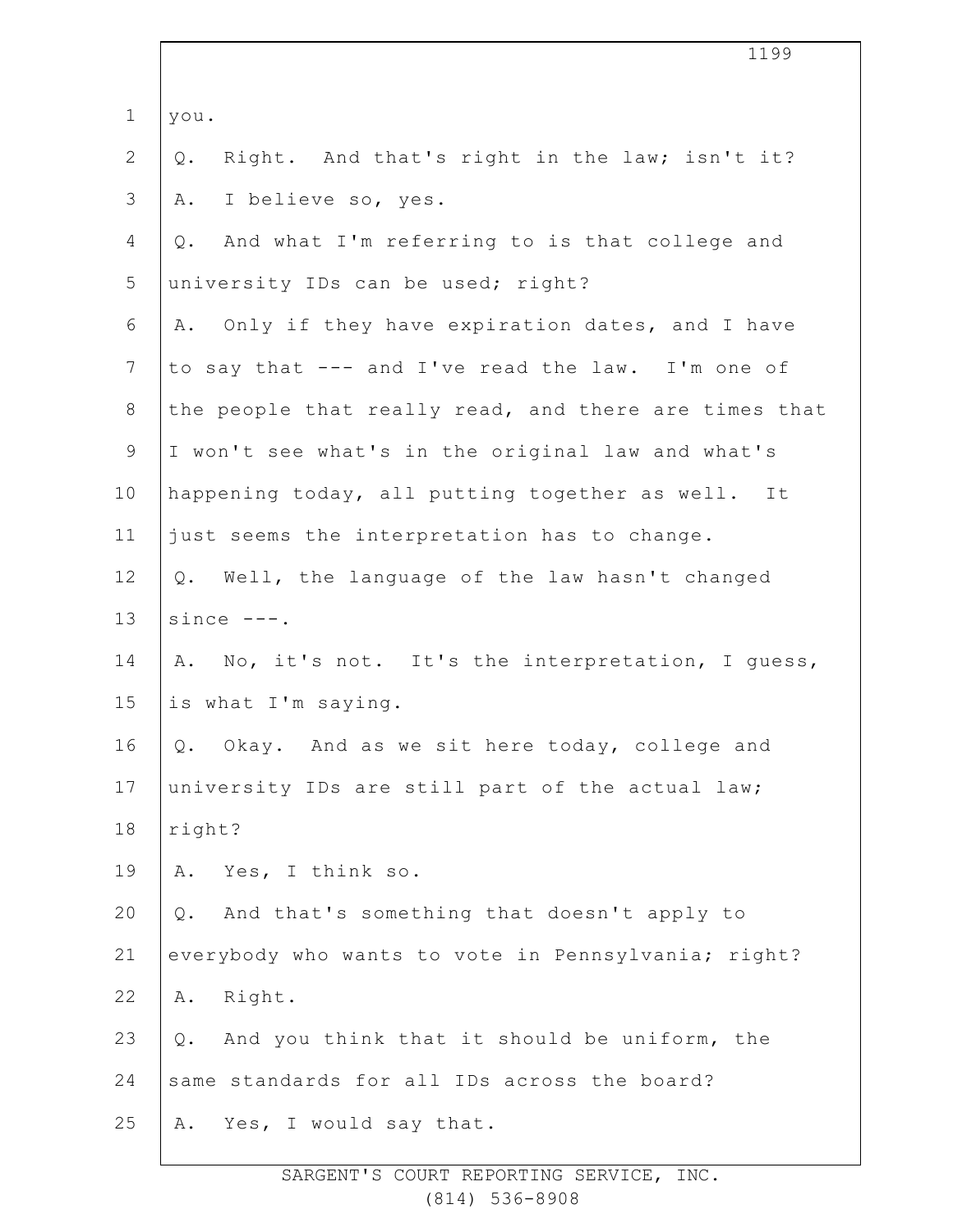|                | 1200                                                      |  |  |  |
|----------------|-----------------------------------------------------------|--|--|--|
| $\mathbf{1}$   | Are you aware that the Department of Health and<br>Q.     |  |  |  |
| $\mathbf{2}$   | the Department of Transportation are now connected in     |  |  |  |
| 3              | a way that saves Pennsylvania natives from having to      |  |  |  |
| 4              | take a separate trip to vital statistics ---              |  |  |  |
| 5              | A. Yes.                                                   |  |  |  |
| 6              | Q. --- to get a birth certificate?                        |  |  |  |
| $7\phantom{.}$ | Yes.<br>Α.                                                |  |  |  |
| 8              | Do you believe that that makes it easier for<br>$Q$ .     |  |  |  |
| $\mathsf 9$    | those Pennsylvania natives to get ---                     |  |  |  |
| 10             | Yes.<br>Α.                                                |  |  |  |
| 11             | $Q$ .<br>$---$ an ID?                                     |  |  |  |
| 12             | Yes, I agree.<br>Α.                                       |  |  |  |
| 13             | You gave some testimony just now about a<br>Q.            |  |  |  |
| 14             | pamphlet and revisions you had to do regarding an         |  |  |  |
| 15             | expiration date?                                          |  |  |  |
| 16             | Α.<br>Yes.                                                |  |  |  |
| 17             | Hasn't the expiration date been in the law since<br>$Q$ . |  |  |  |
| 18             | the time it was enacted?                                  |  |  |  |
| 19             | It was. I think it's more the confusion of<br>Α.          |  |  |  |
| 20             | different --- you know, of where it needed to be said     |  |  |  |
| 21             | and how it should have to be done, but certainly the      |  |  |  |
| 22             | next revision has to do with the new --- I'm calling      |  |  |  |
| 23             | it --- because I don't know what to call it, the DOS      |  |  |  |
| 24             | ID.                                                       |  |  |  |
| 25             | That's a good way to call it.<br>Q.                       |  |  |  |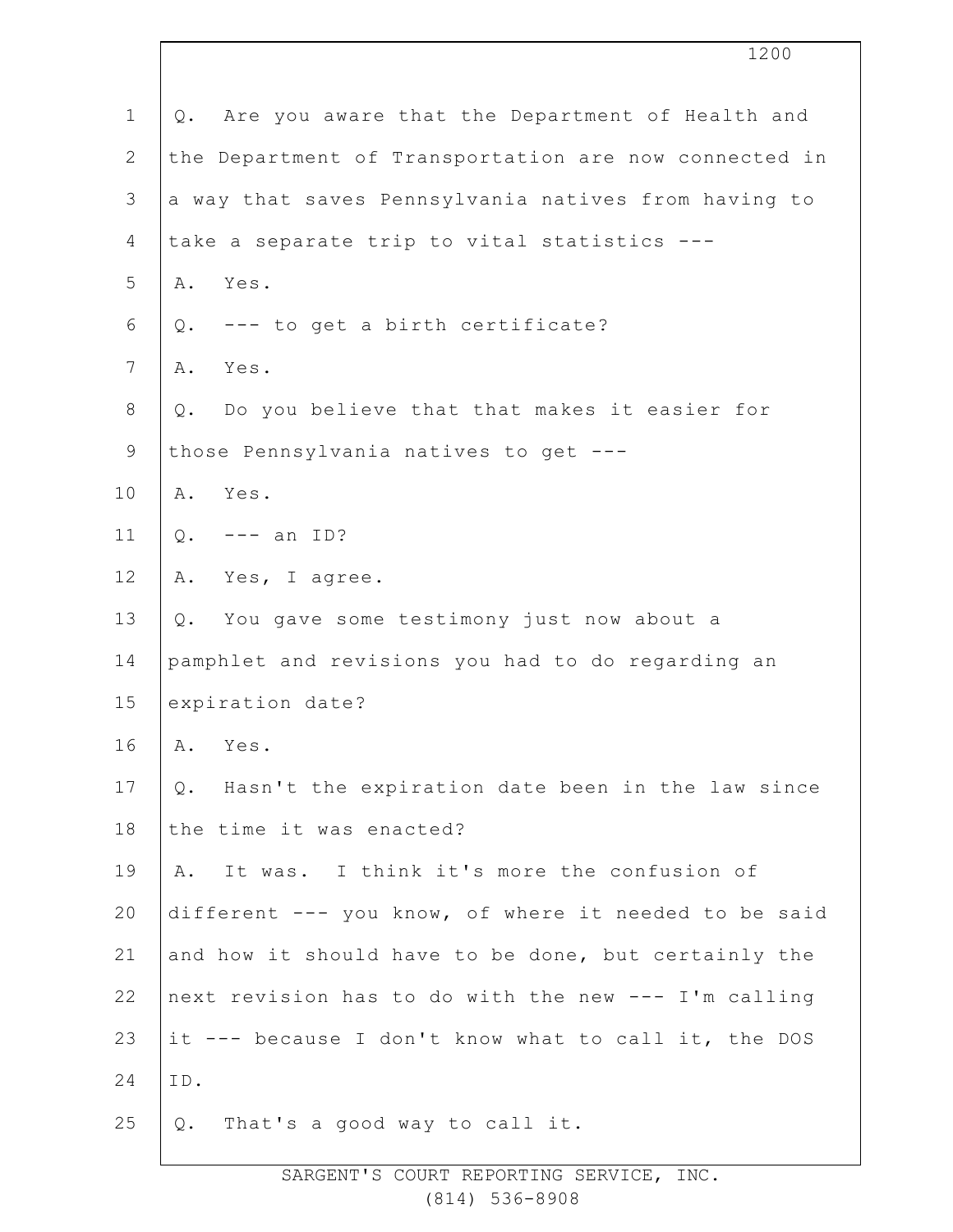| $\mathbf 1$    | You know, and so that one is the one that I see<br>Α.  |  |  |  |
|----------------|--------------------------------------------------------|--|--|--|
| $\overline{2}$ | that really needed a revision on because we need to    |  |  |  |
| 3              | explain it. And I also think we have got to explain    |  |  |  |
| $\overline{4}$ | the signing of the affirmation and how that ID can be  |  |  |  |
| 5              | used, because there's so much confusion on whether     |  |  |  |
| 6              | that ID can only be used for voting or whether it can  |  |  |  |
| $7\phantom{.}$ | be used to cash a check.                               |  |  |  |
| $8\,$          | Q. Okay. You testified about care facilities, and      |  |  |  |
| 9              | certain care facilities you are aware are not going    |  |  |  |
| 10             | to provide an acceptable photo ID under this law.      |  |  |  |
| 11             | Are you aware of care facilities that will provide     |  |  |  |
| 12             | photo IDs that will work for this law?                 |  |  |  |
| 13             | A. We have not found one yet that has said yes, but    |  |  |  |
| 14             | that doesn't --- we haven't reached everybody --- out  |  |  |  |
| 15             | to everybody yet.                                      |  |  |  |
| 16             | And you testified about colleges and<br>Q.             |  |  |  |
| 17             | universities that are still holding out and not        |  |  |  |
| 18             | providing an acceptable photo ID under this law. Are   |  |  |  |
| 19             | you aware of universities that will provide such IDs?  |  |  |  |
| 20             | Probably the biggest one is Bryn Mawr and<br>Α.        |  |  |  |
| 21             | Temple. I know because I'm in the Philadelphia area,   |  |  |  |
| 22             | so I know those two are going to provide IDs with      |  |  |  |
| 23             | expiration dates. And Bryn Mawr will issue a whole     |  |  |  |
| 24             | new ID, and I gather Temple will use a sticker.        |  |  |  |
| 25             | Okay. And are you aware that all of the state<br>$Q$ . |  |  |  |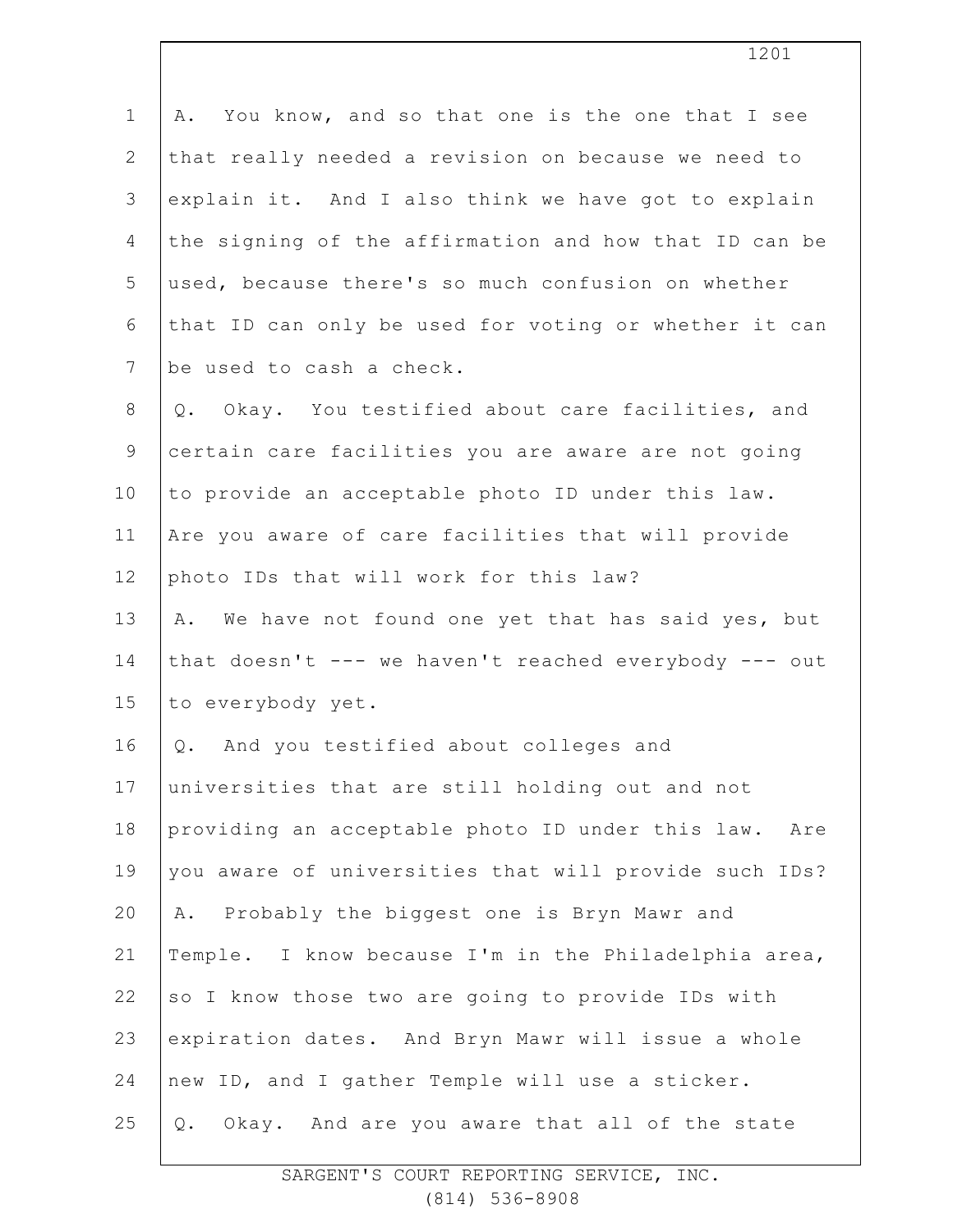| $\mathbf 1$      | system universities will be providing such IDs?          |  |  |
|------------------|----------------------------------------------------------|--|--|
| $\mathbf{2}$     | I would hope they are.<br>Α.                             |  |  |
| 3                | You just don't know one way or the other?<br>Q.          |  |  |
| 4                | I haven't heard from State College. Centre ---<br>Α.     |  |  |
| 5                | we have a league in State College, and I haven't         |  |  |
| 6                | heard back yet.                                          |  |  |
| $\boldsymbol{7}$ | My question was actually about the State System<br>$Q$ . |  |  |
| $\,8\,$          | of Higher Education, such as Shippensburg and            |  |  |
| $\mathsf 9$      | Slippery Rock. Are you aware of those schools            |  |  |
| 10               | providing such IDs?                                      |  |  |
| 11               | I have not heard yet.<br>Α.                              |  |  |
| 12               | Q. Okay. And I think that you were anticipating          |  |  |
| 13               | Penn State. Do you know one way or the other whether     |  |  |
| 14               | Penn State will?                                         |  |  |
| 15               | A. No.                                                   |  |  |
| 16               | But you're aware that there's a list of the<br>Q.        |  |  |
| 17               | universities on the Department of State website that     |  |  |
| 18               | will be providing photo IDs?                             |  |  |
| 19               | Yes. And I would hope that everybody's heavily<br>Α.     |  |  |
| 20               | encouraged if they weren't doing it to change their      |  |  |
| 21               | mind.                                                    |  |  |
| 22               | So you're going to continue to work with the<br>Q.       |  |  |
| 23               | universities?                                            |  |  |
| 24               | Absolutely.<br>Α.                                        |  |  |
| 25               | And students at technical schools have a number<br>Q.    |  |  |
|                  |                                                          |  |  |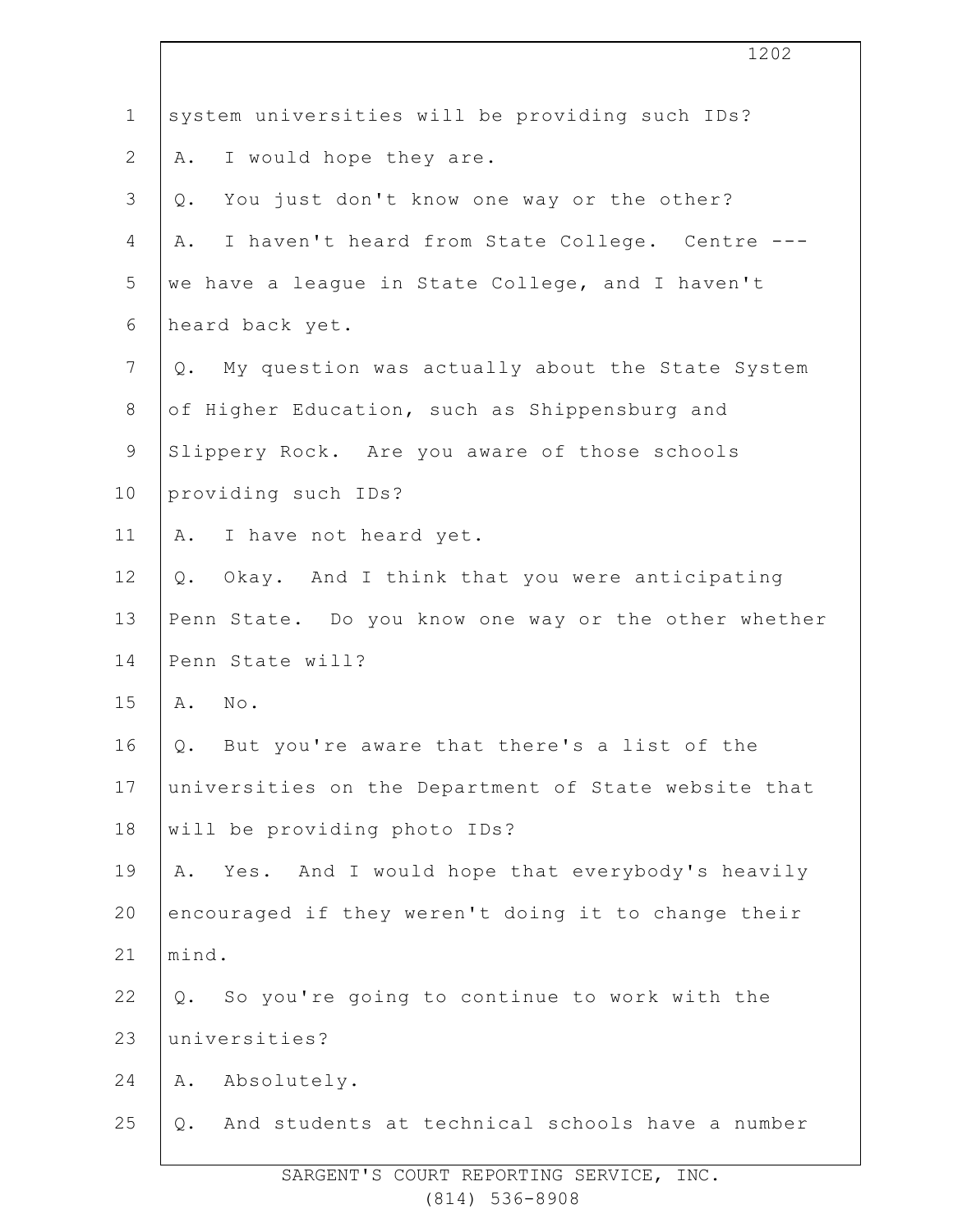| $\mathbf 1$    | of acceptable photo ID options available to them      |  |  |  |
|----------------|-------------------------------------------------------|--|--|--|
| $\overline{2}$ | under the law; right?                                 |  |  |  |
| 3              | Not that we've been able to interpret. And what<br>Α. |  |  |  |
| 4              | we're finding is that they need a driver's license,   |  |  |  |
| 5              | and the non-photo (sic) ID they could get if they     |  |  |  |
| 6              | happen to have a birth certificate and they have ---  |  |  |  |
| $7\phantom{.}$ | you know, in the case they're married, the marriage   |  |  |  |
| $8\,$          | license. But the --- they can get it, but it's going  |  |  |  |
| 9              | to cost them more money, and it seems unfair that     |  |  |  |
| 10             | some are being charged more than others.              |  |  |  |
| 11             | $Q$ .<br>They $---$ .                                 |  |  |  |
| 12             | It doesn't seem very democratic.<br>Α.                |  |  |  |
| 13             | And they could also use a passport; right?<br>Q.      |  |  |  |
| 14             | Yes, if they have a passport, but this group<br>Α.    |  |  |  |
| 15             | does not see as many passports as, you know, some     |  |  |  |
| 16             | others might have.                                    |  |  |  |
| 17             | Q. Okay. And they can use the Department of State     |  |  |  |
| 18             | voter ID card when that becomes available later this  |  |  |  |
| 19             | month?                                                |  |  |  |
| 20             | Yes. But they can only use it for voting<br>Α.        |  |  |  |
| 21             | purposes, correct.                                    |  |  |  |
| 22             | I believe that's correct.<br>$Q$ .                    |  |  |  |
| 23             | Yes.<br>Α.                                            |  |  |  |
| 24             | And you're going to continue to reach out to<br>Q.    |  |  |  |
| 25             | these technical students?                             |  |  |  |
|                |                                                       |  |  |  |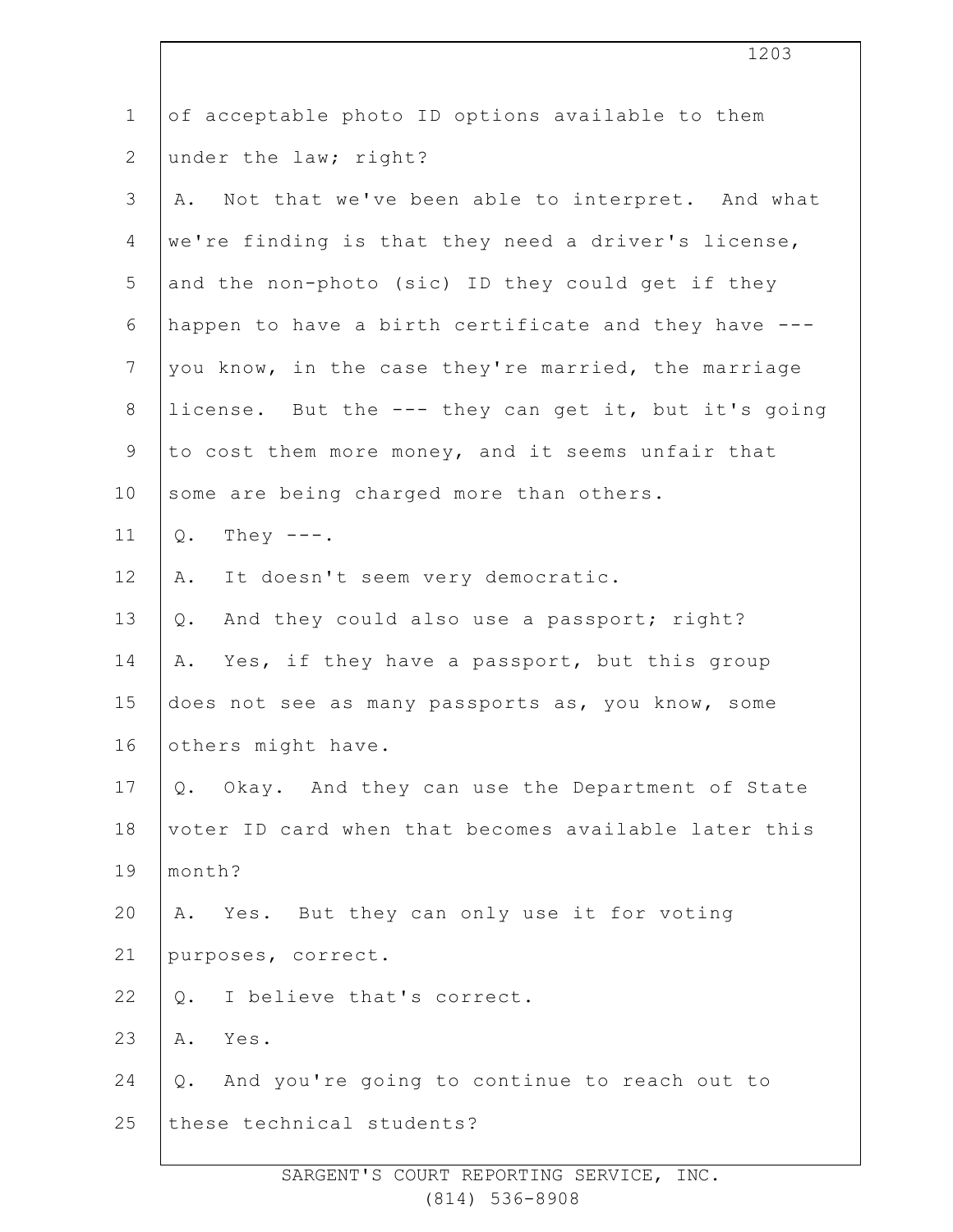|                |                         | 1204                                                  |
|----------------|-------------------------|-------------------------------------------------------|
| $\mathbf{1}$   | A. Yes.                 |                                                       |
| $\mathbf{2}$   |                         | ATTORNEY CAWLEY:                                      |
| 3              |                         | Those are all the questions I have.                   |
| $\overline{4}$ | Thank you.              |                                                       |
| 5              |                         | ATTORNEY SCHNEIDER:                                   |
| 6              |                         | We have no further questions, Your                    |
| 7              | Honor.                  |                                                       |
| $\,8\,$        |                         | JUDGE SIMPSON:                                        |
| $\mathcal{G}$  |                         | Thank you. You may step down. You may                 |
| 10             | call your next witness. |                                                       |
| 11             |                         | ATTORNEY SCHNEIDER:                                   |
| 12             |                         | Your Honor, Petitioners call Jorge                    |
| 13             |                         | Santana, and he's being retrieved from sequestration. |
| 14             |                         | ATTORNEY CLARKE:                                      |
| 15             |                         | Good morning, Your Honor. Have we                     |
| 16             |                         | already indicated that Petitioners are calling Jorge  |
| 17             | Santana?                |                                                       |
| 18             |                         | JUDGE SIMPSON:                                        |
| 19             |                         | Thank you.<br>Yes.                                    |
| 20             |                         | ATTORNEY CLARKE:                                      |
| 21             |                         | Yes.                                                  |
| 22             |                         | JUDGE SIMPSON:                                        |
| 23             |                         | Please remain standing. Raise your                    |
| 24             | right hand.             |                                                       |
| 25             |                         | MR.<br>TURNER:                                        |
|                |                         |                                                       |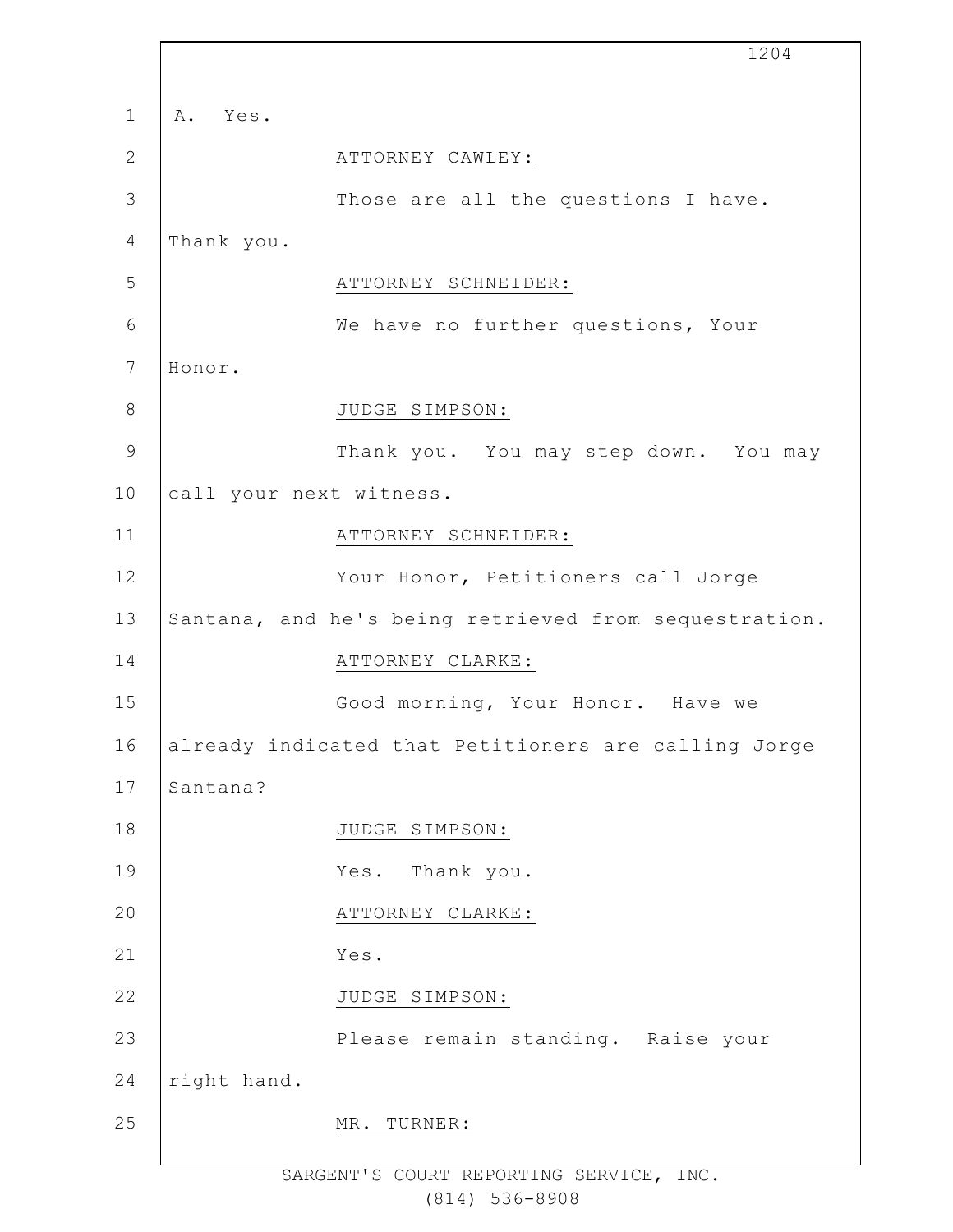|              | 1205                                                   |  |  |  |
|--------------|--------------------------------------------------------|--|--|--|
| $\mathbf 1$  | Raise your right hand.                                 |  |  |  |
| $\mathbf{2}$ |                                                        |  |  |  |
| 3            | JORGE SANTANA, HAVING FIRST BEEN DULY SWORN,           |  |  |  |
| 4            | TESTIFIED AS FOLLOWS:                                  |  |  |  |
| 5            | ----------------------------                           |  |  |  |
| 6            | DIRECT EXAMINATION                                     |  |  |  |
| 7            | BY ATTORNEY CLARKE:                                    |  |  |  |
| $\,8\,$      | Q. Good morning, Mr. Santana. Would you please         |  |  |  |
| 9            | state your name for the record and also spell your     |  |  |  |
| 10           | first name?                                            |  |  |  |
| 11           | A. Sure. My name is Jorge Santana. It's actually       |  |  |  |
| 12           | Jorge, but I actually go by Jorge (changes             |  |  |  |
| 13           | pronunciation). It's J-O-R-G-E.                        |  |  |  |
| 14           | Q. And what's your title, Mr. Santana?                 |  |  |  |
| 15           | A. My title is I'm a deputy commissioner, and I        |  |  |  |
| 16           | work in the City Commission of Philadelphia directly   |  |  |  |
| 17           | for Commissioner Singer as her communications and      |  |  |  |
| 18           | government relations person.                           |  |  |  |
| 19           | Now, could you explain for the record and for<br>$Q$ . |  |  |  |
| 20           | the Court what the Philadelphia City Commission is?    |  |  |  |
| 21           | Sure. The City Commission is unique in<br>Α.           |  |  |  |
| 22           | Pennsylvania. It's an elected body of three            |  |  |  |
| 23           | commissioners that oversee the County Board of         |  |  |  |
| 24           | Elections, and it also oversees voter registration     |  |  |  |
| 25           | and the election division within that office.          |  |  |  |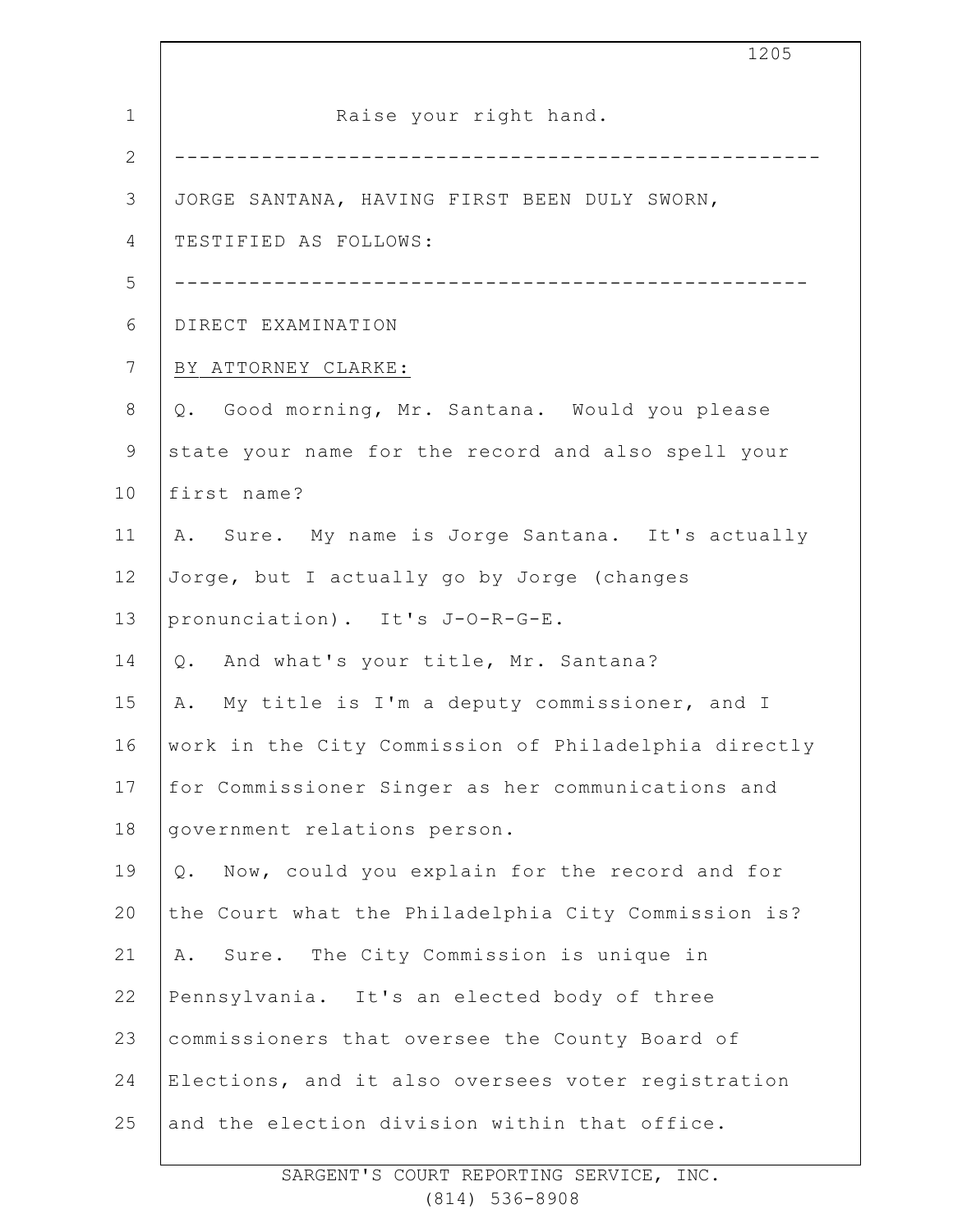| $\mathbf 1$    | And what is --- how many people are on the<br>Q.      |
|----------------|-------------------------------------------------------|
| $\overline{2}$ | commission?                                           |
| 3              | There are three elected commissioners. There<br>Α.    |
| $\overline{4}$ | are two majority party elected and then there is just |
| 5              | one position for a minority party.                    |
| 6              | And then you said that the City Commission<br>Q.      |
| $\overline{7}$ | oversees the County Board of Elections?               |
| $8\,$          | Yes.<br>Α.                                            |
| $\mathsf 9$    | And what are the functions of the City<br>Q.          |
| 10             | Commission as opposed to the --- and also the County  |
| 11             | Board of Elections?                                   |
| 12             | Sure. My understanding is how other counties<br>Α.    |
| 13             | are operated, they really just have a voter           |
| 14             | registration director that works directly for the     |
| 15             | county. In Philadelphia, the city commissioners act   |
| 16             | as a policy and administrative body above the Voter   |
| 17             | Registration Office. So they work with the Voter      |
| 18             | Registration Office and make sure that the Voter      |
| 19             | Registration Office, the election division, the       |
| 20             | County Board of Elections are all coordinating and    |
| 21             | working together and making sure that information is  |
| 22             | flowing accurately between them.                      |
| 23             | JUDGE SIMPSON:                                        |
| 24             | Would you pull that microphone closer                 |
| 25             | to you, please?                                       |
|                |                                                       |

1206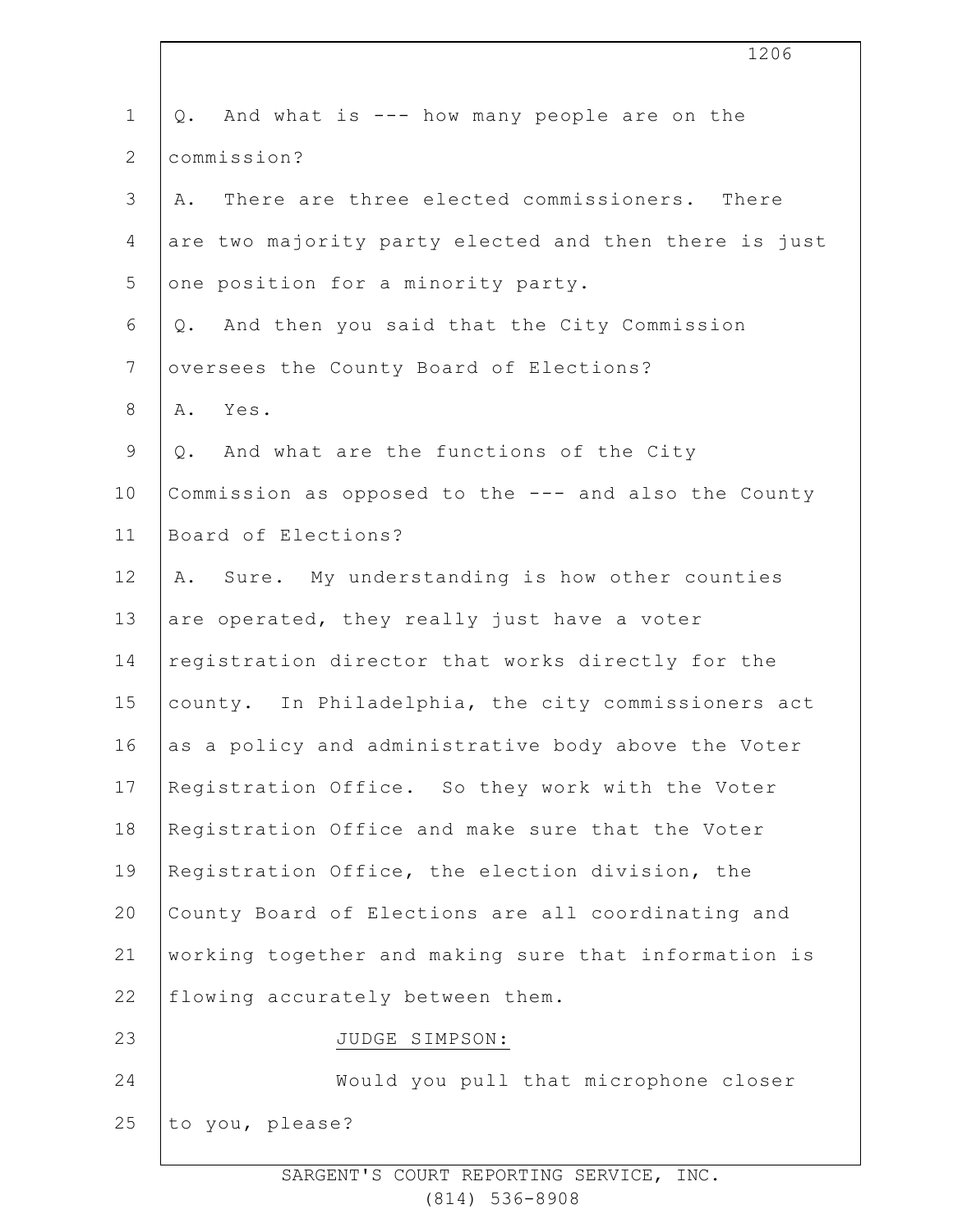|                | 1207                                                  |
|----------------|-------------------------------------------------------|
| $\mathbf 1$    | Sure. Is that better?<br>Α.                           |
| $\mathbf{2}$   | BY ATTORNEY CLARKE:                                   |
|                |                                                       |
| 3              | Maybe slow down just a little bit.<br>$Q$ .           |
| 4              | Sure.<br>Α.                                           |
| 5              | So the County Board of Elections --- so if you<br>Q.  |
| 6              | could explain what the County Board of Elections does |
| $\overline{7}$ | as opposed to the city commissioners?                 |
| 8              | Sure. The County Board of Elections is the body<br>Α. |
| $\mathsf 9$    | that overseas the election board. The election board  |
| 10             | is comprised of in Philadelphia over 8,000 election   |
| 11             | board workers including judges of election, majority  |
| 12             | inspectors, minority inspectors, clerks and machine   |
| 13             | inspectors. So the county board, its official         |
| 14             | function is to help oversee and manage the election   |
| 15             | board.                                                |
| 16             | Okay. Now, what are your responsibilities<br>Q.       |
| 17             | specifically?                                         |
| 18             | Specifically, my responsibilities are directly<br>Α.  |
| 19             | for Commissioner Singer. I coordinate communication   |
| 20             | for her. I work on legislation --- some government    |
| 21             | relations, but really more legislation and policy.    |
| 22             | She's a new commissioner, so we've --- primarily I've |
| 23             | been tasked with seeing how we can identify things    |
| 24             | that we want to work on in the future, improvements   |
| 25             | to management of elections in Philadelphia and        |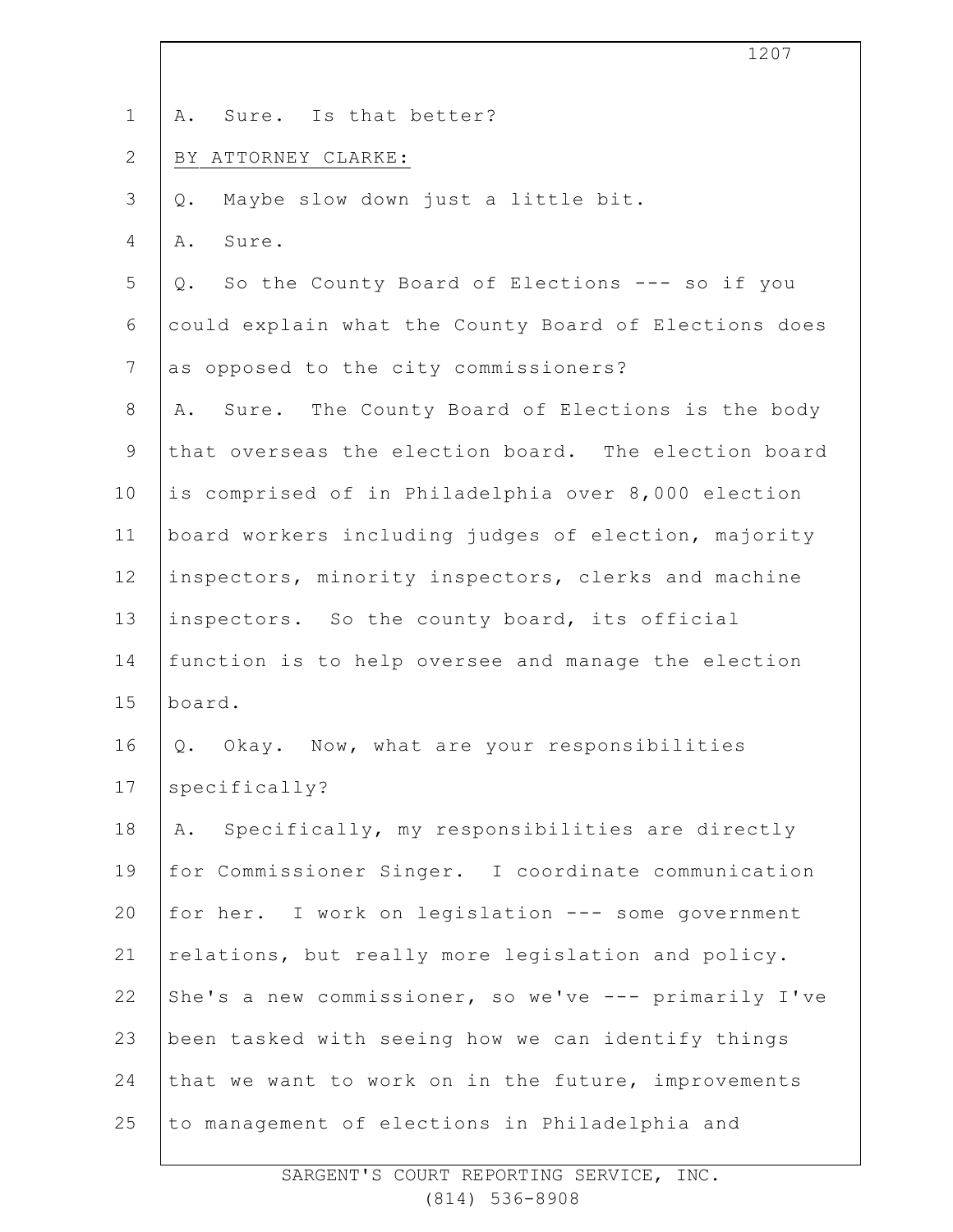|                | 1208                                                   |
|----------------|--------------------------------------------------------|
| $\mathbf 1$    | working with legislative bodies to see if we can move  |
| $\mathbf{2}$   | those reforms forward.                                 |
| 3              | And who is Commissioner Singer?<br>$Q$ .               |
| 4              | Commissioner Singer is the elected chair of the<br>Α.  |
| 5              | City Commission.                                       |
| $\sqrt{6}$     | Q. So just to make sure that I have this straight,     |
| $7\phantom{.}$ | we've got the Philadelphia City Commission, which is   |
| $8\,$          | overall responsible for elections in Philadelphia; is  |
| $\mathsf 9$    | that right?                                            |
| 10             | The City Commission has overall responsibility.<br>Α.  |
| 11             | And then $---$ .<br>$Q$ .                              |
| 12             | The commissioners as a body, they elect a chair,<br>Α. |
| 13             | so really for ease of practice, for coordinating with  |
| 14             | the state, the chair is the top person that actually   |
| 15             | coordinates with the state on most issues, including   |
| 16             | voter ID.                                              |
| 17             | Q. So you got the commission that's overall            |
| 18             | responsible, and then we have the County Board of      |
| 19             | Elections and then we have the registration division?  |
| 20             | That's correct.<br>Α.                                  |
| 21             | And those two divisions ---<br>$Q$ .                   |
| 22             | They answer to the commission.<br>Α.                   |
| 23             | --- report to the commission?<br>Q.                    |
| 24             | They report to the commission, correct.<br>Α.          |
| 25             | Now, could you just --- I want to give the Court<br>Q. |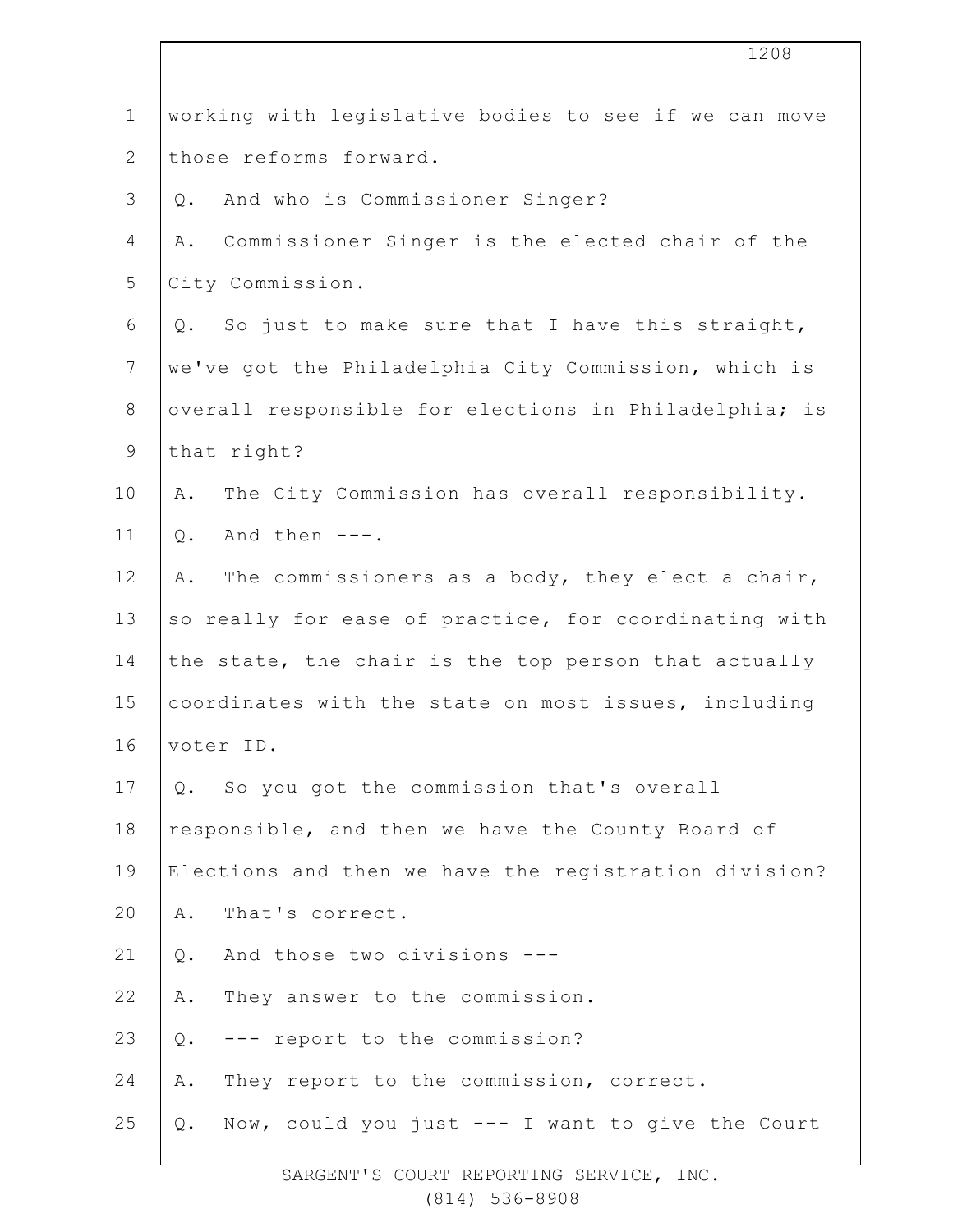|                | 1209                                                                               |
|----------------|------------------------------------------------------------------------------------|
| $\mathbf{1}$   | an overview of elections in Philadelphia. How many                                 |
| $\mathbf{2}$   | registered voters are in Philadelphia?                                             |
| 3              | There are 1.02 million registered voters in the<br>Α.                              |
| 4              | City of Philadelphia at this time.                                                 |
| 5              | Q. And how many polling places are there in                                        |
| 6              | Philadelphia?                                                                      |
| $\overline{7}$ | There are 1,687 polling places in the City of<br>Α.                                |
| $8\,$          | Philadelphia.                                                                      |
| $\mathsf 9$    | Q. Okay. And could you describe the nature of the                                  |
| 10             | polling places in Philadelphia?                                                    |
| 11             | Sure. Well, it's a very large county with a<br>Α.                                  |
| 12             | large number of polling places. Historically we try                                |
| 13             | to have polling places in the most convenient                                      |
| 14             | location within an election division. So we have had                               |
| 15             | them in schools, churches, but we have also had them                               |
| 16             | in storefronts at times, sometimes garages. I<br><b>Contract Contract Contract</b> |
| 17             | personally vote out of a garage in north                                           |
| 18             | Philadelphia. Really wherever we can actually find                                 |
| 19             | the proper location that's going to best meet the                                  |
| 20             | need of the voters in an election division.                                        |
| 21             | Q. Okay. And when --- how many poll workers are                                    |
| 22             | there in Philadelphia?                                                             |
| 23             | Sure. We have over 8,000 poll workers. There<br>Α.                                 |
| 24             | are --- for each polling place division we have as                                 |
| 25             | --- we have between five and seven. Officially poll                                |

 $\overline{\phantom{a}}$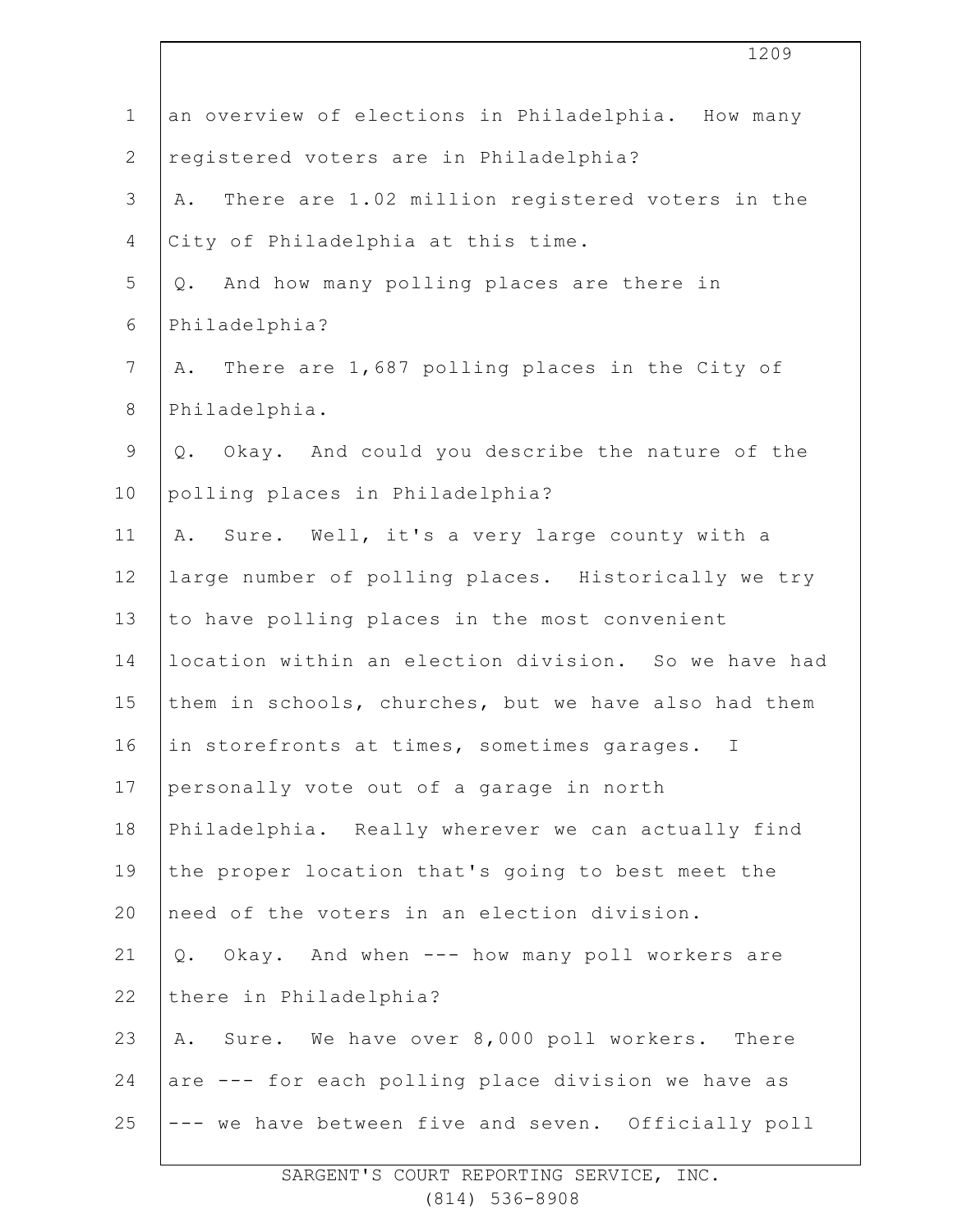| workers, we have the election boards, the judge, the |
|------------------------------------------------------|
| majority, the minority, the clerk and then also      |
| machine inspectors. But in addition to that, we have |
| an agreement to have bilingual interpreters who are  |
| not formally part of the election board, but         |
| bilingual interpreters are also --- they have the    |
| ability to actually be inside the polling places to  |
| assist voters.                                       |
| Let me just slow you down.<br>Q.                     |
| Sure. Sorry.<br>Α.                                   |
| JUDGE SIMPSON:                                       |
| Yes, I was actually going to say                     |
| something. In order to make sure that we get         |
| everything you say accurately recorded, it will help |
| if you just sort of take a deep breath and slow down |
| a little. I'm having difficulty hearing as fast as   |
| you're speaking.                                     |
| Okay.<br>Α.                                          |
| JUDGE SIMPSON:                                       |
| And I want to make sure that the court               |
| reporter gets it down right, so just take your time. |
| We'll be here as long as we need to be here to hear  |
| what you have to say.                                |
| BY ATTORNEY CLARKE:                                  |
| So what I want to do is go back through the<br>Q.    |
|                                                      |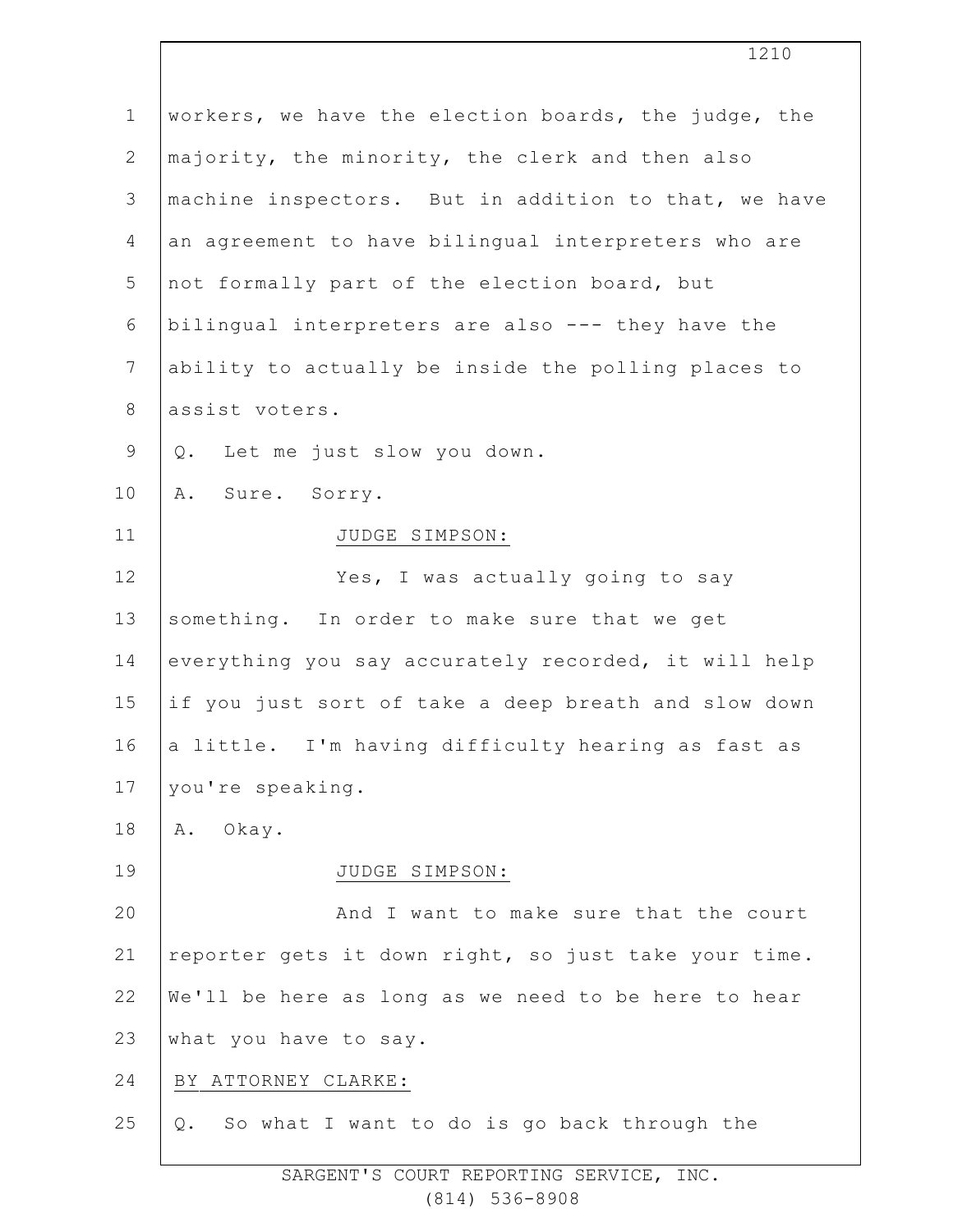|                | ⊥∠⊥⊥                                                   |
|----------------|--------------------------------------------------------|
| $\mathbf{1}$   | people in a typical polling place in Philadelphia.     |
| $\mathbf{2}$   | So could you go through each one and describe what     |
| $\mathfrak{Z}$ | that person's role is?                                 |
| 4              | Sure. In each polling place, you have a full<br>Α.     |
| 5              | election board. You have a judge of elections, you     |
| 6              | have a majority inspector, you have a minority         |
| $\overline{7}$ | inspector, you have a clerk, and then you have a       |
| $8\,$          | machine inspector. That's the election board           |
| 9              | formally. The judge of elections is the main arbiter   |
| 10             | and manager of the election division. They manage      |
| 11             | what we call in Philadelphia the election box of       |
| 12             | materials, which includes everything they will need    |
| 13             | for managing the poll that day. They are ultimately    |
| 14             | responsible for the counts, and they are really the    |
| 15             | point two person for communication with the Voter      |
| 16             | Registration Office and the election division on       |
| 17             | election day.                                          |
| 18             | Q. And let me just stop you for a minute. Is the       |
| 19             | judge of elections an elected position?                |
| 20             | Judges of elections are elected positions.<br>Α.       |
| 21             | Okay. And then now we've got the minority and<br>$Q$ . |
| 22             | the majority inspectors. What are their roles?         |
| 23             | Majority inspectors and minority inspectors are<br>Α.  |
| 24             | also elected positions. The majority inspector's       |
| 25             | role is to help the judge of elections manage the      |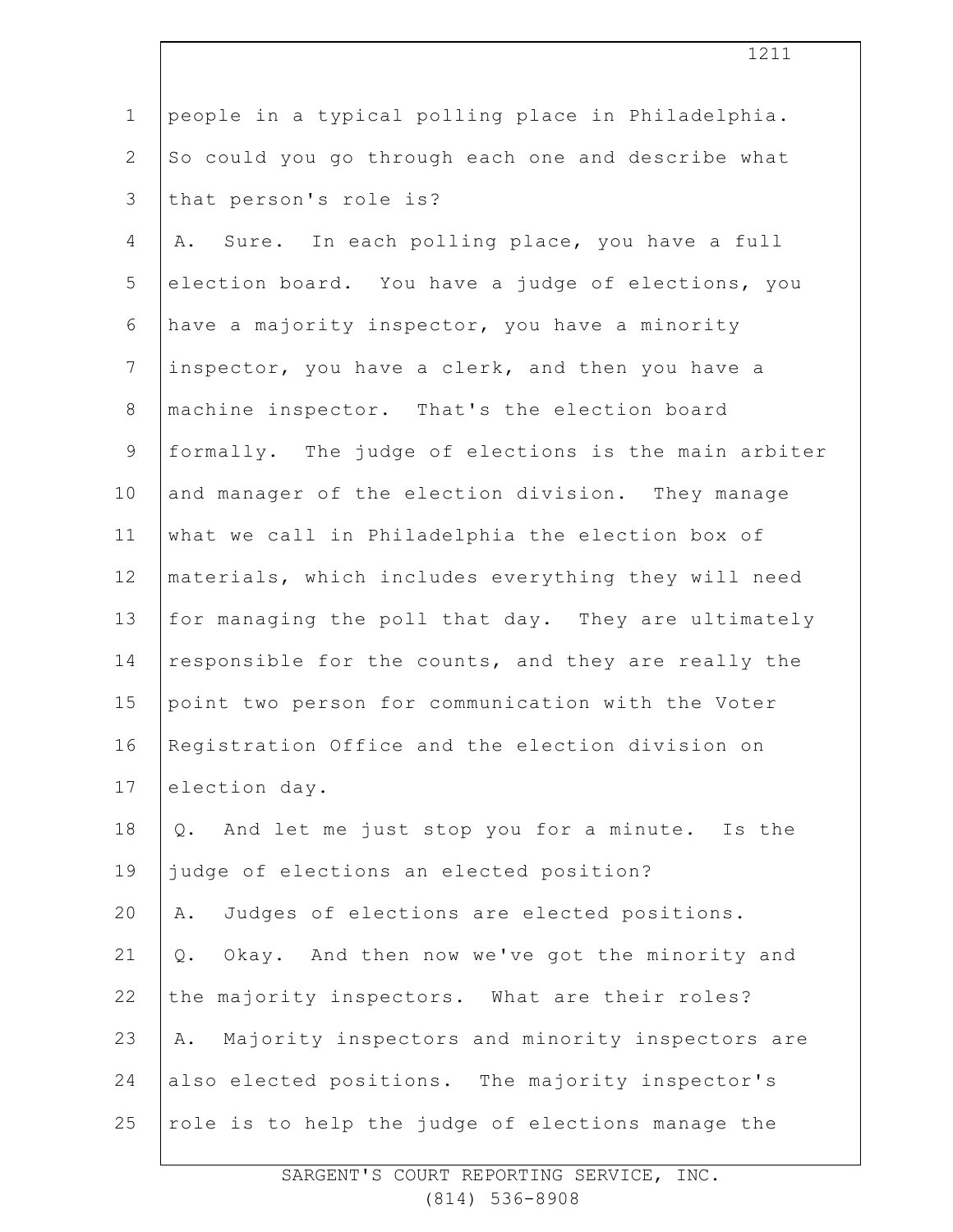| $\mathbf 1$    | polling place. They primarily are there to manage      |
|----------------|--------------------------------------------------------|
| $\mathbf{2}$   | the poll book on election day. That's the              |
| 3              | traditional role, although ultimately judges set the   |
| 4              | table for how --- who's going to be doing what on      |
| 5              | election day. Minority inspectors are elected from     |
| 6              | the minority --- from a minority party within an       |
| $7\phantom{.}$ | election division.                                     |
| $8\,$          | So in Philadelphia, predominantly a Democratic         |
| 9              | city, so we have often a Republican or Independents    |
| 10             | working as minority inspectors. And then the clerk     |
| 11             | is actually appointed by the minority inspector, the   |
| 12             | elected minority inspector.                            |
| 13             | Okay. And then we also have the machine<br>Q.          |
| 14             | inspector?                                             |
| 15             | A. That's correct.                                     |
| 16             | And the machine inspector inspects the machines?<br>Q. |
| 17             | The machine inspector actually manages the<br>Α.       |
| 18             | machine. They inspect the machines when they first     |
| 19             | come in. And they're brought in by the machine         |
| 20             | section of our office on election day or the night     |
| 21             | before. The machine inspector is ultimately            |
| 22             | responsible for opening the machine, making sure that  |
| 23             | it's working. They run a test on the machine, and      |
| 24             | then during --- on election day, during a primary,     |
| 25             | their main role is to switch between the parties,      |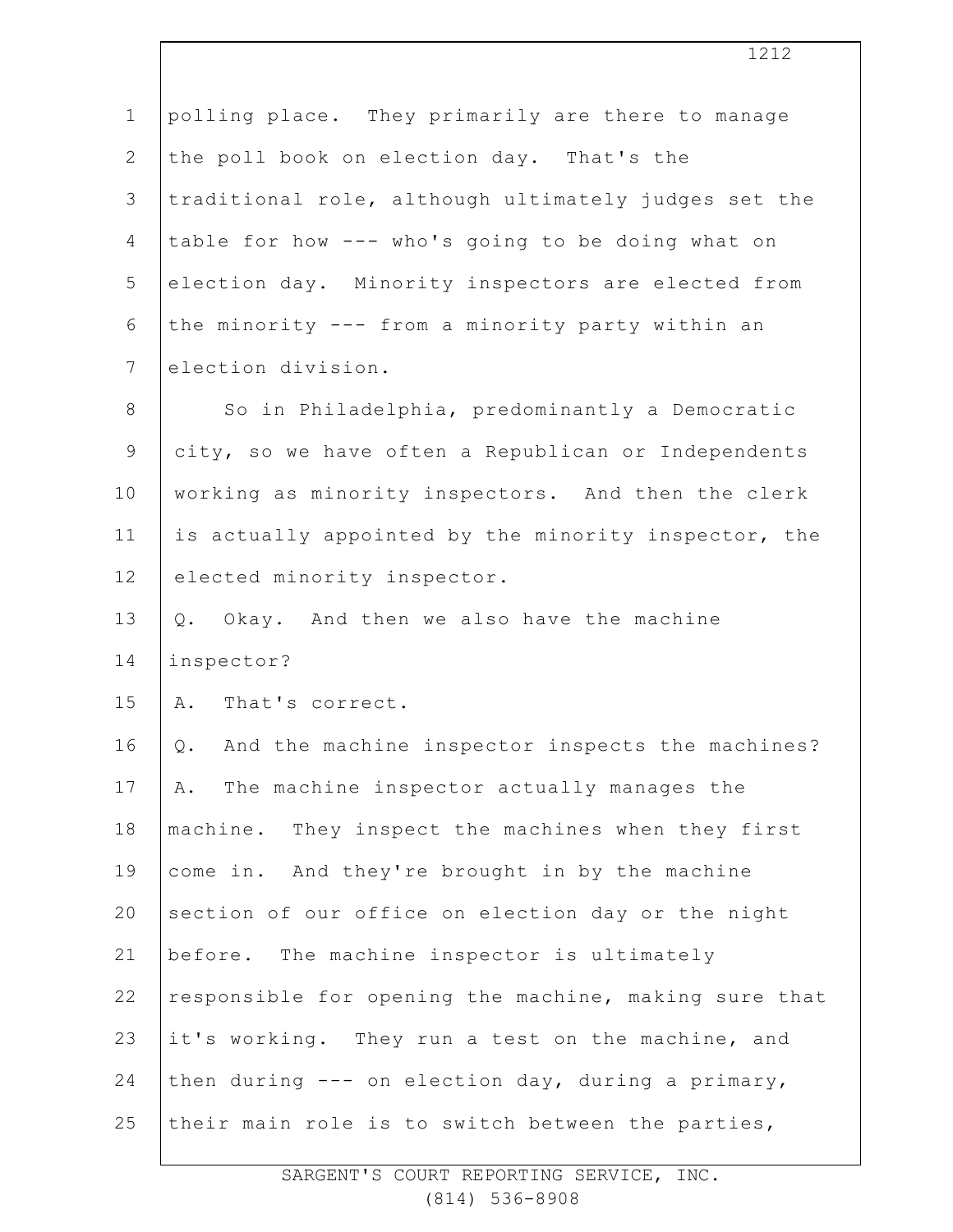| $\mathbf 1$    | because the machine has a button that machine         |
|----------------|-------------------------------------------------------|
| $\overline{2}$ | inspectors have to switch depending on the party of   |
| 3              | the person coming into the poll. They get told by     |
| $\overline{4}$ | the judge of elections, you know, Republican or       |
| 5              | Democrat or Independent or other, and then the        |
| 6              | machine inspector operates the machine that way.      |
| 7              | During a general election, there is no --- that       |
| $\,8\,$        | function goes away. General election you don't have   |
| $\mathsf 9$    | to press any button in the machine. They're just      |
| 10             | there to make sure the machine is operating. And      |
| 11             | they're also a primary point of contact for voters.   |
| 12             | Once the voter is at the machine --- the machine      |
| 13             | inspector always stays away from the poll at that     |
| 14             | point, or from the voter at that point, but they're   |
| 15             | in earshot --- within earshot in case the voter has   |
| 16             | a question about --- say a voter sees lights going    |
| 17             | off, array or something like that. The machine        |
| 18             | inspector would be responsible.                       |
| 19             | So we're here today to talk about Act 18, which<br>Q. |
| 20             | is the voter ID law. Are you aware of that law?       |
| 21             | A.<br>I am.                                           |
| 22             | Now, when the law was first passed, did<br>Q.         |
| 23             | Commissioner Singer try to get information from the   |
| 24             | Department of State about the number of registered    |
| 25             | voters in Philadelphia who did not have a PennDOT ID? |
|                |                                                       |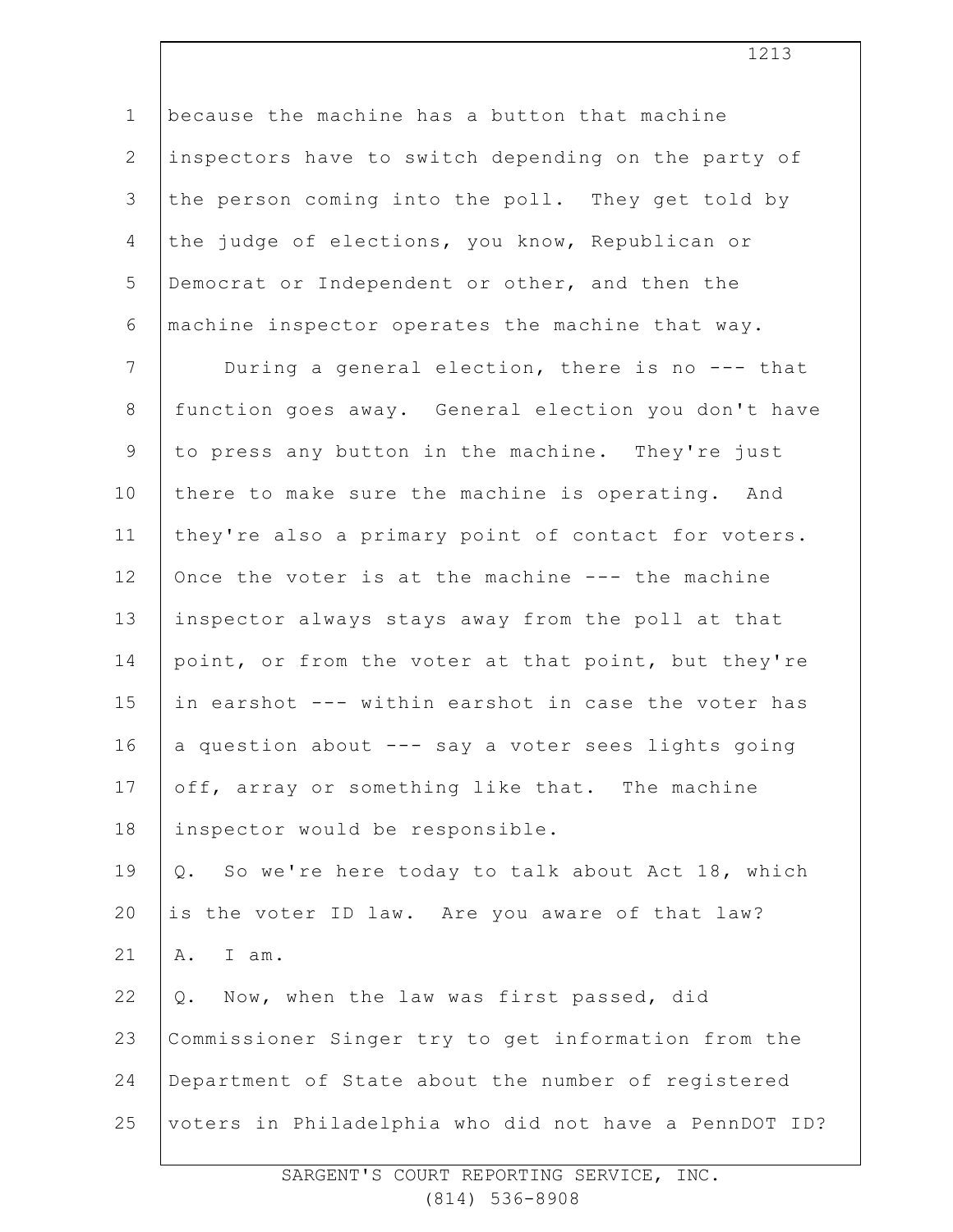| $\mathbf 1$    | Α.<br>Yes.                                             |
|----------------|--------------------------------------------------------|
| $\mathbf{2}$   | And when did she try to get that information?<br>$Q$ . |
| 3              | Starting in late April and --- late April into<br>Α.   |
| 4              | May. There were a series of requests.                  |
| 5              | And why did she ask to get that information?<br>Q.     |
| 6              | Commissioner Singer is someone who really values<br>Α. |
| $7\phantom{.}$ | data sets. She actually has a background in working    |
| $8\,$          | with data sets, and so she --- initially she knew      |
| $\mathsf 9$    | from the SURE record that there are voters that have   |
| 10             | a designation that tells you where the person was      |
| 11             | registered. And so we knew that there were a series    |
| 12             | of motor voters, folks that were registered at         |
| 13             | PennDOT. So our assumption was --- our working         |
| 14             | theory was that if someone had registered through      |
| 15             | PennDOT, they would have had some form of the PennDOT  |
| 16             | ID that is the most reliable form of ID that the law   |
| 17             | calls for.                                             |
| 18             | And why did she seek to get the information<br>Q.      |
| 19             | about people who didn't have PennDOT IDs?              |
| 20             | Our effort in Philadelphia --- our goal was to<br>Α.   |
| 21             | administer this election to make sure that voters      |
| 22             | know about the election, that they're informed about   |
| 23             | the election and that they had everything they need    |
| 24             | to make --- to go to the polls and have a free and     |
| 25             | fair election.                                         |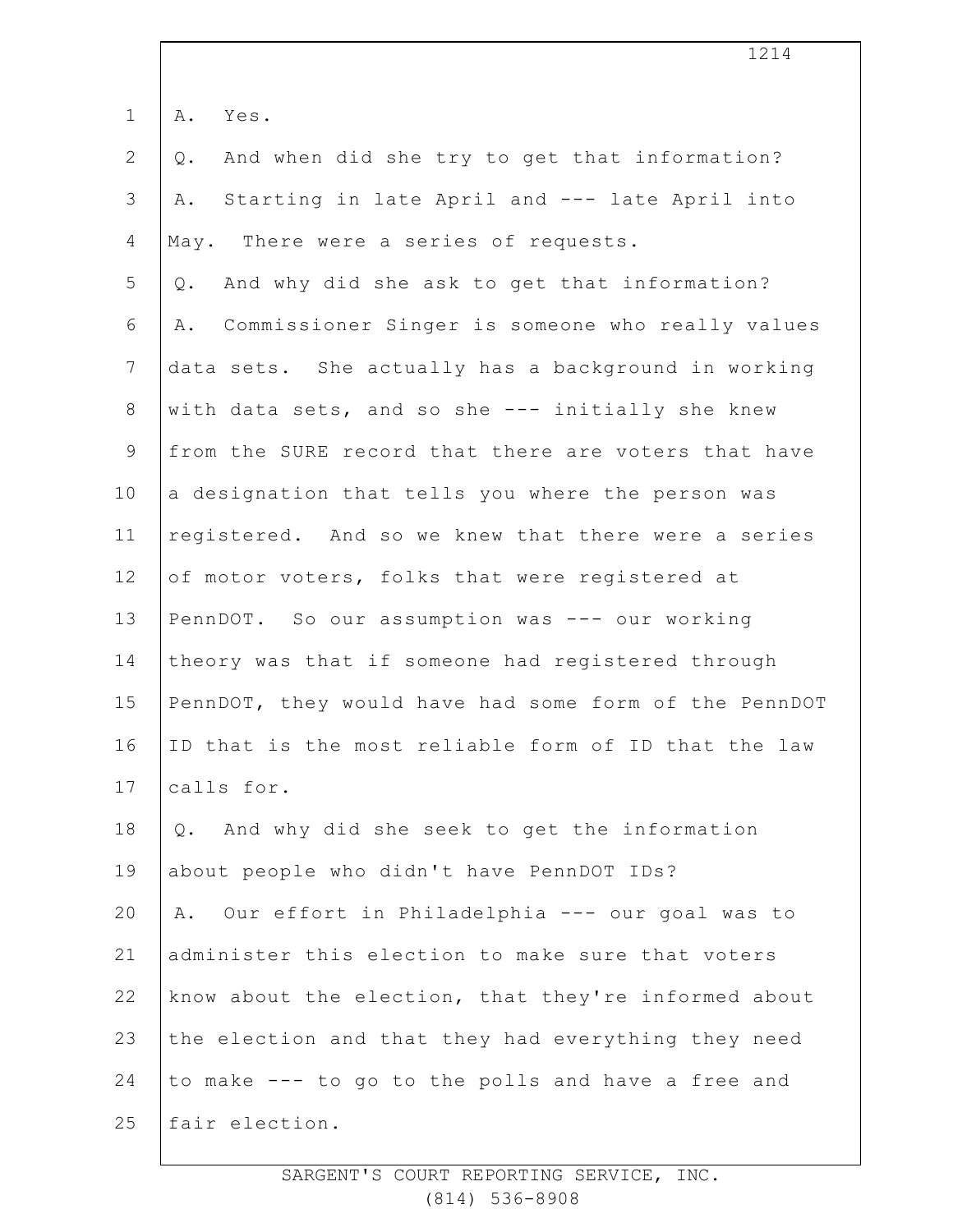|                | 1215                                                   |
|----------------|--------------------------------------------------------|
| $\mathbf 1$    | Did she want a list of people ---?<br>$Q$ .            |
| $\overline{2}$ | She wanted a list. She wanted the list of<br>Α.        |
| 3              | voters so she could actually --- we could start an     |
| 4              | outreach effort within our office, but also with       |
| 5              | coordination of community partners who have            |
| 6              | suppressed concern that people are not hearing enough  |
| $7\phantom{.}$ | about the law.                                         |
| 8              | Q. So when she first asked for the list in April,      |
| $\mathsf 9$    | what happened?                                         |
| 10             | Well, she was told that the list wasn't ready.<br>Α.   |
| 11             | Okay. And did she continue to request a list?<br>Q.    |
| 12             | A. Yeah, we continued --- the Commissioner             |
| 13             | continued to make a request really through the moment  |
| 14             | that the information was finally delivered.            |
| 15             | Q. And when was the information finally delivered?     |
| 16             | Α.<br>Late June.                                       |
| 17             | And what was your understanding of what the list<br>Q. |
| 18             | was?                                                   |
| 19             | Well, the first list that we received was a list<br>Α. |
| 20             | of non --- what we now refer to as non-PennDOT voters  |
| 21             | or non-PennDOT registered voters. This would be a      |
| 22             | list of people in the voter registration file that     |
| 23             | did not have a PennDOT issued ID.                      |
| 24             | And how many of those people who did not have a<br>Q.  |
| 25             | PennDOT ID --- registered voters who did not have a    |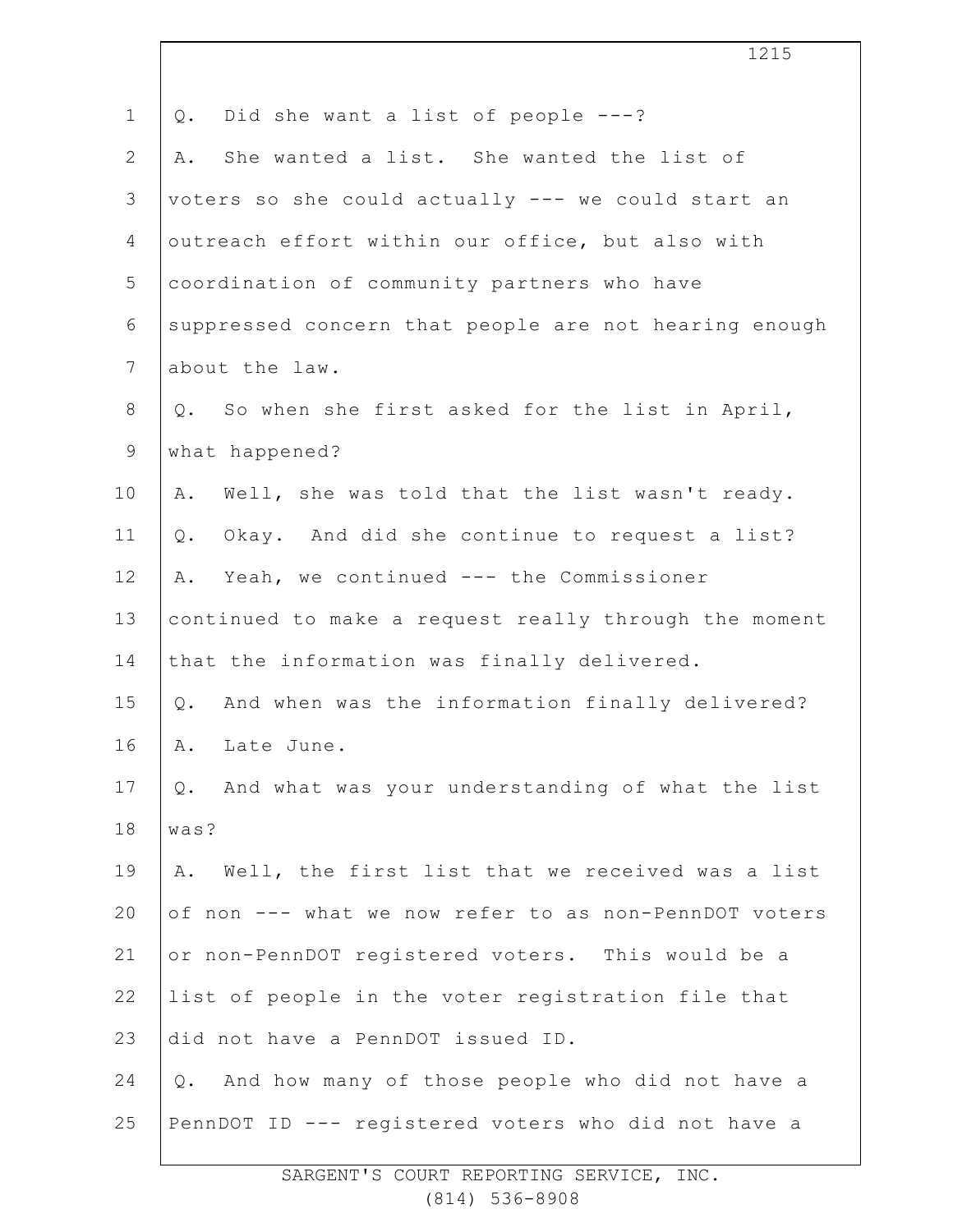| 1216                                                  |
|-------------------------------------------------------|
| PennDOT ID were in Philadelphia?                      |
| About 185.<br>Α.                                      |
| 185?<br>Q.                                            |
| Thousand.<br>A.                                       |
| 185,000?<br>$Q$ .                                     |
| A. I'm sorry. 185,000.                                |
| Q. Okay. And the list that was sent to                |
| Philadelphia with 185,000 registered voters on it     |
| without PennDOT ID, was that list accompanied by a    |
| press release by the Secretary of State?              |
| I don't recall. I don't recall that.<br>Α.            |
| Q. Okay. Then did the commissioners receive a         |
| second list of voters?                                |
| Yes. So we had been asking for --- once we<br>Α.      |
| received the list, we started looking through to ---  |
| wanted to see what the list actually told us. And we  |
| did receive a second list based on some inquiry that  |
| the Commissioner had made. The second list was ---    |
| do you want to talk about the list?                   |
| Why don't you tell us what the second list<br>$Q$ .   |
| contained?                                            |
| A. We received a second list that was actually a      |
| statewide list of 575,000 voters of which about       |
| 170,000 --- 170,000 voters were from Philadelphia, of |
| people who did have a PennDOT ID, but the PennDOT ID  |
|                                                       |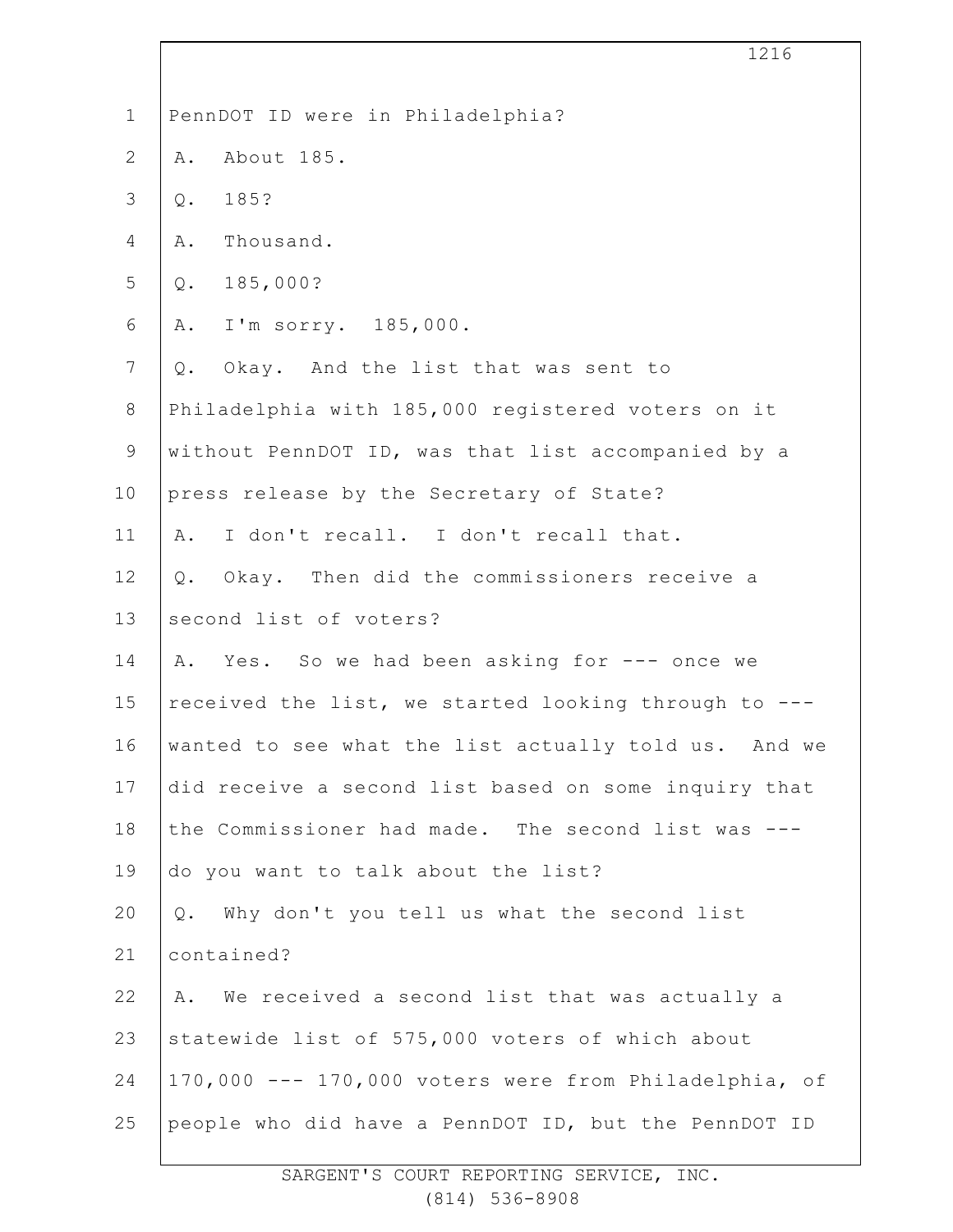|                | 1217                                                  |
|----------------|-------------------------------------------------------|
| $\mathbf 1$    | would be expiring one year beyond what would be       |
| $\overline{2}$ | eligible for election day.                            |
| 3              | Q. So the fact that their voters --- their IDs were   |
| 4              | expired meant that they couldn't use those            |
| 5              | documents ---                                         |
| 6              | That's correct.<br>Α.                                 |
| $\overline{7}$ | Q. --- to vote; is that right?                        |
| $8\,$          | That's correct.<br>Α.                                 |
| $\mathsf 9$    | Q. And so they could take them to PennDOT and get     |
| 10             | something to vote, but with those IDs, they couldn't  |
| 11             | vote; is that right?                                  |
| 12             | A. Yeah, with an expired PennDOT ID, they would       |
| 13             | have to get a new PennDOT ID with an accurate         |
| 14             | expiration date.                                      |
| 15             | Q. And that was about 170,000 people?                 |
| 16             | About 170,000. It was over 170.<br>Α.                 |
| 17             | So when you --- did you add up at the<br>$Q$ .        |
| 18             | Commission's office the number of people on the no    |
| 19             | match list and the expired ID list?                   |
| 20             | Sure.<br>Α.                                           |
| 21             | And what was that total in Philadelphia?<br>$Q$ .     |
| 22             | It was 180 plus 170.<br>Α.                            |
| 23             | Okay. So about 280,000 people when you took the<br>Q. |
| 24             | sum of both lists?                                    |
| 25             | Right. That's correct.<br>Α.                          |
|                |                                                       |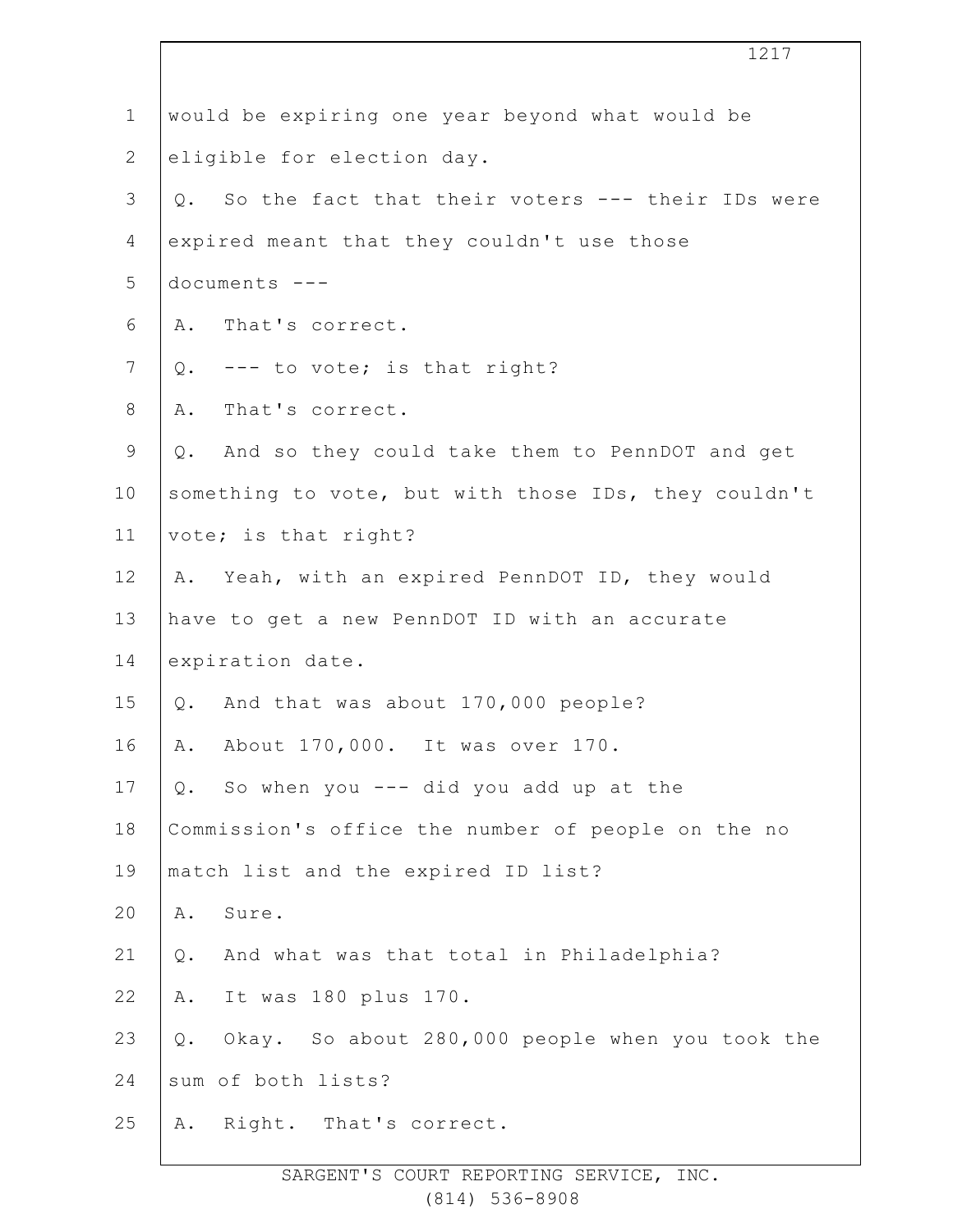|                | 1218                                                   |
|----------------|--------------------------------------------------------|
| $\mathbf 1$    | And did you do the percentage of what percentage<br>Q. |
| $\overline{2}$ | of people?                                             |
| 3              | Well, I don't have the rough percentage, but<br>Α.     |
| 4              | it's over 20 percent. I think it was 36 percent is     |
| 5              | the number.                                            |
| 6              | JUDGE SIMPSON:                                         |
| $\overline{7}$ | Thirty-six (36) percent of what?                       |
| $\,8\,$        | Thirty-six (36) percent of the voters. But are<br>Α.   |
| $\mathsf 9$    | you asking for all the registered voters or the        |
| 10             | active voters?                                         |
| 11             | BY ATTORNEY CLARKE:                                    |
| 12             | What is the percentage of registered voters?<br>$Q$ .  |
| 13             | The percentage of the registered voters would be<br>Α. |
| 14             | --- it was around 35 percent, I believe.               |
| 15             | Now, I want to talk about education of voters.<br>Q.   |
| 16             | Does the commission have a budget for educating        |
| 17             | voters?                                                |
| 18             | We do not.<br>Α.                                       |
| 19             | But is the commission nonetheless trying to<br>Q.      |
| 20             | educate voters about the photo ID law?                 |
| 21             | Yes, we are.<br>Α.                                     |
| 22             | And is that one of your responsibilities<br>Q.         |
| 23             | personally?                                            |
| 24             | Yes, it's my responsibility as well as one other<br>Α. |
| 25             | person in our office who's we call an outreach         |
|                |                                                        |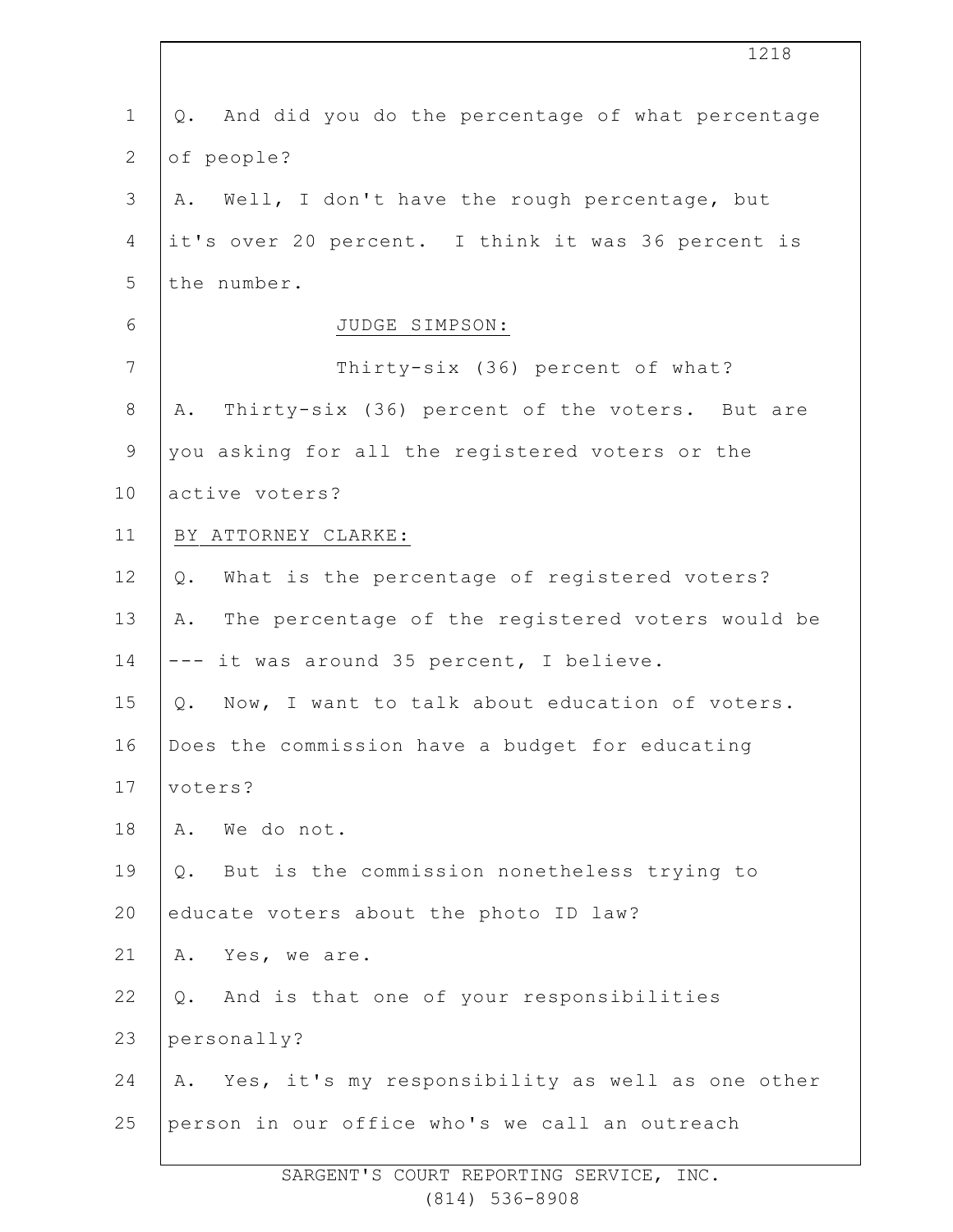| $\mathbf 1$    | coordinator who's helping engage with communities      |
|----------------|--------------------------------------------------------|
| $\overline{2}$ | about this issue.                                      |
| 3              | And we've heard testimony in this trial that the<br>Q. |
| 4              | Department of State has sent a multitude of e-mails    |
| 5              | and memos to the County Commissioners about how to     |
| 6              | implement this voter ID law. Have you seen a           |
| $\overline{7}$ | multitude of e-mails and communications?               |
| $8\,$          | There has been a lot of communication not<br>Α.        |
| $\overline{9}$ | necessarily about implementing, but as a response to   |
| 10             | questions that we have asked. We have asked for more   |
| 11             | specificity of regarding the language of the types of  |
| 12             | IDs that were required. There are a lot of questions   |
| 13             | about the language used in some of these. For          |
| 14             | example, around university IDs, what would be          |
| 15             | acceptable as a date --- an expiration date on a       |
| 16             | university ID, a college ID, what type of colleges     |
| 17             | are acceptable or ---. Beauty schools, for instance,   |
| 18             | are not included, technical schools are. So we have    |
| 19             | a lot of correspondence that mostly do ---             |
| 20             | Commissioner Singer has had direct correspondence      |
| 21             | with mostly John Marks.                                |
| 22             | Q. Now, you have been out --- the commission has       |
| 23             | been out in the community trying to educate voters;    |
| 24             | isn't that right?                                      |
| 25             | That's correct.<br>Α.                                  |
|                |                                                        |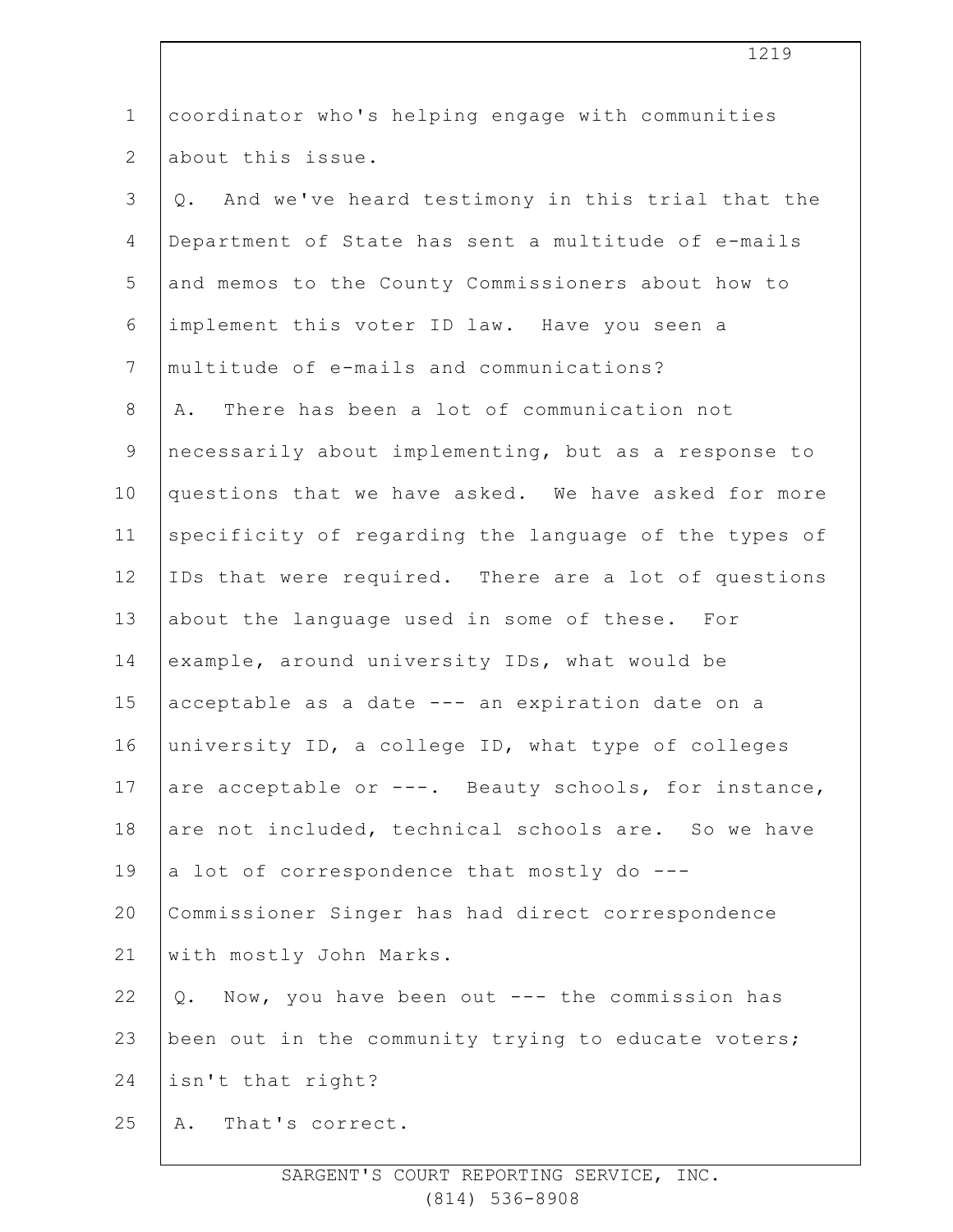| $\mathbf{1}$    | And the Department of State witnesses in this<br>Q.    |
|-----------------|--------------------------------------------------------|
| $\mathbf{2}$    | case have testified that they have made large efforts  |
| 3               | to be in the community educating voters. Have you      |
| $\overline{4}$  | seen those efforts?                                    |
| 5               | A. No.                                                 |
| 6               | Have you seen any Department of State people in<br>Q.  |
| $7\phantom{.0}$ | the communities trying to educate voters in            |
| 8               | Philadelphia?                                          |
| $\mathsf 9$     | No. I've seen --- Secretary Aichele has made<br>Α.     |
| 10              | several appearances in Philadelphia, not in the        |
| 11              | context of educating voters, but in the context of     |
| 12              | --- I saw one debate, for instance, at Fels Institute  |
| 13              | at the University of Pennsylvania that was held. And   |
| 14              | there are a couple of those types of appearances, but  |
| 15              | nothing in the form of a forum or a space for voters   |
| 16              | to actually ask questions, nothing like that.          |
| 17              | Now, in your role as trying to help educate<br>Q.      |
| 18              | people in Philadelphia, are you receiving calls from   |
| 19              | people about the voter ID law?                         |
| 20              | Yes, we are.<br>Α.                                     |
| 21              | And can you describe generally what types of<br>Q.     |
| 22              | calls they are?                                        |
| 23              | There's a lot of confusion about the law because<br>Α. |
| 24              | we get a lot of calls that are specifically asking     |
| 25              | us, well, what is this law about, and it always        |
|                 |                                                        |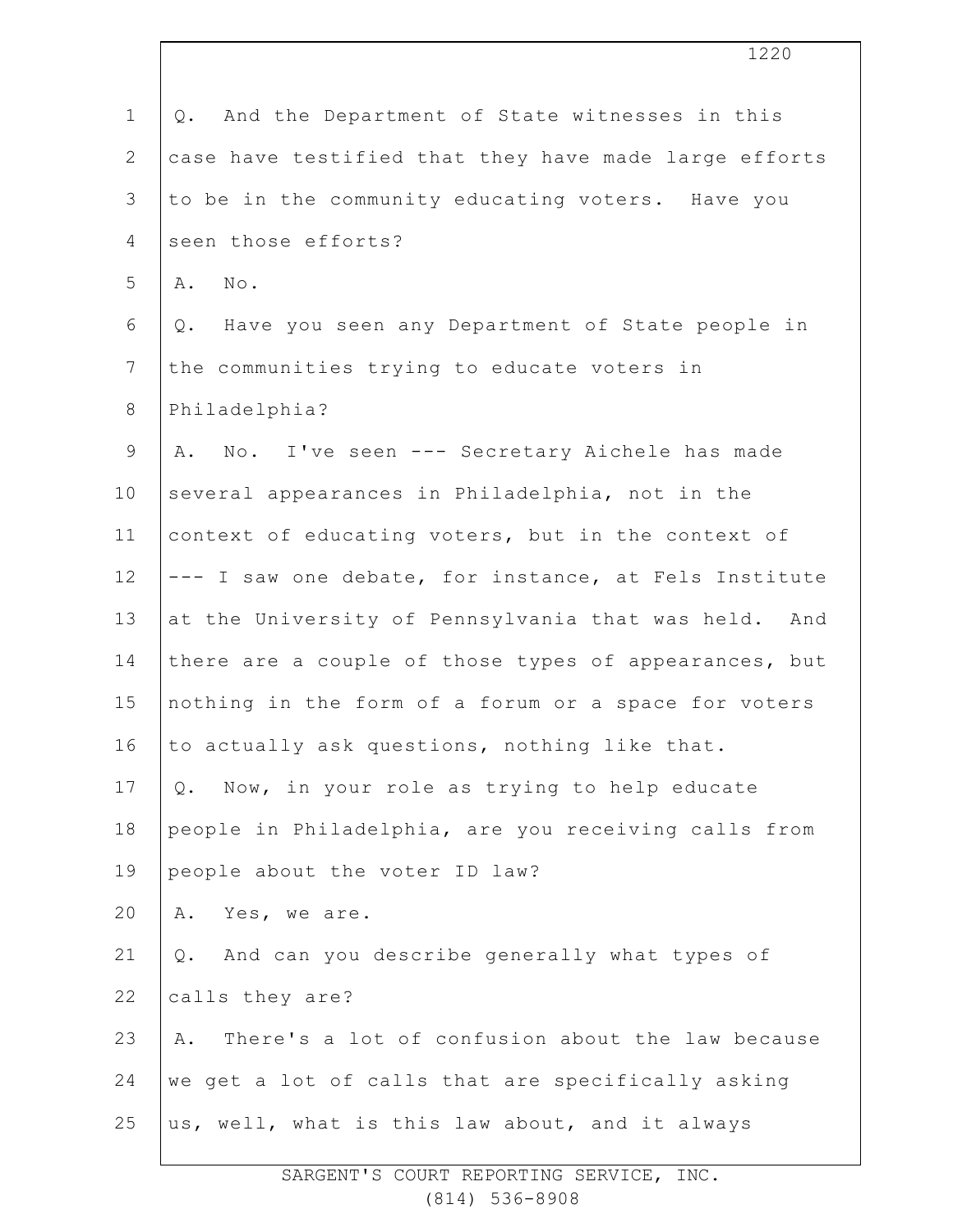| $\mathbf 1$     | starts with a general question what is this law?      |
|-----------------|-------------------------------------------------------|
| $\mathbf{2}$    | I've heard there's a new voter ID law requirement,    |
| 3               | what does that mean for me? And usually we walk       |
| 4               | through with the voter what the law is, what the new  |
| 5               | requirement is, and then we ask them if they have one |
| 6               | of the IDs that are listed in the law. That's         |
| $7\phantom{.0}$ | primarily most of the contact that we have had.       |
| 8               | Our office has never historically had a               |
| $\mathsf 9$     | constituent services operation. So for the most       |
| 10              | part, that is what we've been focusing on, just       |
| 11              | being able to deliver the information the state has   |
| 12              | provided. And then to a certain extent we have also   |
| 13              | been dealing with more complicated walk-ins. People   |
| 14              | that come into our office that --- with the same      |
| 15              | question, the same starting question, but often have  |
| 16              | more complicating answers.                            |
| 17              | For example, they need more documentation, they       |
| 18              | need birth certificates and they need help            |
| 19              | identifying how they get to the vital records office  |
| 20              | and what that process is, or they may need help with  |
| 21              | the Social Security Administration and don't really   |
| 22              | know how to navigate that office because they need    |
| 23              | those types of documents to go to PennDOT. They       |
| 24              | need a Social Security card and a birth certificate   |
| 25              | to go to PennDOT to ask for an ID.                    |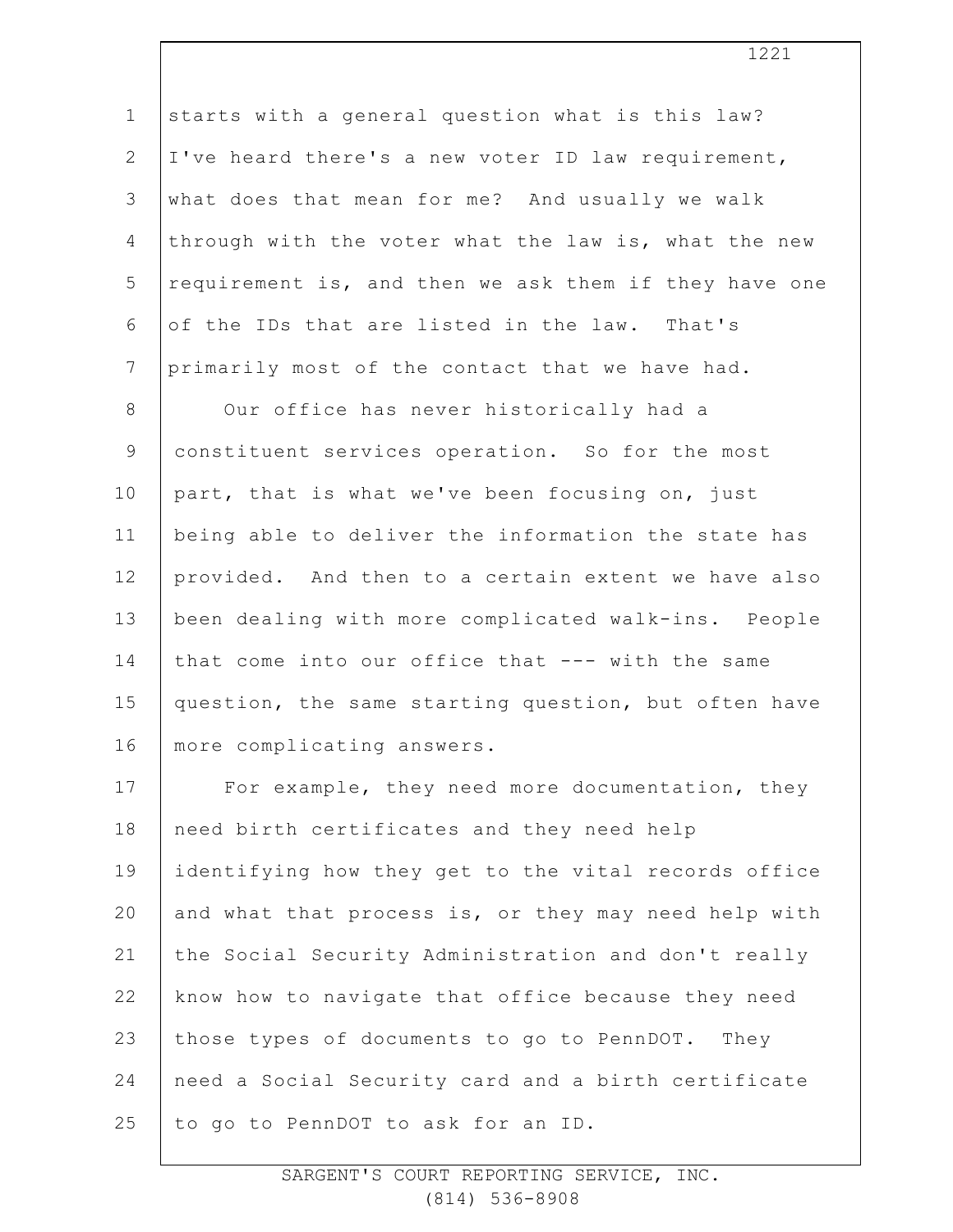| When you have gone into the community to educate<br>Q. |
|--------------------------------------------------------|
| people, can you just describe in very general terms    |
| what kind of efforts the commission has made to go     |
| into the community to educate people?                  |
| Sure. So we have --- the first thing we did is<br>Α.   |
| we participate in the Pennsylvania Voter ID            |
| Coalition, a non-partisan coalition that's led by the  |
| Committee of Seventy in Philadelphia and has a number  |
| of partners that represent different areas of the      |
| city, a large number of non-profits that are actually  |
| participating. And through that coalition we have      |
| helped inform the coalition of what we believe are     |
| the requirements, what election day may look like,     |
| what voters really need to know to be prepared, so     |
| that's one thing we have done. The second ---.         |
| Let me just stop you with that.<br>Q.                  |
| Sure.<br>Α.                                            |
| There have been some changes to the<br>$Q$ .           |
| implementation. Up until today there have been         |
| changes. Has that affected your ability to provide     |
| accurate information to the coalition?                 |
| Yes, it does. So there's --- every time there's<br>Α.  |
| a change we have to update --- we immediately update   |
| the coalition and also other community partners that   |
| may not be part of this coalition that we are also     |
|                                                        |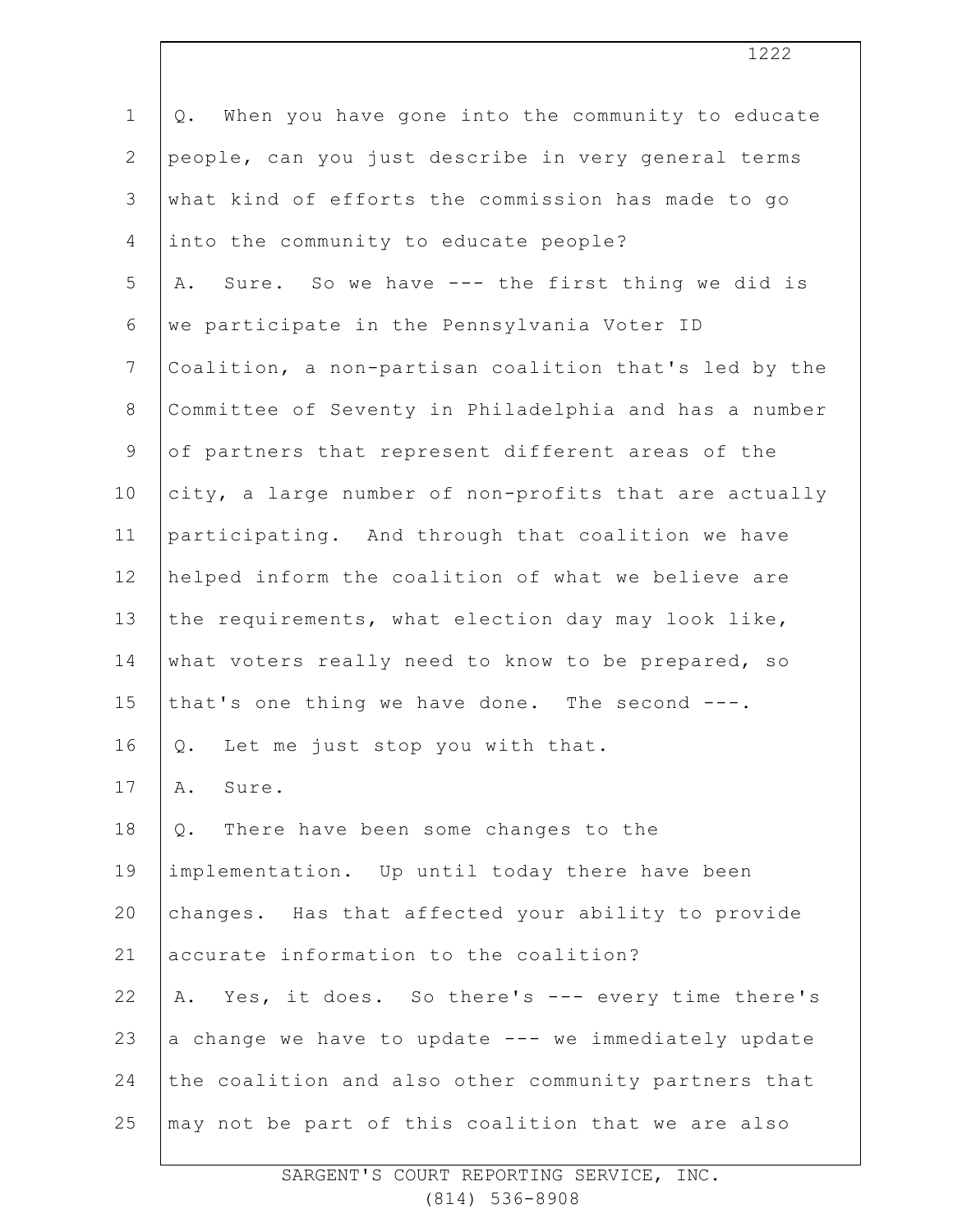| $\mathbf 1$    | speaking to, mainly mostly schools --- actually a lot |
|----------------|-------------------------------------------------------|
| $\overline{2}$ | of high schools, concerned seniors, and we update --- |
| 3              | we let people know what the new changes are and the   |
| 4              | new changes often just generate a lot more confusion  |
| 5              | and more questions about what the requirements are.   |
| 6              | So the answer is yes.                                 |
| $7\phantom{.}$ | Other than working with the coalition, can you<br>Q.  |
| 8              | describe in just general terms what types of          |
| 9              | activities you have engaged in to try to educate the  |
| 10             | public in Philadelphia?                               |
| 11             | Sure. The Commissioner herself or myself on her<br>Α. |
| 12             | behalf or another deputy commissioner within her      |
| 13             | office, together we have attended many events at      |
| 14             | different high schools. So we've done a lot of high   |
| 15             | school events focusing on senior population.          |
| 16             | Seniors, we see seniors as being a category that are  |
| 17             | going to be most at a disadvantage regarding this law |
| 18             | because they're not necessarily reading the Inquirer  |
| 19             | to get this information about the new requirement.    |
| 20             | We've gone to --- we have reached out to every        |
| 21             | community organization individually as part of the    |
| 22             | Pennsylvania Voter ID Coalition to let them know      |
| 23             | that we are available as a resource, and through      |
| 24             | that we have participated in birth certificate        |
| 25             | workshops at several large non-profits in the city.   |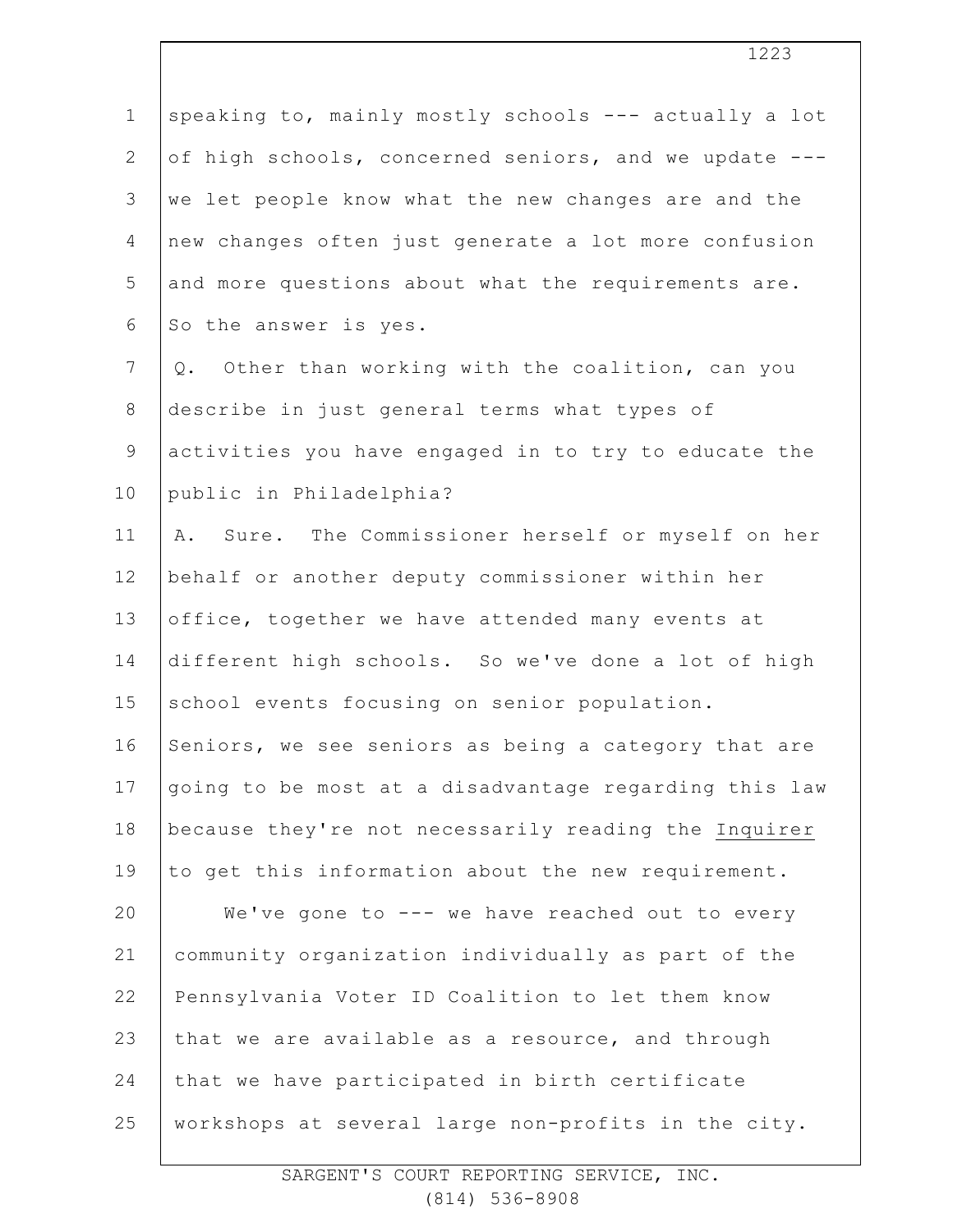| We have gone to churches to speak to congregants      |
|-------------------------------------------------------|
| about this new problem. We've actually gone to ---    |
| we've participated in some public speaking            |
| engagements. Commissioner Singer herself has been     |
| on MSNBC, on the radio. We've been writing op-eds,    |
| letters to the editor. We're doing everything we      |
| can on the media side to try to get the word out      |
| that way as well. And usually, that generates more    |
| questions as well. It also generates more             |
| invitations to participate in more community events.  |
| Q. So again, with all of these activities in the      |
| community, you have not seen any activity by the      |
| Department of State in voter education in             |
| Philadelphia?                                         |
| A. No.                                                |
| Now, you're going to continue to do this until<br>Q.  |
| the election; is that right?                          |
| Yes. Yes, we have to.<br>Α.                           |
| And are you confident that with all of these<br>Q.    |
| activities you will be able to reach every registered |
| voter and get an ID in their hands?                   |
| No. Philadelphia is a very large place, a very<br>Α.  |
| large population. There's no --- I don't have         |
| confidence that we can reach every voter. One of the  |
| main functions --- or one of my main goals as a       |
|                                                       |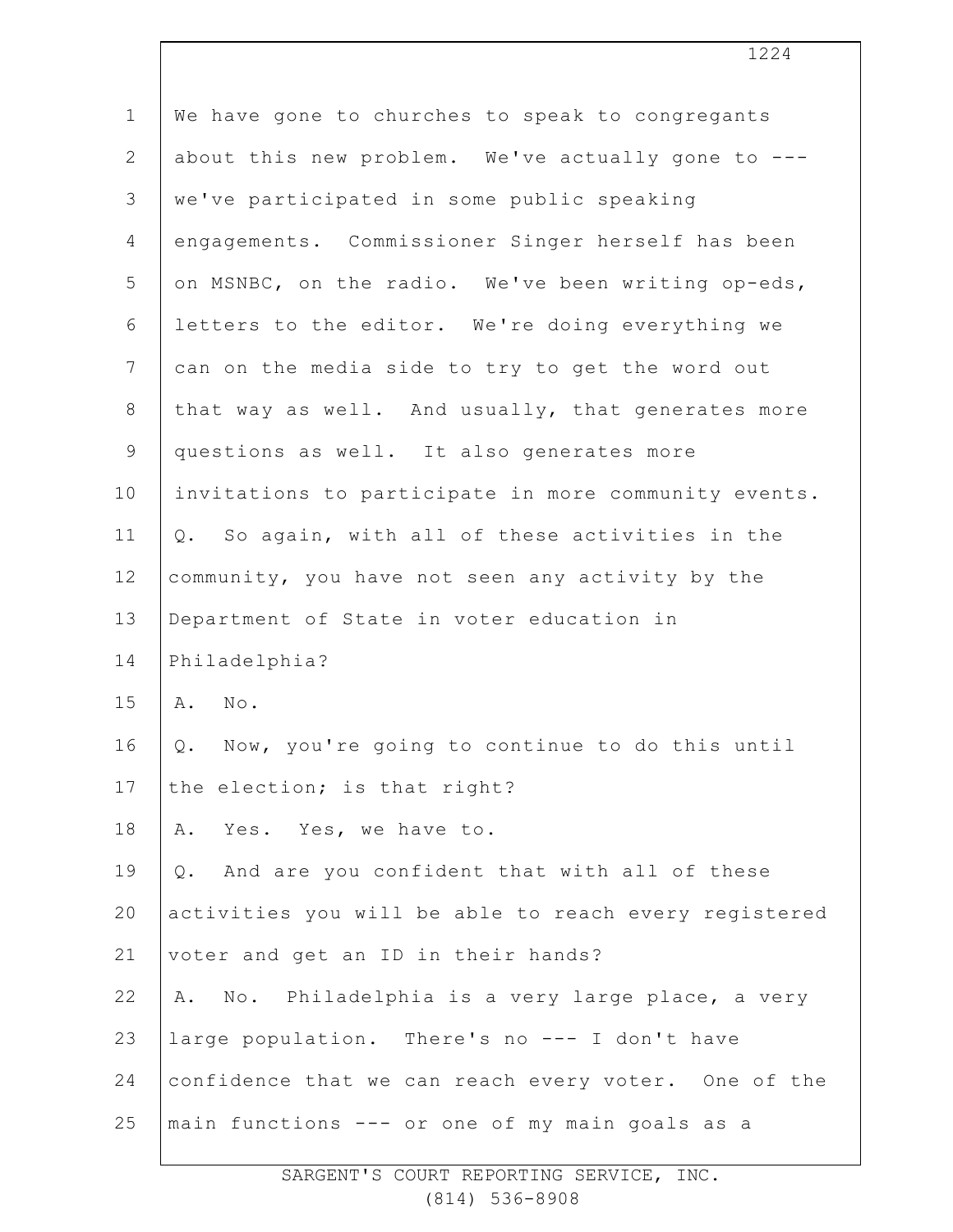| $\mathbf 1$    | communications person for the office is to try to       |
|----------------|---------------------------------------------------------|
| $\overline{2}$ | help the Commissioner get the word out about the new    |
| 3              | law and its requirements in media outlets. The          |
| $\overline{4}$ | reason we focus on that, because we feel the more we    |
| 5              | do that the more people will know about it.             |
| 6              | But if you understand Philadelphia's                    |
| $\overline{7}$ | demographics, there are a lot of people in              |
| $8\,$          | Philadelphia that don't necessarily read newspapers,    |
| 9              | so there's a gap there in how we can actually reach     |
| 10             | the --- let's just say the less fortunate in north      |
| 11             | Philadelphia, specifically south Philadelphia, areas    |
| 12             | of major population that are harder to reach. Even      |
| 13             | when partnering with community organizations that       |
| 14             | serve those populations, you don't really get to        |
| 15             | everyone.                                               |
| 16             | Let me just talk to you now about a different<br>Q.     |
| 17             | subject. I want to talk about training of poll          |
| 18             | workers. And do the Philadelphia City Commissioners     |
| 19             | have responsibility for training poll workers in        |
| 20             | Philadelphia?                                           |
| 21             | Yes. Again, training of poll workers ---.<br>Α.         |
| 22             | Do they have $---?$<br>Q.                               |
| 23             | Yes, yes.<br>Α.                                         |
| 24             | And again, they're about 8,000 poll workers in<br>$Q$ . |
| 25             | Philadelphia?                                           |
|                |                                                         |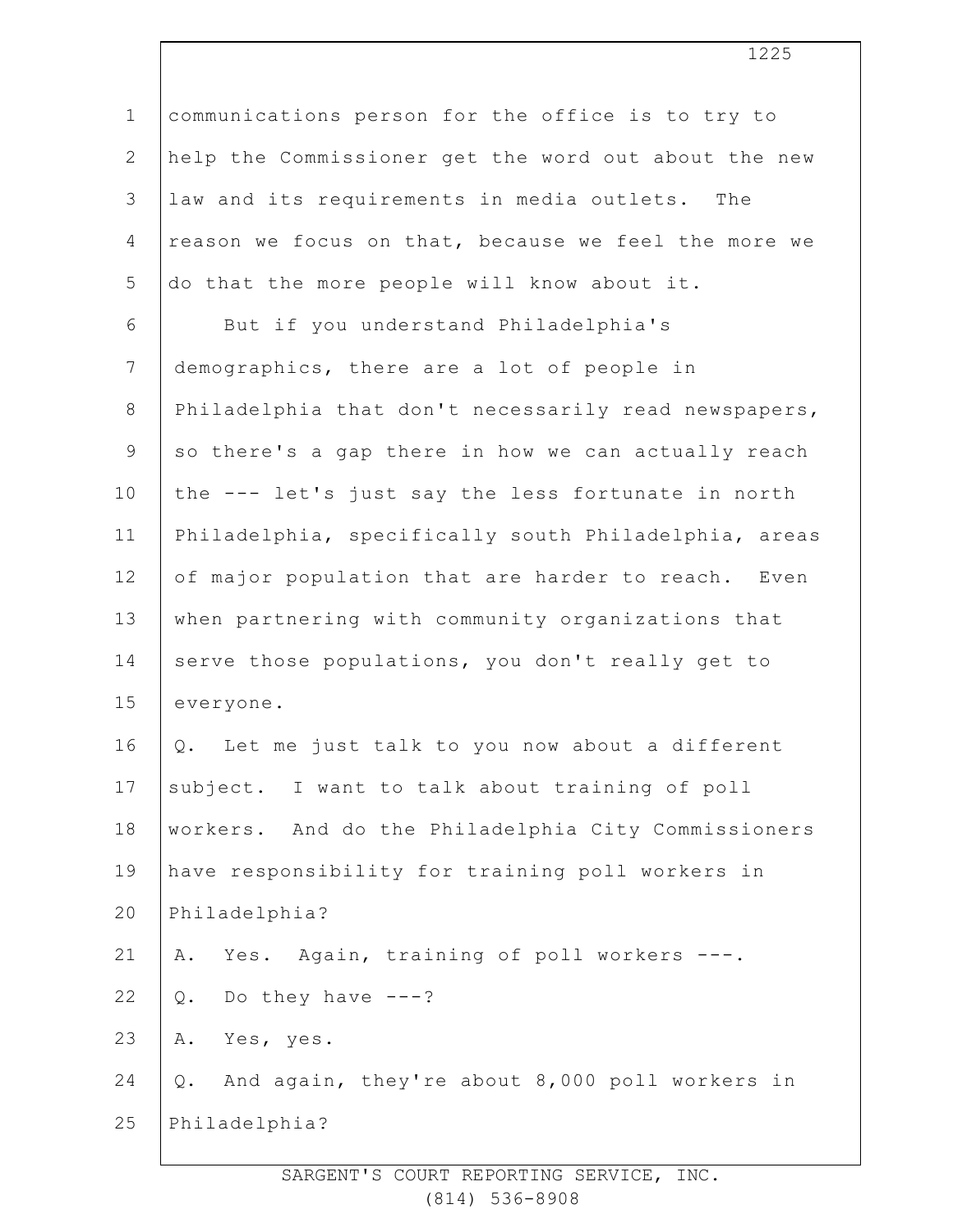|                | 1226                                                      |
|----------------|-----------------------------------------------------------|
| $\mathbf 1$    | Over 8,000.<br>Α.                                         |
| $\mathbf{2}$   | And are the commissioners preparing the training<br>$Q$ . |
| $\mathfrak{Z}$ | now as we speak?                                          |
| 4              | Yes.<br>Α.                                                |
| 5              | And is it mandatory for poll workers in<br>Q.             |
| 6              | Philadelphia to attend training?                          |
| $7\phantom{.}$ | No, they're not compelled.<br>Α.                          |
| $8\,$          | Okay. And typically in a typical year, what<br>$Q$ .      |
| $\mathsf 9$    | percentage of poll workers in Philadelphia attend         |
| 10             | training?                                                 |
| 11             | At best 20 percent.<br>Α.                                 |
| 12             | Twenty (20) percent?<br>$Q$ .                             |
| 13             | Twenty (20) percent of the poll workers. So<br>Α.         |
| 14             | you're looking at between 1,500 and 2,000 poll            |
| 15             | workers will attend training.                             |
| 16             | And why so few people attend training?<br>Q.              |
| 17             | There are several reasons. One main reason is<br>Α.       |
| 18             | that they're not compelled to attend training.            |
| 19             | Another reason is there are --- for many divisions        |
| 20             | there are poll workers that have been working on          |
| 21             | election boards for a very long time. They may have       |
| 22             | gone through training years and years and years ago,      |
| 23             | maybe not. But they've been doing it for a very long      |
| 24             | time and feel confident that they know everything         |
| 25             | they need to know about managing an election.             |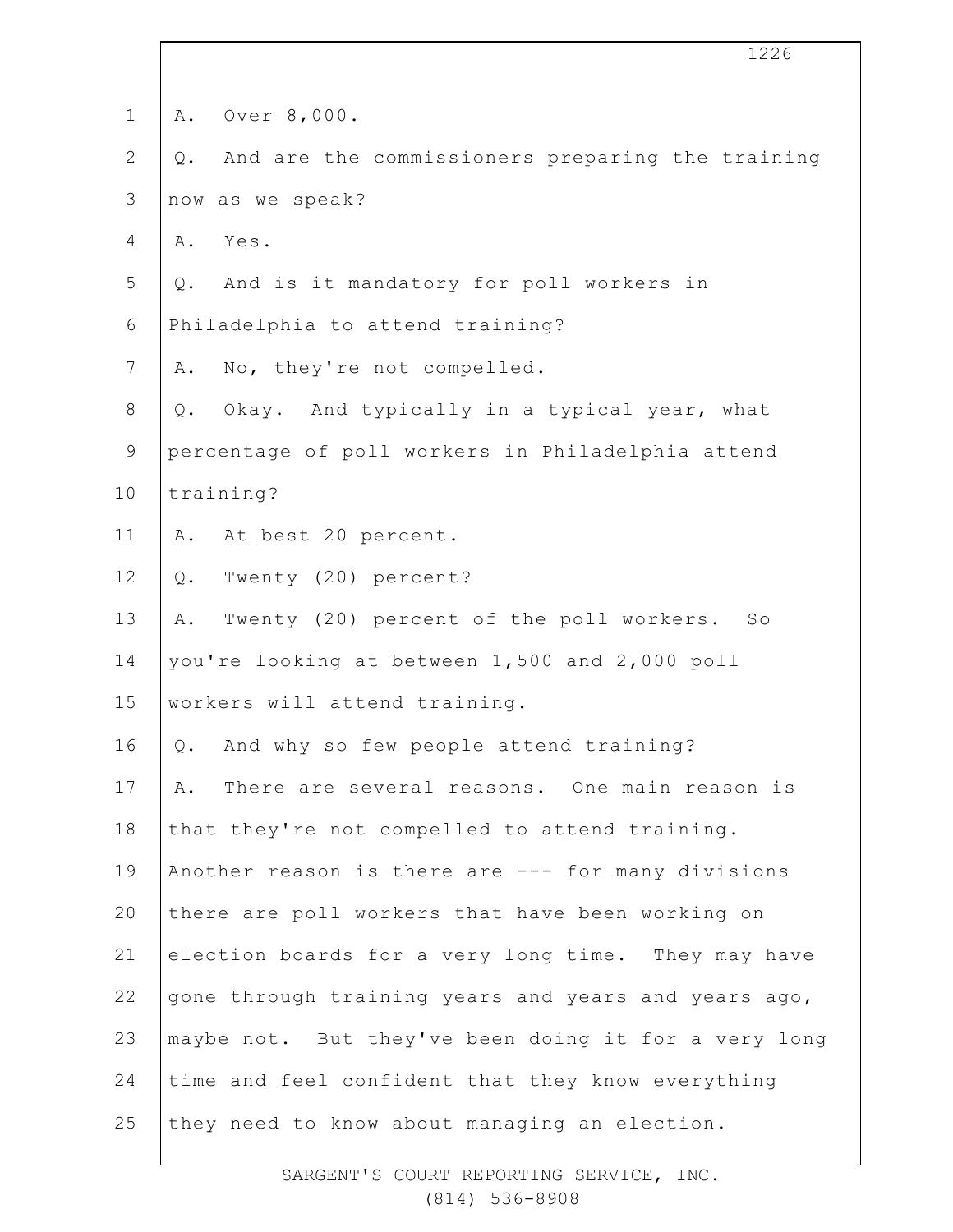| $\mathbf 1$     | Now, does this fact that people don't have to<br>Q.    |
|-----------------|--------------------------------------------------------|
| $\mathbf{2}$    | come to training cause concern ---                     |
| 3               | Α.<br>Yes.                                             |
| $\overline{4}$  | --- at the commission?<br>Q.                           |
| 5               | It certainly does, yes.<br>Α.                          |
| 6               | And why is that?<br>Q.                                 |
| $7\phantom{.0}$ | Well, especially when there's a major seat<br>Α.       |
| $\,8\,$         | change in the way elections will be operating in       |
| $\mathsf 9$     | Philadelphia due to this law, we need to make sure     |
| 10              | that every judge of elections, and, in fact, the       |
| 11              | majority inspectors and minority inspectors, and       |
| 12              | really everyone, machine inspectors --- everyone on    |
| 13              | the election board, that they all understand what the  |
| 14              | requirements are so that they know how to address the  |
| 15              | problems that may arise on election day.               |
| 16              | And you have a concern if people don't come to<br>Q.   |
| 17              | training and don't learn those facts; right?           |
| 18              | A. If they don't learn the facts, they're not going    |
| 19              | to --- there's really no way for them to --- unless    |
| 20              | they've learned it somewhere else, there's no way for  |
| 21              | them to know how to answer questions for voters and    |
| 22              | it will lead to confusion at the polls.                |
| 23              | And what kinds of questions are you concerned<br>$Q$ . |
| 24              | might arise as a result of the photo ID law?           |
| 25              | Most of the questions will result based on the<br>Α.   |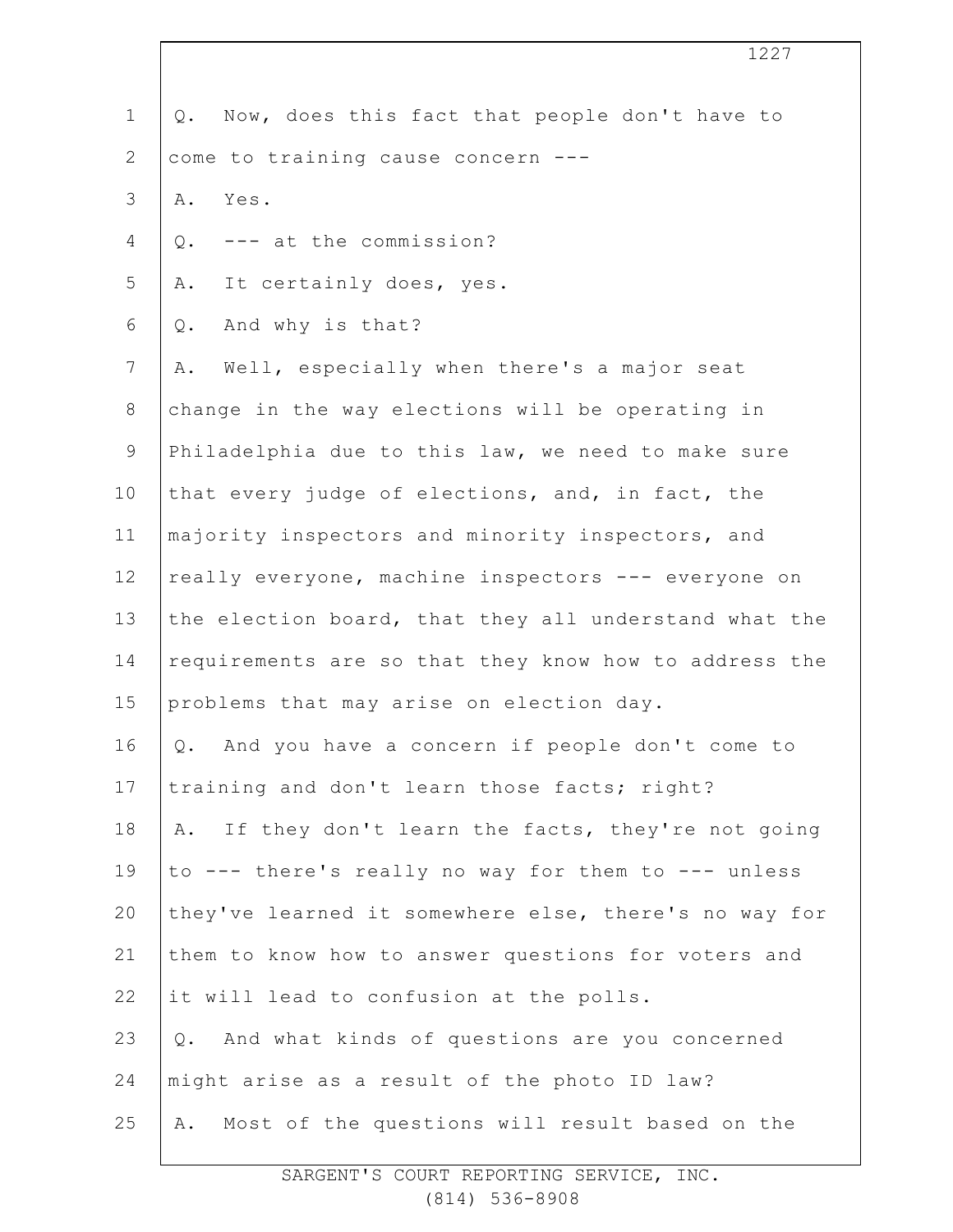1 2 3 4 5 6 7 8 9 10 11 12 13 14 15 16 17 18 19 20 21 22 23 24 25 types of IDs that people may bring to the polls. For example, we have student IDs, what type of student ID is acceptable versus which one is not. The guidance we've gotten so far through the state give us a range and training a range is much more difficult than training something more specifically. Q. And when you say a range, what do you mean? A. So, for instance, you --- we have some guidance from the state that a certain number of --- certain variation of listing of expiration dates will be acceptable including even just having the number 12 or the number 13, which is supposed to represent, I guess, the year of an expiration on a student card. It's very different than some other universities. All the colleges are doing --- there's no uniformity for how they're doing their student IDs for a lot of different reasons. Q. I'm sorry. Go ahead, finish. A. Sure. For a lot of reasons. I mean, student IDs is actually --- for universities are not just a way of identifying students with a picture. I mean, many of them don't even have pictures on their IDs. Q. Can I just take you to some other issues that you are concerned may cause confusion at the polling place, particularly if poll workers aren't trained?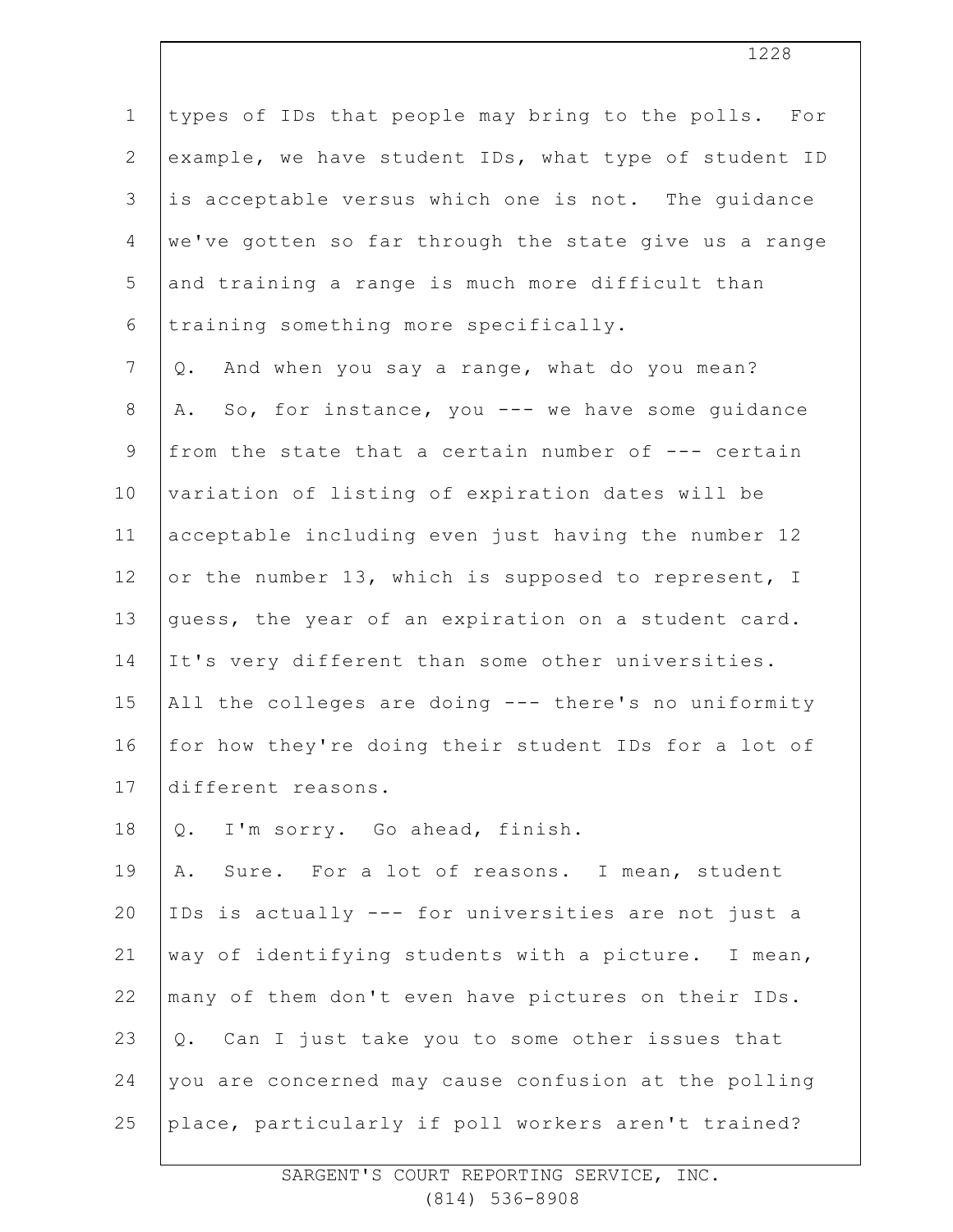| $\mathbf 1$    | Mostly the problems really are about the lack of<br>Α. |
|----------------|--------------------------------------------------------|
| $\mathbf{2}$   | knowledge of how to respond to questions is one major  |
| 3              | issue. Confusion that will arise from voters and       |
| 4              | judges negotiating what their understanding of what    |
| 5              | the new requirement is, judges of elections who have   |
| 6              | long --- who have been serving for a very long time    |
| $7\phantom{.}$ | knowing and recognizing voters, not wanting to         |
| $8\,$          | actually implement the law, which is something that    |
| $\mathsf 9$    | we're combating now and asking judges to understand    |
| 10             | that they have a requirement to do that, these kind    |
| 11             | of tensions actually lead to disruptions at the polls  |
| 12             | and delays at the polls.                               |
| 13             | So let's just go to the polling place and try to<br>Q. |
| 14             | envision a polling place in Philadelphia. In a year    |
| 15             | before this year, before the voter ID law was          |
| 16             | implemented or was passed, describe the typical setup  |
| 17             | of a polling place. A person walks up and wants to     |
| 18             | vote, what happens?                                    |
| 19             | A voter walks up to usually a table. The table<br>Α.   |
| 20             | is where the judge of elections will have set up the   |
| 21             | polling book, the poll book and is open, you know,     |
| 22             | usually on this table. The judge sits behind the       |
| 23             | poll book, the majority inspector sits next to the     |
| 24             | judge, the minority inspector sits next to the         |
| 25             | majority, and the clerk sits there as well.<br>The     |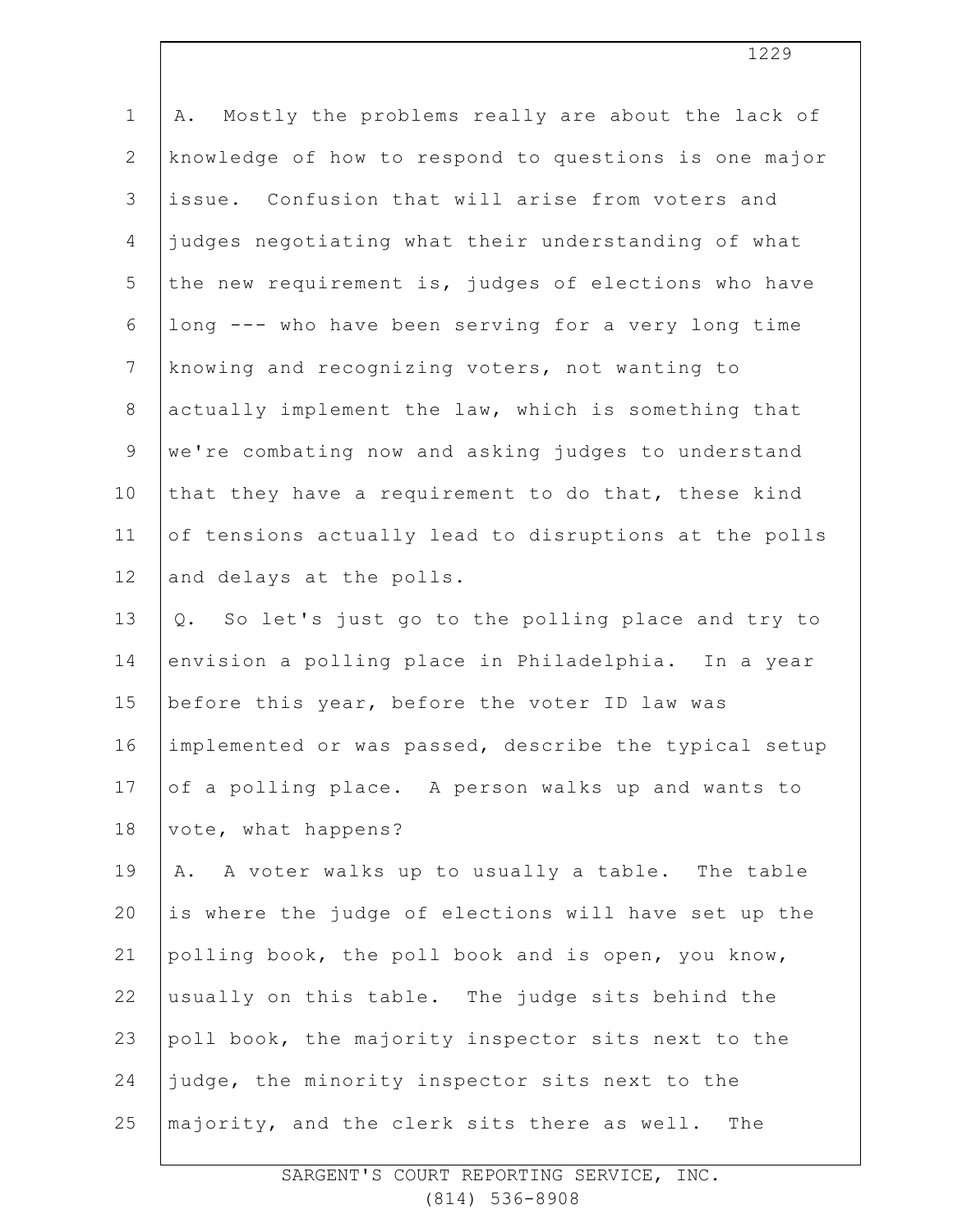1 2 3 4 5 6 7 voter walks up to the judge and says my name is Jorge Santana, the voter says --- the judge looks in the poll book for Jorge Santana. You know, how is your name spelled, maybe I'm missing it? They find me. Once the judge finds my name in the polling place -- in the poll book, they call out the address. And this is often how it happens.

8 9 10 11 12 13 14 15 16 17 18 19 20 21 22 23 24 25 They call out the address. They'll say 2317 Cedar Street and the majority inspector and the minority inspector take note of my name in what's called the number two and the number four book. They're called registers. It's really a way of double checking and triple checking the accuracy of a poll book later on after we do the vote count. So once they identify me as --- this is the voter, he's right there. Usually there's a signature --- in the poll book comes preprinted with a signature that's on record from the voter file. I will then --- the voter will then sign next to their signature, the signature affirmation. And once I do that, the machine inspector gets notified that the vote is prepared --- the voter is prepared to vote, they direct me to the curtain and then I'm actually registering my vote. That's traditionally what happens.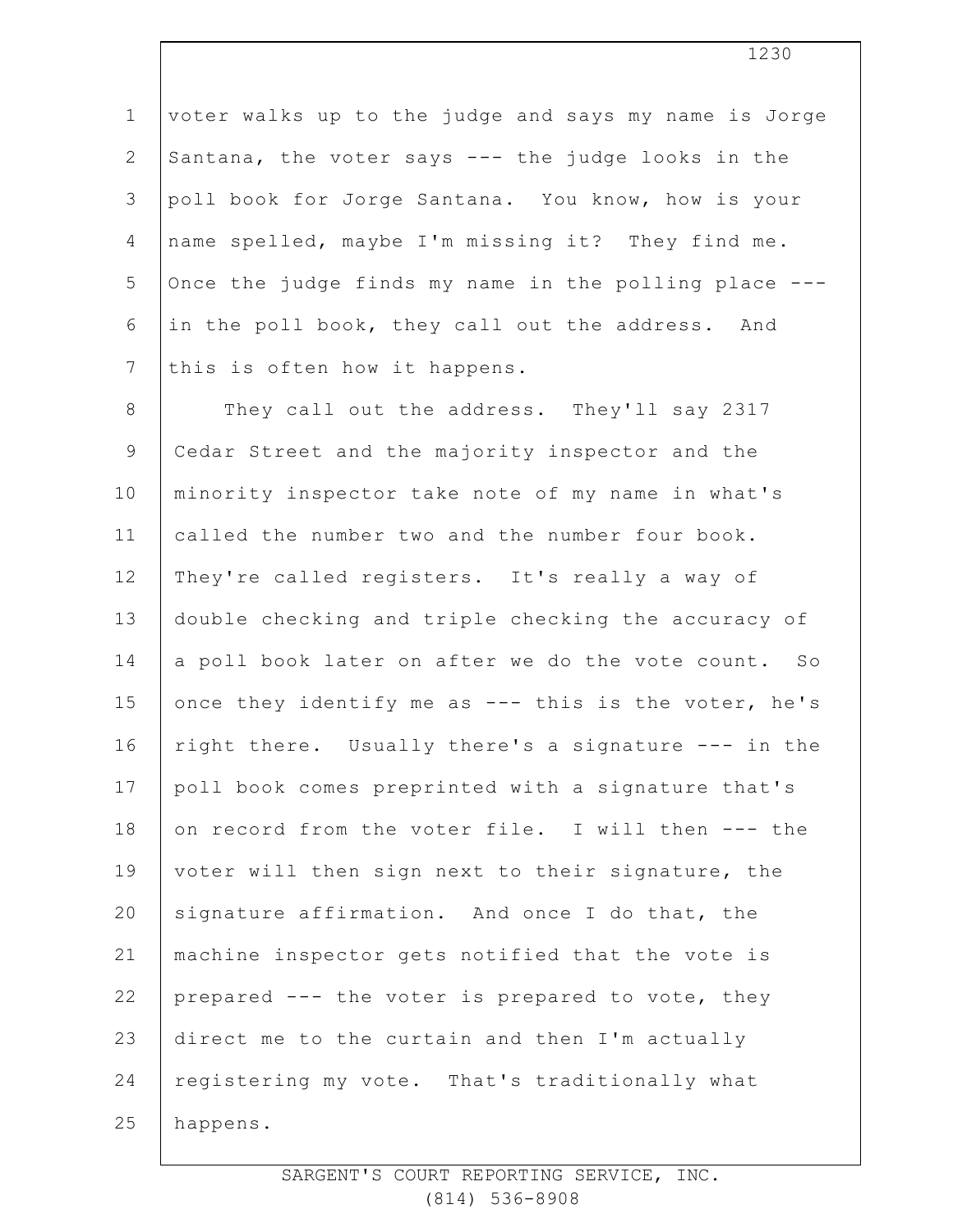| $\mathbf 1$  | And then let's just introduce the provisional<br>Q.       |
|--------------|-----------------------------------------------------------|
| $\mathbf{2}$ | ballot ---                                                |
| 3            | A. Sure.                                                  |
| 4            | Q. --- for photo ID. How did the provisional              |
| 5            | ballot work? If I'm a voter and I walk in, how did        |
| 6            | that get processed?                                       |
| 7            | Sure. Provisional ballots are very rare.<br>Α.            |
| 8            | And how many in Philadelphia in the past?<br>Q.           |
| $\mathsf 9$  | A. So, for example, in 2008, the last Presidential,       |
| 10           | there were $8,300$ --- slightly over $8,300$ provisionals |
| 11           | that were counted. Now, there were slightly more          |
| 12           | than that that are cast, but --- that were counted.       |
| 13           | So just to give you a sense, that's for the entire        |
| 14           | City of Philadelphia.                                     |
| 15           | Okay. So we had 8,000 in 2008. Now, how did<br>Q.         |
| 16           | those get processed before this year?                     |
| 17           | So if a voter comes in and they are not ---<br>Α.         |
| 18           | there are a couple of ways that this actually gets        |
| 19           | done in Philadelphia. If a voter comes into the           |
| 20           | polling place and they are in the wrong location,         |
| 21           | we'll tell them, you're in the wrong location, you        |
| 22           | have to go vote somewhere else. There have been           |
| 23           | circumstances were a voter will do a provisional          |
| 24           | ballot if they're in the wrong division because           |
| 25           | there's been a change. Usually this only happens          |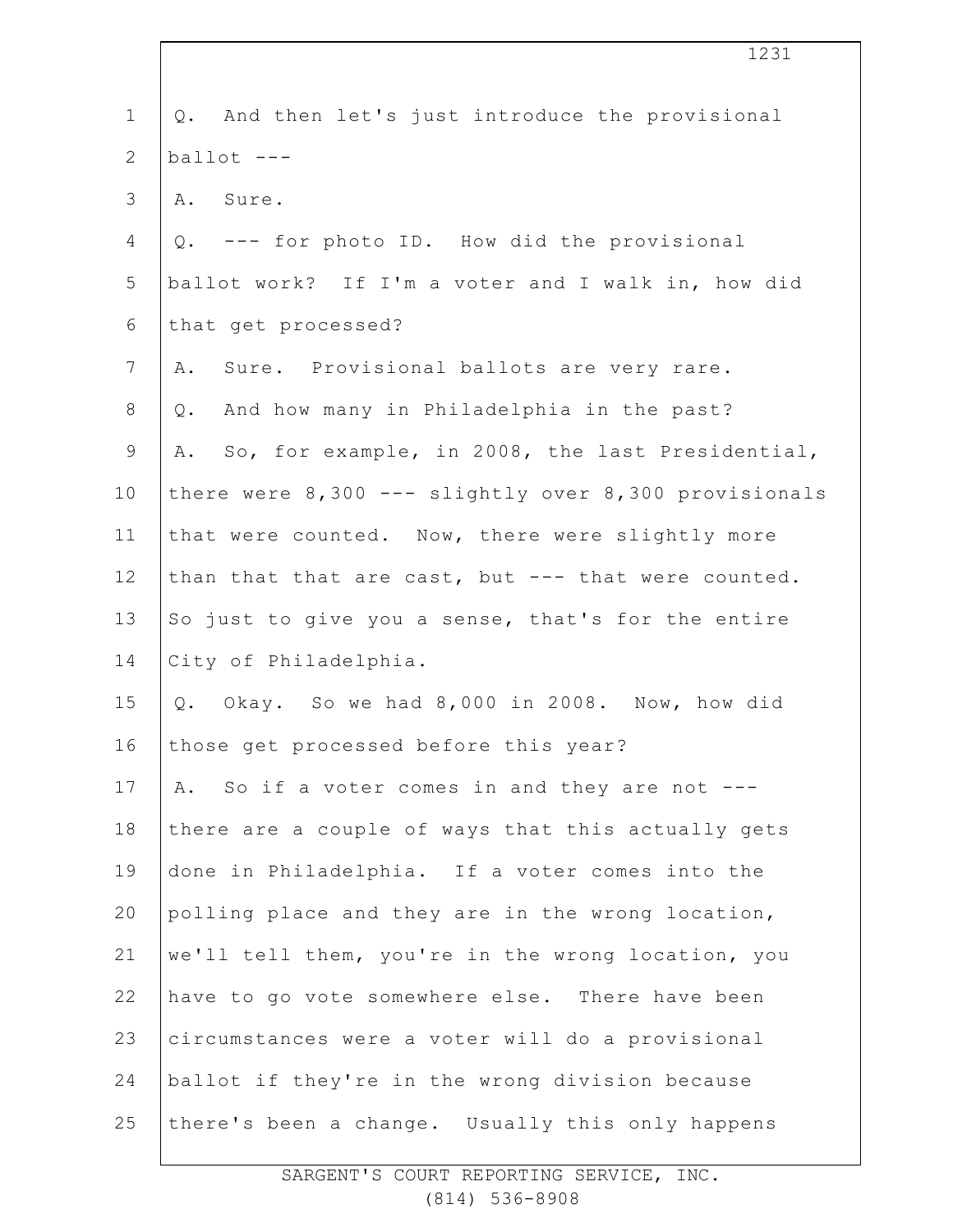| $\mathbf 1$    | around districting. There's a change in the            |
|----------------|--------------------------------------------------------|
| $\mathbf{2}$   | divisions and they just don't know where they're       |
| 3              | supposed to vote. That's extremely, extremely rare.    |
| $\overline{4}$ | Primarily it's when the person is not in the poll      |
| 5              | book, the judge will call the Voter Registration       |
| 6              | Office to verify that the person is a registered       |
| $7\phantom{.}$ | voter and then they will do a provisional ballot at    |
| $\,8\,$        | that time after the confirmation has been made.        |
| $\mathsf 9$    | And when the judge is taking the time to call to<br>Q. |
| 10             | see if the person's registered, and then let's say     |
| 11             | that the person has to cast a provisional ballot,      |
| 12             | what happens to that regular process that you just     |
| 13             | described to us?                                       |
| 14             | Sure. The provisional ballots get collected<br>Α.      |
| 15             | throughout the day.                                    |
| 16             | Well, does somebody have to take the voter aside<br>Q. |
| 17             | and fill it out?                                       |
| 18             | Sure. So the voter --- so the judge or the<br>Α.       |
| 19             | majority inspector --- if it's very busy, often the    |
| 20             | judge will assign the majority inspector or a clerk    |
| 21             | or someone else who's available to take the voter      |
| 22             | aside and show them how --- show them what they have   |
| 23             | to do with the provisional ballot, show them how to    |
| 24             | fill out the provisional ballot. The provisional       |
| 25             | ballots are about the size --- it's a legal size       |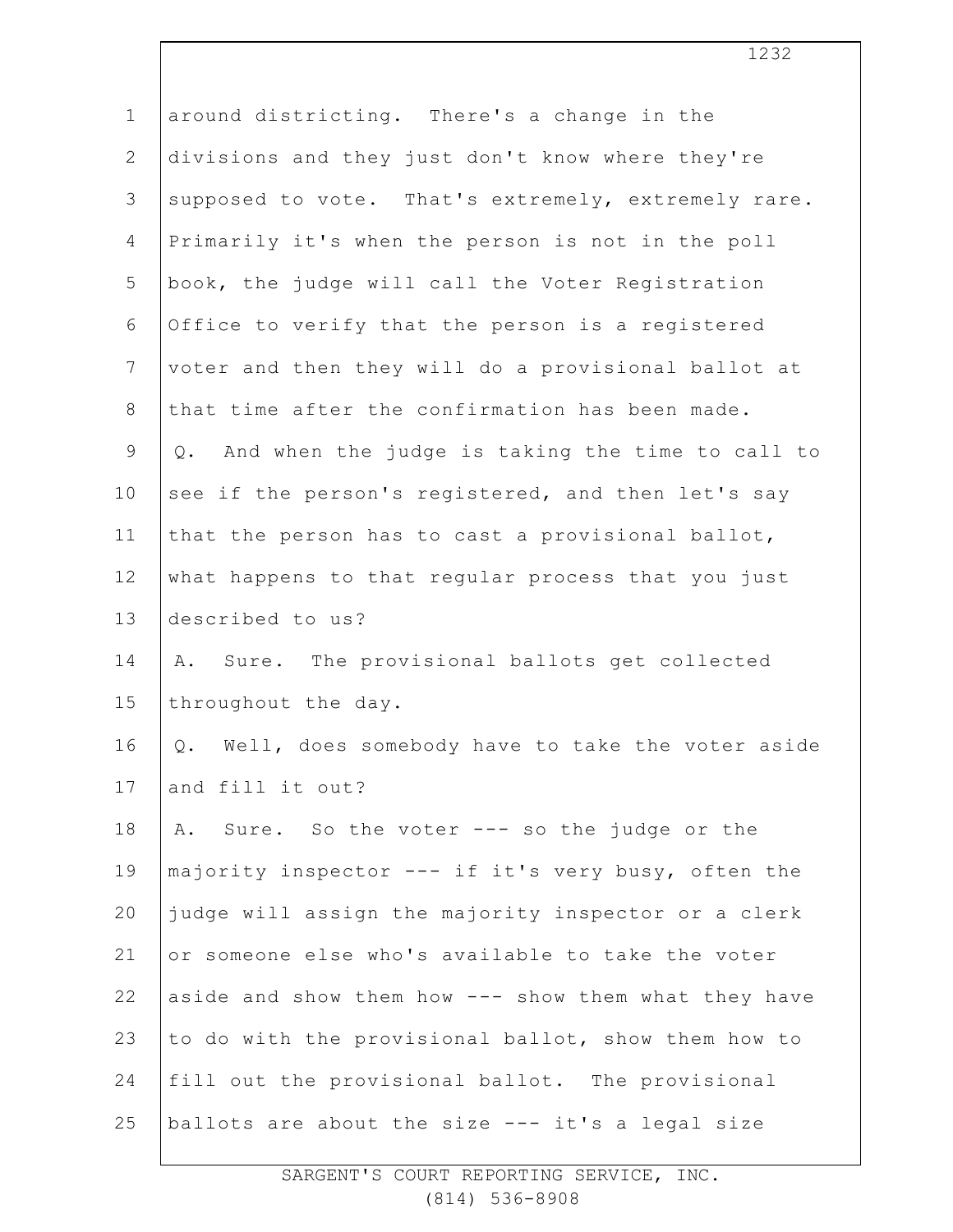| $\mathbf 1$    | paper. Often they are --- they may have a clipboard   |
|----------------|-------------------------------------------------------|
| $\mathbf{2}$   | or something, but often there's a room on the table   |
| 3              | and a small turnout election --- there's often room   |
| 4              | on the table for someone to fill out provisional and  |
| 5              | then hand the provisional back to the judge, the      |
| 6              | judge puts it in a green envelope, sets it aside and  |
| $7\phantom{.}$ | then they get counted later.                          |
| $8\,$          | Q. Now, while the judge is off helping the person     |
| $\mathsf 9$    | with the provisional ballot before this year, what    |
| 10             | happens to the rest of the people in line and what    |
| 11             | happens to the ---                                    |
| 12             | A. Sure.                                              |
| 13             | Q. --- who's doing the functions that the judge is    |
| 14             | supposed to be doing?                                 |
| 15             | A. Sure. Whenever you have a provisional being        |
| 16             | done, it's time consuming, so whoever the number two  |
| 17             | person is at the poll, the majority inspector, the    |
| 18             | minority inspector, they take over the poll book and  |
| 19             | the judge will take the voter aside to work with them |
| 20             | while the rest of the line continues with the poll    |
| 21             | book. And so that's actually --- that's usually ---   |
| 22             | an off year election is when it's a low turnout,      |
| 23             | that's an okay process, that's manageable. During     |
| 24             | Presidentials that's already a source of delay even   |
| 25             | with the 8,000 that we talked about. One of the       |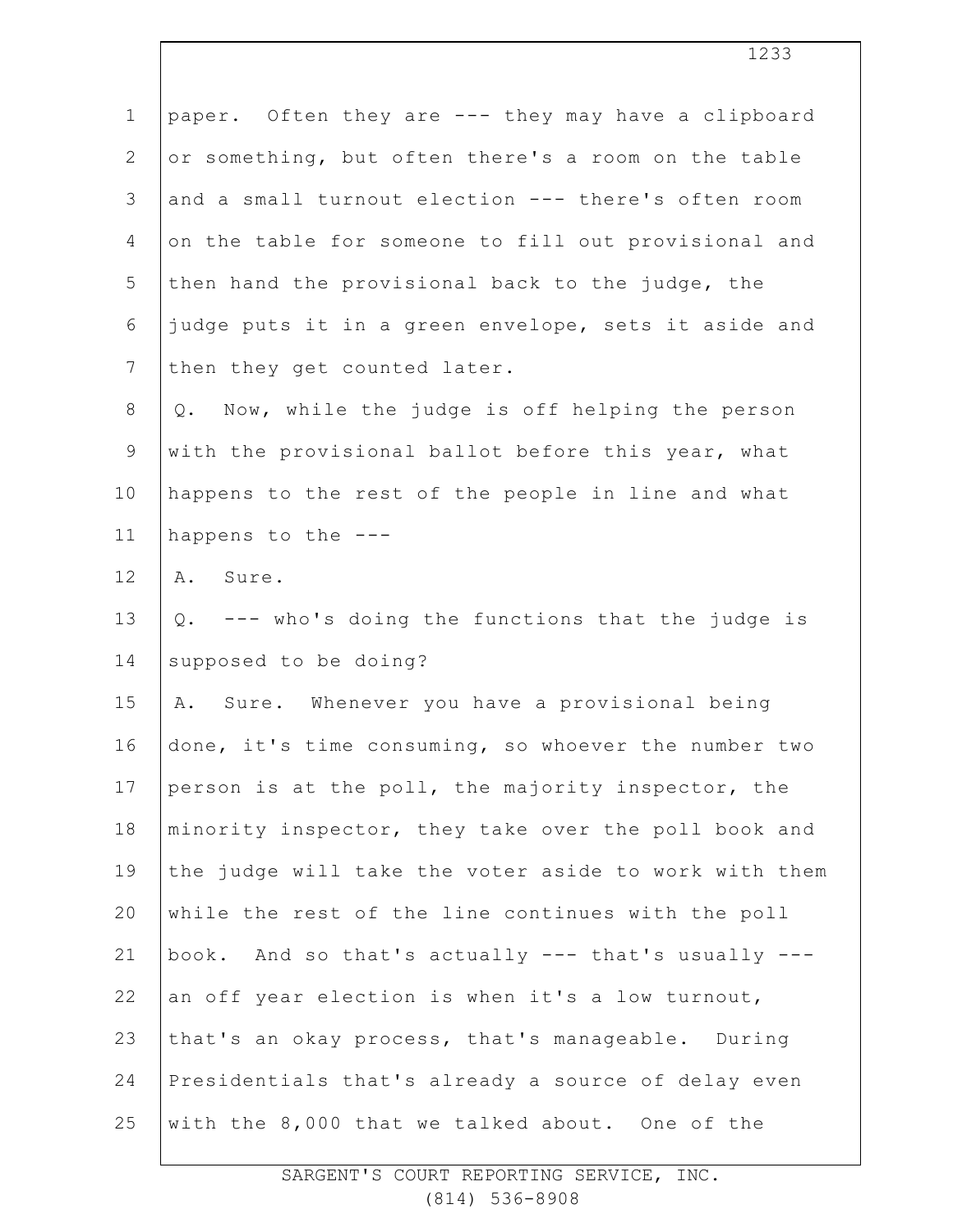| $\mathbf 1$     | reasons that we have longer lines, longer wait times  |
|-----------------|-------------------------------------------------------|
| $\mathbf{2}$    | at Presidential election years is because you have a  |
| 3               | lot more people showing up. And many people show up   |
| 4               | to vote at the same times between seven and nine      |
| 5               | o'clock in the morning in between 5:00 and the close  |
| 6               | of polls at eight o'clock in the evening, and so you  |
| $7\phantom{.0}$ | have these crunch times. And the more provisionals    |
| $8\,$           | that you have at that time, the more time the judge   |
| $\mathsf 9$     | has set aside. So you may end up having longer        |
| 10              | lines, longer wait times. Not everyone on the         |
| 11              | election board understands how to work the            |
| 12              | provisionals, so the judge doesn't always have        |
| 13              | someone they can turn to, to say please work with     |
| 14              | this person on provisional.                           |
| 15              | There's also a matter of skill level that's           |
| 16              | lacking associated with even managing the poll book   |
| 17              | correctly. So it's very important that the judge be   |
| 18              | the final arbiter actually there managing the poll    |
| 19              | book and overseeing the election.                     |
| 20              | So in those instances, the judge is off helping<br>Q. |
| 21              | the person with the professional ballot, and then     |
| 22              | everybody has to wait until the judge comes back      |
| 23              | $to ---?$                                             |
| 24              | Not in every instance. Again, it depends on<br>Α.     |
| 25              | whether or not --- it depends on whether or not the   |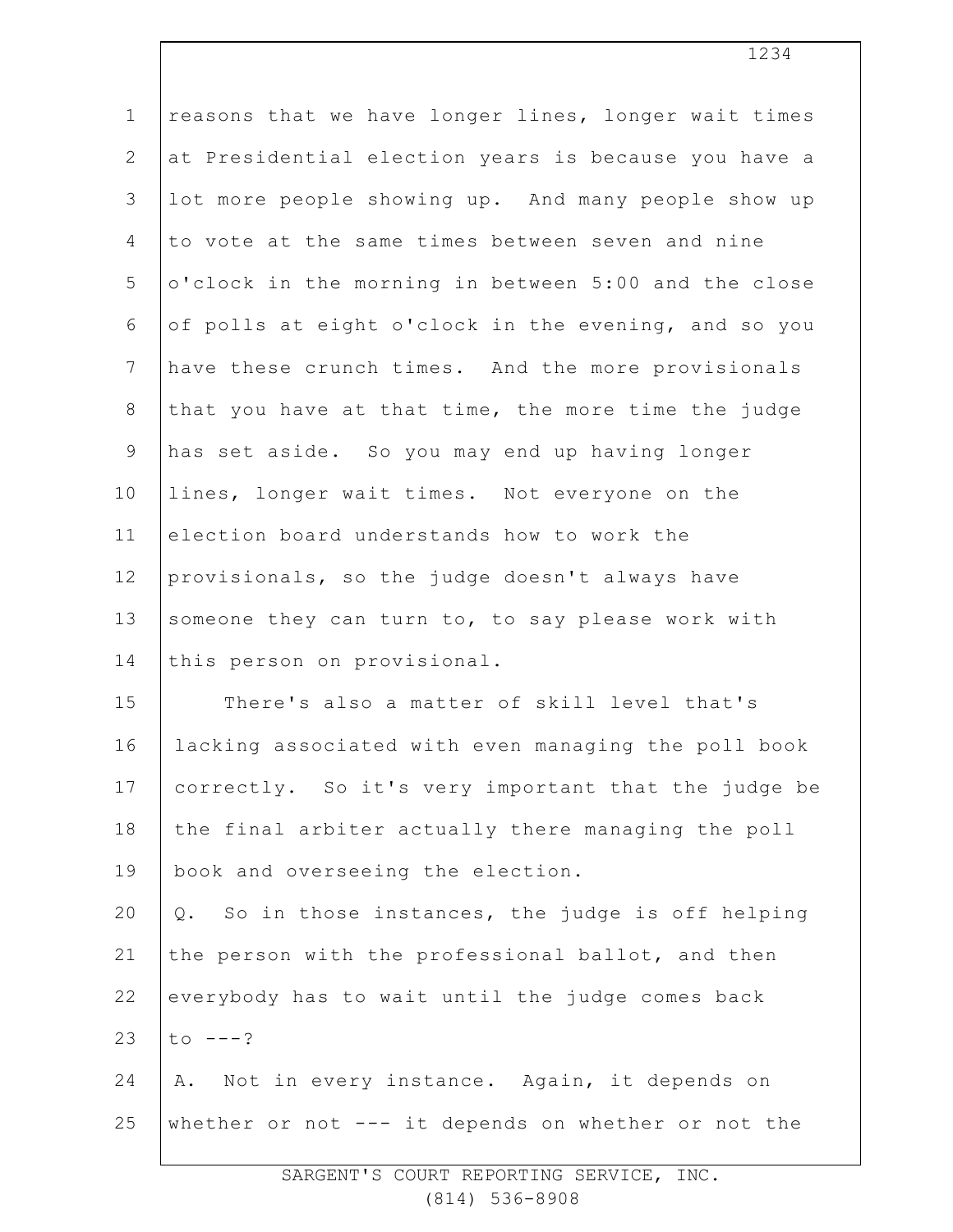| $\mathbf 1$    | majority inspector, minority inspector, clerk are     |
|----------------|-------------------------------------------------------|
| $\overline{2}$ | capable, you know, of managing the rest of the        |
| 3              | election. But often it is the judge that's            |
| $\overline{4}$ | scrambling to basically take care of everything, and  |
| 5              | that's usually where the concerns are. Keep in mind,  |
| $6\,$          | the judge is also the person who is on the phone with |
| $7\phantom{.}$ | the Voter Registration Office and the election office |
| $8\,$          | to --- if there's a problem that happens with the     |
| $\mathcal{G}$  | machine, the machine inspector has to report back to  |
| 10             | the judge of elections. The machine inspector is not  |
| 11             | calling the election board directly, so the judge of  |
| 12             | elections is ultimately responsible for all those     |
| 13             | aspects of what's happening on election day.          |
| 14             | Q. So if the judge is busy doing other things, that   |
| 15             | creates delays?                                       |
| 16             | It does, because if a judge is working on, say,<br>Α. |
| 17             | opening up the polls, making sure the polls are open  |
| 18             | or saying the machine is done, the judge is the one   |
| 19             | on the phone dealing with that problem. Now the       |
| 20             | majority inspector is the person that's working with  |
| 21             | the people coming to vote. And if the majority        |
| 22             | inspector is working with the provisional ballot, you |
| 23             | just start going down the line of competency.         |
| 24             | $Q$ .<br>Okay. Now, before we get to a polling place  |
| 25             | with photo ID, I just want to ask if there are any    |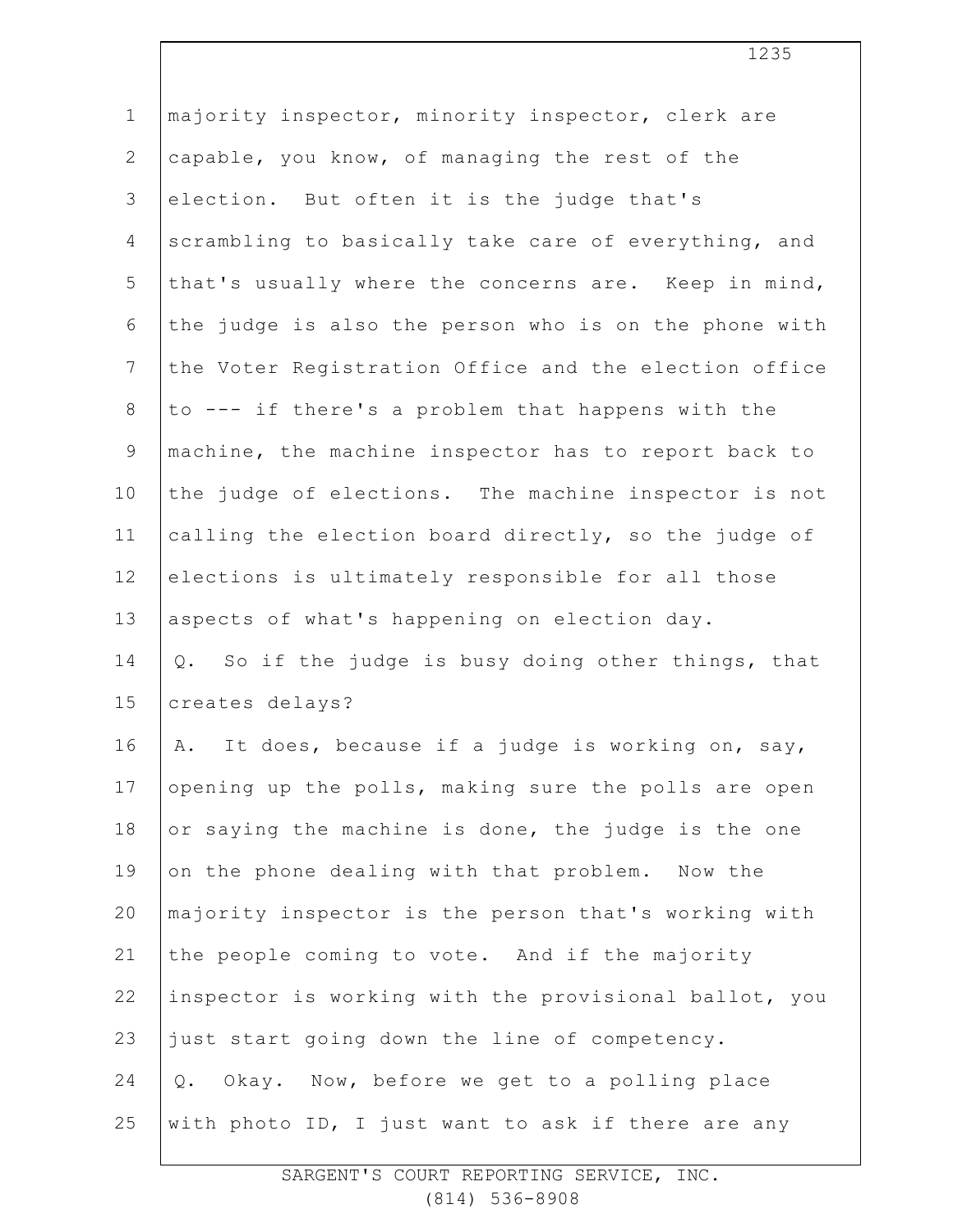| $\mathbf 1$    | other things in a regular election before this year   |
|----------------|-------------------------------------------------------|
| $\overline{2}$ | that caused delays at the polling place, any other    |
| 3              | abnormalities that caused delays at the polling       |
| 4              | places?                                               |
| 5              | A. Yes. I mean, there are a lot of --- again, this    |
| 6              | goes back to Philadelphia being a very large place, a |
| $7\phantom{.}$ | very difficult place to operate elections. 1,687      |
| $8\,$          | divisions. So there are often --- there are           |
| $\mathsf 9$    | instances where a polling place location has not been |
| 10             | opened on time and we have to make a decision whether |
| 11             | or not we're going to break open a door to actually   |
| 12             | open --- run our election. Those cause dramatic       |
| 13             | delays. That actually has happened.                   |
| 14             | Q. Do new voters --- when new voters come in cause    |
| 15             | delays?                                               |
| 16             | A. Yes, when a new voter --- in the past prior to     |
| 17             | this law being past, every time a new voter came to   |
| 18             | the polls they had to present a form of ID. The law   |
| 19             | prior to this actually stated a new voter had to      |
| 20             | present a form of ID at the polls, and that does      |
| 21             | cause a delay. Judges of elections are unfamiliar     |
| 22             | with the voter. They'll try to find them in the poll  |
| 23             | book. If they do find them in the poll book, they     |
| 24             | still have to look at the ID. The voter may not know  |
| 25             | this is a requirement, you know. They're not          |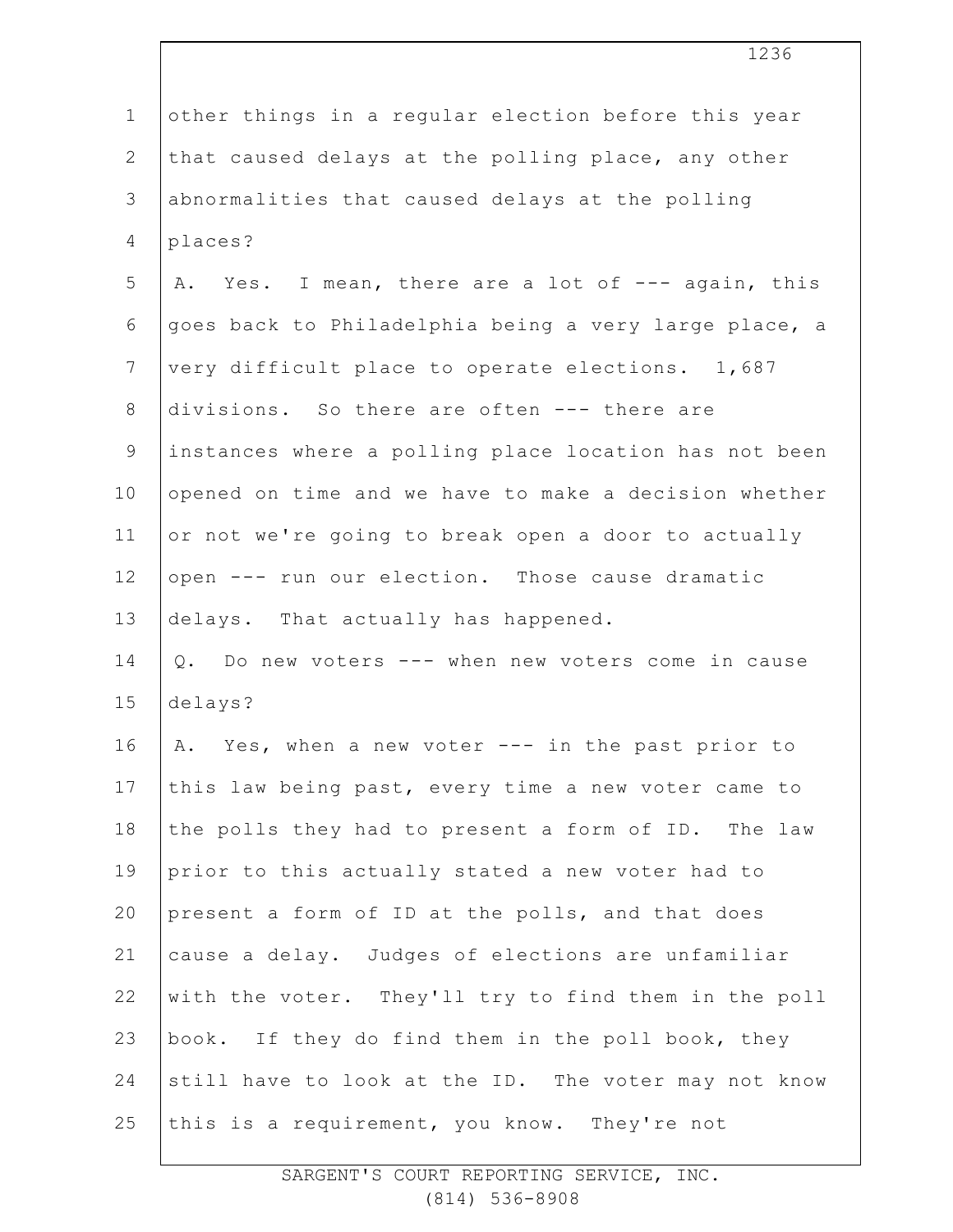|                | 1237                                                  |
|----------------|-------------------------------------------------------|
| $\mathbf 1$    | necessarily aware they have to actually have a form   |
| $\overline{2}$ | of ID with them. So in the past this has already      |
| $\mathsf 3$    | caused some confusion.                                |
| 4              | So let's now talk about the polling place with<br>Q.  |
| 5              | the voter ID law. First of all, is Philadelphia       |
| $\sqrt{6}$     | anticipating an increase in the number of provisional |
| $7\phantom{.}$ | ballots?                                              |
| $8\,$          | Yes.<br>Α.                                            |
| $\mathsf 9$    | And what is the number of increased --- what is<br>Q. |
| 10             | the number of provisional ballots that Philadelphia   |
| 11             | is anticipating?                                      |
| 12             | That's a difficult question to answer. We are<br>Α.   |
| 13             | looking at the range of voters that potentially may   |
| 14             | need one. That's the only way to answer that.         |
| 15             | Q. Have you actually planned to print additional      |
| 16             | provisional ballots?                                  |
| 17             | So we've already started the internal<br>Α.           |
| 18             | conversation about how many we'll need.<br>The        |
| 19             | commissioners as a whole have not yet voted on the    |
| 20             | final number of how many provisionals. Internally     |
| 21             | we're looking at now having 125 --- at least 125      |
| 22             | provisional ballots on hand in each division.         |
| 23             | So the total is 125 times 1,687?<br>Q.                |
| 24             | That's correct.<br>Α.                                 |
| 25             | And the total $---?$<br>Q.                            |
|                |                                                       |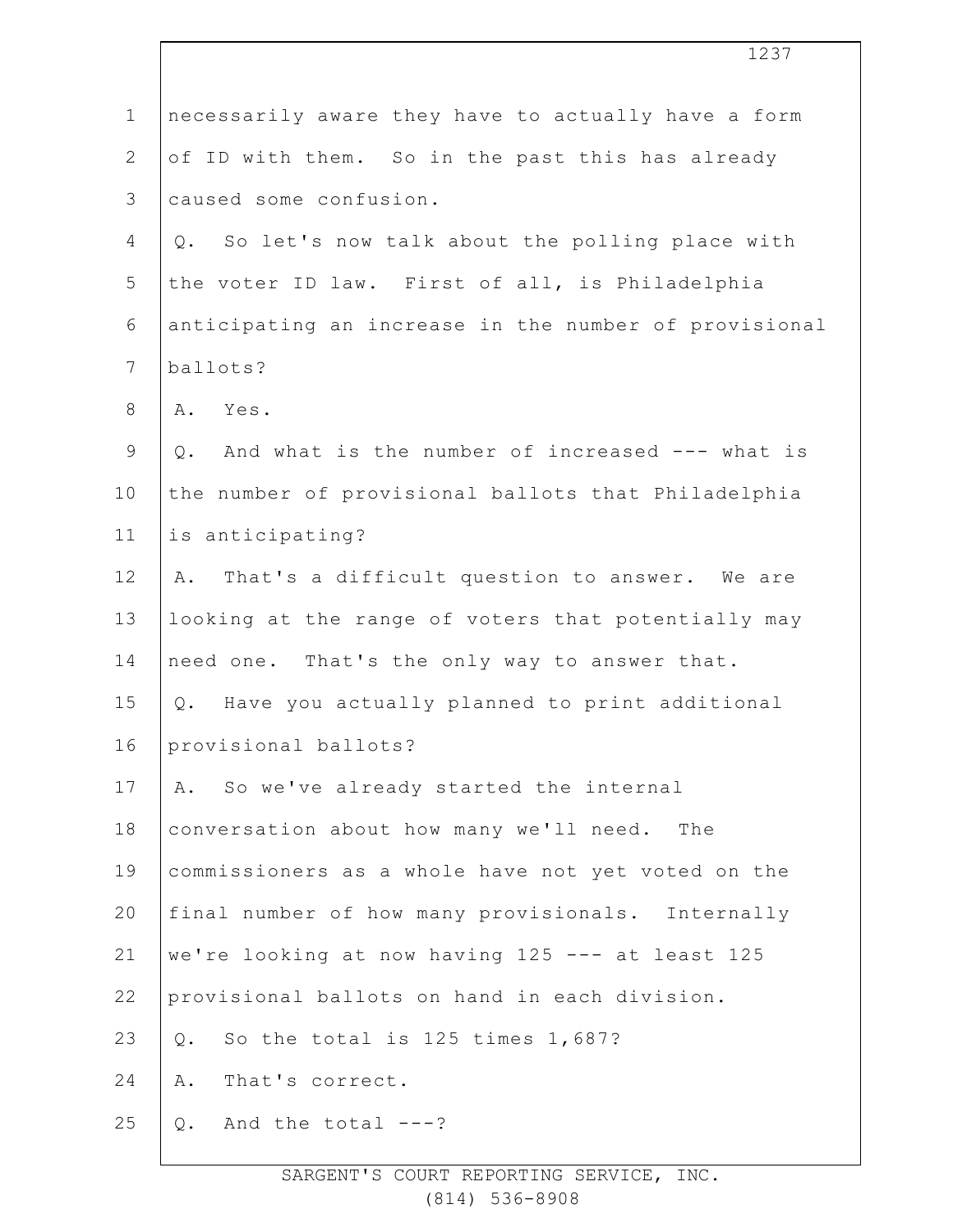1 2 3 4 5 6 7 8 9 10 11 12 13 14 15 16 17 18 19 20 21 22 23 24 25 A. I cannot --- I'm sorry. I don't have the number with me. Q. It's about 200,000 provisional ballots? A. That's correct. Q. That's what you're planning for. And why do you anticipate more provisional ballots? A. Well, the law requires --- the law is very clear that if you do not have the accurate ID or a form of ID that you can use that's listed by the state's requirements, then you can actually vote provisionally and within six days you can present the form of ID --- one of the forms of IDs that are in the list to the Voter Registration Office. There are several ways that voters can actually do that, so voters would have six days to show an ID. So instead of turning a voter away --- instead of turning a voter away, judges of election will be asking voters for, number one, can you come back? You know, if you have it at home, can you come back in a couple of minutes and just vote with the ID, but if not, here's a provisional ballot. So this is going to be a new experience for a lot of voters that have never really dealt with provisionals. Q. But why are you planning for so many more? A. Well, we have seen the numbers. The numbers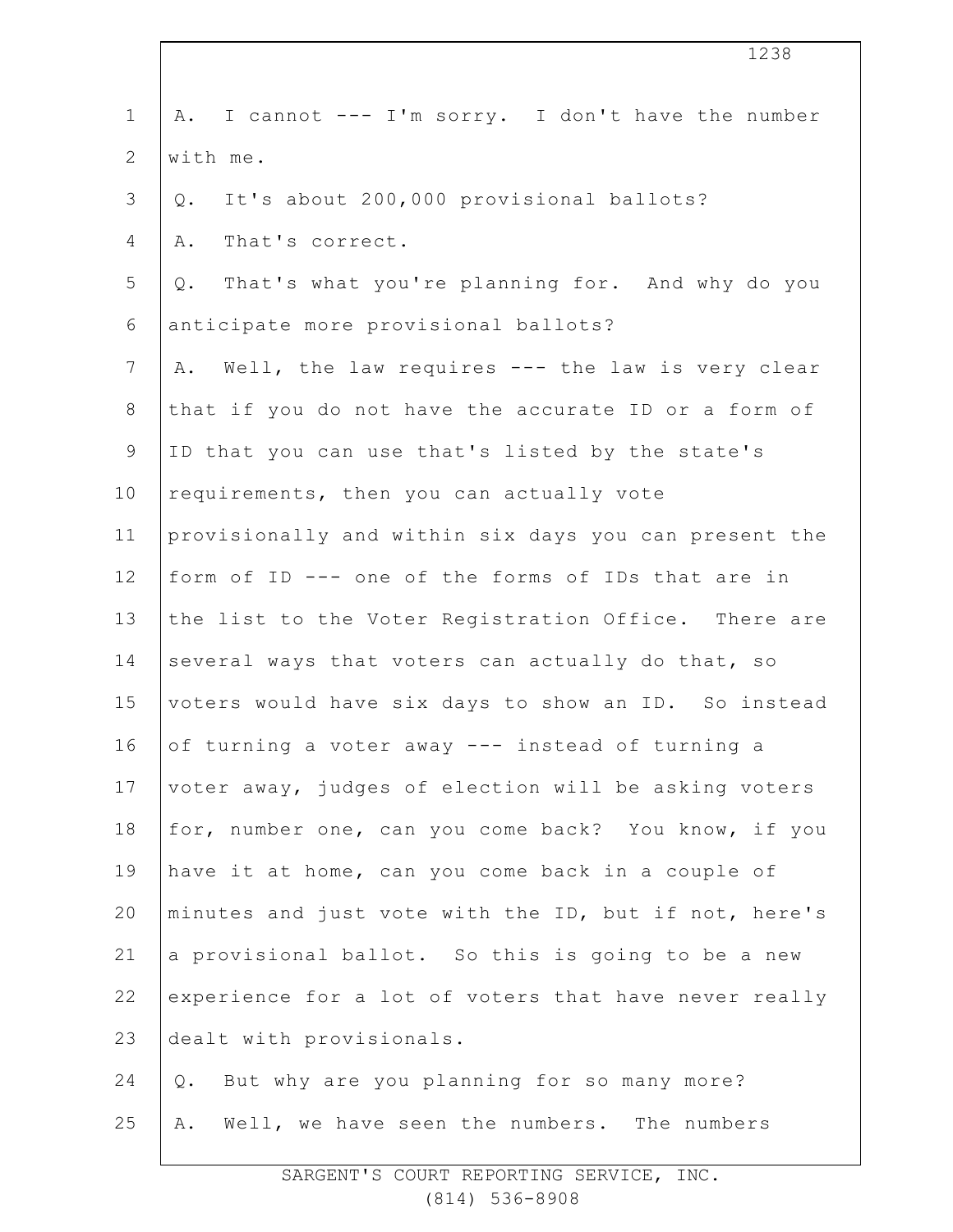| $\mathbf 1$    | show us that not many people --- a lot of people are  |
|----------------|-------------------------------------------------------|
| $\mathbf{2}$   | not going to have the IDs --- the type of ID that     |
| 3              | they need to vote.                                    |
| 4              | Now, what will the --- let's go back to the<br>$Q$ .  |
| 5              | polling place. What do you anticipate the effect      |
| 6              | will be of the combination of the new rules and what  |
| $7\phantom{.}$ | you are contemplating as an increase in provisional   |
| $8\,$          | ballots from 8,000 in 2008 to 2,010 thousand this     |
| $\mathcal{G}$  | year?                                                 |
| 10             | Well, I think --- I'm anticipating a mess on<br>Α.    |
| 11             | election day, if I can be frank. The election --- on  |
| 12             | election day we already anticipated --- we were going |
| 13             | to anticipate long lines because of the Presidential  |
| 14             | election. And during Presidential elections           |
| 15             | historically we have seen long lines at polling       |
| 16             | places in Philadelphia. Over the course of the last   |
| 17             | several years we have been moving certain polling     |
| 18             | places to accommodate for handicap accessibility, so  |
| 19             | we have many, many polling place divisions that are   |
| 20             | in a single location. So we will have, say --- for    |
| 21             | instance, I have one school in mind that has four     |
| 22             | polling place divisions within that one school within |
| 23             | one auditorium, so you can already imagine that eight |
| 24             | tables potentially, that's eight machines and a lot   |
| 25             | of voters trying to get to the right location within  |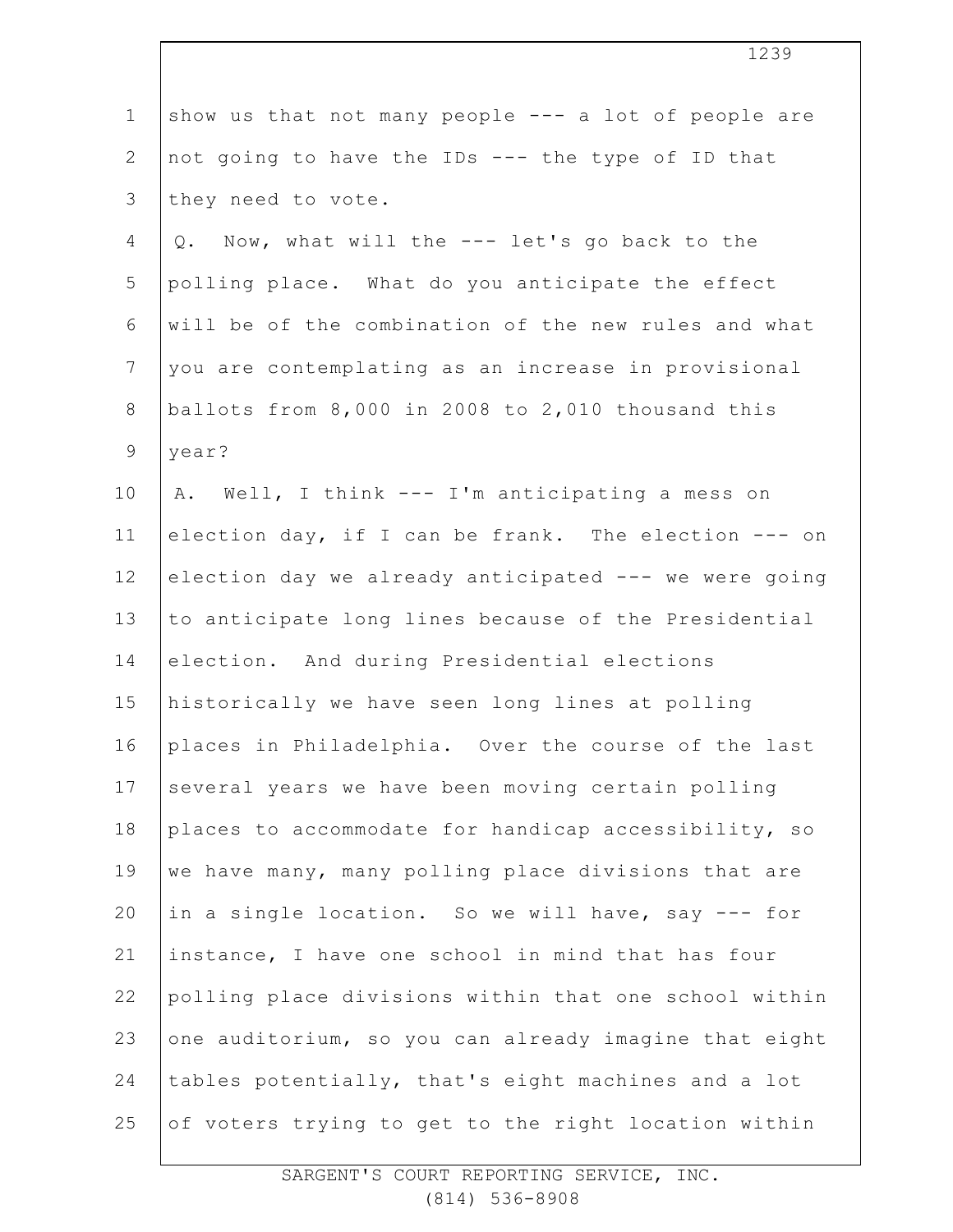1

that auditorium to vote.

| $\mathbf{2}$   | Now, you add to that chaotic environment many         |
|----------------|-------------------------------------------------------|
| $\mathfrak{Z}$ | people with --- clipboards is one suggestion I've     |
| $\overline{4}$ | heard or trying to find a surface to actually write   |
| 5              | to fill out the provisional ballot and you have kind  |
| 6              | of have a messy environment where you have people     |
| $7\phantom{.}$ | from multiple divisions next to each other over each  |
| $\,8\,$        | others' shoulders basically filling out provisional   |
| $\mathsf 9$    | ballots. So I anticipate a lot of problems, a lot     |
| 10             | of tension, a lot of stress on the voters, and        |
| 11             | whenever we have those elements, you have increased   |
| 12             | delays because you will have potentially              |
| 13             | altercations. You will have potentially a lot of      |
| 14             | calls coming in to our office for assistance from     |
| 15             | the DA's office, from the police, from our office to  |
| 16             | come and help manage a difficult environment. And     |
| 17             | we have many places across the city that kind of fit  |
| 18             | that description with limited resources to deal with  |
| 19             | that type of impact.                                  |
| 20             | And you've been really addressing the impact of<br>Q. |
| 21             | the increase in provisional ballots, do you also see  |
| 22             | an impact from the fact that there will be questions  |
| 23             | about the form of ID ---                              |
| 24             | Α.<br>Sure.                                           |
| 25             | Q. --- how to interpret the forms, do you see an      |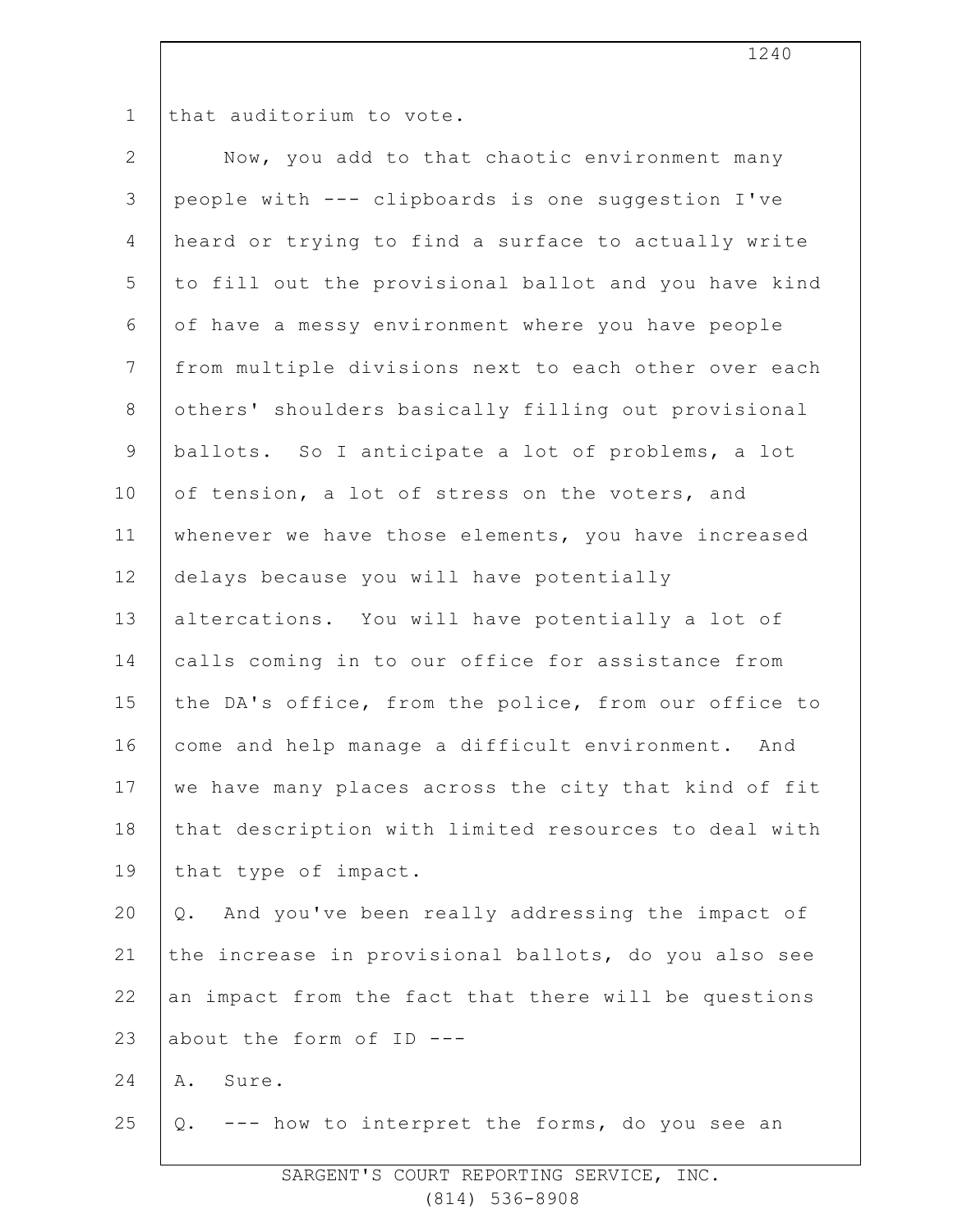| $\mathbf 1$     | impact from that?                                     |
|-----------------|-------------------------------------------------------|
| $\mathbf{2}$    | A. Yes. And, in fact, the --- during what was         |
| 3               | called the soft rollout, which I can explain, during  |
| 4               | the soft rollout in the primary we actually already   |
| 5               | saw a series of the types of problems that we are     |
| 6               | going to anticipate. The soft rollout was what we     |
| $7\phantom{.0}$ | termed the first part of the law. When the voter ID   |
| $8\,$           | law passed, it passed in March and it was --- in the  |
| 9               | law itself it called for having the primary be not    |
| 10              | quite a test run, but be an opportunity to educate    |
| 11              | voters about the requirement.                         |
| 12              | And what were the problems that you saw?<br>Q.        |
| 13              | So during --- there were a lot of questions.<br>Α.    |
| 14              | What the soft rollout entailed was the judges of      |
| 15              | elections were given a handout of the state's         |
| 16              | requirement and they were supposed to ask --- they're |
| 17              | not supposed to. They had to ask voters if they had   |
| 18              | a photo ID, and if a voter said yes or no, it didn't  |
| 19              | matter, they still could vote, but they were handed   |
| 20              | this form.                                            |
| 21              | And what were the problems that you saw?<br>Q.        |
| 22              | And some of the problems were related to<br>Α.        |
| 23              | questions --- there were some delays that happened    |
| 24              | already at the polling places related to --- there's  |
| 25              | a lot of questions that were generated by voters      |
|                 |                                                       |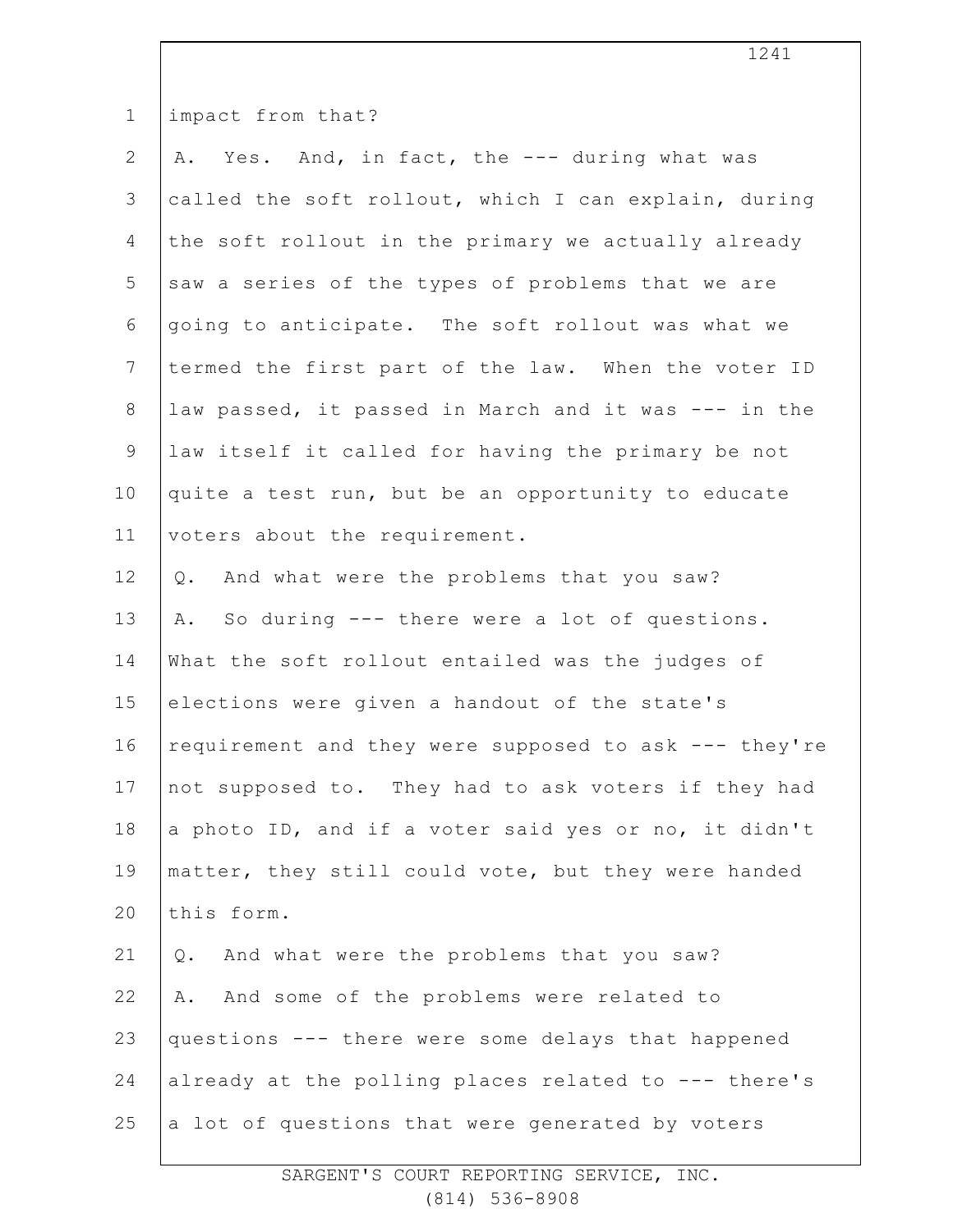1 2 3 4 5 6 7 8 9 10 11 12 13 14 15 16 17 18 19 20 21 22 23 24 25 about why they actually --- about the new law, about why they needed to have an ID and there's confusion among poll workers themselves, election boards themselves, as to what their actual requirement was and what the law actually meant and that was just for the soft rollout. Q. Now, I just want to go to a specific type of provisional ballot and that is the provisional ballot for people who are indigent. Has the Commission received a guidance on what it means to be indigent and who can fill out those kinds of ballots? A. I have not. I have not seen that. I have not seen that. Commissioner Singer --- you know, Commissioner Singer is actually out on vacation, so I'm not sure if something has been sent to her. But as of July 20th at least --- as of July 20th, we have not received any. Q. So as of July 20th, at least, the commission hadn't received any guidance about what it meant to be indigent? A. That's correct, what the criteria is for indigent. Q. So do you have an idea or a plan as to how the poll workers --- or how it will be decided who's indigent?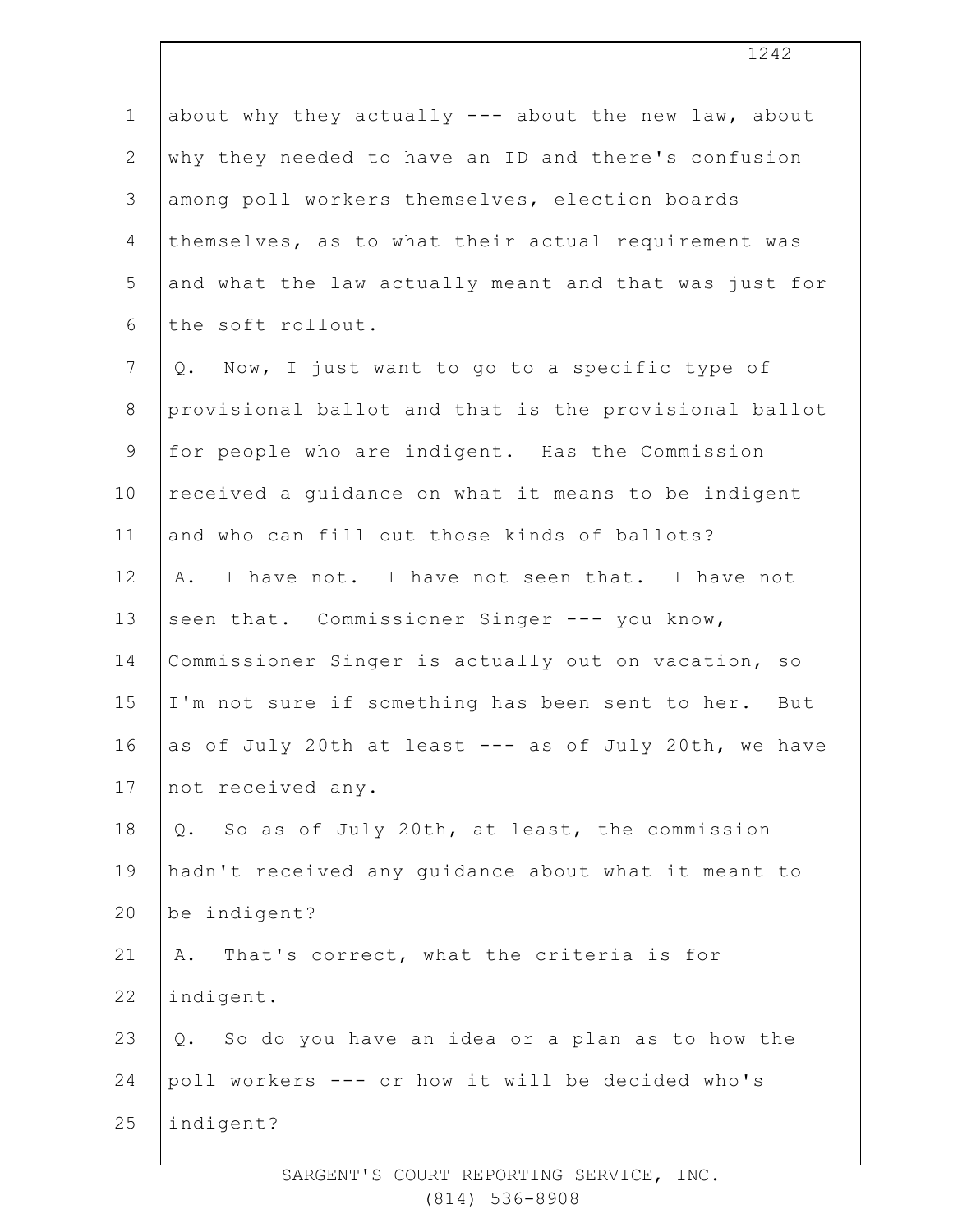| $\mathbf 1$    | We cannot have a plan unless we have guidance<br>Α.   |
|----------------|-------------------------------------------------------|
|                |                                                       |
| 2              | from the state on what they actually mean by          |
| $\mathfrak{Z}$ | indigent. So no, unfortunately not. I mean, I have    |
| 4              | ideas, but until we have the actual language --- we   |
| 5              | need to resolve that because if we train judges on a  |
| 6              | definition that is not going to meet the threshold of |
| 7              | the state, then we're just wasting our time. So we    |
| $8\,$          | need that formal quidance to be able to do that.      |
| $\mathsf 9$    | Q. Now, the law says that a person can sign one of    |
| 10             | --- can get a provisional ballot and sign an          |
| 11             | affidavit, but they have to say that they are         |
| 12             | indigent, but they also can't get an ID without       |
| 13             | paying a fee. You understand that?                    |
| 14             | Sure.<br>Α.                                           |
| 15             | And the ID is free, so --- the ID is free?<br>$Q$ .   |
| 16             | Right.<br>Α.                                          |
| 17             | And especially if you live in Pennsylvania,<br>$Q$ .  |
| 18             | you're supposed to be able to go to PennDOT and       |
| 19             | they're supposed to check your birth certificate, so  |
| 20             | there are going to be people who may be indigent, but |
| 21             | --- especially people who are born in Pennsylvania,   |
| 22             | they may be indigent, but they won't have to pay a    |
| 23             | fee. So are they going to be able to sign that        |
| 24             | affidavit?                                            |
| 25             | ATTORNEY SCHMIDT:                                     |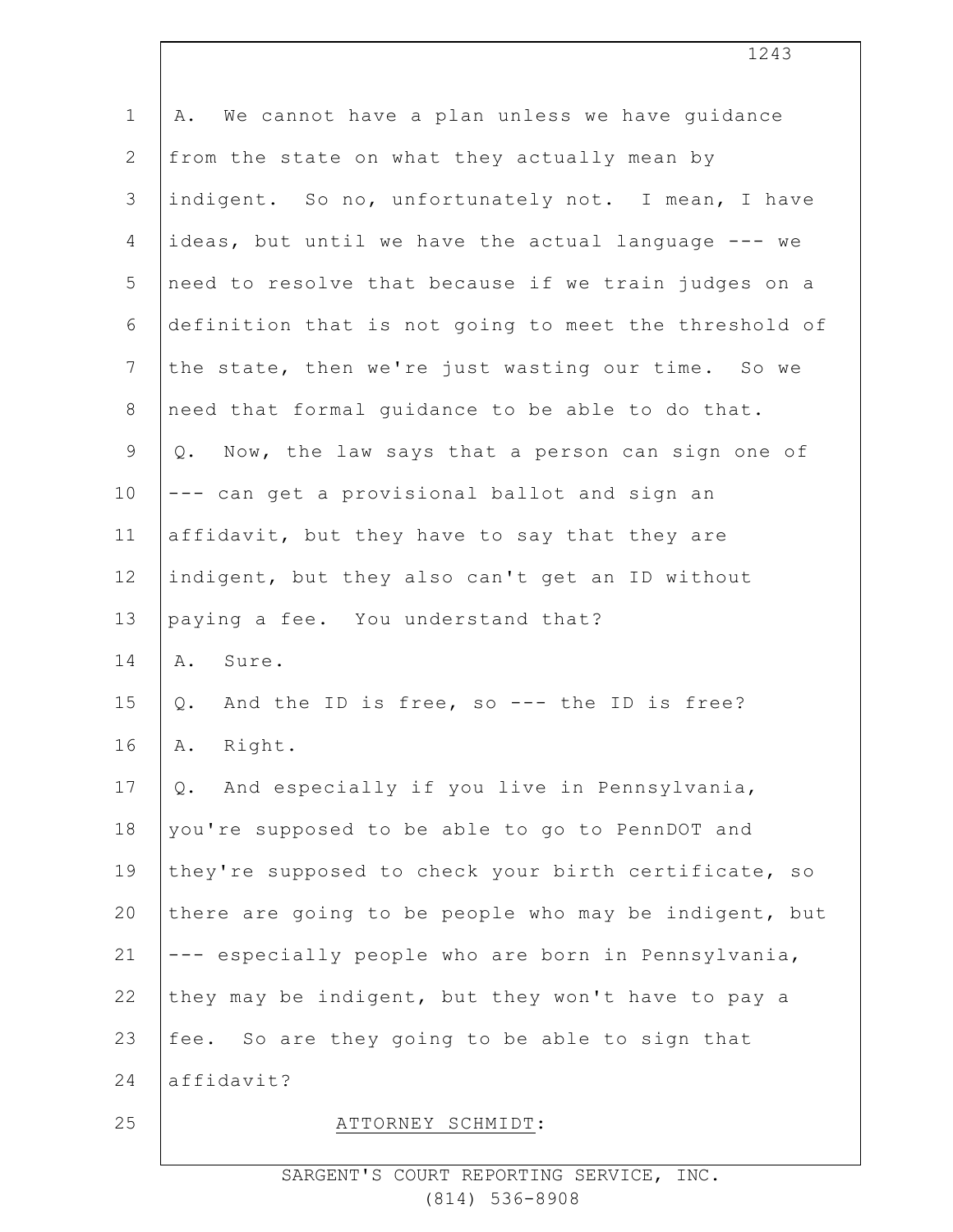|                | 1244                                                  |
|----------------|-------------------------------------------------------|
| $\mathbf 1$    | Your Honor, I'm going to object to the                |
| $\mathbf{2}$   | form of the question.                                 |
| 3              | JUDGE SIMPSON:                                        |
| $\overline{4}$ | I don't understand the question, so                   |
| 5              | whether or not he answers, it won't help me.          |
| 6              | ATTORNEY CLARKE:                                      |
| 7              | Okay. I'll try to ask a better                        |
| $\,8\,$        | question.                                             |
| $\mathsf 9$    | BY ATTORNEY CLARKE:                                   |
| 10             | Q. You're aware that the statute says that in order   |
| 11             | to sign the affidavit that says you are indigent, and |
| 12             | therefore, you can vote, you have to say not only     |
| 13             | that you're indigent, but also that you were unable   |
| 14             | to get an ID without paying a fee. You understand     |
| 15             | that to be the law?                                   |
| 16             | Uh-huh (yes).<br>Α.                                   |
| 17             | Q. And what I am asking you is, there will be some    |
| 18             | people since the PennDOT ID is free and some people   |
| 19             | won't --- who have no birth certificate, but PennDOT  |
| 20             | will be able to check the people who are born in      |
| 21             | Pennsylvania, PennDOT will be able to check, they     |
| 22             | won't have to pay a fee, so ---.                      |
| 23             | ATTORNEY SCHMIDT:                                     |
| 24             | Your Honor, I'll object to the                        |
| 25             | question.                                             |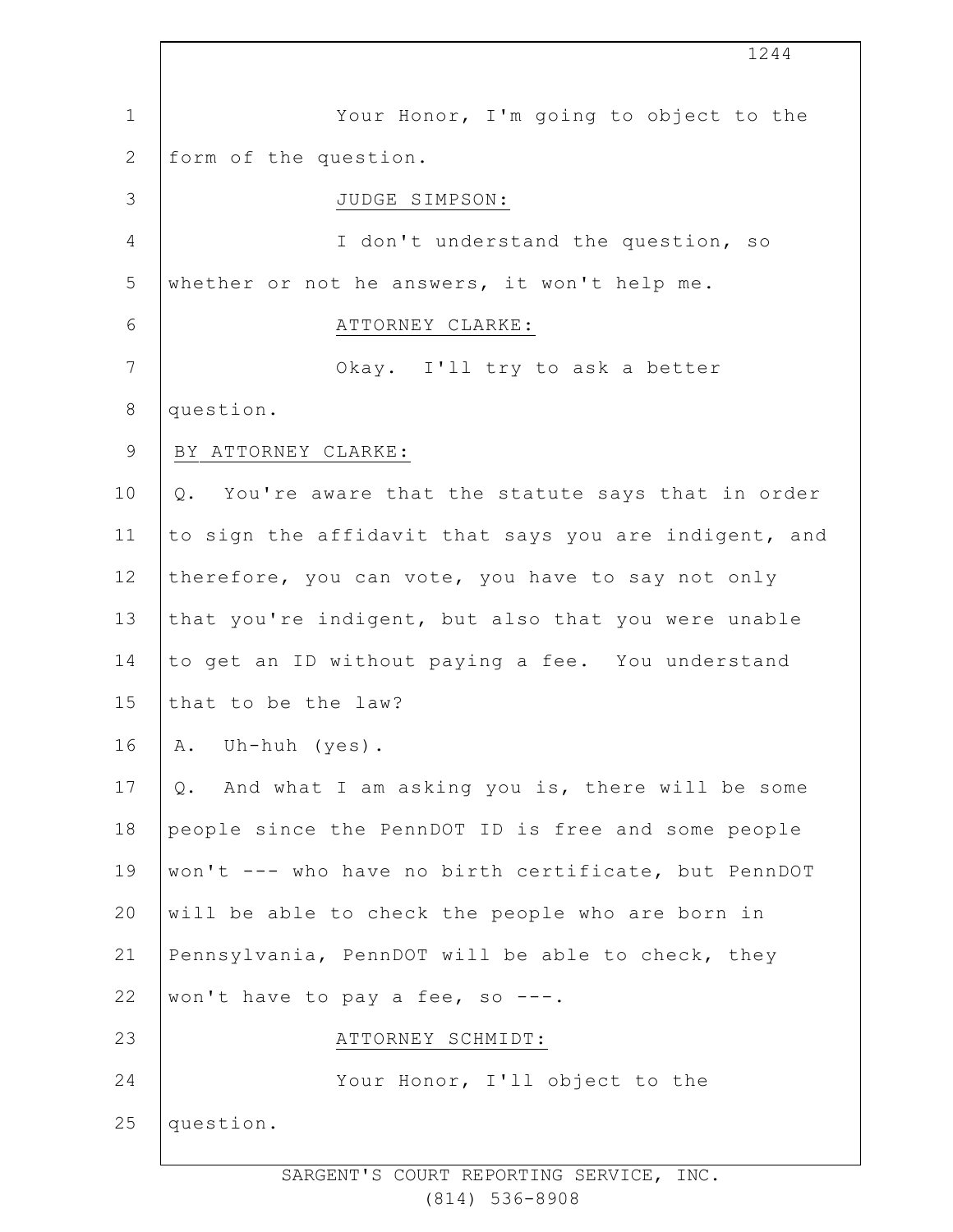|                 | 1245                                                             |
|-----------------|------------------------------------------------------------------|
| $\mathbf 1$     | JUDGE SIMPSON:                                                   |
| $\mathbf{2}$    | Sustain as to form.                                              |
| 3               | BY ATTORNEY CLARKE:                                              |
| 4               | Sitting here today, do you have an understanding<br>$Q$ .        |
| 5               | as to how the poll workers in Philadelphia are going             |
| 6               | to administer the indigent affidavit?                            |
| $7\phantom{.0}$ | $\texttt{No}$ .<br>Α.                                            |
| $8\,$           | Now, one suggestion that was made in state<br>Q.                 |
| $\mathsf 9$     | testimony is that that will be resolved by political             |
| 10              | parties and lawyers who will challenge the affidavit.            |
| 11              | How do you see that solution playing out?                        |
| 12              | We've never been in this environment, so it's<br>Α.              |
| 13              | very difficult to see how we play --- how that plays             |
| 14              | out. But it's going to increase --- it's certainly               |
| 15              | going to increase the time --- the time it takes to              |
| 16              | actually review provisionals can certainly lead to               |
| 17              | delays if there are challenges, and the counties are             |
| 18              | simply not prepared to deal with that right now.<br>$\mathbb{I}$ |
| 19              | mean, I'm not really clear on how to answer that                 |
| 20              | question right now because we have, again, not seen              |
| 21              | this type of environment before, including what                  |
| 22              | resources it might take to set up an office, set up a            |
| 23              | space within the election division to manage these               |
| 24              | types of challenges. We've only seen a very small                |
| 25              | version of this type of thing before on a minor                  |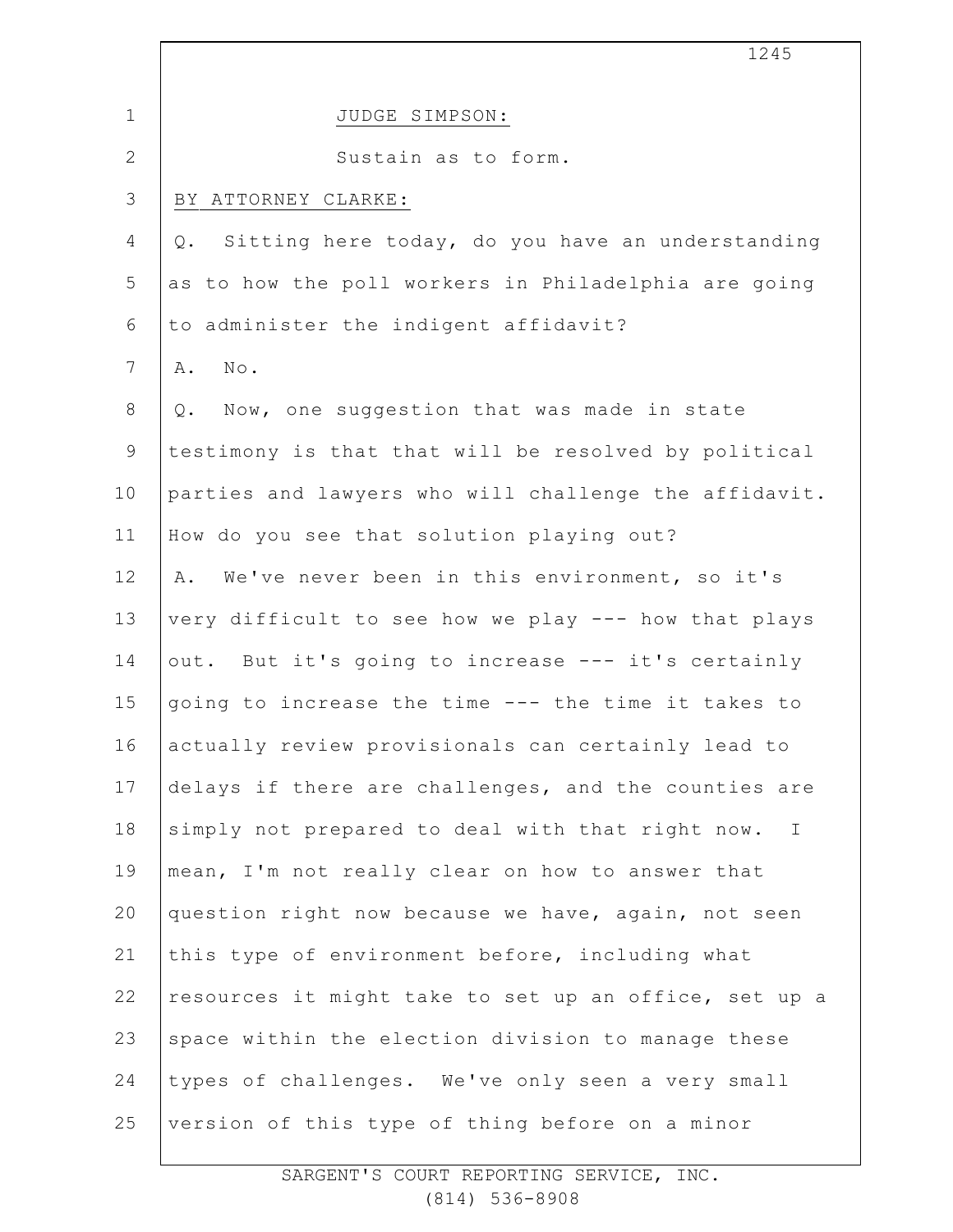| $\mathbf 1$    | basis. Not in terms of this, but regarding when two       |
|----------------|-----------------------------------------------------------|
| $\overline{2}$ | parties are challenging each other on petitions or        |
| 3              | some other things and even that requires a lot of         |
| $\overline{4}$ | space for what may be a small state house race. So        |
| 5              | in the environment of a presidential election, in         |
| 6              | light of our efforts to be fully transparent where        |
| 7              | the press can be involved and just --- I really don't     |
| $8\,$          | have a good answer for it. I mean, I just envision a      |
| $\mathsf 9$    | chaotic environment with a lot of potential problems.     |
| 10             | I have two more topics I want to cover with you.<br>$Q$ . |
| 11             | Sure.<br>Α.                                               |
| 12             | We've heard in this Court testimony about a new<br>Q.     |
| 13             | form of ID that the State Department plans to issue       |
| 14             | at the end of August. Has the Department of State         |
| 15             | provided any information about this new form of ID to     |
| 16             | the commission?                                           |
| 17             | Again, as of July 20th at least, no.<br>Α.                |
| 18             | And July 20th was when Commissioner Singer ---?<br>$Q$ .  |
| 19             | Commissioner Singer left on vacation, yes.<br>Α.          |
| 20             | Now, do you independently have information about<br>Q.    |
| 21             | what the requirements for the new form of ID will be?     |
| 22             | Only what I have read in the press release of<br>Α.       |
| 23             | the State Department.                                     |
| 24             | And do you have information about what it's<br>Q.         |
| 25             | going to look like?                                       |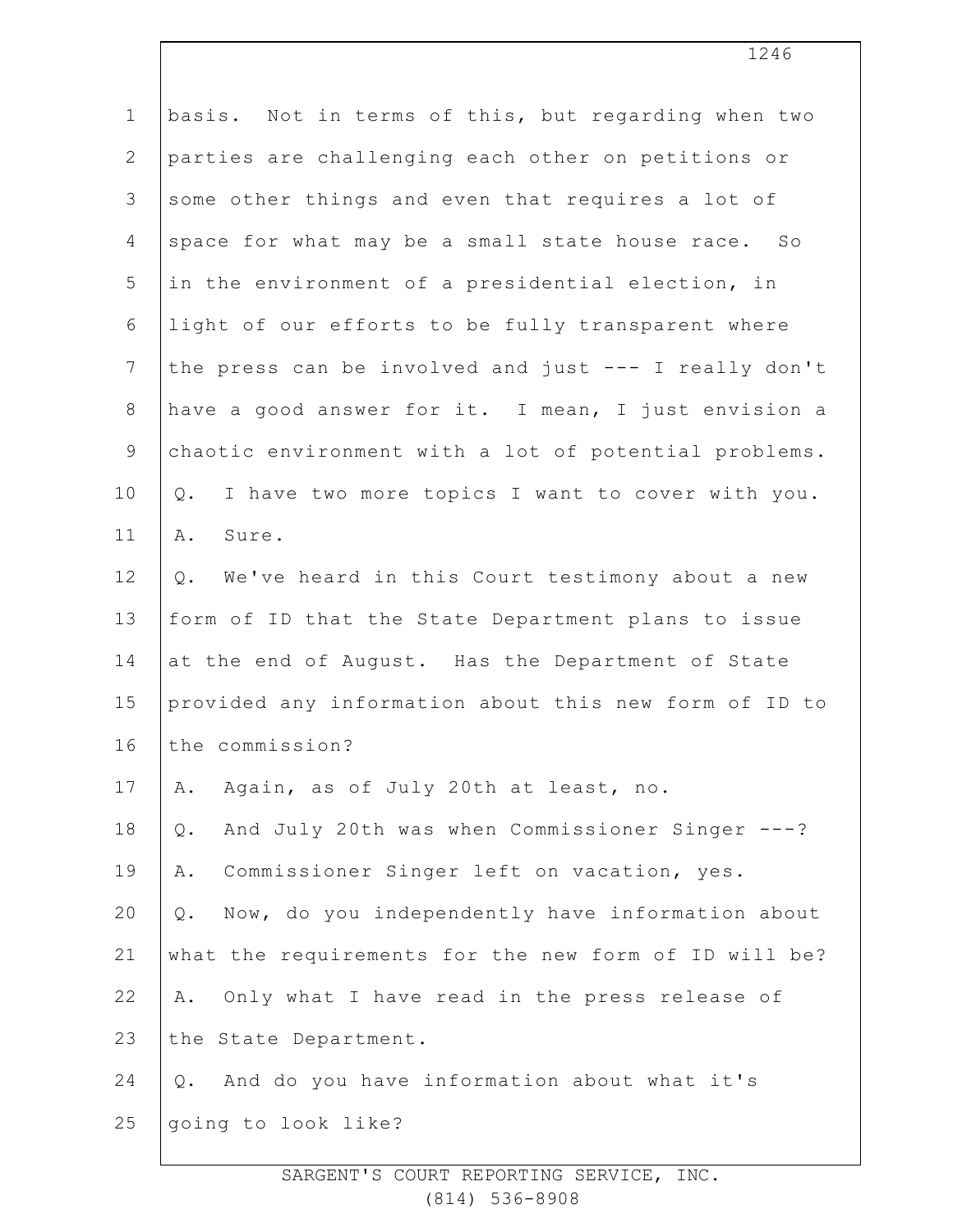|                 | 1247                                                   |
|-----------------|--------------------------------------------------------|
| $\mathbf{1}$    | No.<br>Α.                                              |
| 2               | And does this affect the commission's ability to<br>Q. |
| $\mathcal{S}$   | prepare the training for poll workers?                 |
| 4               | Absolutely.<br>Α.                                      |
| 5               | Q. Now, I wanted you to imagine two different          |
| 6               | scenarios. If this Court were to decide that the law   |
| $7\phantom{.0}$ | was unconstitutional, but then the Supreme Court       |
| 8               | decided that the law was constitutional, what --- how  |
| $\mathsf 9$     | will the commission proceed with preparing for         |
| 10              | elections?                                             |
| 11              | ATTORNEY SCHMIDT:                                      |
| 12              | Your Honor, I'll object to the                         |
| 13              | question. It calls for speculation on the part of      |
| 14              | the witness.                                           |
| 15              | JUDGE SIMPSON:                                         |
| 16              | Actually, this is a useful category.<br>Ι              |
| 17              | don't think the question was phrased in a useful       |
| 18              | manner. Do you understand the question?                |
| 19              | A. Yes, I do.                                          |
| 20              | JUDGE SIMPSON:                                         |
| 21              | What she's asking is $---?$                            |
| 22              | Will it change the way we administer the<br>Α.         |
| 23              | election.                                              |
| 24              | JUDGE SIMPSON:                                         |
| 25              | You know what? I forget the question                   |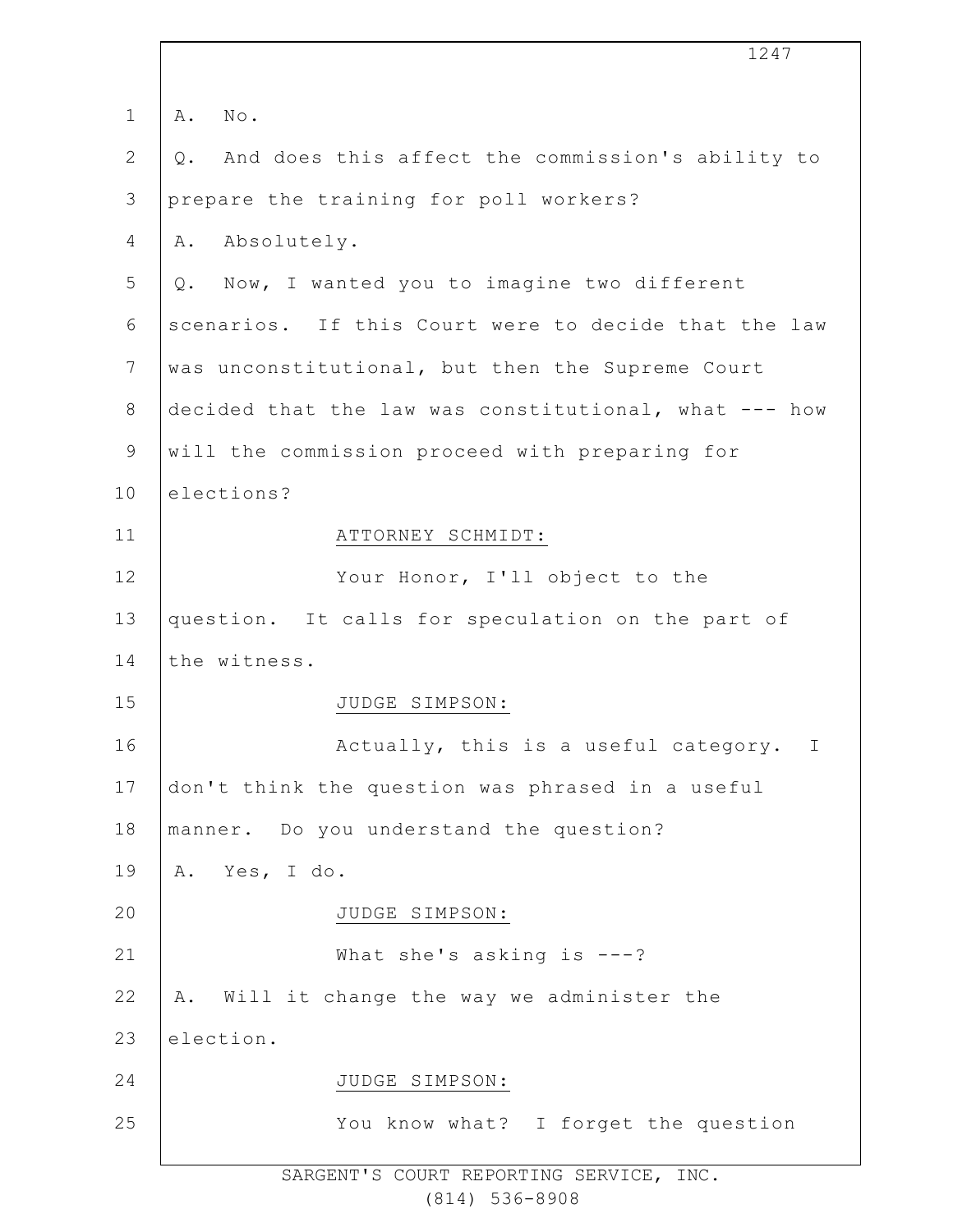|                | 1248                                                  |
|----------------|-------------------------------------------------------|
| $\mathbf 1$    | now.                                                  |
| $\mathbf{2}$   | ATTORNEY CLARKE:                                      |
| 3              | I'll ask a better question.                           |
| 4              | BY ATTORNEY CLARKE:                                   |
| 5              | Does the commission have a plan about preparing<br>Q. |
| 6              | for the photo ID law regardless of what happens in    |
| $7\phantom{.}$ | this Court?                                           |
| $8\,$          | We are --- it's our obligation to run this<br>Α.      |
| 9              | election. No matter what happens we're going to run   |
| 10             | an election. We are operating under the assumption    |
| 11             | that it will not get overturned because we have to,   |
| 12             | because we have to. That includes trying to figure    |
| 13             | out what to do with all these problems that we've     |
| 14             | identified, provisional ballots expansion and         |
| 15             | challenges of the parties and so on. So we are doing  |
| 16             | everything we can to just get our election boards the |
| 17             | information that they need and to get voters in       |
| 18             | Philadelphia --- over a million voters in             |
| 19             | Philadelphia the information that they need to        |
| 20             | understand what this means for them.                  |
| 21             | So for our purposes, we don't have some kind of       |
| 22             | plan B where we're looking at what happens if it      |
| 23             | gets thrown out. It's easier to take something away   |
| 24             | --- as an administration, we're actually running an   |
| 25             | election. Training, getting people information,       |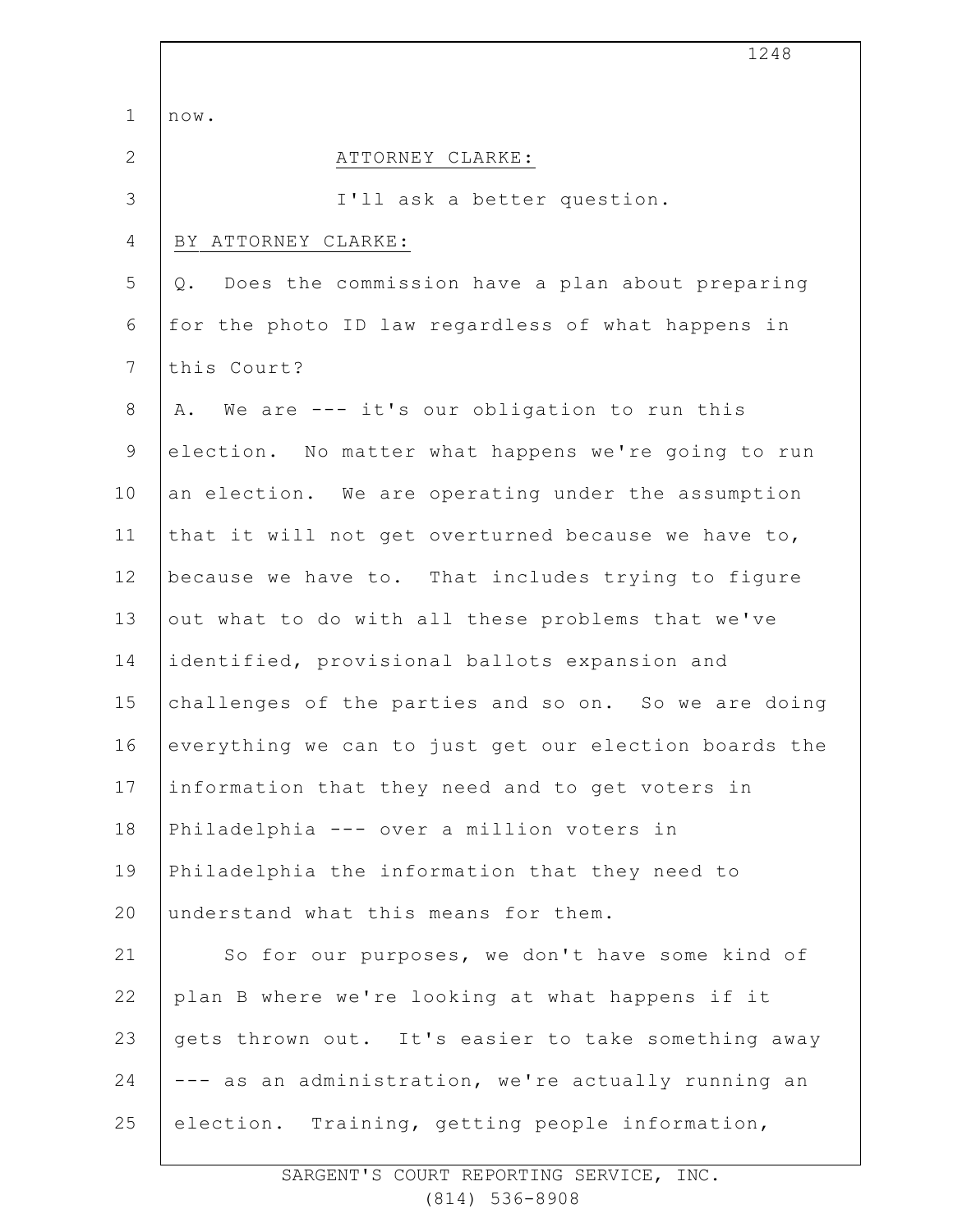| $\mathbf 1$    | planning for the mess is easier than --- is harder   |
|----------------|------------------------------------------------------|
| $\mathbf{2}$   | to do, but is essential, and it's actually easier to |
| $\mathcal{S}$  | remove some of the difficulties if the law actually  |
| $\overline{4}$ | did get overturned. If the law did get overturned,   |
| 5              | it would definitely relieve a lot of pressure and    |
| 6              | could help alleviate a lot of these major concerns   |
| 7              | that we may have. But we still have to prepare for   |
| $8\,$          | the worst. I'm not sure if that answers your         |
| $\mathsf 9$    | question.                                            |
| 10             | ATTORNEY CLARKE:                                     |
| 11             | Thank you. I have no further                         |
| 12             | questions.                                           |
| 13             | JUDGE SIMPSON:                                       |
| 14             | You have to stay there because the                   |
| 15             | other lawyer might have some questions.              |
| 16             | A. Yes, I know. Thanks.                              |
| 17             | JUDGE SIMPSON:                                       |
| 18             | I thought you were getting ready to                  |
| 19             | leave.                                               |
| 20             | ATTORNEY SCHMIDT:                                    |
| 21             | Thank you, Your Honor.                               |
| 22             | JUDGE SIMPSON:                                       |
| 23             | You may proceed.                                     |
| 24             | CROSS EXAMINATION                                    |
| 25             | BY ATTORNEY SCHMIDT:                                 |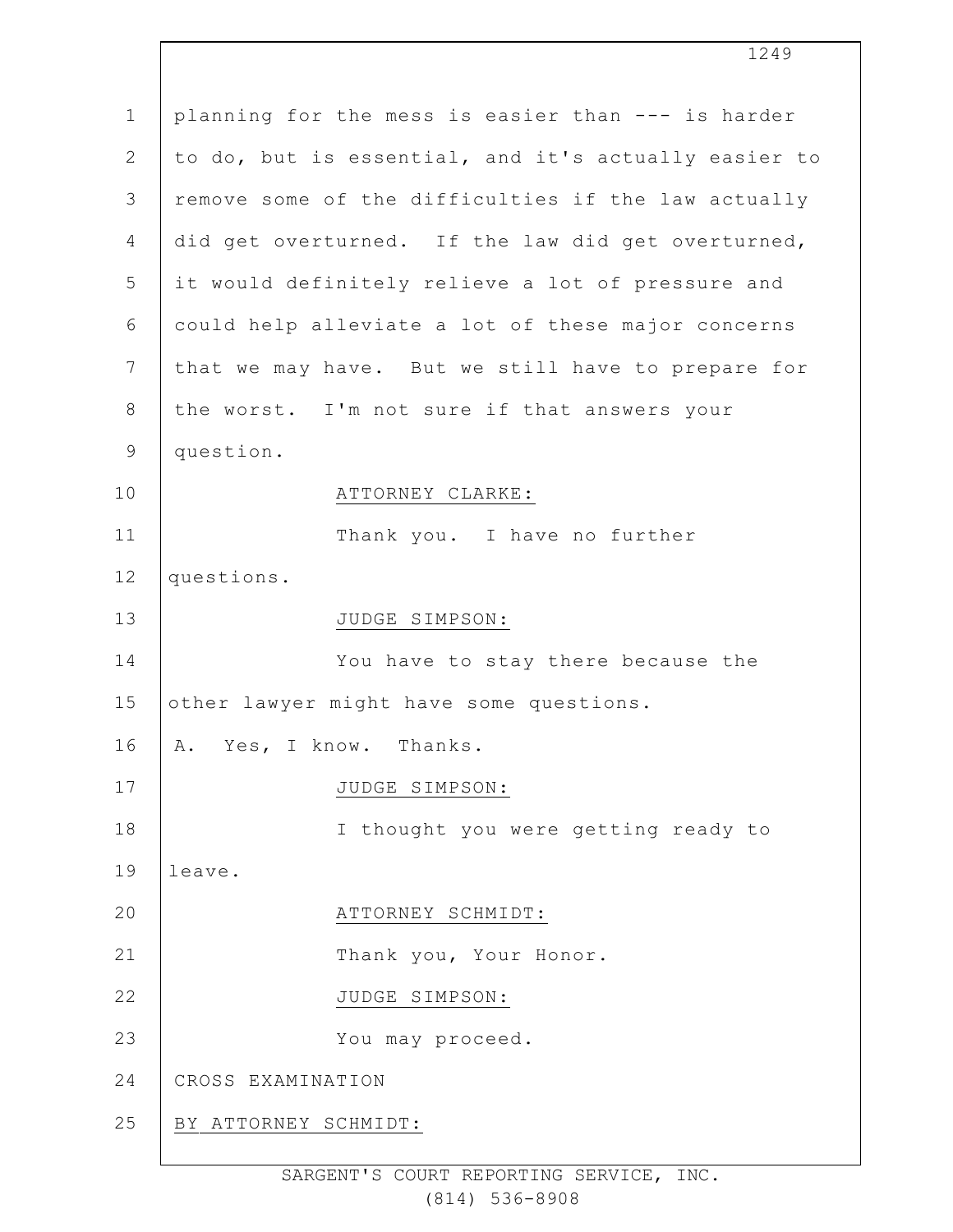| $\mathbf{1}$   | Good morning, Mr. Santana. My name's Kevin<br>Q.      |
|----------------|-------------------------------------------------------|
| $\mathbf{2}$   | Schmidt. I represent the Respondents in this action.  |
| 3              | I just have a few follow-up questions. Now, a lot of  |
| $\overline{4}$ | your testimony you talked about these alleged         |
| 5              | problems that you're concerned about, but wouldn't    |
| 6              | you agree with me that at this point you're really    |
| $\overline{7}$ | just speculating about what's going to occur; is that |
| $\,8\,$        | correct?                                              |
| $\overline{9}$ | $\mbox{No}$ .<br>Α.                                   |
| 10             | $Q$ .<br>No?                                          |
| 11             | That's not correct. We have a basis of<br>Α.          |
| 12             | experience from prior elections and we have evidence  |
| 13             | of concern from judges of elections and participants  |
| 14             | in the election currently, questions that are being   |
| 15             | raised now, many of the questions are being raised by |
| 16             | election groups.                                      |
| 17             | Q. But wasn't it your testimony that this is a        |
| 18             | completely new experience for Pennsylvania voters?    |
| 19             | It is.<br>Α.                                          |
| 20             | Q. Okay. So you're saying that this is a new          |
| 21             | experience, but you're also basing this speculation   |
| 22             | on prior experience; is that correct?                 |
| 23             | No. I'm actually basing my testimony not on<br>Α.     |
| 24             | speculation, but on the concerns that have already    |
| 25             | been raised, based on the soft rollout and based on   |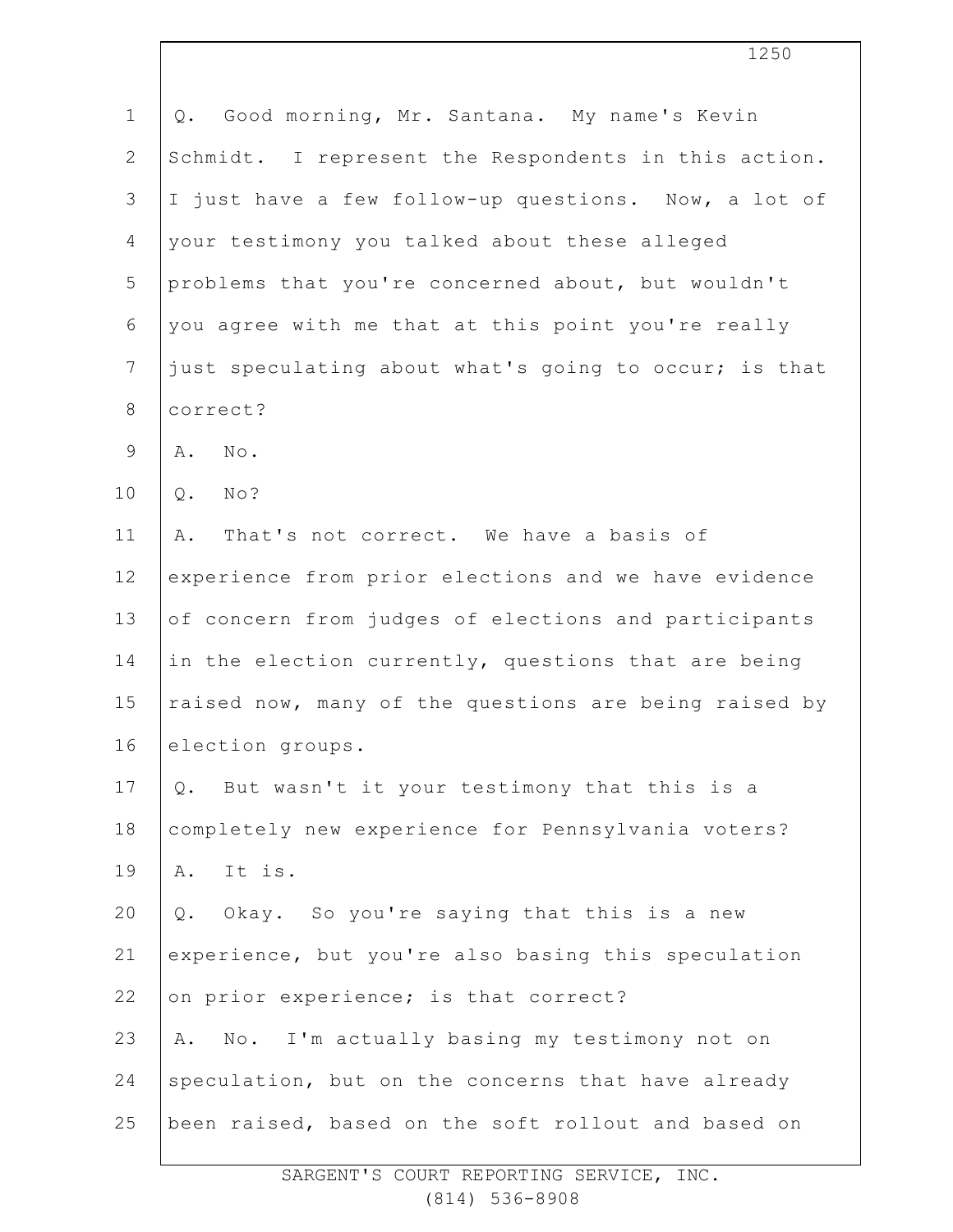| $\mathbf 1$    | the information that we're receiving now from the     |
|----------------|-------------------------------------------------------|
| $\mathbf{2}$   | public about the law.                                 |
| 3              | Okay. And with that information your office and<br>Q. |
| 4              | Commissioner Singer have decided to put forth a major |
| 5              | educational effort to the public; is that correct?    |
| 6              | We are currently engaged in trying to educate<br>Α.   |
| $\overline{7}$ | the public to the best extent we can without the      |
| $8\,$          | resources to do so.                                   |
| $\mathsf 9$    | And you're doing that with the PA Voter ID<br>Q.      |
| 10             | Coalition; is that correct?                           |
| 11             | The PA Voter ID Coalition is an independent<br>Α.     |
| 12             | group that we are helping with information. They ask  |
| 13             | us --- usually the Committee of Seventy actually ---  |
| 14             | the Committee of Seventy asks us to verify a question |
| 15             | about what this section of the law or that section of |
| 16             | the law means. We've provided --- we've been that     |
| 17             | partner and we've actually communicated back to the   |
| 18             | state and provided feedback to the coalition that     |
| 19             | way.                                                  |
| 20             | And Commissioner Singer has also been<br>Q.           |
| 21             | communicating with Jonathan Marks at the Department   |
| 22             | of State; is that correct?                            |
| 23             | Yes.<br>Α.                                            |
| 24             | Now, you're aware that PA Voter ID Coalition<br>Q.    |
| 25             | contains the League of Women Voters?                  |
|                |                                                       |

1251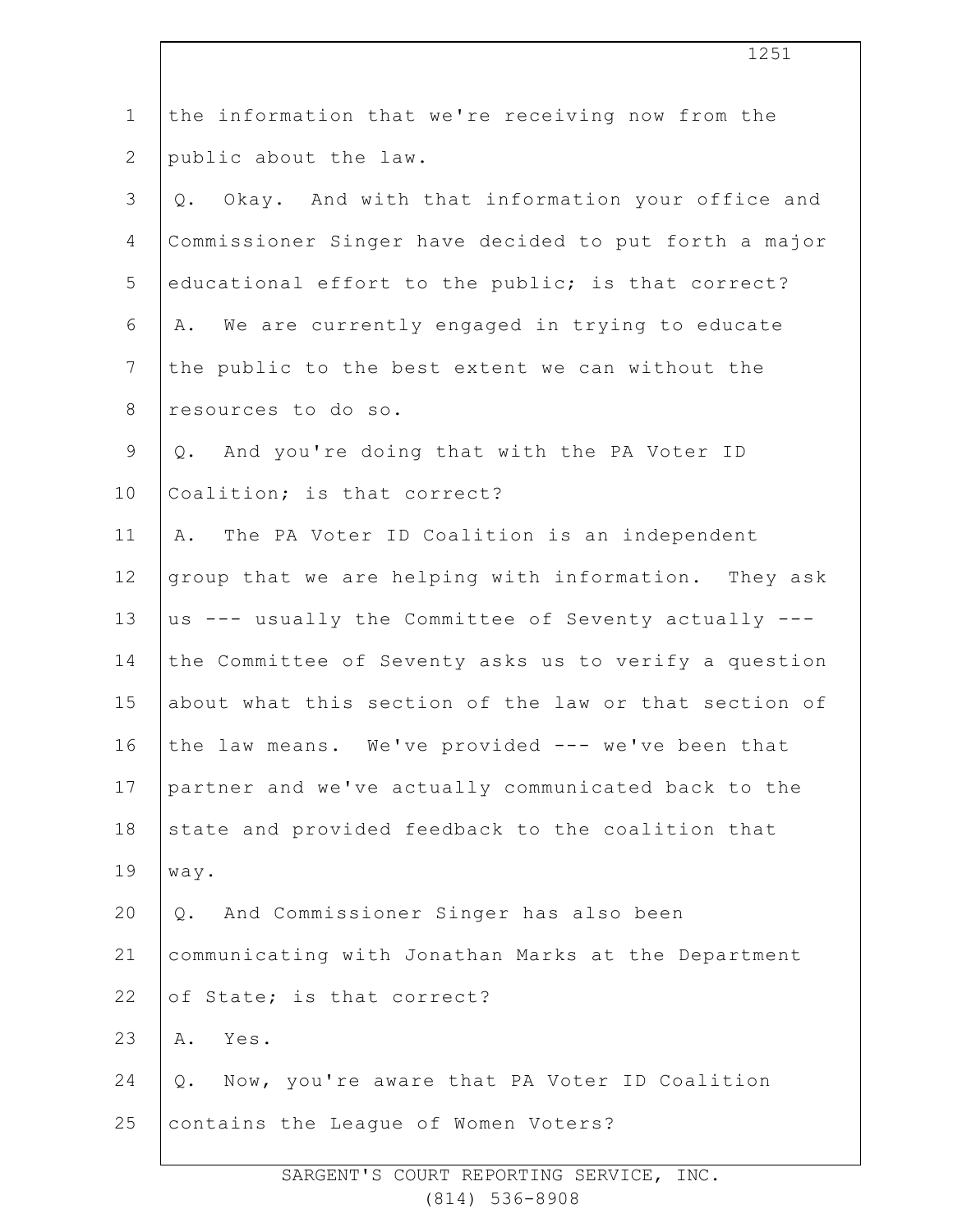|                | 1252                                                     |
|----------------|----------------------------------------------------------|
| $\mathbf 1$    | I'm aware.<br>Α.                                         |
| $\overline{2}$ | Are you aware that it also contains the NAACP?<br>Q.     |
| 3              | Yes.<br>Α.                                               |
| 4              | And are you aware that they're both Petitioners<br>Q.    |
| 5              | in this lawsuit?                                         |
| 6              | Yes.<br>Α.                                               |
| $\overline{7}$ | And you testified that you're going to continue<br>$Q$ . |
| $\,8\,$        | to assist this large outreach because the law is in      |
| $\mathsf 9$    | place; is that correct?                                  |
| 10             | That's correct.<br>Α.                                    |
| 11             | Okay. Now, you stated earlier that in your<br>Q.         |
| 12             | calculation only about 20 percent of poll workers        |
| 13             | attend training; is that correct?                        |
| 14             | That's correct.<br>Α.                                    |
| 15             | Okay. In your experiences when there have been<br>Q.     |
| 16             | changes such as redistricting, do poll workers --- is    |
| 17             | there an increase in poll worker attendance at           |
| 18             | training?                                                |
| 19             | I can't answer that. Actually I started at the<br>Α.     |
| 20             | commission --- Commissioner Singer started her term      |
| 21             | in January of this year. So we haven't experienced       |
| 22             | enough of these types of changes to answer that          |
| 23             | question.                                                |
| 24             | Well, would you agree with me that because this<br>Q.    |
| 25             | is a new law there's a potential for more poll           |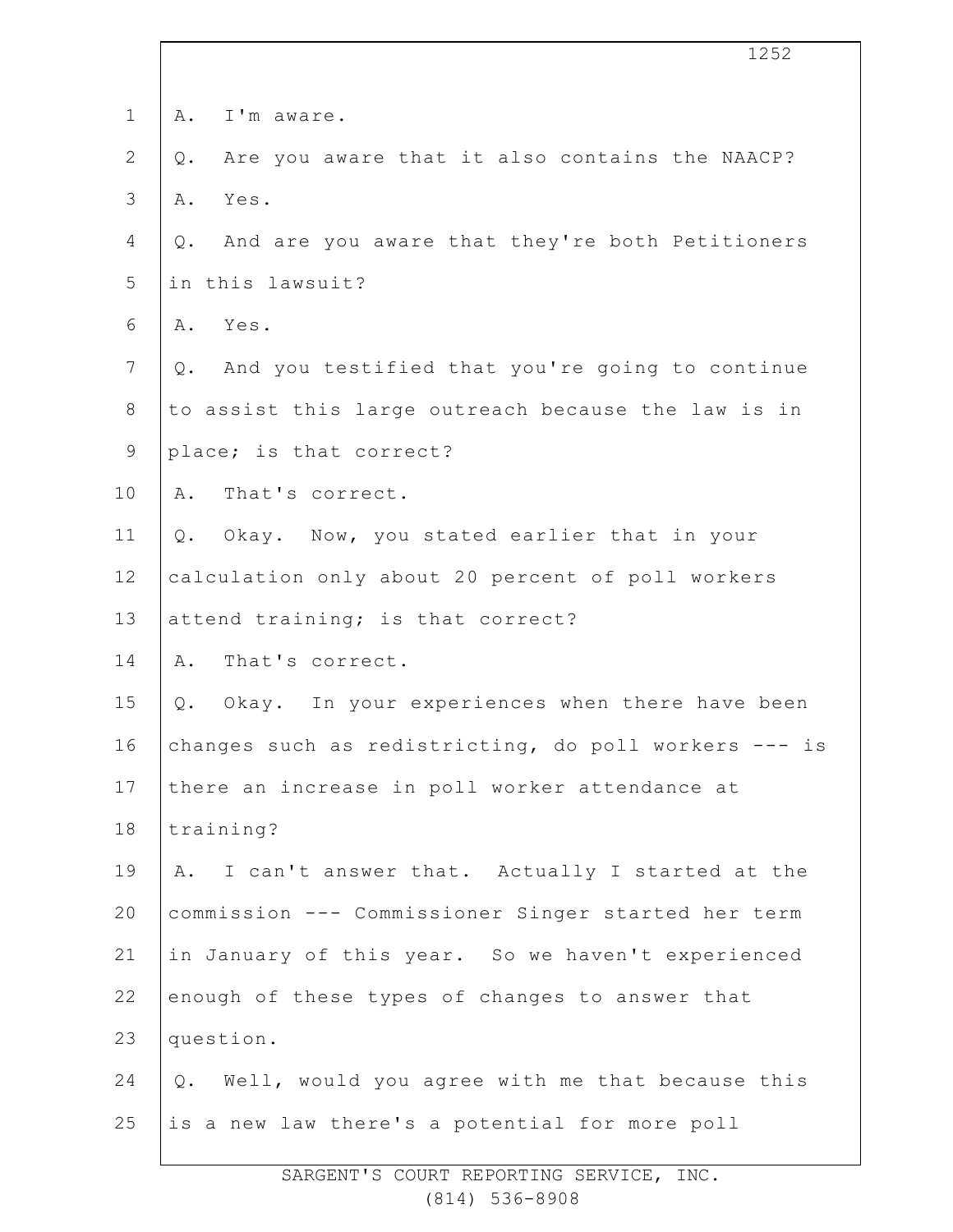|                | 1253                                                   |
|----------------|--------------------------------------------------------|
| $\mathbf 1$    | workers to attend training so they can be properly     |
| $\mathbf{2}$   | prepared come November 6th?                            |
| 3              | Potential, yes.<br>Α.                                  |
| 4              | Now, you were talking when you testified earlier<br>Q. |
| 5              | about provisional ballots before the voter ID law was  |
| 6              | enacted and I think you said in 2008 about 8,300       |
| $7\phantom{.}$ | provisional ballots were counted, but you said more    |
| $8\,$          | were cast than counted; is that correct?               |
| 9              | That's correct.<br>Α.                                  |
| 10             | Do you know how many were cast?<br>Q.                  |
| 11             | I don't have that number. I'm sorry.<br>Α.             |
| 12             | Do you know why those that were cast were not<br>Q.    |
| 13             | counted?                                               |
| 14             | With provisional ballots, since --- really since<br>Α. |
| 15             | 2002, and this is my recollection --- I'm not the      |
| 16             | expert on provisional ballots, on this particular ---  |
| 17             | on the history, right, but the provisional ballots     |
| 18             | when they're cast, there may be a problem of how       |
| 19             | they're actually filled out, if they're not filled     |
| 20             | out correctly. There's actually a green envelope       |
| 21             | that the ballot has to go into, and if that envelope   |
| 22             | doesn't have identifying information, it's the         |
| 23             | election division's role and responsibility to try to  |
| 24             | get in touch with the voter to make sure --- there     |
| 25             | are times, instances where that may not be possible.   |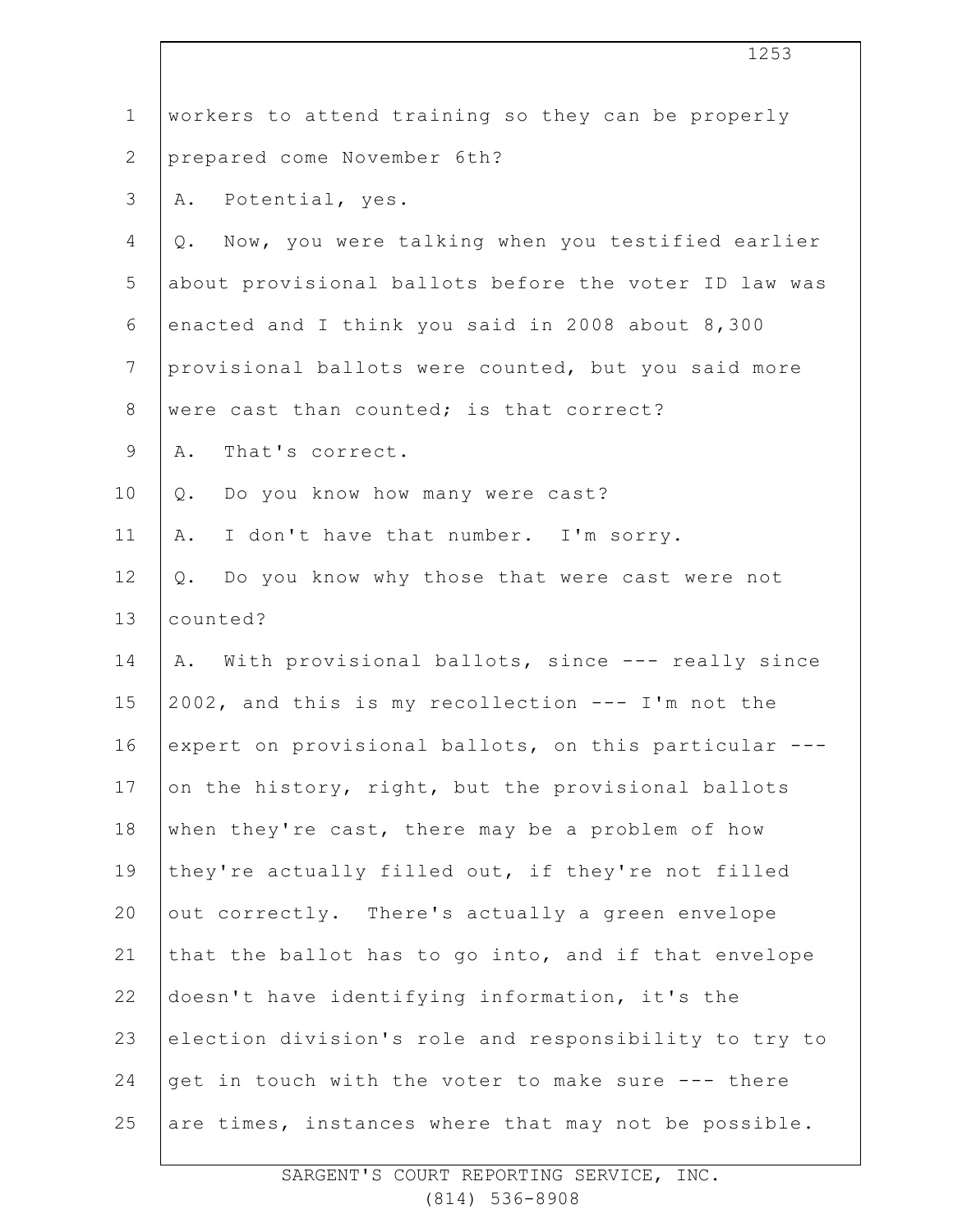|                | 1254                                                    |
|----------------|---------------------------------------------------------|
| $\mathbf 1$    | So for that reason you will have drop offs.             |
| $\mathbf{2}$   | So there's other reasons that provisional<br>Q.         |
| 3              | ballots may not be counted other than confusion for     |
| 4              | the voter ID law; is that correct?                      |
| 5              | Α.<br>Yes.                                              |
| 6              | Now, I just want to step back and speak to you a<br>Q.  |
| $7\phantom{.}$ | little bit again about the poll worker training. Are    |
| $8\,$          | you aware that the Department of State is sending out   |
| $\mathsf 9$    | a manual to each poll worker in the state about the     |
| 10             | election on November 6?                                 |
| 11             | I had not heard that.<br>Α.                             |
| 12             | And do you think that this manual, which will<br>Q.     |
| 13             | instruct them about the voter ID law and its            |
| 14             | implementation on election day, will be helpful to      |
| 15             | ease what you allege is confusion at the polls?         |
| 16             | I can't answer that without actually seeing what<br>Α.  |
| 17             | the manual is.                                          |
| 18             | Did your office --- are you aware of any input<br>$Q$ . |
| 19             | into this manual?                                       |
| 20             | We --- the Commissioner has --- no.<br>Α.               |
| 21             | Now, you also testified earlier that again this<br>Q.   |
| 22             | is a new experience that people are going to have to    |
| 23             | show identification to vote at the polls; is that       |
| 24             | correct?                                                |
| 25             | A. That's correct, yes.                                 |
|                |                                                         |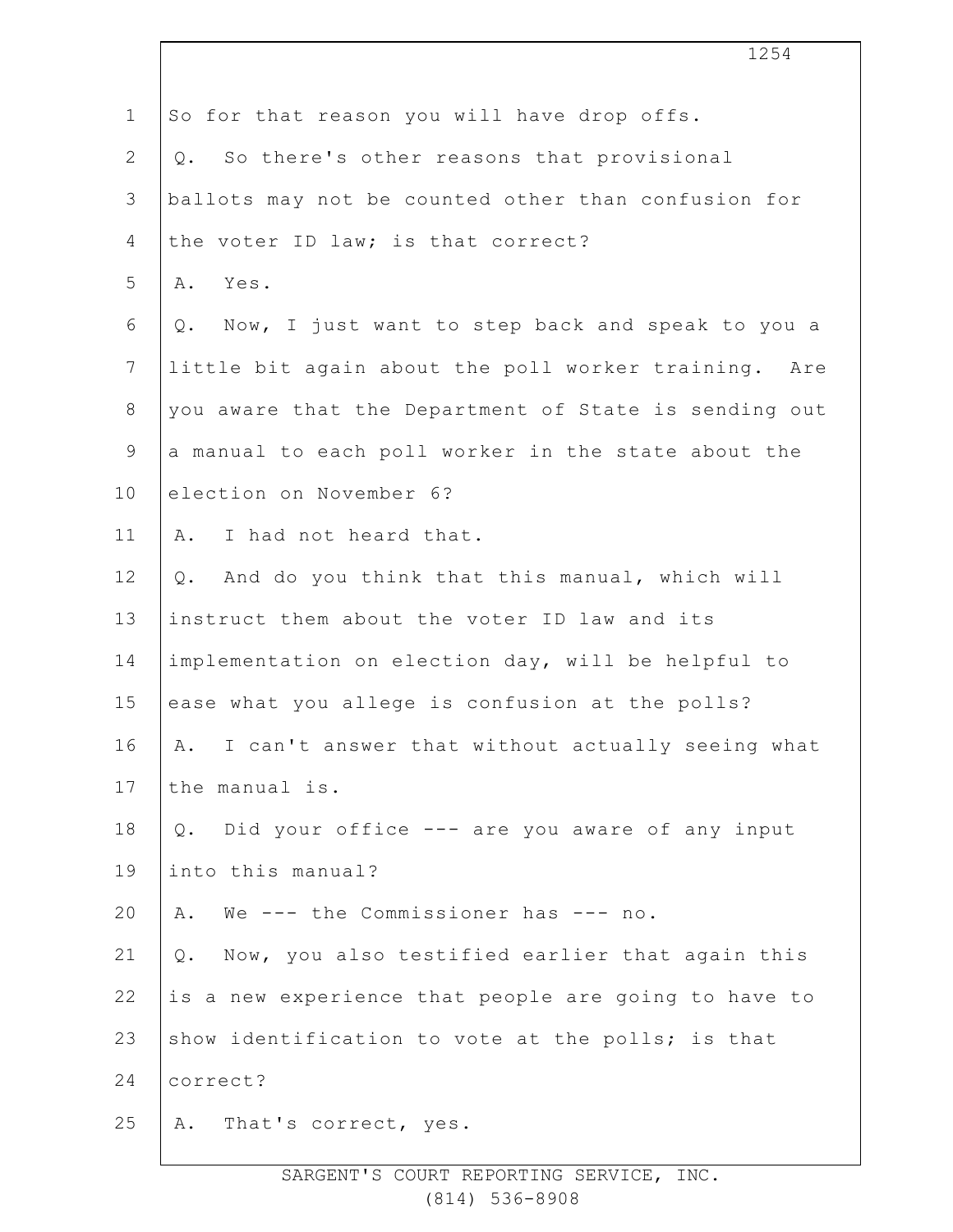| $\mathbf 1$    | Do you believe in today's world showing<br>Q.          |
|----------------|--------------------------------------------------------|
| $\mathbf{2}$   | identification is a new experience for people?         |
| 3              | I don't --- that's a strange question. So<br>Α.        |
| $\overline{4}$ | Philadelphia may have a voter who has been voting for  |
| 5              | 20, 30, 40 years. We have a lot of those actually.     |
| 6              | It's an old city with a lot of people. And for a lot   |
| $7\phantom{.}$ | of those people, yes, that may be a problem.           |
| $8\,$          | Would you agree with me that in everyday life<br>Q.    |
| $\mathsf 9$    | people all across Philadelphia have to show            |
| 10             | identification to get medicine, to ride a bus?         |
| 11             | They don't necessarily have to show photo<br>Α.        |
| 12             | identification.                                        |
| 13             | Would you agree with me that in some forms of<br>Q.    |
| 14             | their life they have to and it's a normal process of   |
| 15             | what they do on a daily basis?                         |
| 16             | I don't know how to answer that question.<br>Α.<br>Not |
| 17             | necessarily. It doesn't have to be photo               |
| 18             | identification, including Social Security benefits     |
| 19             | cards, which no longer have a photo on them, which is  |
| 20             | for a lot of people in Philadelphia the number one     |
| 21             | form of identification. So voter registration cards    |
| 22             | don't have a photo on them. A lot of people in         |
| 23             | Philadelphia use those as a proof of residency when    |
| 24             | they go to a benefit's office, for example. So for a   |
| 25             | large extent --- to a large extent if you talk about   |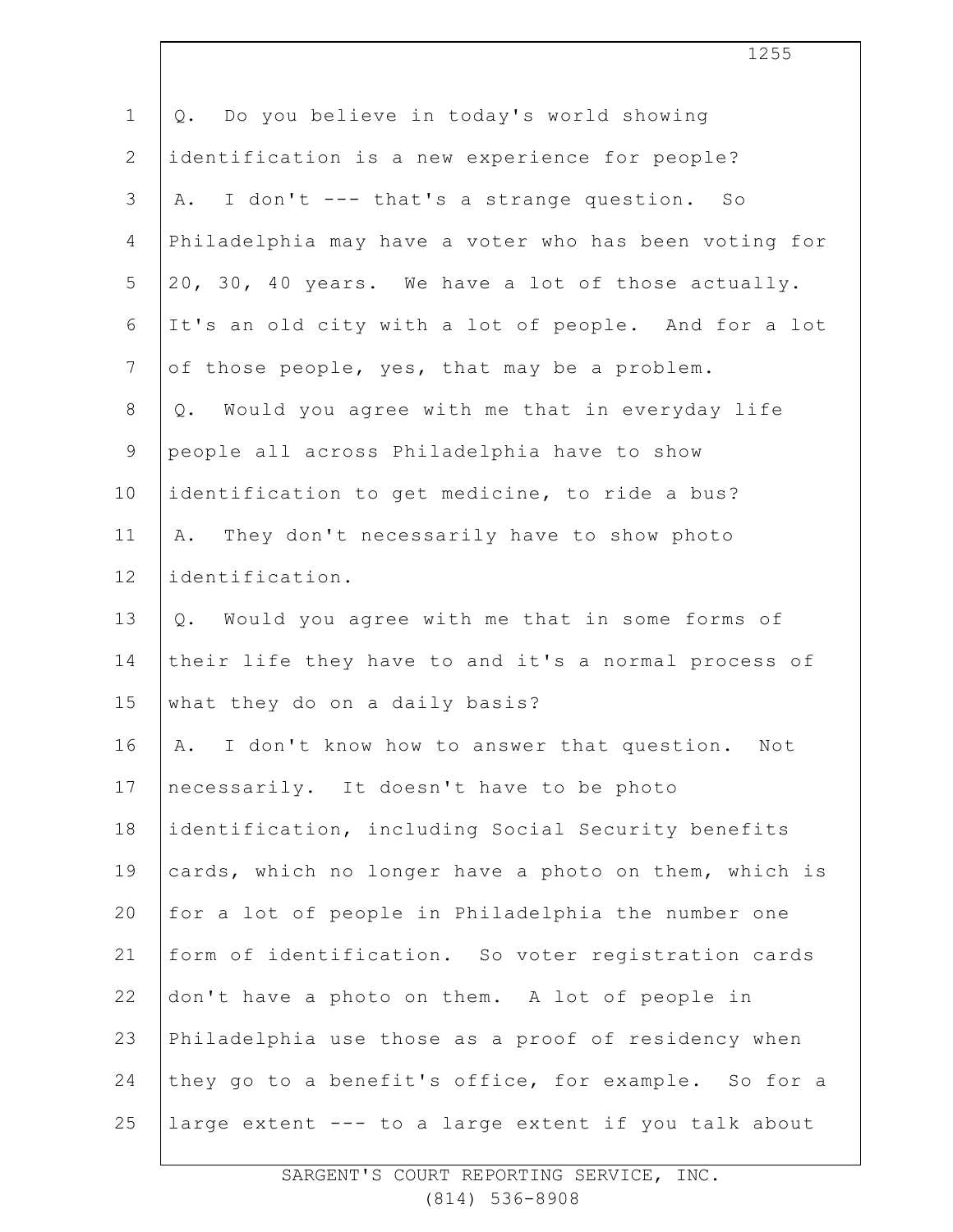| $\mathbf 1$  | Philadelphia, that's not necessarily true, but I'm     |
|--------------|--------------------------------------------------------|
| $\mathbf{2}$ | not going to speak to a number because I don't have    |
| 3            | that data in front of me. But I just know from the     |
| 4            | experience that we have had and the types of calls     |
| 5            | that we are getting into our office, that, no, it      |
| 6            | doesn't really apply.                                  |
| 7            | Mr. Santana, is it fair to say you're here<br>Q.       |
| $8\,$        | testifying today because you're opposed to the voter   |
| $\mathsf 9$  | ID law?                                                |
| 10           | I'm here testifying on behalf of the City of<br>Α.     |
| 11           | Philadelphia.                                          |
| 12           | And you're doing that because why?<br>$Q$ .            |
| 13           | Because we're very concerned that the speed with<br>Α. |
| 14           | which this is being enacted is not allowing us to be   |
| 15           | adequately prepared to ensure that voters are going    |
| 16           | to have the right information that they need and that  |
| 17           | we're going to have increased difficulty managing      |
| 18           | this election.                                         |
| 19           | Are you in favor of the voter ID law?<br>$Q$ .         |
| 20           | I don't like it.<br>Α.                                 |
| 21           | So you're opposed to it?<br>$Q$ .                      |
| 22           | The law itself?<br>Α.                                  |
| 23           | ATTORNEY CLARKE:                                       |
| 24           | Objection, Your Honor, it's irrelevant.                |
| 25           | Mr. Santana has testified he's here on behalf of the   |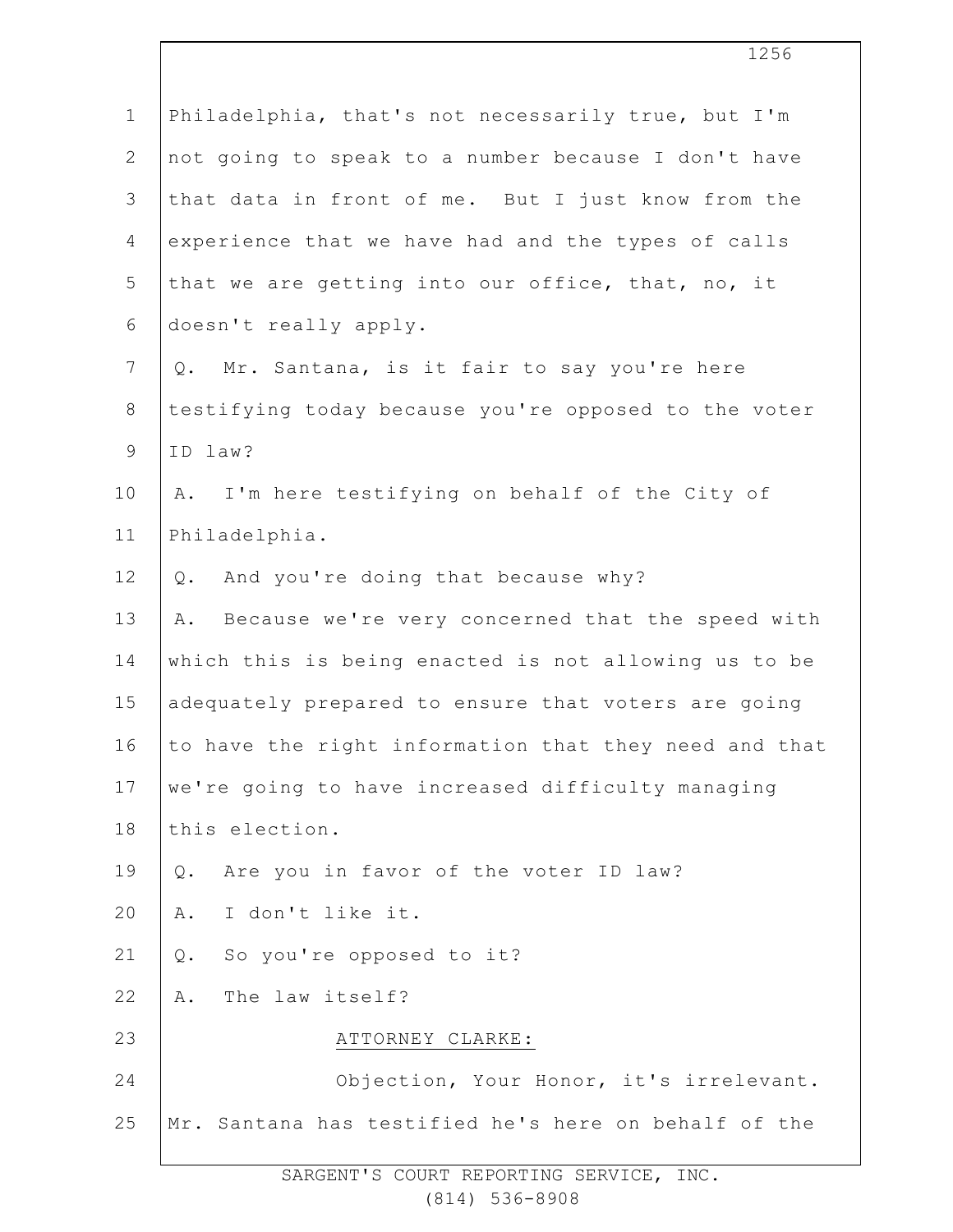|                | 1257                                                  |
|----------------|-------------------------------------------------------|
| $\mathbf 1$    | City of Philadelphia and his personal views, although |
| $\mathbf{2}$   | he's already stated his personal views, are           |
| 3              | irrelevant.                                           |
| $\overline{4}$ | JUDGE SIMPSON:                                        |
| 5              | Overruled.                                            |
| 6              | Yes.<br>Α.                                            |
| 7              | ATTORNEY SCHMIDT:                                     |
| $\,8\,$        | I have nothing further. Thank you,                    |
| $\mathsf 9$    | Your Honor.                                           |
| 10             | ATTORNEY CLARKE:                                      |
| 11             | Your Honor, just one clarifying                       |
| 12             | question.                                             |
| 13             | REDIRECT EXAMINATION                                  |
| 14             | BY ATTORNEY CLARKE:                                   |
| 15             | Q. There's a reason that I'm a lawyer and not a       |
| 16             | numbers person. It was pointed out to me that I did   |
| 17             | the math wrong on the number of people on the         |
| 18             | combined lists. And so I just want to ask you again   |
| 19             | about the number of people who are on $---$ the       |
| 20             | Philadelphia registered voters who are on the list of |
| 21             | no PennDOT ID was about 186,000?                      |
| 22             | That's correct.<br>Α.                                 |
| 23             | And the people on the second list --- the Court<br>Q. |
| 24             | has already caught this. The people on the second     |
| 25             | list of people with expired PennDOT IDs was about     |
|                |                                                       |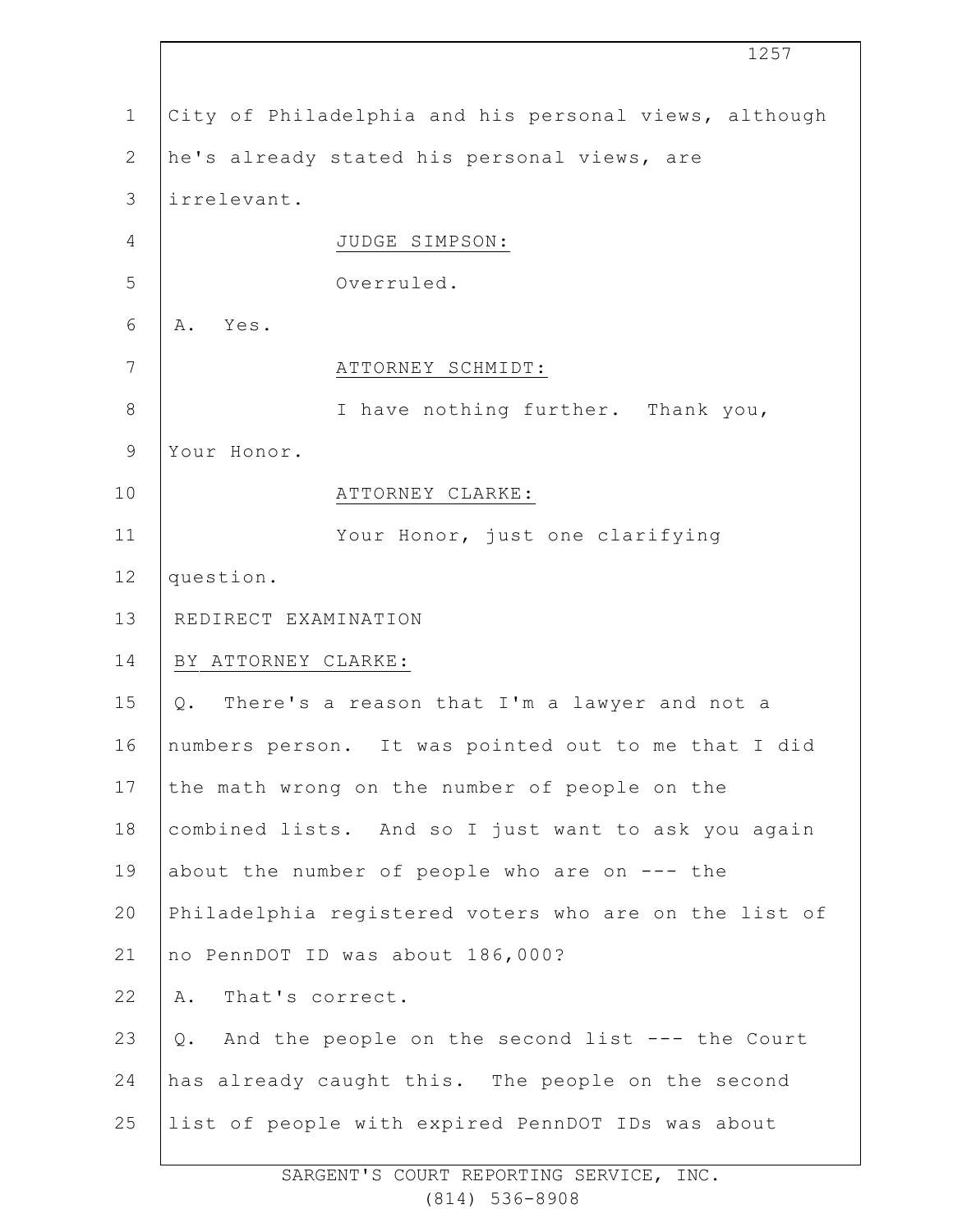|                | 1258                                                  |
|----------------|-------------------------------------------------------|
| $\mathbf 1$    | 175,000?                                              |
| $\mathbf{2}$   | That's correct.<br>Α.                                 |
| $\mathcal{S}$  | Q. So the total number of Philadelphia registered     |
| 4              | voters who on these lists don't have the ID that they |
| 5              | need to vote is about 361,000; is that right?         |
| 6              | That's correct.<br>Α.                                 |
| $7\phantom{.}$ | ATTORNEY CLARKE:                                      |
| $\,8\,$        | Okay. Thank you. I have no further                    |
| $\mathsf 9$    | questions.                                            |
| 10             | JUDGE SIMPSON:                                        |
| 11             | Anything else for this witness?                       |
| 12             | ATTORNEY SCHMIDT:                                     |
| 13             | Your Honor, I just have one follow-up.                |
| 14             | JUDGE SIMPSON:                                        |
| 15             | Go ahead.                                             |
| 16             | RECROSS EXAMINATION                                   |
| 17             | BY ATTORNEY SCHMIDT:                                  |
| 18             | Q. Mr. Santana, of those 186,000 non-photo ID         |
| 19             | holding registered voters, are you aware that the     |
| 20             | Department of State has sent each of those a letter   |
| 21             | about the upcoming election?                          |
| 22             | A. I saw the release about that, yes.                 |
| 23             | ATTORNEY SCHMIDT:                                     |
| 24             | No further questions.                                 |
| 25             | ATTORNEY CLARKE:                                      |
|                |                                                       |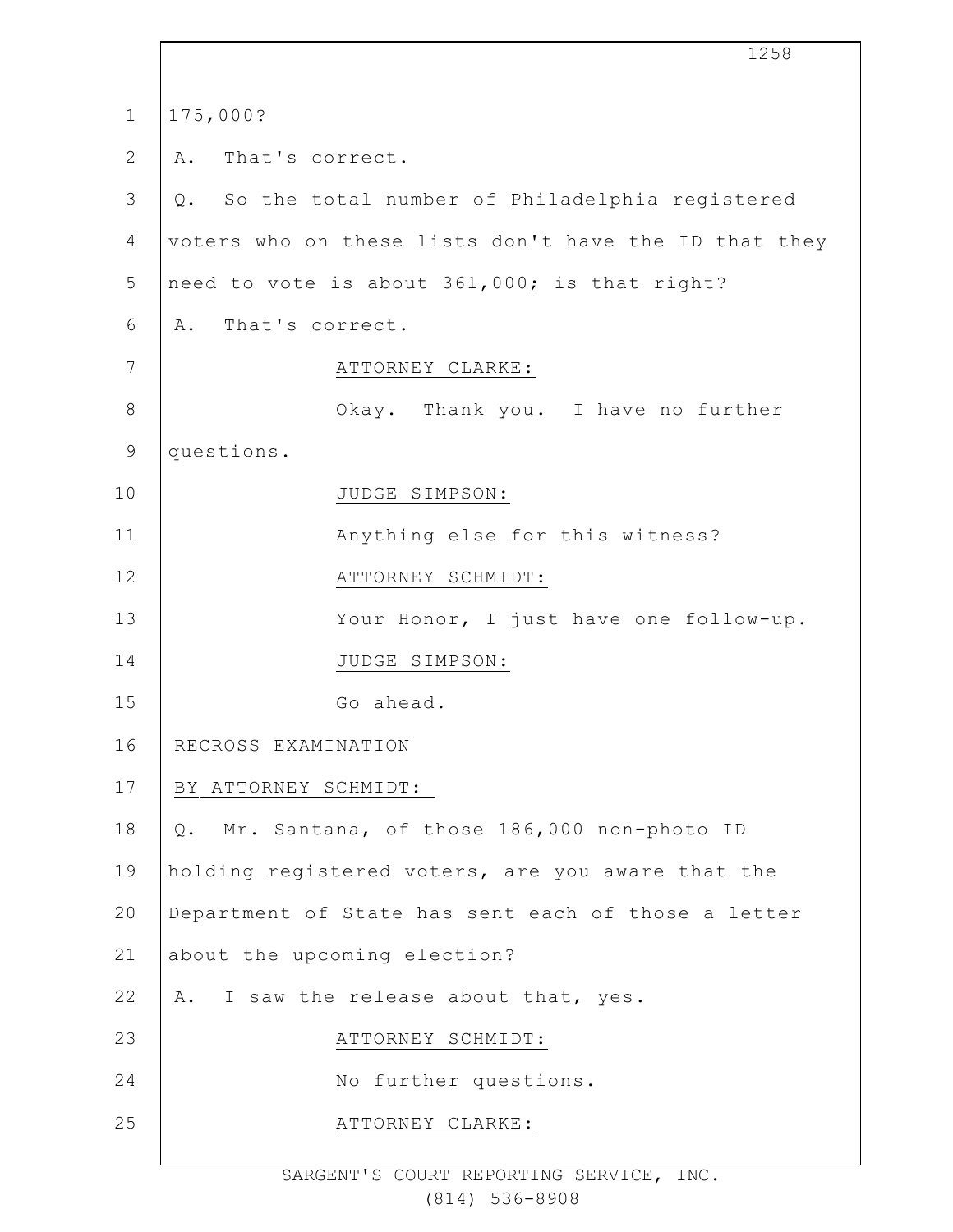|             |                    | 1259                                       |
|-------------|--------------------|--------------------------------------------|
| 1           |                    | No further questions, Your Honor.          |
| 2           |                    | JUDGE SIMPSON:                             |
| 3           |                    | Thanks for coming. You can go back to      |
| 4           | Philadelphia.      |                                            |
| 5           | A. Thanks.         |                                            |
| 6           |                    | JUDGE SIMPSON:                             |
| 7           |                    | Now would probably be a good time for a    |
| $\,8\,$     |                    | break unless there's some special request. |
| $\mathsf 9$ |                    | ATTORNEY CLARKE:                           |
| 10          |                    | No, Your Honor.                            |
| 11          |                    | JUDGE SIMPSON:                             |
| 12          |                    | There's one more witness?                  |
| 13          |                    | ATTORNEY GERSCH:                           |
| 14          |                    | Yes, Your Honor.                           |
| 15          |                    | JUDGE SIMPSON:                             |
| 16          |                    | All right. It's about five 'til 11:00.     |
| 17          |                    | We'll take a 30-minute break.              |
| 18          |                    | MR. TURNER:                                |
| 19          |                    | Commonwealth Court is now in recess.       |
| 20          | RECESS TAKEN       |                                            |
| 21          |                    | MR.<br>TURNER:                             |
| 22          |                    | Commonwealth Court is now in session.      |
| 23          | You may be seated. |                                            |
| 24          |                    | JUDGE SIMPSON:                             |
| 25          |                    | You may call your next witness.            |
|             |                    |                                            |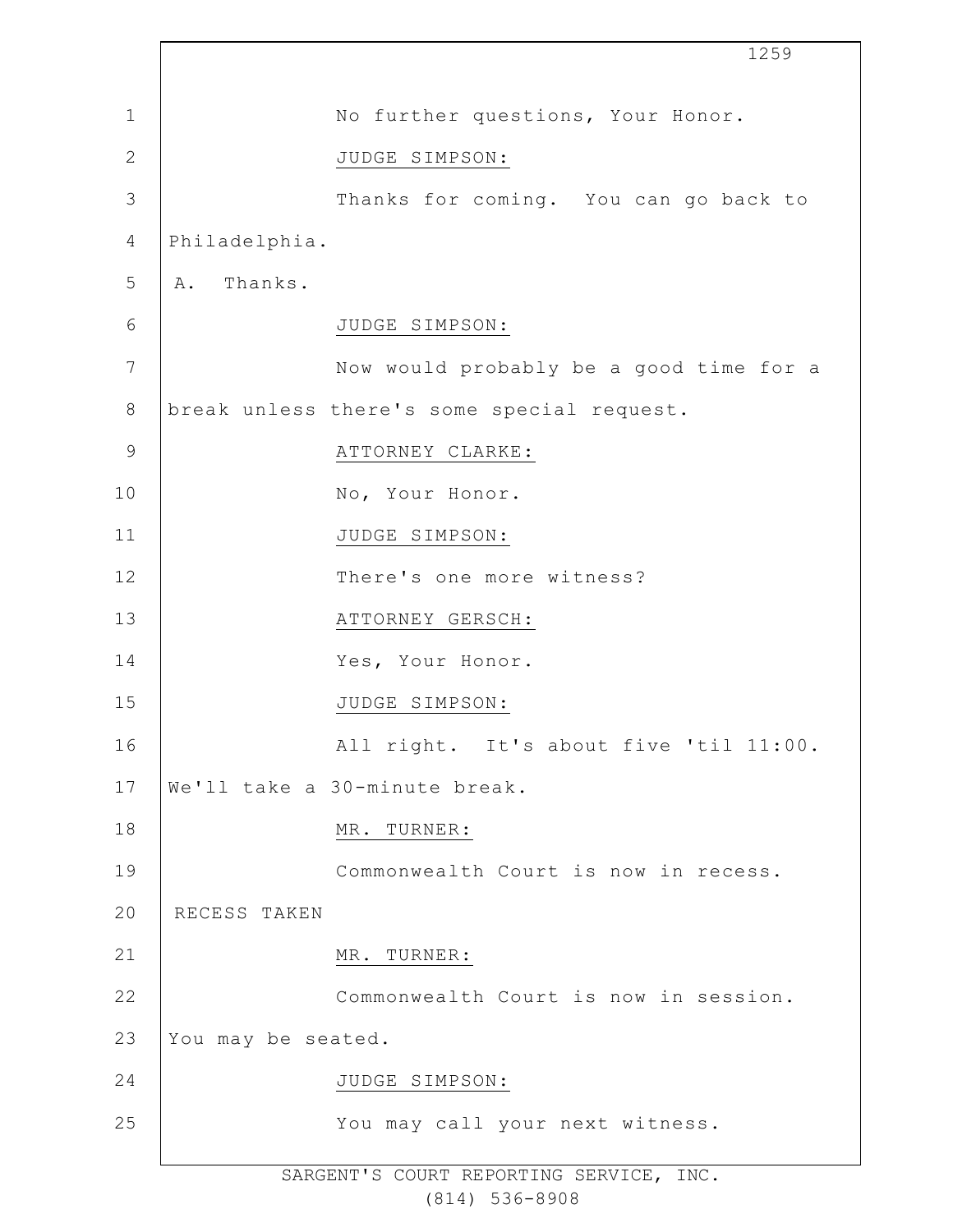|              | 1260                                                  |
|--------------|-------------------------------------------------------|
| $\mathbf{1}$ | ATTORNEY GERSCH:                                      |
| $\mathbf{2}$ | Before we call our next witness, we                   |
| 3            | would just like to offer into evidence the --- during |
| 4            | Mr. Marks' testimony, I had asked him if there was a  |
| 5            | list --- a written list of the exceptions. Mr. Marks  |
| 6            | indicated it was on the reverse side of Exhibit 30    |
| 7            | which I had shown him. I made a request in open       |
| $8\,$        | court for the reverse side. The Commonwealth has      |
| $\mathsf 9$  | just provided that to us and we'd like to offer that  |
| 10           | as Exhibit 48.                                        |
| 11           | (Petitioners' Exhibit 48 marked for                   |
| 12           | identification.)                                      |
| 13           | JUDGE SIMPSON:                                        |
| 14           | So this is going to be a separate                     |
| 15           | exhibit?                                              |
| 16           | ATTORNEY GERSCH:                                      |
| 17           | It will be a separate exhibit. It's                   |
| 18           | Exhibit 48 and that is the reverse side of Exhibit    |
| 19           | 30.                                                   |
| 20           | JUDGE SIMPSON:                                        |
| 21           | So you are offering that?                             |
| 22           | ATTORNEY GERSCH:                                      |
| 23           | Yes, Your Honor.                                      |
| 24           | JUDGE SIMPSON:                                        |
| 25           | Any objection?                                        |
|              |                                                       |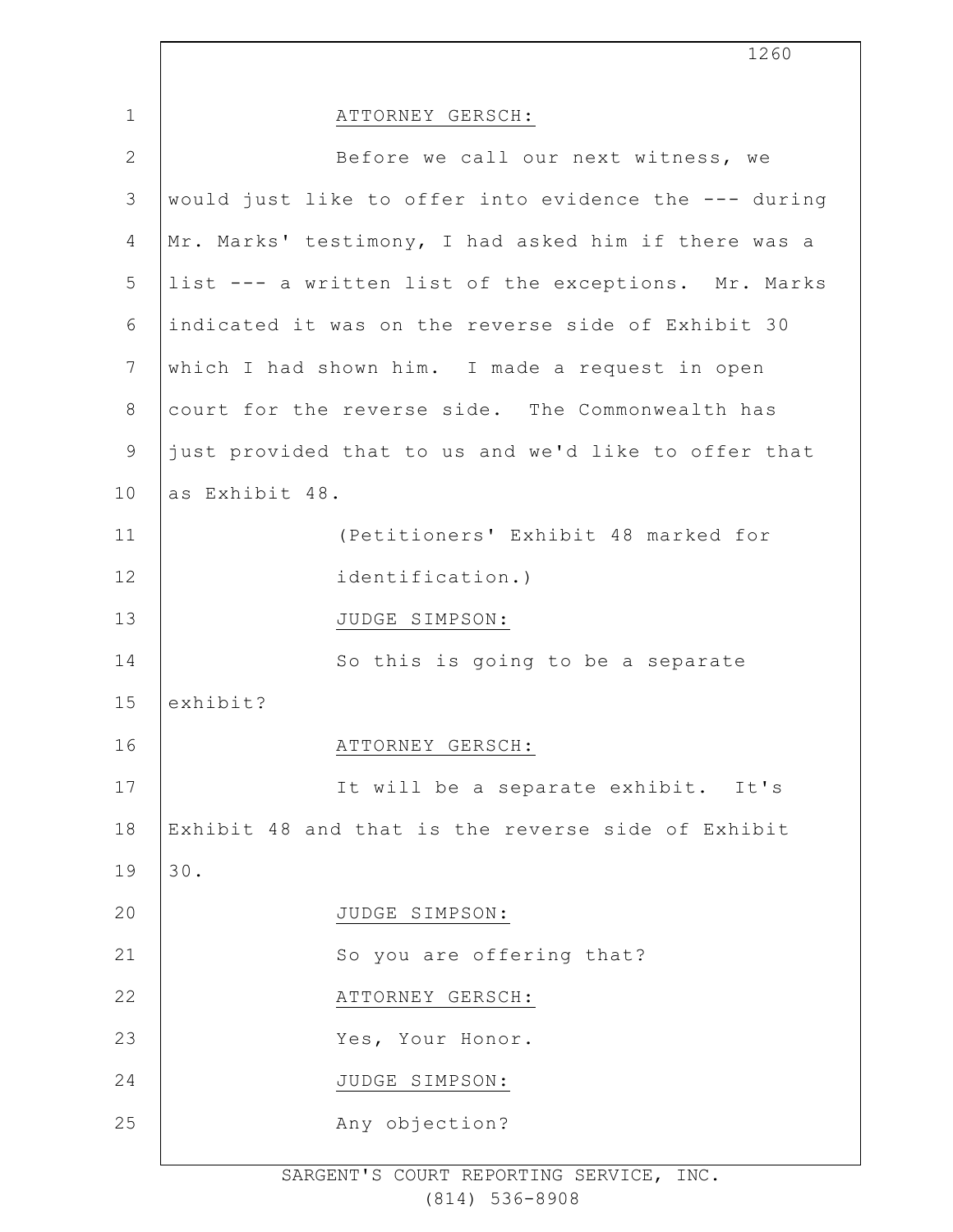|                | 1261                                               |
|----------------|----------------------------------------------------|
| $\mathbf{1}$   | ATTORNEY CAWLEY:                                   |
| $\mathbf{2}$   | No objection, Your Honor.                          |
| 3              | JUDGE SIMPSON:                                     |
| $\overline{4}$ | It's received. There was also ---                  |
| 5              | Exhibit 47 was identified during Ms. Thorne's      |
| 6              | testimony.                                         |
| 7              | ATTORNEY SCHNEIDER:                                |
| $\,8\,$        | Yes, Your Honor, we'd like to move that            |
| $\mathsf 9$    | into evidence.                                     |
| 10             | ATTORNEY CAWLEY:                                   |
| 11             | No objection.                                      |
| 12             | JUDGE SIMPSON:                                     |
| 13             | It's received.                                     |
| 14             | ATTORNEY CLARKE:                                   |
| 15             | The Petitioners call Doctor Lorraine C.            |
| 16             | Minnite.                                           |
| 17             | MR. TURNER:                                        |
| 18             | Please raise your right hand.                      |
| 19             |                                                    |
| 20             | LORRAINE C. MINNITE, PH.D., HAVING FIRST BEEN DULY |
| 21             | SWORN, TESTIFIED AS FOLLOWS:                       |
| 22             |                                                    |
| 23             | EXAMINATION ON QUALIFICATIONS                      |
| 24             | BY ATTORNEY CLARKE:                                |
| 25             | Good morning, Doctor Minnite.<br>Q.                |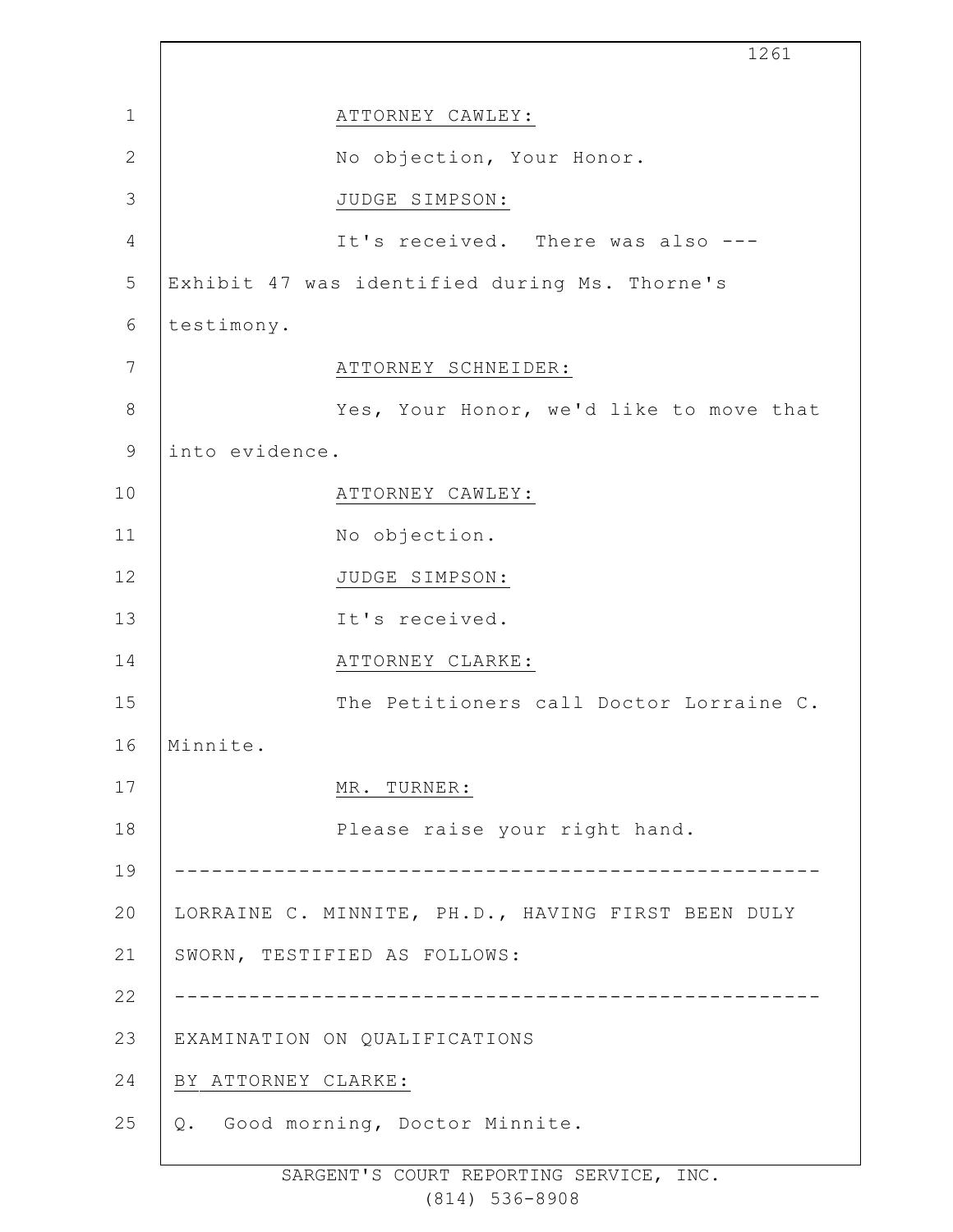|                | 1262                                                   |
|----------------|--------------------------------------------------------|
| $\mathbf 1$    | Good morning.<br>Α.                                    |
| $\mathbf{2}$   | Would you please state your full name for the<br>$Q$ . |
| 3              | record?                                                |
| $\overline{4}$ | My name is Lorraine Carol Minnite.<br>Α.               |
| 5              | Q. And what is your title?                             |
| 6              | I'm an associate professor in the Department of<br>Α.  |
| $7\phantom{.}$ | Public Policy at Rutgers Camden. I'm also the          |
| $\,8\,$        | director of undergraduate urban studies program        |
| $\mathsf 9$    | there.                                                 |
| 10             | ATTORNEY CLARKE:                                       |
| 11             | I would like to mark as Exhibit 49                     |
| 12             | Doctor Minnite's CV.                                   |
| 13             | (Petitioners' Exhibit 49 marked for                    |
| 14             | identification.)                                       |
| 15             | BY ATTORNEY CLARKE:                                    |
| 16             | Q. Doctor Minnite, I'm showing you what we marked      |
| 17             | as Exhibit 49. Can you identify it?                    |
| 18             | Yes, this is my current CV.<br>Α.                      |
| 19             | Now, I want to just take you through your<br>Q.        |
| 20             | experience. You received a Ph.D.?                      |
| 21             | Yes.<br>Α.                                             |
| 22             | And what was the Ph.D. in?<br>$Q$ .                    |
| 23             | Political science.<br>Α.                               |
| 24             | And where did receive it from?<br>$Q$ .                |
| 25             | The City University of New York.<br>Α.                 |
|                |                                                        |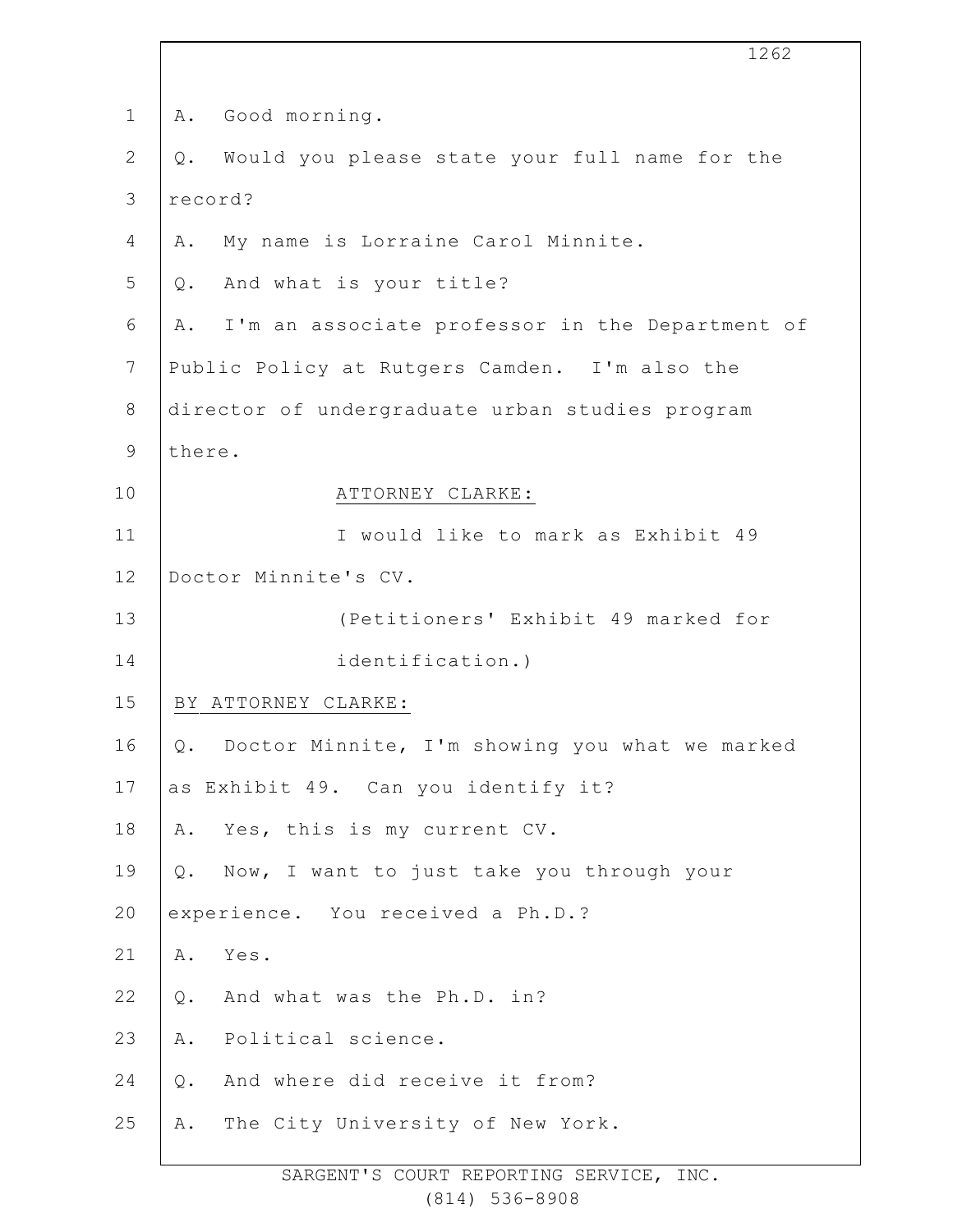| $\mathbf 1$     | And what was the dissertation topic that you<br>Q.     |
|-----------------|--------------------------------------------------------|
| $\mathbf{2}$    | pursued?                                               |
| $\mathfrak{Z}$  | My dissertation title is there on the CV and the<br>Α. |
| 4               | topic was about political representation and           |
| 5               | specifically a case study of redistricting in New      |
| 6               | York City.                                             |
| $7\phantom{.0}$ | Now, have you, since you received your Ph.D.,<br>Q.    |
| 8               | had a particular research focus?                       |
| $\mathsf 9$     | Yes.<br>Α.                                             |
| 10              | And what is that research focus?<br>Q.                 |
| 11              | That research focus is American elections, but<br>Α.   |
| 12              | specifically the incidence of voter fraud in American  |
| 13              | elections.                                             |
| 14              | Q. Okay. And have you had some publications on the     |
| 15              | topic of voter fraud in American elections?            |
| 16              | A. Yes.                                                |
| 17              | And if we could go to page five of your CV, I<br>Q.    |
| 18              | want to draw your attention to the last publication    |
| 19              | before the word journalism, Securing the Vote, An      |
| 20              | Analysis of Election Fraud. Can you describe that      |
| 21              | publication, what was the research question?           |
| 22              | The research question was looking at what the<br>Α.    |
| 23              | actual incidence of voter fraud was in American        |
| 24              | elections.                                             |
| 25              | And in doing that research --- well, strike<br>Q.      |

1263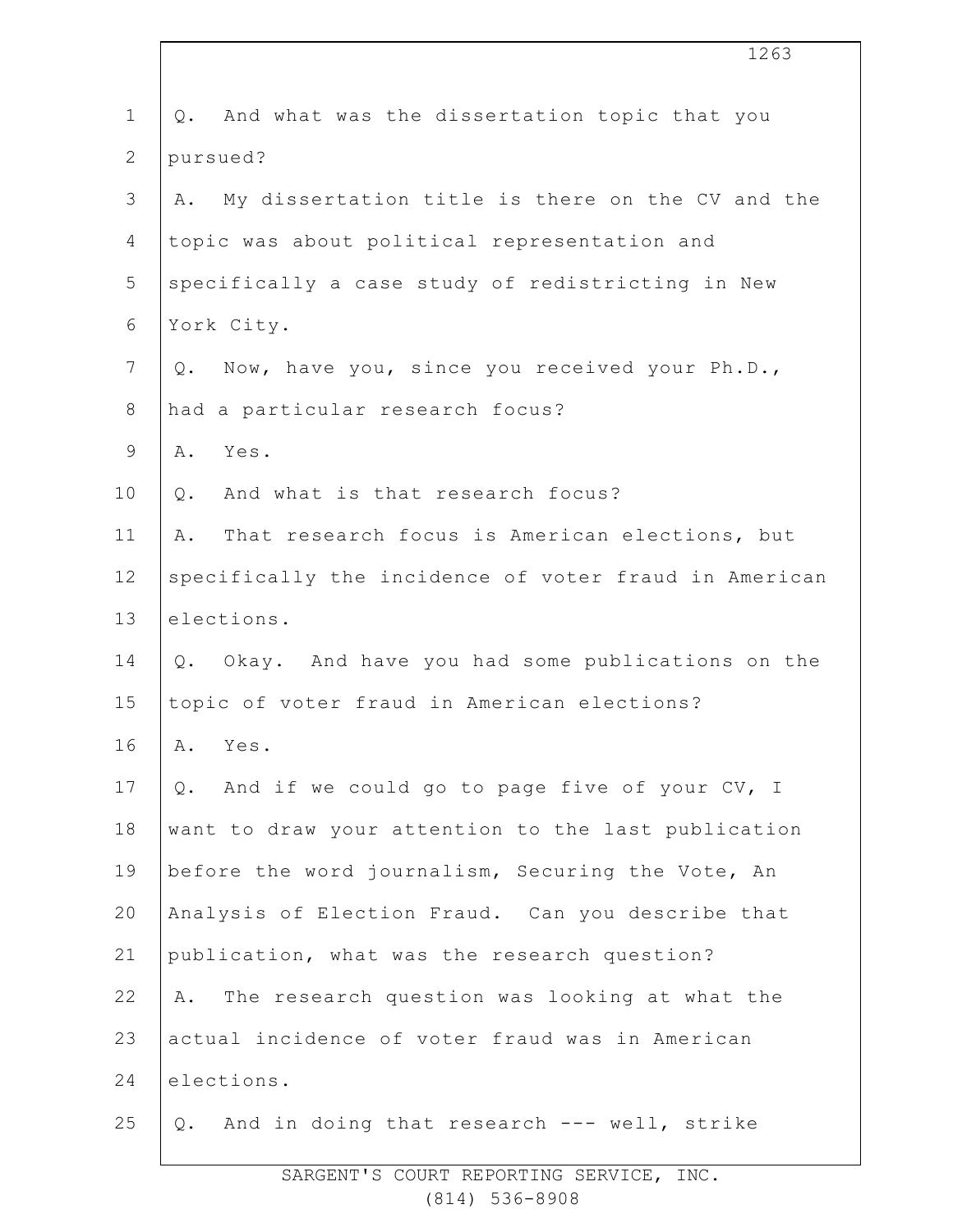1 that.

| $\overline{2}$ | And then I wanted to draw your attention to the       |
|----------------|-------------------------------------------------------|
| $\mathsf 3$    | point it talks about it being updated in 2007. What   |
| $\overline{4}$ | was that research?                                    |
| 5              | A. Well, the update there was because when that       |
| 6              | report was written, the Help America Vote Act was     |
| $\overline{7}$ | actually being debated and had just passed. So the    |
| $8\,$          | update was to take account of the fact that the Help  |
| $\mathsf 9$    | America Vote Act of 2002's federal law gave great     |
| 10             | incentives to the states to computerize their voter   |
| 11             | registration lists. And that actually had been one    |
| 12             | of the recommendations in the report. So updated the  |
| 13             | report to reflect the changes in the law.             |
| 14             | Now, I'm going to come back and ask you in more<br>Q. |
| 15             | detail about your findings. Right now I'm going to    |
| 16             | just walk throughout the research that you have done. |
| 17             | If you just go to the next publication up from the    |
| 18             | Securing the Vote, the Politics of Voter Fraud. What  |
| 19             | was the research question in that publication?        |
| 20             | The question there was, if voter fraud was so<br>Α.   |
| 21             | rare, as I had found in the first report, what        |
| 22             | explained the power of voter fraud allegations with   |
| 23             | respect to election reforms aimed at widening access  |
| 24             | to the ballot. And so that report sort of turned to   |
| 25             | more of an analysis of what was the nature of the     |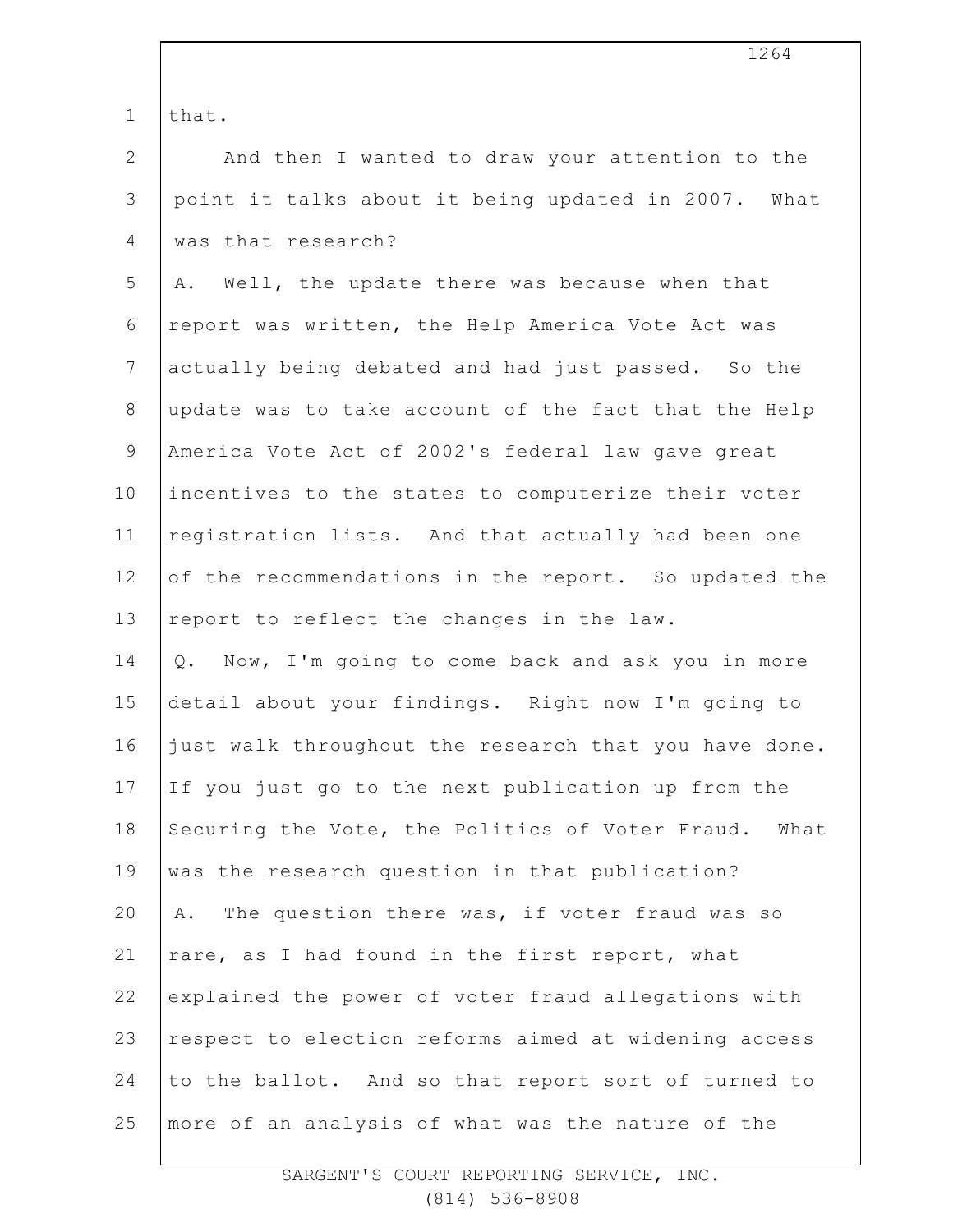| $\mathbf 1$    | allegations, how to classify them, tracing the way in |
|----------------|-------------------------------------------------------|
| $\mathbf{2}$   | which allegations, in fact, were --- you know, did    |
| $\mathfrak{Z}$ | not actually --- were not the same thing as actual    |
| 4              | voter fraud. So that's what that report focused on.   |
| 5              | Q. Okay. Again, we'll get to the substance of that    |
| 6              | once we talk through your qualifications. The next    |
| $\overline{7}$ | publication up, Election Day Registration, A Study of |
| $8\,$          | Voter Fraud Allegations and Findings on Voter Roll    |
| $\mathsf 9$    | Security. What was the research question in that      |
| 10             | publication?                                          |
| 11             | The research question there was again a focused<br>Α. |
| 12             | examination of data on what the incidence of voter    |
| 13             | fraud was at the time the six states that had         |
| 14             | election day registration.                            |
| 15             | Q. Okay. And then I'd like to go back to page         |
| 16             | three of this CV, under journal articles, the second  |
| 17             | item, Modeling Problems in the Voter ID Voter Turnout |
| 18             | Debate. What was the research question in that        |
| 19             | publication?                                          |
| 20             | At that time there had been no peer-reviewed<br>Α.    |
| 21             | published research, statistical research, that        |
| 22             | attempted to measure an impact of voter ID laws on    |
| 23             | turnout, and so that article noted that the findings  |
| 24             | of unpublished research were --- appeared to be very  |
| 25             | sensitive to statistical design. So the research      |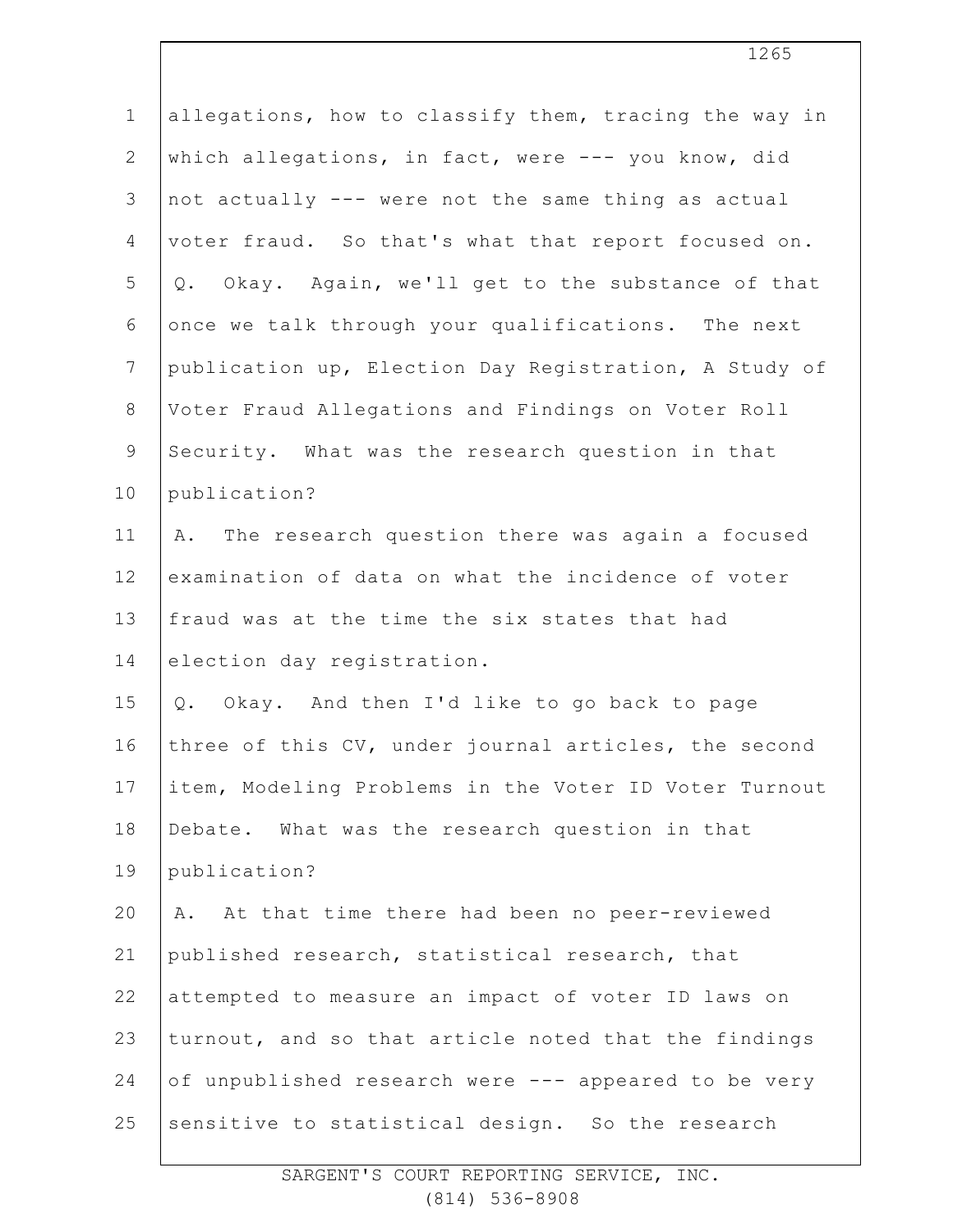| $\mathbf 1$    | question there was, are there problems with the       |
|----------------|-------------------------------------------------------|
| $\mathbf{2}$   | statistical research designs of the research that     |
| 3              | existed at that time. So that was kind of a           |
| 4              | technical paper about research design that was being  |
| 5              | used to try to detect an impact of voter ID laws on   |
| 6              | turnout.                                              |
| $7\phantom{.}$ | And since we're not going to go come back to<br>Q.    |
| $\,8\,$        | this particular one, what were the conclusions in     |
| $\overline{9}$ | that report?                                          |
| 10             | The basic conclusions were that the statistical<br>Α. |
| 11             | tools and the data that we have, we as meaning        |
| 12             | political scientists, that we have, that we use to    |
| 13             | study things like the impact of rules on behavior on  |
| 14             | turnout, that they were not --- at point they were    |
| 15             | not really sufficient to detect something that might  |
| 16             | be considered a marginal impact. So marginal meaning  |
| 17             | one, two, three percent, say suppressive effect of    |
| 18             | one particular rule, that the data that we typically  |
| 19             | use and the tools were not kind of up to the job at   |
| 20             | that point and that we recommended instead that what  |
| 21             | researchers should look at at this point were survey  |
| 22             | data on --- that attempted to measure how many people |
| 23             | don't have the ID. That that would be more useful to  |
| 24             | policymakers than the kind of statistical studies     |
| 25             | that were just beginning to be done, given the        |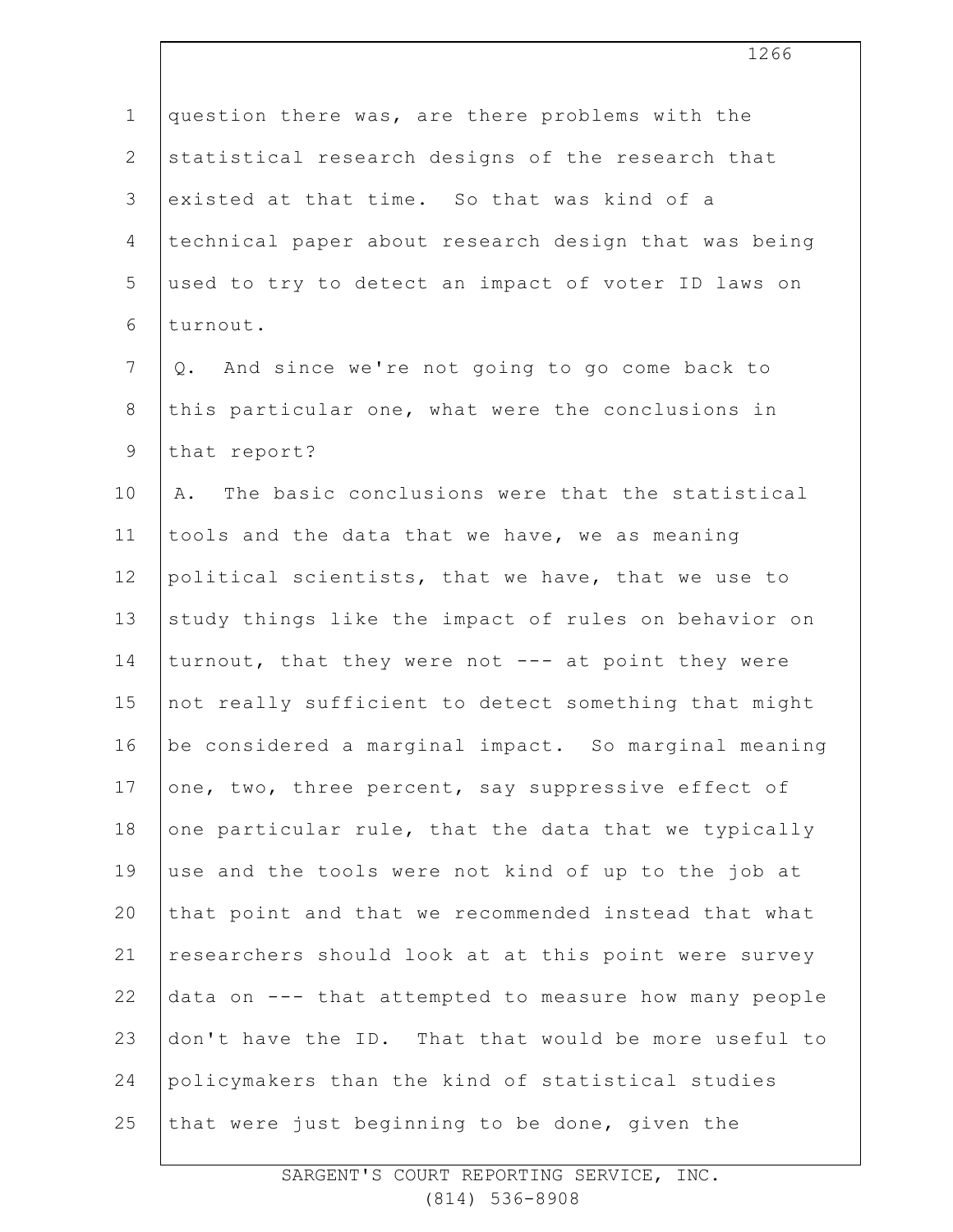| $\mathbf 1$    | newness of these laws and the problems with the kinds |
|----------------|-------------------------------------------------------|
| $\overline{2}$ | of data that we use, which in this case it referred   |
| 3              | to the current population survey data.                |
| 4              | Then I'd like you to go to the first item under<br>Q. |
| 5              | books, The Myth of Voter Fraud. Can you describe to   |
| 6              | us that book?                                         |
| $7\phantom{.}$ | A. Yes, that book is I guess you would say the        |
| $8\,$          | culmination of the research that I had done beginning |
| $\mathsf 9$    | after the 2000 presidential election. So it           |
| 10             | reflected almost ten years of research and            |
| 11             | incorporated the findings and the work from the other |
| 12             | studies you've asked me about. And that book,         |
| 13             | therefore, looks at, again, the question of the       |
| 14             | incidence of voter fraud. There really are sort of    |
| 15             | two parts, the incidence of voter fraud and the       |
| 16             | measurement of that, and then an explanation of the   |
| 17             | uses of voter fraud allegations and why those         |
| 18             | allegations have merit --- not merit, but why they    |
| 19             | have influence in the public policy debate on         |
| 20             | election reform.                                      |
| 21             | Now, the book was published by the Cornell<br>$Q$ .   |
| 22             | University Press. Is there something significant      |
| 23             | about the fact that it was published by Cornell       |
| 24             | University?                                           |
| 25             | Well, as academics we strive to publish in<br>Α.      |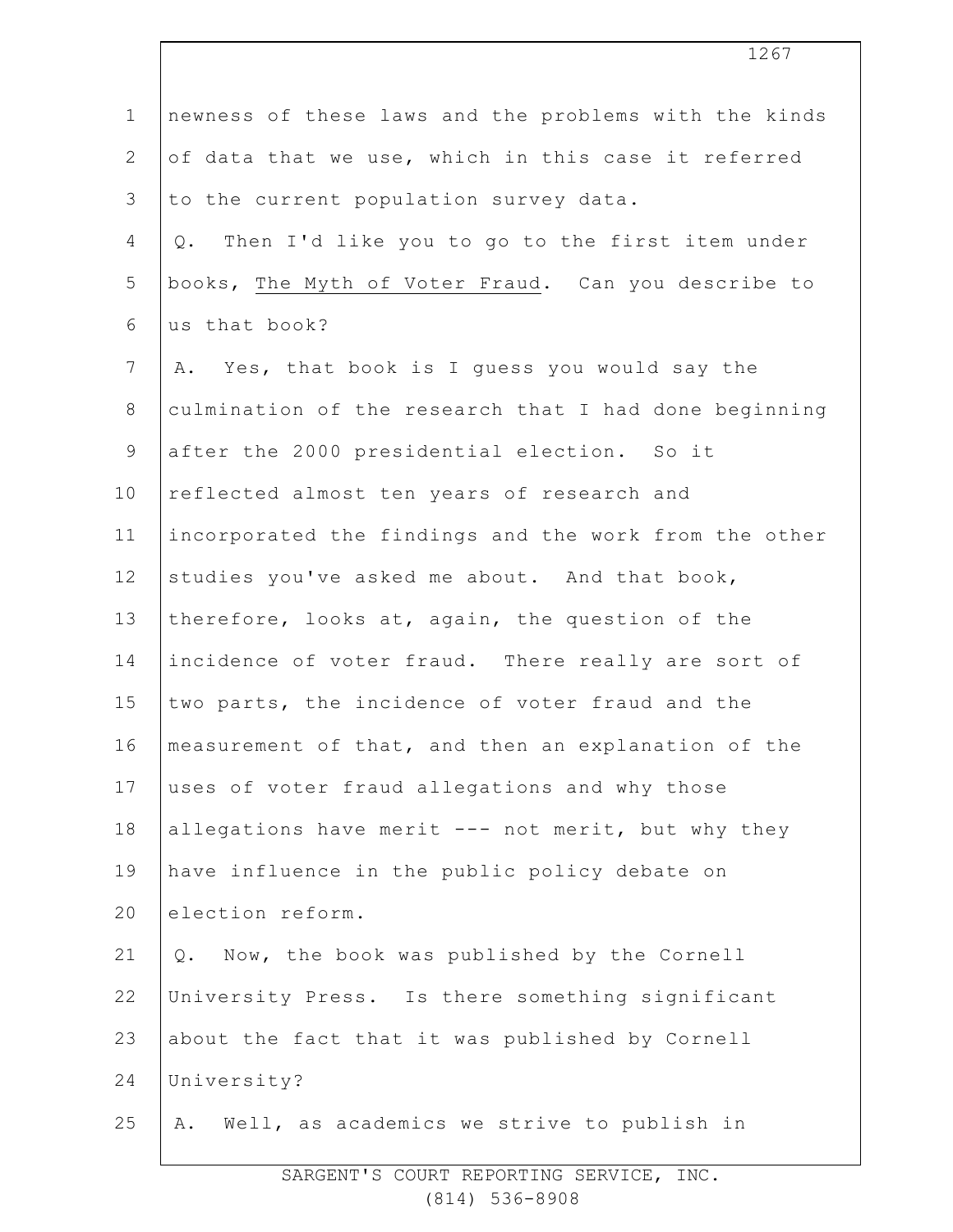| $\mathbf 1$     | university presses because there's a peer-review      |
|-----------------|-------------------------------------------------------|
| $\mathbf{2}$    | process involved. So a book is peer-reviewed before   |
| $\mathfrak{Z}$  | it's accepted for publication. And there's also ---   |
| 4               | in this case Cornell has an internal peer-review      |
| 5               | board that also reviewed the peer-reviews that came   |
| 6               | in. So it's a mark of quality of the book in the      |
| $7\phantom{.0}$ | academic community when it's published by a           |
| $\,8\,$         | university press.                                     |
| $\mathsf 9$     | Q. Because it's been peer-reviewed?                   |
| 10              | Exactly.<br>Α.                                        |
| 11              | Now, have you also provided testimony on the<br>$Q$ . |
| 12              | issue of voter fraud?                                 |
| 13              | A. Yes.                                               |
| 14              | Q. And if we could look in your --- one of the ---    |
| 15              | I'm now looking at your report and one of the cases   |
| 16              | that you have referred to is Jones versus Deininger.  |
| 17              | Can you just describe for the Court what your         |
| 18              | involvement with the case Jones --- well, what the    |
| 19              | case is and what your involvement is?                 |
| 20              | JUDGE SIMPSON:                                        |
| 21              | What page are you looking at?                         |
| 22              | ATTORNEY CLARKE:                                      |
| 23              | Your Honor, I am looking at the report                |
| 24              | which I can mark right now.                           |
| 25              | (Petitioners' Exhibit 50 marked for                   |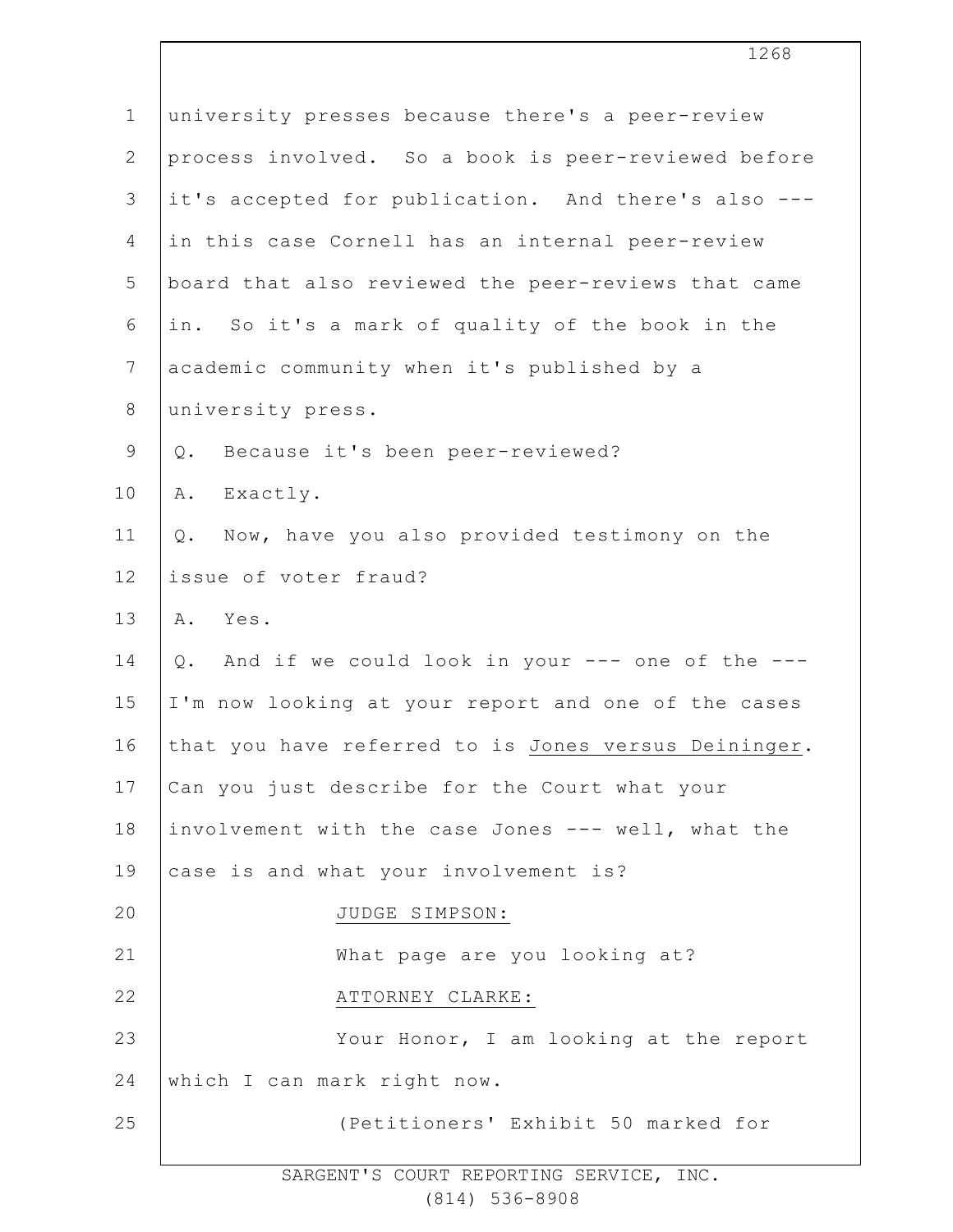|                | 1269                                                   |
|----------------|--------------------------------------------------------|
| $\mathbf 1$    | identification.)                                       |
| $\mathbf{2}$   | JUDGE SIMPSON:                                         |
| 3              | And what page are we looking at?                       |
| 4              | ATTORNEY CLARKE:                                       |
| 5              | On page one of your report --- so for                  |
| 6              | the record, we've just marked as Exhibit 50 an expert  |
| $\overline{7}$ | report prepared by Doctor Minnite.                     |
| $8\,$          | BY ATTORNEY CLARKE:                                    |
| 9              | Q. On page one of your report, Doctor Minnite, you     |
| 10             | refer to testimony that you've provided --- or that    |
| 11             | you provided in the case Jones versus Deininger. Do    |
| 12             | you see that?                                          |
| 13             | A. Yes.                                                |
| 14             | Q. And what was the issue in Jones versus              |
| 15             | Deininger?                                             |
| 16             | That case involves a challenge under the Voting<br>Α.  |
| 17             | Rights Act to Wisconsin's new voter ID law.            |
| 18             | And you provided an expert report in that case?<br>Q.  |
| 19             | Α.<br>Yes.                                             |
| 20             | Now, why is that not on your CV?<br>$Q$ .              |
| 21             | I didn't put it there because I haven't actually<br>Α. |
| 22             | testified at the hearing. I provided the expert        |
| 23             | report and there was a little bit of confusion on my   |
| 24             | part about whether I should put it on or not. And so   |
| 25             | being aware of all of the kinds of inflated things     |

 $\Gamma$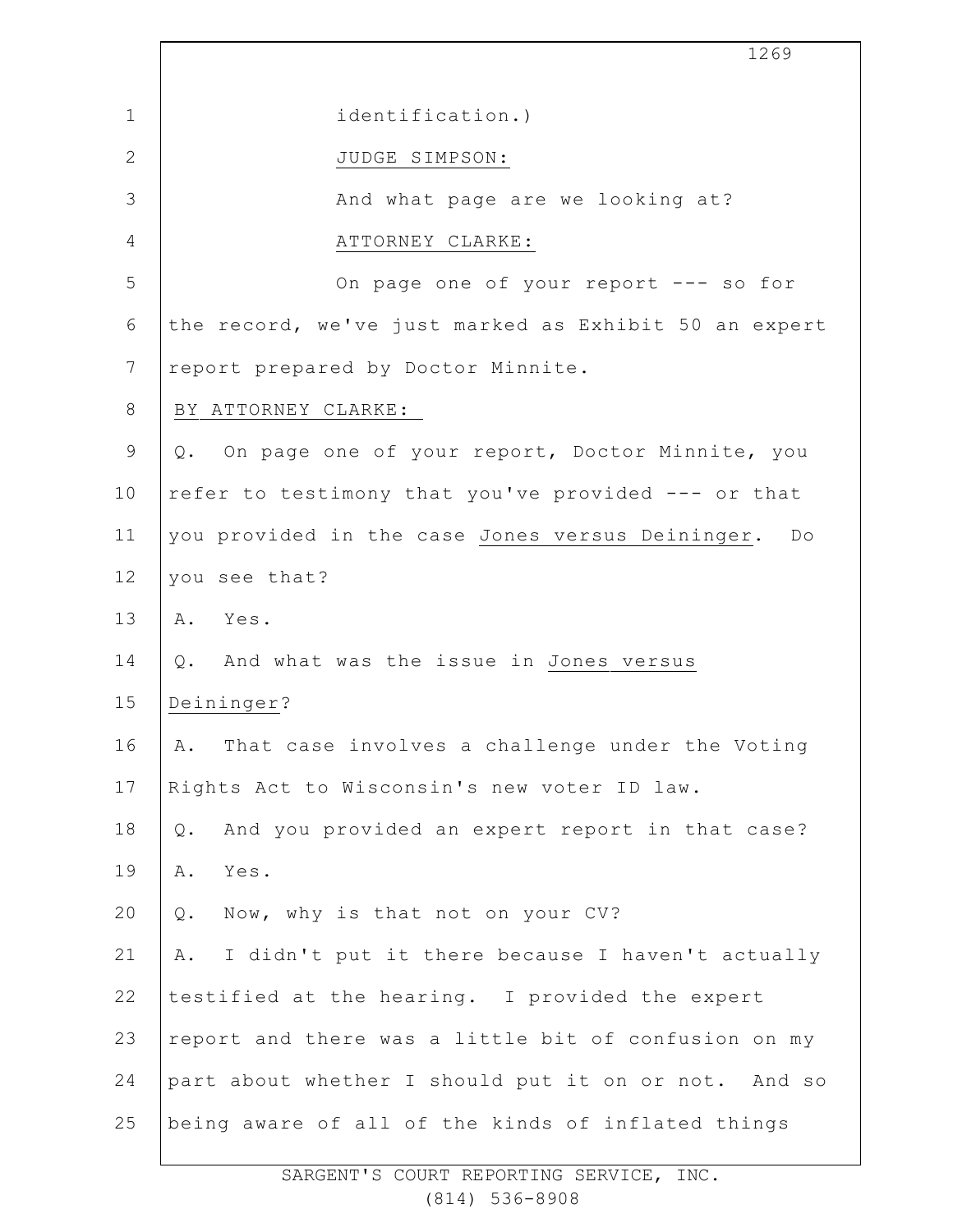| $\mathbf 1$    | people sometimes put on their CVs, I want to be very   |
|----------------|--------------------------------------------------------|
| $\overline{2}$ | cautious. So I didn't actually list it because I       |
| 3              | haven't testified in person, but I have provided the   |
| 4              | expert report.                                         |
| 5              | Q. And what was in general the subject of the          |
| 6              | expert report that you provided in that case?          |
| $\overline{7}$ | It was a question again about the incidence of<br>Α.   |
| $8\,$          | voter fraud.                                           |
| $\mathsf 9$    | Q. In a particular area?                               |
| 10             | Well, it incorporated the findings from my book,<br>Α. |
| 11             | as much of this report does, and it also highlighted   |
| 12             | one of the case studies in the book where I did, I     |
| 13             | guess you would say, extra research on voter fraud in  |
| 14             | Milwaukee and Wisconsin. So it was talking about       |
| 15             | Wisconsin specifically that way.                       |
| 16             | Now, had you also been qualified $---$ you were<br>Q.  |
| 17             | qualified as an expert in a case, the Democratic       |
| 18             | National Committee versus the Republican National      |
| 19             | Committee?                                             |
| 20             | Yes.<br>Α.                                             |
| 21             | Q. And I will just point you to page one of your       |
| 22             | report, paragraph one. What was the issue in that      |
| 23             | case?                                                  |
| 24             | The issue in that case was a consent agreement<br>Α.   |
| 25             | between the Democratic party and the Republican party  |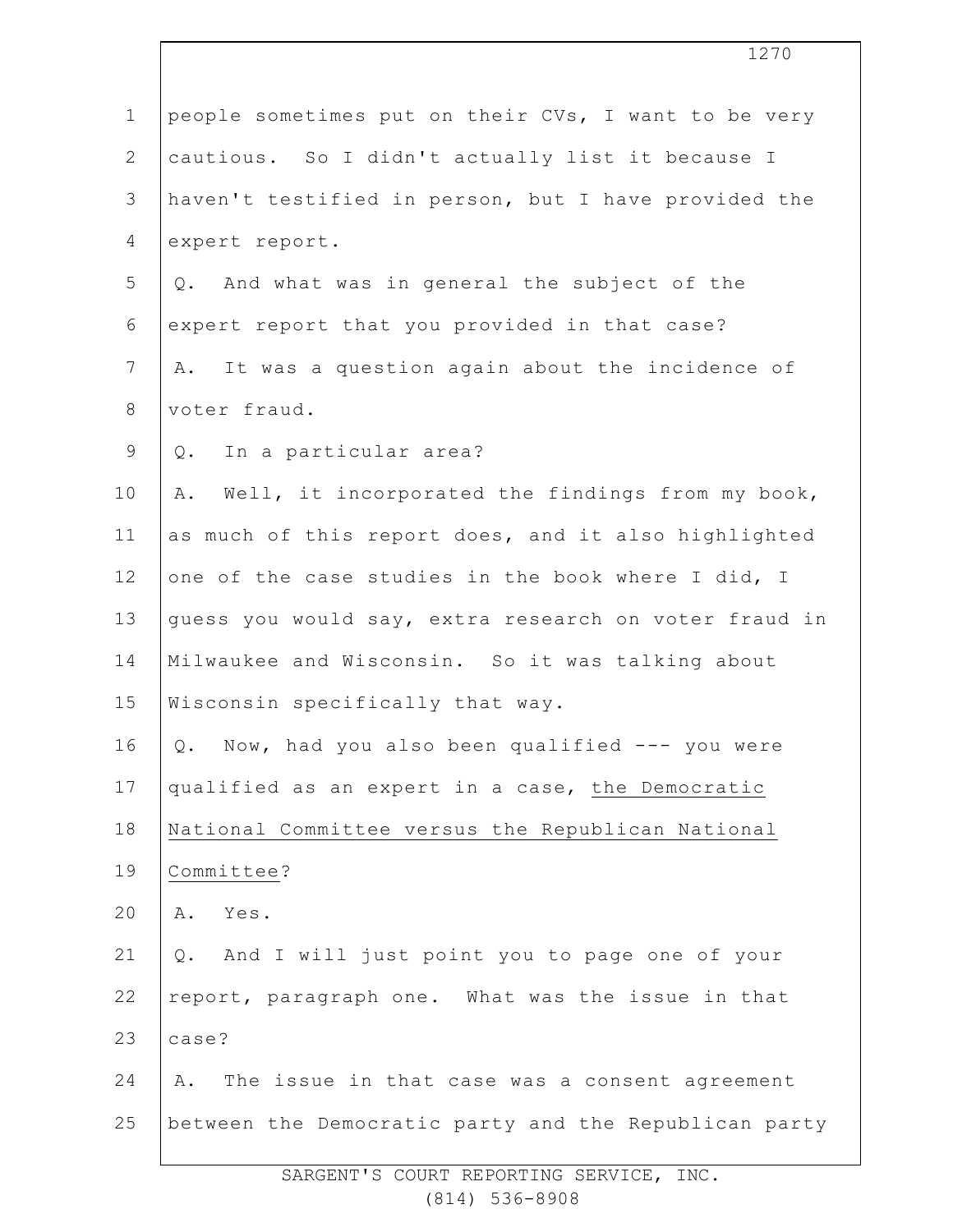|                | 1271                                                  |
|----------------|-------------------------------------------------------|
| $\mathbf 1$    | here, and that is overseen by federal court in New    |
| $\mathbf{2}$   | Jersey. And the Republican party went into court to   |
| 3              | ask to be released of that consent decree, so that    |
| 4              | was the litigation.                                   |
| 5              | Q. What was the nature of your testimony in that      |
| 6              | case?                                                 |
| $\overline{7}$ | Well, one of the claims that was being made by<br>Α.  |
| 8              | the Republican party was that they needed to have     |
| $\mathsf 9$    | poll watchers at the poles to observe for fraud. So   |
| 10             | the question to me was, is that a reasonable concern, |
| 11             | what does your research on voter fraud say about the  |
| 12             | incidence of voter fraud.                             |
| 13             | Q. And for that testimony did you do additional       |
| 14             | research or did you draw on the research that you had |
| 15             | already done?                                         |
| 16             | It was all drawn on the research that I had<br>Α.     |
| 17             | already done.                                         |
| 18             | And then you also testified in a case called<br>Q.    |
| 19             | ACORN versus Bysiewicz?                               |
| 20             | Bysiewicz (corrects pronunciation).<br>Α.             |
| 21             | Bysiewicz. And that again is testimony that's<br>Q.   |
| 22             | referred to on page one of your report. What was the  |
| 23             | issue in that case?                                   |
| 24             | The issue in that case was that Plaintiffs were<br>Α. |
| 25             | suing the State of Connecticut over their voter       |
|                |                                                       |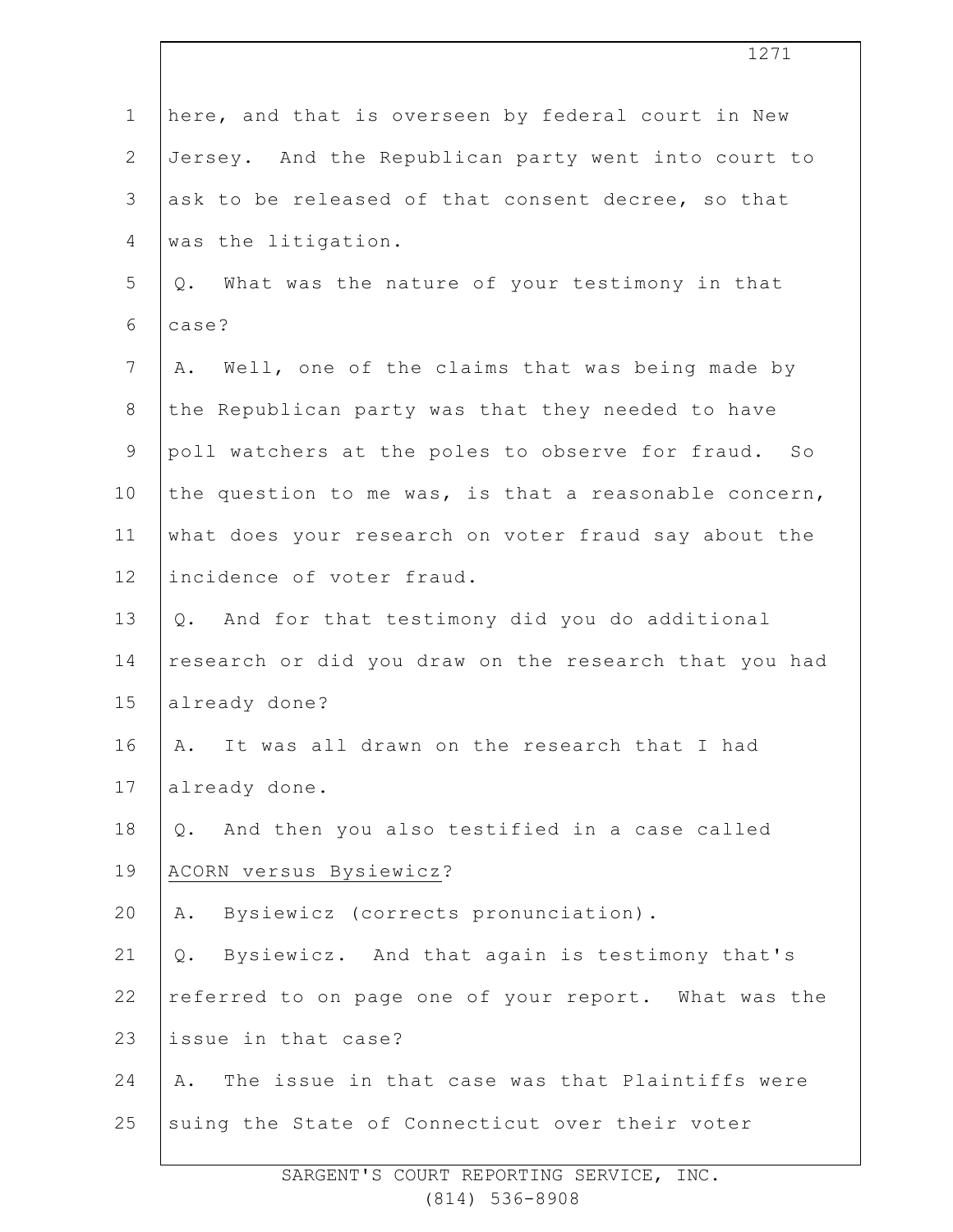| $\mathbf 1$    | registration deadline cutoff, which when the trial    |
|----------------|-------------------------------------------------------|
| $\mathbf{2}$   | began was 15 days. And they were arguing violations   |
| 3              | of equal protection with that deadline. And so the    |
| 4              | case --- the question to me again was around the      |
| 5              | incidence of voter fraud, because the argument was    |
| 6              | that the deadline was necessary so that election      |
| $7\phantom{.}$ | workers could check all the records and so forth and  |
| $8\,$          | they had to prevent fraud. They needed the deadline   |
| $\mathsf 9$    | to prevent fraud, so again, the question was what     |
| 10             | does the research say about the incidence of voter    |
| 11             | fraud.                                                |
| 12             | Now, have you also testified before Congress?<br>Q.   |
| 13             | Yes.<br>Α.                                            |
| 14             | And if you would take a look at --- and if you<br>Q.  |
| 15             | would take a look at page eight of your CV, you see   |
| 16             | where --- four items up from the research grants ---. |
| 17             | JUDGE SIMPSON:                                        |
| 18             | Are we on the CV now?                                 |
| 19             | ATTORNEY CLARKE:                                      |
| 20             | Yes.                                                  |
| 21             | JUDGE SIMPSON:                                        |
| 22             | I'm sorry. I was still on the report.                 |
| 23             | ATTORNEY CLARKE:                                      |
| 24             | Sorry, Your Honor. We are on page                     |
| 25             | eight. If you could keep scrolling down. Okay.        |
|                |                                                       |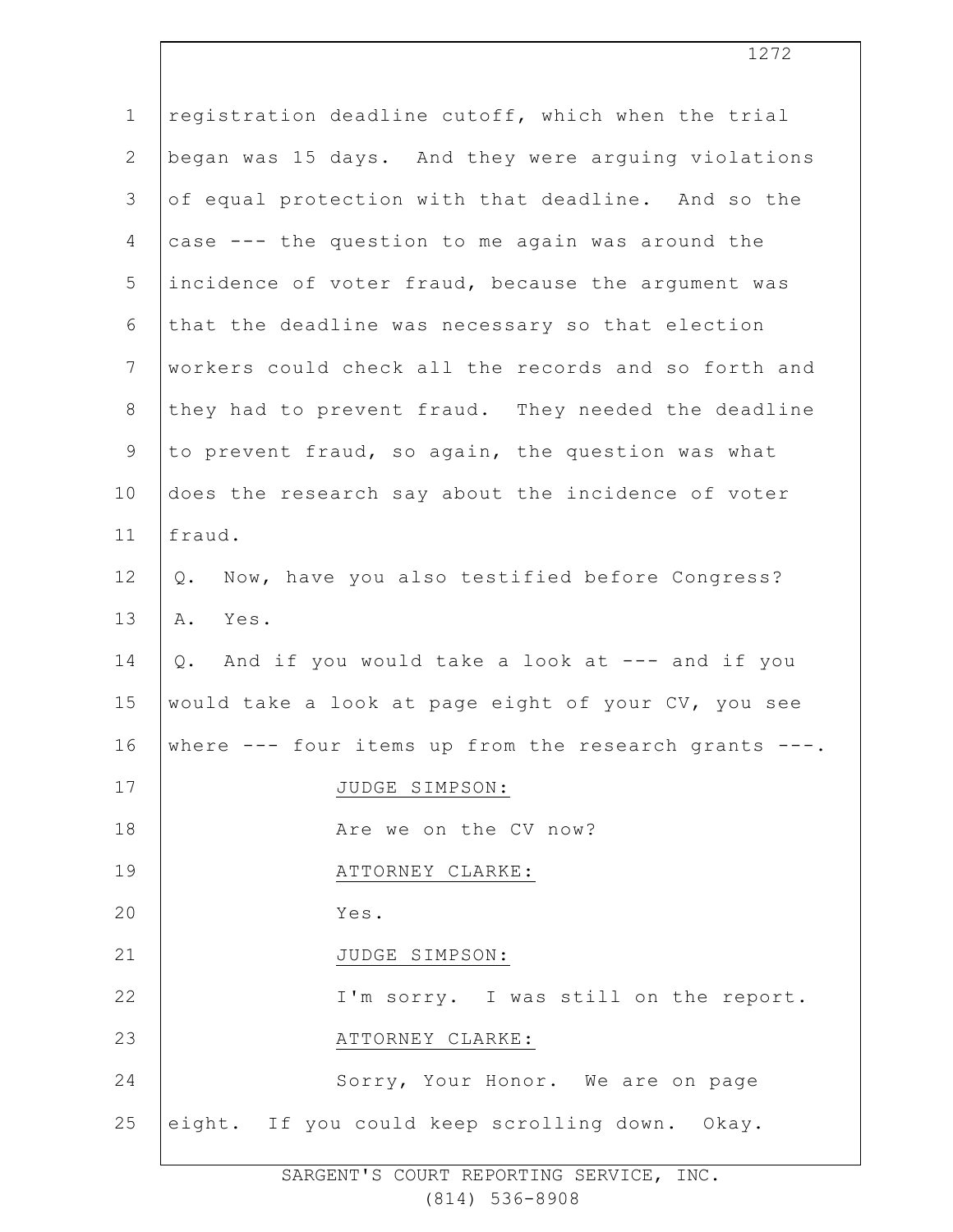|                | 1273                                                   |
|----------------|--------------------------------------------------------|
| $\mathbf{1}$   | BY ATTORNEY CLARKE:                                    |
| $\mathbf{2}$   | This must be printed out differently than mine.<br>Q.  |
| 3              | But anyway, at the top of page nine we have a          |
| 4              | reference to U.S. Senate Committee on Rules and        |
| 5              | Administration?                                        |
| 6              | A. Yes.                                                |
| $7\phantom{.}$ | Q. What was the nature of the testimony that you       |
| $8\,$          | gave before the Senate?                                |
| $\mathsf 9$    | A. Well, that item there refers to written             |
| 10             | testimony. So in that case I submitted only written    |
| 11             | testimony. I didn't appear before the Senate           |
| 12             | Committee. And the nature, again, was the question     |
| 13             | of voter fraud and the uses of voter fraud             |
| 14             | allegations to suppress voting.                        |
| 15             | And did you do additional research to prepare<br>$Q$ . |
| 16             | that testimony?                                        |
| 17             | A. No. I mean, it was all based on again the           |
| 18             | research I was doing and continuing to do that         |
| 19             | resulted in the publication of my book.                |
| 20             | And immediately under the reference to the<br>Q.       |
| 21             | Senate testimony there's a reference to House          |
| 22             | testimony --- testimony before a committee of the      |
| 23             | House of Representatives. What was the nature of       |
| 24             | that testimony?                                        |
| 25             | That testimony was very similar to the testimony<br>Α. |
|                |                                                        |

 $\overline{\phantom{a}}$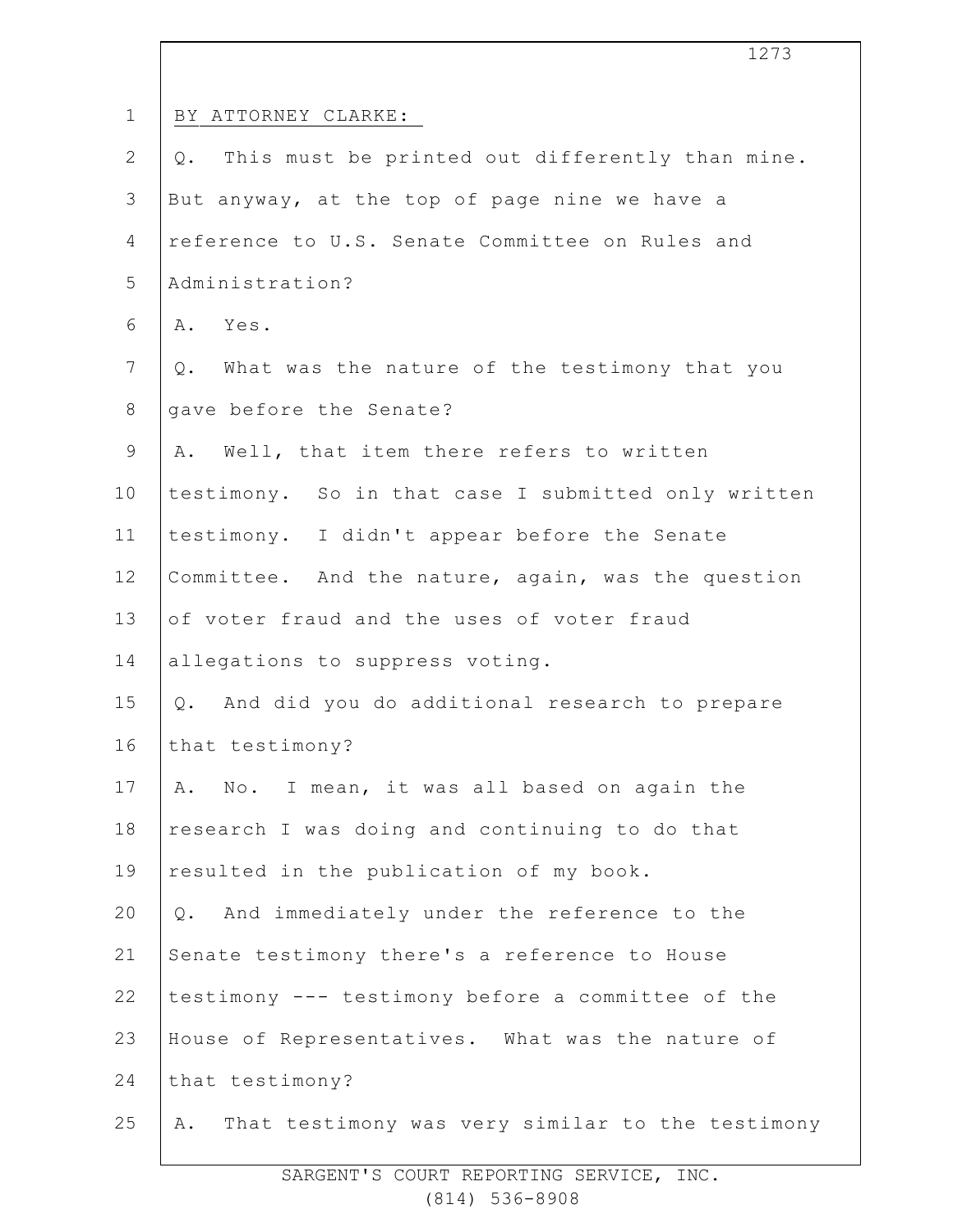| $\mathbf 1$    | before the Senate committee, so it was on the same    |
|----------------|-------------------------------------------------------|
| $\mathbf{2}$   | question, same subject and drawing on the same        |
| $\mathfrak{Z}$ | materials. In that case I did testify in person in    |
| 4              | front of that subcommittee.                           |
| 5              | Q. Now, in addition to your writing, Doctor           |
| 6              | Minnite, you also teach courses?                      |
| 7              | Yes.<br>Α.                                            |
| $8\,$          | And are there any courses that you teach that<br>Q.   |
| $\mathsf 9$    | incorporate the subject matter of the research that   |
| 10             | you've done on voter fraud?                           |
| 11             | Yes, for a number of years I taught a senior<br>Α.    |
| 12             | thesis writing seminar, which was a two semester      |
| 13             | seminar for seniors in political science, and I used  |
| 14             | the academic debates on voter fraud in the 19th       |
| 15             | century to try the teach the students about what an   |
| 16             | academic debate is, because it's particularly useful  |
| 17             | in the way that it unfolded in the journals and in    |
| 18             | the materials that academics produced back and forth  |
| 19             | about the question of voter fraud. So we use that     |
| 20             | and they read a lot of --- a lot --- they read a      |
| 21             | number of articles and excerpts from books about that |
| 22             | debate.                                               |
| 23             | I'd like to ask you about one more item on your<br>Q. |
| 24             | CV, which is page ten, under consultantships.         |
| 25             | There's a reference to the New York City Charter      |
|                |                                                       |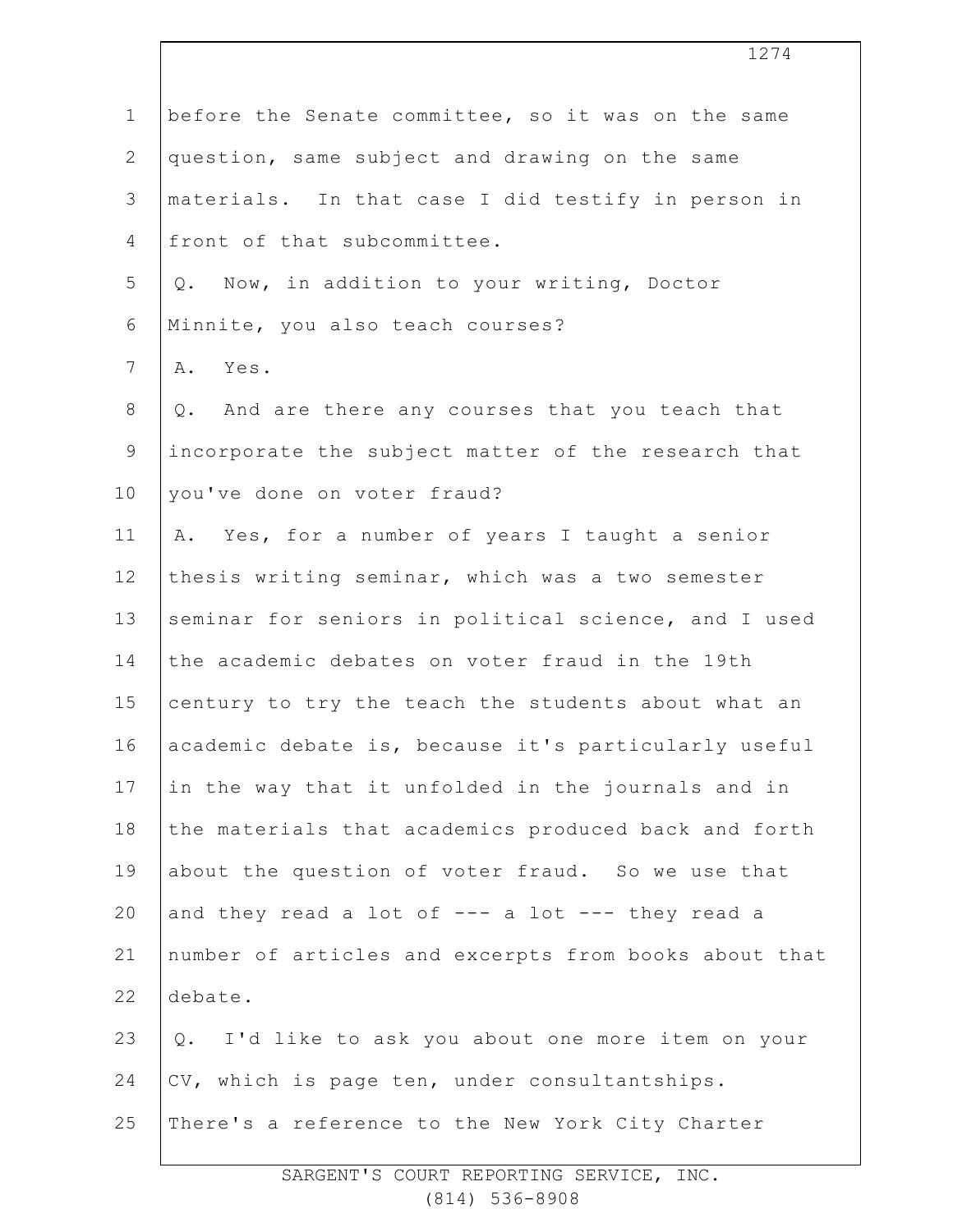|                | 1275                                                   |
|----------------|--------------------------------------------------------|
| $\mathbf 1$    | Commission Revision Commission. Now, were you          |
| $\mathbf{2}$   | invited to testify before the Charter Revision         |
| 3              | Commission?                                            |
| 4              | Yes.<br>Α.                                             |
| 5              | And could you explain what that was?<br>Q.             |
| 6              | Yes, Mayor Bloomberg convened that commission to<br>Α. |
| $\overline{7}$ | look at features of the city charter. Some of them     |
| 8              | dealt with elections, and the commission asked me to   |
| $\mathsf 9$    | prepare a white paper report on how to think about     |
| 10             | voter participation and how to think about the         |
| 11             | connection between the rules that organize and         |
| 12             | regulate elections and voter participation.            |
| 13             | Q. And just so I understand, were there any ---        |
| 14             | what was the connection between the rules and voter    |
| 15             | participation in general?                              |
| 16             | A. Well, in general, they bear very much on voter      |
| 17             | participation. So we could summarize the history of    |
| 18             | struggles for the right to vote in terms of changing   |
| 19             | the rules that make it easier to provide wide access   |
| 20             | to the ballot.                                         |
| 21             | And when you were providing information to the<br>Q.   |
| 22             | commission, were there types of rules that prevented   |
| 23             | people from voting?                                    |
| 24             | Well, Mayor Bloomberg had a particular interest<br>Α.  |
| 25             | in non-partisan elections, so some of what I           |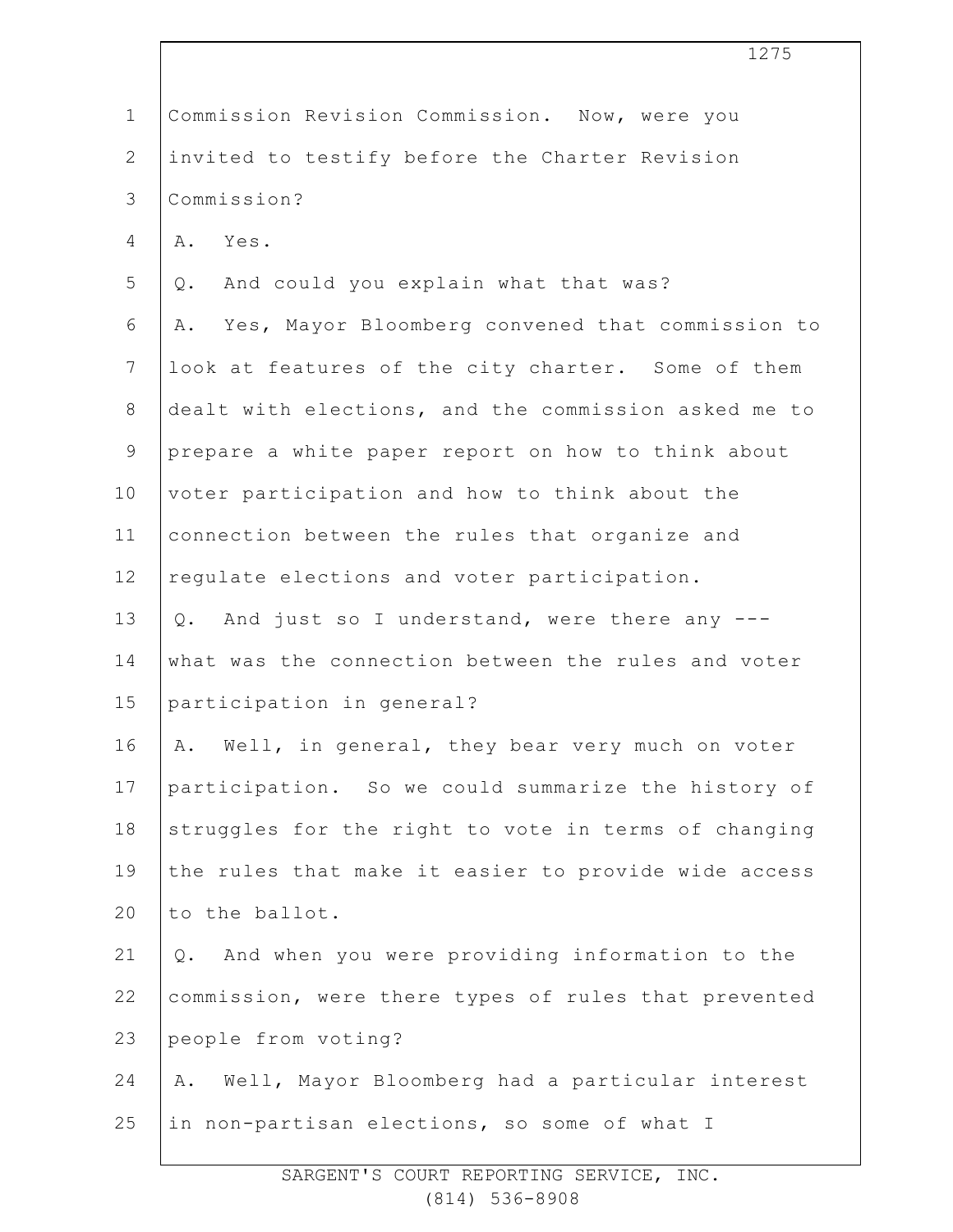| $\mathbf 1$     | discussed in that paper dealt with that. So           |
|-----------------|-------------------------------------------------------|
| $\mathbf{2}$    | non-partisan elections really again --- you can think |
| 3               | of a set of rules that organize how candidates are    |
| $\overline{4}$  | presented to voters, what kinds of choices they have, |
| 5               | what kinds of mobilizing vehicles might be involved   |
| 6               | in organizing voters into the electorate under        |
| $7\phantom{.0}$ | non-partisan elections versus partisan elections.     |
| $\,8\,$         | And did you reach any general conclusions in<br>Q.    |
| $\mathsf 9$     | that paper about the nature of administrative hurdles |
| 10              | and the affect of administrative hurdles on people's  |
| 11              | participation in the election?                        |
| 12              | Yes, the framework that is accepted I think is<br>Α.  |
| 13              | probably a consensus among scholars, for looking at   |
| 14              | the impact of rules on turnout reflects a kind of     |
| 15              | cross benefit approach. And so when you say hurdles,  |
| 16              | we would think of them in terms of cost to voters,    |
| 17              | things that voters have to do in order to participate |
| 18              | in elections. And given that generally                |
| 19              | qualifications are simple, to be a citizen you have   |
| 20              | to reside where you say you reside, you have to be 18 |
| 21              | years old and so forth, the rules then --- the        |
| 22              | bureaucratic rules for administering elections can    |
| 23              | get in the way of people being able to exercise their |
| 24              | vote. So that's the framework that I have in all of   |
| 25              | my work and it was also in this paper. Although this  |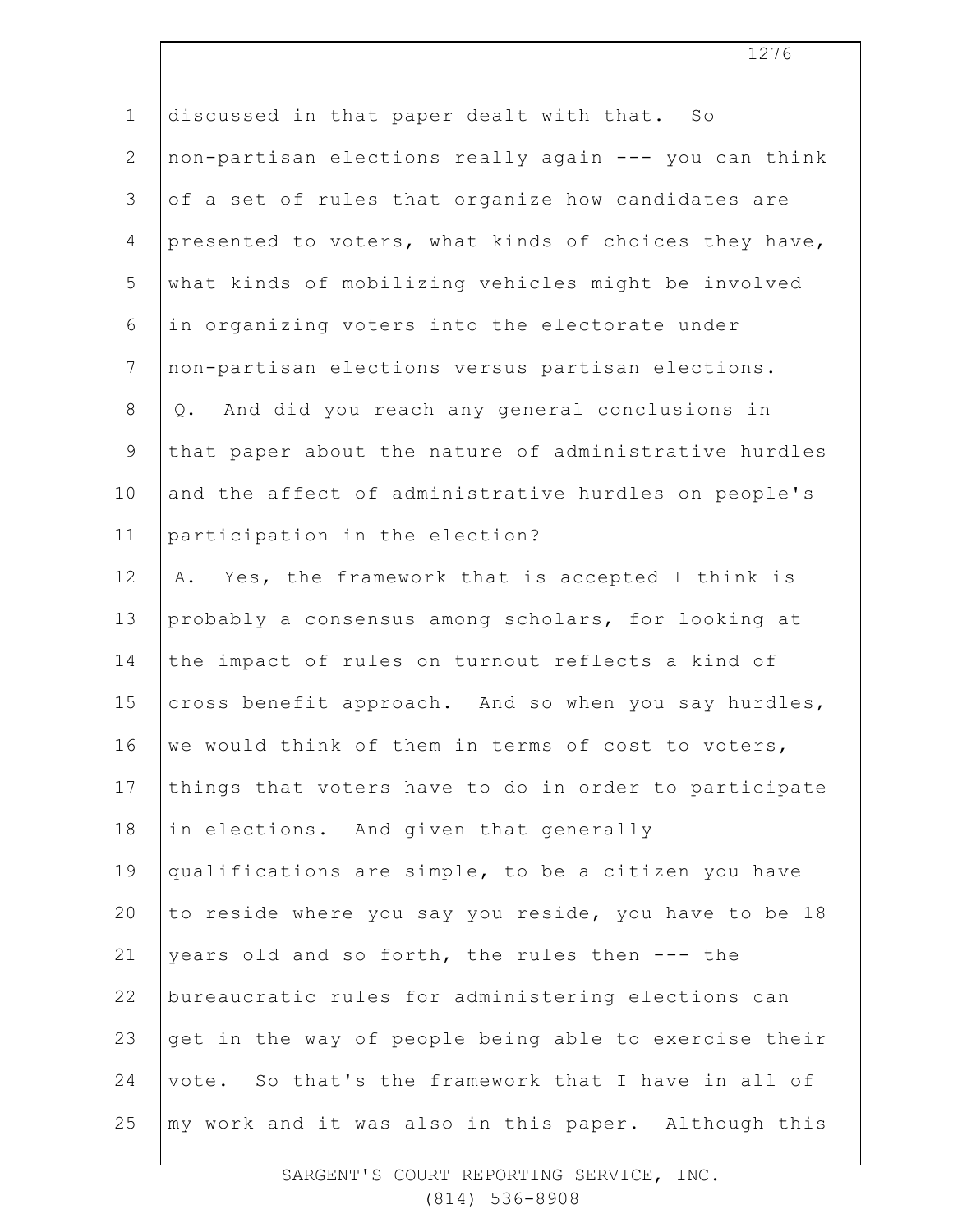| $\mathbf 1$    | paper for the Charter Revision Commission wasn't       |
|----------------|--------------------------------------------------------|
| $\mathbf{2}$   | about --- specifically about voter fraud, but it was   |
| 3              | about electoral rules and how to think about how       |
| 4              | rules actually channel voting.                         |
| 5              | And just so I understand, if there is --- was it<br>Q. |
| 6              | your framework that the more administrative hurdles    |
| $7\phantom{.}$ | you have the more voter participation is going to be   |
| $8\,$          | reduced?                                               |
| $\mathsf 9$    | A. Yes, but I also talk about a kind of sensitivity    |
| 10             | to what a hurdle is for each voter, and we don't all   |
| 11             | see the hurdles the same way. So part of the paper     |
| 12             | was talking about being sensitive to the different     |
| 13             | resources people have that they bring to the process   |
| 14             | and what might seem like an easy thing for some of us  |
| 15             | to do might be not so easy for someone else. So that   |
| 16             | was part of the thrust of the paper, was drawing       |
| 17             | attention to the diversity of resources that people    |
| 18             | have and that they can bring to participate in the     |
| 19             | electoral process.                                     |
| 20             | ATTORNEY CLARKE:                                       |
| 21             | Your Honor, at this point I move to                    |
| 22             | qualify Doctor Minnite as an expert in the incidence   |
| 23             | and affect of voter fraud in American elections.       |
| 24             | JUDGE SIMPSON:                                         |
| 25             | Do you have any questions on voir dire?                |
|                |                                                        |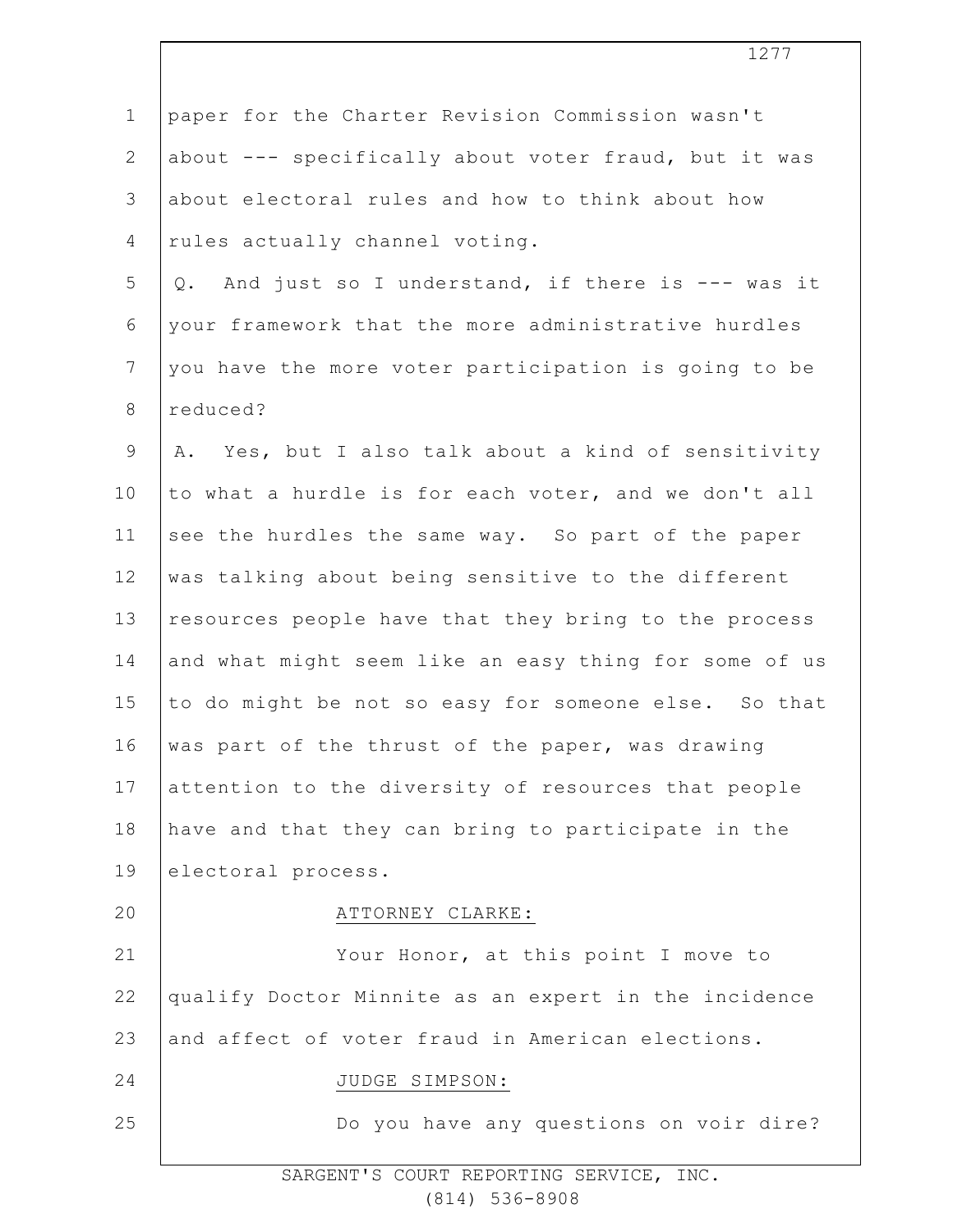|                | 1278                                                      |
|----------------|-----------------------------------------------------------|
| $\mathbf 1$    | ATTORNEY CAWLEY:                                          |
| $\overline{2}$ | I have no questions as to the expertise                   |
| 3              | of the witness.                                           |
| $\overline{4}$ | JUDGE SIMPSON:                                            |
| 5              | You may express an opinion.                               |
| 6              | ATTORNEY CAWLEY:                                          |
| 7              | I do have an objection to the                             |
| $8\,$          | testimony, however, based on the stipulation that is      |
| 9              | before the Court that the existence of voter fraud in     |
| 10             | Pennsylvania is not a factual matter in dispute and       |
| 11             | is, therefore, irrelevant.                                |
| 12             | JUDGE SIMPSON:                                            |
| 13             | Your objection --- your relevance                         |
| 14             | objection is overruled. Please proceed.                   |
| 15             | DIRECT EXAMINATION                                        |
| 16             | BY ATTORNEY CLARKE:                                       |
| 17             | Doctor Minnite, what prompted you to begin to do<br>$Q$ . |
| 18             | the research into the question of the incidence of        |
| 19             | voter fraud?                                              |
| 20             | Well, I can distinctly remember what prompted<br>Α.       |
| 21             | me. I was teaching Introduction to American               |
| 22             | Government to my students, my college students, when      |
| 23             | the 2000 election occurred and that was an                |
| 24             | opportunity to look at what some people might call        |
| 25             | the sausage making process of election                    |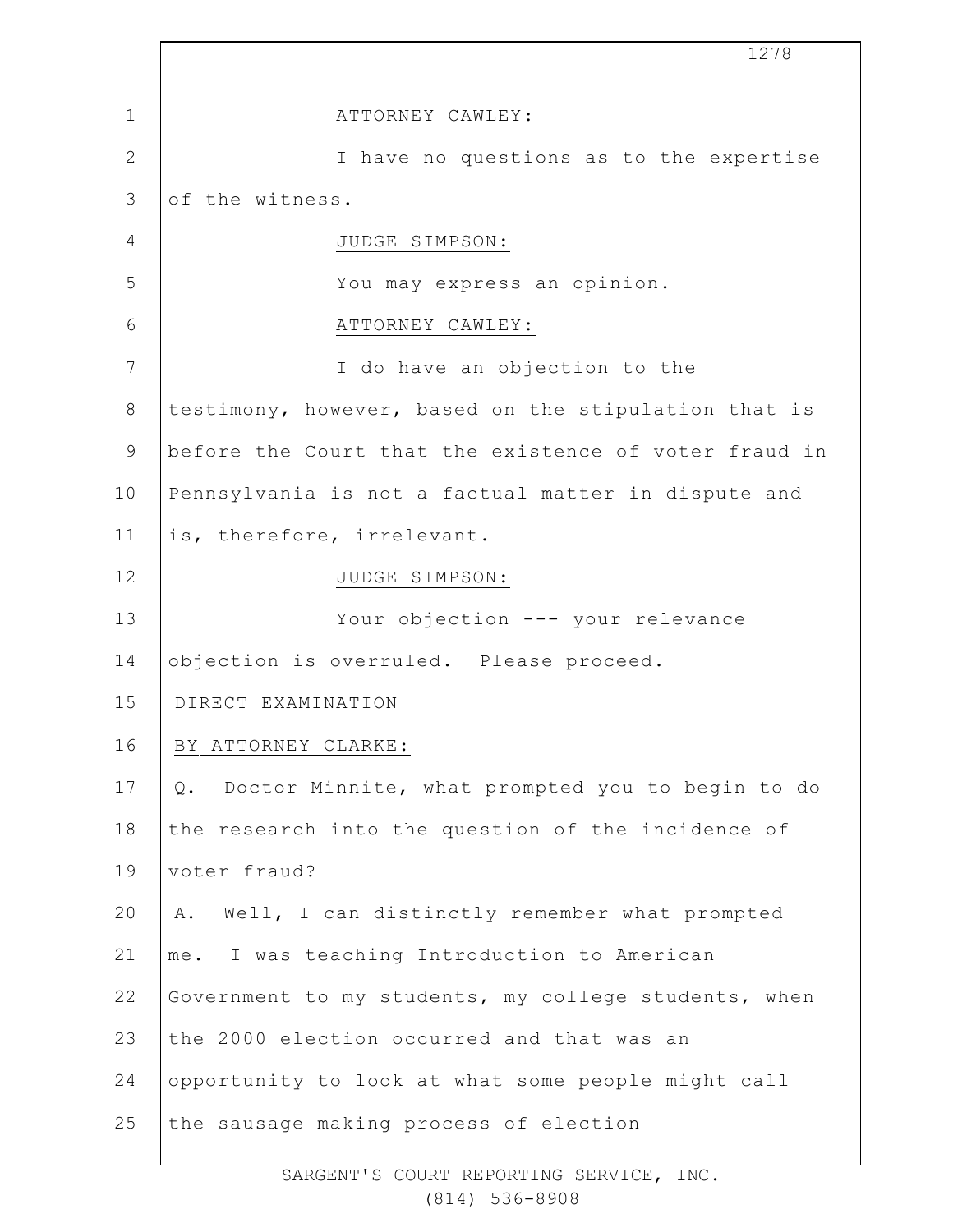1 2 3 4 5 6 7 8 9 10 11 12 13 14 15 16 17 18 19  $20$ 21 22 23 24 25 administration. And we were just simply fascinated by what was revealed about election administration and about also the court treatments and proceedings of that case. And after that case, of course, there was a move in Congress to do something about the problems that we had seen in Florida, and I followed that very closely and watched how it turned away from what seemed to be the problems of election administration. And so I began the research on why reforms that would make it easier to vote have been knocked down with allegations about voter fraud. And so I assumed there was research on voter fraud and the more that I looked into it the more that I discovered, in fact, there were no academic treatments of the question of voter fraud in American elections today, in contemporary elections. I mentioned the 19th century research, but there was nothing. So it became a subject of great interest to me for that reason. I didn't understand why no one had looked at it and yet why it had so much salience in these debates over election reform. Q. And when you say that in 2000 instead of focusing on administration of elections people turned away from that, what do you mean? What was it about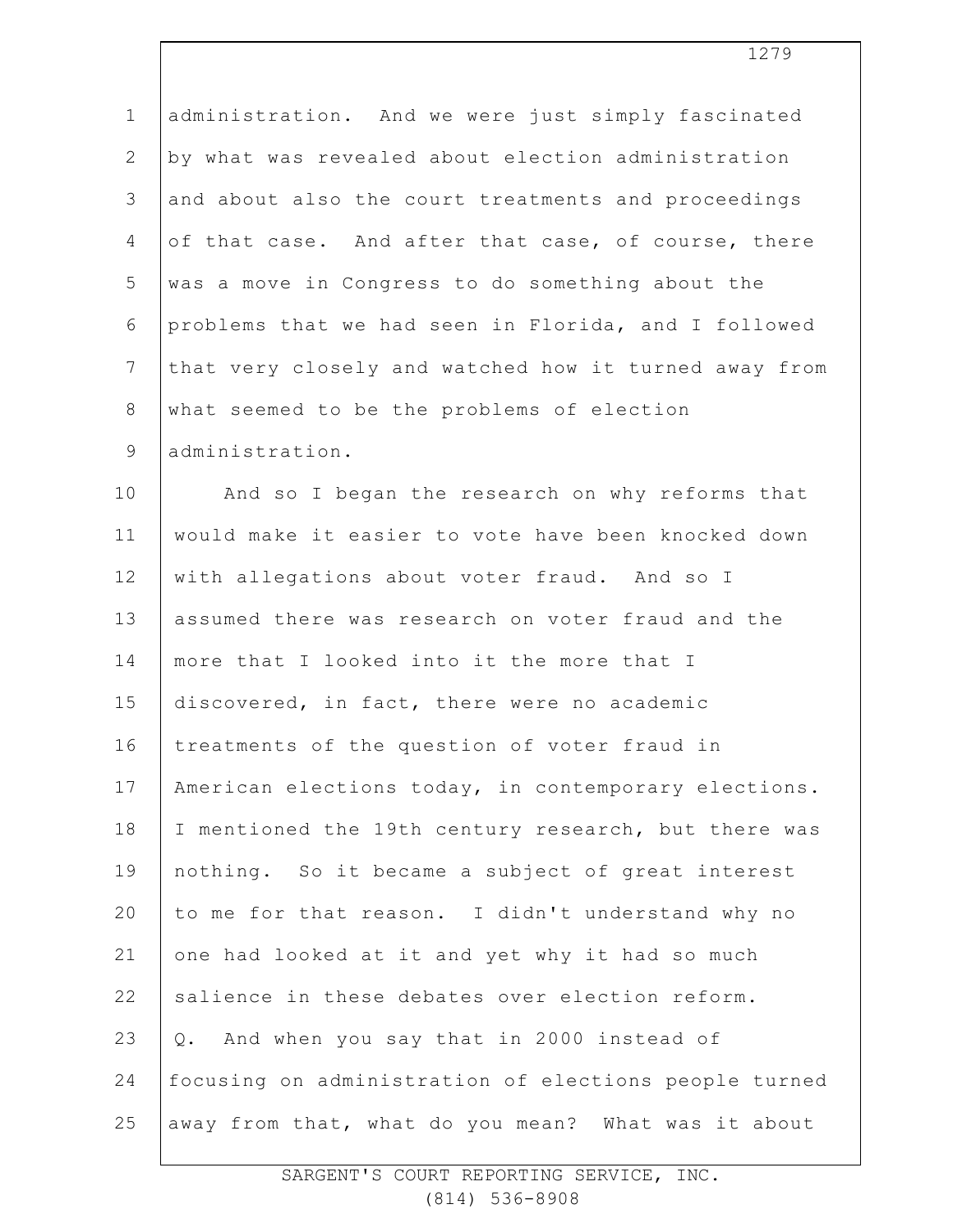| $\mathbf 1$    | the fact that people turned away from election        |
|----------------|-------------------------------------------------------|
| 2              | administrations that peaked your interest?            |
| 3              | A. Well, I don't --- let me not overstate that        |
| $\overline{4}$ | because the Help America Vote Act addresses some      |
| 5              | issues of voter reqistration. For example, the        |
| 6              | incentives to states, as I mentioned, to computerize  |
| $\overline{7}$ | their election lists and also introduce electronic    |
| $8\,$          | voting equipment and so forth. But the Justice        |
| $\mathsf 9$    | Department, at the time, many people were talking     |
| 10             | about voter suppression in Florida and the U.S. Civil |
| 11             | Rights Commission held hearings about voters not      |
| 12             | being able to cast the ballots and I started to think |
| 13             | about, you know, all of the ways in which ballots     |
| 14             | aren't counted. People go to the polls and they       |
| 15             | can't get their vote counted. Cal Tech and MIT came   |
| 16             | together and they did a study of this and they        |
| 17             | estimated somewhere between three and five million    |
| 18             | votes in federal election basically evaporated        |
| 19             | because of administrative issues and problems. And I  |
| 20             | thought, well, that seems like the problem for        |
| 21             | election integrity because if you don't have access   |
| 22             | and you don't count all the valid ballots, you don't  |
| 23             | have integrity.                                       |
| 24             | But instead the Justice Department began an           |
| 25             | initiative to look at voter fraud and they said       |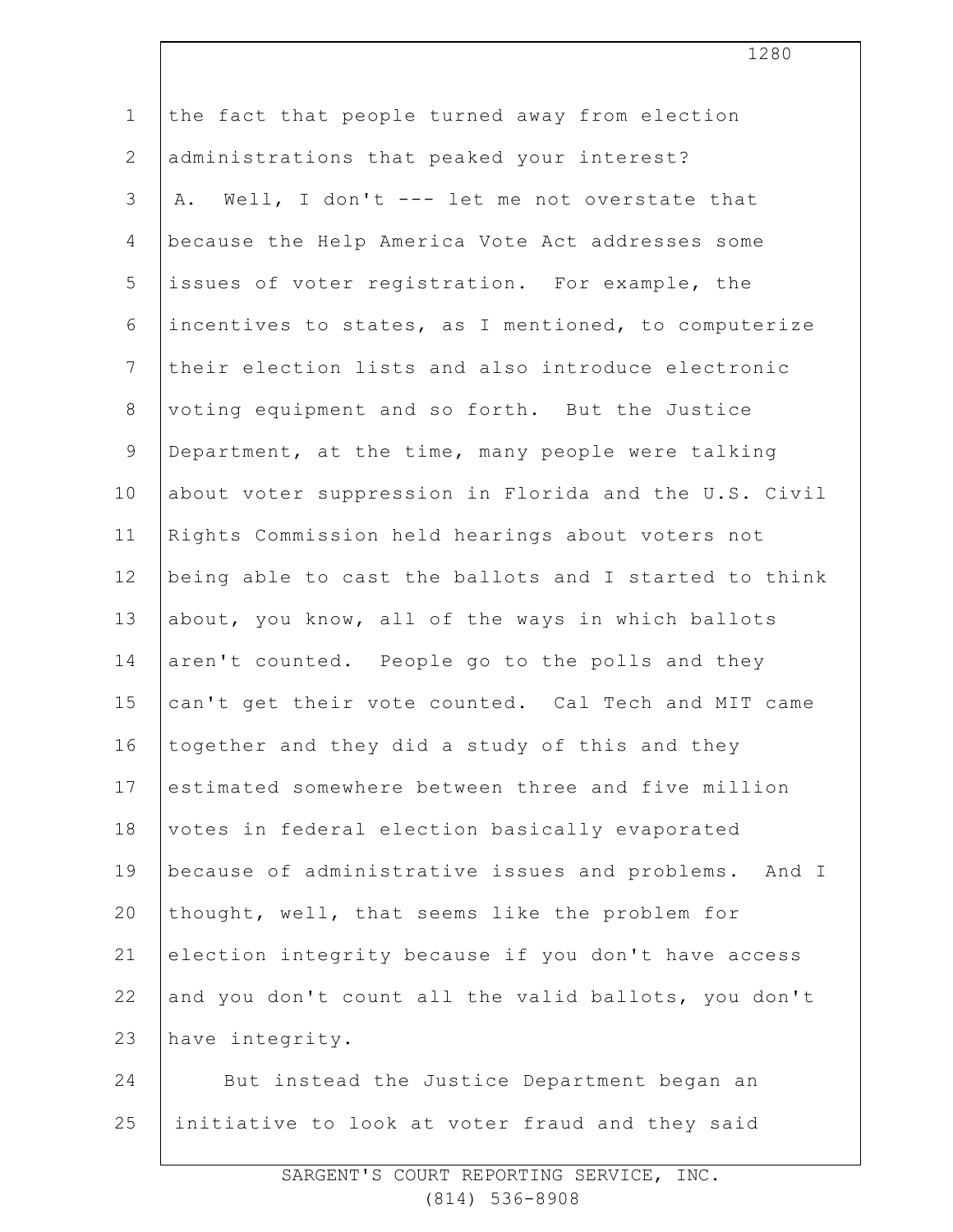| $\mathbf 1$    | voter intimidation, and so that was what I meant.    |
|----------------|------------------------------------------------------|
| $\mathbf{2}$   | The sort of follow-up on the law enforcement side    |
| 3              | was the question of voter fraud which had not been   |
| 4              | raised in the Florida election. Nobody said there    |
| 5              | was voter fraud in the Florida election. Instead we  |
| 6              | had problems with balloting machines and with        |
| $\overline{7}$ | reading the ballots and so forth. Those were the     |
| $\,8\,$        | big problems in American elections, and yet, we had  |
| 9              | the Justice Department initiative that was going to  |
| 10             | root out voter fraud.                                |
| 11             | Okay. So let's now talk about your research.<br>Q.   |
| 12             | What was your research methodology?                  |
| 13             | So my methodology I would characterize as a<br>Α.    |
| 14             | mixed method research approach, which is very common |
| 15             | in the social sciences, and in layman's terms it     |
| 16             | simply means you look at everything. You look at     |
| 17             | everything you can look at. But it would include     |
| 18             | quantitative data, if it exists, if you can create   |
| 19             | it, and it would include qualitative data such as    |
| 20             | interviews and archival research into court records  |
| 21             | and so forth. So a kind of mixed methods approach.   |
| 22             | We would distinguish that, for example, from survey  |
| 23             | research. That's a different methodology.            |
| 24             | Q. And let's talk about the data sources that you    |
| 25             | used. And we're kind of going to walk through this   |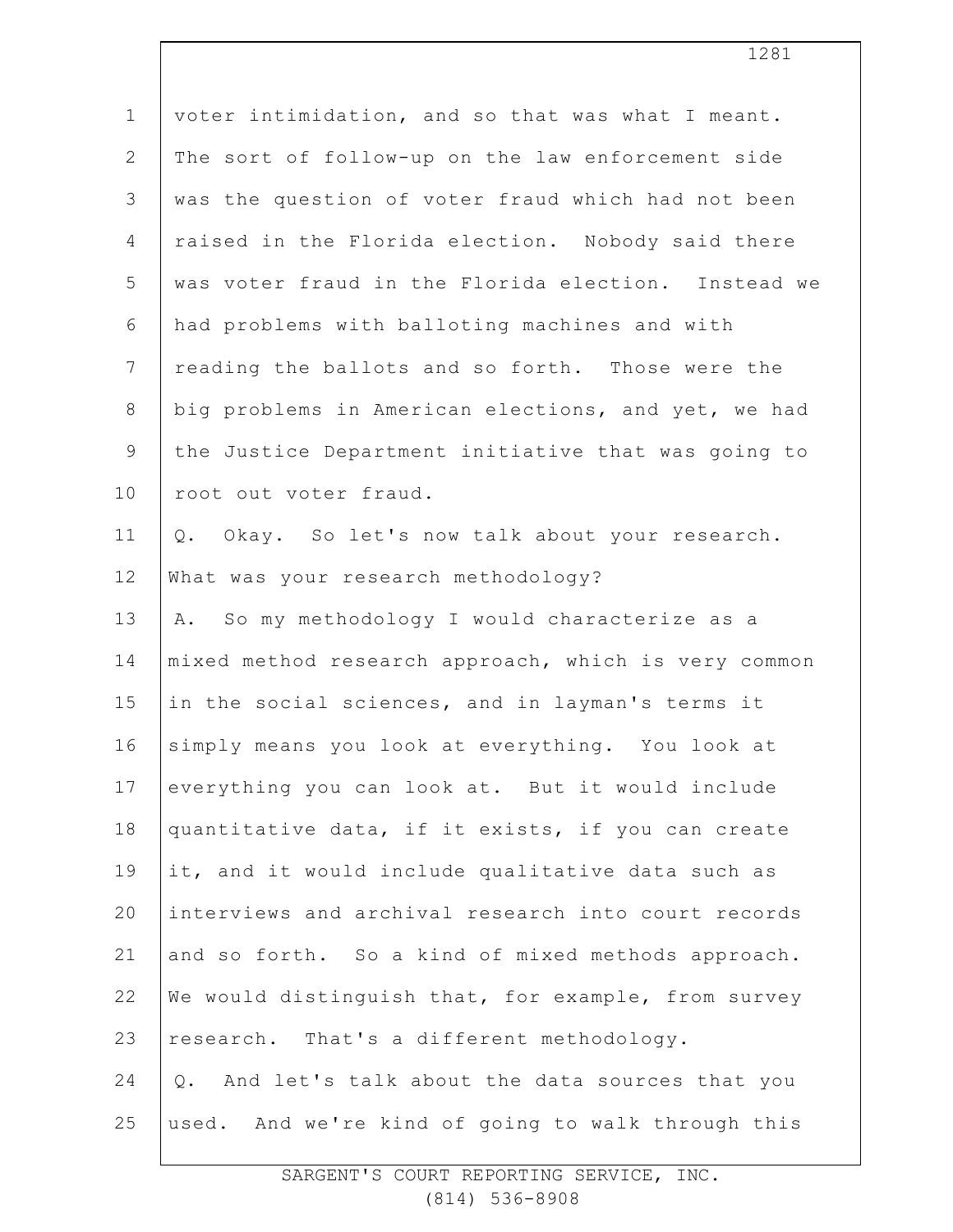| $\mathbf 1$    | chronologically because your publications added more |
|----------------|------------------------------------------------------|
| $\mathbf{2}$   | and more research as you went along culminating in   |
| 3              | your book. So what I'd like to do is start with the  |
| 4              | data sources that you used for your initial          |
| 5              | publications in 2003.                                |
| 6              | A. Well, I'm trying to be a good academic. As I      |
| $7\phantom{.}$ | said, I reviewed all of the academic literature I    |
| $8\,$          | could find on this. And finding nothing really       |
| $\mathsf 9$    | useful for my research question I then began to look |
| 10             | into data sets and I have some facility of the       |
| 11             | quantitative data. I know a lot about census data,   |
| 12             | for example, and court data and so forth. And I      |
| 13             | couldn't find any data sets, criminal justice data   |
| 14             | sets that I would be familiar with that had records  |
| 15             | of cases of voter fraud, so, you know, not finding   |
| 16             | anything --- and not finding anything, in that       |
| 17             | respect.                                             |
| 18             | So I began with reviews of news reports and          |
| 19             | there's an approach in the social sciences called    |
| 20             | event analysis or event history analysis, which is   |
| 21             | primarily based on news reports of an event, and we  |
| 22             | do that when we don't have the kind of other data    |
| 23             | that we might think would be better and where we     |
| 24             | think that the event would be newsworthy. In other   |
| 25             | words, there's a reason to believe it would be in    |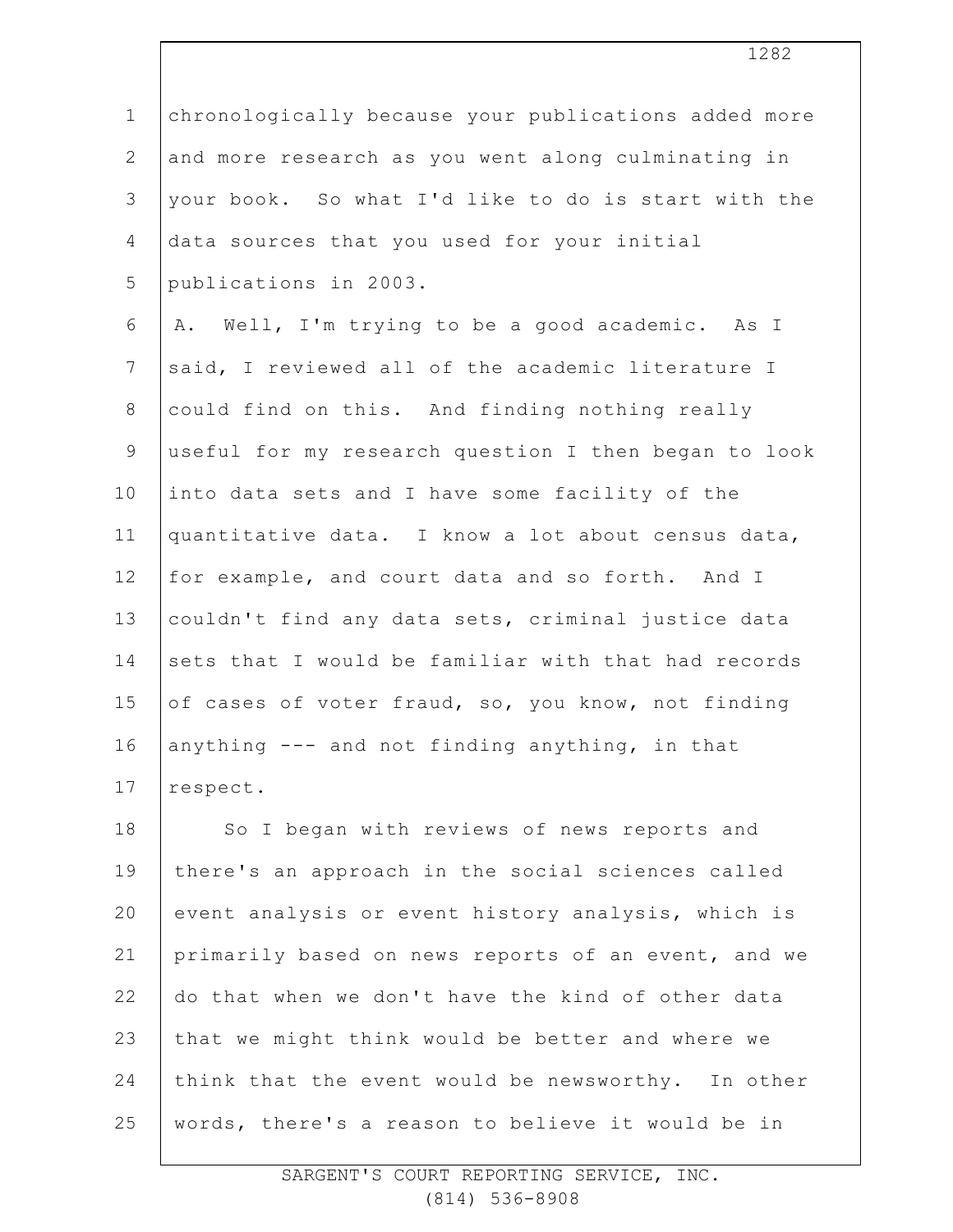| $\mathbf 1$    | the press so it makes sense to look there. And        |
|----------------|-------------------------------------------------------|
| 2              | since voter fraud I think is very newsworthy, and it  |
| 3              | was ten years ago when I started this work, I began   |
| 4              | with that kind of approach. And I did all kind of     |
| 5              | searches of news databases, LexisNexis databases.     |
| 6              | For example, I used very different broad search       |
| $7\phantom{.}$ | terms to dig in deeply. I reviewed thousands and      |
| $8\,$          | thousands of news reports to begin to get a sense of  |
| $\mathsf 9$    | whether there was a problem that was being reflected  |
| 10             | in the media.                                         |
| 11             | Q. And when you did the review of news reports, did   |
| 12             | you do it in every state?                             |
| 13             | A. Well, for the Securing the Vote report, which is   |
| 14             | really the first report I did, there I did it in 12   |
| 15             | states. I selected 12 states that represented all of  |
| 16             | the regions of the United States including            |
| 17             | Pennsylvania was one of those states. And I searched  |
| 18             | from the period 1992 to 2002 and I surfaced, I think  |
| 19             | it was --- I don't remember because for six states it |
| 20             | was --- I remember it was 4,000 articles that I       |
| 21             | looked at, but this was bigger.                       |
| 22             | So I looked at those, you know, the news reports      |
| 23             | for those states. But I did do other kinds of         |
| 24             | searches on national news databases. I also           |
| 25             | searched the LexisNexis databases for the court       |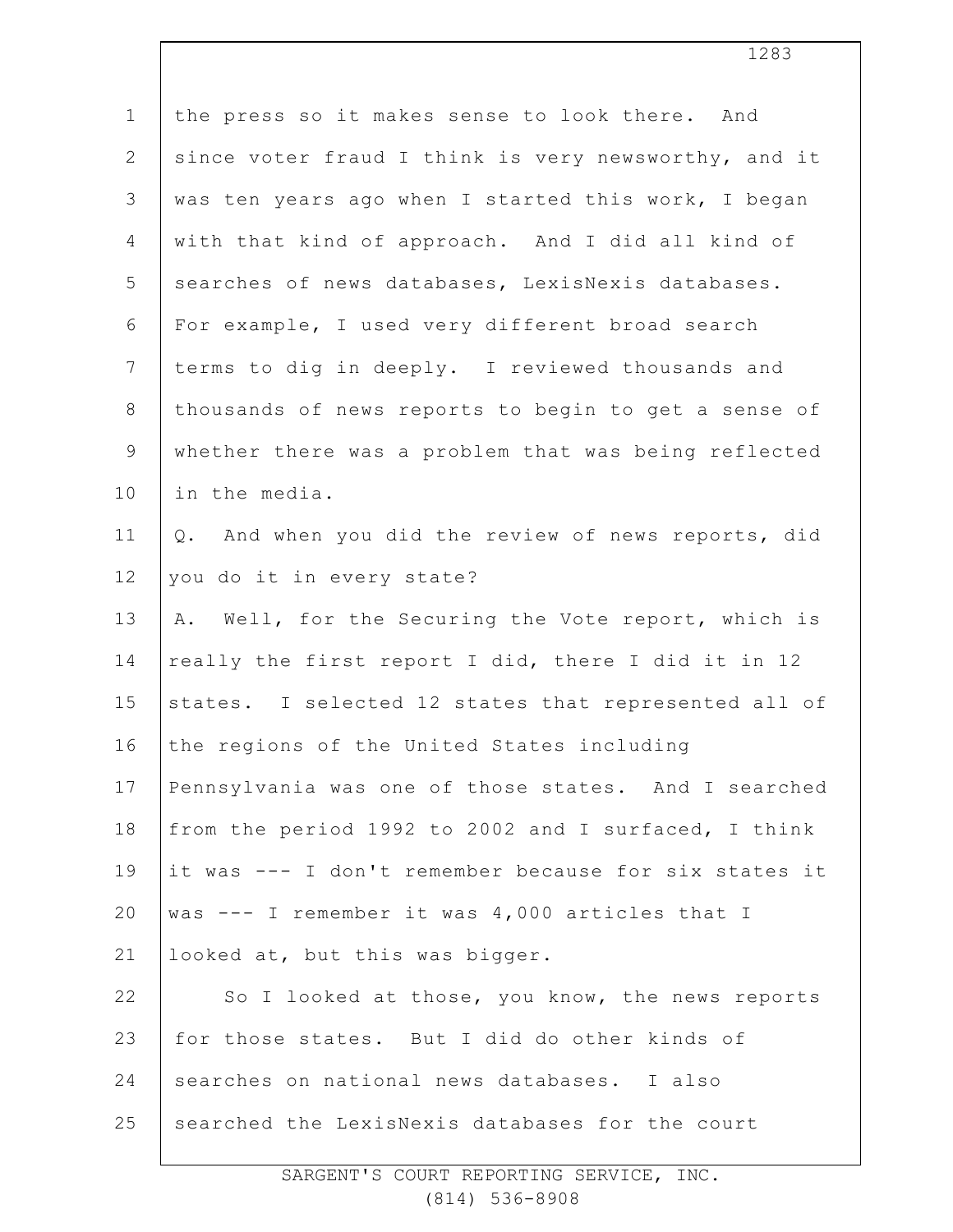| $1\,$           | records, for federal court, appeals court, for state |
|-----------------|------------------------------------------------------|
| $\mathbf{2}$    | courts in those 12 states, that I looked at a little |
| $\mathfrak{Z}$  | more closely for that report as well.                |
| 4               | And in addition to looking at these news<br>Q.       |
| 5               | databases, did you also look in more detail at       |
| 6               | certain situations?                                  |
| $7\phantom{.0}$ | Yes. You mean for that report?<br>Α.                 |
| $8\,$           | Q. Yes, for the first report that you did.           |
| $\mathsf 9$     | Yes, so the news reports would point to some<br>Α.   |
| 10              | cases that seemed to be salient that would --- you   |
| 11              | know, they look like bigger cases, and for that      |
| 12              | report, I selected what I thought were the biggest,  |
| 13              | worst cases of election fraud. And I should point    |
| 14              | out and I think probably will talk about this later, |
| 15              | but in this report I hadn't fully worked out my      |
| 16              | definition of voter fraud. I was looking more        |
| 17              | broadly at what I would call election fraud.         |
| 18              | So in that case I looked at several cases of         |
| 19              | what I think from that review of that time period    |
| 20              | were the worst cases of kind of election fraud, and  |
| 21              | that included a 1997 primary in Miami for a mayor's  |
| 22              | race. It included the 2000 presidential election in  |
| 23              | Saint Louis. It included a congressional race in     |
| 24              | Orange County in California in 1996. So those were   |
| 25              | ones where --- that really stood out as cases that   |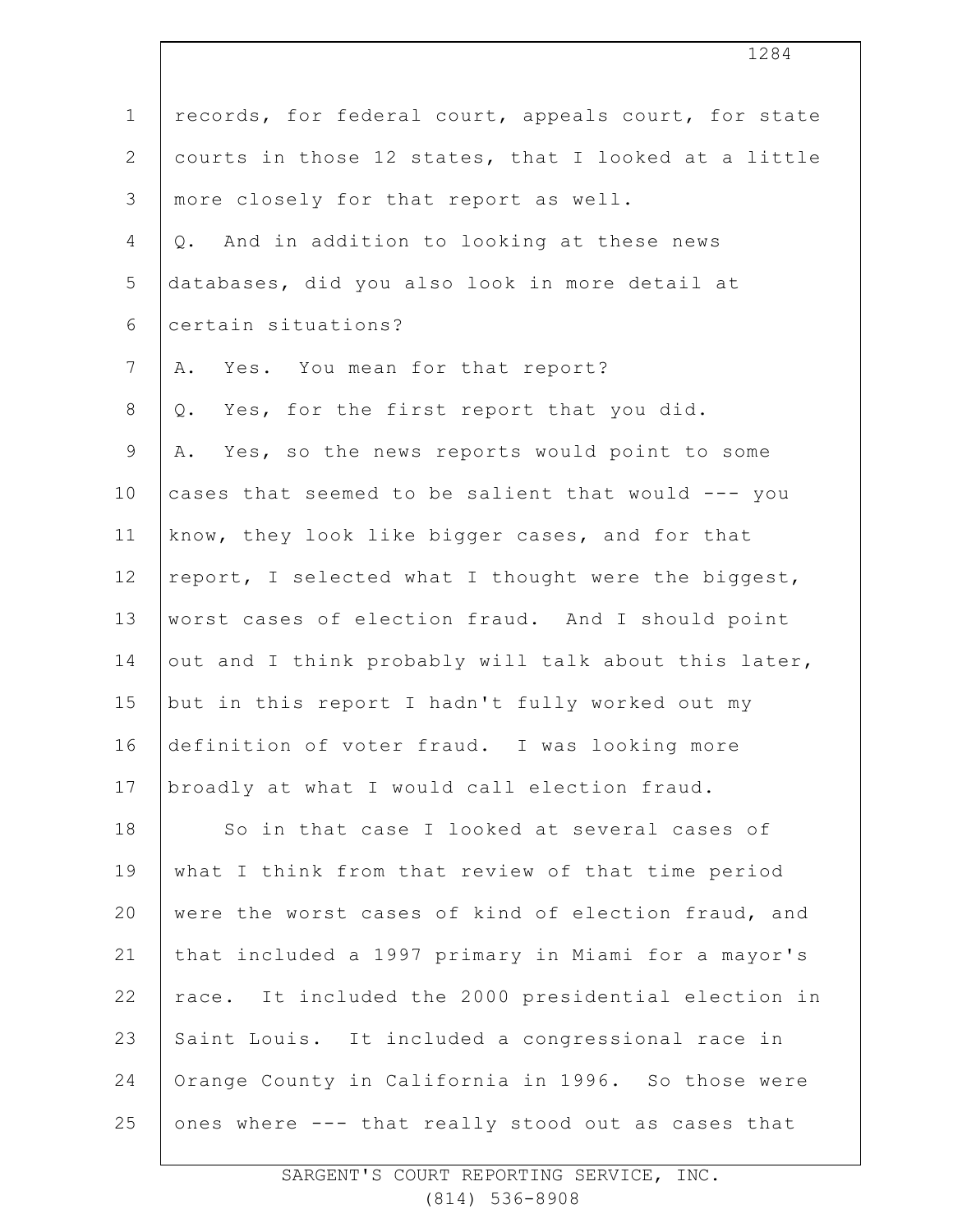| $\mathbf 1$    | --- when I first looked at them, I didn't know what  |
|----------------|------------------------------------------------------|
| $\overline{2}$ | they were, but I followed what happened in them and  |
| 3              | traced that out and reported that in that report.    |
| $\overline{4}$ | Now, what were some other --- what were the<br>Q.    |
| 5              | other data sets that you have reviewed throughout    |
| 6              | your work culminating in the book?                   |
| $\overline{7}$ | A. As I mentioned, there really --- there weren't    |
| $8\,$          | the kind of databases that classified voter fraud in |
| $\mathsf 9$    | the way that I do. There is one database that's      |
| 10             | produced by the Administrative Office of U.S. Courts |
| 11             | on an annual basis and it's made available to        |
| 12             | scholars through the ICPSR at the University of      |
| 13             | Michigan. And this database purports to be a         |
| 14             | complete and total record of all indictments brought |
| 15             | in the federal court system on an annual basis. And  |
| 16             | I looked at that data for the period of 1995 to 2005 |
| 17             | and produced sort of annual numbers from that. It    |
| 18             | was very difficult to work with because the          |
| 19             | Administrative Office of U.S. Courts didn't classify |
| 20             | voter fraud specifically. They classified something  |
| 21             | they called --- I think it was election crimes or    |
| 22             | election fraud, and that included in some cases      |
| 23             | campaign finance crimes. So I did my best with that  |
| 24             | data set.                                            |
| 25             | And then I also had $---$ I looked at $---$ it's not |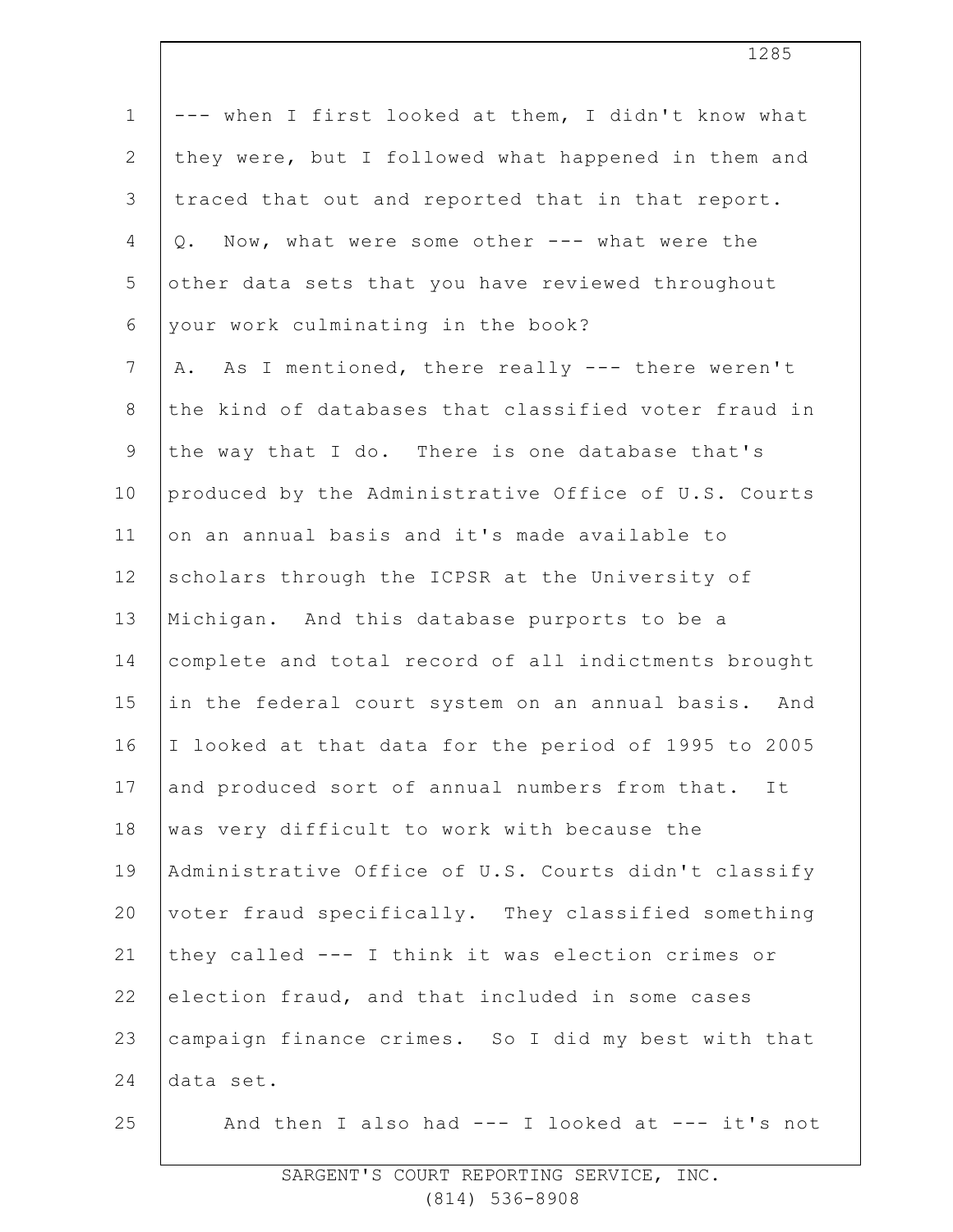|                | 1286                                                   |
|----------------|--------------------------------------------------------|
| $\mathbf 1$    | database, maybe I'll wait until you ask me more        |
| $\overline{2}$ | about the other sources.                               |
| 3              | Okay.<br>Q.                                            |
| 4              | That was the primary quantitative database.<br>Α.      |
| 5              | Q. Okay. And let me make sure I have the right         |
| 6              | analysis. Would you take a look at page 13 of your     |
| $\overline{7}$ | report? Is that the correct --- is this the analysis   |
| $\,8\,$        | that you just described or is it the one on page 17?   |
| $\mathsf 9$    | A. It's the one on page 17.                            |
| 10             | Let's go to page 17 of your report. And is the<br>Q.   |
| 11             | chart on page 17 of your report the results of the     |
| 12             | analysis that you just described?                      |
| 13             | A. Well, this is a table reporting just one year,      |
| 14             | fiscal --- federal fiscal year 2005. So in my book I   |
| 15             | report a trend line actually, but this one is just     |
| 16             | capturing what was the most recent year I had at the   |
| 17             | time when I was doing this work, federal fiscal year   |
| 18             | 2005.                                                  |
| 19             | Q. So am I right that in federal fiscal year 2005      |
| 20             | you found that of all of the --- in the whole United   |
| 21             | States there were 60 --- these are indictments?        |
| 22             | Yes.<br>Α.                                             |
| 23             | That related to election fraud?<br>Q.                  |
| 24             | Yes.<br>Α.                                             |
| 25             | And let's go for a minute now to your definition<br>Q. |

 $\Gamma$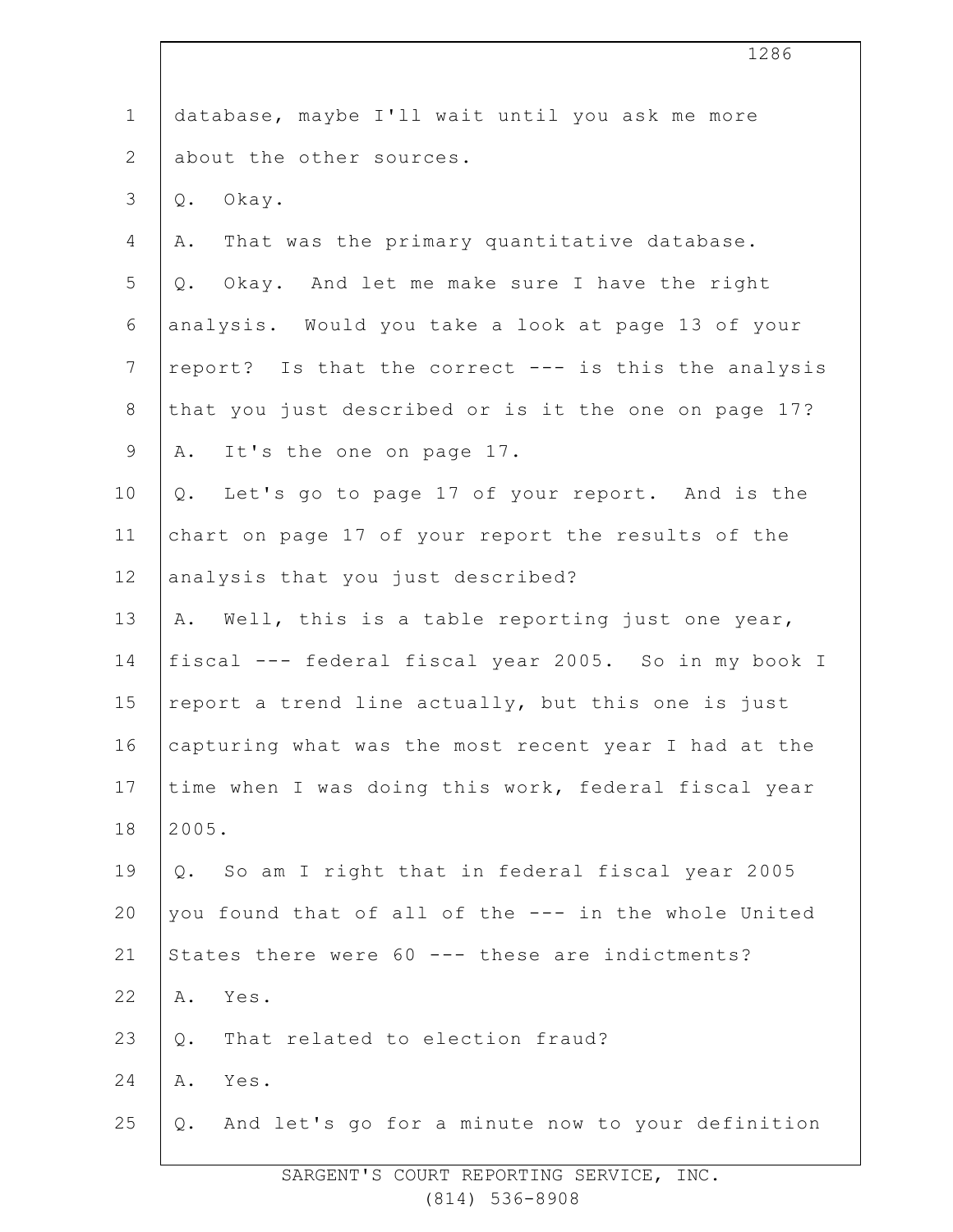| $\mathbf{1}$   | of election fraud. Why did you think it was           |
|----------------|-------------------------------------------------------|
| $\overline{2}$ | important to distinguish voter fraud from other kinds |
| 3              | of election fraud?                                    |
| 4              | Well, as I said, this idea or this insight<br>Α.      |
| 5              | developed as I did my work, and I developed it that   |
| 6              | way because I thought about the way that people could |
| $\overline{7}$ | corrupt the voting process and how the voting process |
| 8              | itself is a mix of different kind of players and      |
| 9              | people with different power and different access. So  |
| 10             | for example, we have election officials who control   |
| 11             | the mailing out of ballots, you know, what do voters  |
| 12             | do in the voting process? And I thought it was        |
| 13             | important to identify what voters could possibly      |
| 14             | corrupt because again my overriding interest is kind  |
| 15             | of a public policy interest and if --- for good       |
| 16             | public policy you want to make sure you're diagnosing |
| 17             | the problem correctly. So I thought it was important  |
| 18             | to distinguish the different ways that different      |
| 19             | actors in the electoral process could corrupt the     |
| 20             | process with the idea that you can only corrupt the   |
| 21             | part of the process that you have access to. So I     |
| 22             | refined that definition to focus on voters, what      |
| 23             | could voters do, as opposed to what maybe part of it  |
| 24             | politicians have access to or election officials or   |
| 25             | party or campaign workers and distinguished all of    |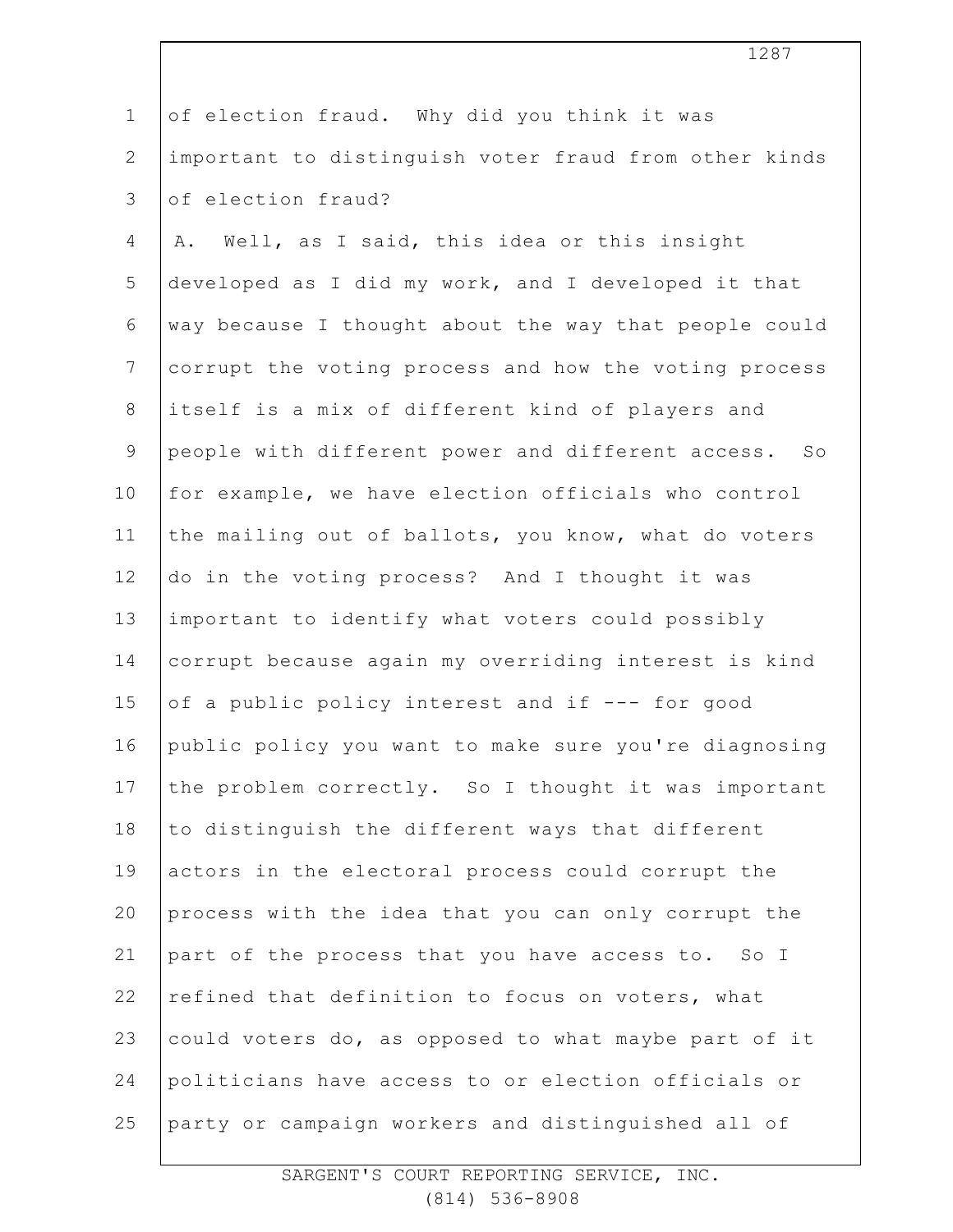| $\mathbf 1$     | those actors and think about what part of the process |
|-----------------|-------------------------------------------------------|
| $\mathbf{2}$    | they could corrupt.                                   |
| 3               | And so the concern is when you talk about<br>Q.       |
| $\overline{4}$  | electoral fraud you're talking about fraud that lots  |
| 5               | of different actors in the election process could     |
| 6               | have access to?                                       |
| $7\phantom{.0}$ | Right. I mean, this was something that I<br>Α.        |
| $8\,$           | thought quite a lot about and tried to be careful     |
| $\mathsf 9$     | about it. There is also --- you know, in social       |
| 10              | science as I say in this report, it's important that  |
| 11              | we define concepts in ways that we can measure the    |
| 12              | empirical phenomenon we're talking about. So it was   |
| 13              | important to kind of really focus on who the actors   |
| 14              | are and what it is they can or cannot do given the    |
| 15              | kind of access they have to the process.              |
| 16              | Q. So could you give us some examples of the kinds    |
| 17              | of actors in the process and the kinds of access they |
| 18              | had to affect the process?                            |
| 19              | Yes, so for example, voters can't corrupt the<br>Α.   |
| 20              | count, because they don't count the ballots. So, you  |
| 21              | know, election officials or whichever parties are     |
| 22              | responsible for counting the ballots have access to   |
| 23              | those ballots and certainly there are cases in        |
| 24              | history in which ballots have been destroyed or       |
| 25              | manipulated in some other way. So the familiar        |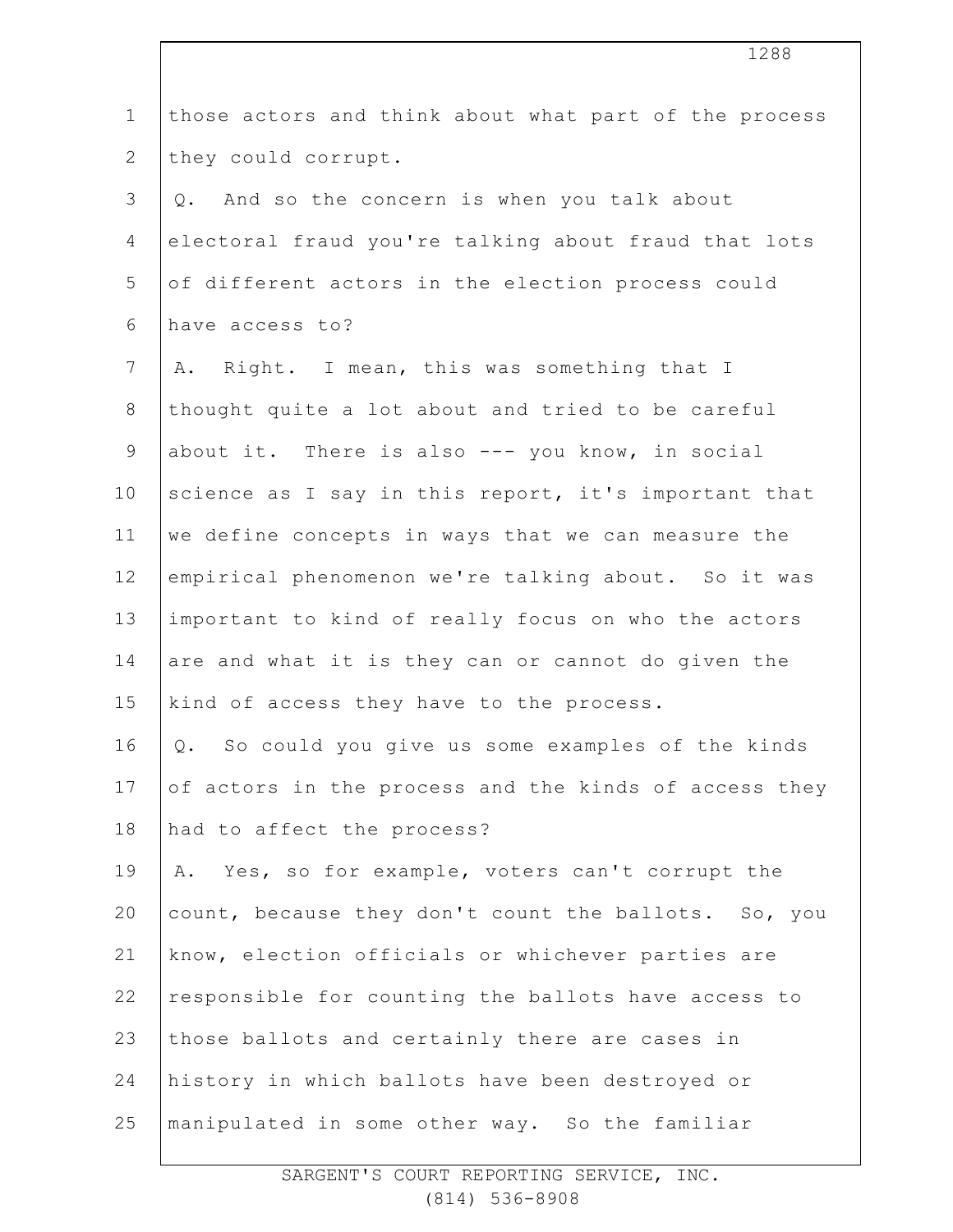| $\mathbf 1$    | ballot box stuffing is about adding ballots to the     |
|----------------|--------------------------------------------------------|
| $\mathbf{2}$   | count. Other issues might be ---.                      |
| 3              | And again, that's a kind of fraud that a voter<br>Q.   |
| 4              | really can't have access to, can't do?                 |
| 5              | That's right. So a lot of people are concerned<br>Α.   |
| 6              | about the security of electronic voting machines.      |
| $7\phantom{.}$ | Voters generally can't do anything about that. The     |
| $8\,$          | concern might be whether election officials can use    |
| $\mathcal{G}$  | cards in those machines that add ballots to the count  |
| 10             | or whether the systems can be hacked by hackers and    |
| 11             | so forth. But voters in the process of voting can't    |
| 12             | do that. So that's another kind of concern that I      |
| 13             | don't treat in my book. I don't analyze electronic     |
| 14             | voting machines for that purpose.                      |
| 15             | So what you tried to do is come up with a<br>Q.        |
| 16             | definition of fraud that only focus on what the voter  |
| 17             | could do?                                              |
| 18             | Right.<br>Α.                                           |
| 19             | And what was your definition of voter fraud?<br>Q.     |
| 20             | So my definition of voter fraud is the<br>Α.           |
| 21             | intentional --- intentional corruption of the voting   |
| 22             | process by voters.                                     |
| 23             | And going back to the chart, which is on page<br>$Q$ . |
| 24             | 17, is this the number of election fraud violations    |
| 25             | an example of why it's important to distinguish        |
|                |                                                        |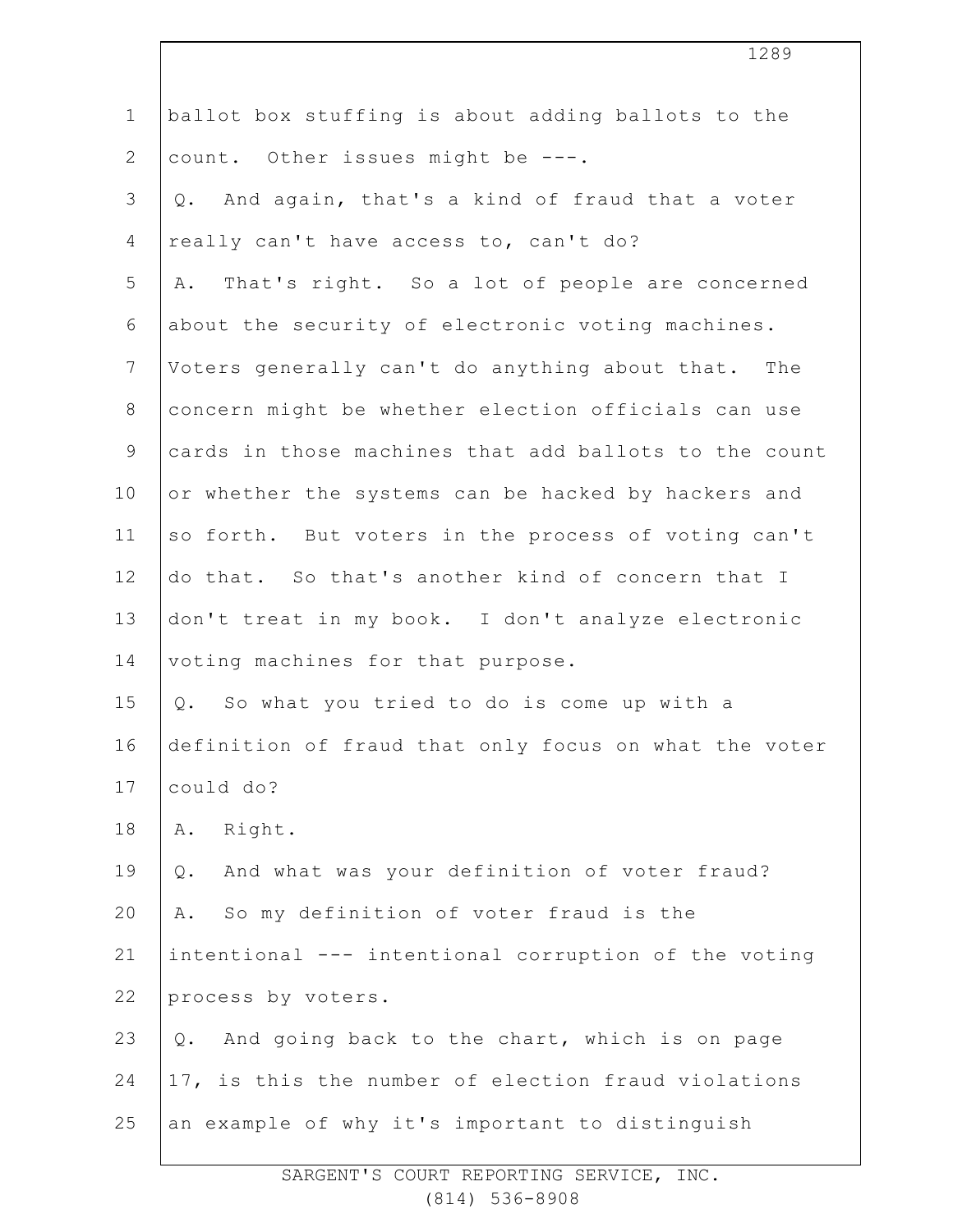| $\mathbf 1$     | between fraud by voters and --- where voters have       |
|-----------------|---------------------------------------------------------|
| $\mathbf{2}$    | access as compared to fraud where other participants    |
| 3               | in the process have access?                             |
| 4               | Well, here actually in this case I was not --- I<br>Α.  |
| 5               | was able to exclude campaign finance violations from    |
| 6               | what the Administrative Office of U.S. Courts was       |
| $7\phantom{.0}$ | calling election fraud violations. But I wasn't able    |
| 8               | to further distinguish in this example who --- you      |
| $\mathsf 9$     | know, who was committing the case. So actually that     |
| 10              | number of 60 indictments for federal fiscal year        |
| 11              | 2005, as I say here, is probably overinclusive.         |
| 12              | Other data that I have, the other chart you started     |
| 13              | to look at, is an example of where I'm able to          |
| 14              | distinguish voters from other actors in that process.   |
| 15              | Q. We won't put it up yet, but that chart was           |
| 16              | created from an initiative launched by the Attorney     |
| 17              | General; is that right?                                 |
| 18              | The U.S. Attorney General, yes.<br>Α.                   |
| 19              | And could you describe the initiative launched<br>$Q$ . |
| 20              | by the U.S. Attorney General?                           |
| 21              | Yes. As I mentioned, I believe it was in March<br>Α.    |
| 22              | of 2001 the U.S. --- the Attorney General announced     |
| 23              | in a press conference that the Justice Department was   |
| 24              | going to create what's called the Ballot Access and     |
| 25              | Voting Integrity Initiative at the Justice              |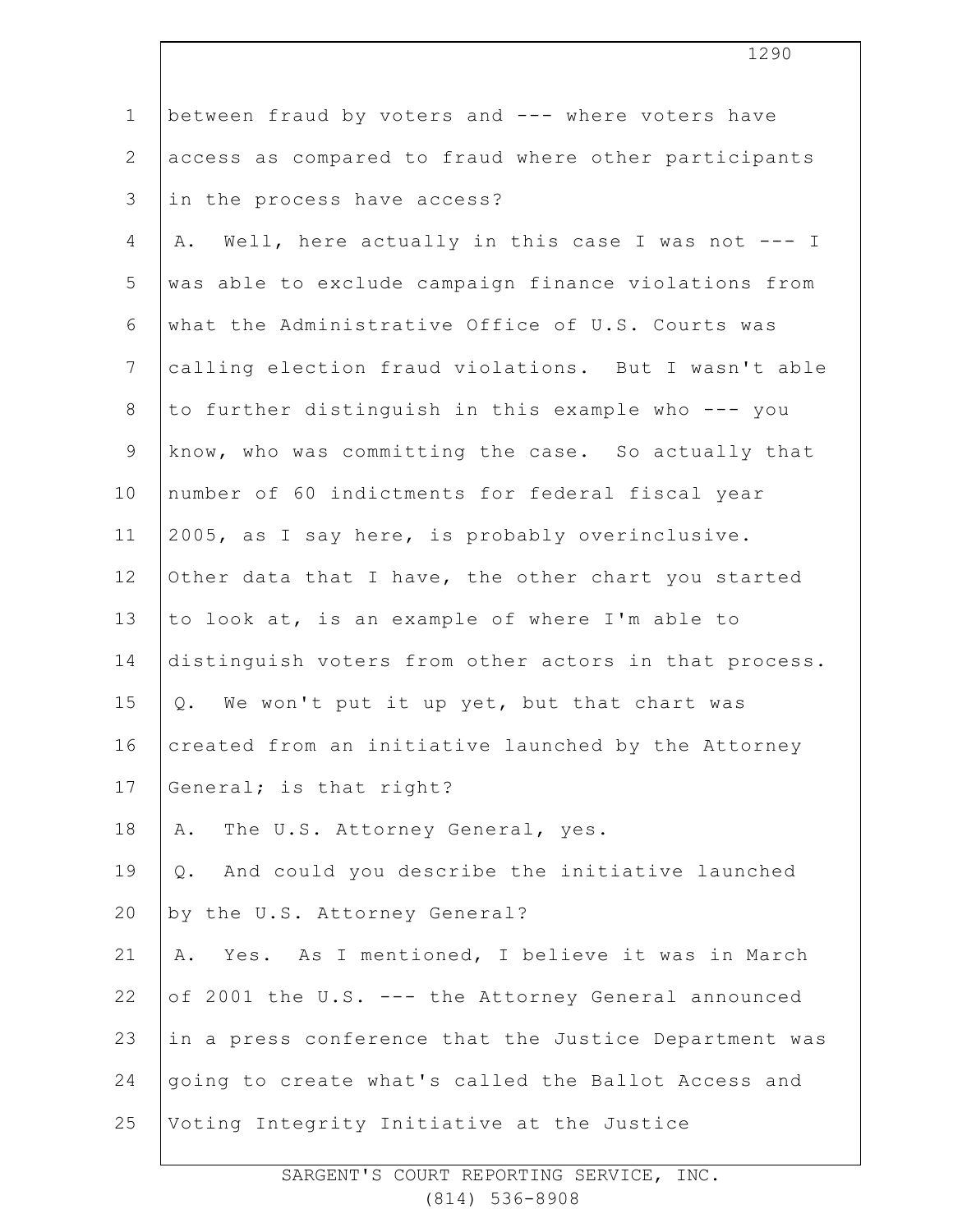| $\mathbf 1$    | Department. And that initiative is designed to bring    |
|----------------|---------------------------------------------------------|
| $\mathbf{2}$   | the attorneys from the criminal division, and           |
| $\mathfrak{Z}$ | specifically the public integrity section, who are      |
| $\overline{4}$ | charged with investigating election crimes together     |
| 5              | with the attorneys from the civil division in the       |
| 6              | voting rights section who oversee the voting rights     |
| $7\phantom{.}$ | --- violations of the Voting Rights Act, so civil       |
| $\,8\,$        | issues. Bring those attorneys together in a training    |
| $\overline{9}$ | program, an annual training program and also bring in   |
| 10             | every U.S. attorney from every district in the United   |
| 11             | States to these training programs to --- or training    |
| 12             | seminars to help them understand better how to          |
| 13             | recognize, investigate, prosecute voter fraud and       |
| 14             | voter intimidation. So that program, I believe their    |
| 15             | first seminar wasn't held until 2002.                   |
| 16             | Okay. And then as a result of the DOJ's Ballot<br>$Q$ . |
| 17             | Access and Voter Integrity Initiative, were there       |
| $18\,$         | reports then issued about how many instances of voter   |
| 19             | fraud they actually found after the training?           |
| 20             | They would periodically put out press releases<br>Α.    |
| 21             | of how many investigations maybe they had opened or     |
| 22             | how many indictments they brought, but they did not     |
| 23             | distinguish between voters being charged versus party   |
| 24             | officials or candidates being charged. So that          |
| 25             | distinction --- they don't make that distinction in     |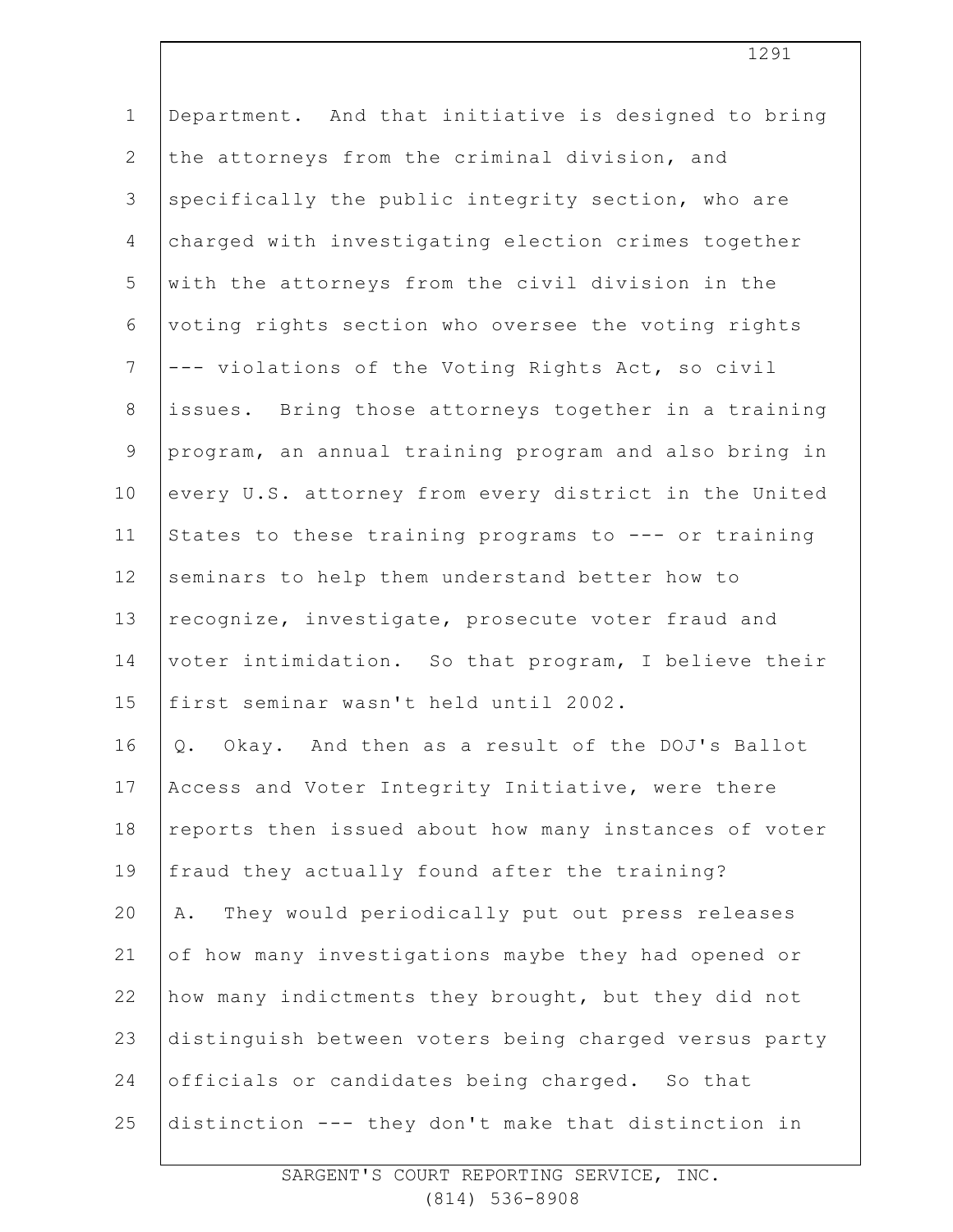| their press releases. So I submitted a Freedom of     |
|-------------------------------------------------------|
| Information Act request to the Justice Department --- |
| actually to four different divisions in the Justice   |
| Department for that information. It was very          |
| difficult to obtain that information.                 |
| Q. But you ultimately obtained it?                    |
| I obtained it because they --- in a<br>Α.             |
| Congressional hearing, a document was submitted, I    |
| quess, as evidence in the hearing that was on a       |
| website for the hearing. And that document was        |
| produced by the Justice Department under the Ballot   |
| Access and Voting Integrity Initiative and it listed  |
| --- it said it was a list of all of the indictments   |
| brought under that initiative for the first three     |
| years of that program.                                |
| And let's look at the chart on page 13 of your<br>Q.  |
| report. And is this a chart that you compiled from    |
| the data that you received from this intensive        |
| activity by the Justice Department?                   |
| A. Yes, this is a summary of those indictments that   |
| appear on that case list produced by the Justice      |
| Department. So there were a total of 95 people        |
| indicted as listed on that document.                  |
| Q. And of those 95 people who were indicted, how      |
| many of those were voters?                            |
|                                                       |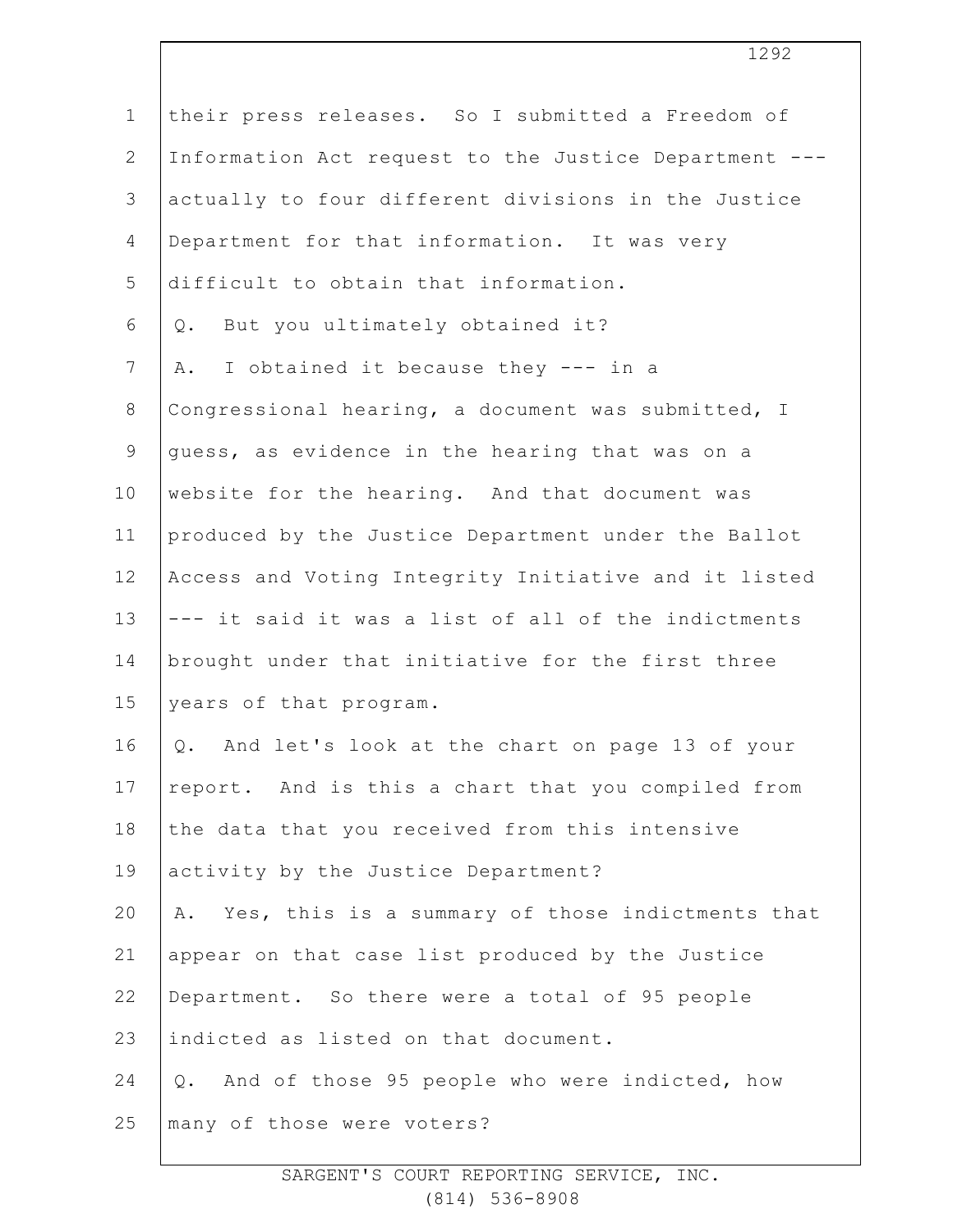| $\mathbf 1$    | Actually, what you're looking at there in column<br>Α. |
|----------------|--------------------------------------------------------|
| $\mathbf{2}$   | one under voters, those are voters who were convicted  |
| 3              | or pleaded guilty. There were 40 voters, they're       |
| $\overline{4}$ | sort of folded at the second to last column there      |
| 5              | under acquitted or case dismissed. So there were 40    |
| 6              | --- 40 of the 95 voters were indicted and of that 40,  |
| $7\phantom{.}$ | 26 were convicted or pleaded guilty to one of the      |
| $8\,$          | various types of fraud or election crime that are      |
| $\mathsf 9$    | listed there in the first column.                      |
| 10             | Q. And before we get to what those convictions         |
| 11             | were, what period of time was this over?               |
| 12             | This was for federal fiscal year 2002 to 2005.<br>Α.   |
| 13             | And how many votes were cast during that period<br>Q.  |
| 14             | of time?                                               |
| 15             | A. Well, just in federal --- of the two federal        |
| 16             | elections of 2002 and 2004, there were about 197       |
| 17             | million votes cast.                                    |
| 18             | So of the 197 million votes cast there were 26<br>Q.   |
| 19             | convictions of some sort of fraud by the voter; is     |
| 20             | that right?                                            |
| 21             | That's right.<br>Α.                                    |
| 22             | Now, did you go and investigate the 26 examples<br>Q.  |
| 23             | of --- or 26 incidents where the voters were actually  |
| 24             | convicted of fraud, the 26 out of 197 million?         |
| 25             | Well, I actually investigated all 95 of those<br>Α.    |
|                |                                                        |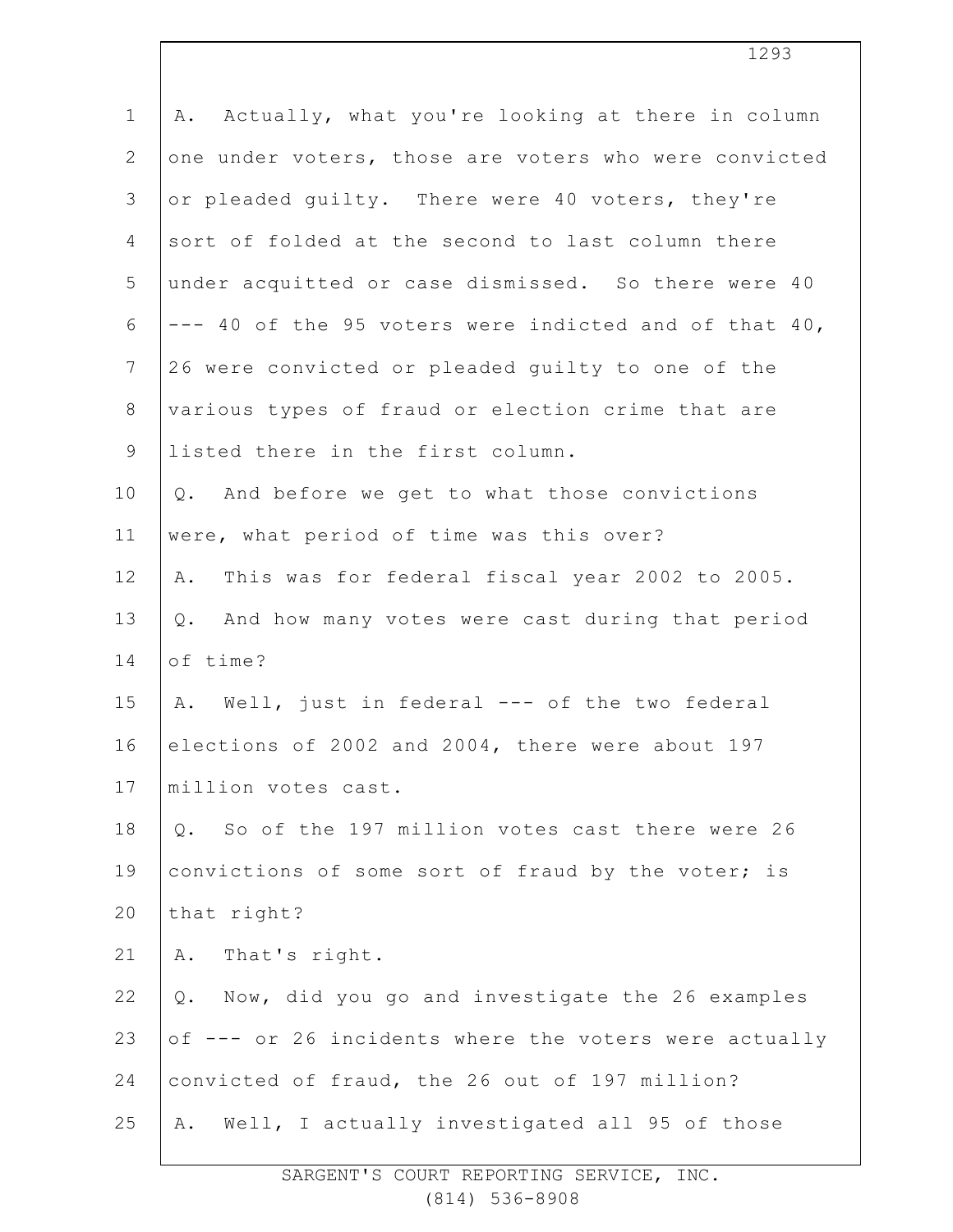| $\mathbf 1$     | indictments. I looked at all of the court records        |
|-----------------|----------------------------------------------------------|
| $\overline{2}$  | that I could access throughout PACER system and I        |
| 3               | also did additional research on those cases in terms     |
| 4               | of the news reports, news analysis of those cases and    |
| 5               | that was actually how I was able to make these           |
| 6               | distinctions with respect to the voters. Yes, in one     |
| $7\phantom{.0}$ | of the case studies --- I had four case studies in       |
| $8\,$           | the book, and one of them is of Milwaukee and            |
| $\mathcal{G}$   | Milwaukee was identified in this Justice Department      |
| 10              | program as one of the three places where they were       |
| 11              | going to run pilot programs to see, as they put it,      |
| 12              | what works with juries in charging individual voters     |
| 13              | because that was not the pattern that the Justice        |
| 14              | Department practiced before this initiative.             |
| 15              | Okay. So you actually went out and investigated<br>$Q$ . |
| 16              | each one of the 26 situations where voters had been      |
| 17              | convicted of fraud, election fraud?                      |
| 18              | Yes.<br>Α.                                               |
| 19              | And let's start with the largest category,<br>$Q$ .      |
| 20              | voting by ineligibles. What did you find when you        |
| 21              | actually went and looked at each one of those cases?     |
| 22              | And I just want to point out that those headings<br>Α.   |
| 23              | come from the document the Justice Department            |
| 24              | produced. That's their classification of the type of     |
| 25              | case.                                                    |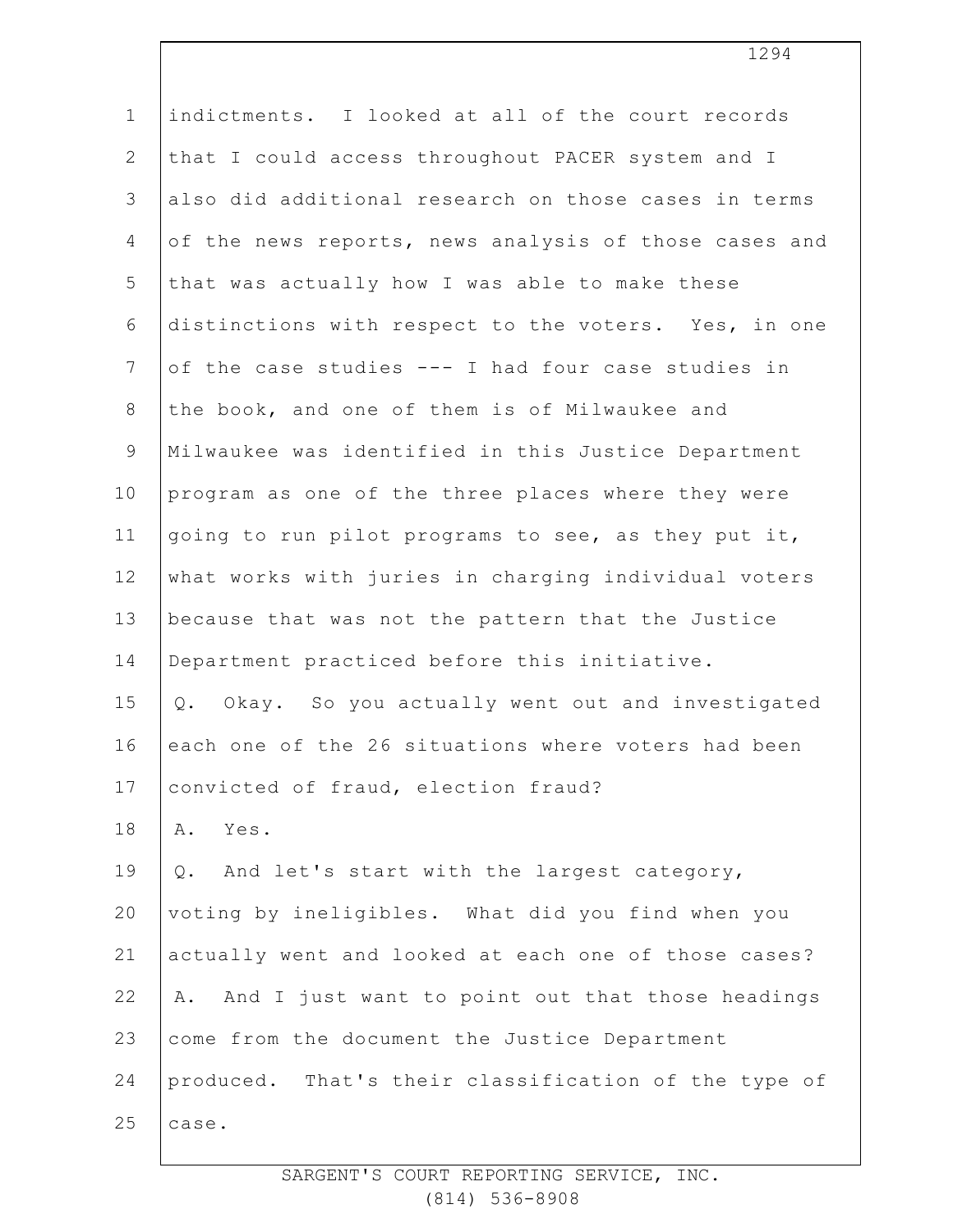| $\mathbf 1$    | Okay.<br>Q.                                           |
|----------------|-------------------------------------------------------|
| $\mathbf{2}$   | A. So voting by ineligibles, there's two types of     |
| $\mathfrak{Z}$ | people. There were people who had felony convictions  |
| $\overline{4}$ | and who were prohibited under state law from voting   |
| 5              | while they were on parole or probation, but had cast  |
| 6              | a ballot. And the other were noncitizens.             |
| $7\phantom{.}$ | Okay. And so can you divide that up, break that<br>Q. |
| $8\,$          | up of the 20, how many would have each?               |
| $\mathsf 9$    | A. I can't remember offhand. The division might       |
| 10             | have been a little bit more of the felons than the    |
| 11             | noncitizens, but I don't exactly remember the precise |
| 12             | numbers of the 20.                                    |
| 13             | Q. So the felons --- so let's just take the felons    |
| 14             | first. The people who were not allowed under the      |
| 15             | state law to vote, they were registered to vote?      |
| 16             | Yes. They were registered, but some --- because<br>Α. |
| 17             | this project was largely run in Milwaukee, Wisconsin  |
| 18             | has election day registrations, so some of them       |
| 19             | registered on election day, but they did register,    |
| 20             | they registered in their real name and they cast      |
| 21             | ballots. The thing that they did wrong was that they  |
| 22             | cast --- they registered and cast ballots when the    |
| 23             | state law said if you're still under state            |
| 24             | supervision, meaning parole or probation, you can't   |
| 25             | do that.                                              |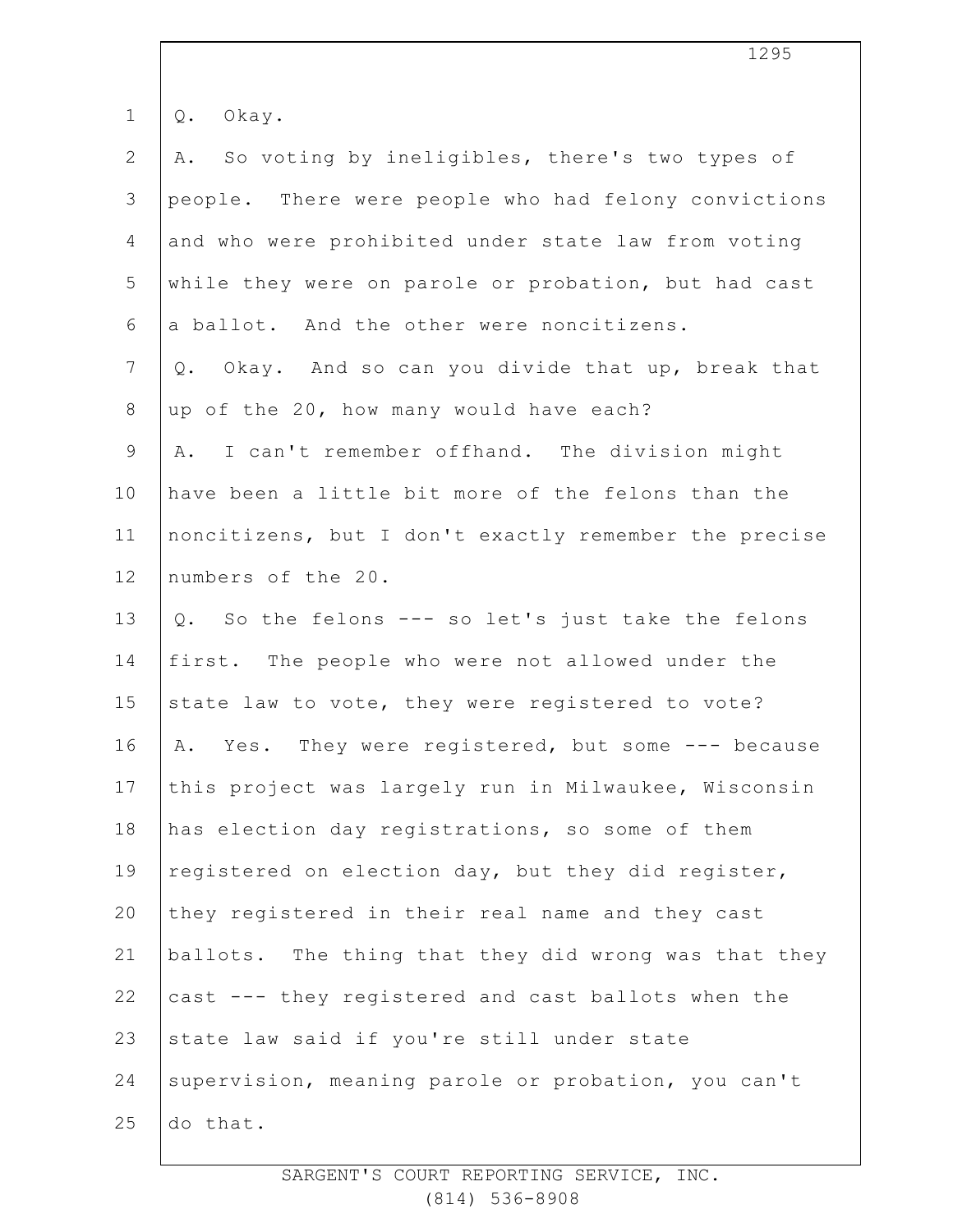| $\mathbf{1}$  | So of the universe of 197 million voters during<br>Q.               |
|---------------|---------------------------------------------------------------------|
| $\mathbf{2}$  | the period that you looked at, roughly half of the                  |
| $\mathcal{S}$ | people were people who voted because they were ---                  |
| 4             | they were felons and they weren't supposed to vote?                 |
| 5             | That's right.<br>Α.                                                 |
| 6             | But those people voted in their own name?<br>Q.                     |
| 7             | Yes.<br>Α.                                                          |
| $8\,$         | And they presented themselves at the polls as<br>Q.                 |
| 9             | themselves?                                                         |
| 10            | Yes.<br>Α.                                                          |
| 11            | So would a voter ID law have helped that<br>Q.                      |
| 12            | situation?                                                          |
| 13            | I tell a story in the book about one of the<br>A. No.               |
| 14            | voters in that category who was actually acquitted,                 |
| 15            | so he's showing up in the acquitted side. And in his                |
| 16            | case, he had just come off a state felony charge for                |
| 17            | drug charge and he went to vote. He had voted in                    |
| 18            | every presidential election before. He went to vote                 |
| 19            | and he didn't drive. He was a poor person and he                    |
| 20            | didn't have any other kind of ID and he brought his                 |
| 21            | prison ID, and the poll worker actually registered                  |
| 22            | him and wrote on the registration it was his prison                 |
| 23            | ID number and registered him and allowed him to cast                |
| 24            | the ballot. He also brought a letter from his parole                |
| 25            | officer that was addressed to him at his address.<br>$S_{\bigcirc}$ |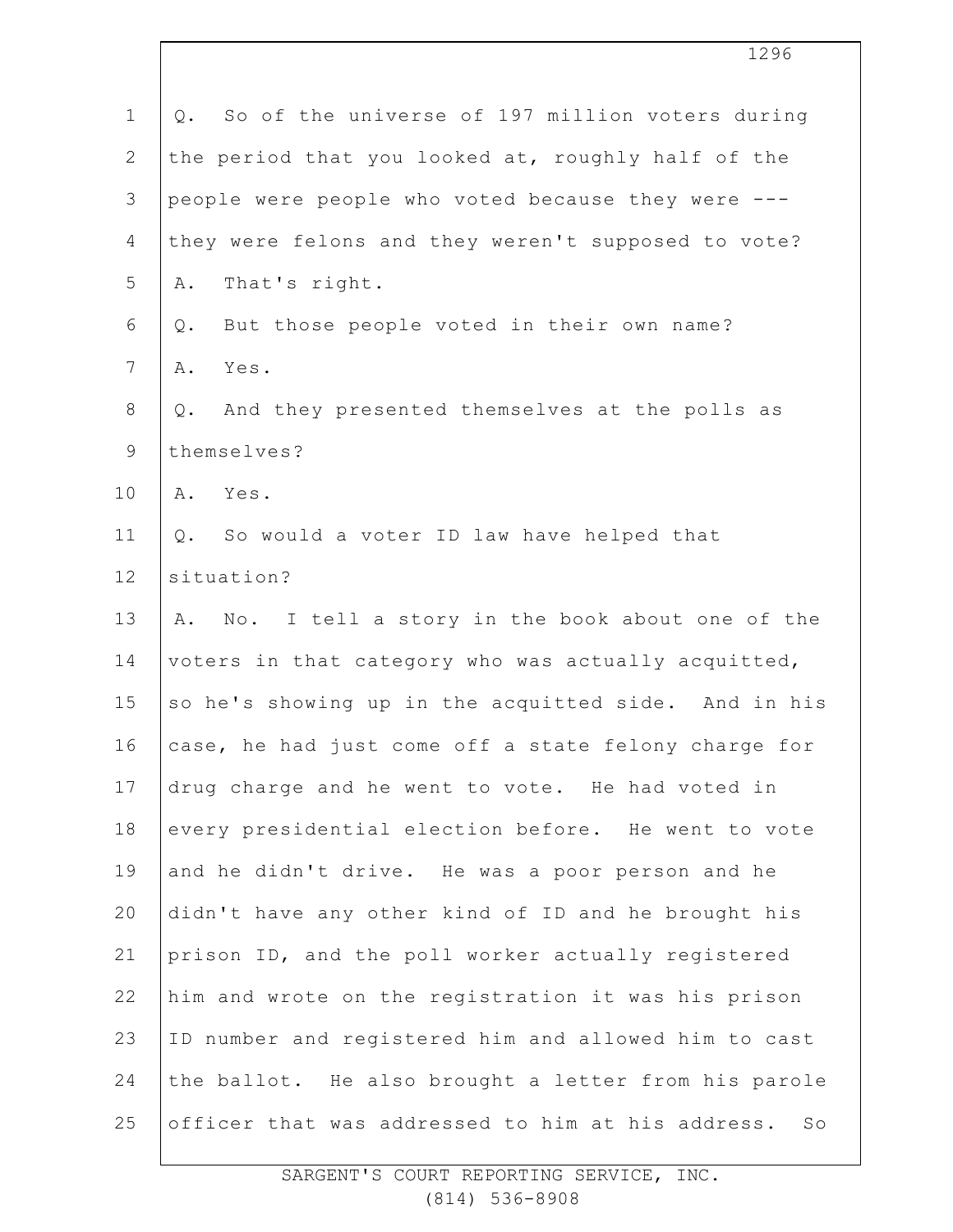| $\mathbf 1$    | he brought those documents thinking he was showing       |
|----------------|----------------------------------------------------------|
| $\mathbf{2}$   | who he was, and the poll worker didn't understand the    |
| 3              | law and thought she was following the law. So I          |
| 4              | mean, in that case he brought a photo ID, but he was     |
| 5              | actually allowed to cast the ballot. And because         |
| 6              | there was no intent shown there and because of the       |
| $\overline{7}$ | election administration mistakes, that case was          |
| $\,8\,$        | dropped the day before it was supposed to go to          |
| $\mathsf 9$    | trial.                                                   |
| 10             | Okay. And then I want to get to the other<br>Q.          |
| 11             | people in the 20. The people who were noncitizens,       |
| 12             | they registered to vote, though?                         |
| 13             | Yes.<br>Α.                                               |
| 14             | And they used their own names?<br>Q.                     |
| 15             | Yes.<br>Α.                                               |
| 16             | And then they went to vote and they voted as<br>Q.       |
| 17             | themselves?                                              |
| 18             | Yes.<br>Α.                                               |
| 19             | So again, a photo ID law would not have helped<br>$Q$ .  |
| 20             | or stopped that situation?                               |
| 21             | No, and in fact, one of those people was an<br>Α.        |
| 22             | elected official in Florida.                             |
| 23             | And then just taking the last six of the --- we<br>$Q$ . |
| 24             | got 26 people out of 197 million, we talked about 20     |
| 25             | of them. The multiple voting situations, can you ---     |
|                |                                                          |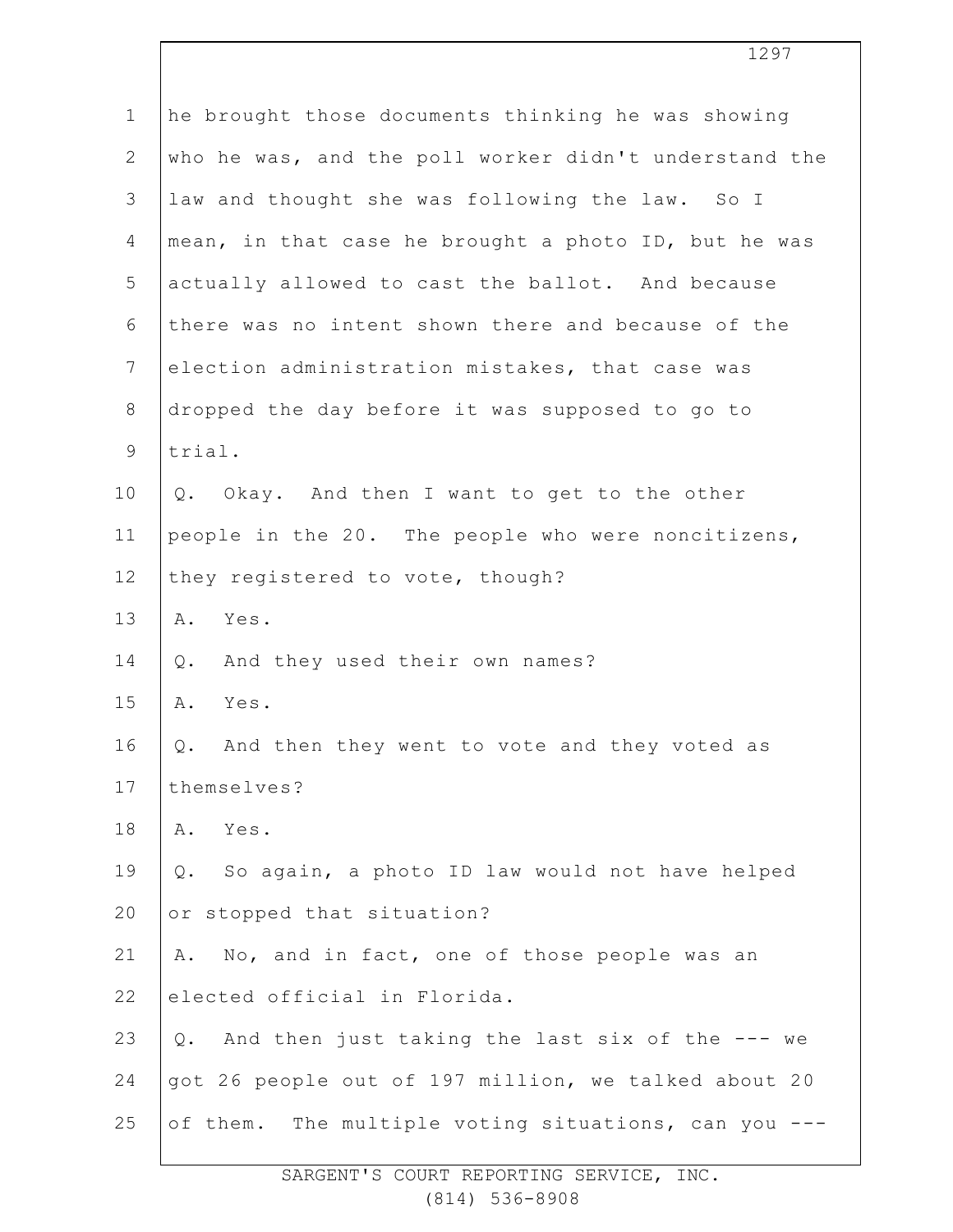| $\mathbf 1$     | were those situations where people --- well, can you   |
|-----------------|--------------------------------------------------------|
| $\overline{2}$  | describe those situations?                             |
| 3               | A. Well, those were situations in basically --- I      |
| 4               | believe it was three states that had compared their    |
| 5               | registration list together and that's how they found   |
| 6               | these cases. And I know in one case there was a man,   |
| $7\phantom{.0}$ | and I can't remember if he lived in Kansas and worked  |
| 8               | in Missouri or worked in Missouri and lived in         |
| 9               | Kansas, but he voted in both places because he         |
| 10              | thought he had a right to. And he told the             |
| 11              | prosecutors that he owned property in the other state  |
| 12              | that he didn't live in, he owned a bar, and that he    |
| 13              | had a right to participate in --- you know, in the     |
| 14              | process there. So that is either, you know, voter      |
| 15              | confusion, voter obstinance, I don't know what, but    |
| 16              | it wasn't what I would call a kind of fraud where      |
| 17              | there was an intent to deceive. He voted in his own    |
| 18              | name and he registered in his own name in both         |
| 19              | places.                                                |
| 20              | So in either --- in that situation a photo ID<br>$Q$ . |
| 21              | law wouldn't have helped?                              |
| 22              | Α.<br>No.                                              |
| 23              | And then the registration fraud situation, what<br>Q.  |
| 24              | did that involve?                                      |
| 25              | You know, I can't actually remember the details<br>Α.  |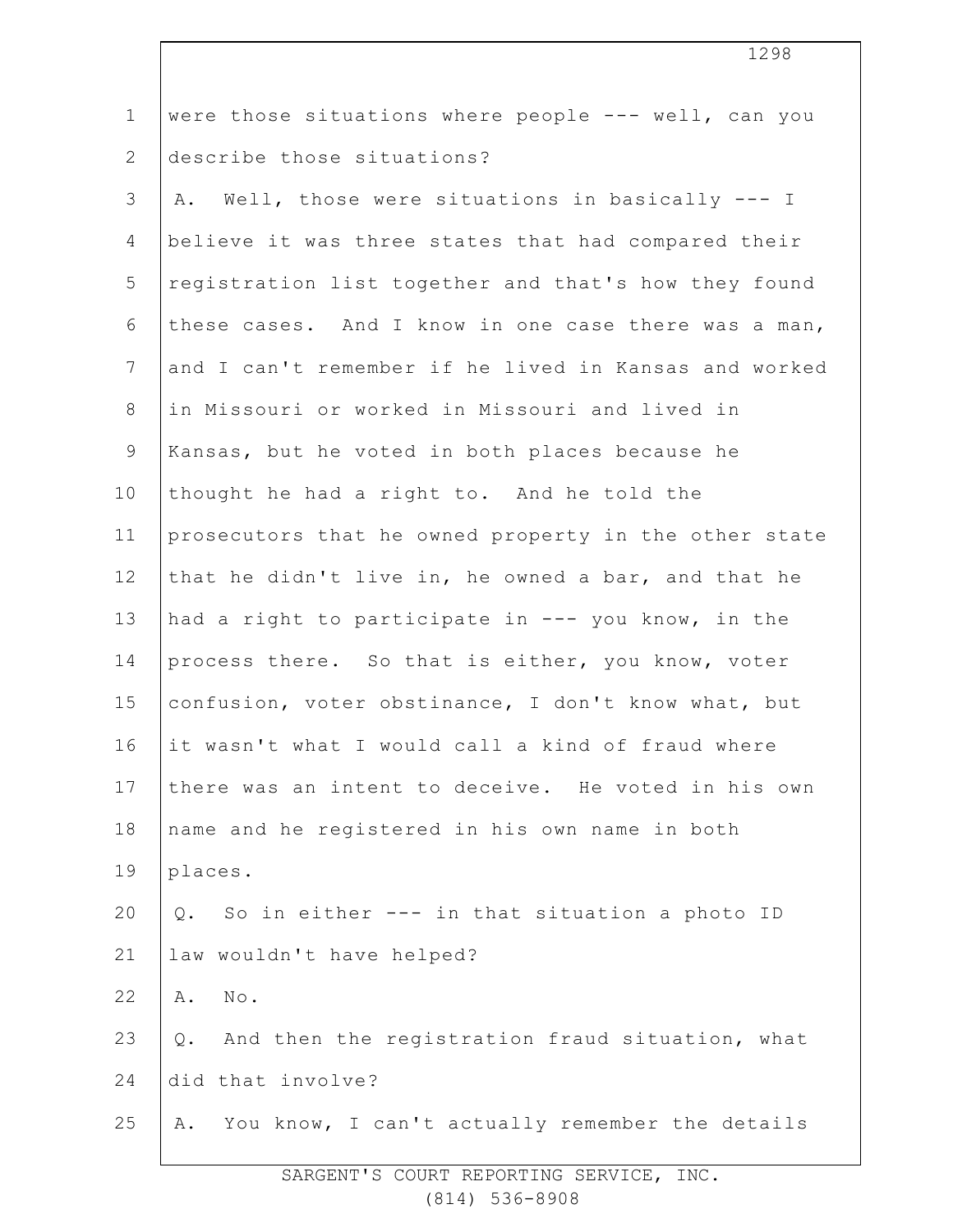| $\mathbf 1$    | of that case. I should've looked at it before I       |
|----------------|-------------------------------------------------------|
| $\overline{2}$ | came.                                                 |
| 3              | Okay. So at the end of the day were any of<br>Q.      |
| 4              | these 26 situations --- did any of them involve       |
| 5              | in-person voter impersonation?                        |
| 6              | A. No. None of these cases involved voter             |
| $7\phantom{.}$ | impersonation.                                        |
| $8\,$          | Q. Now, in addition to this research that you did     |
| $\mathcal{G}$  | based on the results of the Department of Justice's   |
| 10             | Ballot Access and Voter Integrity Initiative, can you |
| 11             | just go through for us the other data sets that you   |
| 12             | used to write your book and led you to the            |
| 13             | conclusions that we're going to talk about in a       |
| 14             | minute?                                               |
| 15             | A. Well, I sent public records requests to every      |
| 16             | Attorney General in the United States. I sent public  |
| 17             | records requests to every Secretary of State. I sent  |
| 18             | public records request to every county DA in the      |
| 19             | United States, and I asked for information with       |
| 20             | respect to with the Attorney General --- Attorneys    |
| 21             | General and the Secretaries of State, violations of   |
| 22             | specific parts of their election codes under their    |
| 23             | public records request --- public records laws. I     |
| 24             | made those requests. With the district attorneys, I   |
| 25             | asked them for anything on investigations, arrests,   |

1299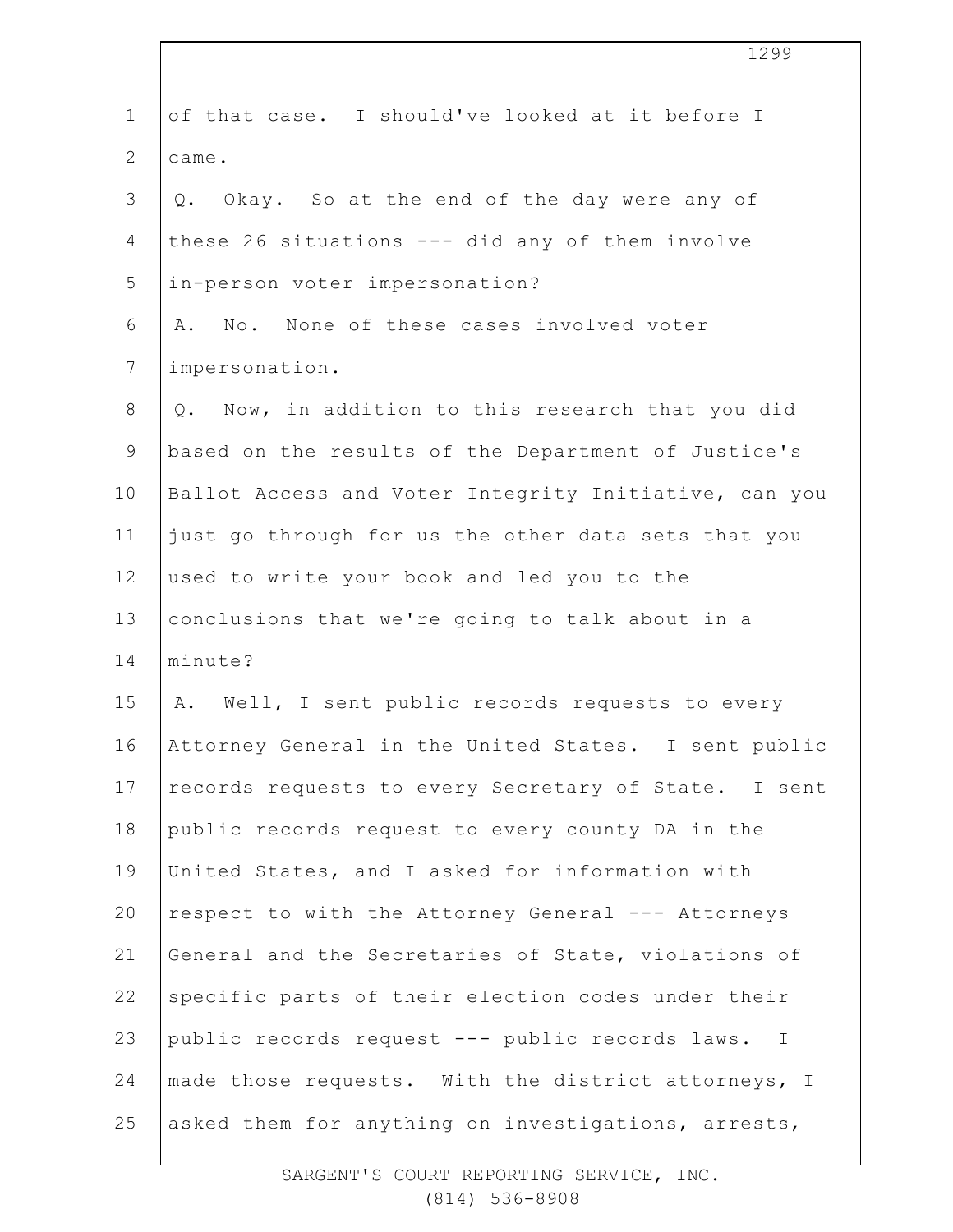1 2 3 4 5 6 7 8 9 10 11 12 13 14 15 16 17 18 19 20 21 22 23 24 25 convictions, anything related to registration fraud, illegal voting and absentee ballot fraud. In some of that, I received some data sets from some states who are willing to share information with me. For example, I got data from the California Secretary of State's office. They have a voter fraud investigations unit. And they actually take all the complaints that come to them, any allegations, and they track them and they --- you know, they note whether they turned it over to a county DA and what happened, what was the disposition of the case. That was a very useful data set that I talk about in the book. I got data from Minnesota. I got data from Oregon, where they vote by mail there. I did many interviews. I interviewed as many kinds of people that I could. And where I did my case studies I visited places, so I went to Milwaukee. Q. Let me stop you for a moment. Can you just describe the case studies? A. Yes. So one of the case studies was in Milwaukee in 2004. Q. Before I even get there, as part of your research, you did in depth case studies of particular situations? A. Yes, where there was --- have been public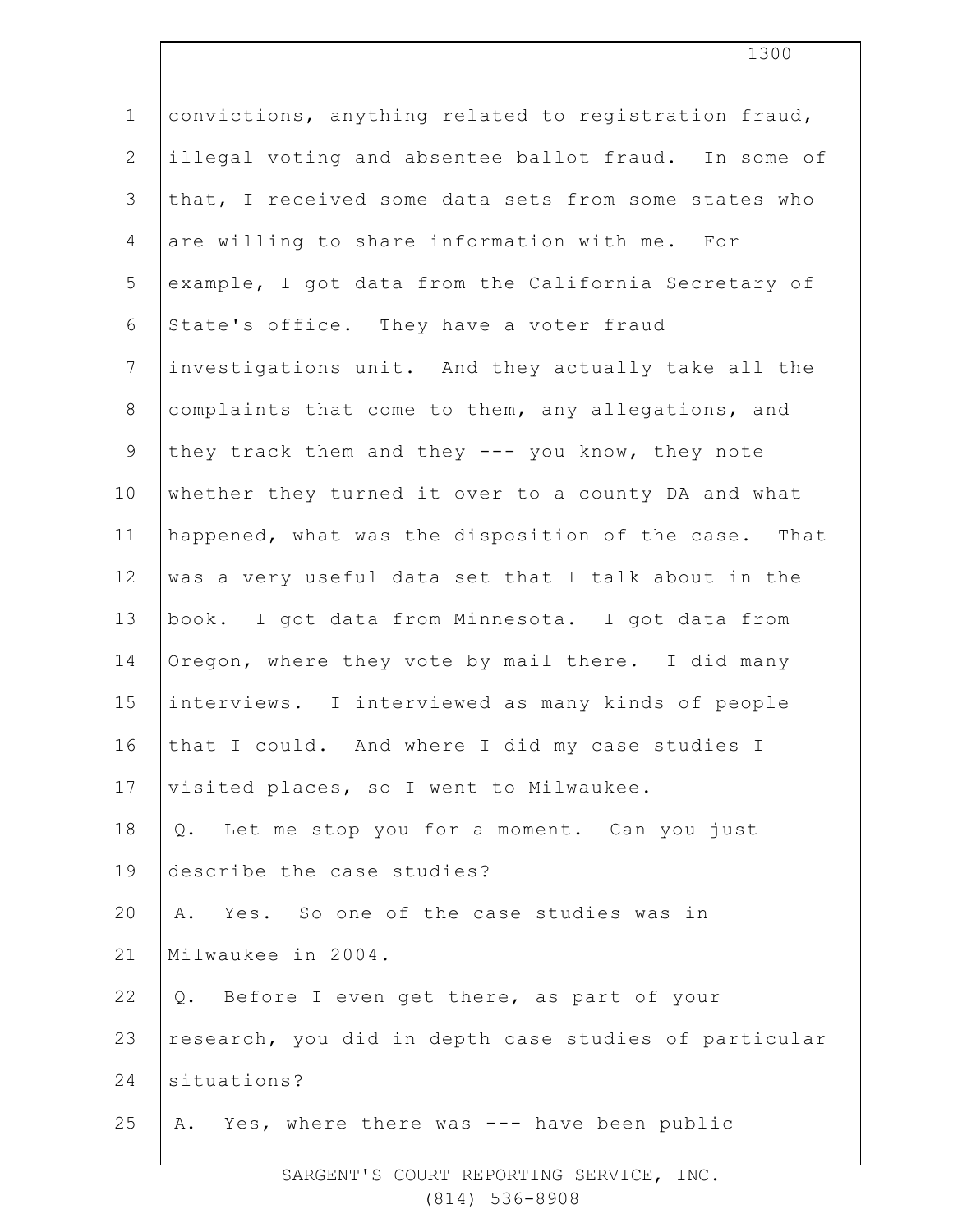| $\mathbf 1$    | allegations about voter fraud. It was very much in    |
|----------------|-------------------------------------------------------|
| $\overline{2}$ | the news. There had been elections where there were   |
| $\mathfrak{Z}$ | problems, and so I went to these places and talked to |
| $\overline{4}$ | as many people as I could and so that included        |
| 5              | Milwaukee looking at the 2004 election. It included   |
| 6              | Seattle, Washington State where there was a contested |
| $\overline{7}$ | gubernatorial election in 2004 and allegations of     |
| $\,8\,$        | voter fraud had been made. It included the 2000       |
| $\mathsf 9$    | presidential election in Saint Louis. I went to       |
| 10             | Saint Louis and I interviewed the U.S. Attorney in    |
| 11             | Wisconsin. I interviewed many lawyers who             |
| 12             | represented voters. I interviewed two voters in       |
| 13             | Milwaukee. I interviewed a Congressman. I             |
| 14             | interviewed advocates who were working on voter       |
| 15             | reqistration drives. I interviewed lawyers, I think   |
| 16             | I mentioned.                                          |
| 17             | So that was another source of data and                |
| 18             | information. Also, I interviewed the head --- the     |
| 19             | executive director of the Milwaukee Board of          |
| 20             | Elections for a very long time because that was a     |
| 21             | very problematic election with respect to election    |
| 22             | administration and I wanted to understand how these   |
| 23             | what you might call irregularities happened. What     |
| 24             | happened? How did it happen? And so that was very     |
| 25             | useful to get that prospective as well.               |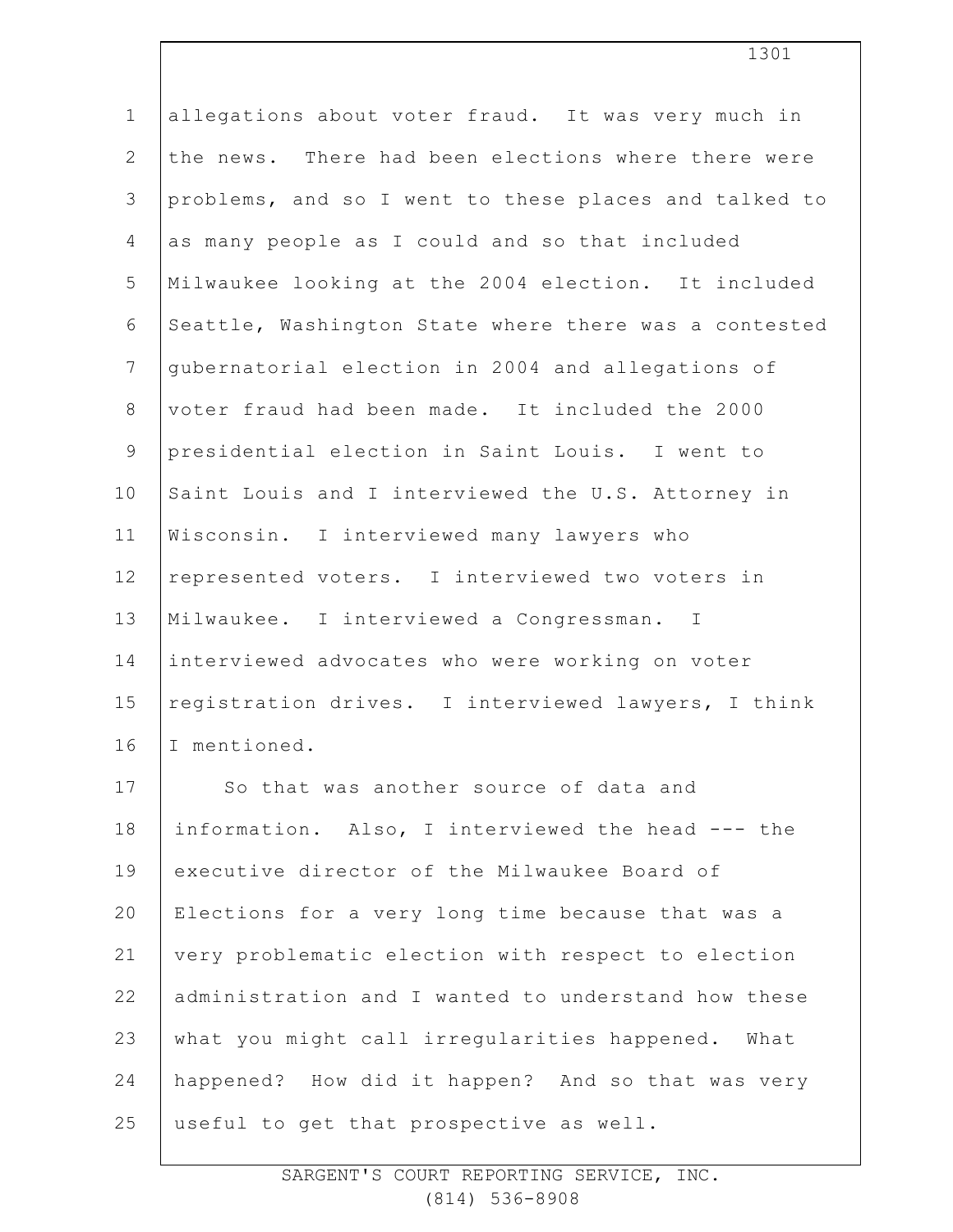| $\mathbf 1$    | And in general, what were the irregularities,<br>Q.   |
|----------------|-------------------------------------------------------|
| $\mathbf{2}$   | what did you determine were the cause of the          |
| 3              | irregularities that you discussed in Milwaukee?       |
| 4              | What I discovered was confirmed in my interview<br>Α. |
| 5              | with the U.S. Attorney there, which was election      |
| 6              | administration errors. They had a very low            |
| $7\phantom{.}$ | conviction rate in their pilot project to prosecute   |
| $\,8\,$        | felon voters, he said, because there were too many    |
| $\mathsf 9$    | problems with election administration and juries just |
| 10             | won't believe that these problems couldn't be         |
| 11             | explained by the evidence of election administration  |
| 12             | foul-ups, if you will, or problems.                   |
| 13             | Wisconsin had become a kind of swing state, and       |
| 14             | Wisconsin has had election day registration since     |
| 15             | the 1970s. And what people told me was they were      |
| 16             | not used to all of this attention on the state and    |
| 17             | bringing in of outside groups to run voter            |
| 18             | registration drives, because you can register on      |
| 19             | election day. So they didn't have that kind of        |
| 20             | activity before. And in Milwaukee, they were very     |
| 21             | just overwhelmed with the turnout, and they had a     |
| 22             | problem staffing the election. They have a            |
| 23             | bipartisan requirement. They didn't have --- they     |
| 24             | couldn't find enough people, and they were just       |
| 25             | completely overwhelmed by that election.              |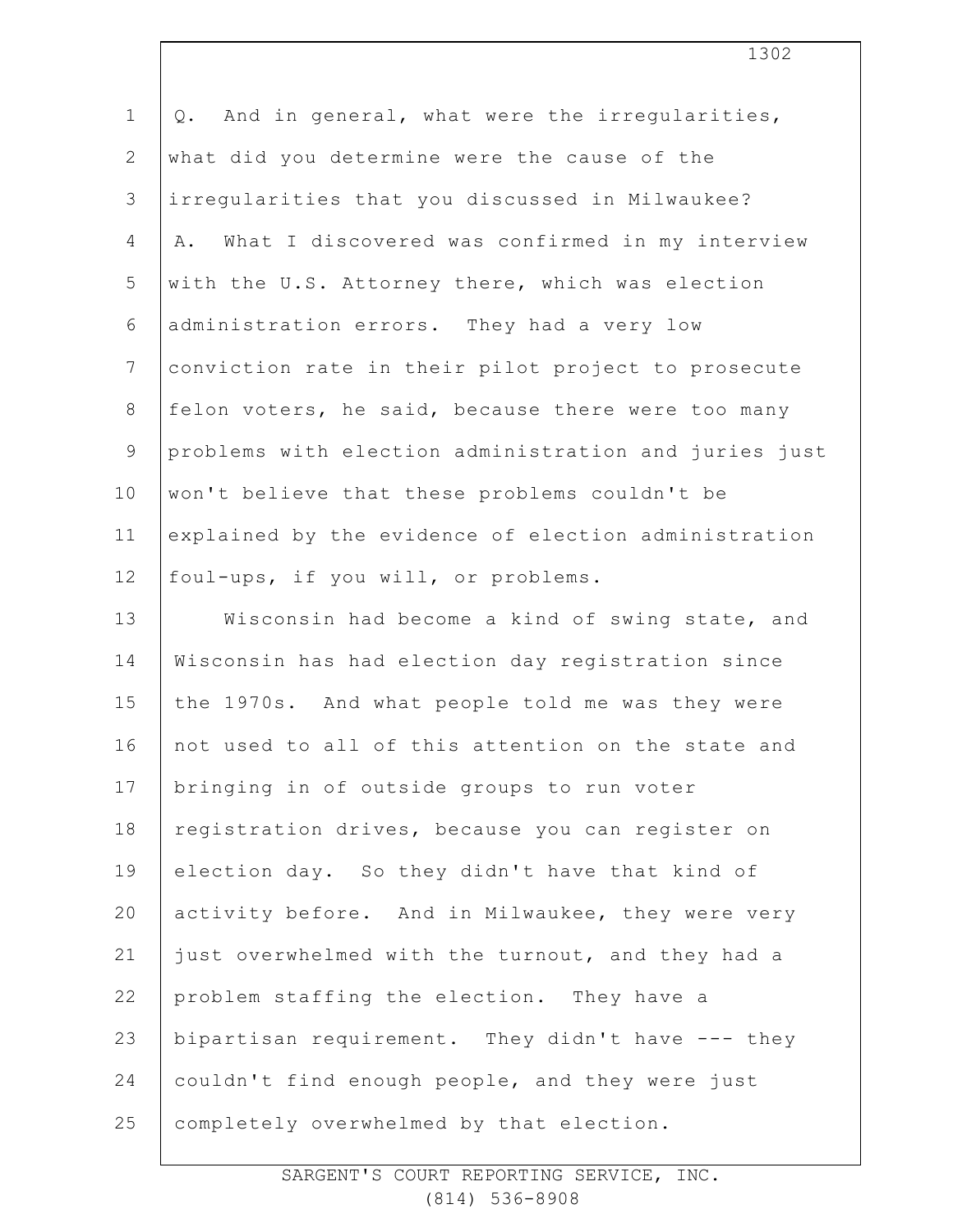| $\mathbf 1$    | And so some of the irregularities would be           |
|----------------|------------------------------------------------------|
| $\mathbf{2}$   | things like it looked like more people voted than    |
| 3              | had signed in, so the numbers didn't match, because  |
| $\overline{4}$ | there looking at poll books in one hand and number   |
| 5              | of votes cast. That would be a kind of               |
| 6              | irregularity. Or the example of the man who          |
| $7\phantom{.}$ | registered with his prison ID. You know, why were    |
| $8\,$          | felons allowed to vote in that election? And it      |
| $\mathsf 9$    | turned out that actually at that time in Wisconsin,  |
| 10             | it was not on the registration card that you         |
| 11             | couldn't vote if you were on parole or probation.    |
| 12             | It wasn't on there. They didn't know it. The         |
| 13             | elections officials didn't know it. It wasn't ---    |
| 14             | evidence was brought in some of the cases to show    |
| 15             | that when people were being discharged from prison,  |
| 16             | they weren't told they couldn't do it.               |
| 17             | So all of these things sort of combined to           |
| 18             | create what would look like --- it looks like a      |
| 19             | little bit of a mess in the administration of this   |
| 20             | election. And that kind of data would be picked up   |
| 21             | by the media, and people would say it's got to be    |
| 22             | fraud, people are sneaking in and voting. But it     |
| 23             | was clear to me that this was a problem of election  |
| 24             | administration and that was actually confirmed to me |
| 25             | in the interview with the U.S. Attorney.             |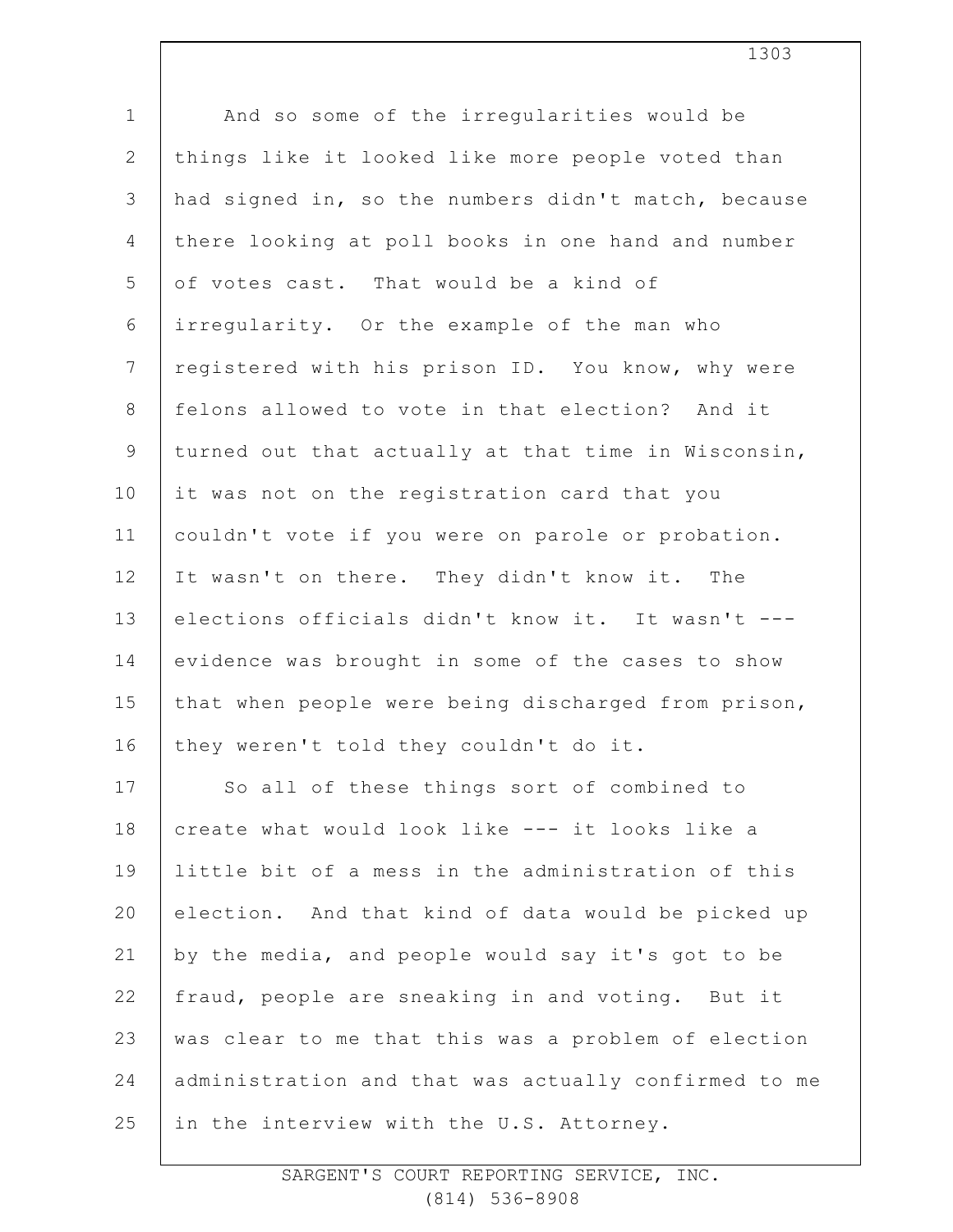|                | 1304                                                  |
|----------------|-------------------------------------------------------|
| $\mathbf 1$    | Now, have we exhausted all of the types of<br>Q.      |
| $\mathbf{2}$   | research that you did in writing your book and        |
| $\mathfrak{Z}$ | reaching your conclusions about the prevalence of     |
| 4              | voter fraud in American elections?                    |
| 5              | A. I think so.                                        |
| 6              | Q. Okay. And do you have a conclusion about the       |
| $7\phantom{.}$ | prevalence of voter fraud in American elections?      |
| $8\,$          | Yes, I conclude in this book that the incidence<br>Α. |
| $\mathsf 9$    | of voter fraud is, I think I used the term,           |
| 10             | exceedingly rare.                                     |
| 11             | Q. Now, you also --- have you also in the course of   |
| 12             | your book and your research looked at the             |
| 13             | justifications that have been advanced for voter ID   |
| 14             | laws?                                                 |
| 15             | Yes.<br>Α.                                            |
| 16             | Q. And what have you seen in terms of the             |
| 17             | justifications that have been advanced for photo ID   |
| 18             | laws?                                                 |
| 19             | Well, the most prevalent claim is that voter ID<br>Α. |
| 20             | laws are needed to address voter fraud.               |
| 21             | Q. And notwithstanding your conclusion --- well,      |
| 22             | let me just strike that.                              |
| 23             | Now, when it's been demonstrated that there           |
| 24             | isn't voter ID fraud in a particular area, have you   |
| 25             | seen in your research other justifications that have  |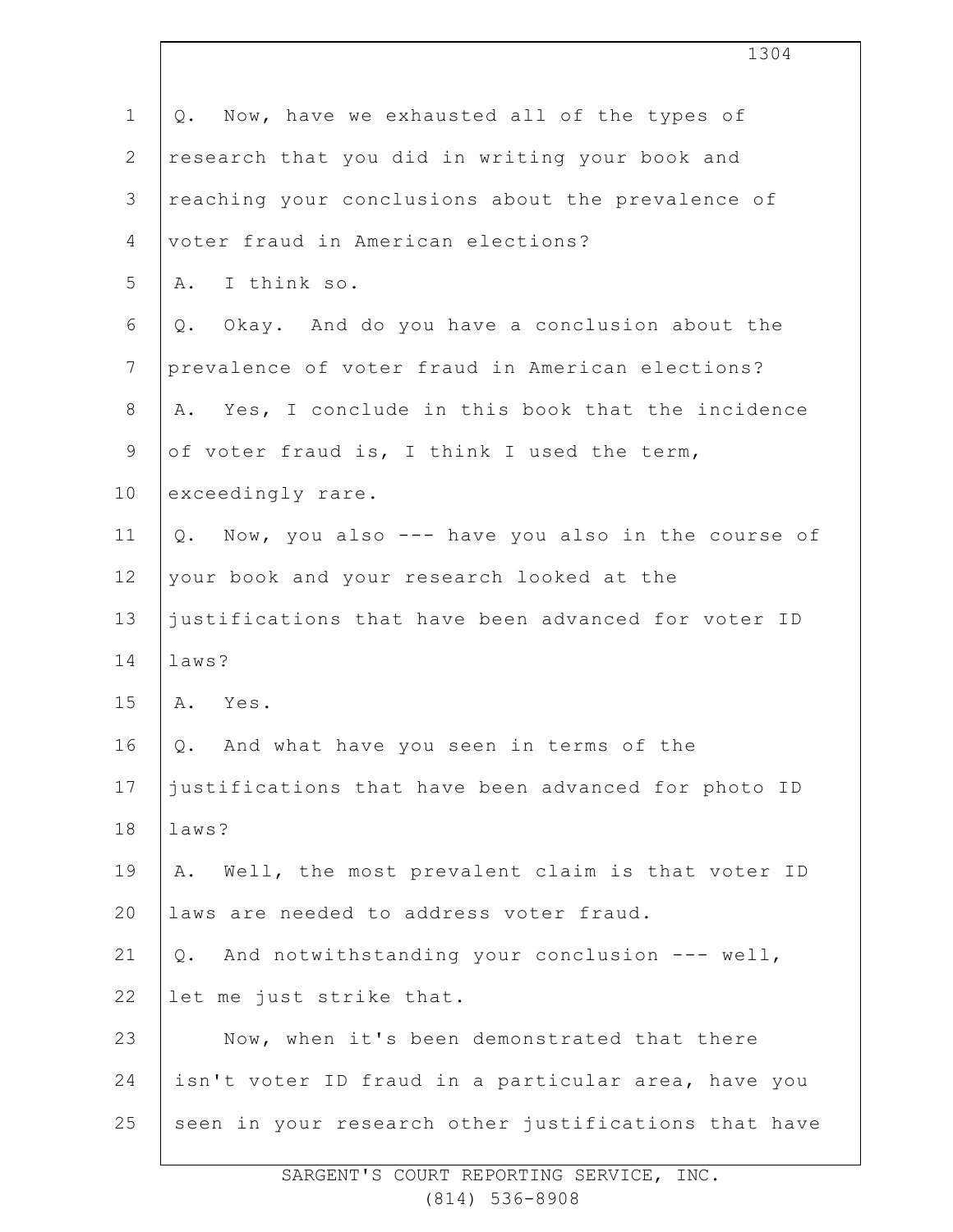| $\mathbf 1$    | been advanced?                                       |
|----------------|------------------------------------------------------|
| $\mathbf{2}$   | A. Yes. I mean, the arguments tend to change in      |
| 3              | the following way. Some people will argue that the   |
| 4              | record or non-record, if you will, of voter fraud    |
| 5              | doesn't capture it all, and that really what we just |
| 6              | --- what we're doing here is we're just concerned    |
| $7\phantom{.}$ | about the possibility, the potential that it could   |
| $8\,$          | happen. So they discount the record and say we're    |
| $\mathsf 9$    | still just worried that it could happen. That's kind |
| 10             | of one shift. And another shift is to say that it's  |
| 11             | actually irrelevant. I mean, it's not just that we   |
| 12             | might have some problems with the way you're         |
| 13             | measuring it. It's actually irrelevant because,      |
| 14             | again, legislatures can pass these sorts of laws if  |
| 15             | they're concerned.                                   |
| 16             | Q. Okay. So one of the arguments that you've seen    |
| 17             | made is that there is voter fraud. There really is   |
| 18             | voter fraud, but it can't be detected?               |
| 19             | That's correct.<br>Α.                                |
| 20             | And do you have an opinion about whether there<br>Q. |
| 21             | is voter fraud, but that it can't be detected?       |
| 22             | Well, I never anywhere say that it absolutely<br>Α.  |
| 23             | never happens, it's never happened and it will never |
| 24             | happen. I don't make those kinds of extremist        |
| 25             | statements. But I do find it quite puzzling to       |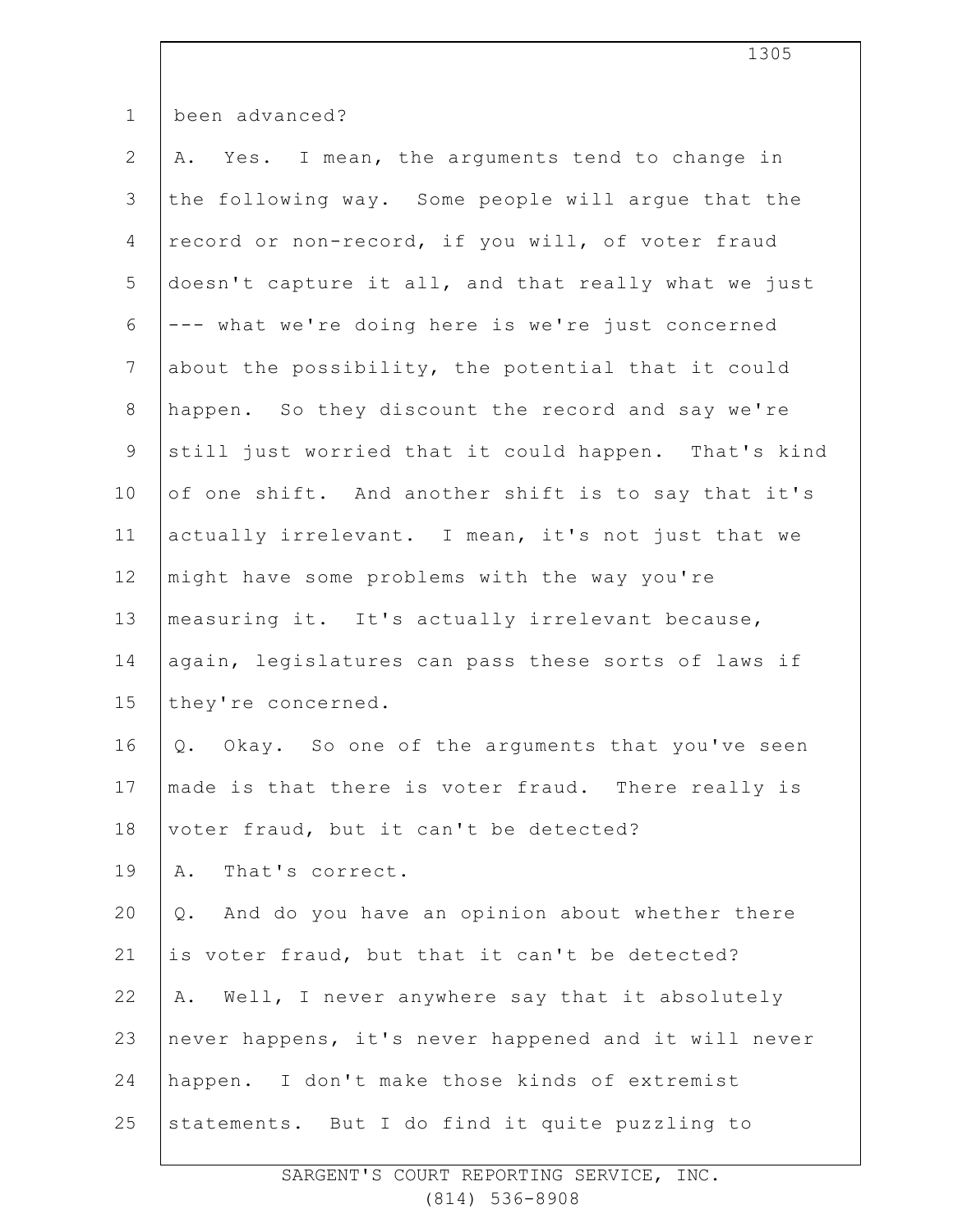| $\mathbf 1$     | discount a way of looking at crime that we accept for |
|-----------------|-------------------------------------------------------|
| $\mathbf{2}$    | other kinds of crime. That is to say that the law     |
| $\mathfrak{Z}$  | enforcement effort against it that, in a sense,       |
| 4               | produces the data of non-fraud, not --- you know,     |
| 5               | fraud not happening, is somehow discounted because    |
| 6               | it's claimed voter fraud is some kind of special      |
| $7\phantom{.0}$ | crime that is meant to be concealed as if all crime   |
| $\,8\,$         | isn't meant to be concealed. All crime is meant to    |
| 9               | be concealed, but we find it, we investigate it, we   |
| 10              | prosecute it, and we use data on crime rates to get a |
| 11              | sense of the magnitude of the problem.                |
| 12              | So every way I looked at this --- and I do have       |
| 13              | a kind of legalistic definition of voter fraud,       |
| 14              | because I include that issue of intent. And that is   |
| 15              | consistent with the way fraud as a concept is dealt   |
| 16              | with in American law. Every way I looked at it, I     |
| 17              | just couldn't find the kind of evidence of it that    |
| 18              | said to me this is a problem that we should be        |
| 19              | legislating against, especially --- and it was my     |
| 20              | hope that there would be some, you know, rational     |
| 21              | treatment of the kinds of problems we have with       |
| 22              | election administration, and that the focus would be  |
| 23              | on the right problems and not on this one.            |
| 24              | Q. So let me just see if I understand the             |
| 25              | conclusions that you reached about whether there is   |
|                 |                                                       |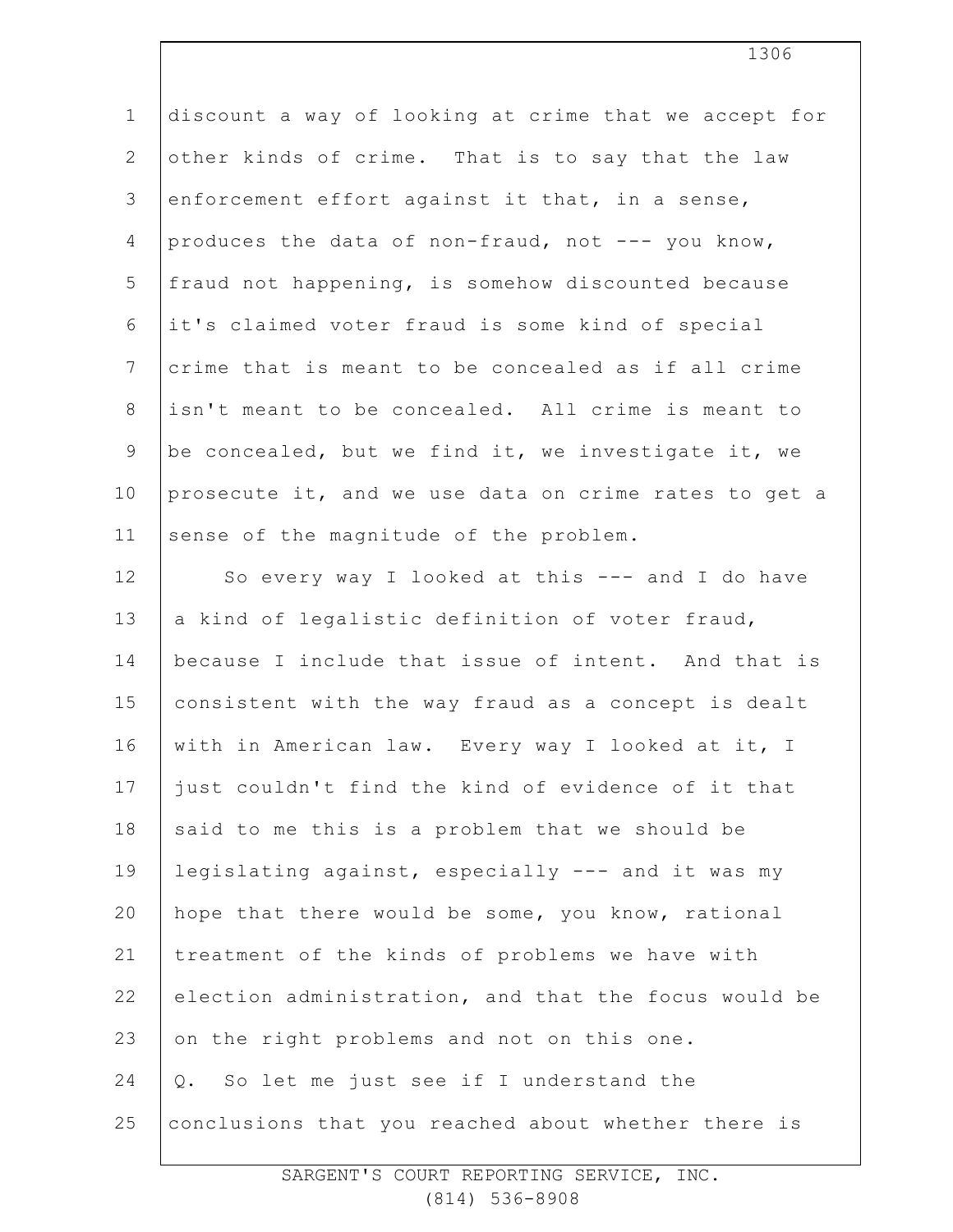| $\mathbf 1$    | undetected or the likelihood that there's undetected  |
|----------------|-------------------------------------------------------|
| $\overline{2}$ | voter fraud. And I think I heard you say that one     |
| 3              | argument or one piece of your analysis is that all    |
| 4              | crime is meant not to be detected and why should      |
| 5              | voter fraud be any different. Is that fair --- a      |
| 6              | fair statement of your analysis?                      |
| $7\phantom{.}$ | Yes. I think you have to accept, though, that<br>Α.   |
| 8              | it is not the same as making a mistake. It's not the  |
| 9              | same as voting when you're not allowed to vote        |
| 10             | because you didn't understand the rules. There is a   |
| 11             | difference between that and an intent to deceive.     |
| 12             | And I can give you the one case of voter              |
| 13             | impersonation that I know of in the research that I   |
| 14             | did for the book. And this was a case that involved   |
| 15             | a young man, a 17-year old, in New Hampshire, who his |
| 16             | class --- the town area, they voted in his school.    |
| 17             | And the teacher took his class to the polling place   |
| 18             | in the school and said it's --- you know, learn your  |
| 19             | civic duty, you need to do this when you turn 18.     |
| 20             | And he then voted in his father's name because he has |
| 21             | the same name as his father. And he went to the poll  |
| 22             | there, and he said I'm, you know, Mark Lacasse, and I |
| 23             | want to cast a vote. And it was a Republican          |
| 24             | Presidential primary. And then he bragged about it.   |
| 25             | The teacher overhead it. He was reprimand. And he     |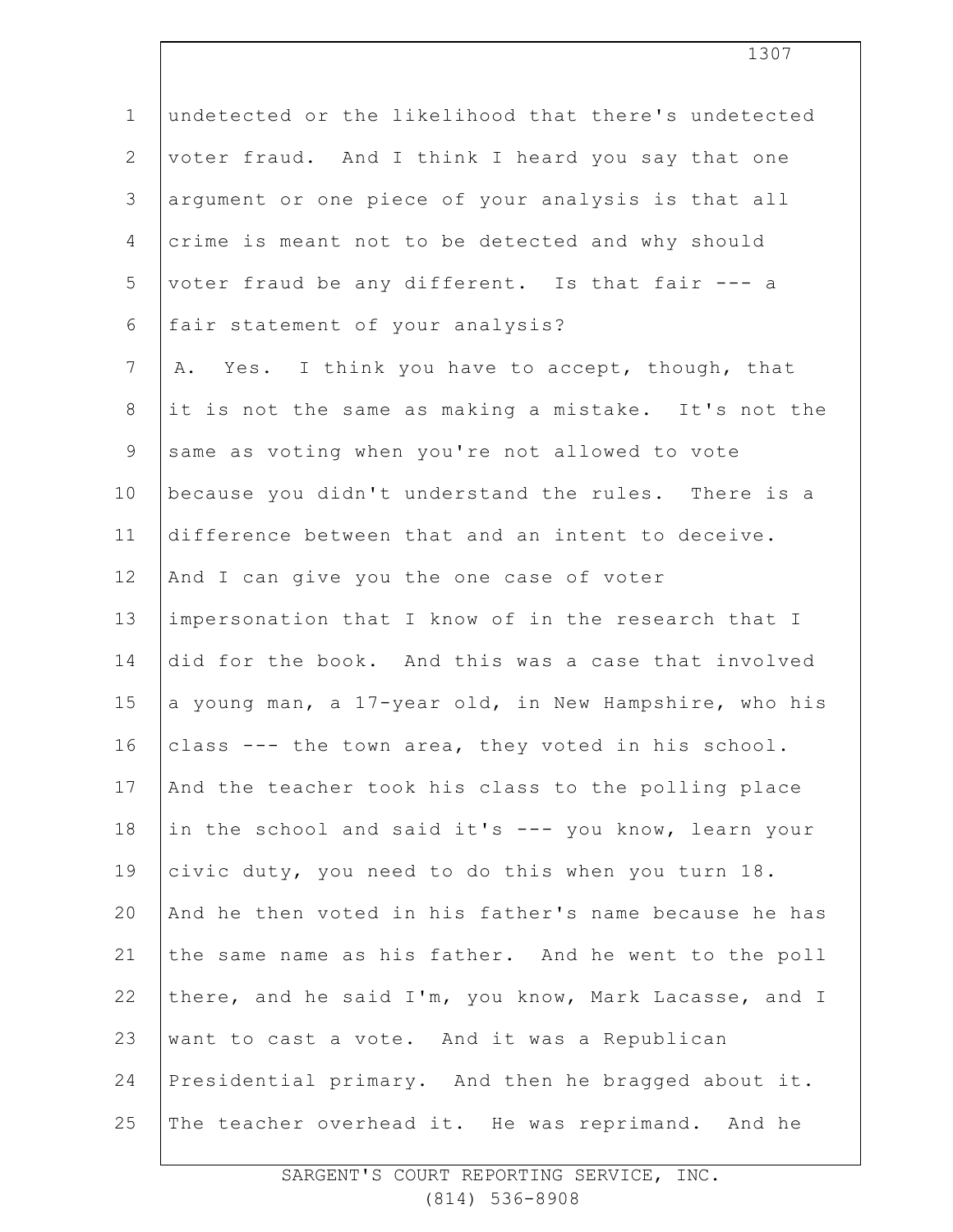| $\mathbf 1$     | was dealt with, in that he had to do some community  |
|-----------------|------------------------------------------------------|
| 2               | service. He had to give a speech to his class about  |
| 3               | what he did.                                         |
| 4               | Now, that was a case where he knew he wasn't         |
| 5               | allowed to do that and he attempted to impersonate   |
| 6               | his father. So I would call that a case of voter     |
| $7\overline{ }$ | fraud for that reason.                               |
| $8\,$           | With respect to your question about undetected,      |
| $\mathsf 9$     | I'm just not persuaded that there are massive        |
| 10              | amounts of voter fraud being committed out there     |
| 11              | that aren't detected.                                |
| 12              | Q. That's what I'm trying to get at, is your reason  |
| 13              | for that conclusion. And I think one of the things   |
| 14              | that you said is that we use crime statistics for    |
| 15              | every other kind of fraud to decide how much of that |
| 16              | crime is occurring. Is that part of your analysis?   |
| 17              | Yes.<br>Α.                                           |
| 18              | And did you try to look at that in a<br>Q.           |
| 19              | quantitative way, look at that issue in a            |
| 20              | quantitative way?                                    |
| 21              | A. Yes. I used, again, the database from the         |
| 22              | Administrative Office of U.S. Courts ---             |
| 23              | Q. Okay. And that is on ---                          |
| 24              | --- to look at other forms.<br>Α.                    |
| 25              | Q. $---$ page 17 $---$                               |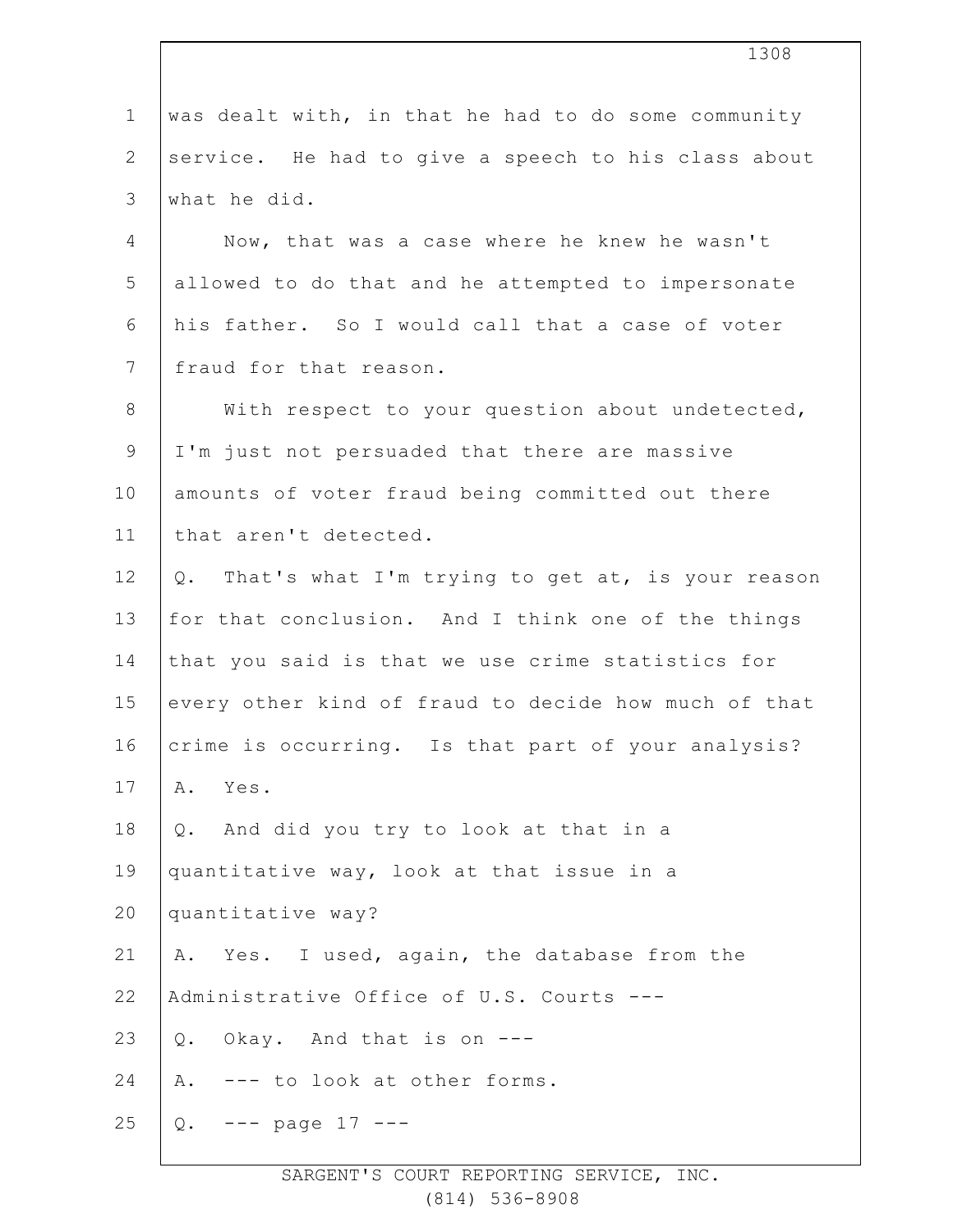|                | 1309                                                    |
|----------------|---------------------------------------------------------|
| $\mathbf 1$    | A. Yes.                                                 |
| $\overline{2}$ | --- of your report?<br>Q.                               |
| $\mathcal{S}$  | Uh-huh (yes).<br>Α.                                     |
| 4              | And what use --- if you can explain what it is<br>$Q$ . |
| 5              | you concluded from looking at the database from the     |
| $\sqrt{6}$     | U.S. Office of Administrative Courts?                   |
| $\overline{7}$ | Well, I collected the numbers here for the types<br>Α.  |
| $8\,$          | of fraud that could be similar to the kind of fraud     |
| $\mathsf 9$    | you would engage in if you were trying to commit        |
| 10             | voter fraud. So, for example, citizenship fraud, you    |
| 11             | claim you're a citizen when you're not. That might      |
| 12             | be something you would do if you're trying to commit    |
| 13             | voter fraud. Social Security fraud, you know,           |
| 14             | obtaining a fake number. That could have a bearing      |
| 15             | on voter --- on committing voter fraud. False claims    |
| 16             | and statements, of course, is claiming you're           |
| 17             | somebody you're not. The same with counterfeiting.      |
| 18             | Postal internet wire fraud, which would be used ---     |
| 19             | actually, laws against that are used to prosecute       |
| 20             | people for absentee ballot fraud. Tax evasion, you      |
| 21             | know, saying you live somewhere --- you don't live      |
| 22             | somewhere where you actually do and so forth.           |
| 23             | So I looked at the kinds of --- I quess we might        |
| 24             | call in a way sort of white collar fraud that           |
| 25             | involved committing an act that you might commit if     |
|                |                                                         |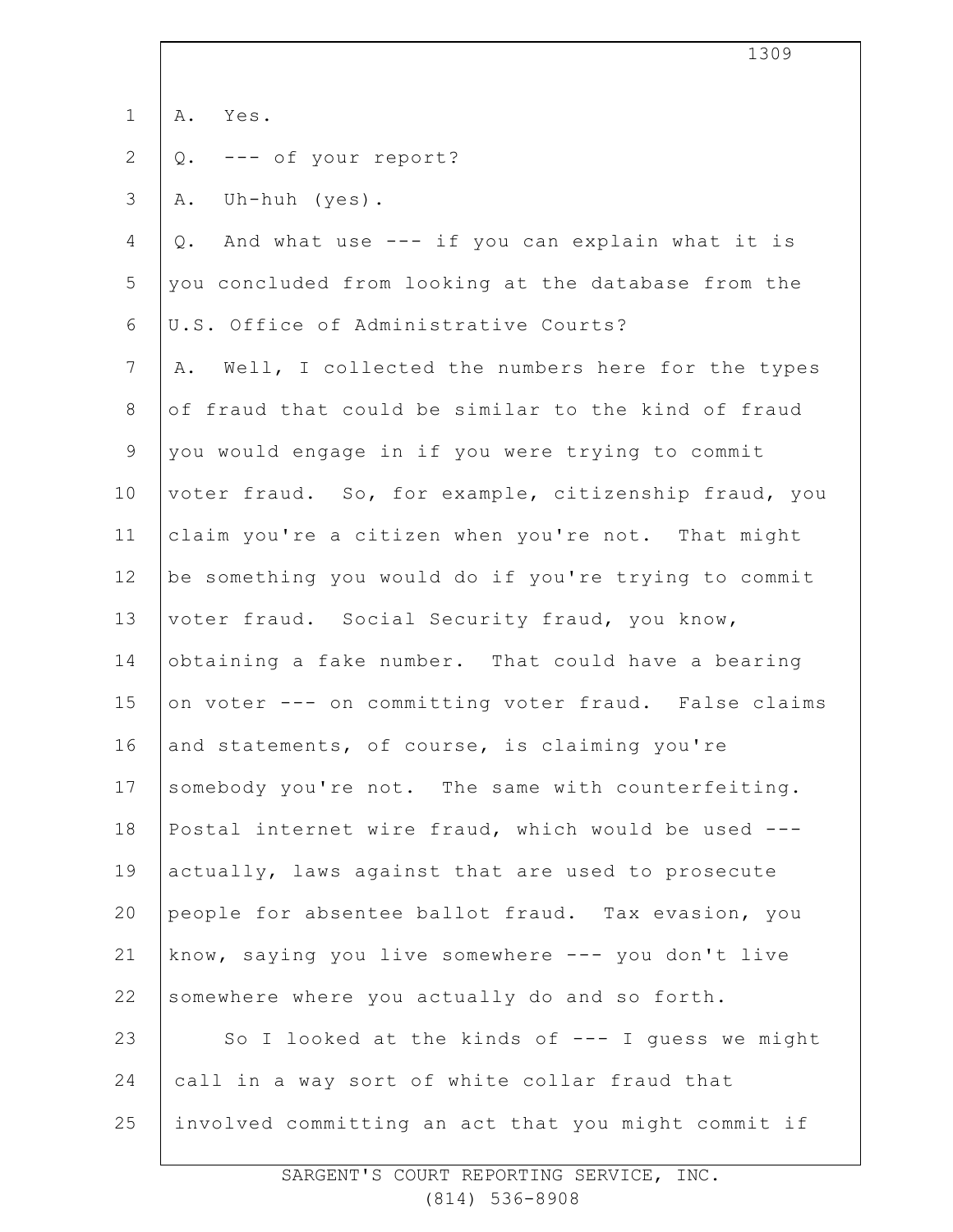| $1\,$          | you were trying to commit voter fraud to show that    |
|----------------|-------------------------------------------------------|
| $\overline{2}$ | we actually prosecute quite a few people for that     |
| 3              | kind --- for those various kinds of fraud, so we can  |
| 4              | detect that kind of fraud. And we were able to        |
| 5              | prosecute.                                            |
| 6              | Q. And do you see any reason to think that voter      |
| $\overline{7}$ | impersonation would be any different than these other |
| 8              | types of fraud?                                       |
| $\overline{9}$ | That's right. I don't see any major difference.<br>Α. |
| 10             | Q. And the point of your chart is to show that we     |
| 11             | can detect and prosecute fraud?                       |
| 12             | A. That's right.                                      |
| 13             | And so do you --- what conclusions do you reach<br>Q. |
| 14             | about whether there is this large --- whether there   |
| 15             | is undetected voter fraud?                            |
| 16             | A. Well, again, I'm just not persuaded in the         |
| 17             | absence of evidence that it exists. And I look at     |
| 18             | --- what I'm trying to look at here is where would    |
| 19             | you see an imprint if voter fraud were being          |
| 20             | committed. And I do rely on law enforcement efforts   |
| 21             | against it, but we have a --- maybe a special case    |
| 22             | with respect to the Justice Department initiative,    |
| 23             | which the director of the Election Crimes Branch said |
| 24             | was essentially second in priority for the Justice    |
| 25             | Department at that time to terrorism cases. So we     |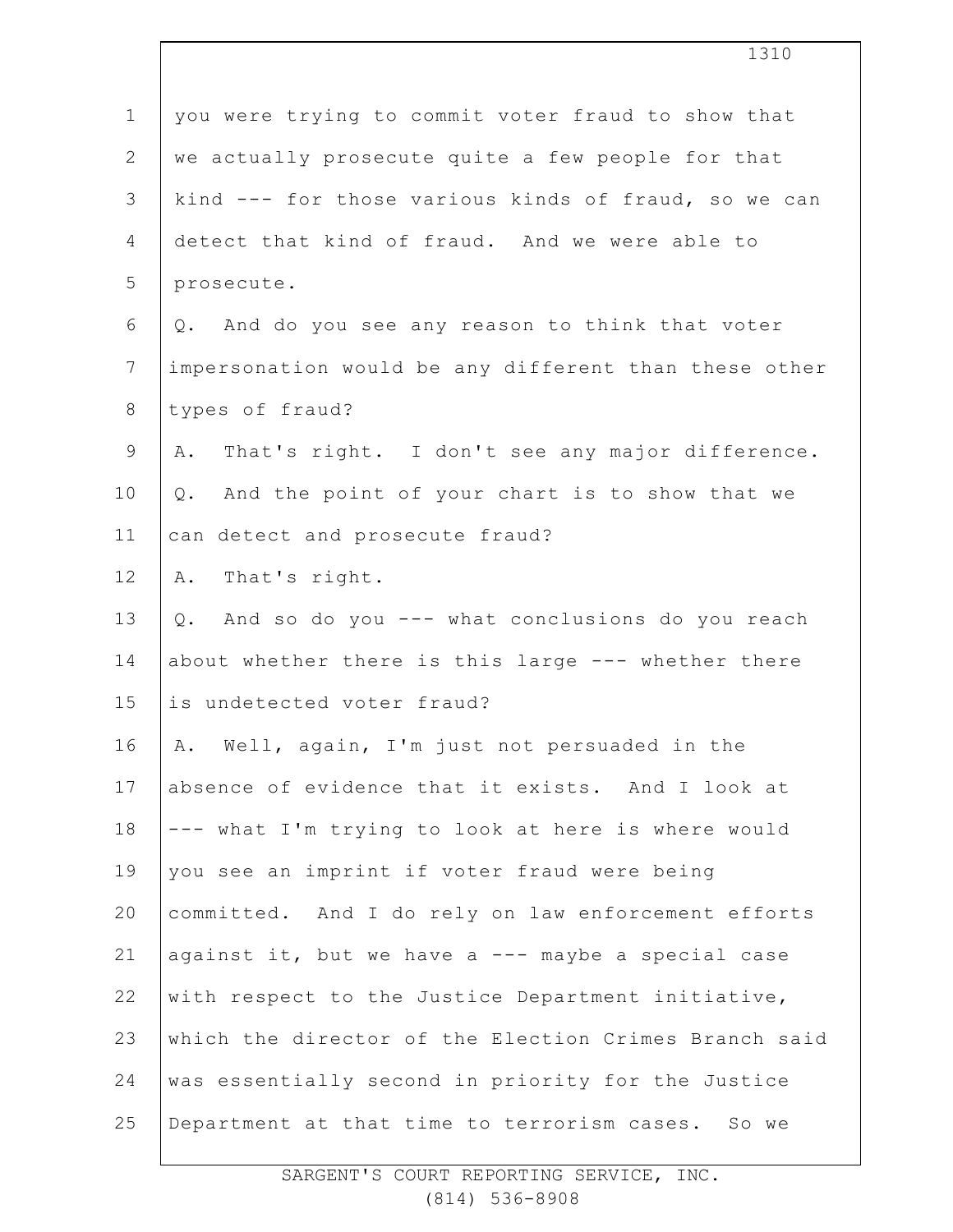| $\mathbf 1$    | have to believe that there was a major effort on the  |
|----------------|-------------------------------------------------------|
| $\overline{2}$ | part of the U.S. Justice Department to find it. So    |
| 3              | some people say, well, law enforcement statistics     |
| 4              | should be discounted because prosecutors don't try to |
| 5              | find it, they don't look for it, they don't prosecute |
| 6              | it, they don't go after it. And of course, that       |
| $\overline{7}$ | could be the case in some cases.                      |
| $8\,$          | And the Justice Department initiative that<br>Q.      |
| $\mathsf 9$    | you're referring to is the Ballot Access Initiative,  |
| 10             | where they found 26 voters out of 197 million?        |
| 11             | A. Exactly, yes.                                      |
| 12             | Okay. Now, I want to turn to another question.<br>Q.  |
| 13             | And that is, you have concluded that voter            |
| 14             | impersonation is extremely rare. Why is it rare, in   |
| 15             | your opinion?                                         |
| 16             | A. Well, I think about it in the way that I'm         |
| 17             | trained to think about it, which as a political       |
| 18             | scientist, I'm very influenced by rational choice     |
| 19             | models that try to explain the voting decision. So    |
| 20             | this approach to voting behavior is a major subfield. |
| 21             | And to simplify it, as I stated before, rational      |
| 22             | choice approach means that we look at what might be   |
| 23             | called cost to the voters and benefits, and we        |
| 24             | explain the voting decision based on how that         |
| 25             | balances out. And political scientists like to        |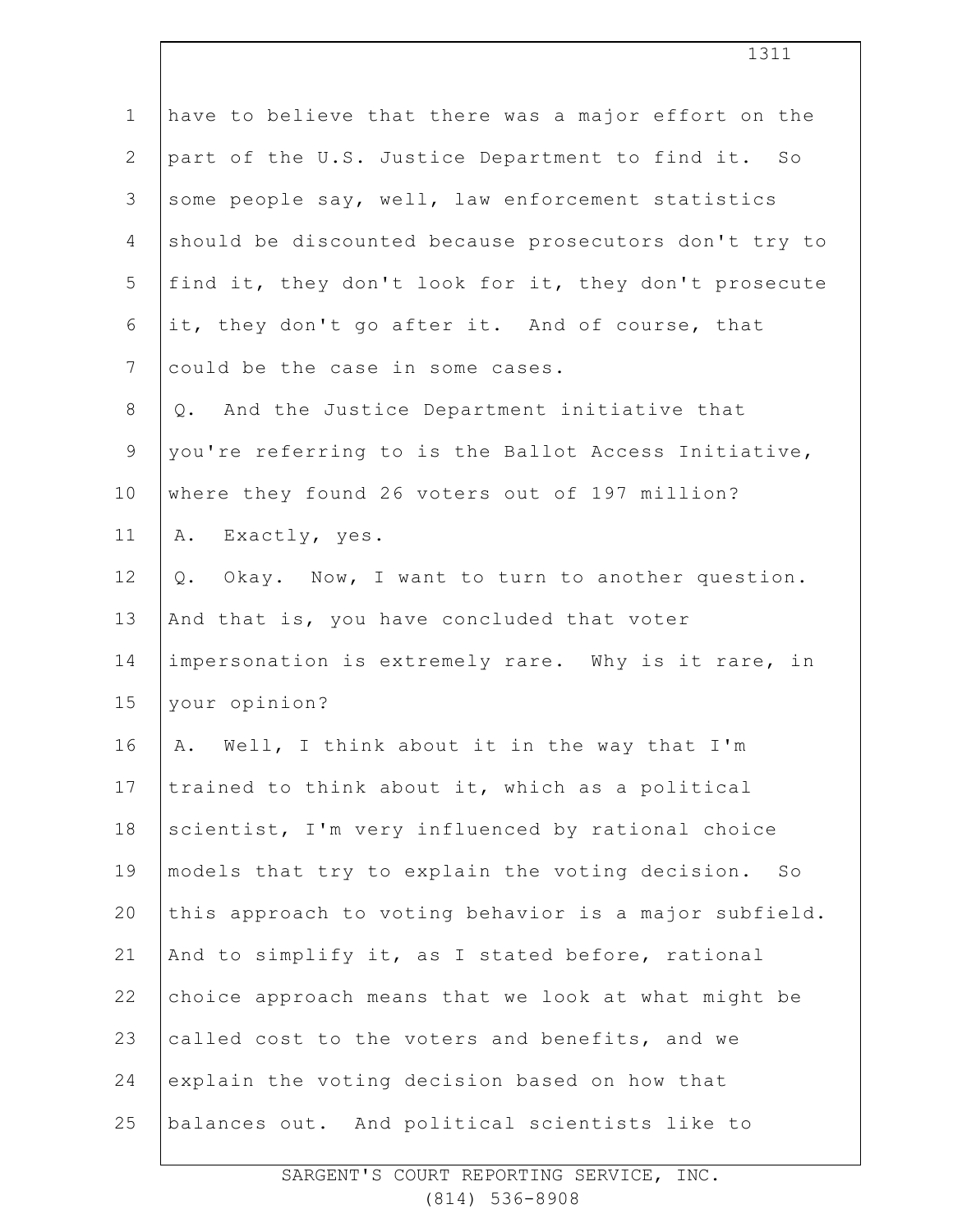| $\mathbf 1$     | develop quantitative models to do this. But I think   |
|-----------------|-------------------------------------------------------|
| $\mathbf{2}$    | it's a good way of thinking about why it may be that  |
| 3               | voters are not doing this. And that is both that      |
| $\overline{4}$  | there are greater costs to voting illegally than to   |
| 5               | voting legally. So you're increasing the costs to     |
| 6               | voters because every state --- although there isn't   |
| $7\phantom{.0}$ | usually a specific statute that says you can't commit |
| 8               | voter fraud, but every state makes it illegal to do   |
| $\mathsf 9$     | things that we call voter fraud, for example,         |
| 10              | falsifying your identity to register to vote, voting  |
| 11              | more than once. Every state has these laws on the     |
| 12              | books and they carry --- usually carry various kind   |
| 13              | of penalties and fines. So to commit the crime and    |
| 14              | to do it intentionally, you have to assume that       |
| 15              | people realize that because it's a crime, they may be |
| 16              | punished if they get caught. So that increases on     |
| 17              | the cost side.                                        |
| 18              | On the benefit side, it's just hard to                |
| 19              | understand in the absence of being a part of a much   |
| 20              | larger conspiracy that your one extra vote is going   |
| 21              | to determine the outcome of an election. So to        |
| 22              | actually commit the fraud by, say, voting more than   |
| 23              | once or trying to run around to different precincts   |
| 24              | and cast more ballots, you know, than you're allowed  |
| 25              | to do, what's the calculation there of costs and      |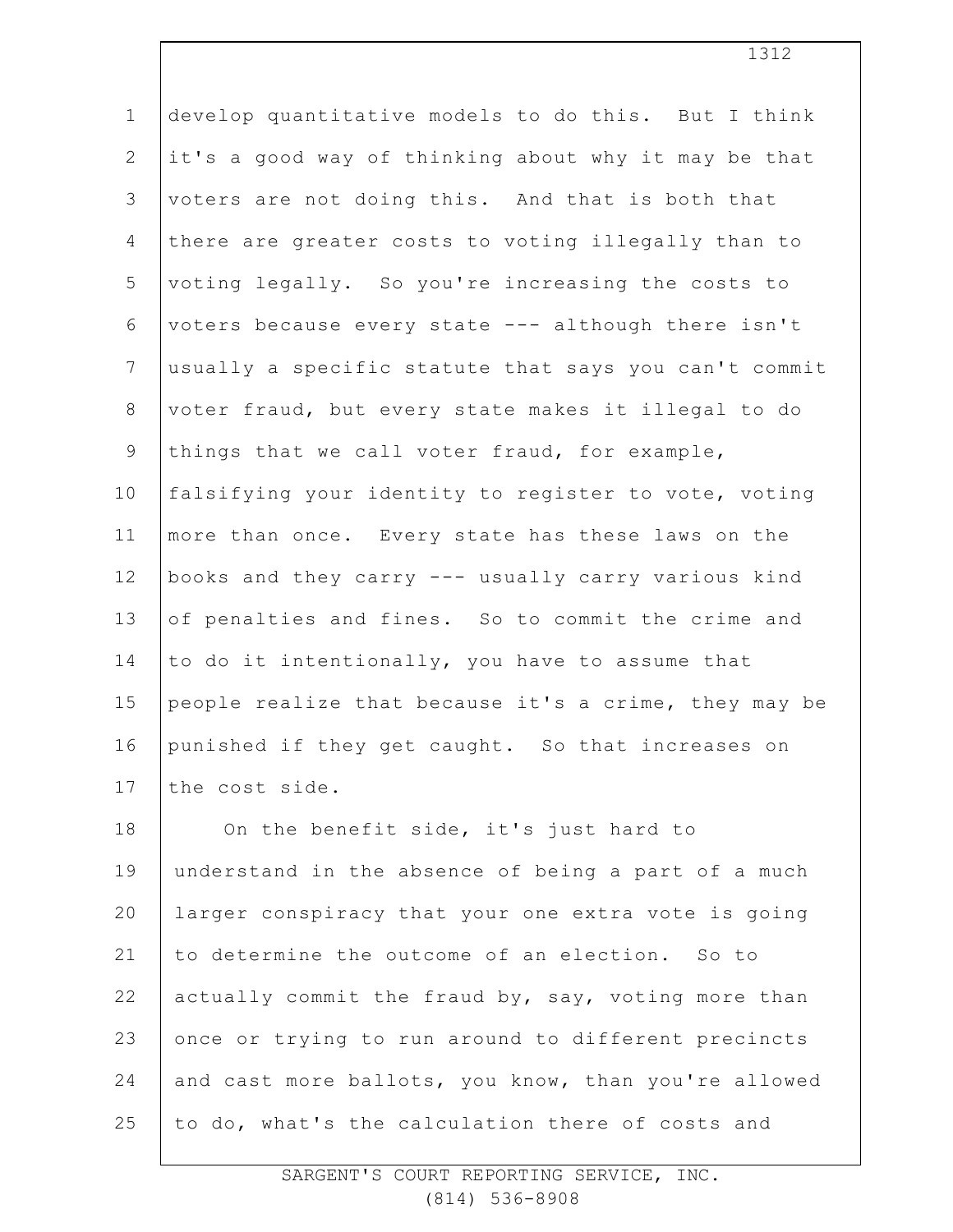| $\mathbf 1$    | benefits. What's the benefit? You would assume        |
|----------------|-------------------------------------------------------|
| $\mathbf{2}$   | that someone who is motivated to break the law, to    |
| $\mathfrak{Z}$ | vote illegally, might be very motivated to try to     |
| $\overline{4}$ | get their preferred candidate elected. I assume       |
| 5              | that is what would be the benefit. And yet the        |
| 6              | mechanism for doing that by trying to vote more than  |
| $\overline{7}$ | once or falsifying who you are is very, very          |
| $\,8\,$        | unlikely to result in changing the outcome of the     |
| $\mathsf 9$    | election as an individual, you know, on the part of   |
| 10             | the individual act.                                   |
| 11             | I want to turn now to another subject and that<br>Q.  |
| 12             | is I want to focus on the voter ID laws specifically. |
| 13             | We alluded to this earlier. But what part of the      |
| 14             | election process does the voter ID law affect?        |
| 15             | Well, the voter ID law affects the process of<br>Α.   |
| 16             | qualifying a voter who shows up at the polls to cast  |
| 17             | a ballot and to allow them to cast that ballot.       |
| 18             | And what crime would the voter ID law prevent?<br>Q.  |
| 19             | The only thing it would prevent is<br>Α.              |
| 20             | impersonation.                                        |
| 21             | And that's the very same voter fraud that you<br>Q.   |
| 22             | have been discussing today?                           |
| 23             | Well, I do discuss it in --- yes, in my<br>Α.         |
| 24             | research.                                             |
| 25             | $Q.$ So ---.                                          |
|                |                                                       |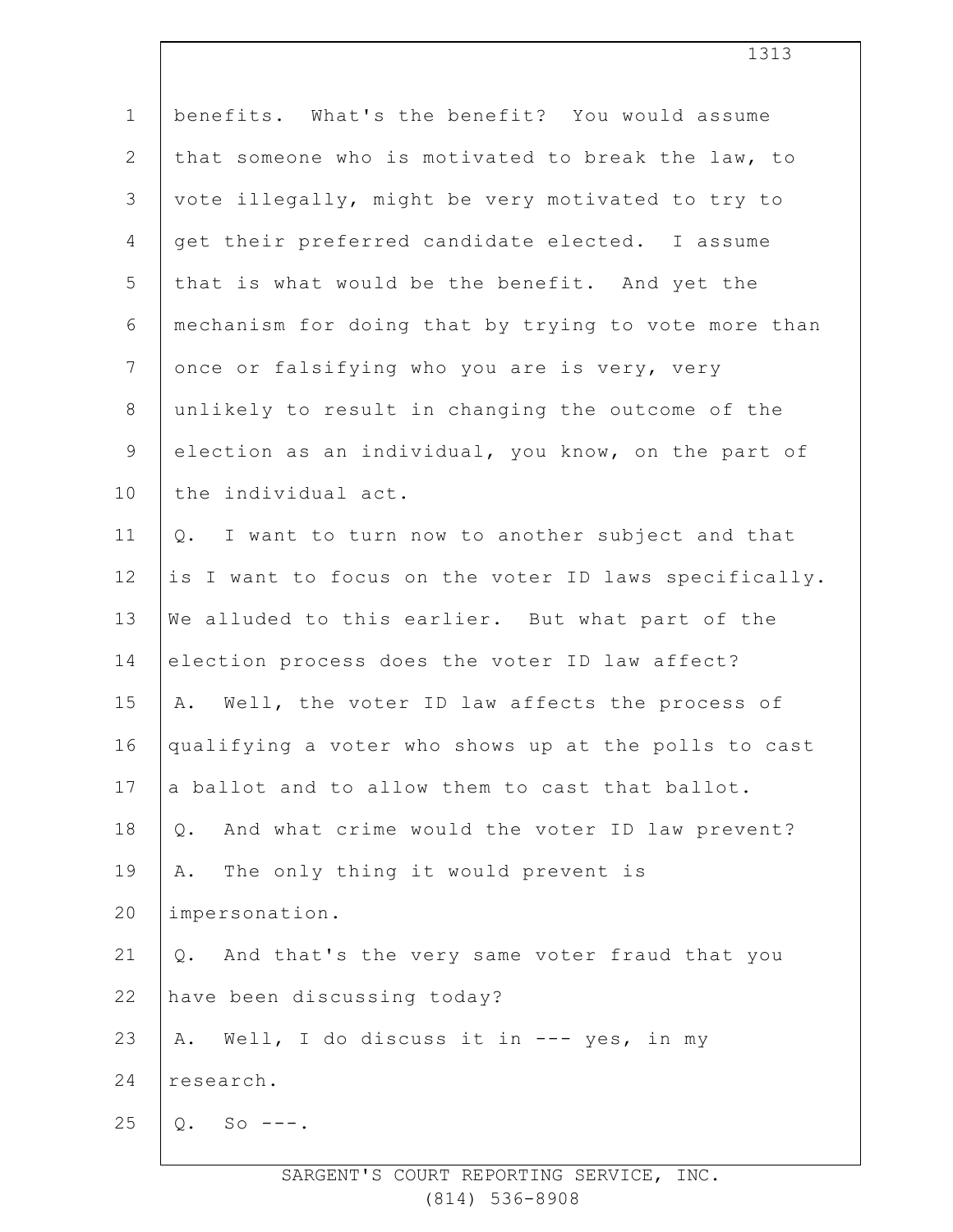| $\mathbf 1$    | It's a form of what you might call individual<br>Α.     |
|----------------|---------------------------------------------------------|
| $\overline{2}$ | fraud versus, say, organized fraud involving            |
| 3              | conspiracies of election officials and so forth.        |
| 4              | And this is the same voter fraud that you have<br>$Q$ . |
| 5              | opined today is extremely or exceedingly rare?          |
| 6              | A. Yes.                                                 |
| $\overline{7}$ | Let's talk about the role of disinformation and<br>Q.   |
| $8\,$          | confusion. I think you said that the uses that          |
| $\mathsf 9$    | allegations of voter fraud are put to is one of the     |
| 10             | subjects in the book; is that right?                    |
| 11             | Yes.<br>Α.                                              |
| 12             | How do you see allegations of fraud being used<br>$Q$ . |
| 13             | or misused in public discourse?                         |
| 14             | I see them being used to create the impression<br>Α.    |
| 15             | that this is a major problem that requires a public     |
| 16             | policy response, and one that has the potential to      |
| 17             | affect voting rights of individual citizens.            |
| 18             | And what is the nature of the information that<br>$Q$ . |
| 19             | is put out about voter fraud?                           |
| 20             | Well, allegations could be made that simply are<br>Α.   |
| 21             | not true. And I can give you an example from my         |
| 22             | book, and it's an example from a book called Stealing   |
| 23             | Elections written by John Fund that was released just   |
| 24             | before the 2004 election. And in that book, he          |
| 25             | states that at least eight of the 9/11 hijackers        |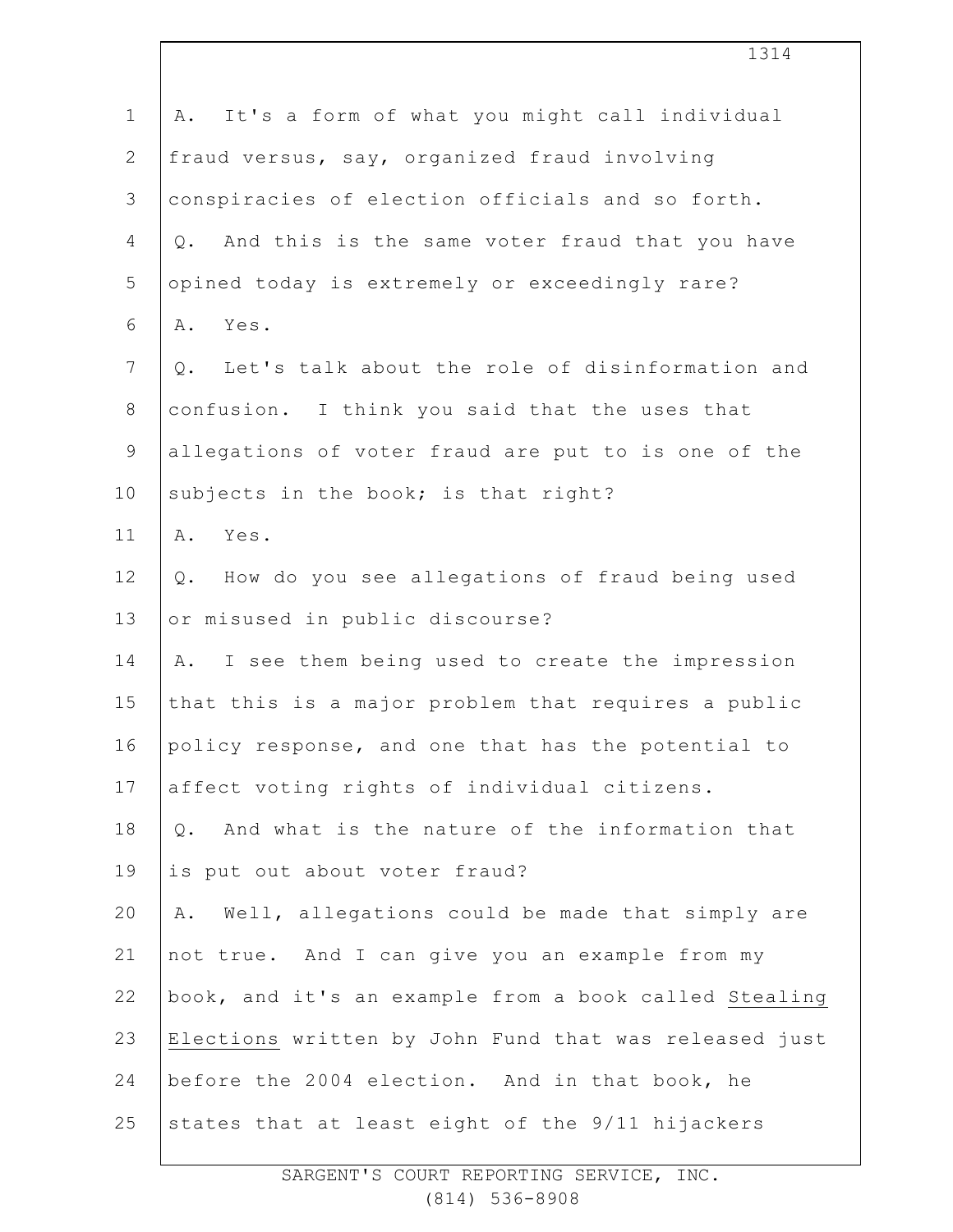1 2 3 4 5 6 7 8 9 10 11 12 13 14 15 16 17 18 19 20 21 22 23 24 25 could have been registered to vote. And this is a person who was, at the time, a columnist for The Wall Street Journal and wrote a lot about voter fraud and helped to create the impression that it was a big, big problem. He repeated this allegation on the Lou Dobbs Show on CNN. This allegation showed up in four debates on terrorism bills. It was stated by Congress people that were, in a sense, citing him. It created a general concern that these people who had attacked the United States and killed Americans were actually registered to vote, and it simply was not true. And I spent --- not only me --- Spencer Overton, who wrote a book about this, is a law professor. He tried to get the data or the evidence from John Fund about this that would corroborate this allegation. I tried. I spent a whole summer with a student trying to run this down. We had --- the Florida Broward County Voter Registrar was able to access the entire voter registration list in Florida going back to 1992. He ran every name of the terrorists and all of their aliases through that database. He couldn't find any of them registered to vote because John Fund had said they were registered in either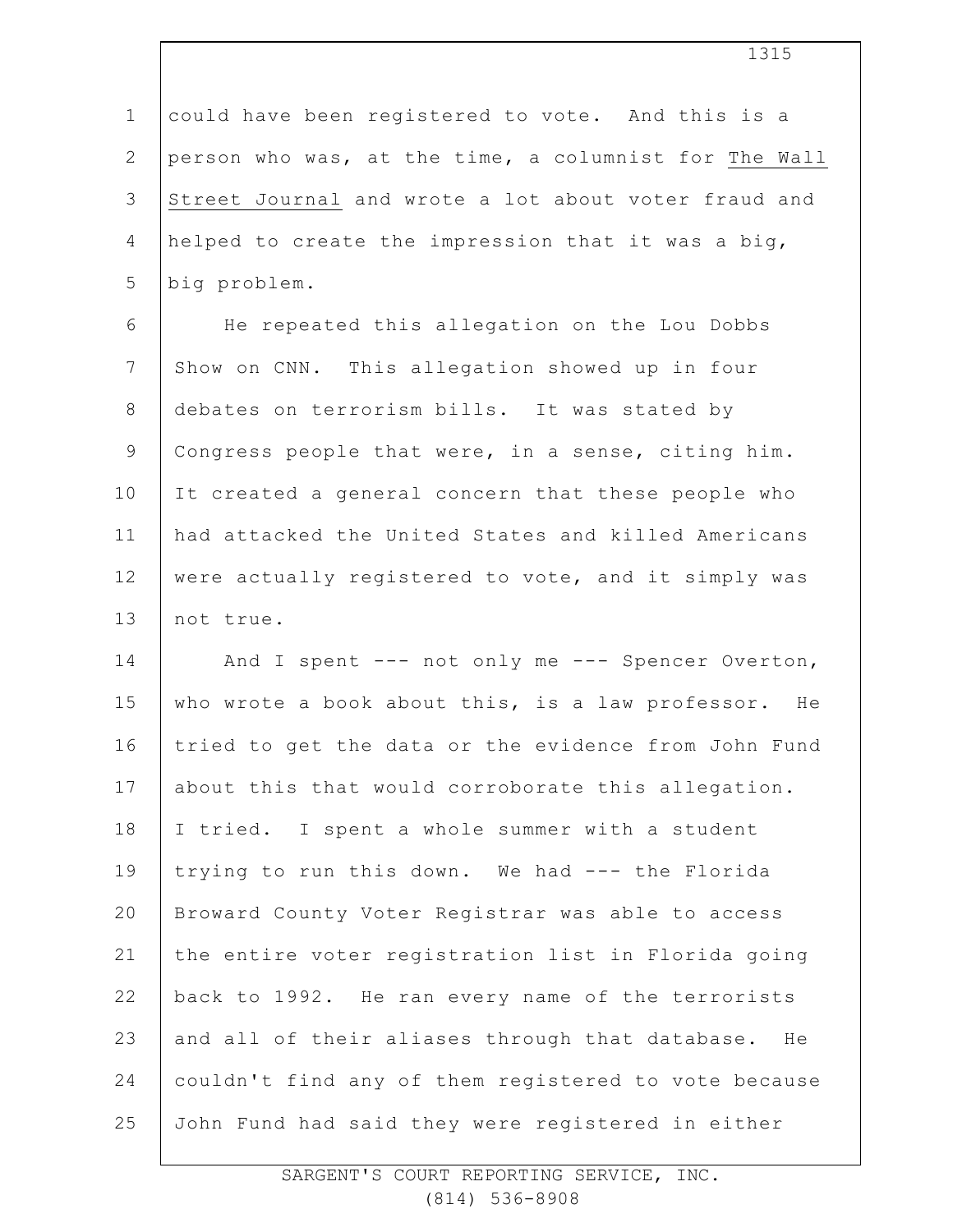| $\mathbf 1$    | Virginia or Florida. We contacted the state           |
|----------------|-------------------------------------------------------|
| $\overline{2}$ | elections people in Virginia. They couldn't confirm   |
| 3              | it either.                                            |
| 4              | So there was no --- and he did not produce any        |
| 5              | data. And I have to say when he reissued the book     |
| 6              | in the second edition, just before the 2008           |
| $7\phantom{.}$ | election, he took that out.                           |
| 8              | So in addition to things that just aren't true,<br>Q. |
| 9              | are there other kinds of disinformation that are out  |
| 10             | there about voter fraud?                              |
| 11             | A. Yes. I mean, in terms of the incidence of it,      |
| 12             | the rate of it or $---?$                              |
| 13             | Q. Well, I'm actually just thinking of --- you've     |
| 14             | given one example of a particular problem, which is   |
| 15             | that there are allegations that aren't true. Are      |
| 16             | there also just allegations that are never followed   |
| 17             | up on?                                                |
| 18             | A. Oh, yes. That's the nature of the beast,           |
| 19             | because to make an allegation gets the attention of   |
| 20             | the media. To sit down and try to investigate it, I   |
| 21             | can tell you, is very tedious. It's very difficult.   |
| 22             | It takes a very long time to find out exactly what    |
| 23             | happened. And when the answer is, well, the election  |
| 24             | workers, you know, screwed up, they made a mistake,   |
| 25             | that does not make it in to the media, so you're left |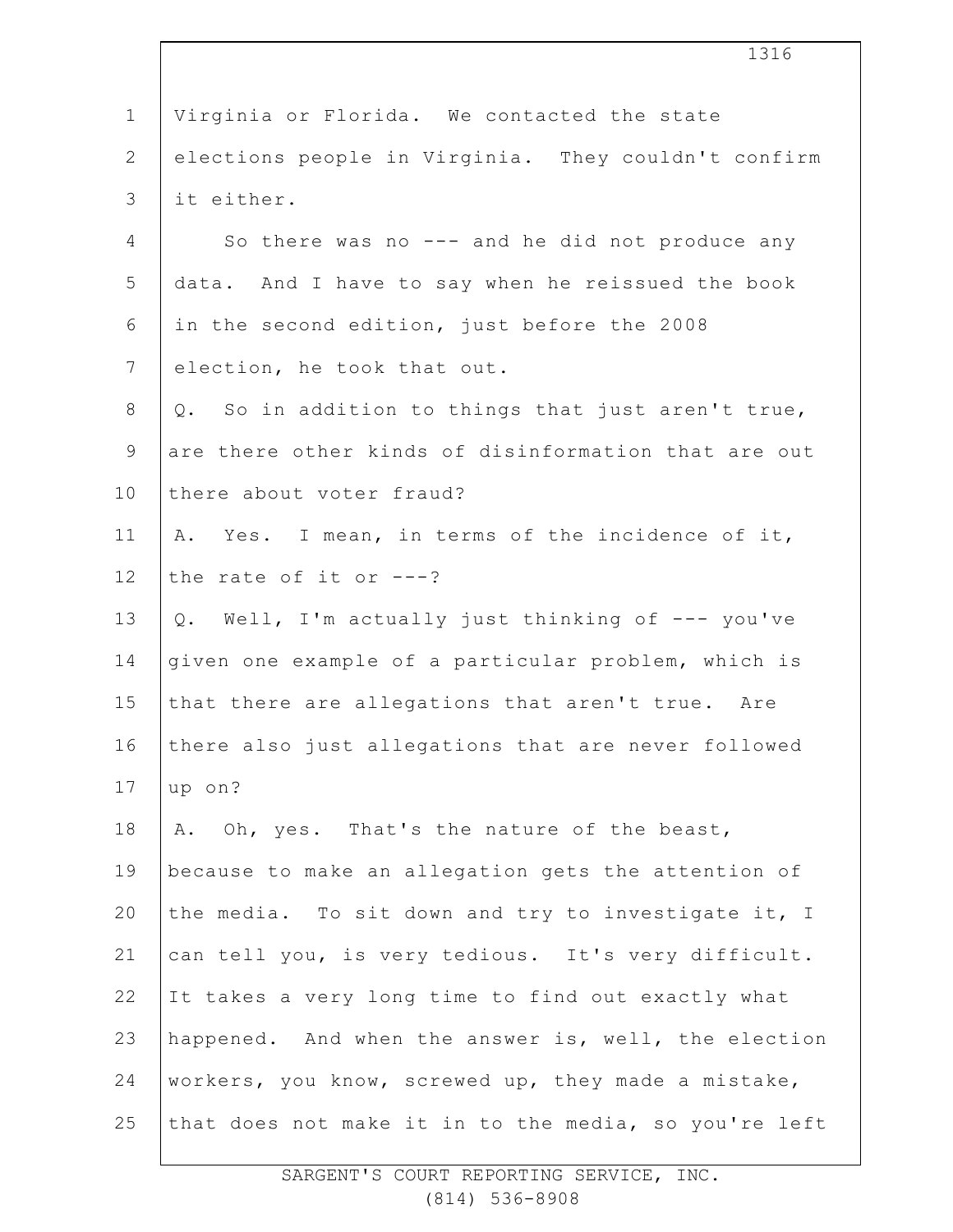| hanging with these allegations where there's no ---   |
|-------------------------------------------------------|
| you know, there's no follow-up. And that's, I think,  |
| just the nature of the way these stories sort of      |
| play, have played, in the press. It's why I could do  |
| the original analysis I did of my event history       |
| analysis by looking for mentions of voter fraud.      |
| It's much harder to take these cases and track them.  |
| I did that again. It's in the book with a report      |
| that was put out by something called the American     |
| Center for Voting Rights that claimed to be this      |
| complete record of all this voter fraud in the 2004   |
| election. And again, it took many months, many calls  |
| to election officials, a lot of research looking into |
| court cases and, you know, talking to lawyers and so  |
| forth to actually run down every single allegation.   |
| So the pattern is to compile all these                |
| allegations that actually aren't evidence of voter    |
| fraud to create the impression that we have a         |
| problem. And in the book I related --- I mean, the    |
| reason I call it the myth of voter fraud is because   |
| I talk about the way in which we have --- many        |
| people have a kind of cynicism about politics and     |
| politicians being corrupt. And this plays into a      |
| kind of cynicism, a general vague cynicism about      |
| political corruption. When you say, you know,         |
|                                                       |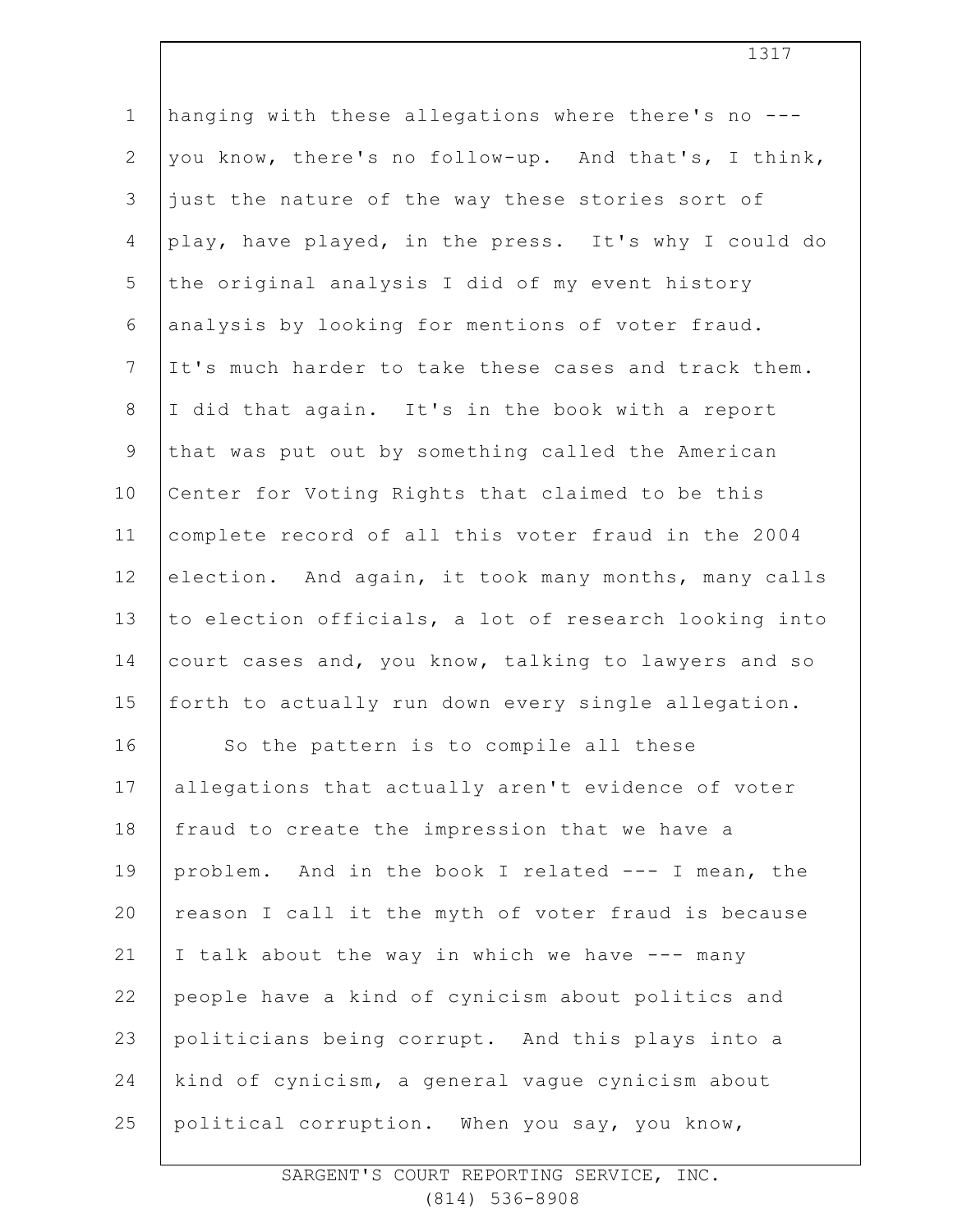| $1\,$          | there's election cheating, election fraud and people  |
|----------------|-------------------------------------------------------|
| $\mathbf{2}$   | kind of shake their head and, you know ---. But       |
| 3              | they don't actually look at the data or they're not   |
| 4              | able to do the kind of work that I, in my craziness,  |
| 5              | did.                                                  |
| 6              | Now, the last kind of problem that you see, I<br>Q.   |
| $\overline{7}$ | just want to talk about the problems that you see in  |
| $8\,$          | creating this disinformation is another kind of       |
| $\mathsf 9$    | problem that people talk about election fraud, but    |
| 10             | they're talking about not voters, they're talking     |
| 11             | about things that the poll watchers do or the         |
| 12             | politicians do?                                       |
| 13             | Right. Yes, a lot of it does come down to in<br>Α.    |
| 14             | cases of corrupt politicians who mishandle absentee   |
| 15             | ballots and get campaign workers to coerce voters and |
| 16             | to do things they don't want to do. So a lot of it,   |
| 17             | when you dig in to it, it turns out it's those other  |
| 18             | actors who might be participating in some kind of     |
| 19             | corrupting scheme.                                    |
| 20             | Okay. So now I want to start talking about<br>Q.      |
| 21             | Pennsylvania. In this case, were you asked to look    |
| 22             | at the incidence of voter fraud in Pennsylvania?      |
| 23             | Yes.<br>Α.                                            |
| 24             | And what facts did you consider important in<br>$Q$ . |
| 25             | Pennsylvania?                                         |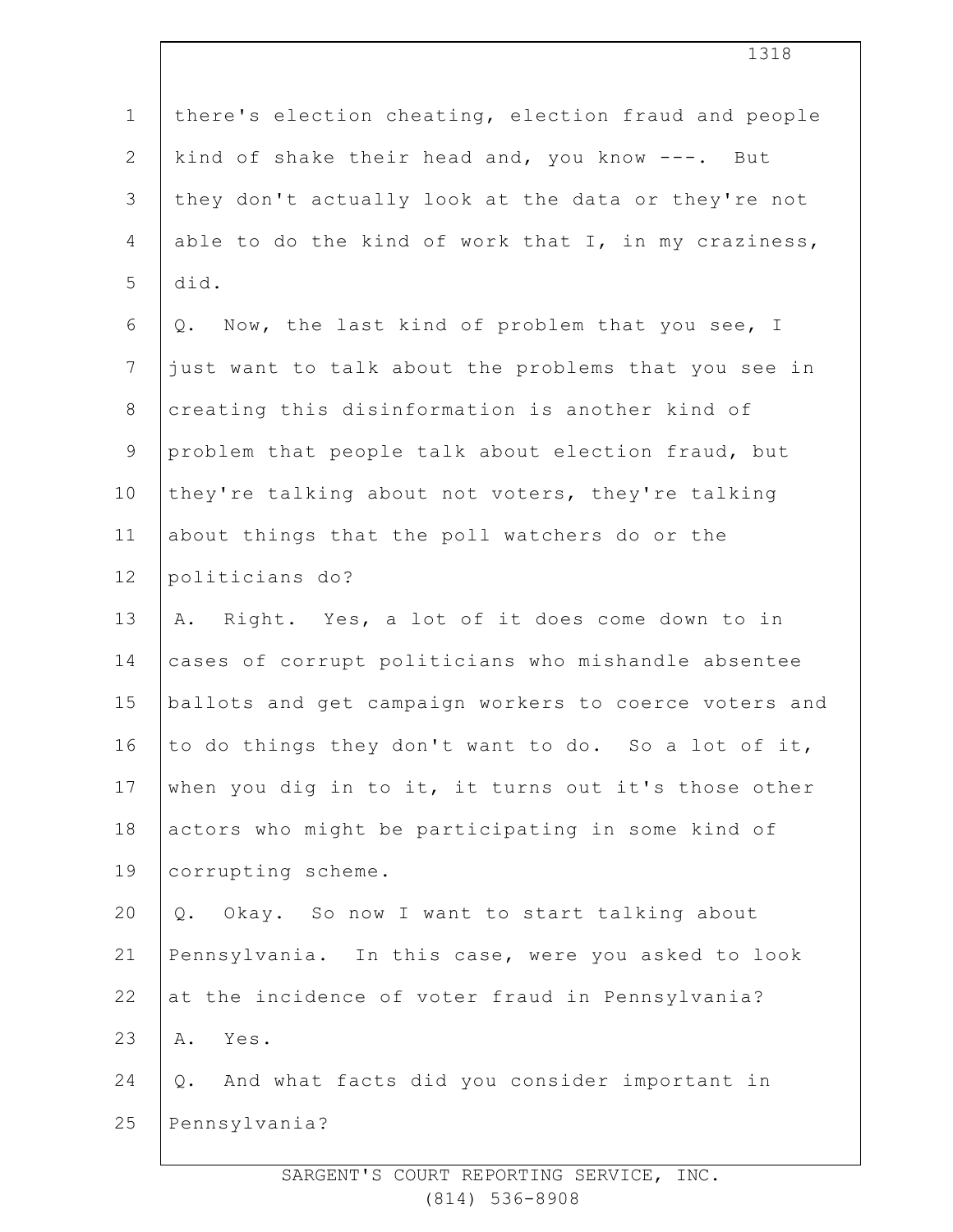|                | 1319                                                   |
|----------------|--------------------------------------------------------|
| $\mathbf 1$    | Well, I was given documents related to this<br>Α.      |
| $\mathbf{2}$   | litigation. For example, the stipulation by the        |
| 3              | state regarding that they don't know of any cases of   |
| $\overline{4}$ | voter fraud and so forth.                              |
| 5              | ATTORNEY CLARKE:                                       |
| $\epsilon$     | What was the exhibit number, the trial                 |
| $7\phantom{.}$ | exhibit number? Would you put 15 up?                   |
| $8\,$          | BY ATTORNEY CLARKE:                                    |
| $\mathsf 9$    | Is Exhibit 15 the stipulation that you are<br>Q.       |
| 10             | referring to?                                          |
| 11             | A. Yes.                                                |
| 12             | And the fact that there was --- what was<br>Q.         |
| 13             | important about this stipulation to you?               |
| 14             | What was important was that when I did my public<br>Α. |
| 15             | records request to Attorneys General and Secretaries   |
| 16             | of State, I often got back letters that said           |
| 17             | something like this that --- where they said we have   |
| 18             | no investigation, there's no prosecutions. And these   |
| 19             | were the chief law enforcement officers of the state   |
| 20             | or the chief elections officials of the state saying   |
| 21             | this. And I took that at its face value, that they     |
| 22             | were in a position to know and that they were putting  |
| 23             | in writing that they didn't have any cases of voter    |
| 24             | fraud. So that was significant to me for that          |
| 25             | reason.                                                |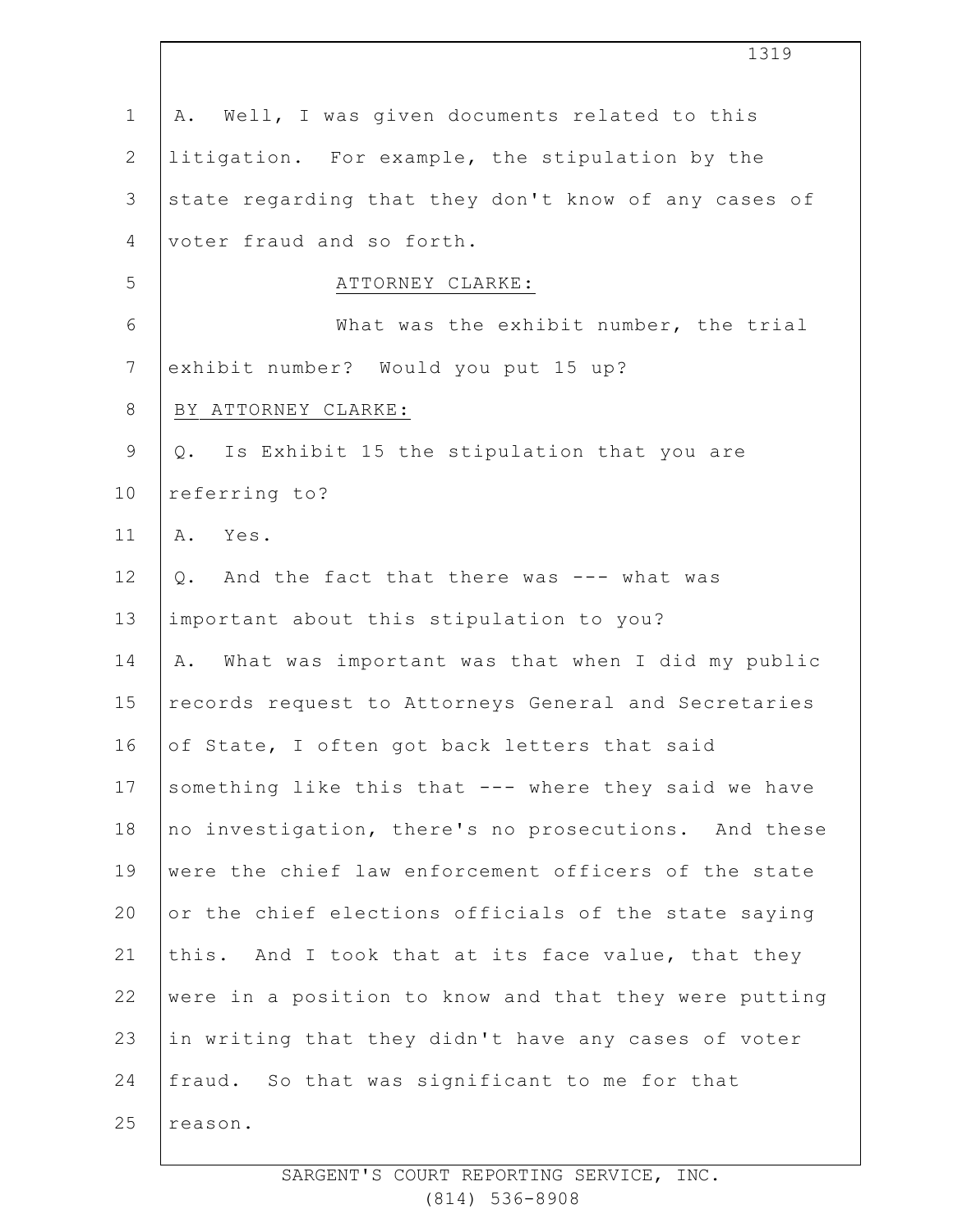1 2 3 4 5 6 7 8 9 10 11 12 13 14 15 16 17 18 19  $20$ 21 22 23 24 25 Q. Okay. And in addition to the concessions in this stipulation, were there other pieces of information that you felt were important in considering whether there is in-person voter fraud in Pennsylvania? A. Yes. I also reviewed a statement --- I believe it is on the website of the County Commissioners Association of Pennsylvania. Q. Could you just stop for one second? A. Sure. ATTORNEY CLARKE: I'm marking as Exhibit 51, a document from the County Commissioners Association of Pennsylvania. (Petitioners' Exhibit 51 marked for identification.) BY ATTORNEY CLARKE: Q. Is Exhibit 51 the document that you were just beginning to testify about? A. Yes. Q. And what was it about the document, Exhibit 51, that you felt was significant? A. I was drawn to paragraph four. Q. Okay. That's the one that begins administration of elections generally?

1320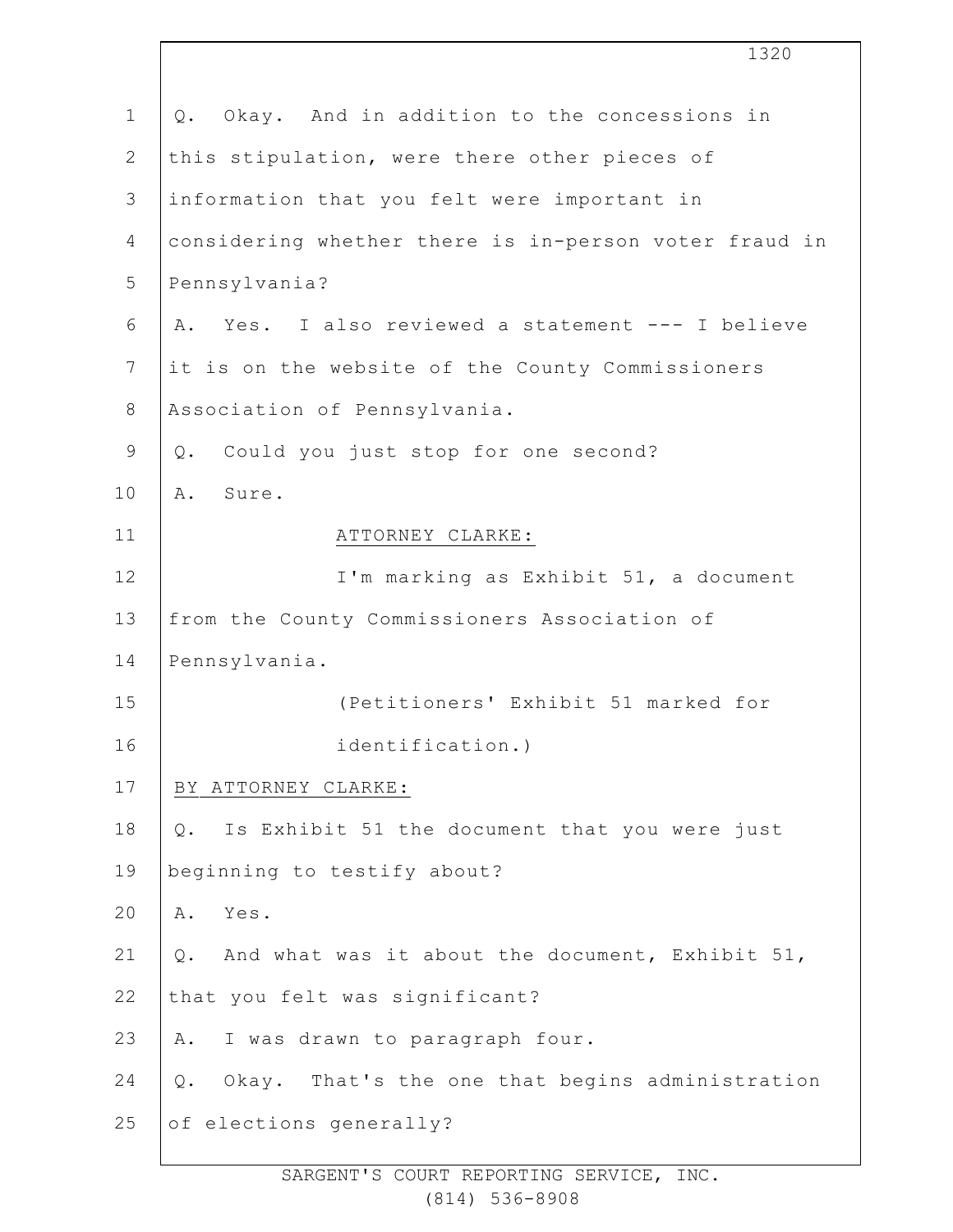|                | 1321                                                   |
|----------------|--------------------------------------------------------|
| $\mathbf 1$    | Α.<br>Yes.                                             |
| $\mathbf{2}$   | And what was it about that paragraph that you<br>$Q$ . |
| 3              | felt was significant?                                  |
| 4              | Well, this, again, was an authoritative<br>Α.          |
| 5              | statement to me by someone who I believe should know   |
| 6              | that, where he says but we find no evidence            |
| $7\phantom{.}$ | substantiated by a search of case records and          |
| $8\,$          | anecdotal information from the counties that it is an  |
| $\mathsf 9$    | issue, referring to fraudulent voting.                 |
| 10             | Okay. And who is the author of this document?<br>$Q$ . |
| 11             | I mean, what organization was the author?              |
| 12             | This is from Douglas E. Hill, Executive<br>Α.          |
| 13             | Director, County Commissioners Association of          |
| 14             | Pennsylvania.                                          |
| 15             | And you thought that the fact he was from the<br>Q.    |
| 16             | County Commissioners Association was important?        |
| 17             | Α.<br>Yes.                                             |
| 18             | And what do you understand the County<br>Q.            |
| 19             | Commissioners Association to be?                       |
| 20             | That these are the people who essentially<br>Α.        |
| 21             | administer elections at the local level.               |
| 22             | Okay. And in reaching your conclusions about<br>Q.     |
| 23             | Pennsylvania, which we'll get to, are there any other  |
| 24             | pieces of information that you considered?             |
| 25             | Yes. You shared with me the result of your<br>Α.       |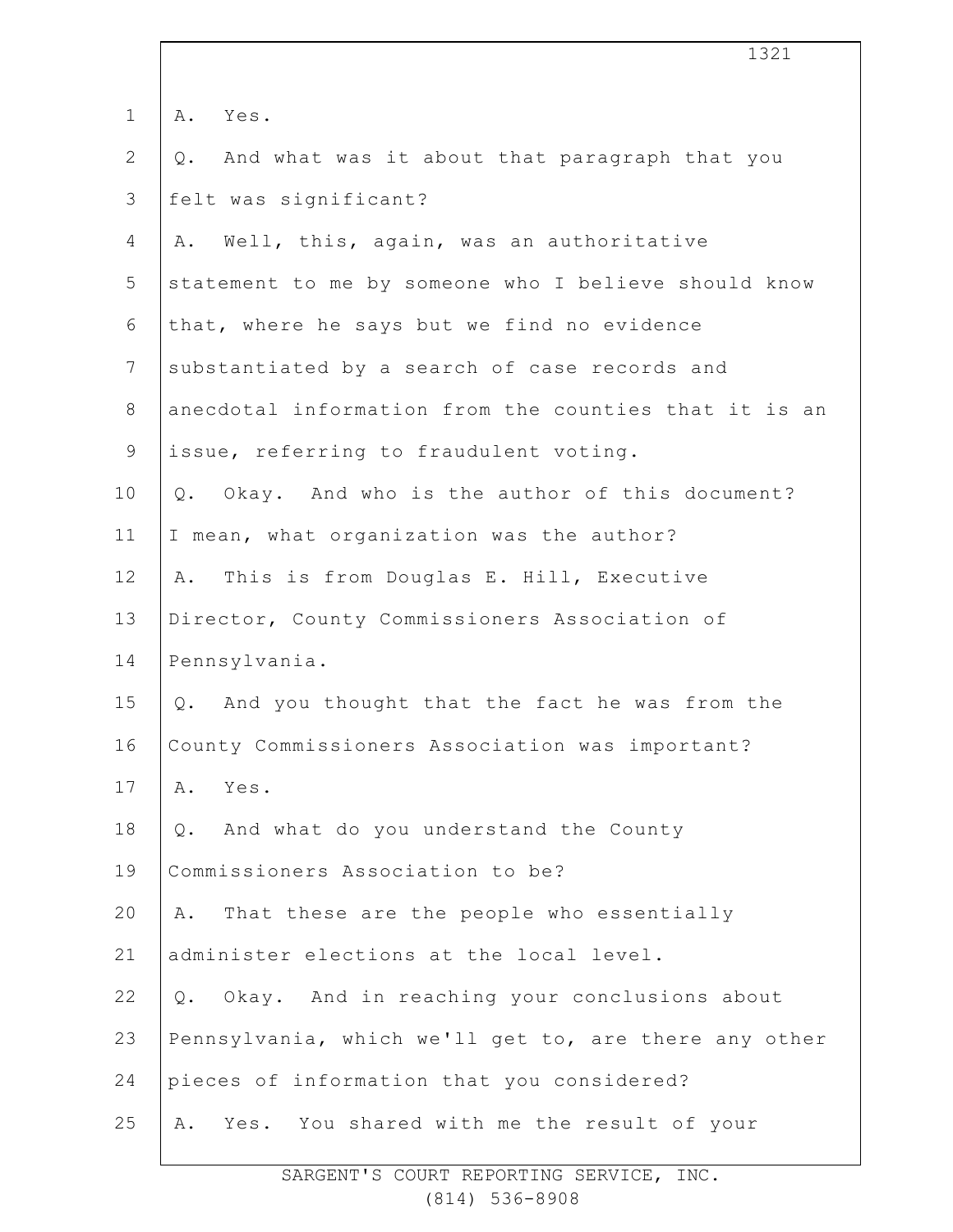| $\mathbf 1$    | subpoenaed records of each county District Attorney   |
|----------------|-------------------------------------------------------|
| $\overline{2}$ | in Pennsylvania. And as I understand it, those        |
| 3              | requests that you made to those District Attorneys    |
| $\overline{4}$ | were modeled on the letter that I sent because I gave |
| 5              | that to you, the letter that I sent when I did my     |
| 6              | mailing to every county District Attorney. And so     |
| $\overline{7}$ | you shared the results of --- of the responses to     |
| $8\,$          | your request for information about violations of      |
| $\mathsf 9$    | various election laws related to voting fraud in      |
| 10             | Pennsylvania from the county DAs.                     |
| 11             | And so you relied --- we sent subpoenas to all<br>Q.  |
| 12             | of the county DAs which, using your language, asked   |
| 13             | for all records of election fraud of different types? |
| 14             | A. Right. Citing the statutes, violations of          |
| 15             | various statutes.                                     |
| 16             | Q. And the results of that were --- what were the     |
| 17             | result of that?                                       |
| 18             | The results of that were at the time when I<br>Α.     |
| 19             | wrote this report, I believe you had 37 or 38         |
| 20             | responses, and none of them were reporting cases of   |
| 21             | voting fraud.                                         |
| 22             | Now, was there any other information from<br>Q.       |
| 23             | Pennsylvania that you relied on to reach your         |
| 24             | conclusions about the incidence of the voter fraud in |
| 25             | Pennsylvania?                                         |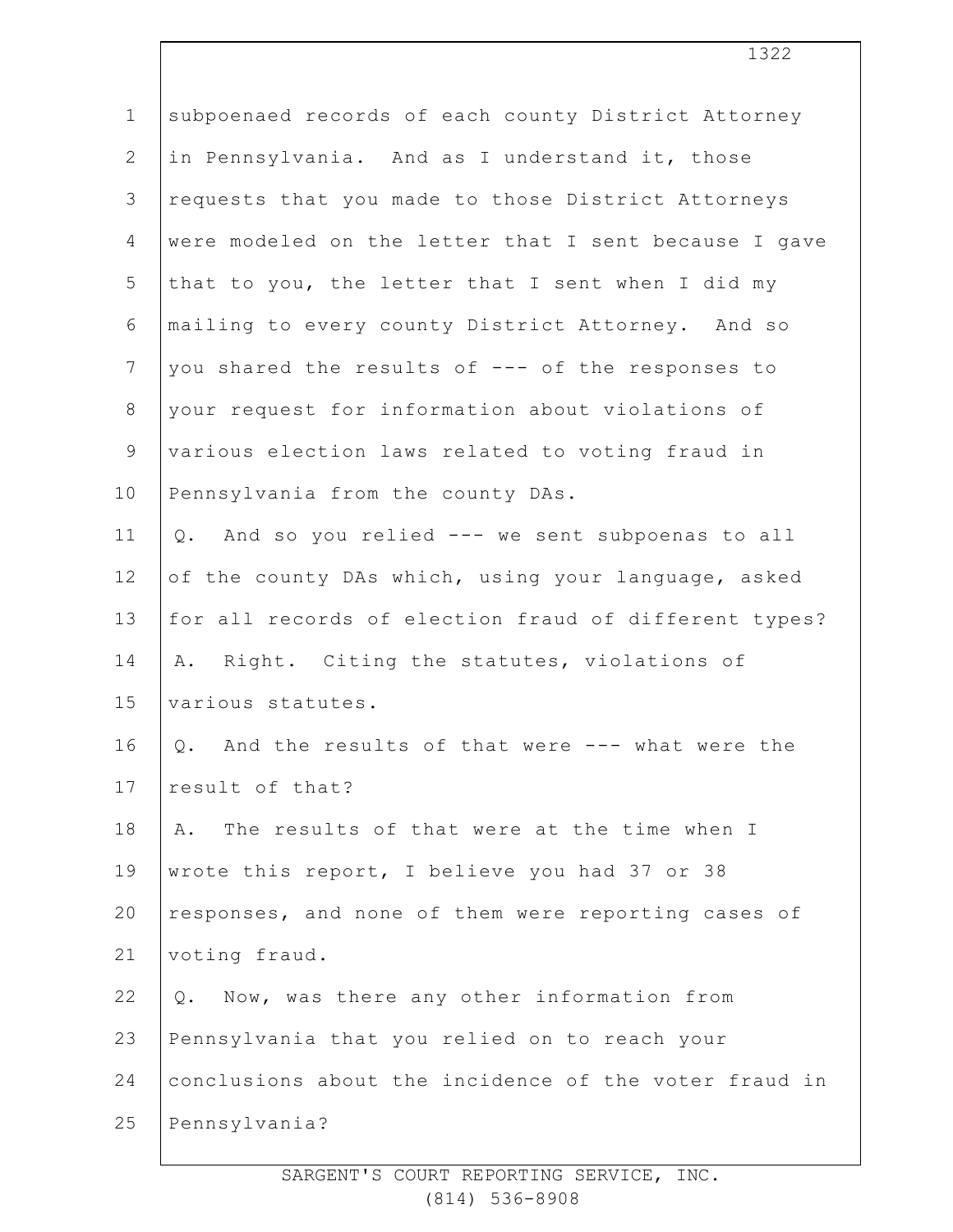| $\mathbf 1$     | Not for this report. As I mentioned, I had<br>Α.          |
|-----------------|-----------------------------------------------------------|
| $\mathbf{2}$    | included Pennsylvania in my 2003 report when I did        |
| 3               | the news analysis.                                        |
| 4               | And as a result of the research that you've done<br>$Q$ . |
| 5               | for your book and then also the research specifically     |
| 6               | for this case, have you reached an opinion about the      |
| $7\phantom{.0}$ | prevalence of in-person voter fraud in Pennsylvania?      |
| $8\,$           | Well, I feel pretty confident that this --- that<br>Α.    |
| $\mathsf 9$     | I would --- it would be consistent with my findings       |
| 10              | that it's exceeding rare in Pennsylvania.                 |
| 11              | And do you hold that opinion with a reasonable<br>Q.      |
| 12              | degree of certainty?                                      |
| 13              | Yes.<br>Α.                                                |
| 14              | And I'm sorry. The opinion is again?<br>Q.                |
| 15              | That voter fraud is exceedingly rare in<br>Α.             |
| 16              | Pennsylvania.                                             |
| 17              | Q. Now, I asked you earlier about ways in which           |
| 18              | supporters of voter ID laws articulate or justify the     |
| 19              | law, and you described for us a process. Have you         |
| 20              | seen a similar process in Pennsylvania about the          |
| 21              | justifications for photo ID laws?                         |
| 22              | Well, I see that in the --- I infer that from<br>Α.       |
| 23              | the stipulation that --- because there is no evidence     |
| 24              | of voter fraud in Pennsylvania, and officials agreed      |
| 25              | to that, that the purpose of the law is more of a         |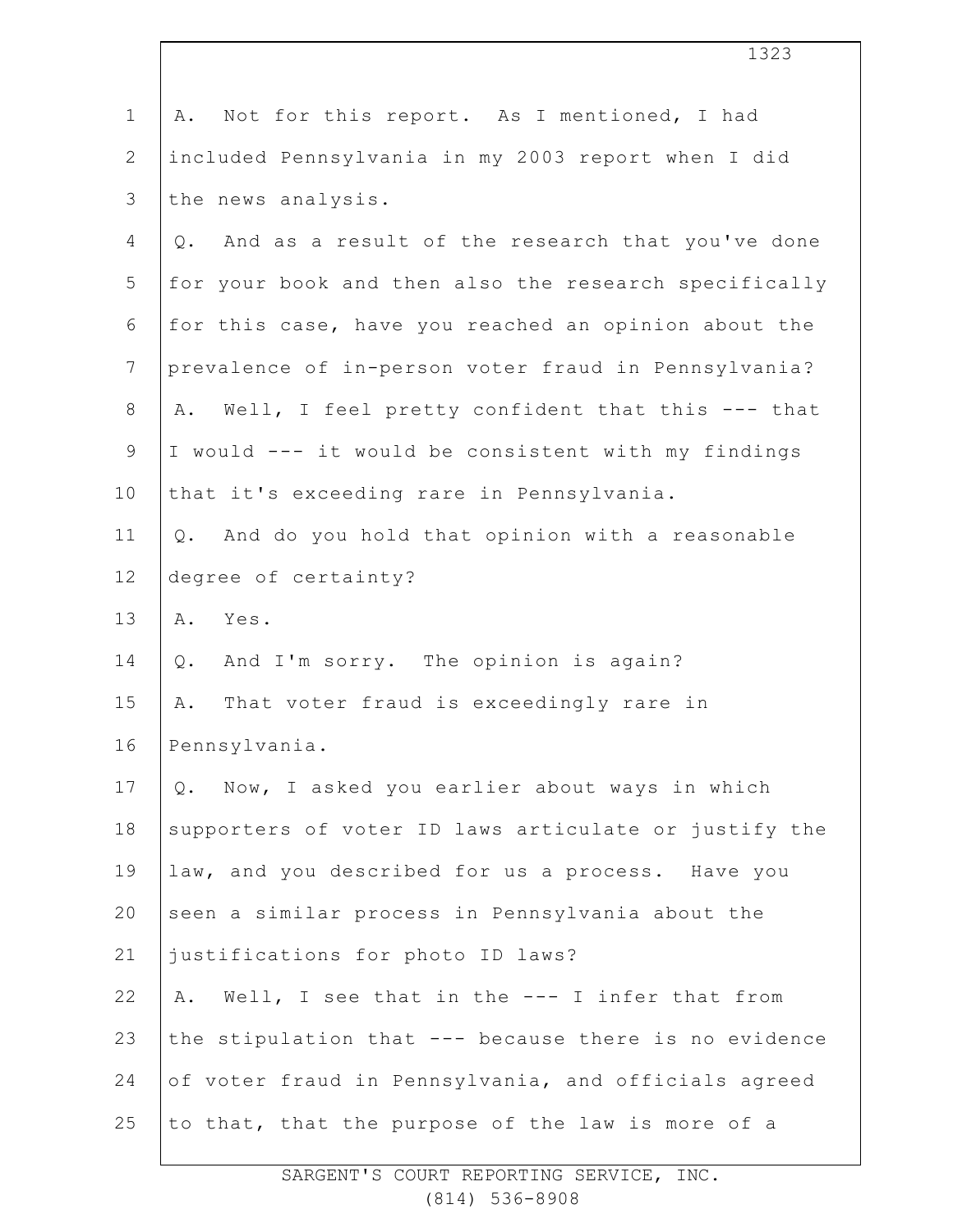| 1324                                                      |
|-----------------------------------------------------------|
| general election integrity measure.                       |
| Okay. And as we said before, where a --- well,<br>Q.      |
| strike that.                                              |
| Now, we also talked about sort of this use of             |
| misinformation, disinformation, lack of information       |
| as a way to justify voter fraud. And what I'd like        |
| to do is show you an exhibit that was marked              |
| yesterday. That was Exhibit 46.                           |
| ATTORNEY CLARKE:                                          |
| Your Honor, would you like another                        |
| copy?                                                     |
| JUDGE SIMPSON:                                            |
| No. I have it here. I'll take a                           |
| minute to find it.                                        |
| ATTORNEY CLARKE:                                          |
| Okay.                                                     |
| JUDGE SIMPSON:                                            |
| Go ahead.                                                 |
| BY ATTORNEY CLARKE:                                       |
| Doctor Minnite, have you seen Exhibit 46 before?<br>$Q$ . |
| Yes.<br>Α.                                                |
| And Exhibit 46 is an Interrogatory answer that<br>$Q$ .   |
| is an answer to a question that we posed to the           |
| Respondents. And the question was what is the             |
| justification for the photo ID law. And what I want       |
|                                                           |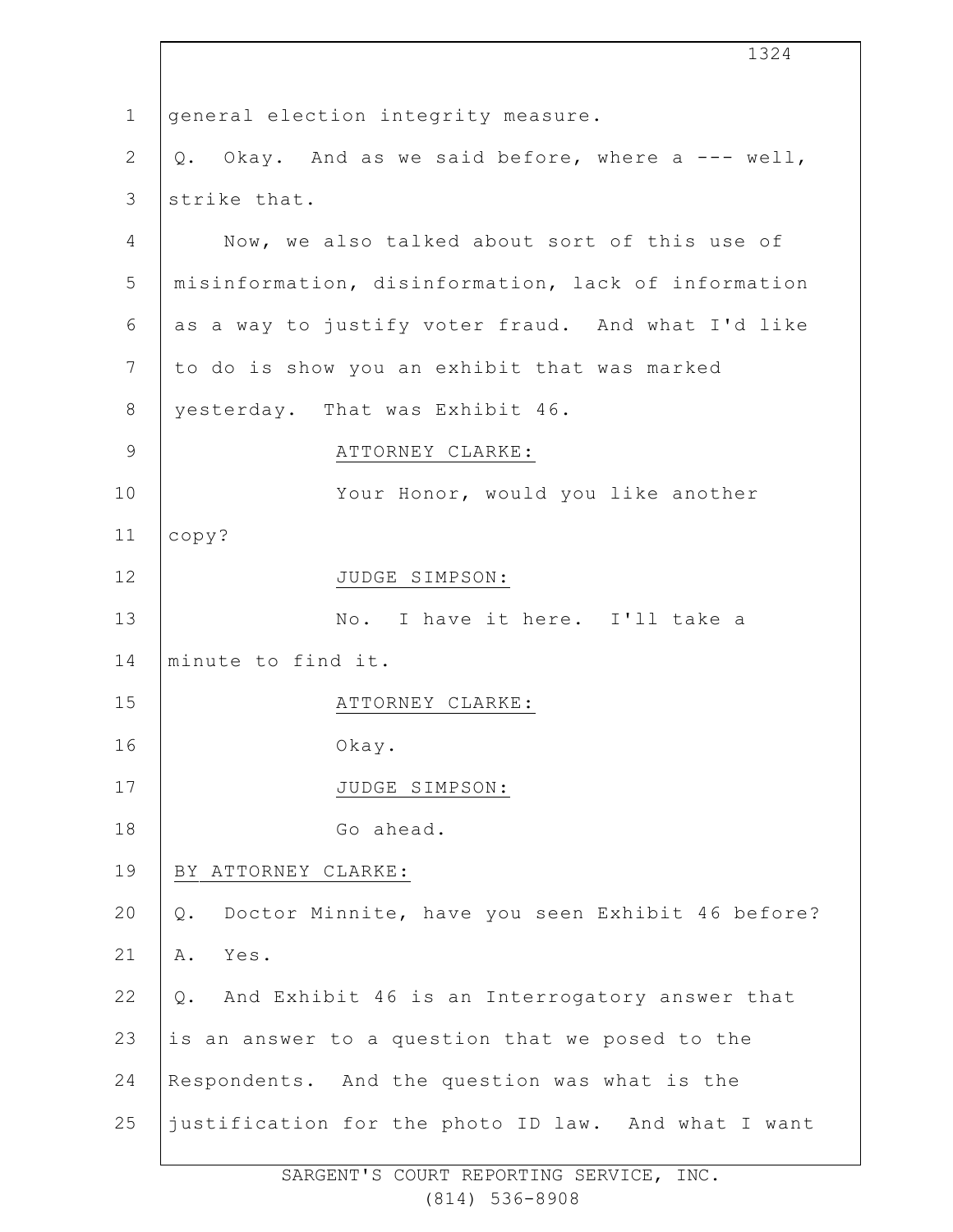| to do is ask you to go through the specific averments |
|-------------------------------------------------------|
| in the answer to Interrogatory One, and ask you to    |
| show us what --- we'll ask you specific questions.    |
| So when we get to the actual answer, it begins with   |
| Respondents answer that requiring a photo ID improves |
| the security and integrity of elections in            |
| Pennsylvania. Do you see that?                        |
| Yes.<br>Α.                                            |
| And is that consistent with other places you've<br>Q. |
| seen that in the absence of fraud, there is a         |
| justification advanced about the security and         |
| integrity of elections?                               |
| Yes.<br>Α.                                            |
| And does that --- what have you observed when<br>Q.   |
| that argument is made?                                |
| Well, people like to talk about how you need an<br>Α. |
| ID to buy a beer and you need an ID to get on a plane |
| and so forth, as if those things are the same as      |
| voting rights. So I found that a very misleading      |
| argument for the public to understand that. In other  |
| words, we have to degrade voting rights to the point  |
| of buying a beer in order to justify a voter ID       |
| requirement.                                          |
| I really have a question more about your<br>$Q$ .     |
| research and that is where you thought --- when       |
|                                                       |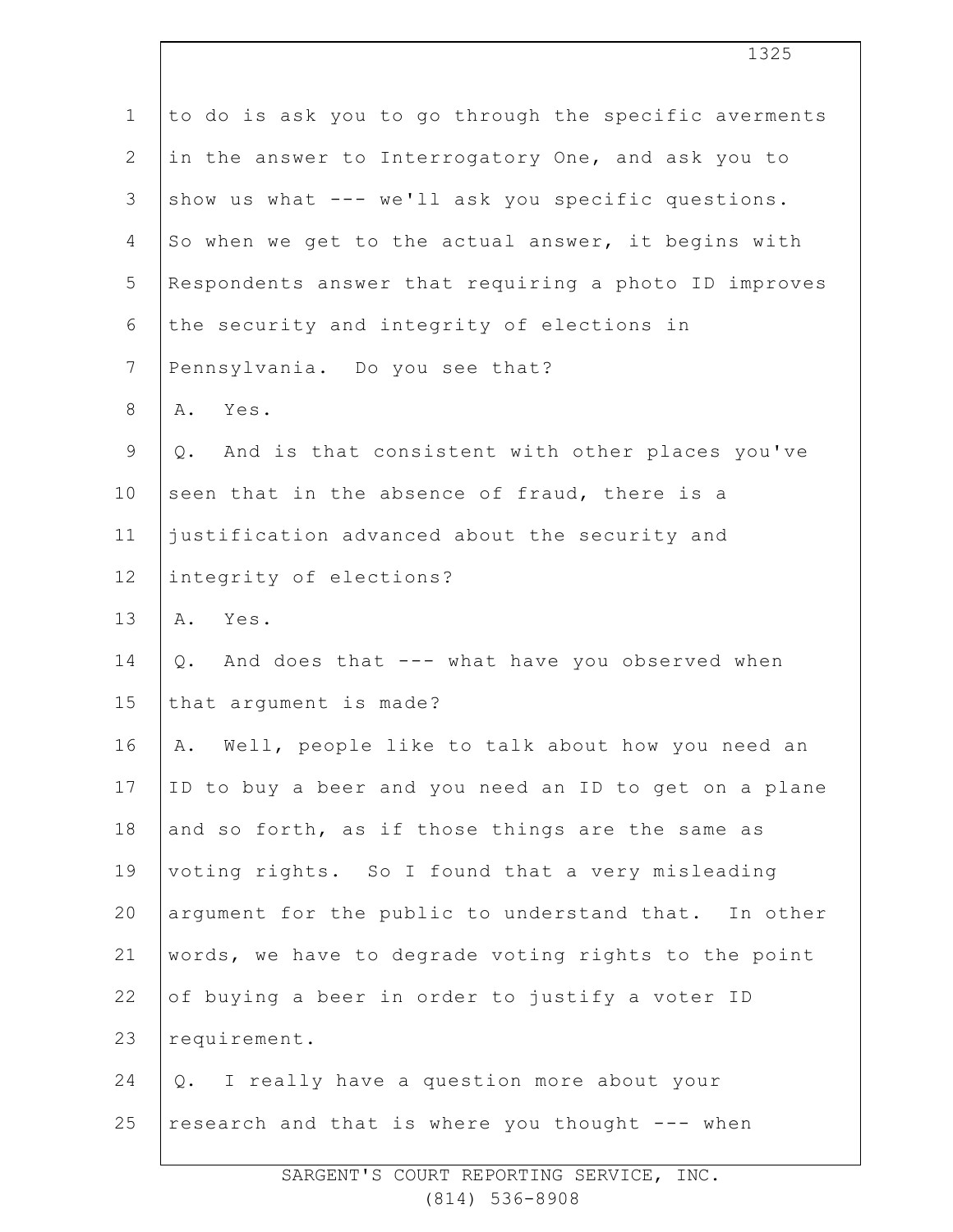| $\mathbf 1$    | you're making arguments about security and integrity, |
|----------------|-------------------------------------------------------|
| $\mathbf{2}$   | does this follow a pattern that you've seen about     |
| 3              | talking about voter fraud in a different way?         |
| 4              | A. Yes. I think there's a move away from the          |
| 5              | specific issue of voter fraud and the lack of         |
| 6              | empirical evidence of it to a more general            |
| $\overline{7}$ | discussion.                                           |
| $8\,$          | Q. And is this another way of talking about voter     |
| 9              | fraud?                                                |
| 10             | A. Yes, because ultimately, a voter ID only           |
| 11             | prevents voter impersonation. So it's --- what I say  |
| 12             | in the report, it's kind a veiled anti-voter fraud    |
| 13             | argument to simply say we're concerned about election |
| 14             | integrity and, therefore, we need a voter ID. It's a  |
| 15             | little bit of a slight of hand, because all --- if    |
| 16             | we're concerned about election integrity, for         |
| 17             | example, I would argue we should be spending a lot of |
| 18             | time and money figuring out why people's votes don't  |
| 19             | get counted when there are administrative rules,      |
| 20             | because that's bigger problem that impacts the        |
| 21             | integrity of elections. You can't have integrity ---  |
| 22             | in a democracy, you can't have integrity of elections |
| 23             | if everybody who wants to vote doesn't get their vote |
| 24             | counted.                                              |
| 25             | Okay. If you go to the next sentence,<br>Q.           |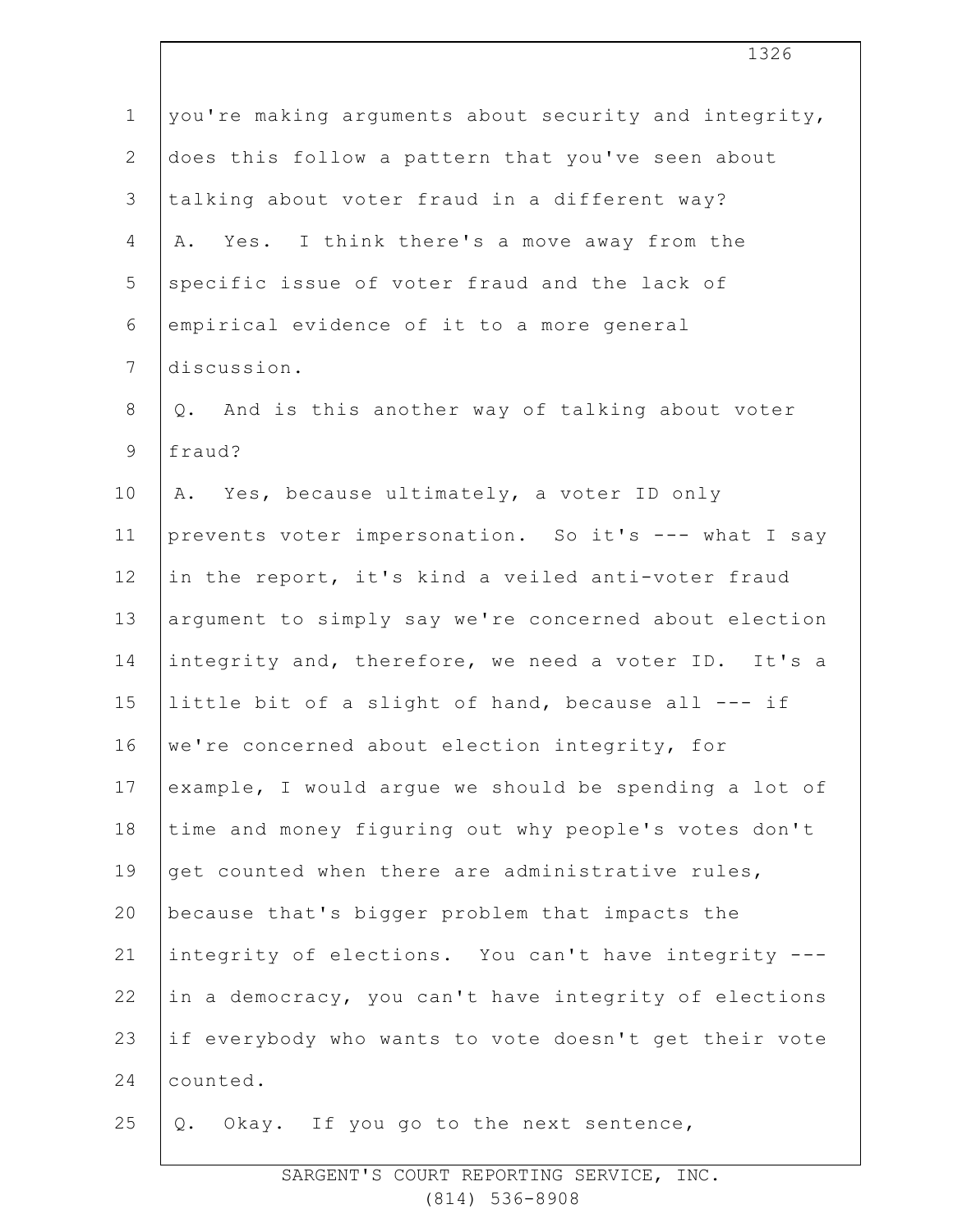| $\mathbf 1$    | Respondents are aware of reports indicating that      |
|----------------|-------------------------------------------------------|
| $\overline{2}$ | lists of registered voters contain the names of       |
| 3              | persons who are deceased, no longer residents of      |
| $\overline{4}$ | Pennsylvania or no longer residents of the location   |
| 5              | at what their names --- at which their names appear   |
| 6              | on list of registered voters. Is this justification   |
| $7\phantom{.}$ | for the law consistent with the pattern that you've   |
| $\,8\,$        | seen?                                                 |
| $\mathsf 9$    | A. Yes. To point to what may be errors in voter       |
| 10             | registration lists, that actually may have little to  |
| 11             | no bearing on actual commission of voter fraud is     |
| 12             | then to create the impression that people are going   |
| 13             | to take advantage of some of these problems and       |
| 14             | commit voter fraud.                                   |
| 15             | Q. So when you talk about lists of registration       |
| 16             | lists, it doesn't have anything to do with voter      |
| 17             | fraud? I'm overstating it.                            |
| 18             | Yeah. I mean, we want accurate voter<br>Α.            |
| 19             | registration lists, so I'm completely in favor of     |
| 20             | totally accurate voter registration lists. But there  |
| 21             | are a lot of reasons why there could be names on      |
| 22             | voter registration lists of people who recently are   |
| 23             | deceased, for example, or who recently moved because  |
| 24             | we don't have live computer systems and, you know, we |
| 25             | don't have tracking of individuals that requires them |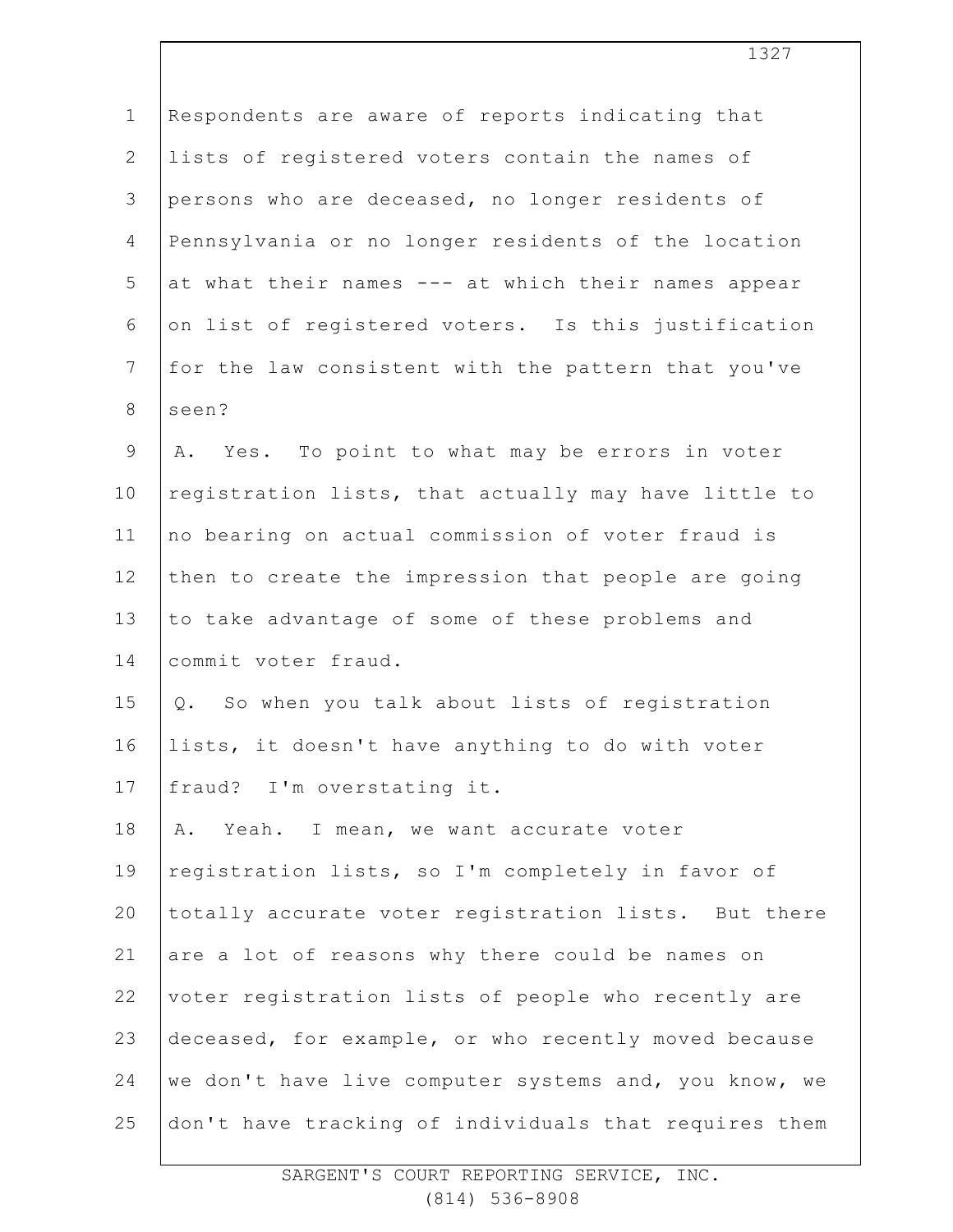| $\mathbf{1}$   | to report to authorities when they move in to a new  |
|----------------|------------------------------------------------------|
| $\mathbf{2}$   | place or, you know, their family has to notify       |
| 3              | election officials within 24 hours of their death to |
| $\overline{4}$ | get them off the list.                               |
| 5              | So there are reasons why there could be some         |
| 6              | inaccuracies on voter registration lists. And, in    |
| $7\phantom{.}$ | fact, federal law, the National Voter Registration   |
| $8\,$          | Act controls when you can purge names from the list. |
| $\mathsf 9$    | So the simple fact that there are some names on the  |
| 10             | voter registration lists of people who may have been |
| 11             | recently deceased and they have yet to be removed to |
| 12             | me is not a surprising thing and it really doesn't,  |
| 13             | again, bear so much on the question of whether       |
| 14             | people are going to be motivated to commit voter     |
| 15             | fraud that way.                                      |
| 16             | Q. Okay. And then I have another --- the next        |
| 17             | sentence is Respondents are aware of reports         |
| 18             | indicating that votes have been cast in the name of  |
| 19             | registered electors who are deceased, no longer      |
| 20             | residing in Pennsylvania or who no longer reside in  |
| 21             | the jurisdiction where the vote is cast. Do you see  |
| 22             | that?                                                |
| 23             | Yes.<br>Α.                                           |
| 24             | And is that kind of allegation of reports<br>Q.      |
| 25             | consistent with the kind of justifications that      |
|                |                                                      |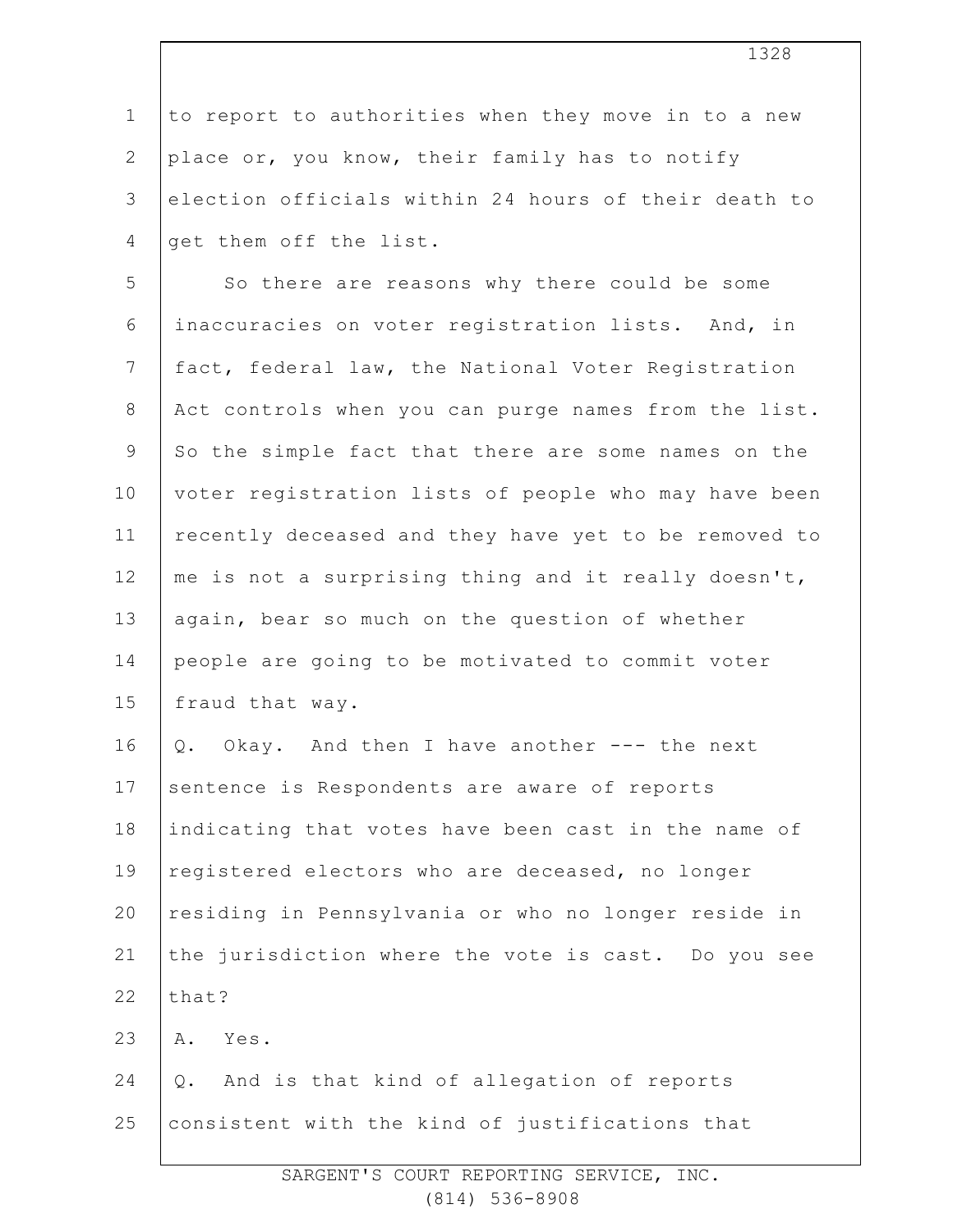| $\mathbf 1$    | you've seen?                                          |
|----------------|-------------------------------------------------------|
| $\mathbf{2}$   | Yes.<br>Α.                                            |
| 3              | And does it tell you that there's in-person<br>Q.     |
| 4              | voter fraud?                                          |
| 5              | A. No.                                                |
| 6              | And does it tell you whether or not --- well,<br>Q.   |
| $7\phantom{.}$ | would a photo ID law solve the problem that is raised |
| $8\,$          | in that sentence?                                     |
| $\mathsf 9$    | A. Well, this refers to --- the reason I answer ---   |
| 10             | I could answer so quickly is because I've seen this   |
| 11             | so many times. And each time the explanation is       |
| 12             | essentially human error has created this impression   |
| 13             | that somebody who died cast a ballot. There is a      |
| 14             | misrecording of the vote, there is a clerical error.  |
| 15             | There have been a few cases, and I can cite to a few  |
| 16             | cases, in Washington in which a few elderly, I think  |
| 17             | it was four, elderly voters turned in the absentee    |
| 18             | --- or the mail-in ballots, the absentee ballots, of  |
| 19             | their very recently deceased partners of 50 years,    |
| 20             | and you know, with the statement it was very          |
| 21             | important to my wife that, you know, she cast her     |
| 22             | ballot. And technically, of course, you can't do      |
| 23             | that. You certainly can't send in the ballot for      |
| 24             | someone else. But also the person had just died, so   |
| 25             | in the records it would look like they died and then  |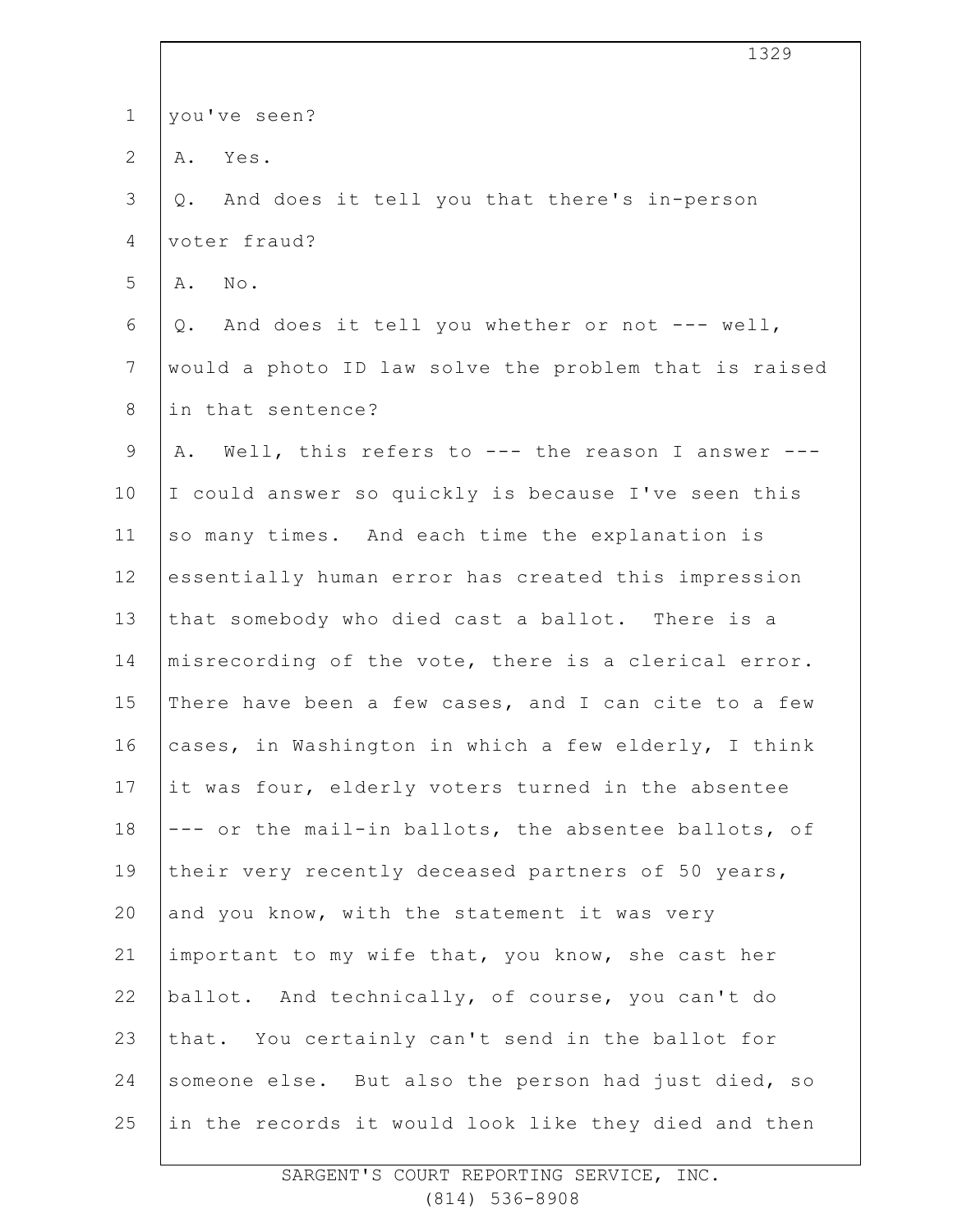| they voted. So there are better explanations, much    |
|-------------------------------------------------------|
| better explanations, for this kind of allegation.     |
| But here it is presented to create the impression     |
| that that kind of problem, in fact, is voter fraud,   |
| and it's very rare that it actually is. The much      |
| better explanation, if you do the research on these   |
| cases, is that it's a form of clerical error. And I   |
| think here even in this case in the deposition that I |
| read of Mr. Harlow, there had been an investigation   |
| of a handful of voters in Pennsylvania that looked    |
| like this type of problem, a date of death and a date |
| of voting, it didn't match up right. And that upon    |
| investigation by the counties, all of that was found  |
| to be clerical error. So that is more the typical     |
| outcome when you investigate this kind of problem.    |
| That's the better explanation than dead people are    |
| voting or that people are voting in the names of dead |
| people.                                               |
| You raised the issue of absentee ballots in ---<br>Q. |
| as your last example, and that's the last point I     |
| want to get to you to --- with you. Have you looked   |
| at the level of fraud in absentee ballots?            |
| Across all of the research I've done, I have<br>Α.    |
| certainly investigated cases of absentee ballot       |
| fraud. I would say that I haven't had the same laser  |
|                                                       |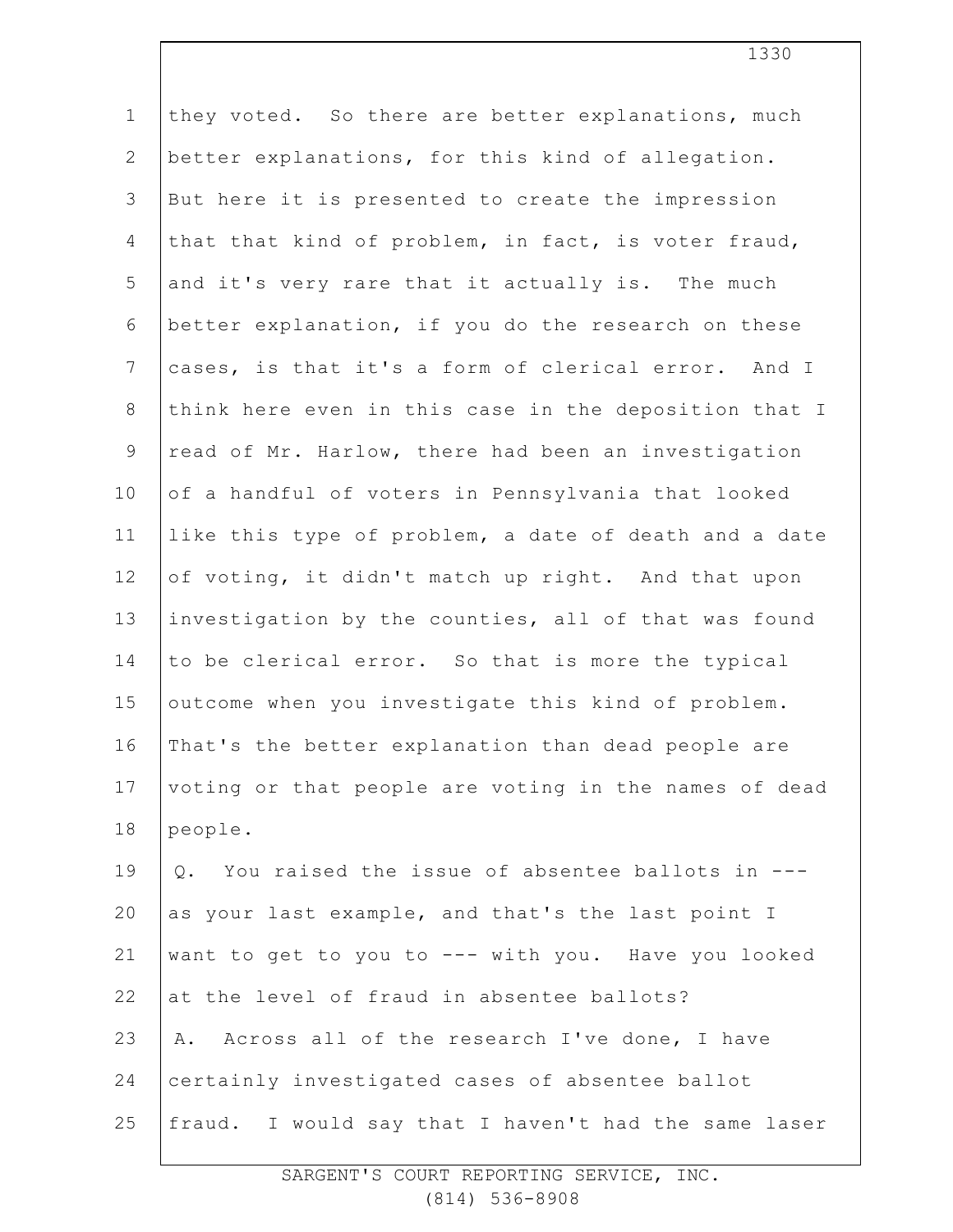| $\mathbf 1$    | focus on absentee ballot fraud as I have with what we |
|----------------|-------------------------------------------------------|
| $\mathbf{2}$   | might be calling voter impersonation fraud, in terms  |
| 3              | of counting things up, how many cases are there in    |
| 4              | the same way. You would note, of course, that in the  |
| 5              | data you showed before from the Ballot Access and     |
| 6              | Voting Integrity Initiative, none of them --- none of |
| $\overline{7}$ | those cases of voters being convicted or pleading     |
| $8\,$          | guilty to fraud involved an absentee ballot. But in   |
| 9              | all of this research, I have looked at cases of       |
| 10             | absentee ballot fraud.                                |
| 11             | Q. And so you've actually found cases of absentee     |
| 12             | ballot fraud?                                         |
| 13             | A. Yes.                                               |
| 14             | Q. And can you give us an example of absent ---       |
| 15             | have there been absentee ballot fraud here in         |
| 16             | Pennsylvania?                                         |
| 17             | A. Well, I think there's a well-known case here in    |
| 18             | Pennsylvania that resulted in litigation. And the     |
| 19             | case is called Marks v. Stinson. And that was a case  |
| 20             | of absentee ballot fraud scheme in Philadelphia. And  |
| 21             | I believe it was a special Senate election in         |
| 22             | Philadelphia.                                         |
| 23             | And do you know what happened in that case?<br>Q.     |
| 24             | Well, I read the court records, I'd also looked<br>Α. |
| 25             | at news reports and I've read a few journal articles, |
|                |                                                       |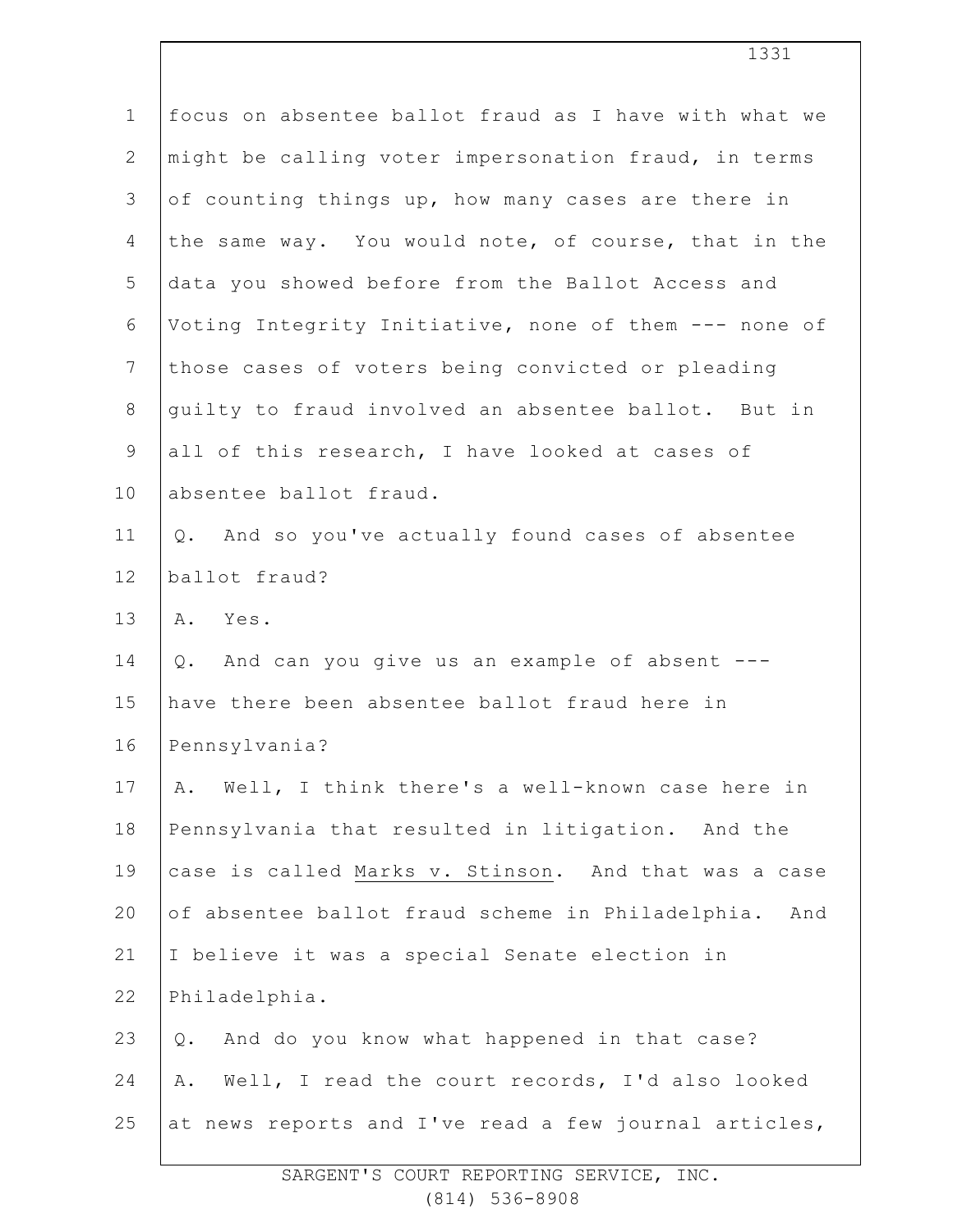| $\mathbf 1$    | law journal articles, about it.                         |
|----------------|---------------------------------------------------------|
| $\overline{2}$ | And what happened in that case?<br>Q.                   |
| 3              | And in that --- that was essentially a case in<br>Α.    |
| $\overline{4}$ | which voters were coerced into voting a certain way     |
| 5              | through the mishandling, misuse and abuse of absentee   |
| 6              | ballot laws by a candidate and his campaign workers,    |
| $\overline{7}$ | who obtained these ballots in ways, I believe,          |
| $8\,$          | violated the law, who then coerced voters to vote a     |
| $\mathsf 9$    | particular way, who told voters don't date them and     |
| 10             | so forth and turn them in. And there appeared to be     |
| 11             | some collusion between, what I would call, election     |
| 12             | officials in Philadelphia and the campaign. I don't     |
| 13             | believe anyone was criminally prosecuted among the      |
| 14             | election officials. But working together to,            |
| 15             | essentially, abuse the absentee ballot rules and        |
| 16             | coerce voters to turn their ballots over in favor of    |
| 17             | this particular candidate.                              |
| 18             | So this example of real fraud, would that have<br>$Q$ . |
| 19             | been captured by the photo ID law in this case?         |
| 20             | I don't believe it would.<br>Α.                         |
| 21             | ATTORNEY CLARKE:                                        |
| 22             | I have no further questions.                            |
| 23             | JUDGE SIMPSON:                                          |
| 24             | Who will cross examine?                                 |
| 25             | ATTORNEY CAWLEY:                                        |
|                |                                                         |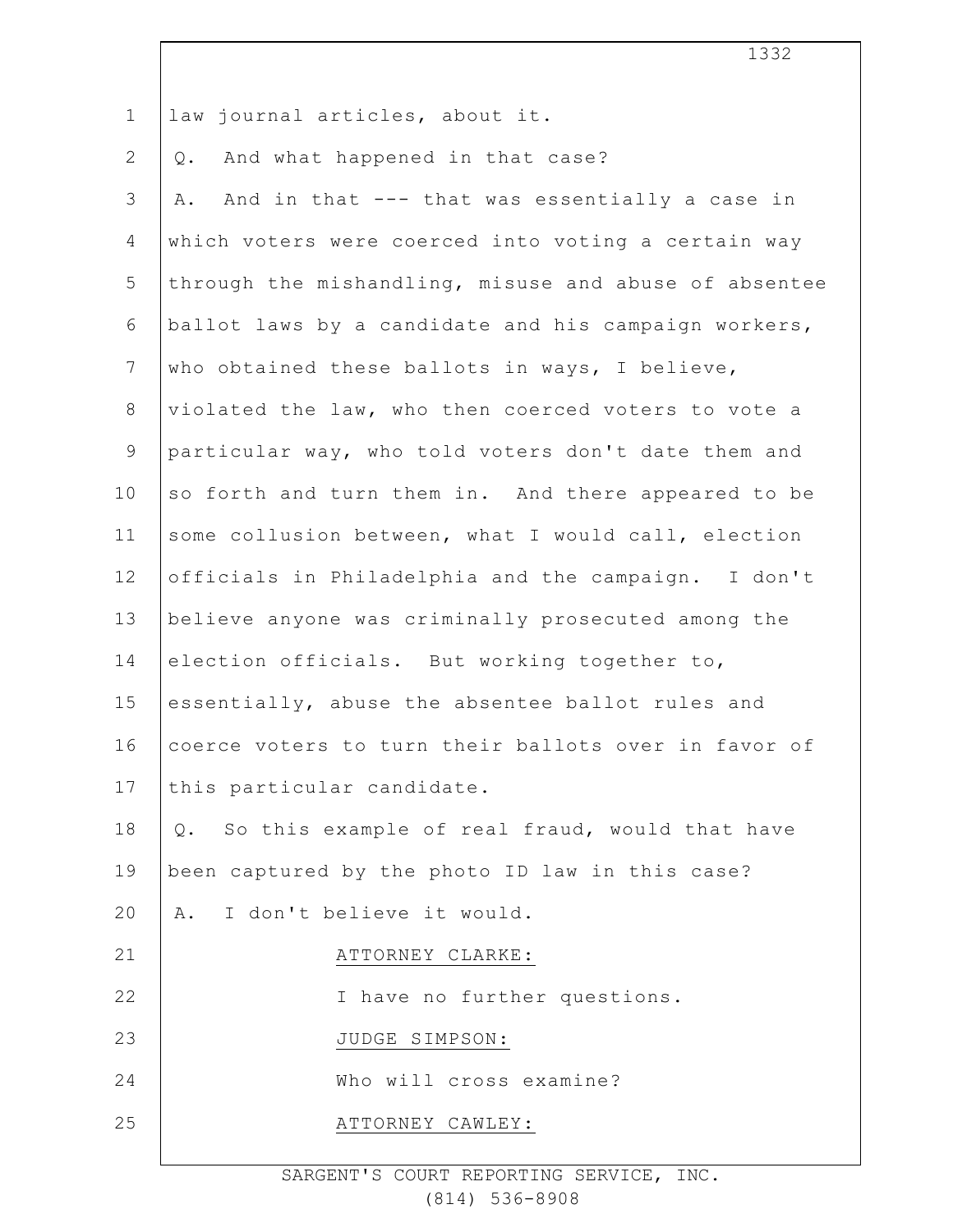|              | 1333                                               |
|--------------|----------------------------------------------------|
| $\mathbf{1}$ | I will, Your Honor.                                |
| $\mathbf{2}$ | JUDGE SIMPSON:                                     |
| 3            | Do you want to proceed or do you want              |
| 4            | to break for lunch?                                |
| 5            | ATTORNEY CAWLEY:                                   |
| 6            | I actually won't be that long.                     |
| 7            | JUDGE SIMPSON:                                     |
| $8\,$        | Okay. I notice people are sort of                  |
| $\mathsf 9$  | nodding off in the courtroom.                      |
| 10           | ATTORNEY CAWLEY:                                   |
| 11           | I'm more concerned about you, Your                 |
| 12           | Honor, if you would like to take a break.          |
| 13           | A. As a college professor, I'm used to that,       |
| 14           | $SO$ ---.                                          |
| 15           | JUDGE SIMPSON:                                     |
| 16           | When I see them nodding off, that makes            |
| 17           | me feel drowsy. But let me just say in the         |
| 18           | courtroom, don't do that. Stay alert. You know     |
| 19           | what? Let's stand up for a second. Okay. Back to   |
| 20           | work.                                              |
| 21           | CROSS EXAMINATION                                  |
| 22           | BY ATTORNEY CAWLEY:                                |
| 23           | Q.<br>Hello.                                       |
| 24           | Hello.<br>Α.                                       |
| 25           | Q. You state in your report that there are certain |

Ī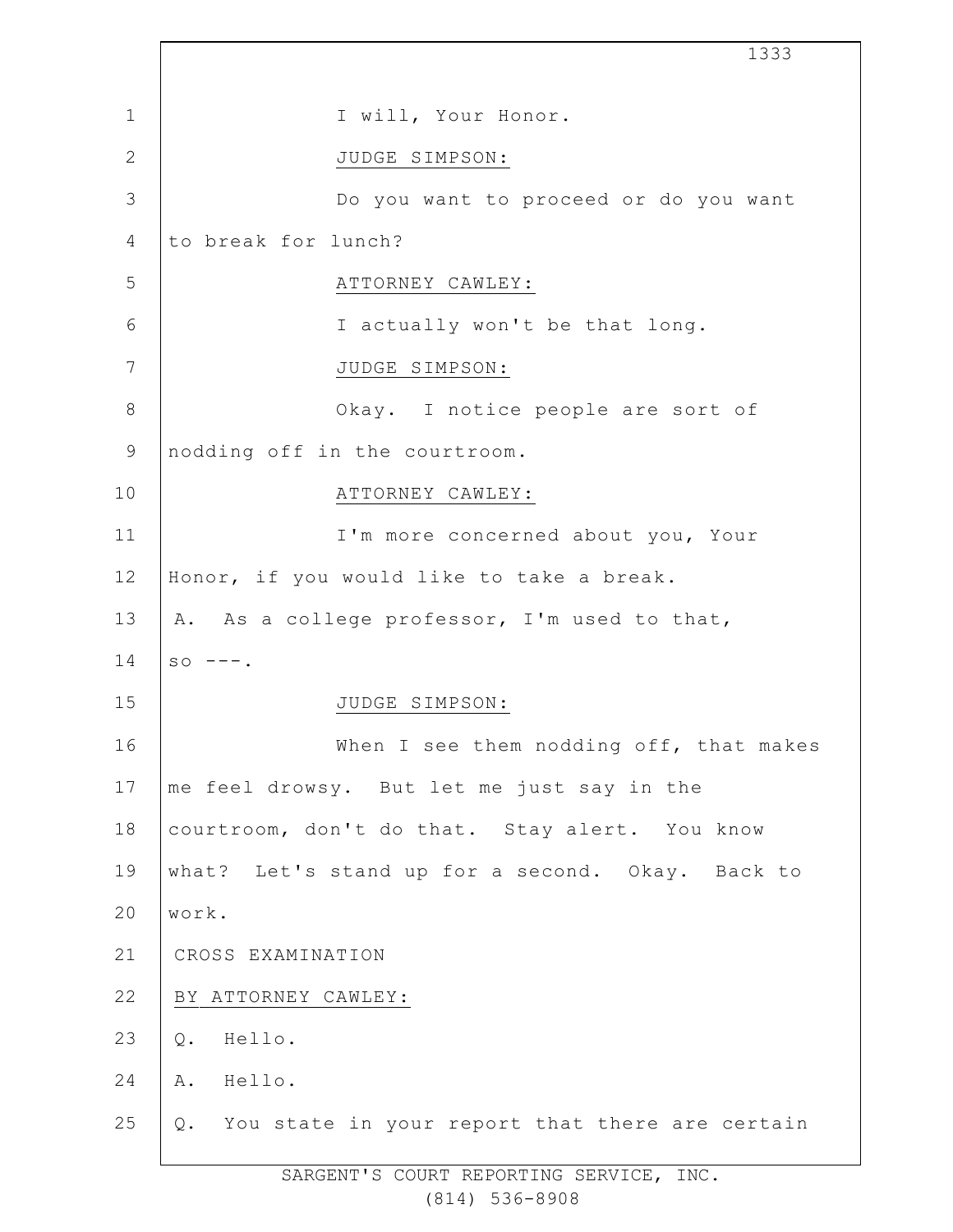|                | 1334                                                    |
|----------------|---------------------------------------------------------|
| $\mathbf 1$    | types of election-related fraud that has occurred       |
| $\overline{2}$ | throughout the history of the country; right?           |
| 3              | Yes.<br>Α.                                              |
| 4              | So you talk about politicians and, perhaps,<br>Q.       |
| 5              | police packing in fraudulently-registered voters        |
| 6              | where there's a hotly-contested election; right?        |
| $\overline{7}$ | A. Yes. And I cite to two examples. And the most        |
| $8\,$          | recent of that one that I could find was Richard        |
| $\mathsf 9$    | Hatch's election in Gary, Indiana in 1966.              |
| 10             | Okay. And you cite on page 58 of your report to<br>Q.   |
| 11             | buying votes and recycling voters; right?               |
| 12             | A. Yes.                                                 |
| 13             | Q. And when you say recycling voters, do I              |
| 14             | understand that correctly to mean that voters are       |
| 15             | voting more than once?                                  |
| 16             | In the 19th century, they were called repeaters.<br>Α.  |
| 17             | Okay. So basically shopped around to different<br>$Q$ . |
| 18             | polling stations?                                       |
| 19             | A. Yes. Well, that's the allegation. And I would        |
| 20             | go back to my discussion before about the 19 --- the    |
| 21             | literature on the 19th century. I'm willing to          |
| 22             | believe it. Some scholars are still sort of debating    |
| 23             | the extent of that kind of fraud even in the 19th       |
| 24             | century, which I think we think of as, you know, many   |
| 25             | corrupt elections at that time.                         |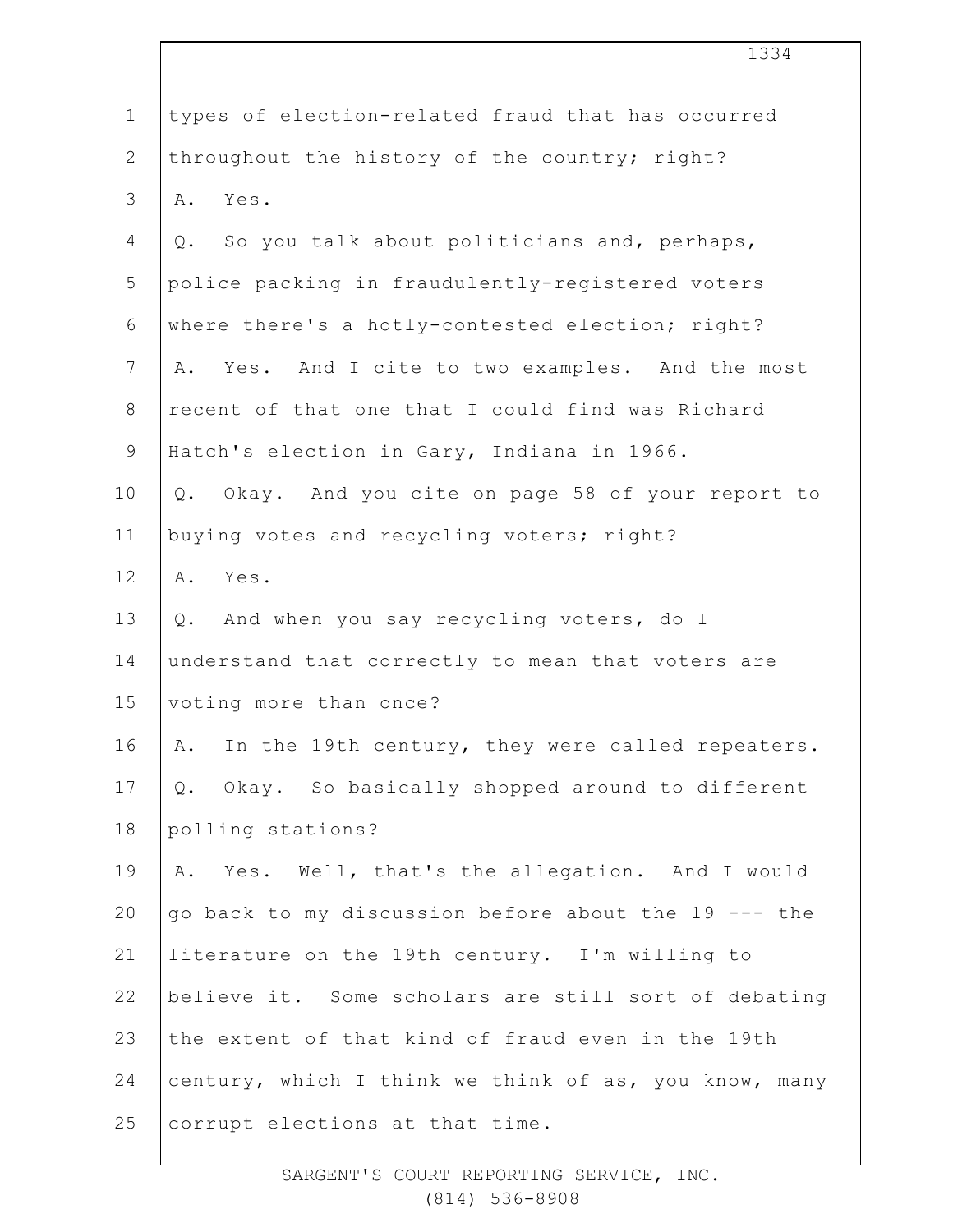|                | 1335                                                  |
|----------------|-------------------------------------------------------|
| $\mathbf 1$    | Sure. And just to add one other example, I<br>Q.      |
| $\mathbf{2}$   | believe from the same time period, paying opponents   |
| 3              | to stay home from the polls.                          |
| 4              | Yes.<br>Α.                                            |
| 5              | Does that fall under that category?<br>Q.             |
| $\sqrt{6}$     | Yes.<br>Α.                                            |
| $7\phantom{.}$ | $Q$ .<br>Okay.                                        |
| $8\,$          | There was some research on that from the early<br>Α.  |
| $\mathsf 9$    | 20th century, an article by Gary Cox and Morgan       |
| 10             | Kousser in New York State.                            |
| 11             | Q. I understand your testimony is that those are      |
| 12             | types of election-related conduct that a photo ID law |
| 13             | wouldn't apply to; right?                             |
| 14             | Well, I don't --- I mean, those are forms of<br>Α.    |
| 15             | fraud that we don't see very much at all. But I       |
| 16             | mean, in terms of the terminology, again I talk about |
| 17             | election fraud, I would include those sorts of ---    |
| 18             | those types of fraud as election fraud because they   |
| 19             | often involve the involvement of officials, whether   |
| 20             | they were elected officials, politicians and so       |
| 21             | forth, so people who had the power to create          |
| 22             | conspiracies to organize people to do that.           |
| 23             | Right. Well, certainly, since you brought up<br>Q.    |
| 24             | that point, somebody who's being taken around to a    |
| 25             | number of polling places knows that they're doing     |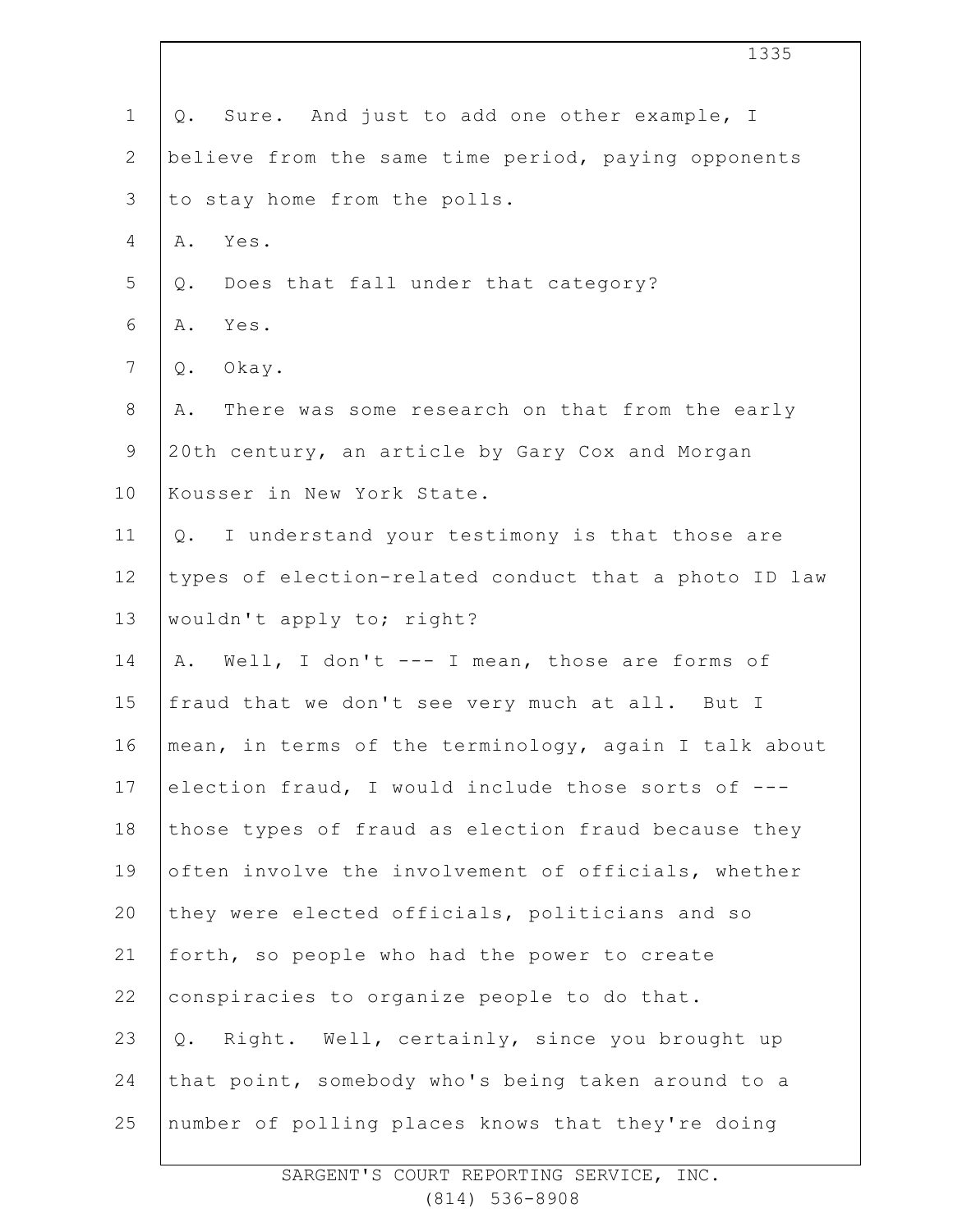|                | エンシロ                                                     |
|----------------|----------------------------------------------------------|
| $\mathbf 1$    | something illegally; right?                              |
| $\mathbf{2}$   | It may not always be the case.<br>Α.                     |
| 3              | And somebody who accepts money not to vote, can<br>Q.    |
| $\overline{4}$ | we assume that they're participating and they know       |
| 5              | individually that that's improper?                       |
| 6              | A. Well, actually maybe it's a bit of an academic        |
| $\overline{7}$ | issue. But the question of giving money to people to     |
| $\,8\,$        | vote or not vote raises some questions about whether     |
| $\mathsf 9$    | it's fraud at all, because people may have voted in a    |
| 10             | particular way anyway or they may have stayed home       |
| 11             | anyway, so to give them money to do something, we may    |
| 12             | not actually be coercing them. So it's a little bit      |
| 13             | hard to figure out what the voter's role is in that      |
| 14             | situation.                                               |
| 15             | Well, with regard to the types of<br>Q.                  |
| 16             | election-related conduct that I just went over, you      |
| 17             | don't dispute, do you, that a state has a legitimate     |
| 18             | or an important interest in making sure that doesn't     |
| 19             | happen?                                                  |
| 20             | A. No, I don't dispute that.                             |
| 21             | Okay. I'd like to focus just on your background<br>$Q$ . |
| 22             | for a moment. Your formal education, if I read your      |
| 23             | CV correctly, does not include specific training in      |
| 24             | election administration, does it?                        |
| 25             | I don't know what you mean by training.<br>Α.            |

 $\Gamma$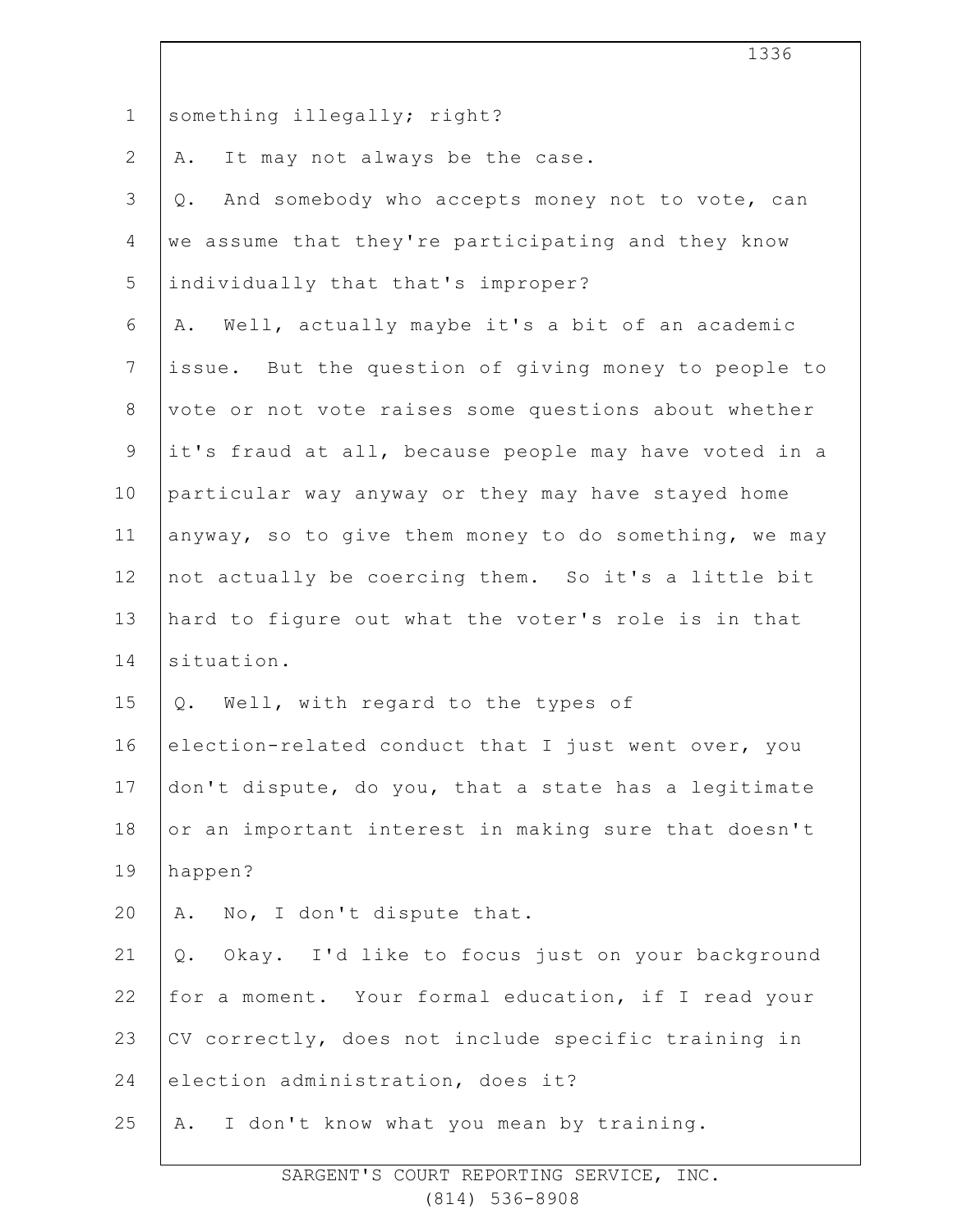| $\mathbf 1$    | Well, did you get any degree or take courses<br>Q.    |
|----------------|-------------------------------------------------------|
| $\overline{2}$ | that were specifically geared toward election         |
| 3              | administration?                                       |
| $\overline{4}$ | A. No, actually, there are no degrees in election     |
| 5              | administration.                                       |
| 6              | Q. Okay.                                              |
| 7              | And it's actually very interesting now that I'm<br>Α. |
| $8\,$          | in a public policy department versus political        |
| $\mathsf 9$    | science department that that whole field of public    |
| 10             | administration excludes election administration. And  |
| 11             | I would also say that this interest in election       |
| 12             | administration was stimulated by the election in      |
| 13             | Florida in 2000 and it's kind of an emerging field    |
| 14             | now. There are many more people, particularly in law  |
| 15             | schools, who are finding a lot of interest in their   |
| 16             | courses on election law and administration.           |
| 17             | I'll switch from the education aspect to your<br>Q.   |
| 18             | employment history. Were you ever employed in         |
| 19             | election administration?                              |
| 20             | No.<br>Α.                                             |
| 21             | Did you ever work as a poll worker?<br>$Q$ .          |
| 22             | $N \circ$ .<br>Α.                                     |
| 23             | Okay. So when we talk about just in-person<br>Q.      |
| 24             | voter fraud meaning impersonating another voter, is   |
| 25             | it fair to say that not all scholars agree with your  |
|                |                                                       |

1337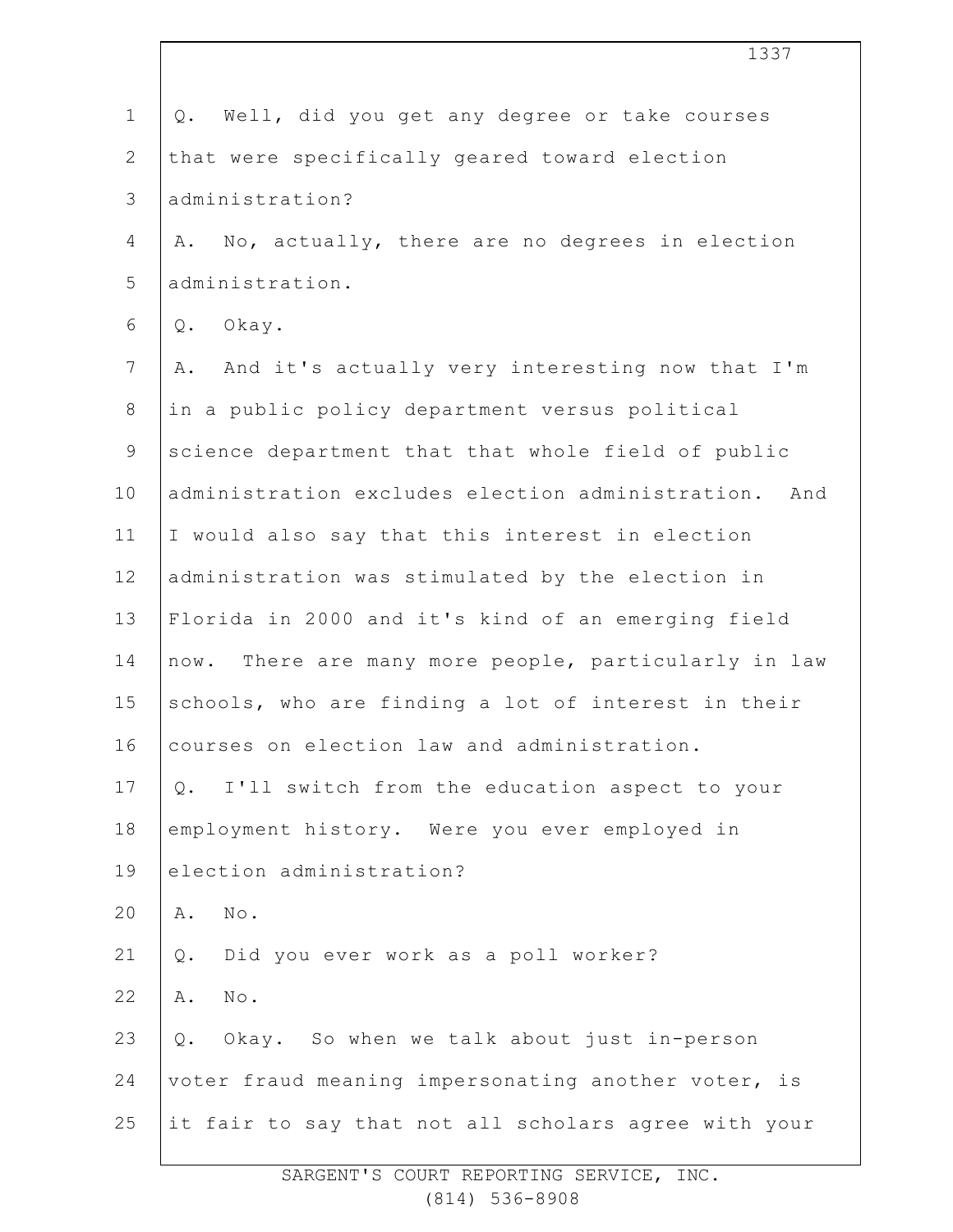| $\mathbf 1$    | conclusions that voter IDs are unnecessary because     |
|----------------|--------------------------------------------------------|
| $\overline{2}$ | there's no voter fraud or very little voter fraud?     |
| 3              | A. I don't know, you know, if I would say that         |
| 4              | there's nobody who agrees with that full statement     |
| 5              | about --- you know, each part of that statement, that  |
| 6              | there is no voter fraud and, therefore, we don't need  |
| $\overline{7}$ | IDs.                                                   |
| 8              | Maybe I can break down the question then.<br>Q.        |
| 9              | Α.<br>Okay.                                            |
| 10             | Q. Are you aware of scholars who believe that          |
| 11             | whatever the prevalence of voter fraud that photo ID   |
| 12             | requirements are a good idea?                          |
| 13             | A. I've never had someone debate me on that issue.     |
| 14             | I wouldn't doubt that there are some scholars who      |
| 15             | might feel that way, but not based on their own work,  |
| 16             | because I haven't seen any academic work that would    |
| 17             | support that argument.                                 |
| 18             | Are you familiar with Professor Robert Pastor of<br>Q. |
| 19             | American University?                                   |
| 20             | Α.<br>Yes.                                             |
| 21             | And he's with the --- he's the director of<br>Q.       |
| 22             | Center for Democracy and Election Management at        |
| 23             | American University?                                   |
| 24             | Yes. Or he was.<br>Α.                                  |
| 25             | Are you familiar with his work on the<br>Q.            |
|                |                                                        |

1338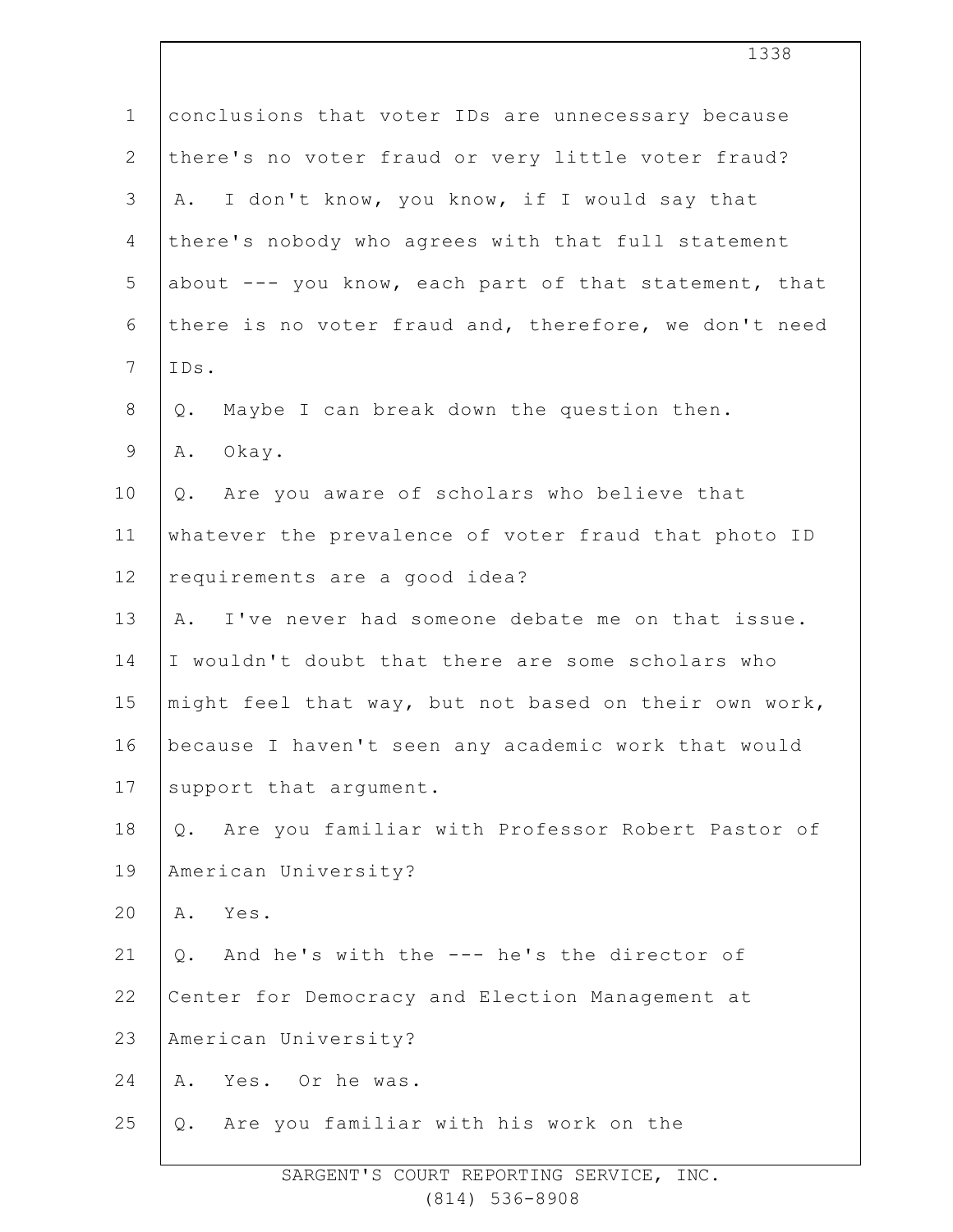|                | 1339                                                  |
|----------------|-------------------------------------------------------|
| $\mathbf 1$    | Carter-Baker Commission?                              |
| $\mathbf{2}$   | Yes.<br>Α.                                            |
| 3              | Q. Have you read the Carter-Baker report, the         |
| 4              | report of that commission?                            |
| 5              | Yes.<br>Α.                                            |
| 6              | Q. Is it safe to say that that's among the            |
| $7\phantom{.}$ | literature that's sort of required reading in the     |
| 8              | field of voter fraud?                                 |
| $\mathsf 9$    | No.<br>Α.                                             |
| 10             | No? Will you take seriously somebody who<br>Q.        |
| 11             | engaged in a debate with you on voter fraud who had   |
| 12             | not read the Carter-Baker report?                     |
| 13             | Yes.<br>Α.                                            |
| 14             | Okay. And why do you say that?<br>Q.                  |
| 15             | That was a blue ribbon commission with a lot of<br>Α. |
| 16             | well-known people on it, and the scholarly work on it |
| 17             | was not in the depth that I put into my               |
| 18             | investigation, so ---.                                |
| 19             | Q. So you're saying it included people who had not    |
| 20             | done extensive research of the kind that you          |
| 21             | described today?                                      |
| 22             | They hadn't done really their own research.<br>Α.     |
| 23             | They were reporting on some of the literature, so     |
| 24             | bibliographies were produced of some literature, but  |
| 25             | it wasn't always certainly focused on election fraud  |
|                |                                                       |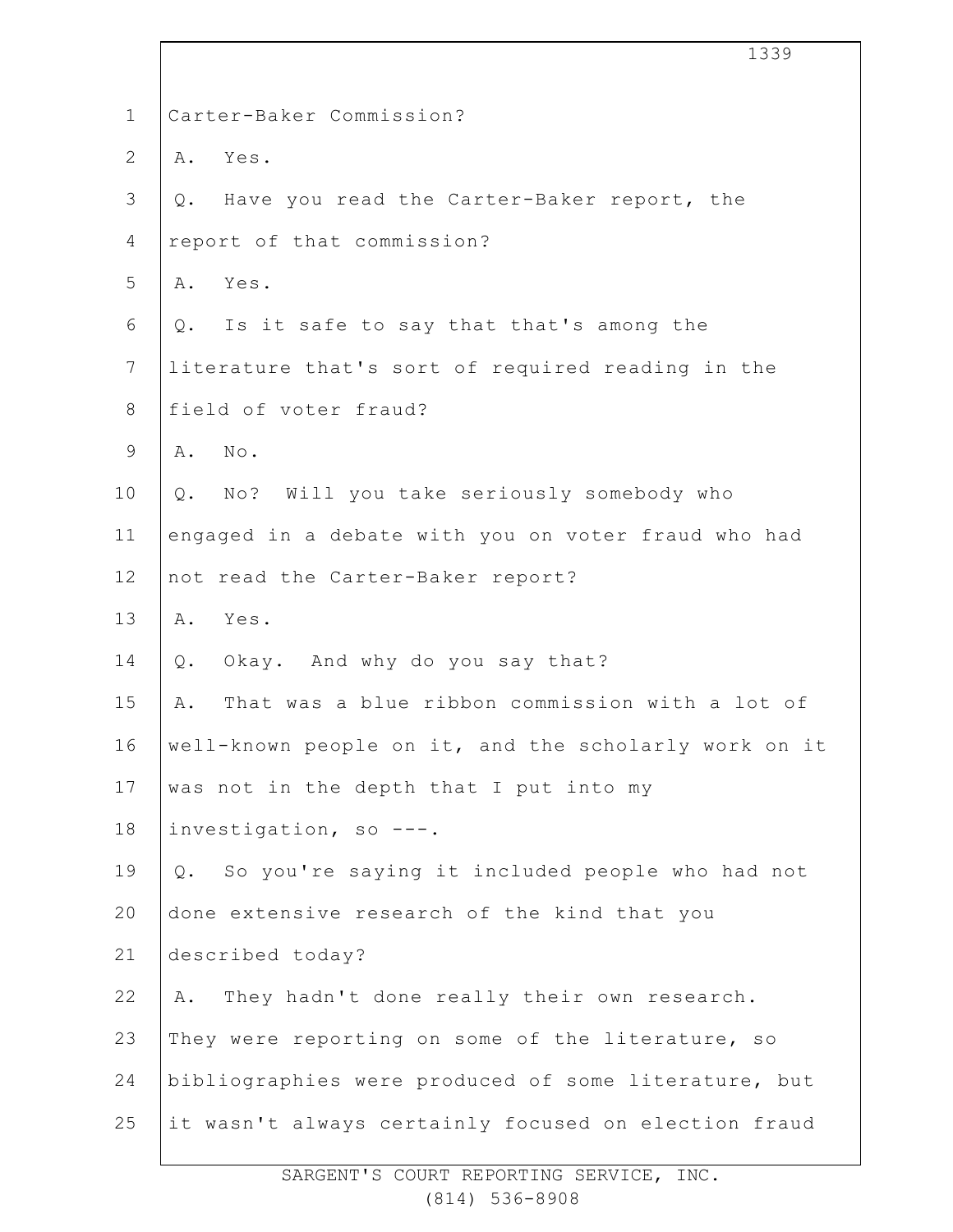1 2 3 4 5 6 7 8 9 10 11 12 13 14 15 16 17 18 19 20 21 22 23 24 25 because that really wasn't a major part of that report. It was included, but, sorry, the commission was looking more broadly of problems with elections. Q. Why don't I show you so that in case you disagree with me on some aspect of this, you can point it out? ATTORNEY CAWLEY: And we'll just mark this as Respondents' Five. (Respondents' Exhibit Five marked for identification.) BY ATTORNEY CAWLEY: Q. So take a moment. I know it's a big exhibit. But if you've seen it before, you can use it to refresh your memory. A. Okay. WITNESS REVIEWS EXHIBIT BY ATTORNEY CAWLEY: Q. Have you had a moment to look it over? A. Yes. Do you want me to look at something specific or ---? Q. I wanted to wait until you had a --- A. Okay. Q. --- chance to look at it. So what you were saying there, just the last thing you said was that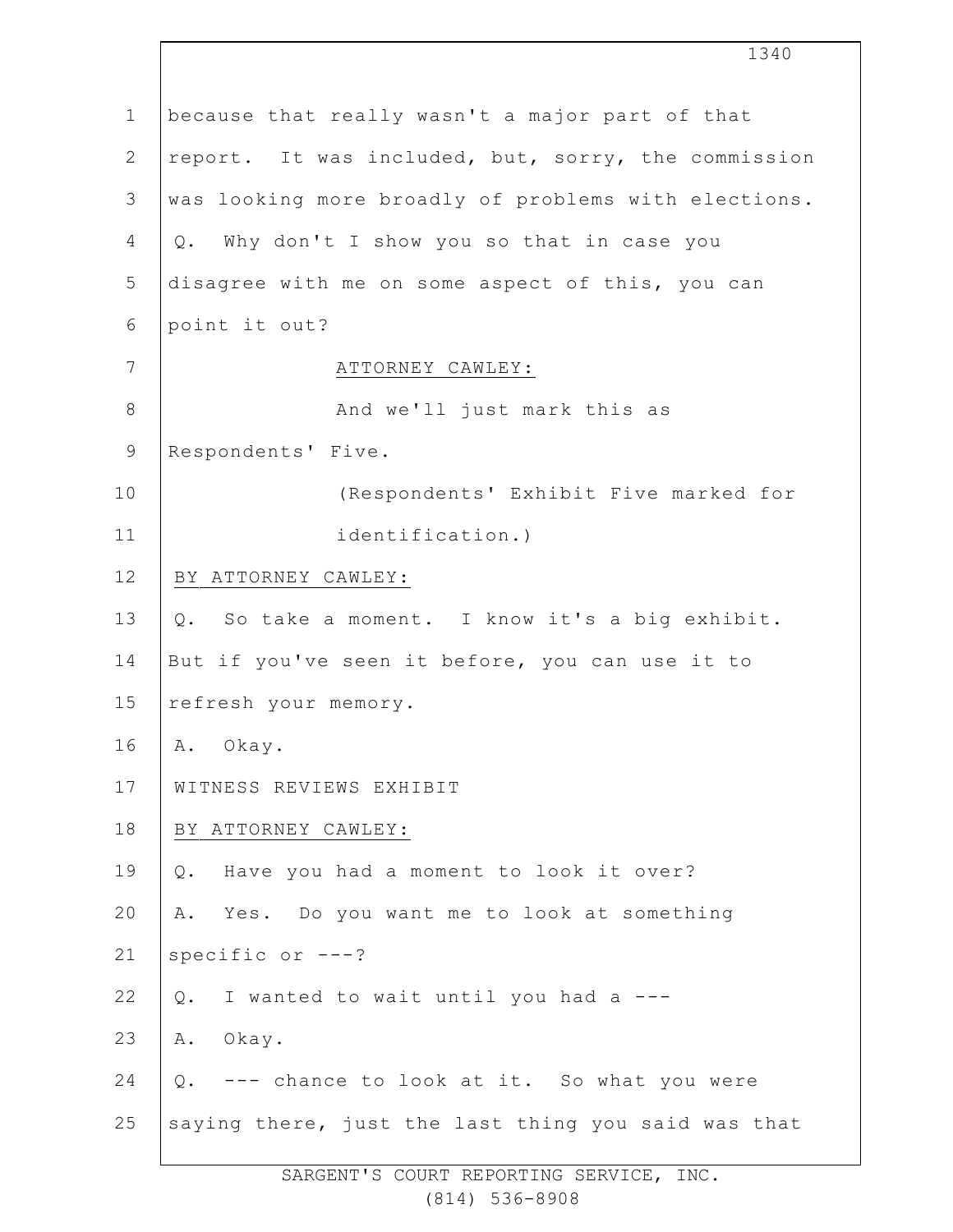| $\mathbf 1$    | it contains different sections and not all of them      |
|----------------|---------------------------------------------------------|
| $\mathbf{2}$   | pertain to voter fraud; right?                          |
| 3              | Yes.<br>Α.                                              |
| 4              | Okay. So I would refer you specifically to page<br>Q.   |
| 5              | 18. And do you see where in the second paragraph on     |
| $\epsilon$     | the page it says, there is no evidence of extensive     |
| $\overline{7}$ | fraud in U.S. elections or multiple voting but both     |
| $\,8\,$        | occur and it could affect the outcome of a close        |
| $\mathsf 9$    | election?                                               |
| 10             | Yes.<br>Α.                                              |
| 11             | Q. Do you disagree with that statement?                 |
| 12             | No, I don't. I don't disagree, but it's a very<br>Α.    |
| 13             | hypothetical statement.                                 |
| 14             | Okay. And then I believe sort of switching the<br>$Q$ . |
| 15             | focus, the next sentence says the electoral system      |
| 16             | cannot inspire public confidence if no safeguards       |
| 17             | exist to deter or detect fraud or to confirm the        |
| 18             | identity of voters. Do you take issue with that         |
| 19             | statement?                                              |
| 20             | $N \circ$ .<br>Α.                                       |
| 21             | Q. And finally in that same paragraph, photo IDs        |
| 22             | currently are needed to board a plane, enter federal    |
| 23             | buildings and cash a check. Voting is equally           |
| 24             | important. Now, I would have a question about that      |
| 25             | statement and how you feel about that, because you      |
|                |                                                         |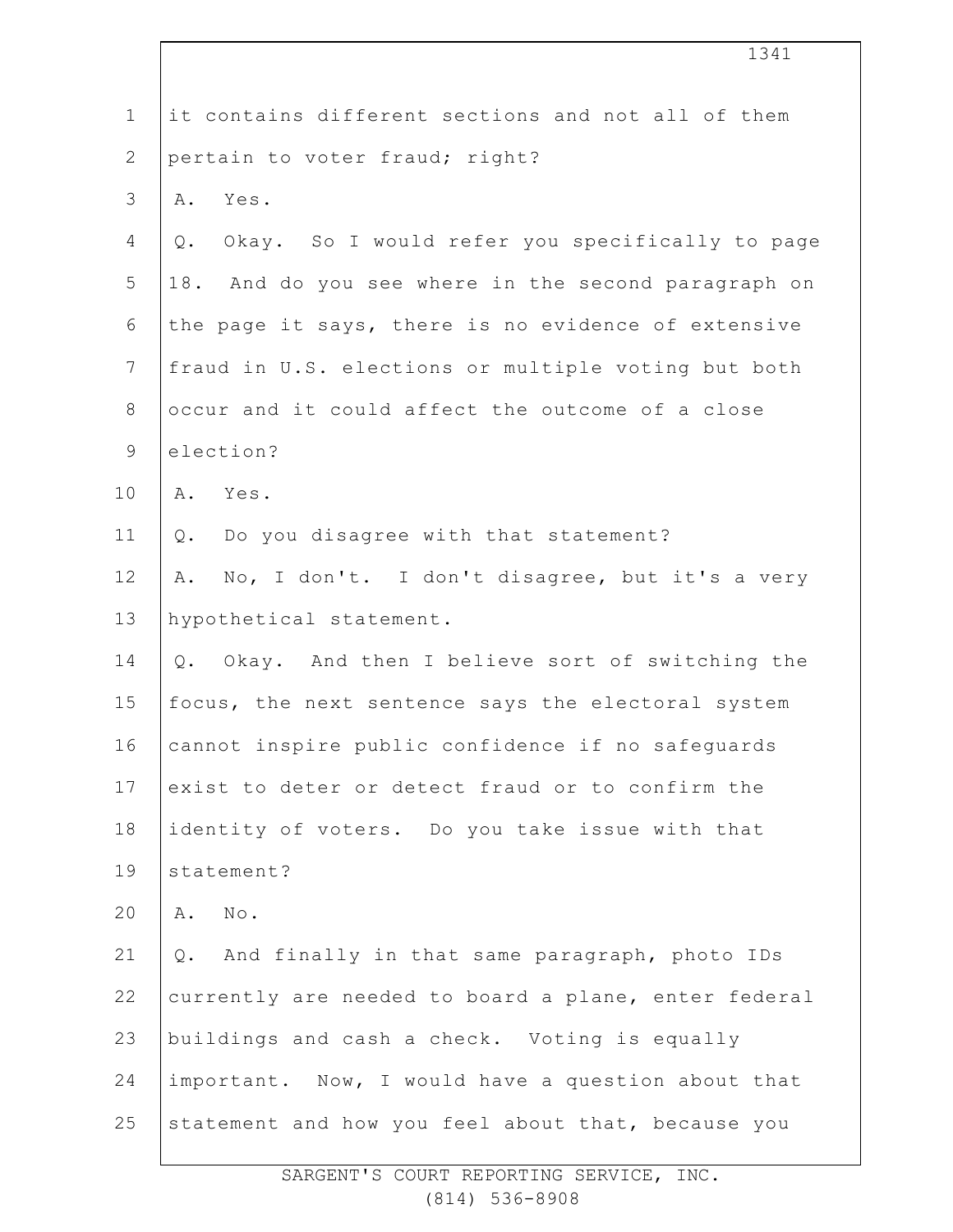| $\mathbf 1$     | just referred in your testimony to degrading voting   |
|-----------------|-------------------------------------------------------|
| $\mathbf{2}$    | rights to the level of buying a beer. But so do you   |
| 3               | take issue with this statement by the Carter-Baker    |
| $\overline{4}$  | Commission?                                           |
| 5               | Yes. I think it is what I was saying before, I<br>Α.  |
| 6               | think it has kind of created a misunderstanding, a    |
| $7\phantom{.0}$ | public misunderstanding about voting rights and at    |
| $8\,$           | what point government can interfere with voting       |
| $\mathsf 9$     | rights. So we don't have a right to buy a beer. So    |
| 10              | we think that we can regulate alcohol because it has  |
| 11              | social impact, personal impact and so forth, but we   |
| 12              | treat voting rights a little differently than that.   |
| 13              | But don't you read that statement possibly to<br>Q.   |
| 14              | say that they're not degrading voting rights to the   |
| 15              | level of beer, they're simply saying that if beer     |
| 16              | requires a certain barrier to entry then voting       |
| 17              | should have at least that barrier as well?            |
| 18              | A. No, I think it's the other way around. So I        |
| 19              | realize I'm working against kind of public            |
| 20              | understanding of this, which is to make people think  |
| 21              | it's the same thing. But it's not the same thing, so  |
| 22              | if you keep saying --- you know, in public you keep   |
| 23              | saying voting is the same thing as buying a beer,     |
| 24              | people start to think about it that way. But, in      |
| 25              | fact, when the question is where do you draw the line |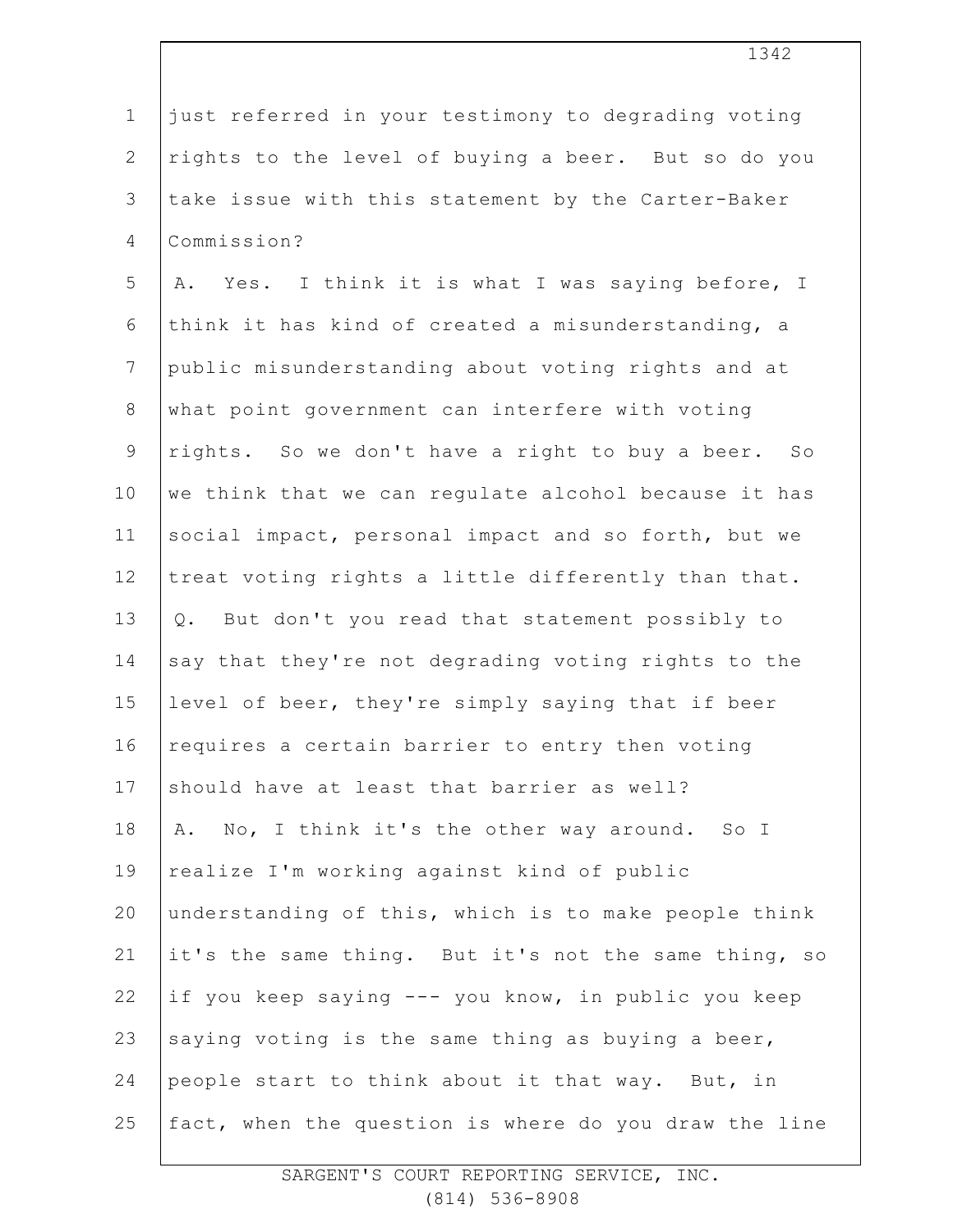| $\mathbf 1$     | for government regulation of a right, you have a      |
|-----------------|-------------------------------------------------------|
| $\mathbf{2}$    | different set of questions and interests at play. So  |
| 3               | we're not debating, you know, whether you can buy a   |
| $\overline{4}$  | beer or not buy a beer with or without an ID. We've   |
| 5               | already said, in a sense, the bar is low for          |
| 6               | government here. Government can make you show an ID   |
| $7\phantom{.0}$ | to buy a beer. But when we're talking about voting    |
| $8\,$           | rights, the bar actually should be higher and we      |
| 9               | should --- we have to take more into consideration    |
| 10              | about how that regulation is actually going to affect |
| 11              | the exercise of that right. So I've always been       |
| 12              | puzzled about that. I understand why it seems to      |
| 13              | make sense, but I think if you think about it, it     |
| 14              | actually isn't correct to make that analogy.          |
| 15              | On page two of your report, you indicate a<br>Q.      |
| 16              | number of things that you reviewed in the course of   |
| 17              | reaching your conclusions, and you include the        |
| 18              | transcript of the Pennsylvania House State Government |
| 19              | Committee from March 21st, 2011; correct?             |
| 20              | I'm just looking here.<br>Α.                          |
| 21              | I believe it's the first item listed.<br>Q.           |
| 22              | Oh, yes.<br>Α.                                        |
| 23              | So you reviewed the transcript of the<br>Q.           |
| 24              | proceedings from that day?                            |
| 25              | Yes.<br>Α.                                            |
|                 |                                                       |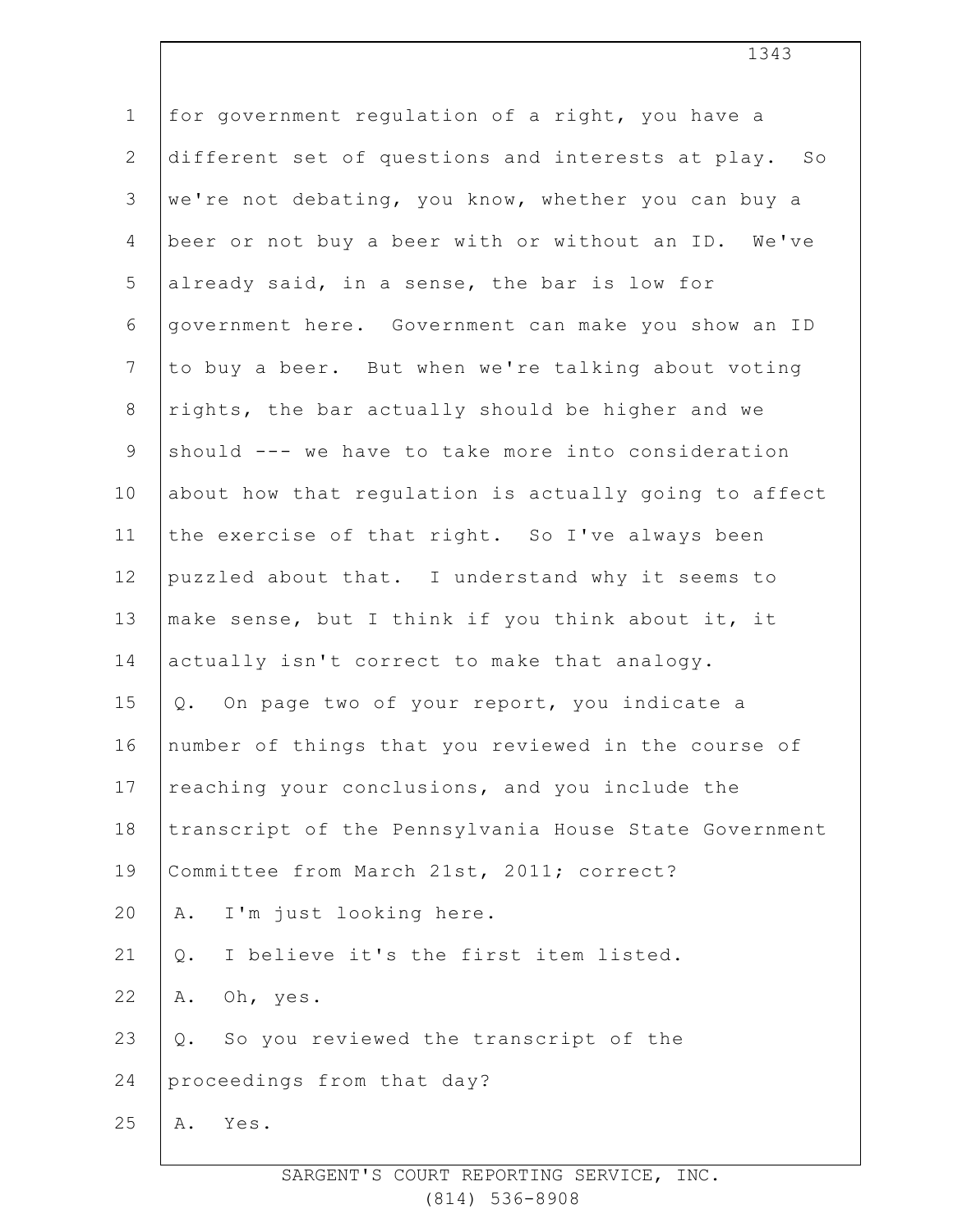|                | 1344                                                  |
|----------------|-------------------------------------------------------|
| $\mathbf 1$    | So did you review the testimony of Hans von<br>Q.     |
| $\overline{2}$ | Spakovsky?                                            |
| $\mathfrak{Z}$ | A. Yes.                                               |
| 4              | ATTORNEY CAWLEY:                                      |
| 5              | And I realize that's a mouthful, so I                 |
| 6              | will provide the spelling of that name to our court   |
| $\overline{7}$ | reporter at the conclusion today.                     |
| $8\,$          | BY ATTORNEY CAWLEY:                                   |
| $\mathsf 9$    | Q. So Mr. von Spakovksy reaches a different           |
| 10             | conclusion than you do, not only about the necessity  |
| 11             | of voter ID, but also the prevalence of fraud?        |
| 12             | Yes.<br>Α.                                            |
| 13             | Q. Okay. And I judge from the look on your face       |
| 14             | that you are familiar with Mr. von Spakovsky and his  |
| 15             | work?                                                 |
| 16             | Yes. I certainly don't know him personally, but<br>Α. |
| 17             | I've read --- I think I've probably read everything   |
| 18             | he's written regarding voter fraud.                   |
| 19             | Q. Okay. And you're aware that he is a former         |
| 20             | Commissioner on the Federal Election Commission?      |
| 21             | Not on the Federal Election Commission, I don't<br>Α. |
| 22             | think.                                                |
| 23             | Q. Okay.                                              |
| 24             | He's --- let me see. He was appointed, I<br>Α.        |
| 25             | believe; right? But I don't remember whether his      |
|                |                                                       |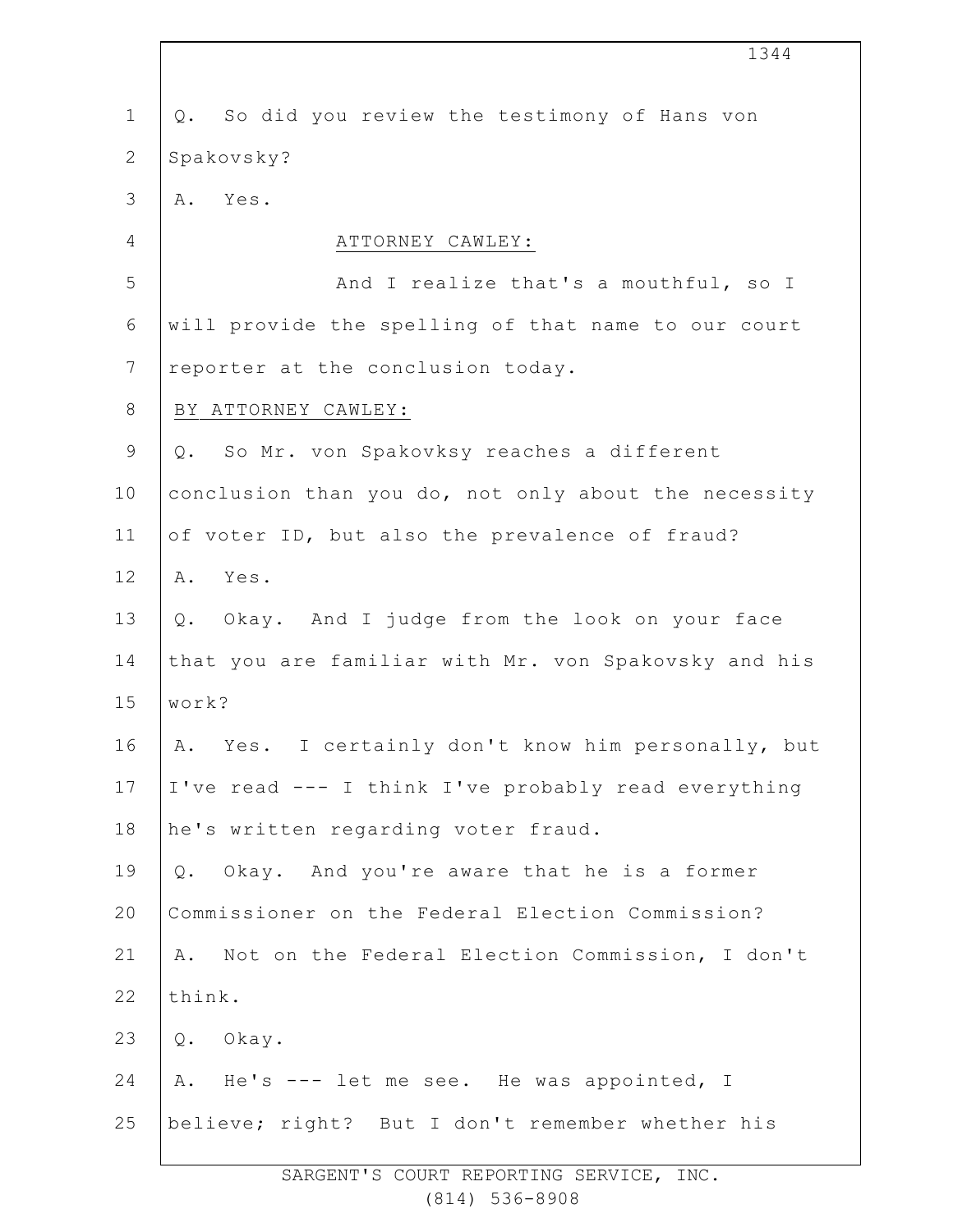|                | 1345                                                 |
|----------------|------------------------------------------------------|
| $\mathbf 1$    | appointment was actually --- his nomination was      |
| $\mathbf{2}$   | actually confirmed. I don't recall.                  |
| $\mathfrak{Z}$ | Q. Okay. Do you recall what his testimony was that   |
| $\overline{4}$ | day?                                                 |
| 5              | A. I recall that thinking that it was exactly what   |
| 6              | he's been saying in other places. I don't know if I  |
| $\overline{7}$ | could remember the details of his testimony here     |
| $\,8\,$        | without looking at it.                               |
| $\mathsf 9$    | ATTORNEY CAWLEY:                                     |
| 10             | I'll hand you what we can mark as                    |
| 11             | Respondents' Six.                                    |
| 12             | (Respondents' Exhibit Six marked for                 |
| 13             | identification.)                                     |
| 14             | BY ATTORNEY CAWLEY:                                  |
| 15             | Q. Now, I'll refer you to the top of the second      |
| 16             | page. The first page is a cover sheet, and the top   |
| 17             | of the second page.                                  |
| 18             | Uh-huh (yes).<br>Α.                                  |
| 19             | Q. And do you see where he indicates that he was a   |
| 20             | Commissioner for two years on the Federal Election   |
| 21             | Commission?                                          |
| 22             | Okay. Thank you for correcting that. I<br>Α.         |
| 23             | couldn't remember which thing he was nominated to    |
| 24             | that he didn't actually receive.                     |
| 25             | And were you aware that he --- as he indicates<br>Q. |
|                |                                                      |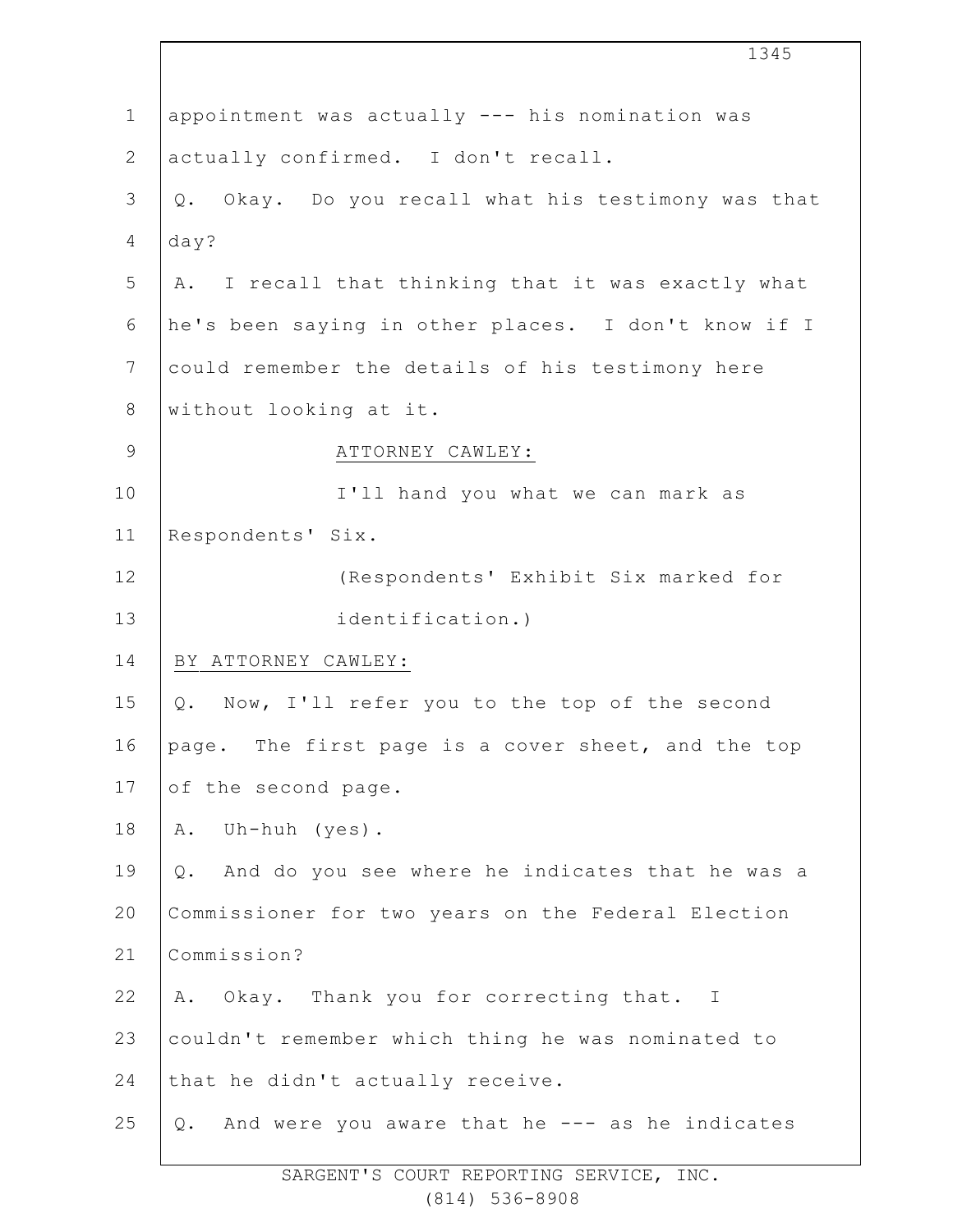| $\mathbf 1$    | in that same paragraph, that he worked in elections   |
|----------------|-------------------------------------------------------|
| $\overline{2}$ | administrations in Atlanta and in Virginia?           |
| 3              | A. I believe he was on the board there. I don't       |
| 4              | think he was an election administrator.               |
| 5              | Q. So are you familiar with the testimony that he     |
| 6              | gave that day about incidents of voter fraud?         |
| 7              | A. Well, as I said, I did read it. I mean, I did      |
| $8\,$          | read the transcript, and I didn't see anything that I |
| $\mathsf 9$    | hadn't seen before in his writings.                   |
| 10             | And you explained your disagreement with his<br>Q.    |
| 11             | testimony before that House Committee in the same way |
| 12             | that you answered questions for Counsel today,        |
| 13             | that $---?$                                           |
| 14             | A. Which is ---.                                      |
| 15             | ATTORNEY CLARKE:                                      |
| 16             | Objection.                                            |
| 17             | JUDGE SIMPSON:                                        |
| 18             | I'll sustain as to form. I don't                      |
| 19             | understand the question.                              |
| 20             | ATTORNEY CAWLEY:                                      |
| 21             | Okay.                                                 |
| 22             | BY ATTORNEY CAWLEY:                                   |
| 23             | Q. So the reasons why you disagree with his           |
| 24             | description of the incidents in here is because there |
| 25             | are other explanations for them other than in-person  |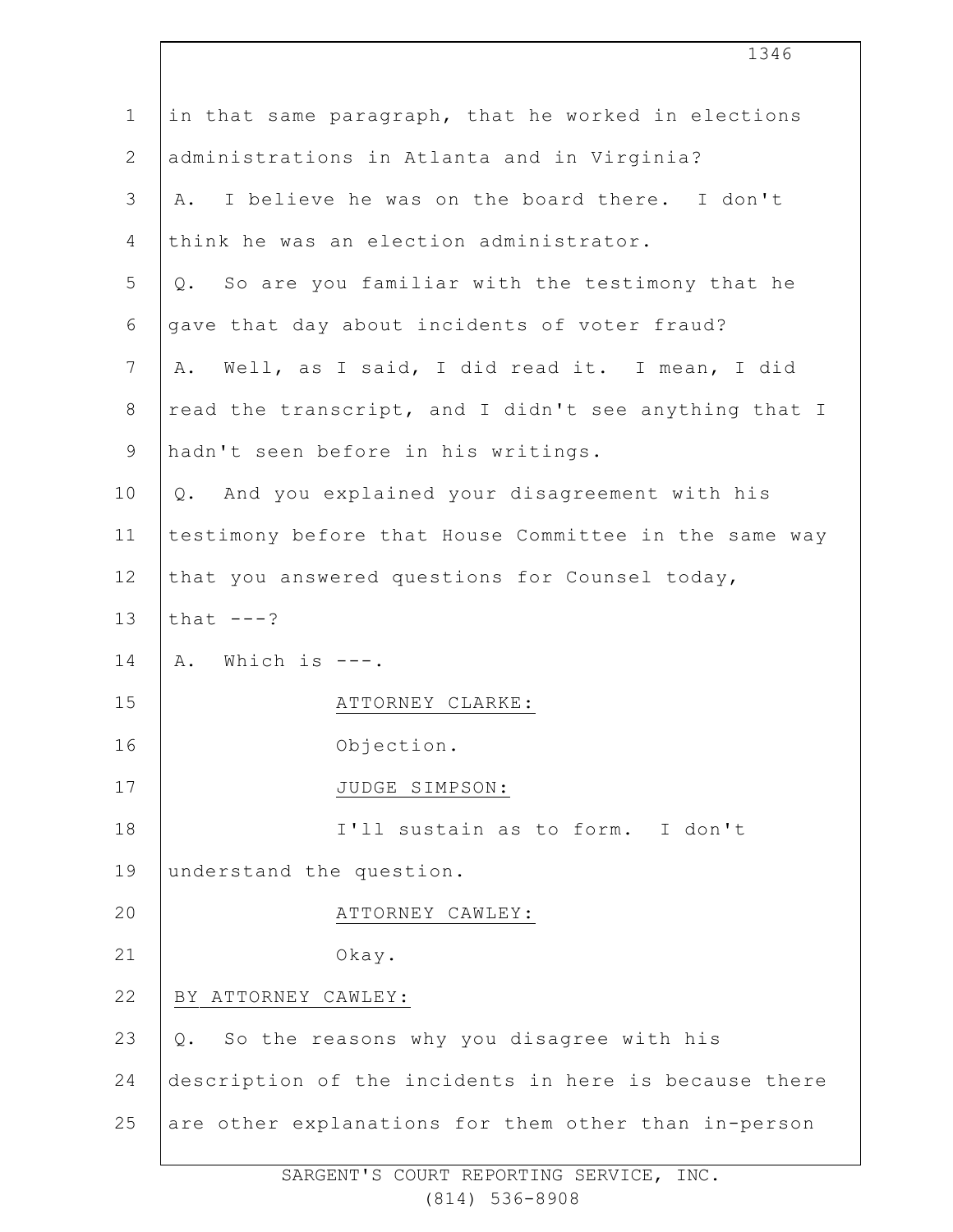| $\mathbf 1$    | voter fraud?                                           |
|----------------|--------------------------------------------------------|
| $\mathbf{2}$   | Well, I would --- you know, I wouldn't --- I<br>Α.     |
| $\mathfrak{Z}$ | would want to go through each --- we could go through  |
| 4              | each one, if you want, and I could talk about what I   |
| 5              | would object to. But in general, he has made claims    |
| 6              | about voter fraud that upon investigation are not      |
| $\overline{7}$ | correct. And, in fact, I've written a rebuttal to      |
| $\,8\,$        | one claim that he's made a lot about voter fraud in    |
| $\overline{9}$ | Brooklyn in 1982 in a particular case that he tends    |
| 10             | to cite a lot. So I did a lot of research to           |
| 11             | investigate it and wrote kind of a rebuttal, not       |
| 12             | published, but on widely-read election list. So I      |
| 13             | don't want to give you a ---.                          |
| 14             | That's okay.<br>Q.                                     |
| 15             | Α.<br>Okay.                                            |
| 16             | I won't ask you about --- I'm not actually --- I<br>Q. |
| 17             | didn't intend to go through his testimony. I just      |
| $1\,8$         | wanted to point out that he is someone in the field    |
| 19             | who believes there is voter --- in-person voter        |
| 20             | fraud; right?                                          |
| 21             | No. He's not an academic.<br>Α.                        |
| 22             | Okay. Do you $---?$<br>$Q$ .                           |
| 23             | And he doesn't do the kind of research that he<br>Α.   |
| 24             | should do before making these sorts of claims. He's    |
| 25             | not an academic. He's a lawyer. And he is employed     |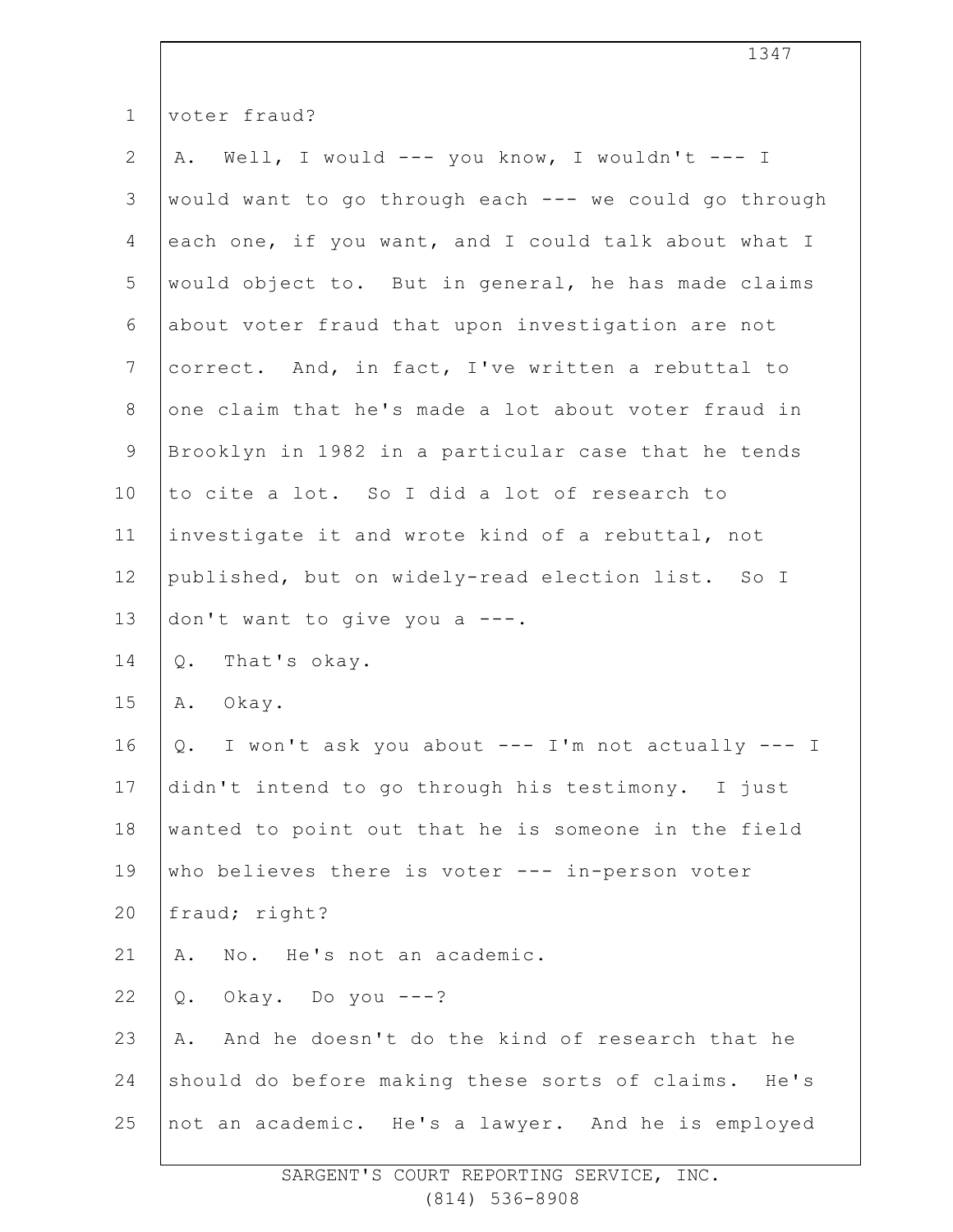|                | 1348                                                     |
|----------------|----------------------------------------------------------|
| $\mathbf 1$    | by the Heritage Foundation, so he works for a            |
| $\mathbf{2}$   | foundation and he produces analyses for them. But he     |
| 3              | has no standing as an academic. He's never produced      |
| 4              | any academic research.                                   |
| 5              | Q. Okay. I'll switch the focus of my questions,          |
| 6              | rather than going through the particulars of his         |
| $7\phantom{.}$ | report. I wanted to talk about some of the points        |
| $8\,$          | you made during your Direct Examination. First, you      |
| $\mathsf 9$    | relied in part on the stipulation of the parties in      |
| 10             | this case; right?                                        |
| 11             | A. Yes.                                                  |
| 12             | And do you understand that this case is all<br>Q.        |
| 13             | about an Act of the General Assembly; right?             |
| 14             | Yes.<br>Α.                                               |
| 15             | Q. So legislative creation?                              |
| 16             | Α.<br>Yes.                                               |
| 17             | And do you realize that none of the parties are<br>$Q$ . |
| 18             | in the legislature?                                      |
| 19             | Yes.<br>Α.                                               |
| 20             | And none of the parties to that stipulation<br>Q.        |
| 21             | could speak for the people in the legislature; do you    |
| 22             | understand that?                                         |
| 23             | ATTORNEY CLARKE:                                         |
| 24             | Objection. The stipulation says what                     |
| 25             | it says, including the fact that there is no ---         |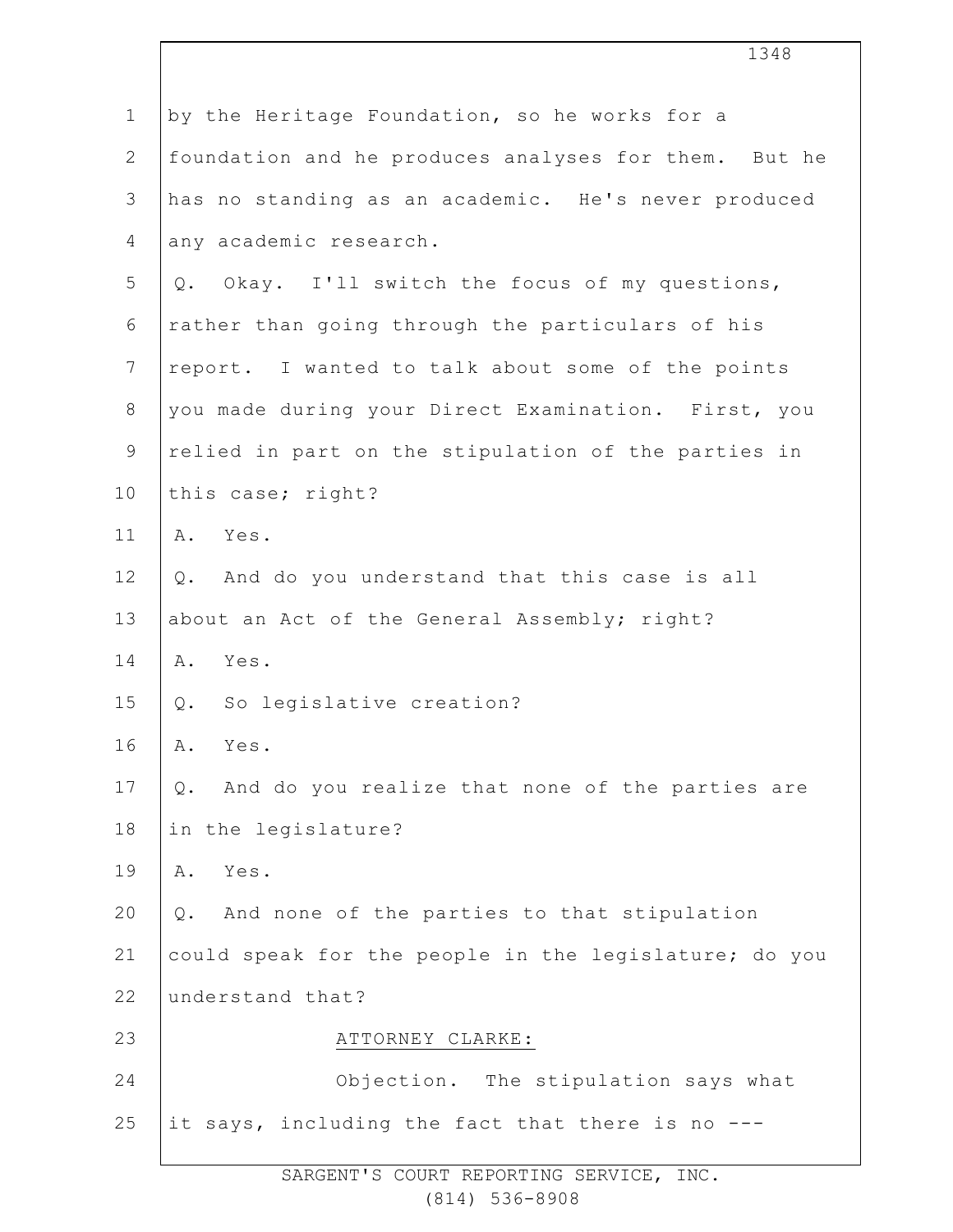1 2 3 4 5 6 7 8 9 10 11 12 13 14 15 16 17 18 19 20 21 22 23 24 25 1349 well, it says what it says. ATTORNEY CAWLEY: And the witness was asked on Direct ---. JUDGE SIMPSON: The objection to the form or relevance, those objections are overruled. So you may answer the question. A. Could you restate that question? BY ATTORNEY CAWLEY: Q. Sure. The last question was, do you understand that the parties to this litigation and to this stipulation are not speaking for members of the legislature? A. I don't know. I mean, if you're telling me that, I believe you. Q. I'll represent that. A. I don't know exactly what the relationship is. Q. Because we need your --- I need your understanding of this. Okay. But you understand that the people named as the parties, the Respondents in this case, are not legislators? A. Well, I thought the parties where the Commonwealth of Pennsylvania, the Governor and the Secretary of the Commonwealth.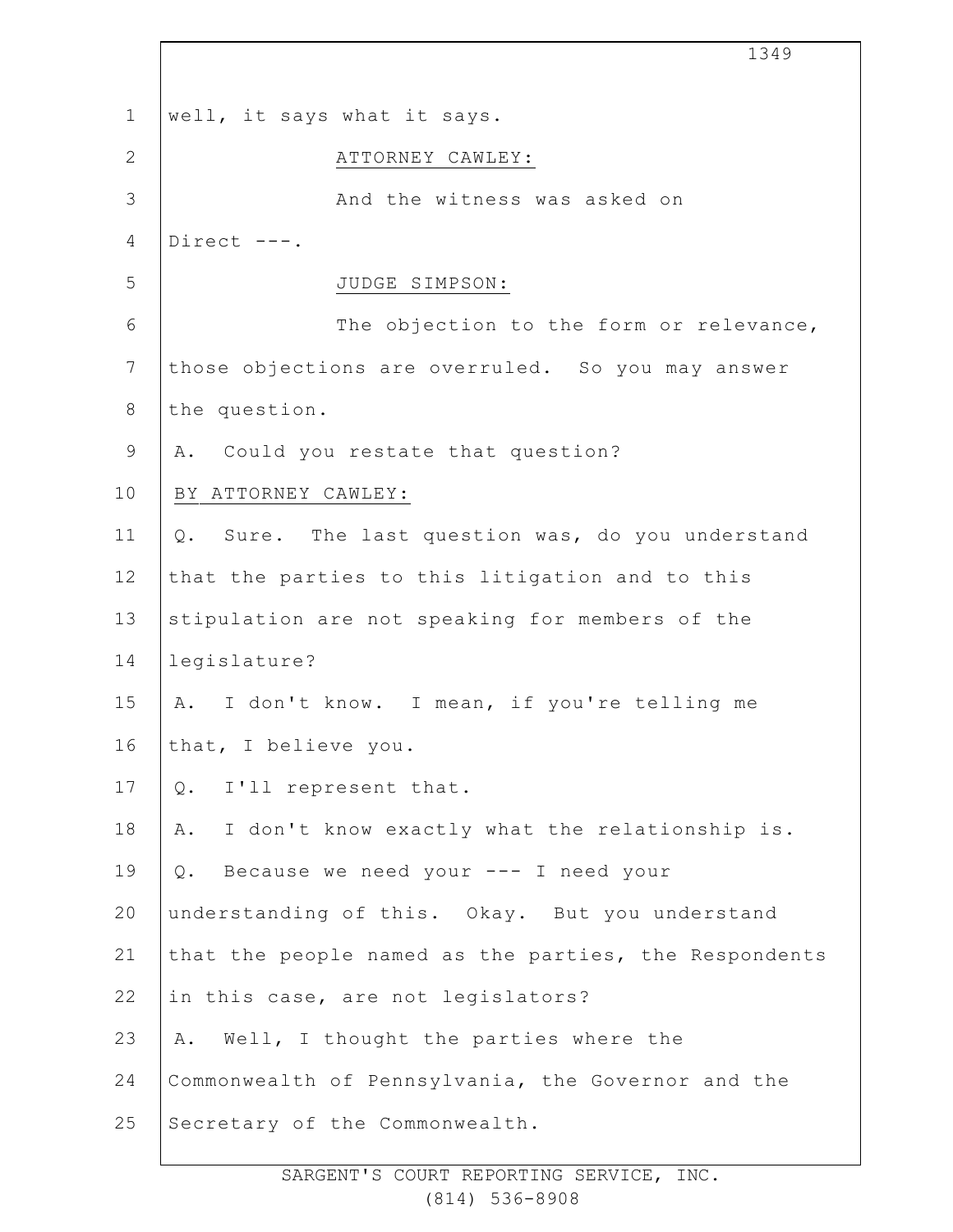| $\mathbf 1$    | And did you assume in reaching your conclusions<br>Q. |
|----------------|-------------------------------------------------------|
| $\mathbf{2}$   | based on the stipulation that that included the       |
| 3              | legislature?                                          |
| 4              | Well, it's the state government. I don't know<br>Α.   |
| 5              | if I thought about whether the legislature was not a  |
| 6              | part of the state government.                         |
| $7\phantom{.}$ | Okay. And with regard to your analysis of the<br>Q.   |
| $\,8\,$        | Interrogatory responses, you don't know for sure that |
| $\mathsf 9$    | when we have votes cast by, quote, unquote, deceased  |
| 10             | voters that some or even many of them were not        |
| 11             | attributable to voter impersonation, do you?          |
| 12             | Well, I reported on what Mr. Harlow said about<br>Α.  |
| 13             | the office's investigation of a list of names of      |
| 14             | people who had been produced through a search for     |
| 15             | potentially --- for those sorts of cases, people who  |
| 16             | were deceased prior to a vote being cast in their     |
| 17             | name. So I understood that to say that when those     |
| 18             | things were investigated, that particular set of      |
| 19             | names that were produced in this case, that they were |
| 20             | clerical errors. That's, I believe, what he said.     |
| 21             | They were attributable.                               |
| 22             | Okay. And you're referring specifically to the<br>Q.  |
| 23             | instances identified by Mr. Harlow; right?            |
| 24             | Α.<br>Yes.                                            |
| 25             | Okay. And you were --- but what you said about<br>Q.  |
|                |                                                       |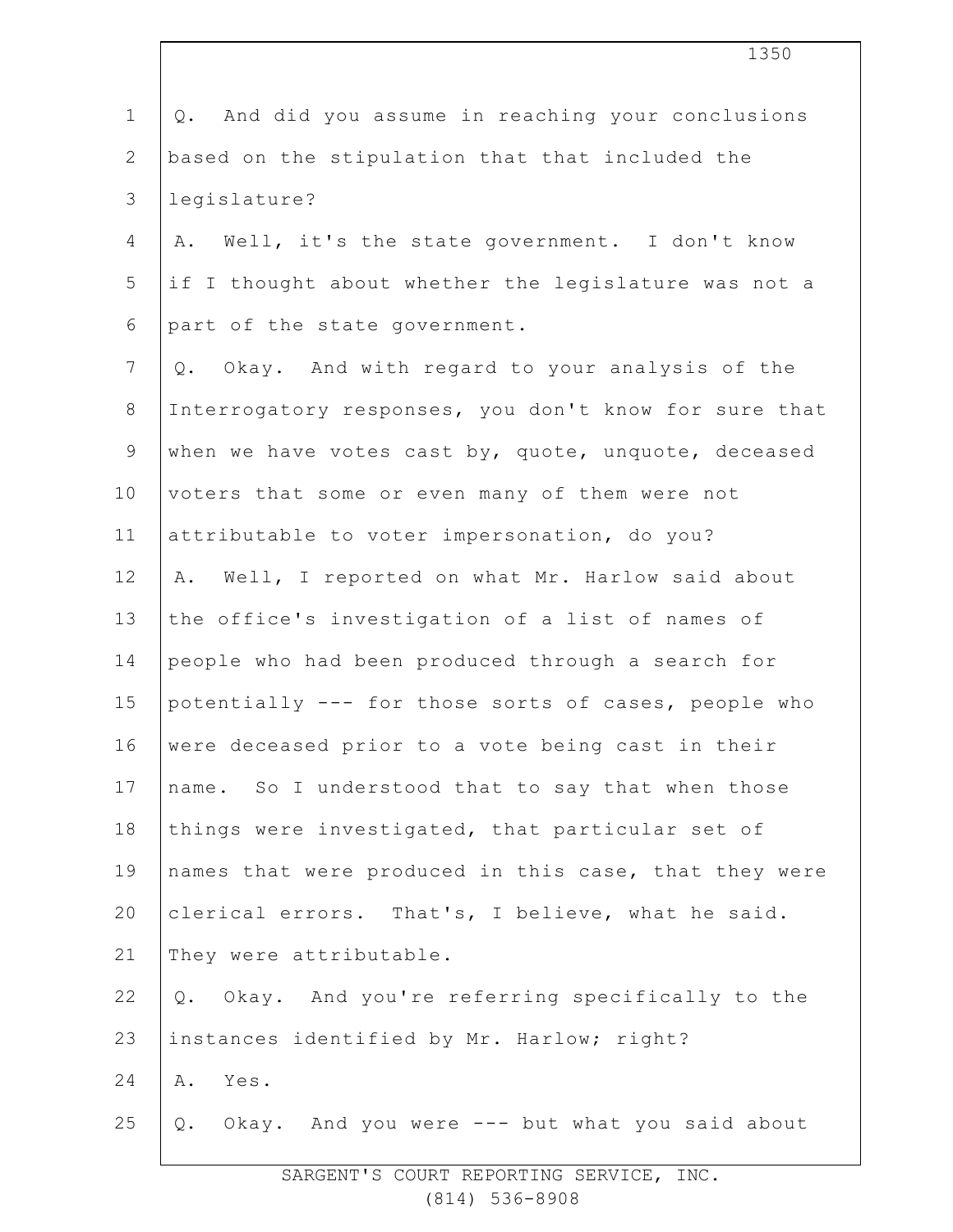| $\mathbf 1$    | the Interrogatory responses are that they're cast a  |
|----------------|------------------------------------------------------|
| $\overline{2}$ | certain way when there's a more likely explanation?  |
| 3              | Oh, I see. Yes.<br>Α.                                |
| $\overline{4}$ | And that's what I'm asking you about.<br>$Q$ .       |
| 5              | Okay.<br>Α.                                          |
| 6              | And I'm not even saying that it's likely that<br>Q.  |
| $7\phantom{.}$ | deceased voters are always attributable to voter     |
| $\,8\,$        | impersonation. But do we know for sure whether that  |
| $\mathsf 9$    | occurs or doesn't occur, that votes are cast on      |
| 10             | behalf of somebody who's no longer with us?          |
| 11             | A. No. We have a few cases of that, which I did      |
| 12             | mention, cases from the 2004 gubernatorial election  |
| 13             | in Washington, for example, which has to be the most |
| 14             | extensively studied election in history. There's a   |
| 15             | whole room of documents on that. And there were ---  |
| 16             | I believe, the Court found there four --- I think it |
| 17             | was four individuals, who essentially had turned in  |
| 18             | the absentee ballot for their deceased spouse. So    |
| 19             | that's a case of a person sending in a ballot for    |
| 20             | someone who was deceased. So I recognize that there  |
| 21             | could be some number. But the way that I do my work  |
| 22             | and make inferences and reasonable --- try to draw   |
| 23             | reasonable conclusions from the actual evidence that |
| 24             | I see. And I have seen many, many cases of an        |
| 25             | allegation being made and then an investigation      |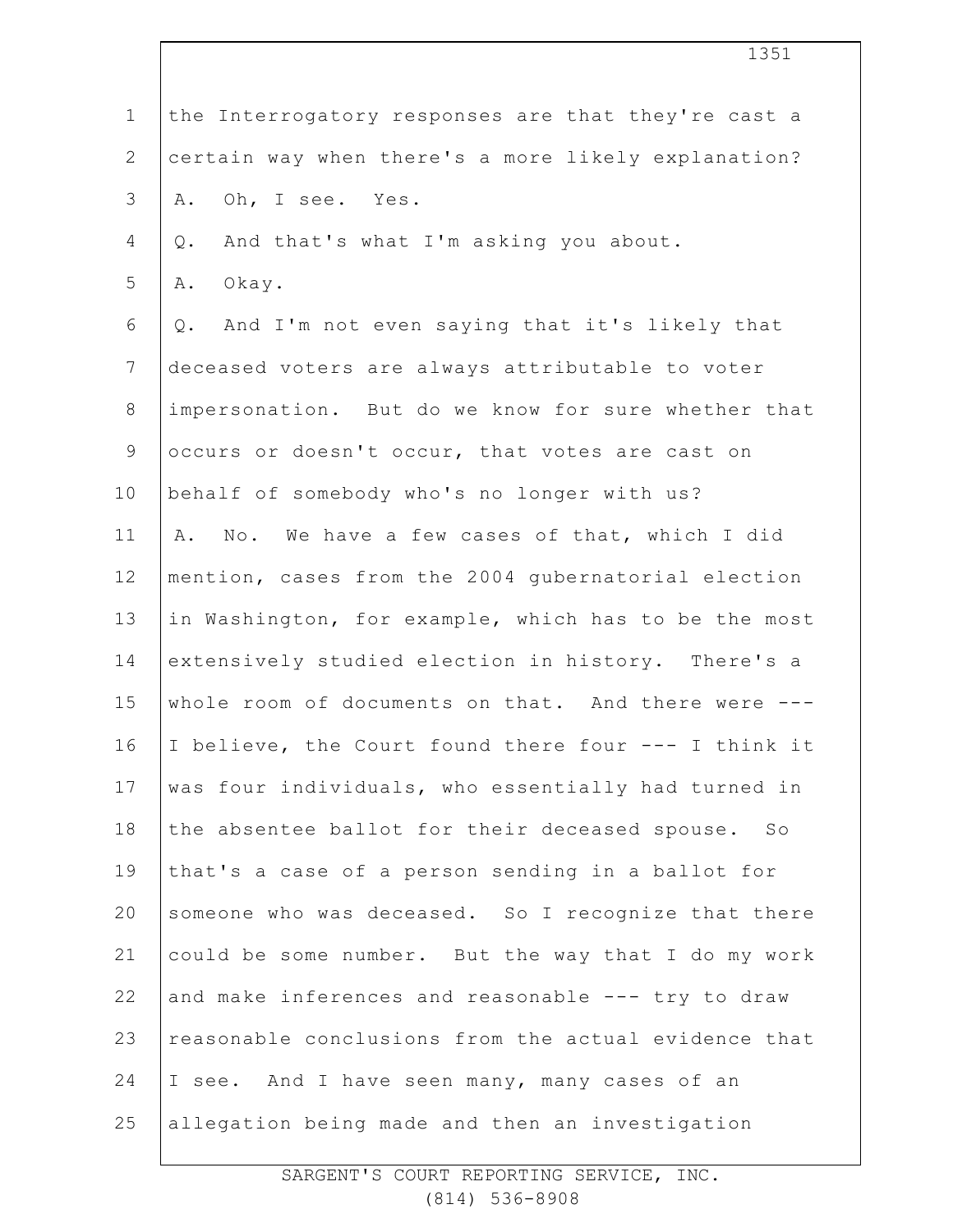| $\mathbf 1$     | looking and saying, oh, we realize. And if you think  |
|-----------------|-------------------------------------------------------|
| $\mathbf{2}$    | about it, it's not unreasonable to expect there to be |
| 3               | some amount of human error in election                |
| $\overline{4}$  | administration, because we have human error in        |
| 5               | everything that we do. All administrative records     |
| 6               | have --- reflect some kind of human error. For        |
| $7\overline{ }$ | example, in the --- which I cite in my report, errors |
| $8\,$           | in the U.S. Postal Service database, errors in the    |
| $\overline{9}$  | Social Security Death Index, which were actually      |
| 10              | startling to me when I read the concern about the     |
| 11              | number of people on average --- on an average basis   |
| 12              | who are entered into the death index who are not      |
| 13              | dead.                                                 |
|                 |                                                       |
| 14              | Q. That is startling.                                 |
| 15              | A. So I don't mean to cast dispersions on very        |
| 16              | hardworking government officials, but we're human and |
| 17              | we make --- and we all make these kinds of mistakes   |
| 18              | and they're bound to be reflected in all              |
| 19              | administrative records, including election records.   |
| 20              | We want them not to have any, but they're likely to   |
| 21              | have some. And that's kind of a suspicion about       |
| 22              | voter fraud that very often turns out to be clerical  |
| 23              | error.                                                |
| 24              | Q. And you're sort of --- that's a good lead into     |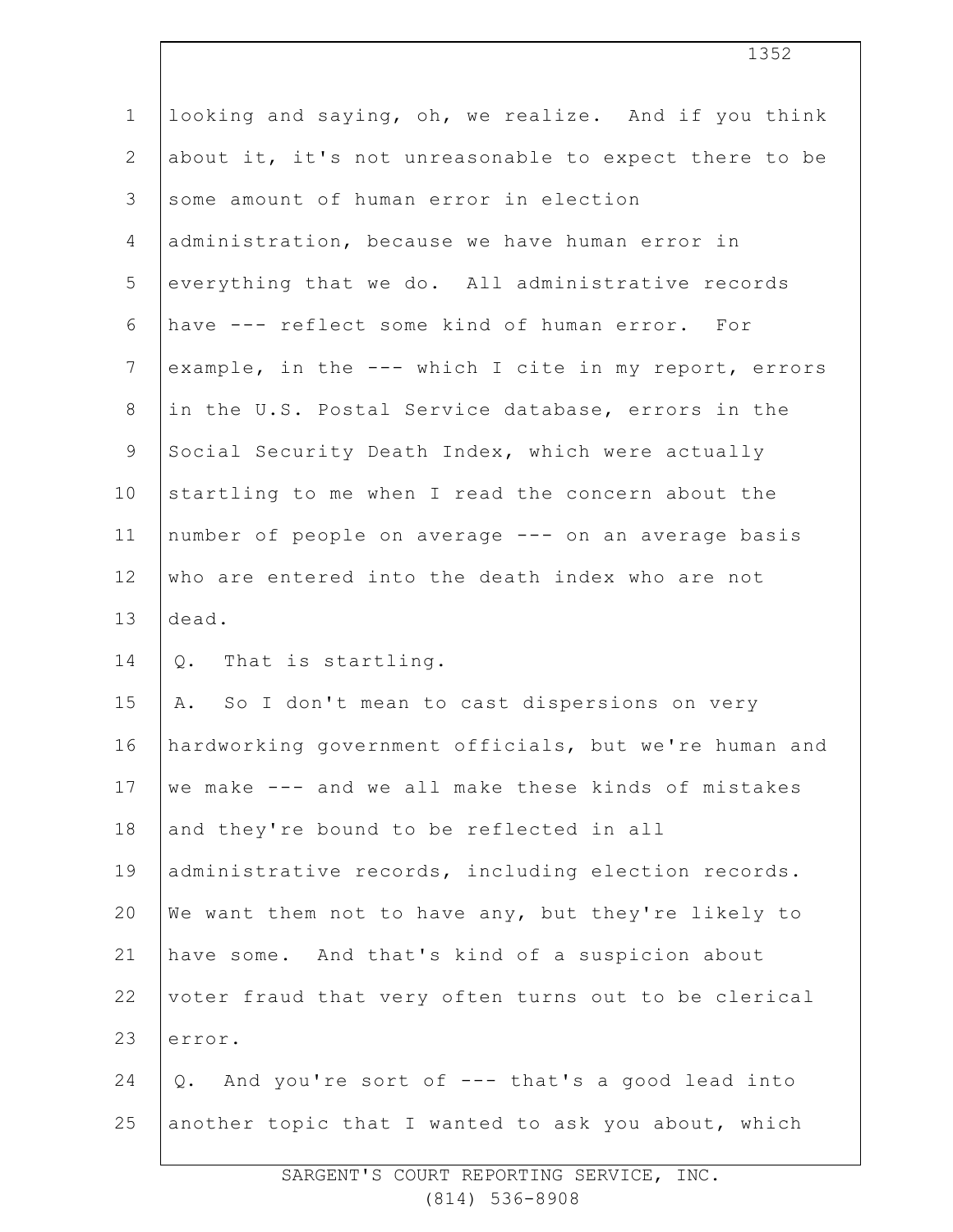| $\mathbf 1$    | is just simply the limits of a database, such as the   |
|----------------|--------------------------------------------------------|
| $\mathbf{2}$   | voter registration database in Pennsylvania. Would     |
| 3              | you agree or do you understand that in Pennsylvania    |
| $\overline{4}$ | there's no way to tell from the state's database       |
| 5              | whether there are Pennsylvania voters who are          |
| 6              | registering in other states?                           |
| $\overline{7}$ | I haven't explicitly investigated the mechanisms<br>Α. |
| $8\,$          | of the state's voter registration database, so I       |
| $\mathsf 9$    | don't want to present myself as an expert on the       |
| 10             | state database in Pennsylvania. I don't know. I        |
| 11             | haven't done that. That might have been something if   |
| 12             | there had been more time, I have been able to          |
| 13             | investigate a little bit better.                       |
| 14             | Okay. You do say in your report at page 11,<br>$Q$ .   |
| 15             | paragraph 23 --- first of all, the heading is voter    |
| 16             | fraud is rare.                                         |
| 17             | Let me see. Did you say 23?<br>Α.                      |
| 18             | It's page 11, paragraph 23.<br>$\mathbb Q$ .           |
| 19             | Okay. Yes.<br>Α.                                       |
| 20             | And I think you've made this point clear, but in<br>Q. |
| 21             | case it was only clear in my mind, you're not saying   |
| 22             | in-person voter fraud never ever happens, you're just  |
| 23             | saying it's rare; right?                               |
| 24             | Yes, that's correct.<br>Α.                             |
| 25             | And in this paragraph, you talk about how<br>Q.        |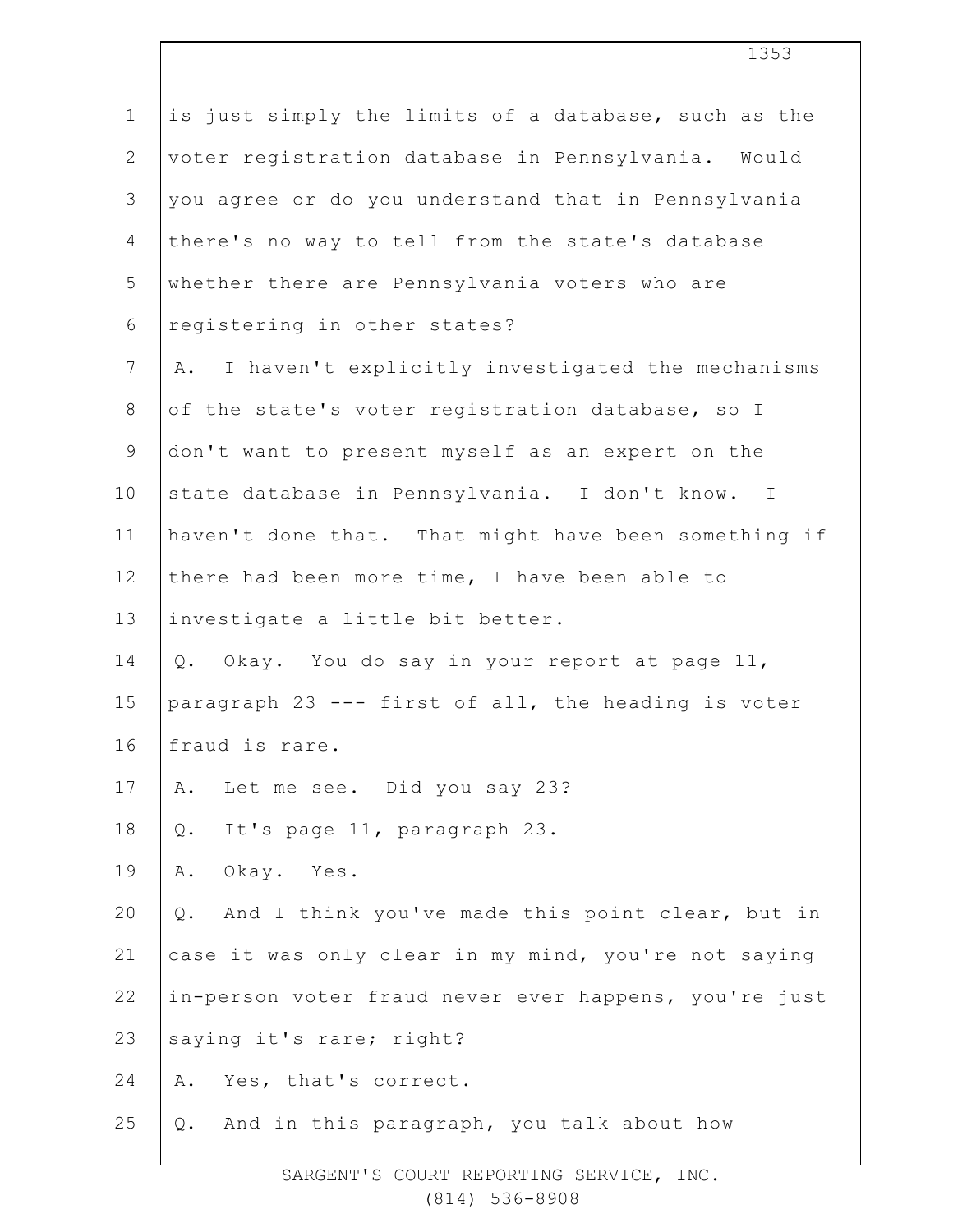|                | 1354                                                  |
|----------------|-------------------------------------------------------|
| $\mathbf 1$    | there's no officially compiled national or statewide  |
| $\mathbf{2}$   | statistics that are reliably reporting incidents of   |
| 3              | voter fraud?                                          |
| 4              | That's correct.<br>Α.                                 |
| 5              | Q. And that's sort of what I was getting into, is     |
| 6              | that a state, such as Pennsylvania, doesn't           |
| $\overline{7}$ | necessarily know which Pennsylvanians are also        |
| $8\,$          | registered in a state. Are you saying that's          |
| 9              | something that you haven't encountered in your        |
| 10             | research either here or in other states?              |
| 11             | Well, for the most part right now, we still<br>Α.     |
| 12             | have, in a sense, 50 electoral systems reflecting the |
| 13             | 50 states. So we have sort of 50 administrative       |
| 14             | systems, as well. That's a big improvement over       |
| 15             | where it was ten years ago. And I think, in fact,     |
| 16             | Pennsylvania is a state that had a kind of            |
| 17             | decentralized election administration. If you look    |
| 18             | at all the states and you kind of put them on a       |
| 19             | range, Pennsylvania would be on the side of sort of   |
| 20             | decentralized election administration. So it's an     |
| 21             | improvement to have the state databases pulled        |
| 22             | together, you know, with the help of tax dollars.     |
| 23             | But what you're asking me is it wouldn't              |
| 24             | necessarily raise a concern about voter fraud to      |
| 25             | know that a person was showing up on two state        |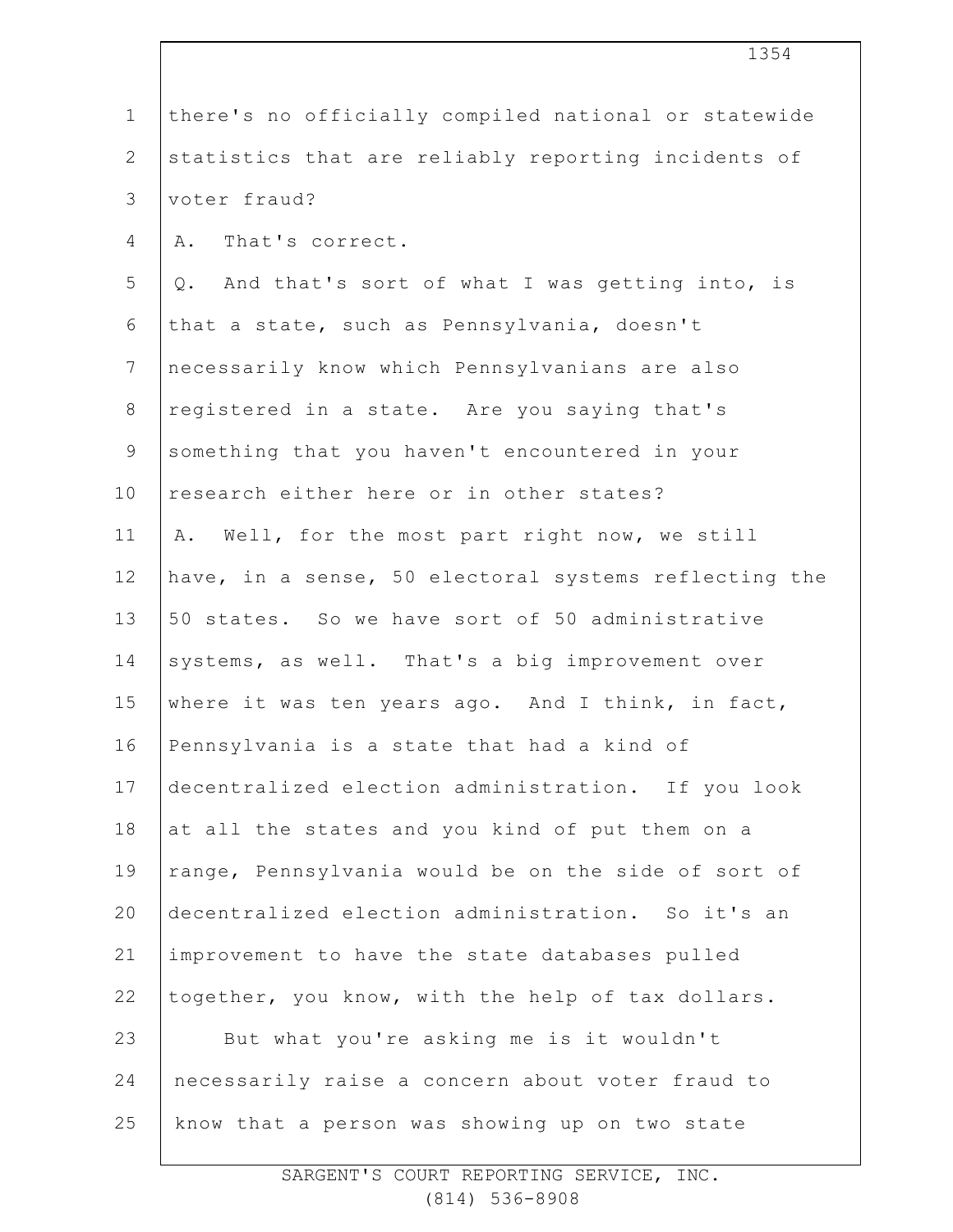| $\mathbf 1$     | databases. And I can give you one example, which is    |
|-----------------|--------------------------------------------------------|
| $\mathbf{2}$    | I moved recently from New York to New Jersey, and      |
| $\mathfrak{Z}$  | being a good citizen, I sent in a cancellation to my   |
| 4               | voter registration in New York City. I think I'm       |
| 5               | still registered there. I attempted to register in     |
| 6               | New Jersey when I changed my driver's license. And     |
| $7\phantom{.0}$ | you know, three, four weeks later, I'm still not       |
| $8\,$           | registered here. That's little concerning to me.       |
| $\mathsf 9$     | But nevertheless, there could be a point in time in    |
| 10              | which I'm showing up on both states' voter             |
| 11              | registration databases because one side hasn't         |
| 12              | cancelled it yet and the other side has added me in.   |
| 13              | So simply having that doesn't necessarily raise a      |
| 14              | concern that all of that means that's going to turn    |
| 15              | into voter fraud.                                      |
| 16              | Right. If you look at the Carter-Baker report<br>Q.    |
| 17              | at the top of page 12?                                 |
| 18              | Okay.<br>Α.                                            |
| 19              | And doesn't it talk about that, this phenomena,<br>Q.  |
| 20              | where there's nine million people who moved to         |
| 21              | another state or abroad each year?                     |
| 22              | Yes.<br>Α.                                             |
| 23              | And what it goes on to say is that there's --- I<br>Q. |
| 24              | believe the heading is Interoperability Among States.  |
| 25              | So there's a disconnect between one state's registry   |
|                 |                                                        |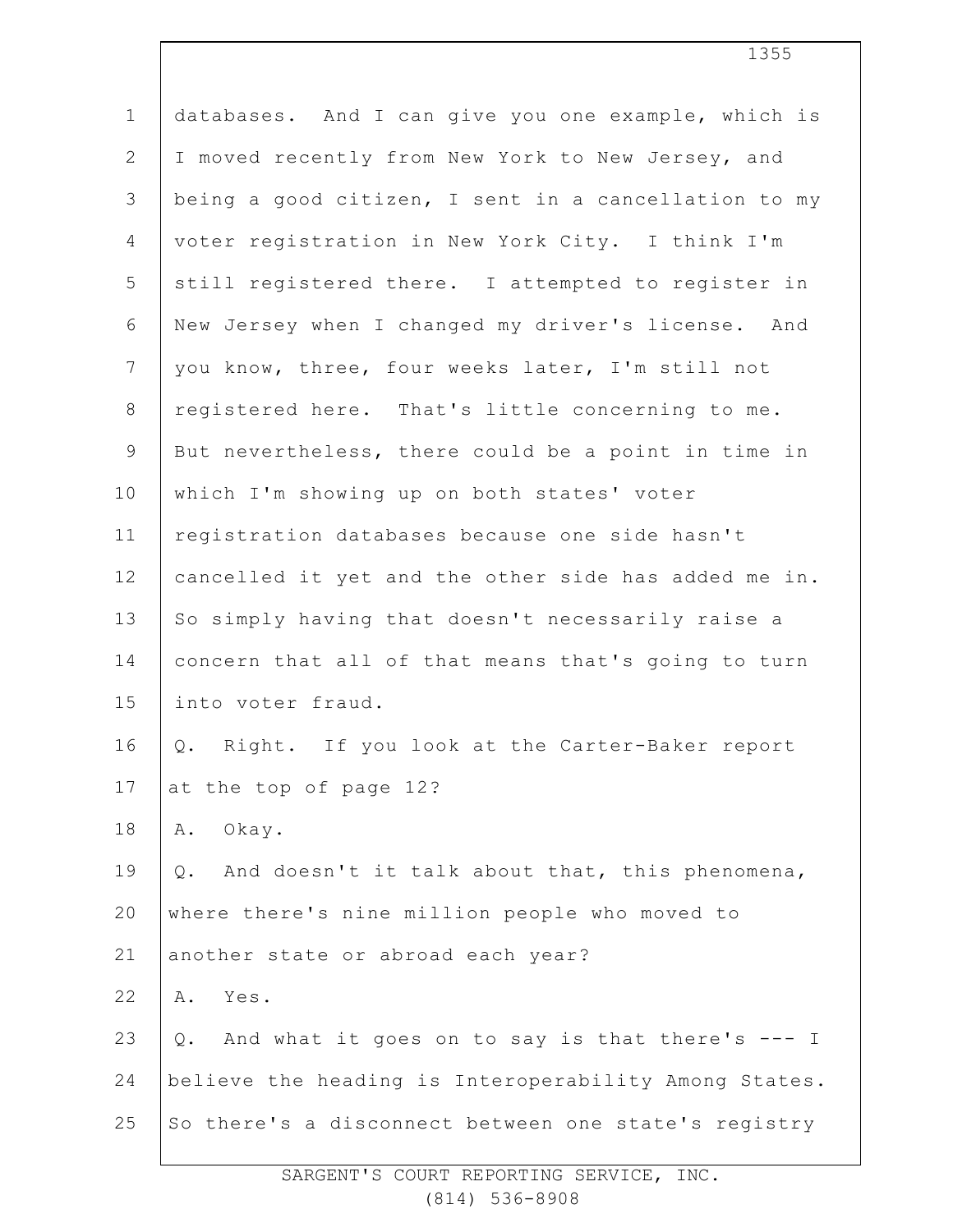| $\mathbf 1$    | database and another state's; right?                   |
|----------------|--------------------------------------------------------|
| $\mathbf{2}$   | There very likely is because of these high rates<br>Α. |
| 3              | of mobility of Americans.                              |
| $\overline{4}$ | Q. And it cites --- the commission cites to news       |
| 5              | reports about 140,000 voters in Florida who were       |
| 6              | apparently registered in four other states. So isn't   |
| $\overline{7}$ | this the kind of thing that can happen when you have   |
| $8\,$          | that decentralized election administration?            |
| 9              | Well, I think the general point that you can<br>Α.     |
| 10             | have people registered in two states at some point in  |
| 11             | time, I agree with you. I want to look at that         |
| 12             | particular report because I want to look at the        |
| 13             | footnote. Because this is the kind of thing I would    |
| 14             | investigate and often find that it was the result of   |
| 15             | some mismatching of data, not to say that there        |
| 16             | aren't --- again, not to say that there aren't some    |
| 17             | number of people who are very likely showing up on     |
| 18             | two states because they moved, and election            |
| 19             | administration can't capture the move fast enough.     |
| 20             | Q. Right. And so you would --- you know, depending     |
| 21             | on what that footnote says, you might look into that   |
| 22             | to see if it's even true, because it cites to news     |
| 23             | reports. But I don't think we have a dispute here,     |
| 24             | and I'll move on from it. But with decentralized       |
| 25             | registries of registered voters, there's not always    |

 $\overline{\phantom{a}}$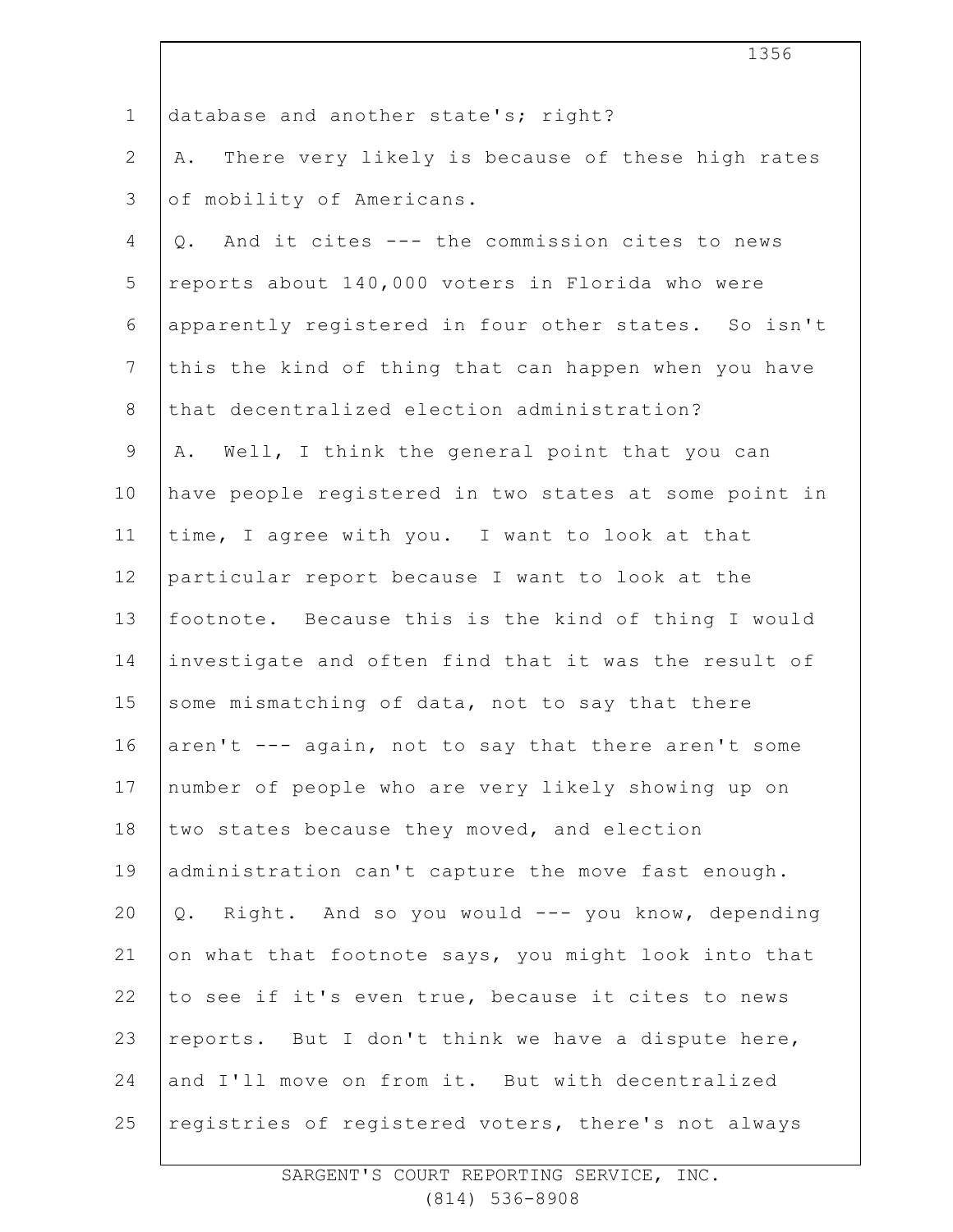|                | エンソノ                                                  |
|----------------|-------------------------------------------------------|
| $\mathbf 1$    | communication between the various states and you can  |
| $\mathbf{2}$   | have people registered in more than one state?        |
| 3              | Yes.<br>Α.                                            |
| 4              | Q. Okay. And I am with you when you say that that     |
| 5              | doesn't necessarily indicate anything about in-person |
| 6              | voter fraud, but doesn't it present the opportunity?  |
| $\overline{7}$ | Well, if you raise the question of opportunity,<br>Α. |
| $8\,$          | then you have to go back to the argument about        |
| $\mathsf 9$    | motive.                                               |
| 10             | Sure. And I'm getting there.<br>Q.                    |
| 11             | Okay.<br>Α.                                           |
| 12             | Q. So isn't there --- just having --- I'll back up.   |
| 13             | When I go in, in Pennsylvania, to vote, all I have to |
| 14             | do is tell them my name. They find my name in the     |
| 15             | poll book, and I sign my signature. So are you        |
| 16             | familiar --- is that the process you understand?      |
| 17             | Yes.<br>Α.                                            |
| 18             | Q. Okay. So if my name is in a poll book in more      |
| 19             | than one place, the opportunity is at least there.    |
| 20             | We'll get into whether I have the motivation.         |
| 21             | Or the means.<br>Α.                                   |
| 22             | Q. Or the means. But we're going to assume that my    |
| 23             | --- you know, because of these things that the        |
| 24             | Carter-Baker Commission and you have talked about,    |
| 25             | I'm in more than one place. That's an opportunity?    |
|                |                                                       |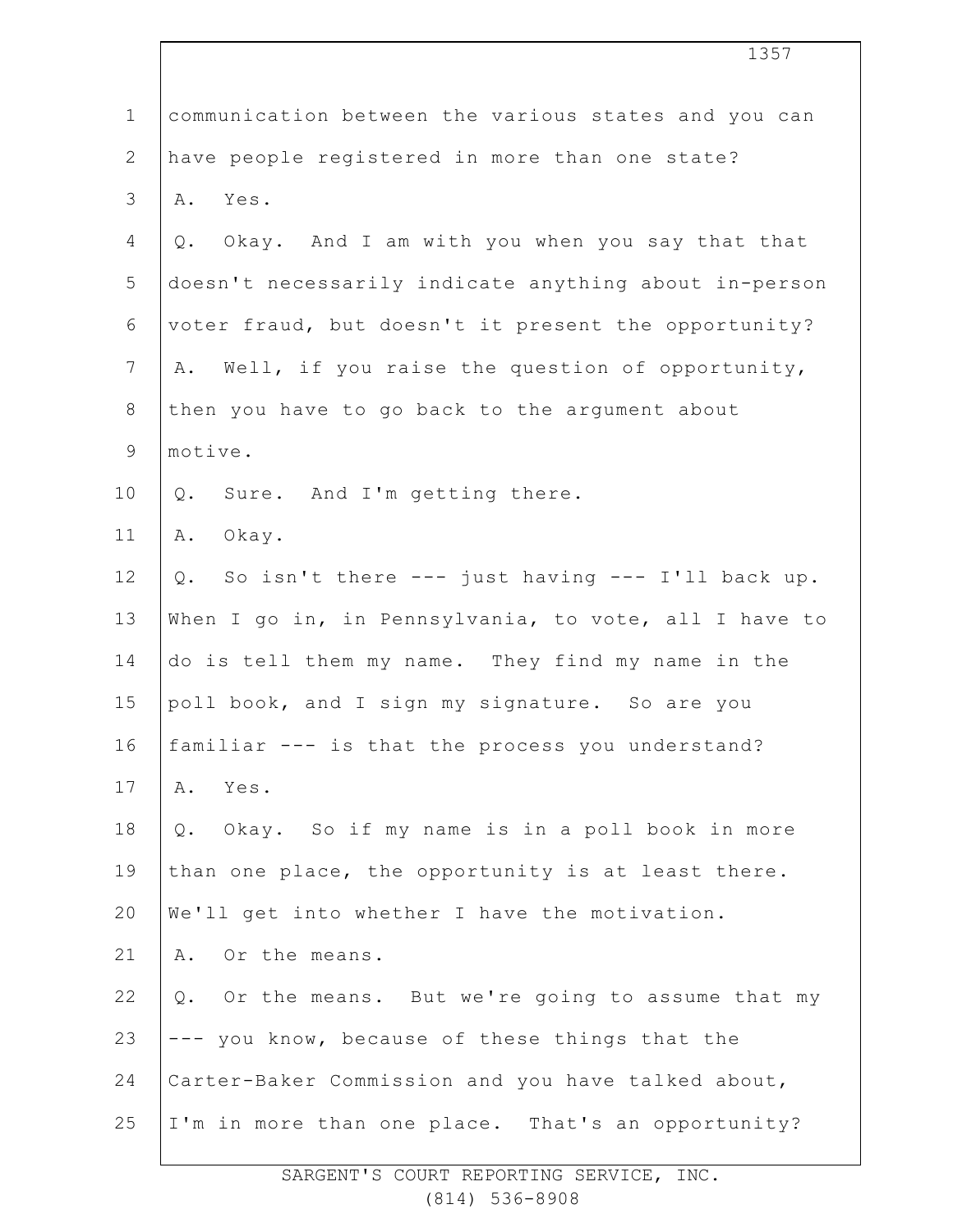| $\mathbf 1$     | A. Well, it's an opportunity, I suppose, but it        |
|-----------------|--------------------------------------------------------|
| $\overline{2}$  | makes no sense.                                        |
| 3               | Q. Okay. Well, I'm getting to that. I just want        |
| 4               | to establish that having my name in more than one      |
| 5               | registry is at least an opportunity for me to vote in  |
| 6               | more than one place?                                   |
| $\overline{7}$  | A. Yes.                                                |
| $8\,$           | Okay. And also conversely, even if it's --- if<br>Q.   |
| $\mathsf 9$     | I'm not the one doing it, if my name is in more than   |
| 10              | one place, there's nothing to stop other people from   |
| 11              | saying I don't think that person's showing up, I'm     |
| 12 <sup>°</sup> | going to go ahead and write their vote in. It's that   |
| 13              | opportunity as well, isn't it?                         |
| 14              | Well, I guess I object to presenting opportunity<br>Α. |
| 15              | as if there's no context whatsoever. It's like, you    |
| 16              | know, martians landing on earth. I mean, maybe that    |
| 17              | could happen, I don't know. But the context seems to   |
| 18              | me to be very important.                               |
| 19              | Sure.<br>$Q$ .                                         |
| 20              | And the context includes both a motivation and<br>Α.   |
| 21              | the understanding of what the penalties are, if you    |
| 22              | break that rule. And those things seem to really       |
| 23              | work against people even seeing this as an             |
| 24              | opportunity. So to even see it --- I mean, it would    |
| 25              | not occur to me to try to go vote in New York City     |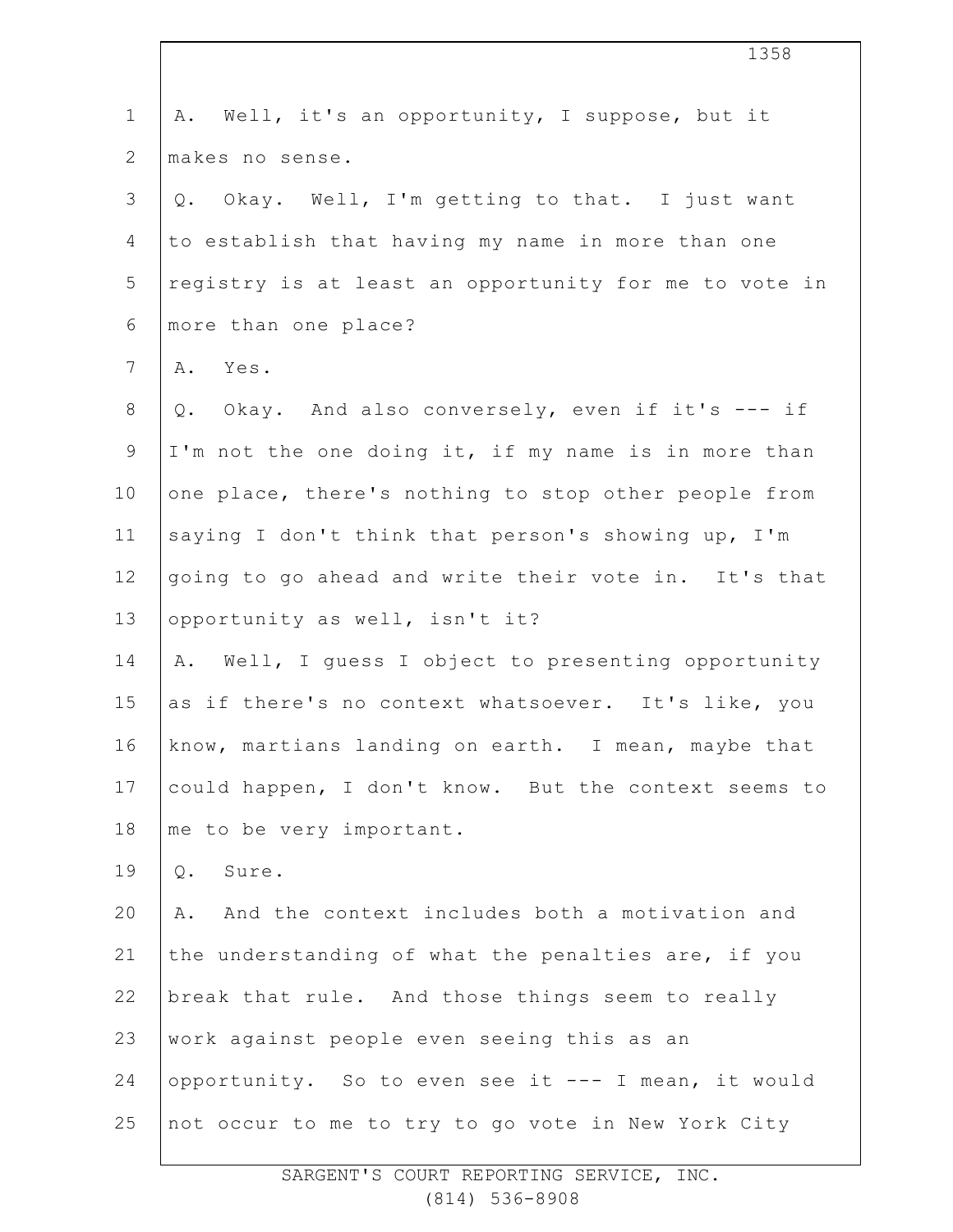|                 | 1359                                                   |
|-----------------|--------------------------------------------------------|
| $\mathbf 1$     | after voting here. It wouldn't occur to me. Not        |
| $\overline{2}$  | because I am a law-abiding citizen, but I wouldn't     |
| 3               | even think about the fact that they hadn't cancelled   |
| 4               | my registration. We assume these systems do what we    |
| 5               | expect them to do.                                     |
| 6               | And it wouldn't occur to you, personally, to<br>Q.     |
| $\overline{7}$  | sign the name for somebody else whose signature you    |
| $8\,$           | see there?                                             |
| 9               | A. Right.                                              |
| 10              | Okay. But it occurred to that high school<br>Q.        |
| 11              | student you talked about, didn't it?                   |
| 12 <sup>°</sup> | Yes.<br>Α.                                             |
| 13              | Q. And all I'm saying is when all you have to do is    |
| 14              | sign the signature --- and you're saying it depends    |
| 15              | on the context. We'll talk about the motivations.      |
| 16              | But on page 16 and 17 of your report, and 17 includes  |
| $17$            | one of the tables that was discussed, you talk about   |
| 18              | the motivations by comparing in-person voter fraud to  |
| 19              | Social Security fraud, false claims, counterfeiting,   |
| 20              | postal, internet and wire fraud and tax evasion;       |
| 21              | right?                                                 |
| 22              | Right.<br>Α.                                           |
| 23              | Don't several of these have a monetary incentive<br>Q. |
| 24              | to do them in the first place?                         |
| 25              | Α.<br>Yes.                                             |
|                 |                                                        |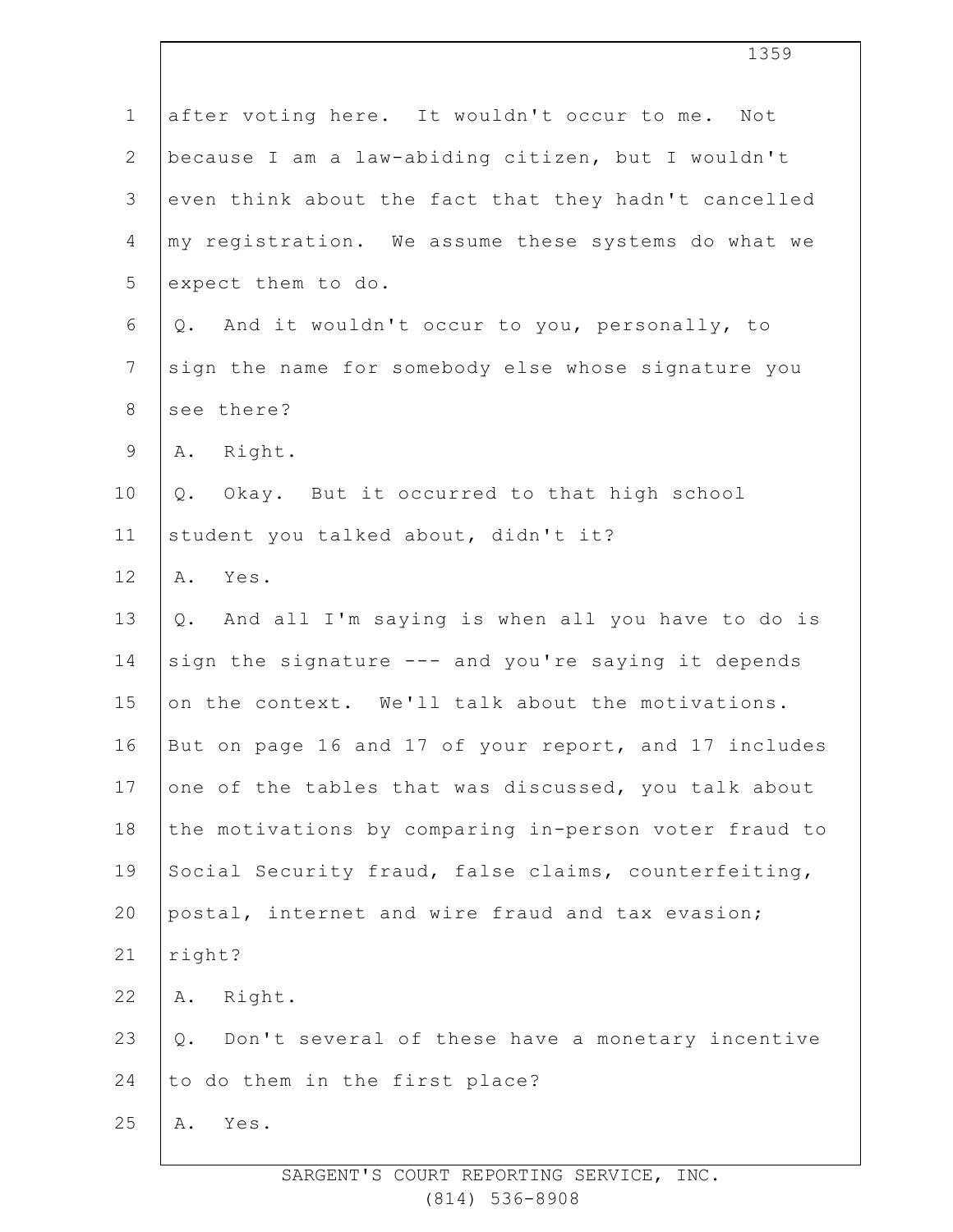| 1360                                                   |
|--------------------------------------------------------|
| Q. So tax evasion, I might stand to gain monetarily    |
| by engaging in tax evasion; right?                     |
| Yeah, I would think so.<br>Α.                          |
| And I think postal, internet and wire fraud, I<br>Q.   |
| mean, there we're talking about scams conducted        |
| through various communications; right?                 |
| Yes.<br>Α.                                             |
| And I don't know how many, but I would assume<br>Q.    |
| that a lot of those involve stealing from another      |
| person, scamming them out of money?                    |
| Could be.<br>Α.                                        |
| And there's no money involved in casting a vote.<br>Q. |
| You don't have any monetary incentive to do that;      |
| right?                                                 |
| A. Not usually.                                        |
| Q. And by the same rationale, the enforcement by       |
| criminal justice agencies is going to go a lot more    |
| to where a lot of money is being taken away from       |
| people than where there's no money changing hands;     |
| right?                                                 |
| Well, I don't know. You know, I wouldn't make a<br>Α.  |
| judgment about what the priorities are for law         |
| enforcement. I know that the claim that it's not a     |
| priority is never backed up with any evidence of       |
| that. And, in fact, one of the things I cite in this   |
|                                                        |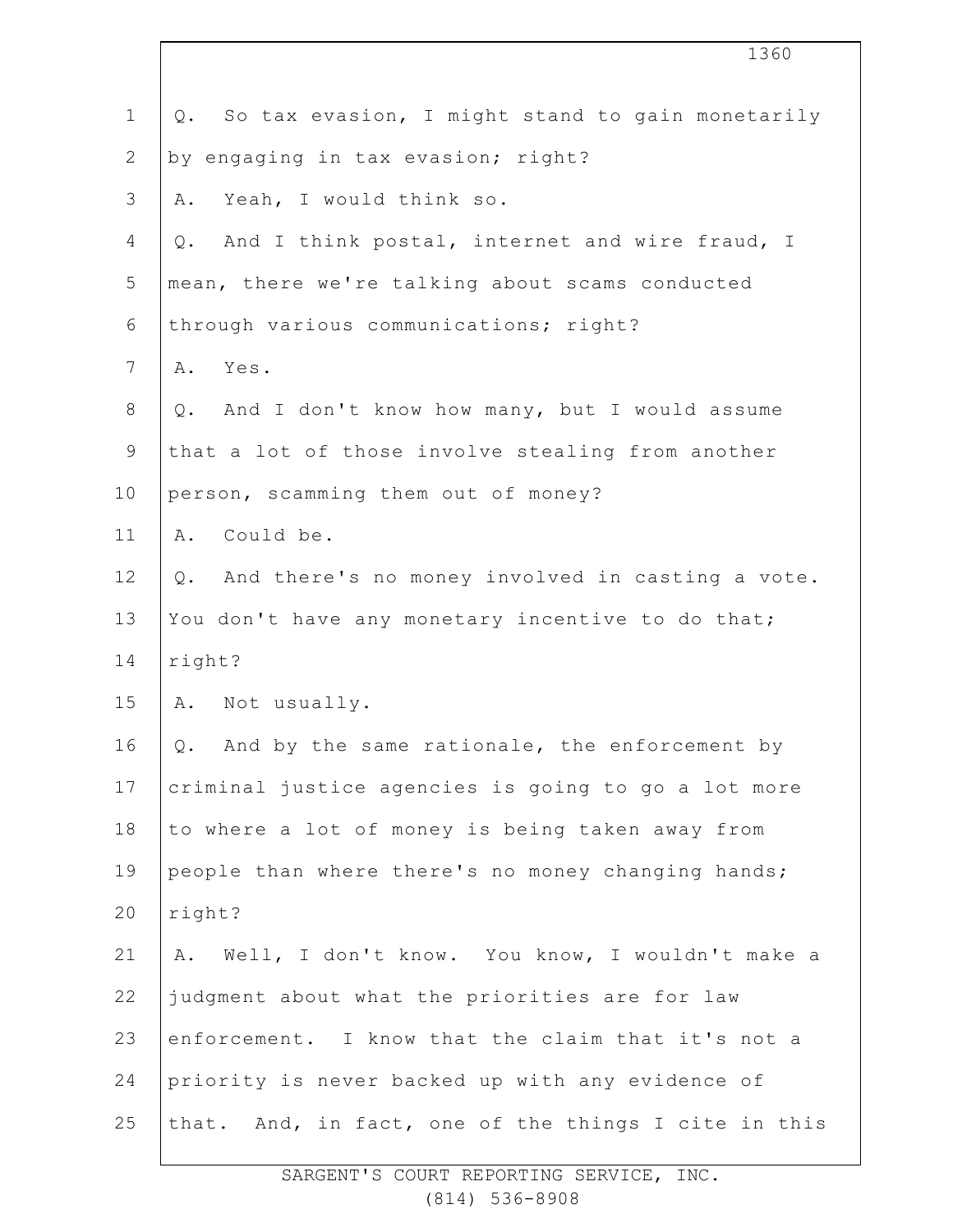| $\mathbf 1$    | report is a state law in Minnesota that requires      |
|----------------|-------------------------------------------------------|
| $\overline{2}$ | District Attorneys to follow up. And yet, there is    |
| 3              | no voter fraud there either, relatively speaking.     |
| 4              | You know, there's no evidence. So I don't want to     |
| 5              | assume that law enforcement doesn't take it seriously |
| 6              | without some evidence that they're --- you know, it's |
| $\overline{7}$ | usurping their duties.                                |
| $8\,$          | Q. Do you understand that in Pennsylvania             |
| $\mathsf 9$    | prosecutors have --- whether it's the DA or the       |
| 10             | Attorney General, have discretion on which crimes to  |
| 11             | prosecute?                                            |
| 12             | A. Certainly, all prosecutors have discretion.        |
| 13             | ATTORNEY CAWLEY:                                      |
| 14             | Those are all the questions I have.                   |
| 15             | Thank you.                                            |
| 16             | A. You're welcome.                                    |
| 17             | JUDGE SIMPSON:                                        |
| 18             | Any Redirect?                                         |
| 19             | ATTORNEY CLARKE:                                      |
| 20             | Just a few questions, Your Honor.                     |
| 21             | JUDGE SIMPSON:                                        |
| 22             | I'll hold you to that now.                            |
| 23             | ATTORNEY CLARKE:                                      |
| 24             | I promise.                                            |
| 25             | REDIRECT EXAMINATION                                  |
|                |                                                       |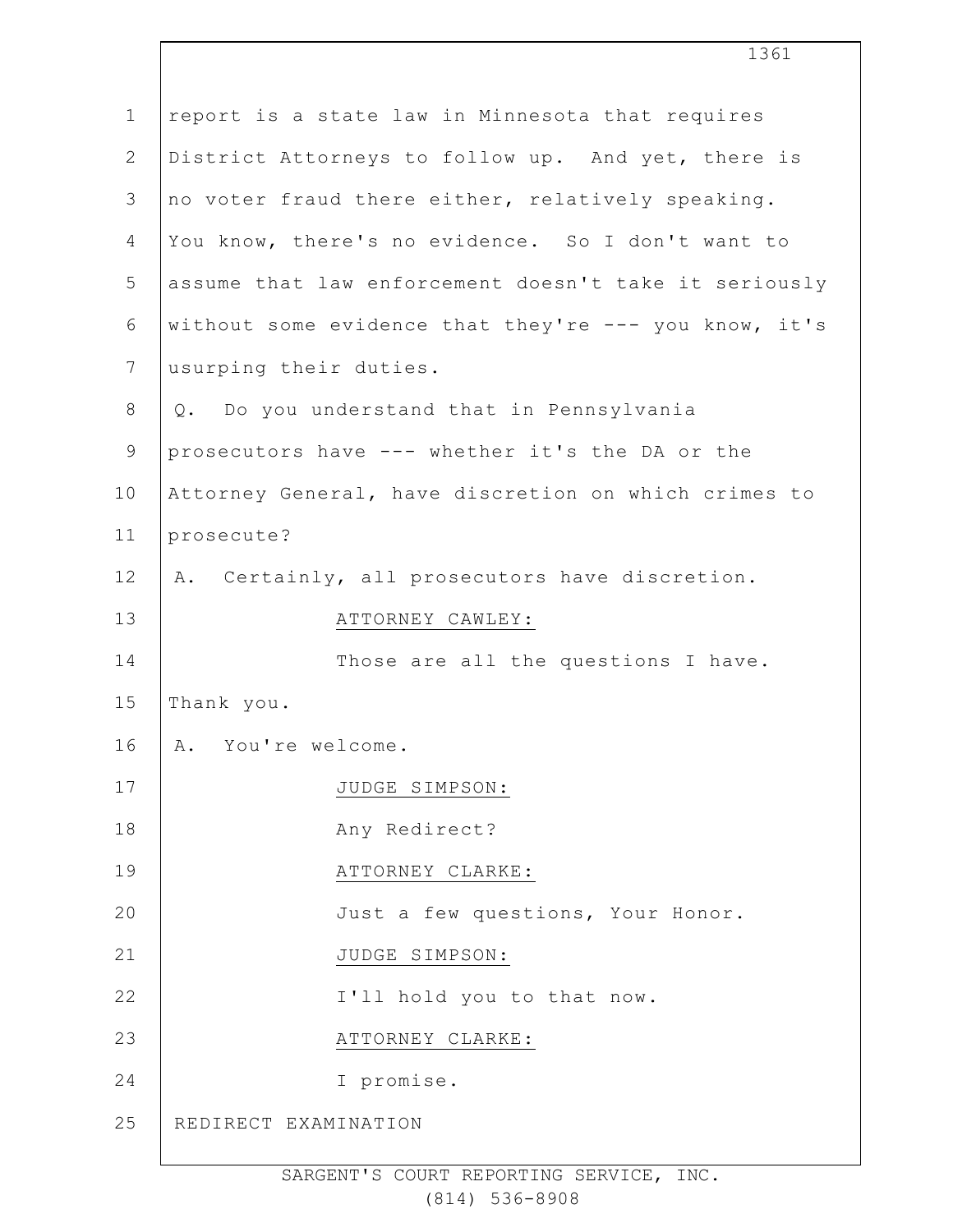|                 | エつので                                                  |
|-----------------|-------------------------------------------------------|
| $\mathbf 1$     | BY ATTORNEY CLARKE:                                   |
| $\mathbf{2}$    | Q. Doctor Minnite, you spent a bit of time in Mr.     |
| 3               | Cawley's examination talking about the fact that      |
| $\overline{4}$  | people might be registered in more than one state.    |
| 5               | Now, a voter ID --- a photo ID law wouldn't help that |
| 6               | situation, would it?                                  |
| $7\overline{ }$ | No.<br>Α.                                             |
| $8\,$           | Now, we talked about whether there is an<br>Q.        |
| $\mathsf 9$     | incentive to prosecute and whether or not there's an  |
| 10              | incentive to prosecute, particularly, voter fraud.    |
| 11              | And, in fact, we had evidence that you described      |
| 12              | earlier that at one time the Department of Justice    |
| 13              | made it a top priority to prosecute voter fraud?      |
| 14              | Α.<br>Yes.                                            |
| 15              | Q. And that was a situation where after 197 million   |
| 16              | votes were cast, they were able to find --- there     |
| 17              | were 26 indictments?                                  |
| 18              | Yes.<br>Α.                                            |
| 19              | Q. So, in fact, we have not only --- do we not have   |
| 20              | any evidence that there's not incentive to prosecute, |
| 21              | but we have evidence that there is incentive to       |
| 22              | prosecute?                                            |
| 23              | Yes.<br>Α.                                            |
| 24              | Q. We talked about the Carter-Baker report.           |
| 25              | Yes.<br>Α.                                            |
|                 |                                                       |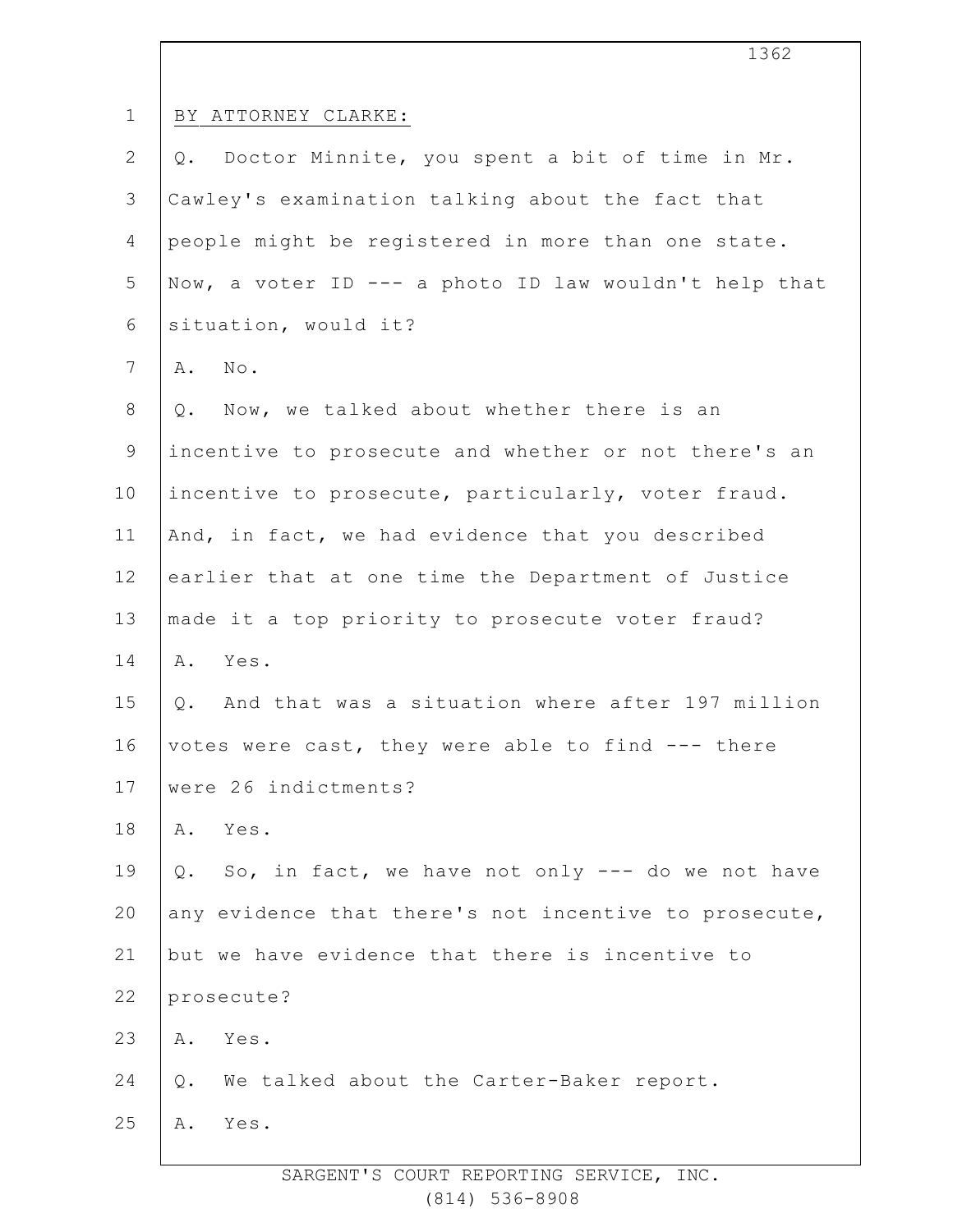| $\mathbf 1$    | And I want to get you to page 18. There were a<br>Q.     |
|----------------|----------------------------------------------------------|
| $\overline{2}$ | couple of other things about this report that I          |
| 3              | wanted to see if you were aware of. One is in the        |
| 4              | middle of the paragraph of page 18, the one that         |
| 5              | starts the voter identification requirements. You        |
| 6              | see that in the recommendation, the Carter-Baker         |
| $\overline{7}$ | report says states are encouraged to allow an            |
| $8\,$          | expansive list of acceptable IDs, including those        |
| $\mathsf 9$    | without a photograph, such as utility bills or           |
| 10             | government checks. Do you see that?                      |
| 11             | Yes.<br>Α.                                               |
| 12             | And do you recall that that was an important<br>Q.       |
| 13             | part of the recommendations and conclusions of that      |
| 14             | report?                                                  |
| 15             | A. Yes.                                                  |
| 16             | Q. I want to go down a little bit to the next            |
| 17             | paragraph that starts our commission.                    |
| 18             | Yes.<br>Α.                                               |
| 19             | And you see it says our commission is concerned<br>$Q$ . |
| 20             | that the different approaches to identification cards    |
| 21             | might prove to be a serious impediment to voting. Do     |
| 22             | you see that?                                            |
| 23             | Yes.<br>Α.                                               |
| 24             | And do you recall that that was one of the very<br>Q.    |
| 25             | serious issues addressed by the Carter-Baker report?     |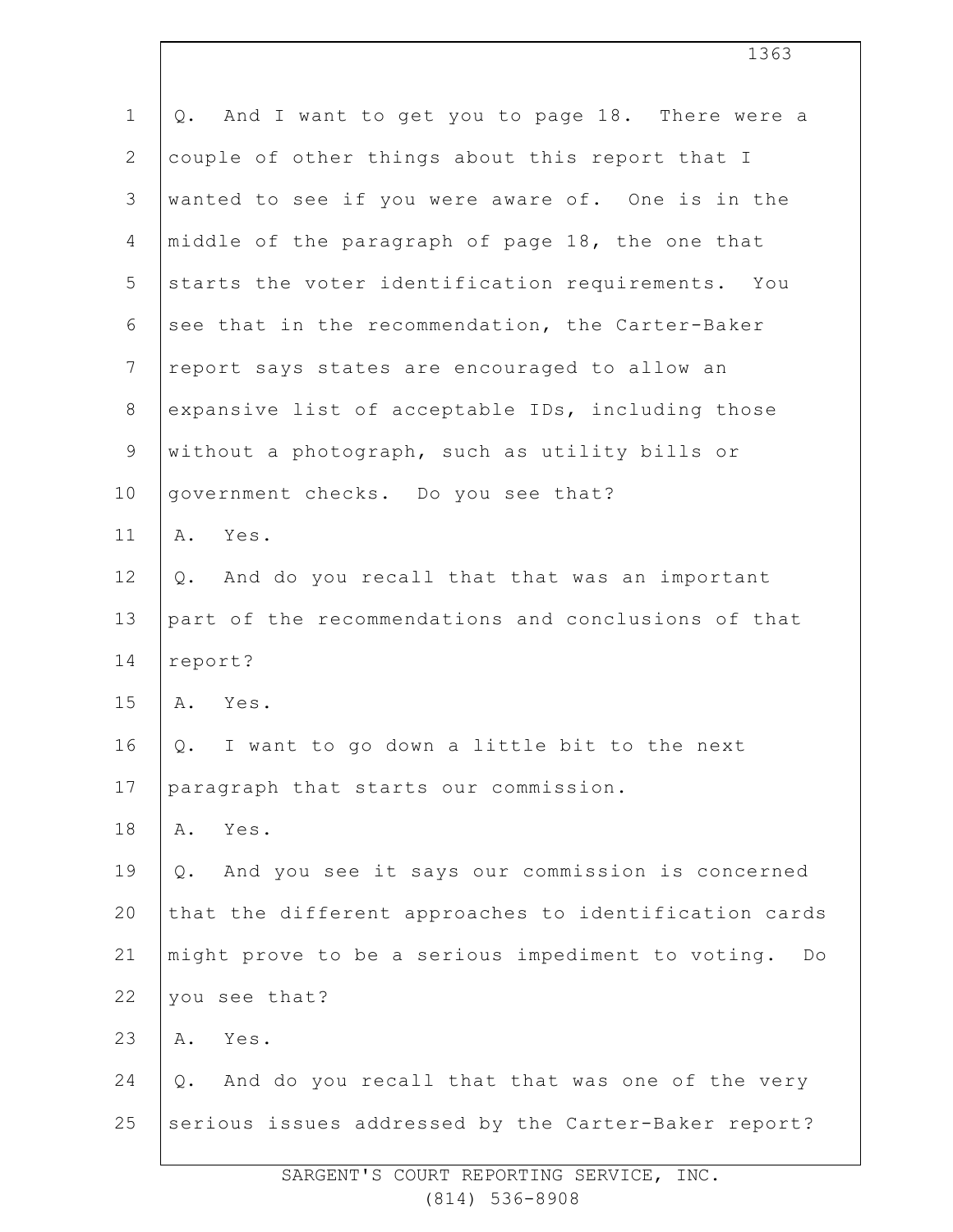|                | 1364                                                  |
|----------------|-------------------------------------------------------|
| $\mathbf 1$    | Α.<br>Yes.                                            |
| $\overline{2}$ | If you go to the next page, page 19?<br>Q.            |
| 3              | Uh-huh (yes).<br>Α.                                   |
| 4              | And the paragraph at the bottom of the page, do<br>Q. |
| 5              | you recall that there was a recommendation by the     |
| 6              | Carter-Baker report that an ID requirement be phased  |
| $\overline{7}$ | in over several election periods?                     |
| 8              | Yes.<br>Α.                                            |
| $\mathsf 9$    | Q. On the next page, page 20, really getting to an    |
| 10             | issue that we just talked about, you see in the first |
| 11             | full paragraph where the authors write, the           |
| 12             | introduction of voter ID requirements has raised      |
| 13             | concerns that they may present a barrier to voting,   |
| 14             | particularly by traditionally marginalized groups,    |
| 15             | such as the poor and minorities, some of who may lack |
| 16             | a government-issued photo ID. They may also create    |
| 17             | obstacles for highly-mobile groups of citizens.<br>Do |
| 18             | you see that?                                         |
| 19             | Yes.<br>Α.                                            |
| 20             | And do you recall that that was one of the<br>Q.      |
| 21             | concerns that was addressed and raised in the         |
| 22             | Carter-Baker report?                                  |
| 23             | Yes. And I think I would just add that it's<br>Α.     |
| 24             | important in reading this report to read a rebuttal,  |
| 25             | if you will, by one of the commissioners, Spencer     |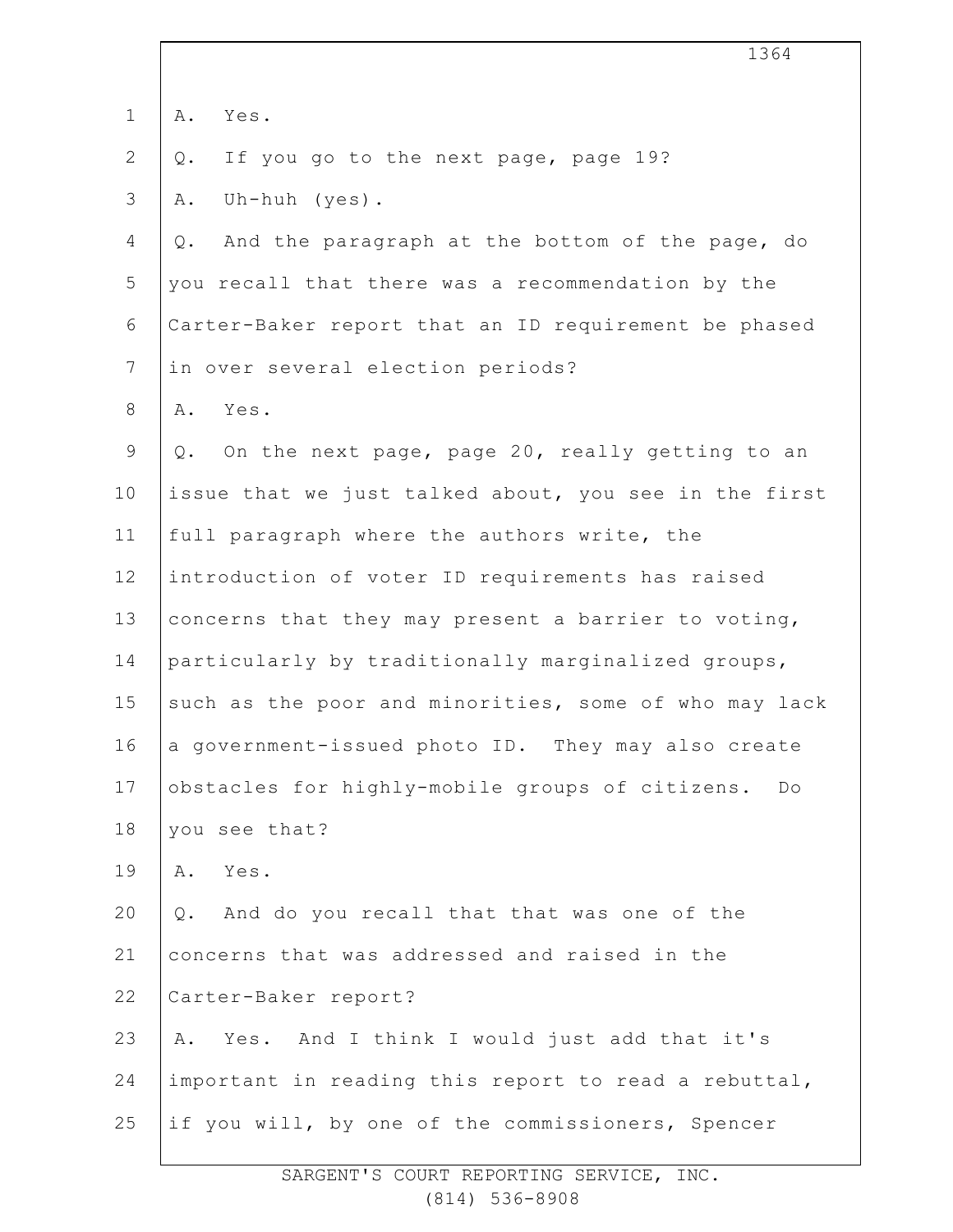| $\mathbf 1$    | Overton, who took issue with a number of even these   |
|----------------|-------------------------------------------------------|
| $\mathbf{2}$   | kinds of recommendations regarding photo ID. So       |
| 3              | there wasn't complete agreement even on the           |
| 4              | commission about what their final report said.        |
| 5              | Q. And then you see with the report, itself, the      |
| 6              | last point on this report, the last line of the first |
| $7\phantom{.}$ | paragraph, I'm going to read the sentence, as         |
| 8              | explained in section 4.1, the commission recommends   |
| $\mathsf 9$    | that states play an affirmative role in reaching out  |
| 10             | with mobile offices to individuals who do not have a  |
| 11             | driver's license or other government-issued photo ID  |
| 12             | to help them to register to vote and obtain an ID.    |
| 13             | Do you remember that the recommendation that the      |
| 14             | states --- any state have mobile offices to go out    |
| 15             | and help people get IDs was a part of the             |
| 16             | consideration in this report?                         |
| 17             | Yes.<br>Α.                                            |
| 18             | Q. Now, you --- finally, you just talked --- you      |
| 19             | were asked about the general allegations in           |
| 20             | Interrogatory One, which was Exhibit 46. And you      |
| 21             | talked about some --- you talked about the fact that  |
| 22             | Mr. Harlow had investigated the reports of dead       |
| 23             | people voting and found that they were all election   |
| 24             | --- I mean, that they were all administrative errors. |
| 25             | Well, he actually stated in his deposition not<br>Α.  |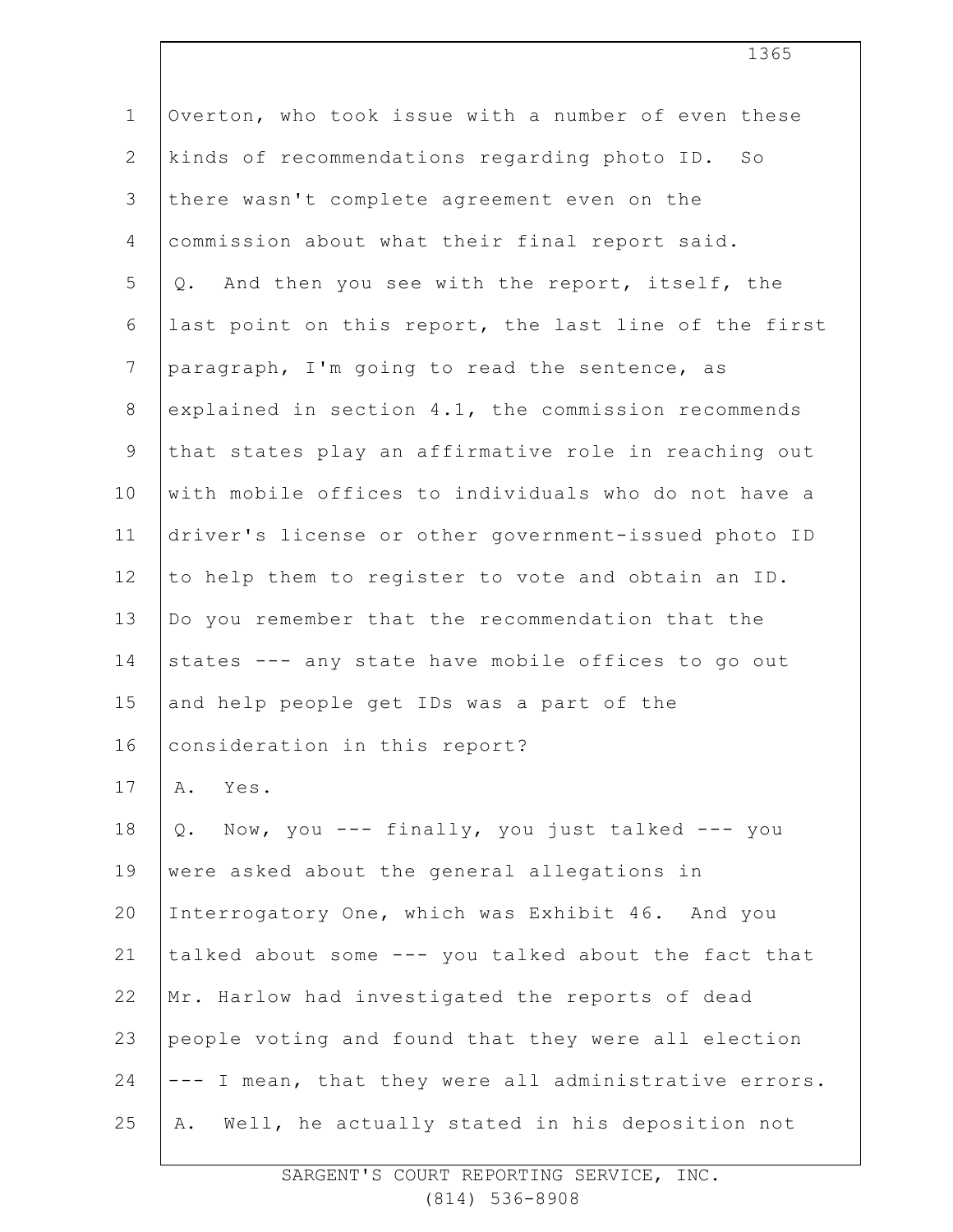|                | 1366                                                |
|----------------|-----------------------------------------------------|
| $\mathbf 1$    | that he so much investigated it, but that another   |
| $\mathbf{2}$   | person there in the office had sent the information |
| 3              | out to the counties and had them investigate it and |
| $\overline{4}$ | report back.                                        |
| 5              | Q. Okay. And Mr. Harlow is an employee of the       |
| 6              | Department of State; is that right?                 |
| 7              | That's my understanding.<br>Α.                      |
| 8              | ATTORNEY CLARKE:                                    |
| $\mathsf 9$    | Okay. I have no further questions.                  |
| 10             | ATTORNEY CAWLEY:                                    |
| 11             | I have nothing further, Your Honor.                 |
| 12             | JUDGE SIMPSON:                                      |
| 13             | You may step down. Thank you. Thank                 |
| 14             | you for your time.                                  |
| 15             | ATTORNEY CLARKE:                                    |
| 16             | Your Honor, we move for the admission               |
| 17             | of the exhibits that we just marked.                |
| 18             | JUDGE SIMPSON:                                      |
| 19             | You have Exhibits 49, which is the CV,              |
| 20             | 50, which is the report, 51, which is the County    |
| 21             | Commissioners Association Statement.                |
| 22             | ATTORNEY CLARKE:                                    |
| 23             | Thank you, Your Honor.                              |
| 24             | JUDGE SIMPSON:                                      |
| 25             | In the absence of objection, they're                |
|                |                                                     |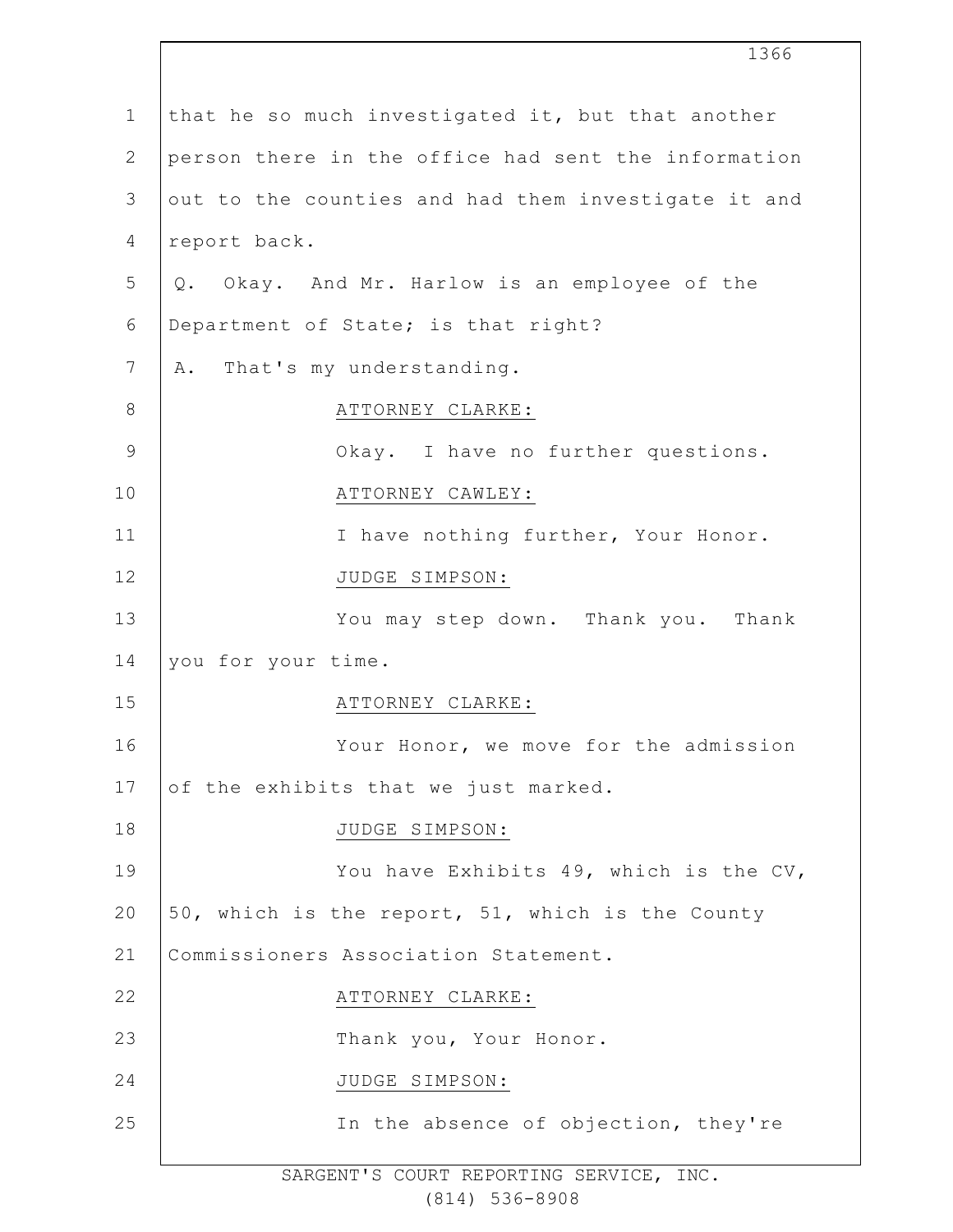1 2 3 4 5 6 7 8 9 10 11 12 13 14 15 16 17 18 19 20 21 22 23 24 25 1367 received. ATTORNEY CLARKE: Thank you. JUDGE SIMPSON: Are you going to be calling another witness? ATTORNEY CLARKE: No, Your Honor. JUDGE SIMPSON: Are you going to be calling another witness? ATTORNEY CAWLEY: No, Your Honor. JUDGE SIMPSON: I think we have some housekeeping matters to deal with. But folks, you're not going to hear anything --- I don't think you're going to hear any more evidence, at least in the sense of a live witness. You are welcome to stay and watch what we do. It will be real boring, but you know, you're welcome to stay. We work in public. But I don't think there'll be anything interesting for you here. I need to hand these, your two exhibits, the Respondents' exhibits down. I have like little Post-Its on here, but they don't have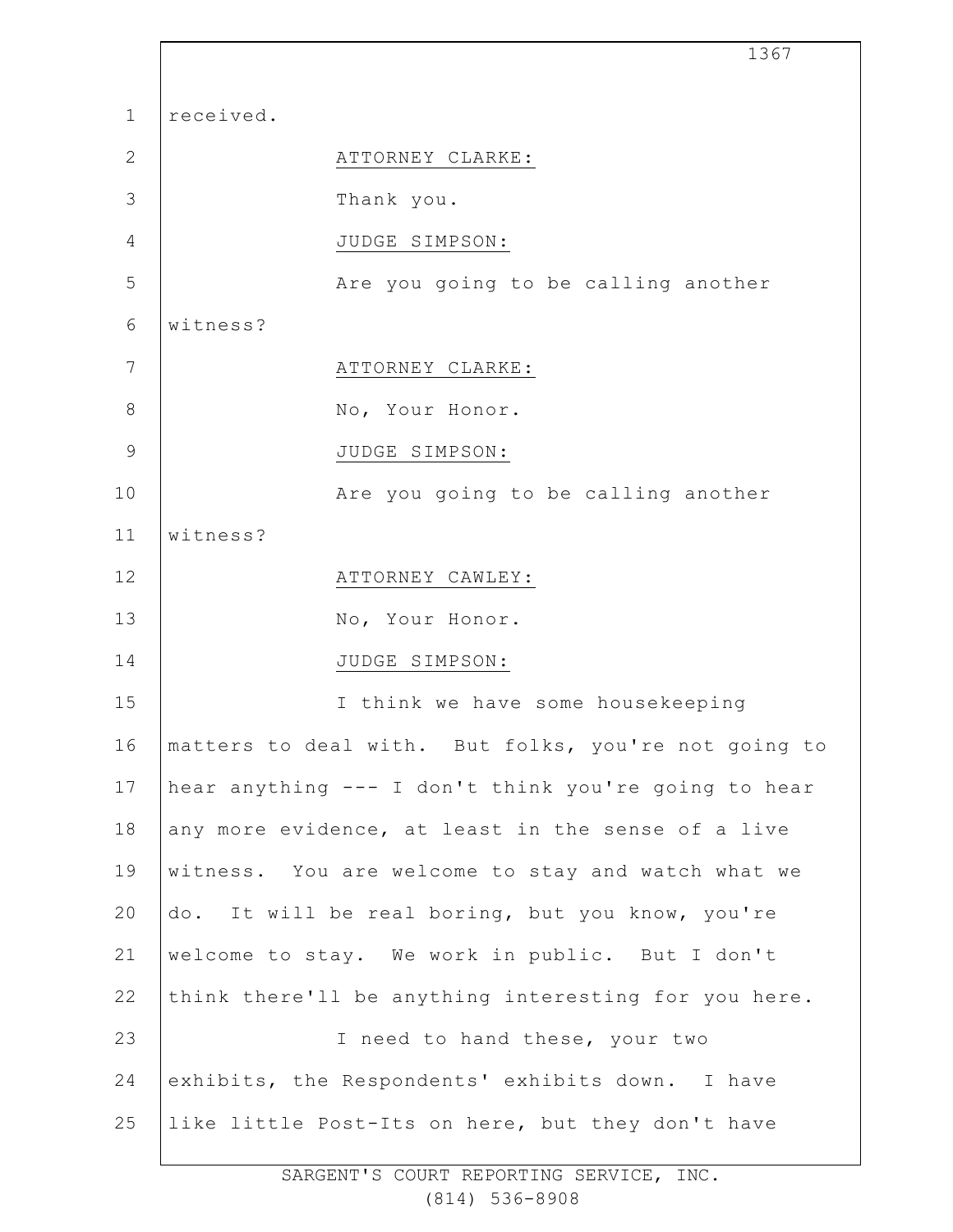1 2 3 4 5 6 7 8 9 10 11 12 13 14 15 16 17 18 19  $20$ 21 22 23 24 25 1368 exhibit tags on here, and I need them. I'm also going to need --- if you want it in evidence, I'm going to need Respondents' Two --- ATTORNEY CAWLEY: Yes. JUDGE SIMPSON: --- which is that list. He read, you know, some of the contents, --- ATTORNEY CAWLEY: Yes. JUDGE SIMPSON: --- so I mean, if you want it, fine. If you don't want it, that's your call. ATTORNEY CAWLEY: I do, Your Honor. On that point, I may have it with me. In the event that I cannot locate it right now, may I provide it this afternoon or tomorrow morning to the Court? JUDGE SIMPSON: Tomorrow morning is fine. ATTORNEY CAWLEY: Okay. JUDGE SIMPSON: So you're not calling a witness either? ATTORNEY CAWLEY: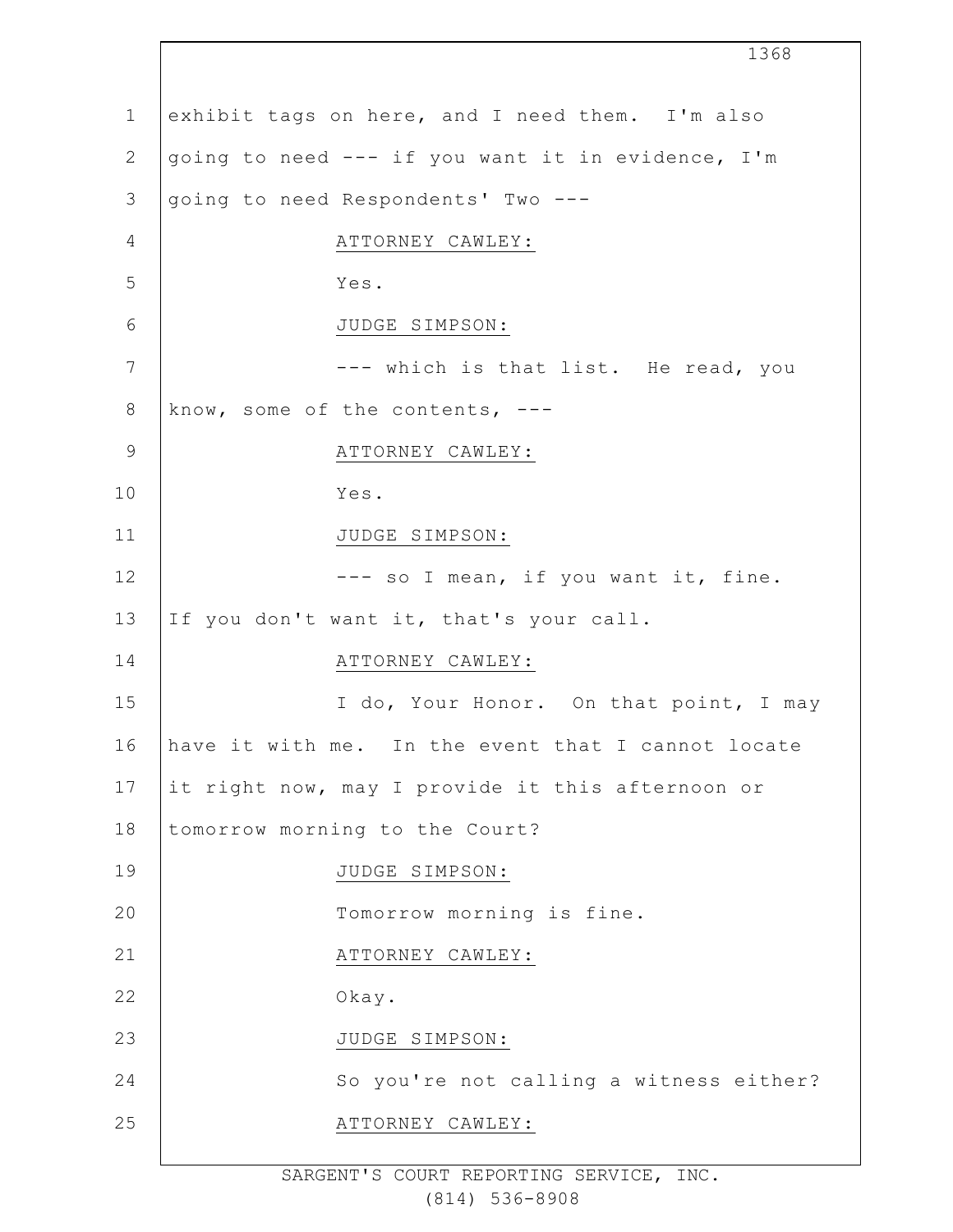| That's correct.<br>JUDGE SIMPSON:<br>Do you rest?  |
|----------------------------------------------------|
|                                                    |
|                                                    |
|                                                    |
| ATTORNEY GERSCH:                                   |
| We do.                                             |
| JUDGE SIMPSON:                                     |
| And you're moving Five and Six?                    |
| ATTORNEY CAWLEY:                                   |
| I'm moving --- yes, Your Honor.                    |
| JUDGE SIMPSON:                                     |
| Any objection?                                     |
| ATTORNEY CLARKE:                                   |
| Your Honor, we object to the                       |
| legislative testimony given by Hans von Spakovsky. |
| JUDGE SIMPSON:                                     |
| Why?                                               |
| ATTORNEY CLARKE:                                   |
| It's hearsay.                                      |
| ATTORNEY CAWLEY:                                   |
| It's the same $---$ .                              |
| JUDGE SIMPSON:                                     |
| But your witness read it and relied                |
| upon it and reported her opinions. So, quite       |
| frankly, just about anything she listed will come  |
| into evidence.                                     |
|                                                    |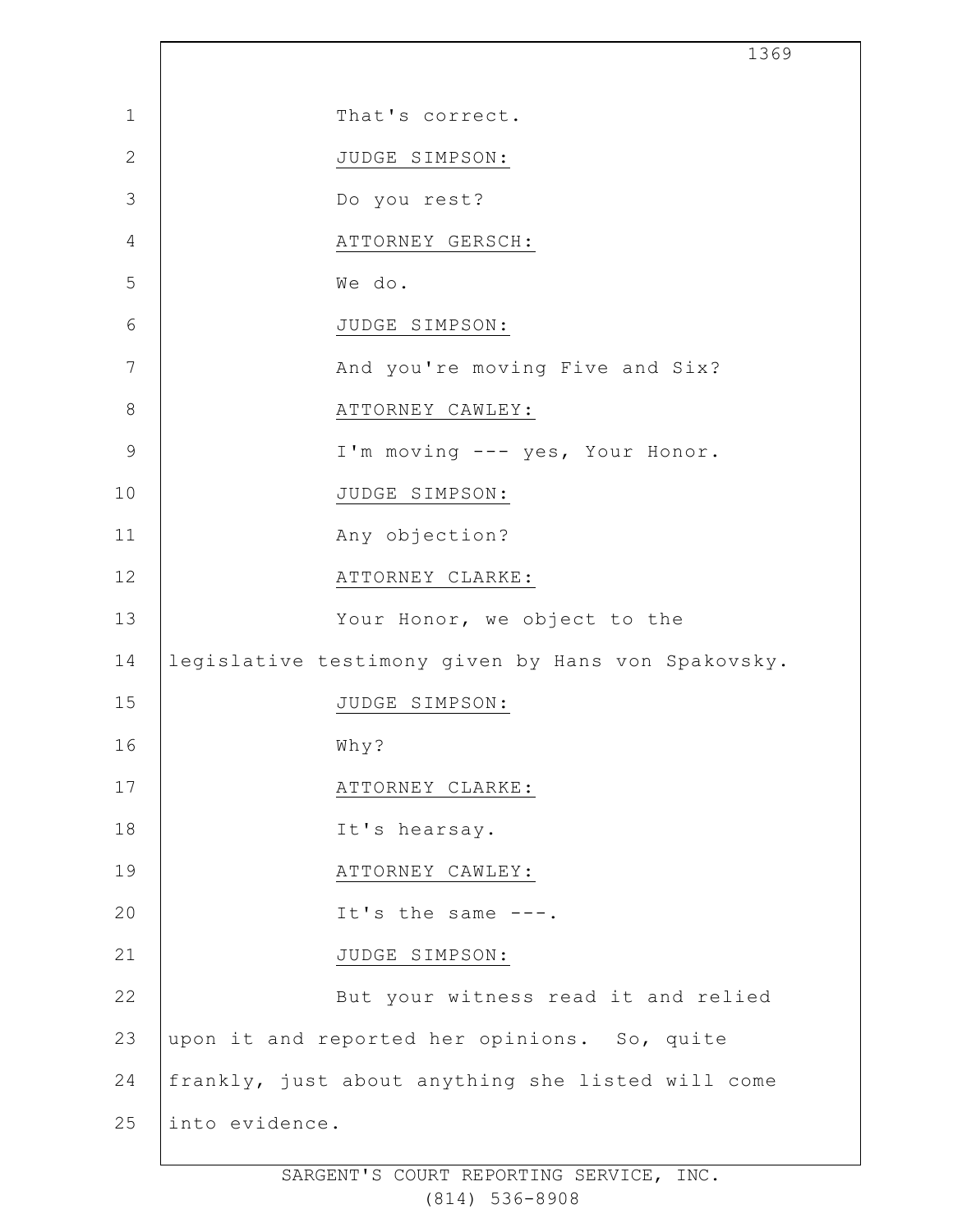1 2 3 4 5 6 7 8 9 10 11 12 13 14 15 16 17 18 19  $20$ 21 22 23 24 25 1370 ATTORNEY CLARKE: It was  $---$ . JUDGE SIMPSON: I mean, in fact, shouldn't it have been offered into evidence? ATTORNEY CAWLEY: It's also the same basis as the County Commissioner reports that Petitioners have just offered. ATTORNEY CLARKE: This came in as --- this was used as impeachment of the witness. JUDGE SIMPSON: Yeah. ATTORNEY CLARKE: But it wasn't --- the witness said she had read it, but she didn't rely on this exhibit. It wasn't part of her --- it wasn't part of her testimony. JUDGE SIMPSON: It's listed in her report. Wasn't that part of the testimony I just heard, that it's ---? ATTORNEY CAWLEY: She indicated in her testimony that she reviewed --- and in her report that she reviewed that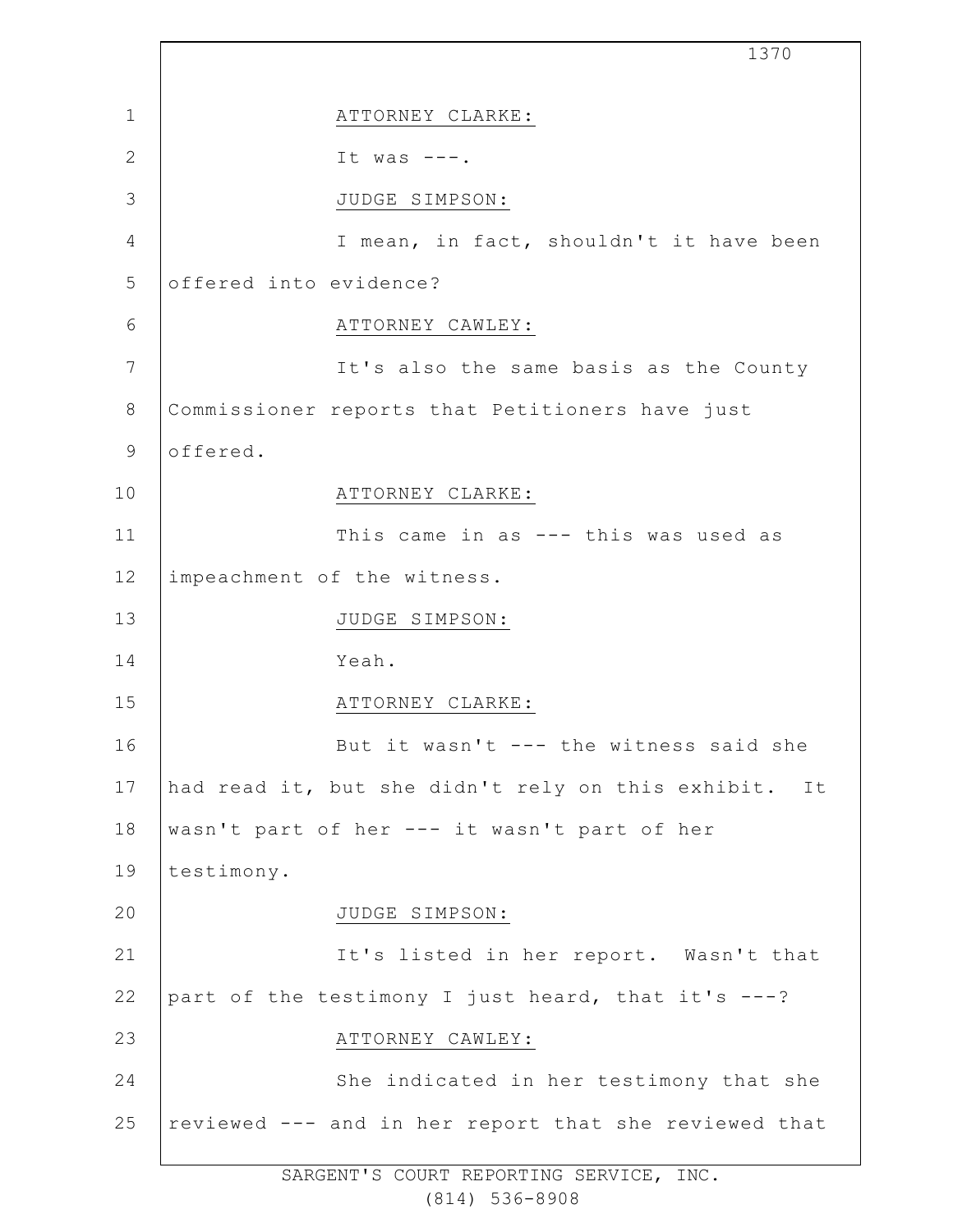|                 | 1371                                             |
|-----------------|--------------------------------------------------|
| $\mathbf 1$     | testimony as part of drafting her report.        |
| $\mathbf{2}$    | JUDGE SIMPSON:                                   |
| 3               | Yeah, it's on page two.                          |
| 4               | ATTORNEY CLARKE:                                 |
| 5               | Okay.                                            |
| 6               | JUDGE SIMPSON:                                   |
| $7\phantom{.0}$ | So you know, the objection is                    |
| $8\,$           | overruled. So it's received over your objection. |
| $\mathsf 9$     | ATTORNEY CLARKE:                                 |
| 10              | Okay. Thank you, Your Honor.                     |
| 11              | JUDGE SIMPSON:                                   |
| 12              | Is there anything else that's hanging            |
| 13              | out there that I need to address?                |
| 14              | ATTORNEY WALCZAK:                                |
| 15              | Just a question about what time you              |
| 16              | would like us to start tomorrow?                 |
| 17              | JUDGE SIMPSON:                                   |
| 18              | What time would you like?                        |
| 19              | ATTORNEY WALCZAK:                                |
| 20              | My preference would be ten o'clock.              |
| 21              | JUDGE SIMPSON:                                   |
| 22              | Do you want to do 10:00? Is that all             |
| 23              | right?                                           |
| 24              | ATTORNEY CAWLEY:                                 |
| 25              | That sound great.                                |
|                 |                                                  |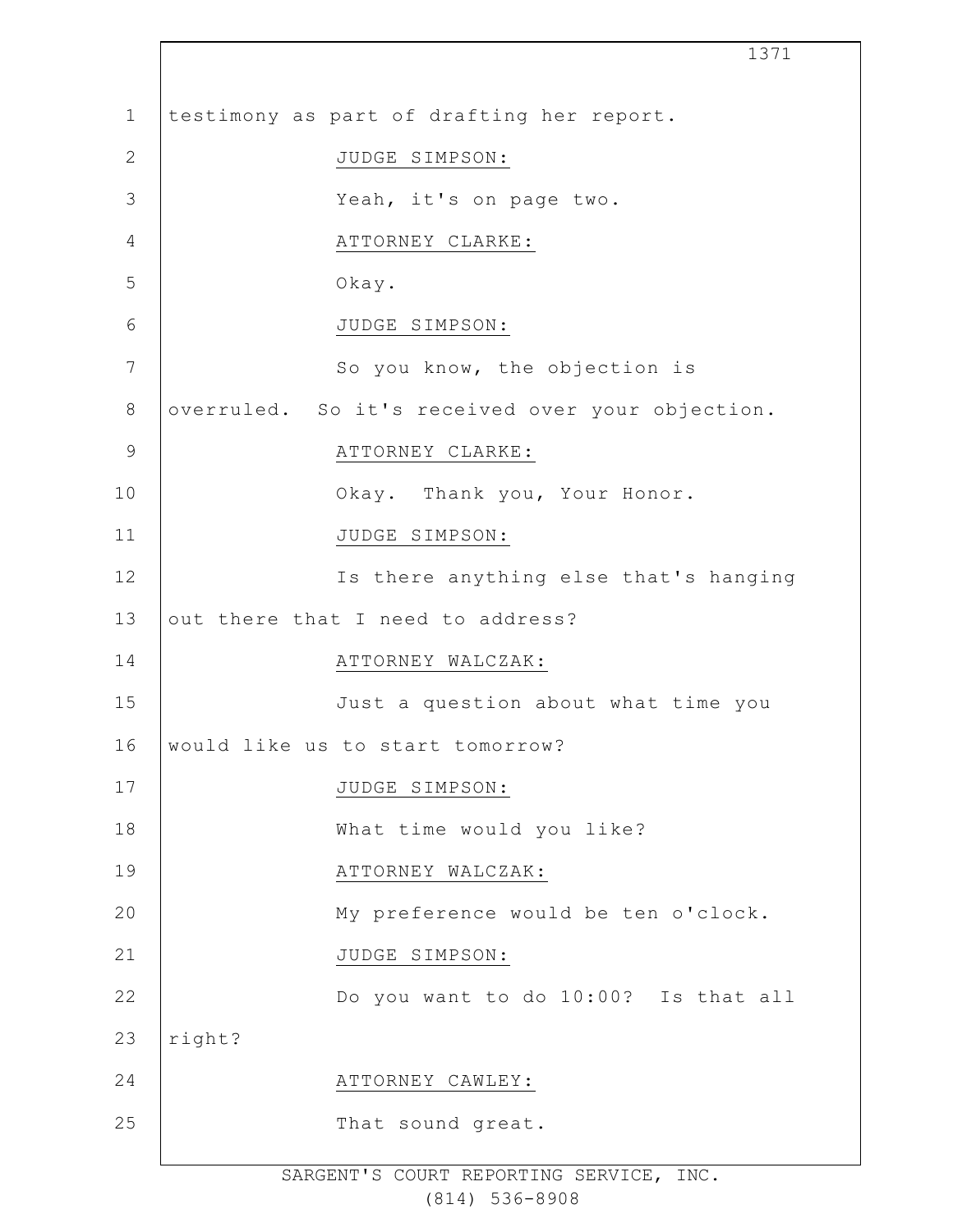|                | 1372                                                |
|----------------|-----------------------------------------------------|
| $1\,$          | JUDGE SIMPSON:                                      |
| $\mathbf{2}$   | Okay. 10:00 it is. Okay. Then we ---                |
| $\mathfrak{Z}$ | if there's nothing else that you need from me, then |
| $\overline{4}$ | we will adjourn until ten o'clock tomorrow morning. |
| 5              | MR. TURNER:                                         |
| $\epsilon$     | Commonwealth Court is now adjourned.                |
| $\overline{7}$ | * * * * * * *                                       |
| $\,8\,$        | HEARING CONCLUDED AT 1:56 P.M.                      |
| $\mathsf 9$    | * * * * * * *                                       |
| $10$           |                                                     |
| 11             |                                                     |
| 12             |                                                     |
| 13             |                                                     |
| 14             |                                                     |
| 15             |                                                     |
| 16             |                                                     |
| $17$           |                                                     |
| 18             |                                                     |
| 19             |                                                     |
| 20             |                                                     |
| 21             |                                                     |
| 22             |                                                     |
| 23             |                                                     |
| 24             |                                                     |
| 25             |                                                     |
|                | SARGENT'S COURT REPORTING SERVICE, INC.             |